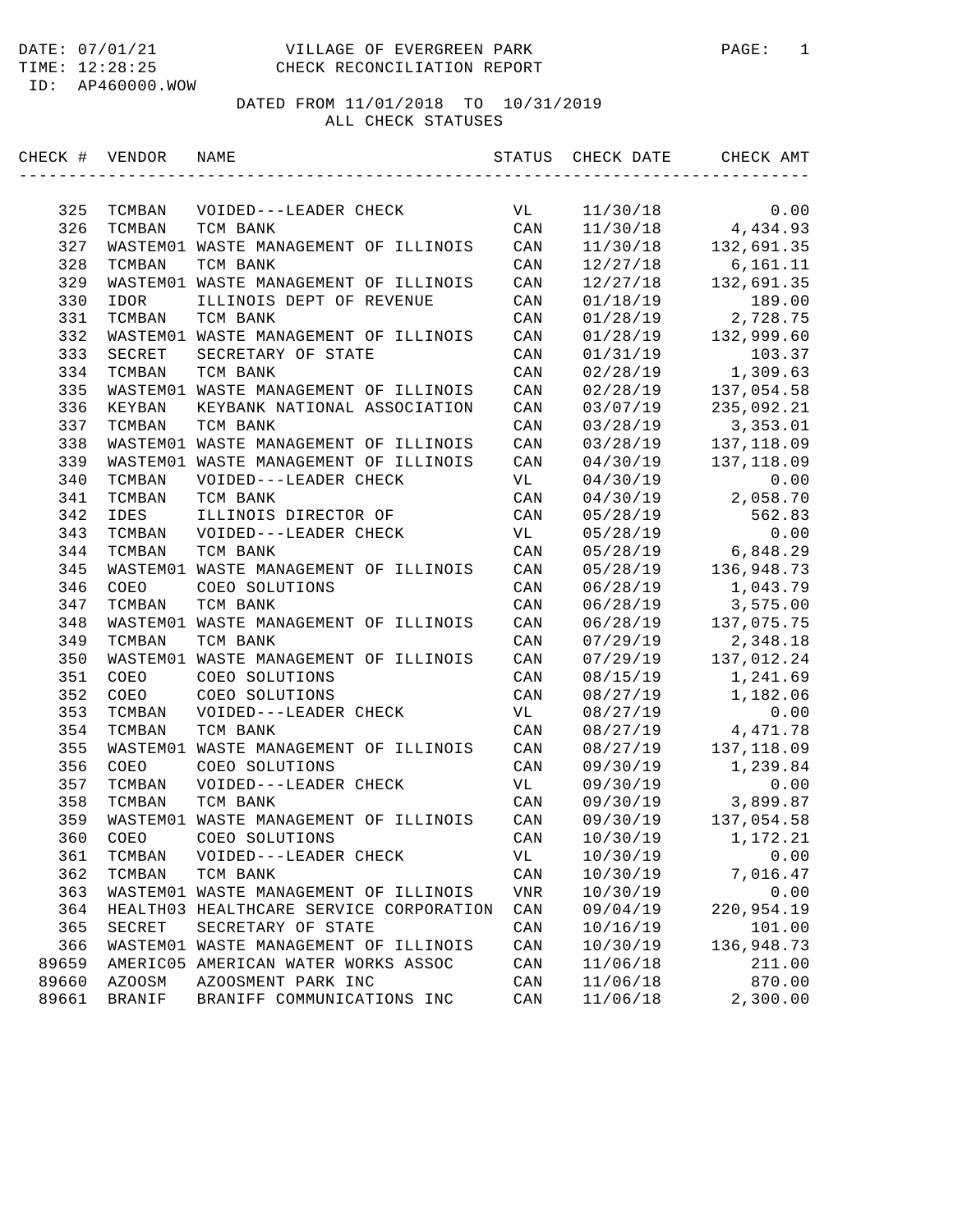| CHECK # VENDOR |               | NAME                                    | STATUS         | CHECK DATE | CHECK AMT  |
|----------------|---------------|-----------------------------------------|----------------|------------|------------|
|                |               |                                         |                |            |            |
| 89662          | COMPET        | COMPETITIVE SUPPORT OPTIONS             | CAN            | 11/06/18   | 71.62      |
| 89663          |               | DELTAD01 DELTA DENTAL - RISK            | CAN            | 11/06/18   | 13,182.87  |
| 89664          |               | HEALTH03 HEALTHCARE SERVICE CORPORATION | CAN            | 11/06/18   | 221,678.37 |
| 89665          | HENRYB        | HENRY BROS COMPANY                      | CAN            | 11/06/18   | 529,739.47 |
| 89666          | HOPEAS        | HOPE ASSISTANCE & TRAINING              | CAN            | 11/06/18   | 1,462.50   |
| 89667          | LEAF          | LEAF                                    | CAN            | 11/06/18   | 2,470.00   |
| 89668          |               | LINCOL03 LINCOLN FINANCIAL GROUP        | CAN            | 11/06/18   | 863.32     |
| 89669          |               | LINCOL03 LINCOLN FINANCIAL GROUP        | CAN            | 11/06/18   | 167.35     |
| 89670          |               | MEIJER01 MEIJER CORPORATE               | CAN            | 11/06/18   | 66,063.00  |
| 89671          |               | POLICE02 POLICE LAW INSTITUTE           | CAN            | 11/06/18   | 6,555.00   |
| 89672          |               | PUBLIC02 PUBLIC RISK UNDERWRITERS OF IL | CAN            | 11/06/18   | 5,175.00   |
| 89673          | VISION        | VISION SERVICE PLAN                     | CAN            | 11/06/18   | 1,914.32   |
| 89674          | FIRSTS        | FIRST SUBURBAN TITLE                    | VNR            | 11/13/18   | 0.00       |
| 89675          | MCDONN        | JAMES P MCDONNELL JR                    | CAN            | 11/13/18   | 161,563.65 |
| 89676          | ATTGLO        | AT&T GLOBAL SERVICES, INC.              | CAN            | 11/13/18   | 103.59     |
| 89677          | <b>BLALOC</b> | ISAIAH BLALOCK                          | CAN            | 11/13/18   | 90.00      |
| 89678          | <b>BLEDSO</b> | JOHN BLEDSOE                            | CAN            | 11/13/18   | 225.00     |
| 89679          | COOKCO        | COOK COUNTY CLERK                       | CAN            | 11/13/18   | 10.00      |
| 89680          |               | CORONA01 ANDREW CORONA                  | CAN            | 11/13/18   | 120.00     |
| 89681          | DUFFY03       | SEAN DUFFY                              | CAN            | 11/13/18   | 225.00     |
| 89682          | FRANZ         | ED FRANZ                                | CAN            | 11/13/18   | 176.04     |
| 89683          |               | ILLINO18 ILLINOIS DEPT OF PUBLIC HEALTH | CAN            | 11/13/18   | 260.00     |
| 89684          | INSITU        | INSITUFORM TECHNOLOGIES USA             | CAN            | 11/13/18   | 489,553.64 |
| 89685          | LANTZ         | WYATT LANTZ                             | CAN            | 11/13/18   | 225.00     |
| 89686          |               | R0003021 KEN LANTZ                      | CAN            | 11/13/18   | 150.00     |
| 89687          |               | SAMSCL33 SAMSCLUB-WALMART               | CAN            | 11/13/18   | 313.30     |
| 89688          | SECRET        | SECRETARY OF STATE                      | CAN            | 11/13/18   | 303.00     |
| 89689          |               | WAGNER01 TRISTAN WAGNER                 | CAN            | 11/13/18   | 195.00     |
| 89690          |               | PARKCL01 PARK CLEANERS                  | CAN            | 11/15/18   | 119.25     |
| 89691          |               | R0000112 CHARITO MCGINNIS               | CAN            | 11/15/18   | 1,625.00   |
| 89692          | RICKLI        | RICK LINDY SCHWARTZ                     | CAN            | 11/15/18   | 200.00     |
| 89693          | THESTA        | THE STANDARD                            | CAN            | 11/15/18   | 670.82     |
| 89694          |               | ANDERS05 BRIAN ANDERSON                 | CAN            | 11/15/18   | 150.00     |
| 89695          | BENDER        | JOHN BENDER                             | CAN            | 11/15/18   | 300.00     |
| 89696          | CAINKA        | LOUIS F CAINKAR, LTD                    | CAN            | 11/15/18   | 3,800.00   |
| 89697          |               | CAVATO01 MICHELLE CAVATO                | CAN            | 11/15/18   | 300.00     |
| 89698          | ENGEL         | MICHAEL ENGEL                           | CAN            | 11/15/18   | 300.00     |
| 89699          | FARREL        | BRIAN FARRELL                           | CAN            | 11/15/18   | 150.00     |
| 89700          | HERRER01      | ALEXANDER HERRERA                       | $\mathtt{CAN}$ | 11/15/18   | 150.00     |
| 89701          | LAZINE        | DENNIS LAZINEK                          | CAN            | 11/15/18   | 300.00     |
| 89702          |               | MCCANN03 CHRIS McCANN                   | CAN            | 11/15/18   | 300.00     |
| 89703          |               | MCCART01 JOHN MCCARTHY                  | CAN            | 11/15/18   | 300.00     |
| 89704          | ODOWD         | DENNIS O'DOWD                           | CAN            | 11/15/18   | 88.00      |
| 89705          |               | PASTIC01 SUE PASTICK                    | CAN            | 11/15/18   | 300.00     |
| 89706          | RICH          | CAMERON RICH                            | CAN            | 11/15/18   | 300.00     |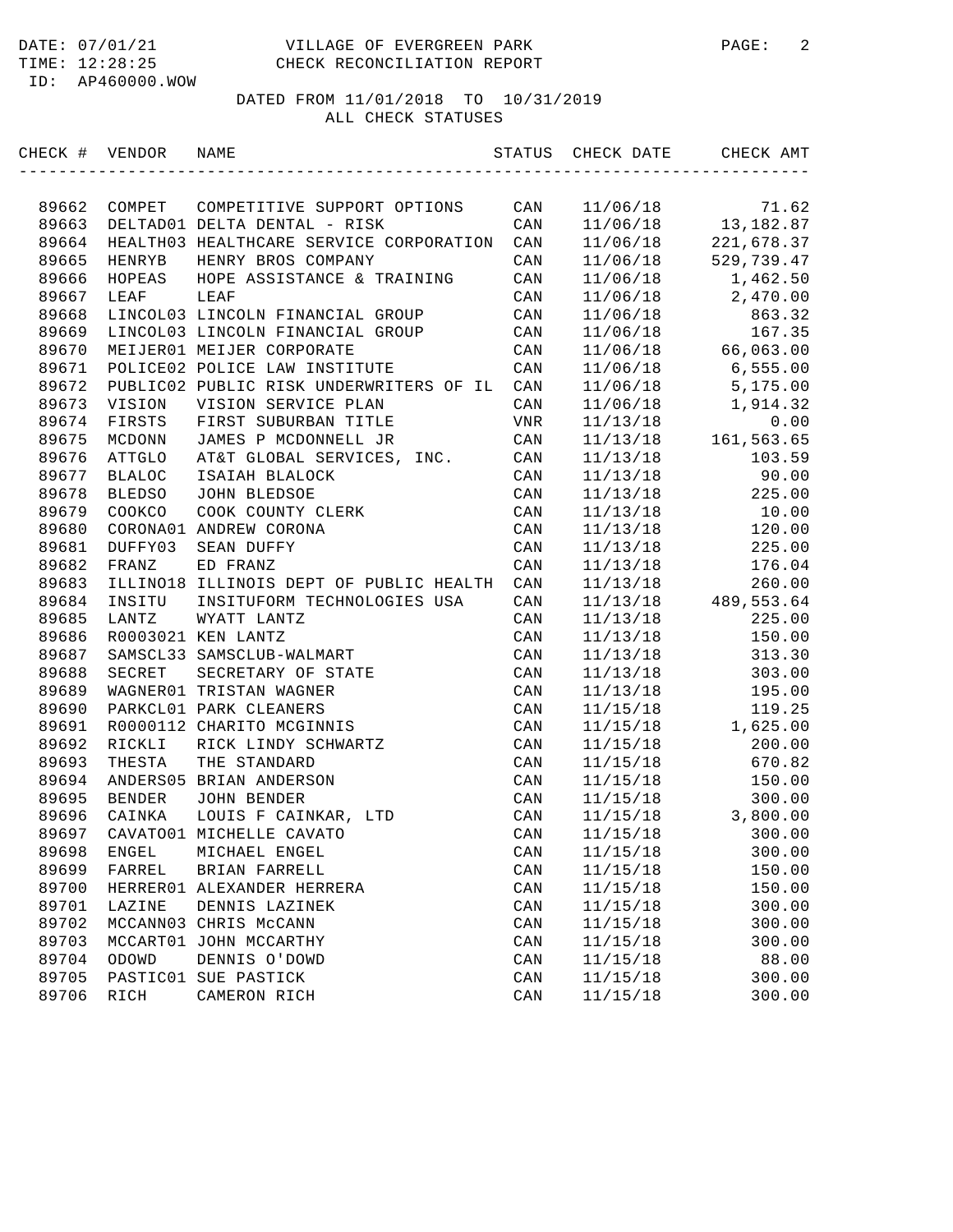| CHECK # VENDOR |                                  | NAME                                | STATUS | CHECK DATE | CHECK AMT  |
|----------------|----------------------------------|-------------------------------------|--------|------------|------------|
|                |                                  |                                     |        |            |            |
| 89707          | SARNO                            | BRIAN SARNO                         | CAN    | 11/15/18   | 150.00     |
| 89708          | $\operatorname{\mathtt{SCHAEF}}$ | LINDA SCHAEFER                      | CAN    | 11/15/18   | 338.30     |
| 89709          | SIGNOR                           | ANTHONY SIGNORELLI                  | CAN    | 11/15/18   | 300.00     |
| 89710          | SMILEY                           | SYDNEY SMILEY                       | CAN    | 11/15/18   | 150.00     |
| 89711          | <b>VOS</b>                       | JAMES VOS                           | CAN    | 11/15/18   | 300.00     |
| 89712          | YEAMAN                           | GAVIN YEAMAN                        | CAN    | 11/15/18   | 300.00     |
| 89713          | YOUNGT                           | KAREN YOUNG-THAUER                  | CAN    | 11/15/18   | 300.00     |
| 89714          | LINKII                           | LINK II LIFE INC                    | CAN    | 11/16/18   | 280.00     |
| 89715          | AIRONE                           | AIR ONE EQUIPMENT INC               | CAN    | 11/20/18   | 607.50     |
| 89716          | AJUNIF                           | AJ UNIFORM                          | CAN    | 11/20/18   | 211.80     |
| 89717          |                                  | ALSIPL01 ALSIP LAWNMOWER INC        | CAN    | 11/20/18   | 15.56      |
| 89718          | ANDERS                           | ANDERSON PEST CONTROL               | CAN    | 11/20/18   | 1,821.33   |
| 89719          | ANIMAL                           | ANIMAL WELFARE LEAGUE               | CAN    | 11/20/18   | 918.00     |
| 89720          | ARROWI                           | ARROW INTERNATIONAL INC             | CAN    | 11/20/18   | 655.02     |
| 89721          |                                  | ATLASB01 ATLAS BOBCAT INC           | CAN    | 11/20/18   | 394.90     |
| 89722          | ATT01                            | AT&T                                | CAN    | 11/20/18   | 772.75     |
| 89723          | ATTGLO                           | AT&T GLOBAL SERVICES, INC.          | CAN    | 11/20/18   | 1,013.20   |
| 89724          | <b>AVALON</b>                    | <b>AVALON PETROLEUM</b>             | CAN    | 11/20/18   | 13,058.53  |
| 89725          |                                  | BATTER01 BATTERIES PLUS LLC         | CAN    | 11/20/18   | 114.75     |
| 89726          | <b>BENNET</b>                    | BENNETT AUTO REBUILDERS INC         | CAN    | 11/20/18   | 962.09     |
| 89727          |                                  | BEVERL02 BEVERLY ENVIRONMENTAL      | CAN    | 11/20/18   | 1,400.00   |
| 89728          |                                  | BEVERL05 BEVERLY HILLS GARAGE       | CAN    | 11/20/18   | 3,494.05   |
| 89729          | BIGRST                           | BIG R STORE - HOMER GLEN            | CAN    | 11/20/18   | 179.07     |
| 89730          | BRANIF                           | BRANIFF COMMUNICATIONS INC          | CAN    | 11/20/18   | 693.00     |
| 89731          | <b>BRETTE</b>                    | BRETT SUPPLY COMPANY                | CAN    | 11/20/18   | 162.79     |
| 89732          | <b>BROWNE</b>                    | BROWNELLS INC                       | CAN    | 11/20/18   | 24.94      |
| 89733          | CAINKA                           | LOUIS F CAINKAR, LTD                | CAN    | 11/20/18   | 18,150.00  |
| 89734          | CAREFR                           | CAREFREE                            | CAN    | 11/20/18   | 9,256.96   |
| 89735          | CASSID                           | CASSIDY TIRE & SERVICE              | CAN    | 11/20/18   | 603.68     |
| 89736          | CDWG                             | CDW GOVERNMENT                      | CAN    | 11/20/18   | 68.00      |
| 89737          | CINTAS                           | VOIDED---LEADER CHECK               | VL     | 11/20/18   | 0.00       |
| 89738          | CINTAS                           | CINTAS CORPORATION #21              | CAN    | 11/20/18   | 2,093.04   |
| 89739          | CINTAS02                         | CINTAS CORPORATION                  | CAN    | 11/20/18   | 145.35     |
| 89740          | CITYOF                           | CITY OF CHICAGO                     | CAN    | 11/20/18   | 187,880.79 |
| 89741          | CLOSED                           | CREATE CUT INVENT /                 | CAN    | 11/20/18   | 1,480.00   |
| 89742          |                                  | COMBIN02 COMBINED FLUID PRODUCTS CO | CAN    | 11/20/18   | 123.27     |
| 89743          | COMED01                          | VOIDED---LEADER CHECK               | VL     | 11/20/18   | 0.00       |
| 89744          | COMED01                          | COM ED                              | CAN    | 11/20/18   | 7,756.43   |
| 89745          | CONSER                           | CONSERV FS INC                      | CAN    | 11/20/18   | 1,018.97   |
| 89746          | COREMA                           | CORE & MAIN LP                      | CAN    | 11/20/18   | 9,639.30   |
| 89747          | CRAWFO                           | CRAWFORD SUPPLY COMPANY             | CAN    | 11/20/18   | 6,885.30   |
| 89748          | CURRIE                           | CURRIE MOTORS                       | CAN    | 11/20/18   | 2,365.95   |
| 89749          | DIRECT03                         | THE DIRECT RESPONSE RESOURCE        | CAN    | 11/20/18   | 870.00     |
| 89750          | EAGLEA                           | EAGLE AUTOMOTIVE OF CHICAGO         | CAN    | 11/20/18   | 262.77     |
| 89751          | <b>EFOLDE</b>                    | eFOLDER INC DBA<br>AXCIENT          | CAN    | 11/20/18   | 990.00     |
|                |                                  |                                     |        |            |            |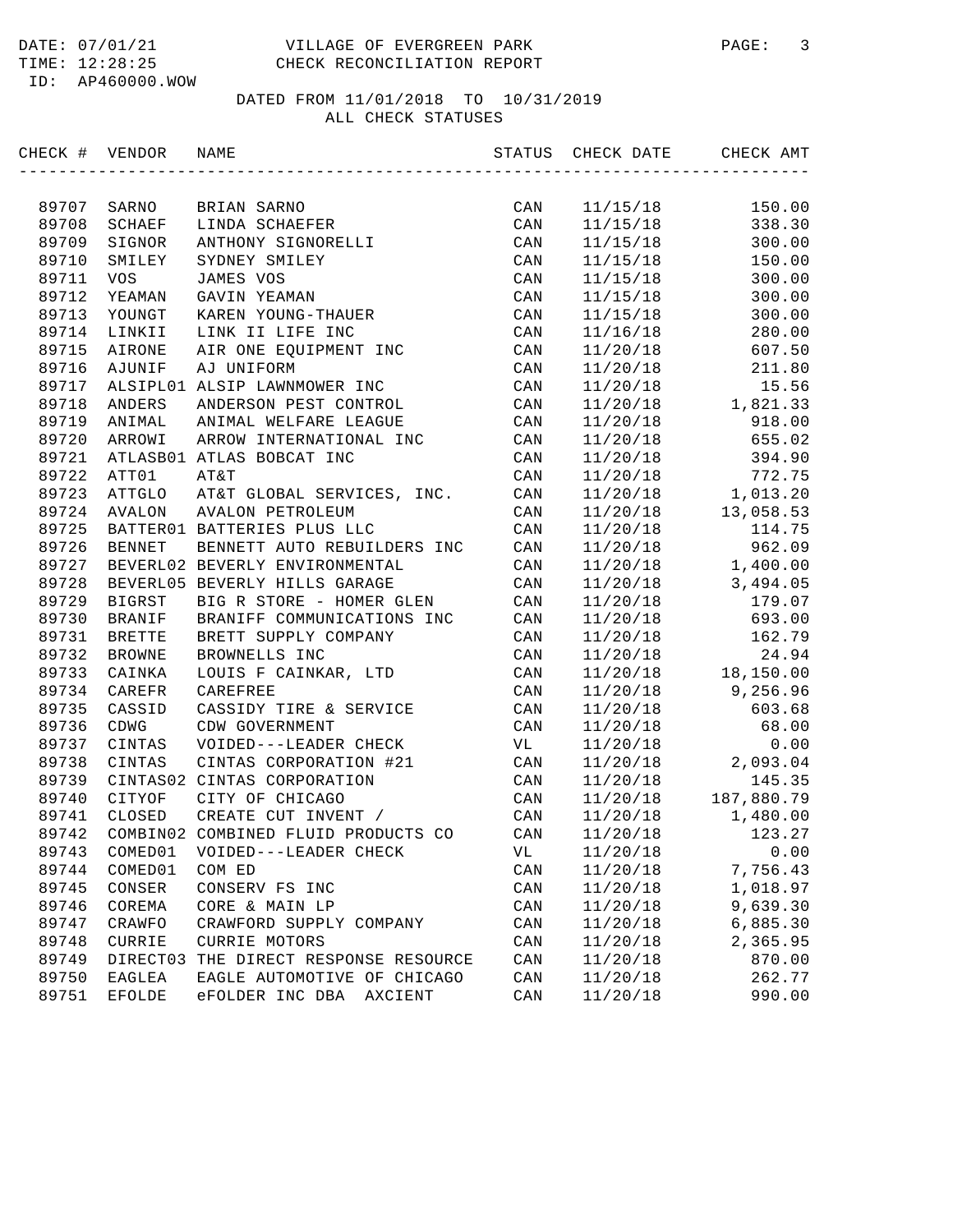#### DATE: 07/01/21 VILLAGE OF EVERGREEN PARK PAGE: 4 TIME: 12:28:25 CHECK RECONCILIATION REPORT

ID: AP460000.WOW

| CHECK # | VENDOR        | NAME                                   | STATUS         | CHECK DATE | CHECK AMT |
|---------|---------------|----------------------------------------|----------------|------------|-----------|
|         |               |                                        |                |            |           |
| 89752   | EJEQUI        | EJ EQUIPMENT                           | CAN            | 11/20/18   | 2,118.68  |
| 89753   |               | EVERGR04 EVERGREEN PARK ACE HARDWARE   | CAN            | 11/20/18   | 41.93     |
| 89754   |               | EVERGR04 EVERGREEN PARK ACE HARDWARE   | CAN            | 11/20/18   | 166.78    |
| 89755   |               | EVERGR04 EVERGREEN PARK ACE HARDWARE   | CAN            | 11/20/18   | 29.24     |
| 89756   |               | EVERGR04 EVERGREEN PARK ACE HARDWARE   | CAN            | 11/20/18   | 116.29    |
| 89757   |               | EVERGR04 EVERGREEN PARK ACE HARDWARE   | CAN            | 11/20/18   | 23.96     |
| 89758   |               | EVERGR04 EVERGREEN PARK ACE HARDWARE   | CAN            | 11/20/18   | 147.54    |
| 89759   |               | EVERGR04 EVERGREEN PARK ACE HARDWARE   | CAN            | 11/20/18   | 287.67    |
| 89760   | FERGUS        | FERGUSON FACILITIES SUPPLY             | CAN            | 11/20/18   | 147.90    |
| 89761   | FIRESE        | FIRE SERVICE INC                       | CAN            | 11/20/18   | 9,860.00  |
| 89762   | FLANAG        | FLANAGIN LLC                           | CAN            | 11/20/18   | 150.00    |
| 89763   | FLEETP        | FLEETPRIDE                             | CAN            | 11/20/18   | 71.20     |
| 89764   | FLEX          | FLEXIBLE BENEFIT SERVICE CORP          | CAN            | 11/20/18   | 141.75    |
| 89765   | FREEWA        | FREEWAY FORD                           | CAN            | 11/20/18   | 3,450.38  |
| 89766   | GALBRA        | GALBRAITH FENCE CO                     | CAN            | 11/20/18   | 600.00    |
| 89767   | GALLSI        | GALLS INC, AN ARAMARK CO, LLC          | CAN            | 11/20/18   | 80.94     |
| 89768   | GARVEY        | GARVEYS OFFICE PRODUCTS                | CAN            | 11/20/18   | 341.87    |
| 89769   | <b>GEKLOO</b> | GE KLOOS MATERIAL CO                   | CAN            | 11/20/18   | 86.40     |
| 89770   | GEMELE        | GEM ELECTRIC SUPPLY INC                | CAN            | 11/20/18   | 118.00    |
| 89771   | GENUIN        | GENUINE PARTS CO                       | CAN            | 11/20/18   | 247.88    |
| 89772   | GRAING        | WW GRAINGER INC                        | CAN            | 11/20/18   | 231.50    |
| 89773   | HANSEN        | HANSEN DOOR                            | CAN            | 11/20/18   | 110.00    |
| 89774   | HAWKIN        | HAWK FORD                              | CAN            | 11/20/18   | 145.46    |
| 89775   | HRJOHN        | H&R JOHNSON BROS INC                   | CAN            | 11/20/18   | 450.00    |
| 89776   | ICERIN        | ICE RINK SUPPLY                        | CAN            | 11/20/18   | 760.00    |
| 89777   | ILLINO11 IPFA |                                        | CAN            | 11/20/18   | 70.00     |
| 89778   | ILLINO23      | ILLINOIS ASSOCIATION OF                | CAN            | 11/20/18   | 410.00    |
| 89779   | INTERS        | INTERSTATE BATTERY OF CHICAGO          | CAN            | 11/20/18   | 235.90    |
| 89780   | JJSCRE        | J&J'S CREATIVE COLORS                  | CAN            | 11/20/18   | 500.00    |
| 89781   | <b>JPCOOK</b> | THE JP COOKE CO                        | CAN            | 11/20/18   | 63.50     |
| 89782   | KAWALA        | KAWA LANDSCAPE & LAWN SERVICE          | CAN            | 11/20/18   | 670.00    |
| 89783   | KENNED        | KENNEDY PLUMBING & SEWER INC           | CAN            | 11/20/18   | 450.00    |
| 89784   | LEPAR         | LEPAR ANIMAL HOSPITAL                  | CAN            | 11/20/18   | 172.37    |
| 89785   |               | MEDICA01 MEDICAL REIMBURSEMENT         | CAN            | 11/20/18   | 2,249.30  |
| 89786   |               | MENARD03 VOIDED---LEADER CHECK         | VL             | 11/20/18   | 0.00      |
| 89787   |               | MENARD03 MENARDS - EVERGREEN PARK      | CAN            | 11/20/18   | 653.72    |
| 89788   | MICROE        | MICRO-EYE SECURITY SYSTEMS INC         | CAN            | 11/20/18   | 468.00    |
| 89789   |               | MIDWES12 MID-WEST TRUCKERS ASSOCIATION | CAN            | 11/20/18   | 1,856.40  |
| 89790   |               | MUNICI03 MES - ILLINOIS                | $\mathtt{CAN}$ | 11/20/18   | 4.78      |
| 89791   | NEWPIG        | NEW PIG                                | $\mathtt{CAN}$ | 11/20/18   | 561.64    |
| 89792   | NICOR         | NICOR GAS                              | $\mathtt{CAN}$ | 11/20/18   | 948.11    |
| 89793   | NICOR01       | NICOR GAS                              | $\mathtt{CAN}$ | 11/20/18   | 528.72    |
| 89794   |               | NORTHE01 NORTHERN SAFETY CO INC        | CAN            | 11/20/18   | 240.84    |
| 89795   |               | OFFICE06 OFFICE DEPOT                  | $\mathtt{CAN}$ | 11/20/18   | 889.20    |
| 89796   |               | OHERRO01 RAY O'HERRON CO INC           | CAN            | 11/20/18   | 1,450.33  |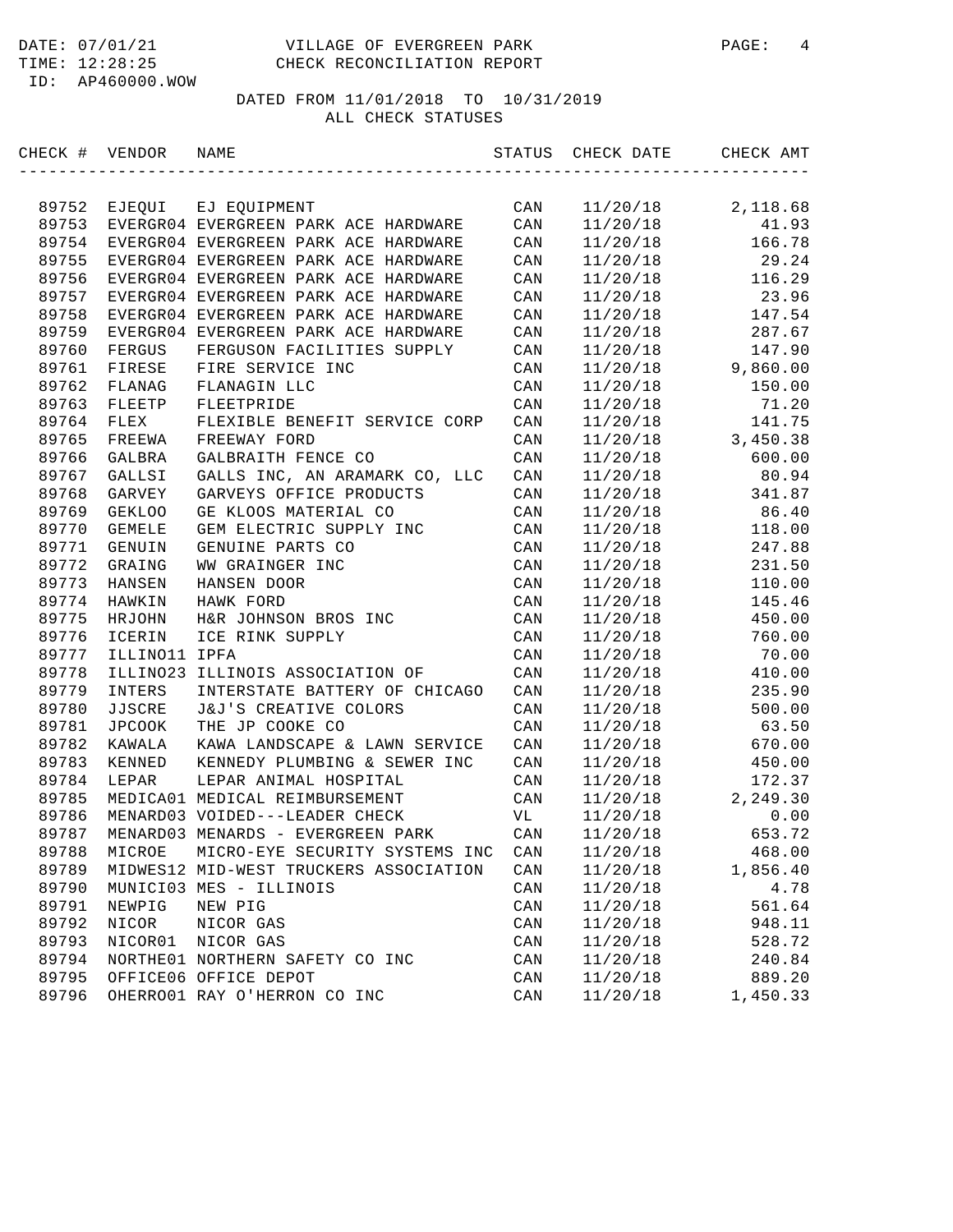#### DATE: 07/01/21 VILLAGE OF EVERGREEN PARK PAGE: 5 TIME: 12:28:25 CHECK RECONCILIATION REPORT

ID: AP460000.WOW

| CHECK # | VENDOR            | NAME                                   | STATUS         | CHECK DATE | CHECK AMT |
|---------|-------------------|----------------------------------------|----------------|------------|-----------|
|         |                   |                                        |                |            |           |
| 89797   | ONESTE            | ONE STEP                               | $\mathtt{CAN}$ | 11/20/18   | 267.61    |
| 89798   | OZINGA03          | OZINGA MATERIALS INC                   | CAN            | 11/20/18   | 4,608.83  |
| 89799   | <b>P&amp;GKEE</b> | P & G KEENE ELECTRICAL                 | CAN            | 11/20/18   | 65.00     |
| 89800   | PEOPLE            | PEOPLEFACTS LLC                        | CAN            | 11/20/18   | 52.31     |
| 89801   | PITNEY            | PITNEY BOWES                           | CAN            | 11/20/18   | 295.00    |
| 89802   | PLOWSC            | PLOWS COUNCIL ON AGING                 | CAN            | 11/20/18   | 446.88    |
| 89803   |                   | PORTER01 PORTER LEE CORP               | CAN            | 11/20/18   | 1,391.69  |
| 89804   | PRAXAI            | PRAXAIR DISTRIBUTION                   | CAN            | 11/20/18   | 64.13     |
| 89805   | PROVEN            | PROVEN BUSINESS SYSTEMS                | CAN            | 11/20/18   | 170.00    |
| 89806   | PUBLIC            | PUBLIC SAFETY DIRECT INC               | CAN            | 11/20/18   | 282.30    |
| 89807   | OUALIF            | QUALIFICATION TARGETS INC              | CAN            | 11/20/18   | 196.76    |
| 89808   |                   | R0003811 CATHEDRAL CARPENTRY INC       | CAN            | 11/20/18   | 250.00    |
| 89809   |                   | R0004695 BAIRD & WARNER                | CAN            | 11/20/18   | 202.65    |
| 89810   |                   | R0004696 AMERICAN REVIVAL COMPANY NFP  | CAN            | 11/20/18   | 48.72     |
| 89811   |                   | R0004697 MICHAEL HAGERTY               | CAN            | 11/20/18   | 450.00    |
| 89812   |                   | R0004697 MICHAEL HAGERTY               | CAN            | 11/20/18   | 10,000.00 |
| 89813   |                   | R0004698 OSVALDO CERVATES              | CAN            | 11/20/18   | 100.00    |
| 89814   |                   | R0004699 BCL HOME REHAB SUB I LLC      | CAN            | 11/20/18   | 10,000.00 |
| 89815   |                   | R0004700 VINCENT DYER                  | CAN            | 11/20/18   | 100.00    |
| 89816   |                   | R0004701 LANDON PROPERTIES GROUP LTD   | VNR            | 11/20/18   | 0.00      |
| 89817   |                   | R0004702 KATTARA CONSTRUCTION          | CAN            | 11/20/18   | 9,280.00  |
| 89818   |                   | R0004703 ELIZABETH DIXON               | CAN            | 11/20/18   | 1,000.00  |
| 89819   | REPORT            | THE REPORTER NEWSPAPERS                | CAN            | 11/20/18   | 44.00     |
| 89820   | RIDGEF            | RIDGE FENCE SUPPLY                     | CAN            | 11/20/18   | 1,699.60  |
| 89821   | ROSCOE            | VOIDED---LEADER CHECK                  | VL             | 11/20/18   | 0.00      |
| 89822   | ROSCOE            | THE ROSCOE COMPANY                     | CAN            | 11/20/18   | 889.83    |
| 89823   | SAMSCL77          | SAMSCLUB-WALMART                       | CAN            | 11/20/18   | 456.26    |
| 89824   | SCHWAA            | SCHWAAB INC                            | CAN            | 11/20/18   | 26.79     |
| 89825   | SEMMER            | SEMMER LANDSCAPE LLC                   | CAN            | 11/20/18   | 3,471.00  |
| 89826   | SERVIC            | SERVICE ALL                            | CAN            | 11/20/18   | 551.30    |
| 89827   | SHERWI            | THE SHERWIN-WILLIAMS CO                | CAN            | 11/20/18   | 110.35    |
| 89828   | SIRCHI            | SIRCHIE FINGER PRINT LAB INC           | CAN            | 11/20/18   | 78.40     |
| 89829   | SUBURB            | SUBURBAN LABORATORIES                  | CAN            | 11/20/18   | 600.00    |
| 89830   | THERUB            | THE RUBBER MAN                         | CAN            | 11/20/18   | 3,825.00  |
| 89831   | TRAINI            | TRAINING CONCEPTS INC                  | CAN            | 11/20/18   | 1,106.25  |
| 89832   | TRANSU            | TRANSUNION RISK AND                    | CAN            | 11/20/18   | 1.00      |
| 89833   | UPS               | UPS                                    | CAN            | 11/20/18   | 3.78      |
| 89834   | USGAS             | US GAS                                 | CAN            | 11/20/18   | 336.80    |
| 89835   |                   | VERIZO10 VERIZON WIRELESS              | $\mathtt{CAN}$ | 11/20/18   | 1.74      |
| 89836   |                   | VERIZO10 VERIZON WIRELESS              | CAN            | 11/20/18   | 1,552.81  |
| 89837   |                   | VERIZO10 VERIZON WIRELESS              | CAN            | 11/20/18   | 114.03    |
| 89838   |                   | VILLAG01 VILLAGE VIEW PUBLICATIONS INC | CAN            | 11/20/18   | 720.00    |
| 89839   | WILDGO            | WILD GOOSE CHASE INC                   | CAN            | 11/20/18   | 1,470.00  |
| 89840   | WINDYC            | WINDY CITY SILKSCREENING INC           | CAN            | 11/20/18   | 151.50    |
| 89841   | MORROW            | MORROW BROTHERS FORD INC               | CAN            | 11/29/18   | 29,190.00 |
|         |                   |                                        |                |            |           |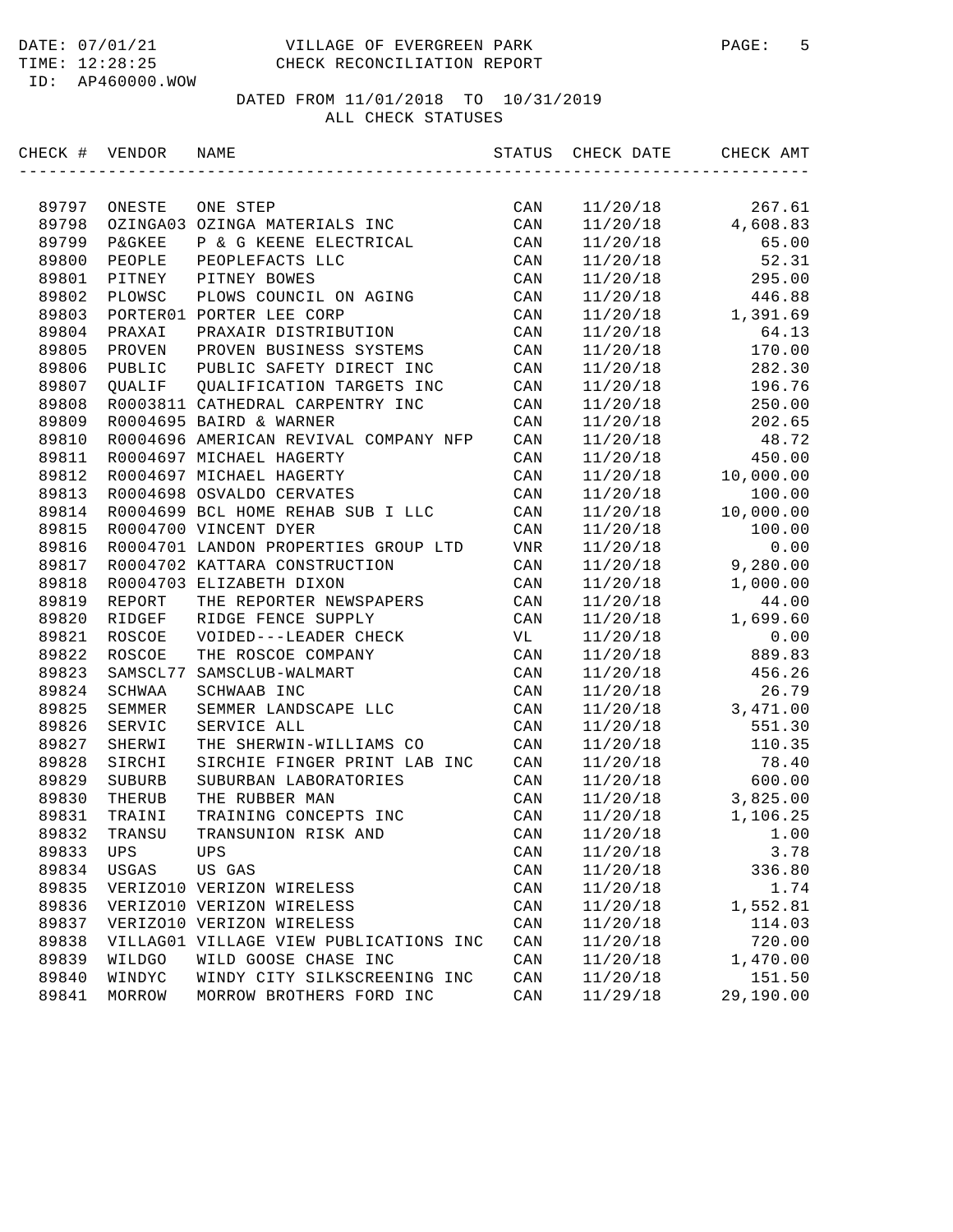| CHECK # VENDOR |                   | NAME                                    | STATUS         | CHECK DATE | CHECK AMT |
|----------------|-------------------|-----------------------------------------|----------------|------------|-----------|
|                |                   |                                         |                |            |           |
| 89842          | ATT02             | AT&T MOBILITY                           | CAN            | 11/30/18   | 502.67    |
| 89843          | CARQUE            | CARQUEST AUTO PARTS                     | CAN            | 11/30/18   | 683.46    |
| 89844          | CITYLI            | CITY LIGHTS MUSIC INC                   | CAN            | 11/30/18   | 6,875.00  |
| 89845          | CROUSE            | KENNETH CROUSE                          | CAN            | 11/30/18   | 60.00     |
| 89846          |                   | EVERGR07 EVERGREEN PARK CHAMBER         | CAN            | 11/30/18   | 150.00    |
| 89847          |                   | GARDEN02 GARDEN CHALET                  | CAN            | 11/30/18   | 280.00    |
| 89848          | LEE               | ERIN LEE                                | CAN            | 11/30/18   | 500.00    |
| 89849          |                   | MUNICI01 MUNICIPAL CLERKS OF SW SUBURBS | CAN            | 11/30/18   | 60.00     |
| 89850          | PROVEN            | PROVEN BUSINESS SYSTEMS                 | CAN            | 11/30/18   | 926.31    |
| 89851          |                   | RUSHTR01 INTERSTATE BILLING SERVICES IN | CAN            | 11/30/18   | 262.80    |
| 89852          | <b>SAM&amp;SO</b> | SAM & SONS JEWELERS                     | CAN            | 11/30/18   | 225.00    |
| 89853          | THESTA            | THE STANDARD                            | CAN            | 11/30/18   | 4,745.24  |
| 89854          | THOSEF            | THOSE FUNNY LITTLE PEOPLE               | CAN            | 11/30/18   | 225.00    |
| 89855          | OLDREP            | OLD REPUBLIC NATIONAL                   | CAN            | 11/30/18   | 1,868.00  |
| 89856          | AJUNIF            | AJ UNIFORM                              | CAN            | 12/04/18   | 6.25      |
| 89857          | ALBERT            | ALBERTO'S                               | CAN            | 12/04/18   | 40.00     |
| 89858          |                   | AMERIC07 AMERICAN SOCCER COMPANY INC    | CAN            | 12/04/18   | 434.15    |
| 89859          | ATT01             | AT&T                                    | CAN            | 12/04/18   | 748.55    |
| 89860          | ATT04             | AT&T                                    | CAN            | 12/04/18   | 69.67     |
| 89861          | ATTGLO            | AT&T GLOBAL SERVICES, INC.              | CAN            | 12/04/18   | 700.16    |
| 89862          | AYALA             | JAIME AYALA                             | CAN            | 12/04/18   | 816.00    |
| 89863          | BESTMA            | B E S T MAINTENANCE                     | CAN            | 12/04/18   | 3,784.00  |
| 89864          |                   | BEVERL05 BEVERLY HILLS GARAGE           | CAN            | 12/04/18   | 1,440.00  |
| 89865          | <b>BFCONS</b>     | B&F CONSTRUCTION                        | CAN            | 12/04/18   | 3,665.00  |
| 89866          | CAREFR            | CAREFREE                                | CAN            | 12/04/18   | 309.56    |
| 89867          | CARGIL            | CARGILL INCORPORATED                    | CAN            | 12/04/18   | 2,917.39  |
| 89868          | CASSID            | CASSIDY TIRE & SERVICE                  | CAN            | 12/04/18   | 296.50    |
| 89869          | CDWG              | CDW GOVERNMENT                          | CAN            | 12/04/18   | 900.50    |
| 89870          | CENTRA01          | CENTRAL PRINTERS & GRAPHICS             | CAN            | 12/04/18   | 1,289.00  |
| 89871          | CINTAS            | VOIDED---LEADER CHECK                   | VL             | 12/04/18   | 0.00      |
| 89872          | CINTAS            | CINTAS CORPORATION #21                  | CAN            | 12/04/18   | 2,729.48  |
| 89873          |                   | CINTAS02 CINTAS CORPORATION             | CAN            | 12/04/18   | 447.59    |
| 89874          | CIRCLE            | CIRCLE TRACTOR                          | CAN            | 12/04/18   | 55.41     |
| 89875          | CLEANI            | CLEANING SPECIALISTS INC                | CAN            | 12/04/18   | 450.00    |
| 89876          |                   | COMCAS02 COMCAST CABLE                  | CAN            | 12/04/18   | 254.85    |
| 89877          |                   | COMCAS02 COMCAST CABLE                  | CAN            | 12/04/18   | 229.70    |
| 89878          | COMED01           | COM ED                                  | CAN            | 12/04/18   | 1,243.95  |
| 89879          | COMED02           | COM ED                                  | CAN            | 12/04/18   | 3,308.00  |
| 89880          | COMED02           | COM ED                                  | $\mathtt{CAN}$ | 12/04/18   | 3,452.82  |
| 89881          | CREATI            | CREATIVE PRODUCTS & DESIGNS             | CAN            | 12/04/18   | 150.00    |
| 89882          | DAILYS01          | DAILY SOUTHTOWN                         | CAN            | 12/04/18   | 55.20     |
| 89883          | DASHME            | DASH MEDICAL GLOVES                     | CAN            | 12/04/18   | 399.88    |
| 89884          |                   | DELTAD01 DELTA DENTAL - RISK            | CAN            | 12/04/18   | 13,340.15 |
| 89885          | DIRECT02 DIRECTV  |                                         | $\mathtt{CAN}$ | 12/04/18   | 63.99     |
| 89886          | DONSAU            | DONS AUTO                               | CAN            | 12/04/18   | 580.00    |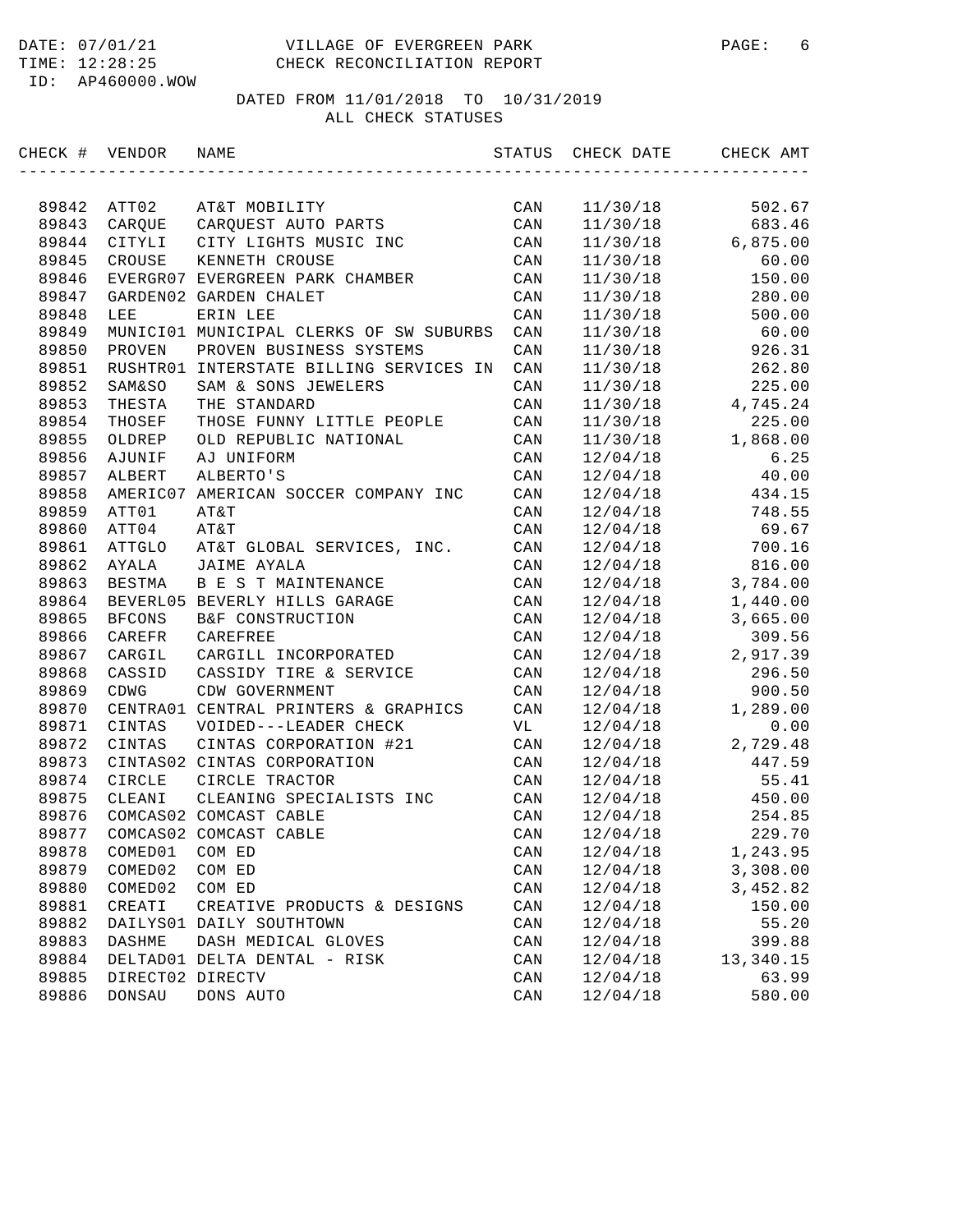#### DATE: 07/01/21 VILLAGE OF EVERGREEN PARK PAGE: 7 TIME: 12:28:25 CHECK RECONCILIATION REPORT

ID: AP460000.WOW

| CHECK # | VENDOR        | NAME                                    | STATUS         | CHECK DATE | CHECK AMT                       |
|---------|---------------|-----------------------------------------|----------------|------------|---------------------------------|
|         |               |                                         |                |            |                                 |
| 89887   | DUFFY05       | KELLY DUFFY                             | CAN            | 12/04/18   | 119.36                          |
| 89888   | EFOLDE        | eFOLDER INC DBA<br>AXCIENT              | CAN            | 12/04/18   | 990.00                          |
| 89889   | EJEQUI        | EJ EQUIPMENT                            | VNR            | 12/04/18   | 0.00                            |
| 89890   | ESOSOL        | ESO SOLUTIONS INC                       | CAN            | 12/04/18   | 11,802.00                       |
| 89891   | EVERGR18      | EVERGREEN CARE CENTER LTD               | VNR            | 12/04/18   | 0.00                            |
| 89892   | FBINAA        | FBINAA                                  | CAN            | 12/04/18   | 100.00                          |
| 89893   | FIRESE        | FIRE SERVICE INC                        | CAN            | 12/04/18   | 2,234.00                        |
| 89894   | FLANAG        | FLANAGIN LLC                            | CAN            | 12/04/18   | 900.00                          |
| 89895   | FLEETP        | FLEETPRIDE                              | CAN            | 12/04/18   | 73.71                           |
| 89896   | FOXVAL        | FOX VALLEY FIRE AND SAFETY              | CAN            | 12/04/18   | 109.50                          |
| 89897   | GARVEY        | VOIDED---LEADER CHECK                   | VL             | 12/04/18   | 0.00                            |
| 89898   | GARVEY        | GARVEYS OFFICE PRODUCTS                 | CAN            | 12/04/18   | 2,999.81                        |
| 89899   | <b>GEKLOO</b> | GE KLOOS MATERIAL CO                    | CAN            | 12/04/18   | 957.42                          |
| 89900   | <b>GEMELE</b> | GEM ELECTRIC SUPPLY INC                 | CAN            | 12/04/18   | 17.79                           |
| 89901   | GLOBAL        | GLOBALSTAR USA                          | CAN            | 12/04/18   | 416.43                          |
| 89902   | GORDON        | GORDON FOOD SERVICE                     | CAN            | 12/04/18   | 77.84                           |
| 89903   | GRAING        | WW GRAINGER INC                         | CAN            | 12/04/18   | 41.30                           |
| 89904   | GRAVOT        | <b>GRAVOTECH</b>                        | CAN            | 12/04/18   | 247.08                          |
| 89905   | HANSEN        | HANSEN DOOR                             | CAN            | 12/04/18   | 794.50                          |
| 89906   | HARRIS        | W T HARRIS                              | CAN            | 12/04/18   | 4,194.90                        |
| 89907   |               | HARRIS01 GENELLE HARRIS-CHISHOLM        | CAN            | 12/04/18   | 92.60                           |
| 89908   |               | HEALTH03 HEALTHCARE SERVICE CORPORATION | CAN            | 12/04/18   | 225,902.07                      |
| 89909   | HRJOHN        | H&R JOHNSON BROS INC                    | CAN            | 12/04/18   | 395.00                          |
| 89910   |               | ILLINO22 ILLINOIS COMMUNICATIONS        | CAN            | 12/04/18   | 741.11                          |
| 89911   | INDEPE        | INDEPENDENT RECYCLING SERVICES          | CAN            | 12/04/18   | 11, 113.70                      |
| 89912   | INTERS        | INTERSTATE BATTERY OF CHICAGO           | CAN            | 12/04/18   | 114.95                          |
| 89913   | JPCOOK        | THE JP COOKE CO                         | CAN            | 12/04/18   | 43.30                           |
| 89914   | KENNED        | KENNEDY PLUMBING & SEWER INC            | CAN            | 12/04/18   | 165.00                          |
| 89915   | KHKIM         | K H KIM TAEKWONDO                       | CAN            | 12/04/18   | 492.80                          |
| 89916   | KULIK         | TERRANCE B KULIK                        | CAN            | 12/04/18   | 122.08                          |
| 89917   | LANDSE        | LAND'S END BUSINESS OUTFITTERS          | CAN            | 12/04/18   | 44.24                           |
| 89918   | LARRYS        | LARRY'S BRAKE SERVICE                   | CAN            | 12/04/18   | 201.00                          |
| 89919   |               | LINCOL03 LINCOLN FINANCIAL GROUP        | CAN            | 12/04/18   | 1,199.92                        |
| 89920   |               | LINCOL03 LINCOLN FINANCIAL GROUP        | CAN            | 12/04/18   | 175.35                          |
| 89921   | LYNNCA        | LYNN CARD COMPANY                       | CAN            | 12/04/18   | 166.00                          |
| 89922   | MARZUL        | MARZULLO SUPPLY CO                      | CAN            | 12/04/18   | 18.60                           |
| 89923   |               | MENARD03 VOIDED---LEADER CHECK          | VL             | 12/04/18   | ${\bf 0}$ . ${\bf 0}$ ${\bf 0}$ |
| 89924   |               | MENARD03 MENARDS - EVERGREEN PARK       | CAN            | 12/04/18   | 1,289.80                        |
| 89925   | MEPEXT        | MEP EXTERMINATING                       | CAN            | 12/04/18   | 105.00                          |
| 89926   | MESIMP        | ME SIMPSON CO INC                       | CAN            | 12/04/18   | 645.00                          |
| 89927   | MURPHY06      | MURPHY & MILLER, INC                    | CAN            | 12/04/18   | 1,741.24                        |
| 89928   | NICOR         | NICOR GAS                               | CAN            | 12/04/18   | 844.45                          |
| 89929   | NICOR01       | NICOR GAS                               | CAN            | 12/04/18   | 1,025.14                        |
| 89930   | ODELSO        | OSMFM LTD                               | $\mathtt{CAN}$ | 12/04/18   | 6,715.00                        |
| 89931   |               | OFFICE07 OFFICE DEPOT                   | CAN            | 12/04/18   | 404.78                          |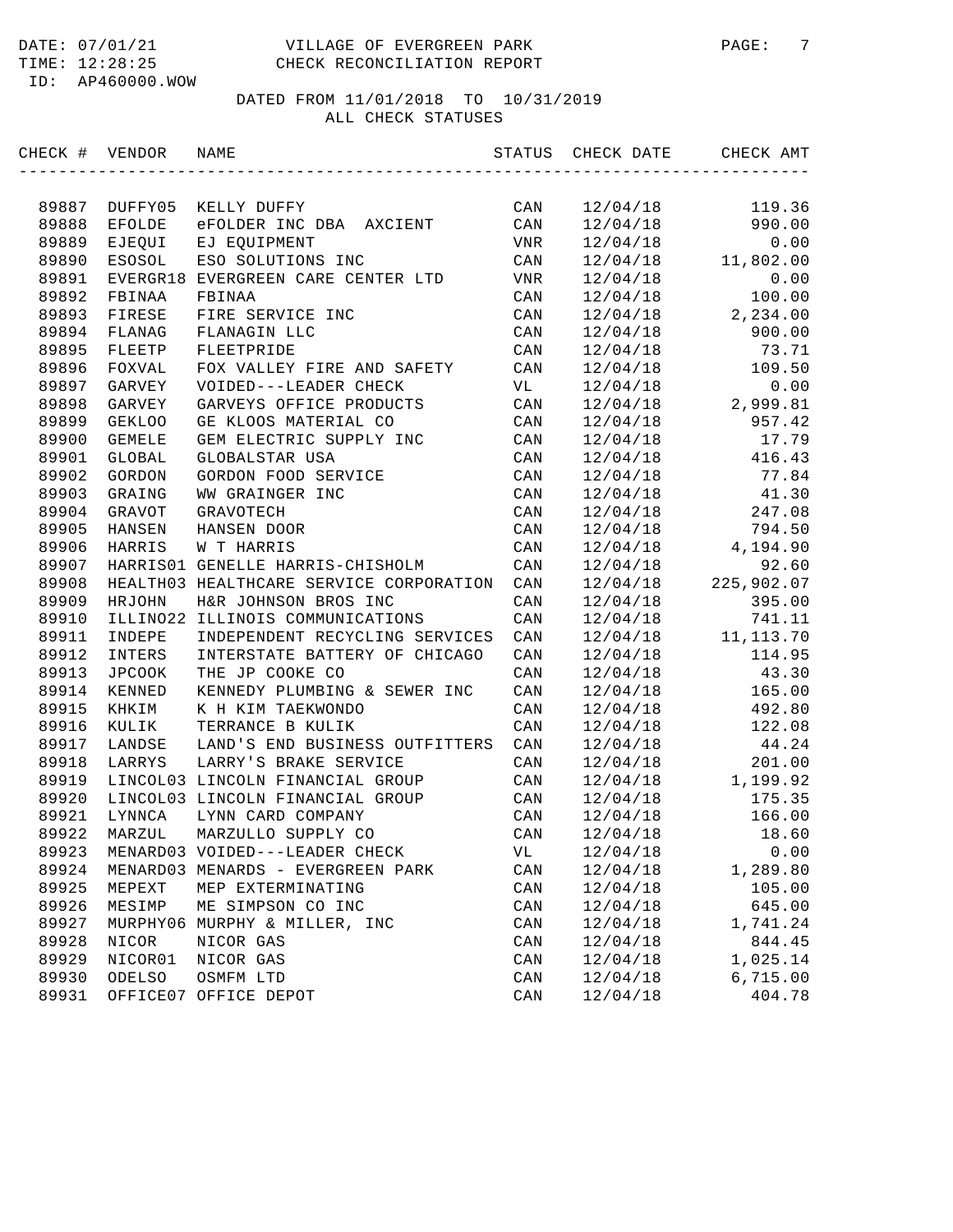| CHECK # | VENDOR            | NAME                                    | STATUS | CHECK DATE | CHECK AMT |
|---------|-------------------|-----------------------------------------|--------|------------|-----------|
|         |                   |                                         |        |            |           |
| 89932   |                   | OHERRO01 RAY O'HERRON CO INC            | CAN    | 12/04/18   | 10,620.88 |
| 89933   |                   | OZINGA03 OZINGA MATERIALS INC           | CAN    | 12/04/18   | 3,389.40  |
| 89934   | <b>P&amp;GKEE</b> | P & G KEENE ELECTRICAL                  | CAN    | 12/04/18   | 416.50    |
| 89935   | PALOSS            | PALOS SPORTS                            | CAN    | 12/04/18   | 679.24    |
| 89936   |                   | PARKPRO1 PARK PRIMARY CARE LTD          | CAN    | 12/04/18   | 855.00    |
| 89937   |                   | PHYSIC01 PHYSICIANS IMMEDIATE CARE      | CAN    | 12/04/18   | 150.00    |
| 89938   |                   | PITNEY01 PITNEY BOWES INC               | CAN    | 12/04/18   | 444.10    |
| 89939   | PLOWSC            | PLOWS COUNCIL ON AGING                  | CAN    | 12/04/18   | 977.55    |
| 89940   | PRAXAI            | PRAXAIR DISTRIBUTION                    | CAN    | 12/04/18   | 67.43     |
| 89941   | PUBLIC            | PUBLIC SAFETY DIRECT INC                | CAN    | 12/04/18   | 861.97    |
| 89942   | <b>OUALIZ</b>     | KALETA M QUALIZZA                       | CAN    | 12/04/18   | 1,215.45  |
| 89943   |                   | R0003397 MACH 1 INC                     | CAN    | 12/04/18   | 850.00    |
| 89944   |                   | R0004582 NATIONAL HOME RENTALS LP       | CAN    | 12/04/18   | 10,000.00 |
| 89945   |                   | R0004704 HEALTHCARE SERVICE CORPORATION | CAN    | 12/04/18   | 972.80    |
| 89946   |                   | R0004705 DARIUS NOWAK                   | CAN    | 12/04/18   | 550.00    |
| 89947   |                   | R0004706 SOLOMON RAFIDIA                | CAN    | 12/04/18   | 10,000.00 |
| 89948   |                   | R0004707 STEELE & LOEBER LUMBER CO      | CAN    | 12/04/18   | 300.00    |
| 89949   |                   | R0004708 BAYERN BUILDERS INC            | CAN    | 12/04/18   | 500.00    |
| 89950   |                   | R0004709 TOP 1 CONSTRUCTION INC         | CAN    | 12/04/18   | 350.00    |
| 89951   |                   | R0004710 KOZIOL PROPERTIES              | CAN    | 12/04/18   | 10,600.00 |
| 89952   |                   | R0004711 RICARDO TIJERINA               | CAN    | 12/04/18   | 100.00    |
| 89953   |                   | R0004712 BADEA HOMES LLC                | CAN    | 12/04/18   | 10,250.00 |
| 89954   |                   | R0004713 RAFAEL RUBAKAVA                | CAN    | 12/04/18   | 400.00    |
| 89955   |                   | R0004714 WV CAR WASH SERVICES           | CAN    | 12/04/18   | 640.00    |
| 89956   |                   | RAGANC01 RAGAN COMMUNICATIONS INC       | CAN    | 12/04/18   | 26.95     |
| 89957   | REDHAW            | RED HAWK FIRE & SECURITY                | CAN    | 12/04/18   | 17,490.50 |
| 89958   | REDWIN            | RED WING BUSINESS                       | CAN    | 12/04/18   | 948.00    |
| 89959   | RELIAB            | RELIABLE FIRE & SECURITY                | CAN    | 12/04/18   | 161.75    |
| 89960   | RIDDER            | SUSAN RIDDERHOFF                        | CAN    | 12/04/18   | 266.40    |
| 89961   | ROGERS            | MARIE L ROGERS                          | CAN    | 12/04/18   | 811.50    |
| 89962   | ROOTBR            | ROOT BROTHERS MFG & SUPPLY CO           | CAN    | 12/04/18   | 1,620.00  |
| 89963   | SCHAAF            | SCHAAF EQUIPMENT CO INC                 | CAN    | 12/04/18   | 1,083.00  |
| 89964   | SCHWAA            | SCHWAAB INC                             | CAN    | 12/04/18   | 14.18     |
| 89965   |                   | SERVIC02 SERVICE SANITATION INC         | CAN    | 12/04/18   | 285.00    |
| 89966   | SHARKS            | SHARK SHREDDING & DOCUMENT              | CAN    | 12/04/18   | 172.00    |
| 89967   |                   | STATET01 STATE TREASURER                | CAN    | 12/04/18   | 585.00    |
| 89968   | TIRESE            | TIRE SERVICES COMPANY                   | CAN    | 12/04/18   | 25.00     |
| 89969   | ULINE             | ULINE                                   | CAN    | 12/04/18   | 47.17     |
| 89970   | UPS               | <b>UPS</b>                              | CAN    | 12/04/18   | 10.85     |
| 89971   |                   | VERIZO10 VERIZON WIRELESS               | CAN    | 12/04/18   | 43.36     |
| 89972   |                   | VERIZO10 VERIZON WIRELESS               | CAN    | 12/04/18   | 2,788.41  |
| 89973   |                   | VERIZO10 VERIZON WIRELESS               | CAN    | 12/04/18   | 150.12    |
| 89974   |                   | VERIZO10 VERIZON WIRELESS               | CAN    | 12/04/18   | 2,196.20  |
| 89975   | <b>AILLOL</b>     | VILLAGE OF OAK LAWN                     | CAN    | 12/04/18   | 2,689.09  |
| 89976   | VISION            | VISION SERVICE PLAN                     | CAN    | 12/04/18   | 1,903.82  |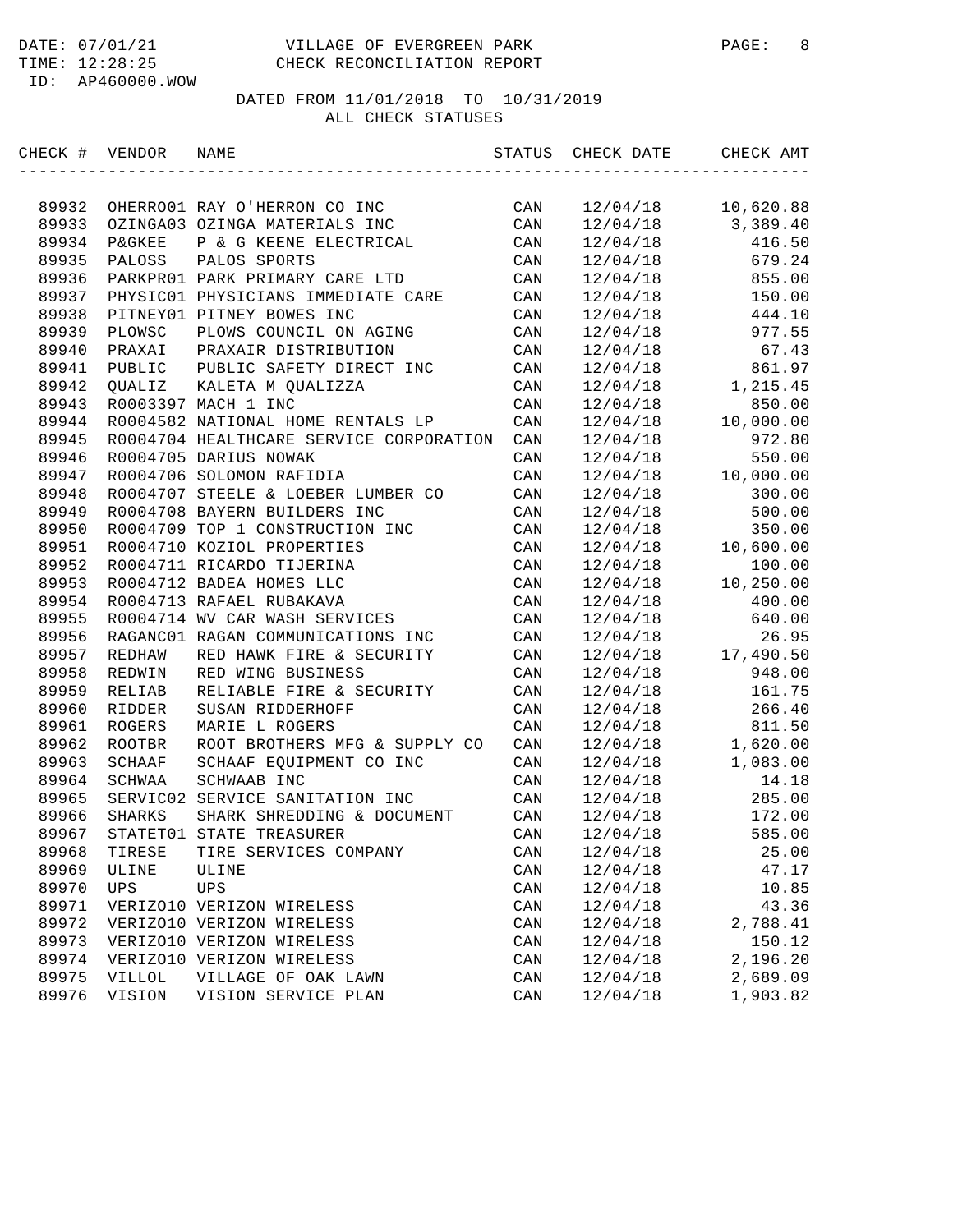| CHECK # VENDOR |               | NAME                                    | STATUS | CHECK DATE | CHECK AMT  |
|----------------|---------------|-----------------------------------------|--------|------------|------------|
|                |               |                                         |        |            |            |
| 89977          | VIXENC        | VIXEN CONSTRUCTION INC                  | CAN    | 12/04/18   | 21,049.60  |
| 89978          | WESTSI        | WEST SIDE TRACTOR SALES                 | CAN    | 12/04/18   | 1,631.28   |
| 89979          | WIGBOL        | WIGBOLDY MATERIALS INC                  | CAN    | 12/04/18   | 286.20     |
| 89980          | WSDARL        | W S DARLEY & CO                         | CAN    | 12/04/18   | 124.01     |
| 89981          |               | DUNKIN01 DUNKIN DONUTS                  | CAN    | 12/05/18   | 60.00      |
| 89982          | R0000309      | THOMAS SCHERGEN                         | CAN    | 12/05/18   | 603.00     |
| 89983          | EJEQUI        | EJ EQUIPMENT                            | CAN    | 12/06/18   | 4,605.38   |
| 89984          |               | EVERGR10 EVERGREEN CAR WASH             | CAN    | 12/06/18   | 332.00     |
| 89985          |               | OZINGA03 OZINGA MATERIALS INC           | CAN    | 12/06/18   | 2,572.36   |
| 89986          |               | R0004682 RONALD & MARY KMAK             | CAN    | 12/06/18   | 10,000.00  |
| 89987          | SECRET        | SECRETARY OF STATE                      | CAN    | 12/06/18   | 101.00     |
| 89988          | WILK          | LOUIS C WILK                            | CAN    | 12/06/18   | 278.50     |
| 89989          |               | DRAMAT01 DRAMATISTS PLAY SERVICE INC    | CAN    | 12/06/18   | 300.00     |
| 89990          |               | EVERGR07 EVERGREEN PARK CHAMBER         | CAN    | 12/11/18   | 150.00     |
| 89991          |               | FIFTHT01 FIFTH THIRD BANK               | CAN    | 12/11/18   | 11,366.42  |
| 89992          | ILCOUN        | IL COUNTIES RISK MGMT TRUST             | CAN    | 12/11/18   | 173,286.50 |
| 89993          |               | ILLINO18 ILLINOIS DEPT OF PUBLIC HEALTH | CAN    | 12/11/18   | 196.00     |
| 89994          | PUBLIC        | PUBLIC SAFETY DIRECT INC                | CAN    | 12/11/18   | 50.00      |
| 89995          |               | R0004701 LANDON PROPERTIES GROUP LTD    | VNR    | 12/11/18   | 0.00       |
| 89996          |               | R0004715 GREG & JANE GIZYN              | CAN    | 12/11/18   | 20.00      |
| 89997          | REVOLU        | REVOLUTION DANCEWEAR                    | CAN    | 12/11/18   | 3,373.08   |
| 89998          | VILLAO        | VILLA OLIVIA                            | CAN    | 12/11/18   | 50.00      |
| 89999          |               | R0004701 LANDON PROPERTIES GROUP LTD    | CAN    | 12/11/18   | 10,000.00  |
| 90000          | KRZYSZ        | KRZYSZTOF PACIOREK                      | CAN    | 12/12/18   | 6,750.00   |
| 90001          | KRZYSZ        | KRZYSZTOF PACIOREK                      | CAN    | 12/12/18   | 6,750.00   |
| 90002          | KRZYSZ        | KRZYSZTOF PACIOREK                      | CAN    | 12/13/18   | 12,250.00  |
| 90003          |               | SAMSCL11 SAMSCLUB-WALMART               | CAN    | 12/13/18   | 160.54     |
| 90004          |               | SAMSCL22 SAMSCLUB-WALMART               | CAN    | 12/13/18   | 472.78     |
| 90005          |               | SAMSCL33 SAMSCLUB-WALMART               | CAN    | 12/13/18   | 279.94     |
| 90006          |               | SAMSCL44 SAMSCLUB-WALMART               | CAN    | 12/13/18   | 682.17     |
| 90007          |               | SAMSCL77 SAMSCLUB-WALMART               | VNR    | 12/13/18   | 0.00       |
| 90008          |               | SAMSCL77 SAMSCLUB-WALMART               | CAN    | 12/13/18   | 269.15     |
| 90009          |               | SAMSCL88 SAMSCLUB-WALMART               | CAN    | 12/13/18   | 51.68      |
| 90010          | ALLDRE        | ALL DRESSED UP COSTUMES                 | CAN    | 12/14/18   | 1,075.00   |
| 90011          | DUFFY03       | SEAN DUFFY                              | VNR    | 12/14/18   | 0.00       |
| 90012          |               | FIFTHT01 FIFTH THIRD BANK               | CAN    | 12/14/18   | 37.24      |
| 90013          | KROPIDL       | MS MONICA KROPIDLOWSKI                  | CAN    | 12/14/18   | 840.00     |
| 90014          | POGUE         | RUSSELL POGUE                           | CAN    | 12/14/18   | 583.92     |
| 90015          | PRINTM        | PRINTMART                               | CAN    | 12/14/18   | 930.00     |
| 90016          | RICHME        | OLIVER RICHMEIER                        | CAN    | 12/14/18   | 75.00      |
| 90017          |               | SUMMER03 MELANIE SUMMERS                | CAN    | 12/14/18   | 100.00     |
| 90018          | THESTA        | THE STANDARD                            | CAN    | 12/14/18   | 675.20     |
| 90019          | ANDERS05      | BRIAN ANDERSON                          | CAN    | 12/14/18   | 150.00     |
| 90020          | <b>BENDER</b> | <b>JOHN BENDER</b>                      | CAN    | 12/14/18   | 300.00     |
| 90021          | CAINKA        | LOUIS F CAINKAR, LTD                    | CAN    | 12/14/18   | 3,800.00   |
|                |               |                                         |        |            |            |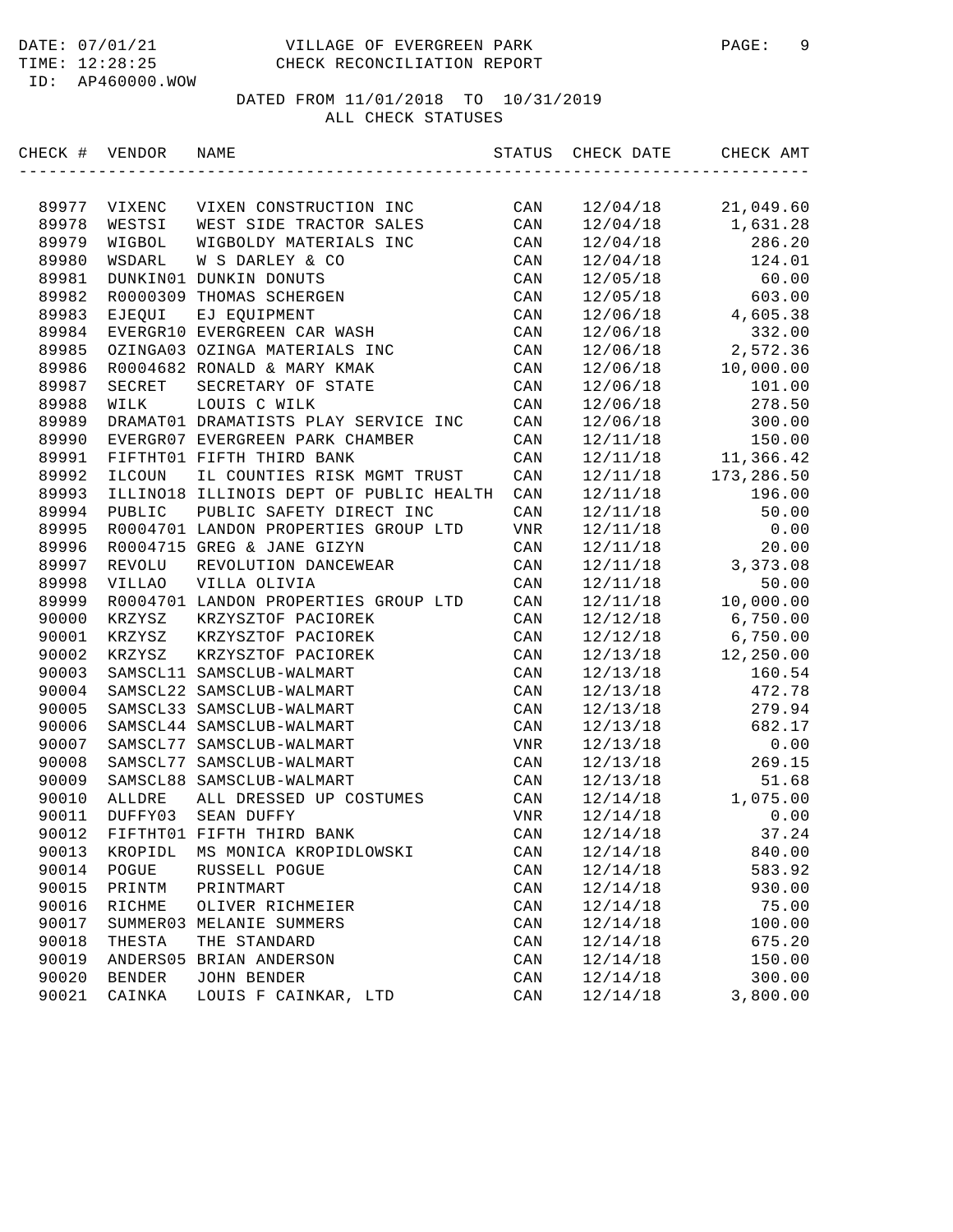| CHECK # VENDOR |               | NAME                                 | STATUS | CHECK DATE | CHECK AMT  |
|----------------|---------------|--------------------------------------|--------|------------|------------|
|                |               |                                      |        |            |            |
| 90022          | ENGEL         | MICHAEL ENGEL                        | CAN    | 12/14/18   | 300.00     |
| 90023          | FARREL        | BRIAN FARRELL                        | CAN    | 12/14/18   | 150.00     |
| 90024          |               | HERRER01 ALEXANDER HERRERA           | CAN    | 12/14/18   | 150.00     |
| 90025          | LAZINE        | DENNIS LAZINEK                       | CAN    | 12/14/18   | 300.00     |
| 90026          |               | MCCANN03 CHRIS McCANN                | CAN    | 12/14/18   | 300.00     |
| 90027          |               | MCCART01 JOHN MCCARTHY               | CAN    | 12/14/18   | 300.00     |
| 90028          | ODOWD         | DENNIS O'DOWD                        | CAN    | 12/14/18   | 88.00      |
| 90029          |               | PASTIC01 SUE PASTICK                 | CAN    | 12/14/18   | 300.00     |
| 90030          | RICH          | CAMERON RICH                         | CAN    | 12/14/18   | 300.00     |
| 90031          | SARNO         | BRIAN SARNO                          | CAN    | 12/14/18   | 150.00     |
| 90032          | SCHAEF        | LINDA SCHAEFER                       | CAN    | 12/14/18   | 338.30     |
| 90033          | SIGNOR        | ANTHONY SIGNORELLI                   | CAN    | 12/14/18   | 300.00     |
| 90034          | SMILEY        | SYDNEY SMILEY                        | CAN    | 12/14/18   | 150.00     |
| 90035          | <b>VOS</b>    | JAMES VOS                            | CAN    | 12/14/18   | 300.00     |
| 90036          | YEAMAN        | GAVIN YEAMAN                         | CAN    | 12/14/18   | 300.00     |
| 90037          | YOUNGT        | KAREN YOUNG-THAUER                   | CAN    | 12/14/18   | 300.00     |
| 90038          | AFTERM        | AFTERMATH SPECIALISTS IN             | CAN    | 12/18/18   | 105.00     |
| 90039          | AJUNIF        | AJ UNIFORM                           | CAN    | 12/18/18   | 872.35     |
| 90040          | ALBERT        | ALBERTO'S                            | CAN    | 12/18/18   | 38.00      |
| 90041          |               | AMERIC05 AMERICAN WATER WORKS ASSOC  | CAN    | 12/18/18   | 218.00     |
| 90042          | ARCONC        | ARCON CONCRETE CONSTRUCTION          | CAN    | 12/18/18   | 20,150.00  |
| 90043          |               | ATLASB01 ATLAS BOBCAT INC            | CAN    | 12/18/18   | 35.67      |
| 90044          | ATT01         | AT&T                                 | CAN    | 12/18/18   | 47.60      |
| 90045          |               | AUTOMA01 AUTOMATED BUSINESS SERVICES | CAN    | 12/18/18   | 1,984.20   |
| 90046          | AVALON        | <b>AVALON PETROLEUM</b>              | CAN    | 12/18/18   | 19,820.12  |
| 90047          |               | BATTER01 BATTERIES PLUS LLC          | CAN    | 12/18/18   | 23.90      |
| 90048          |               | BEVERL04 BEVERLY SNOW AND ICE INC    | CAN    | 12/18/18   | 744.00     |
| 90049          |               | BEVERL05 BEVERLY HILLS GARAGE        | CAN    | 12/18/18   | 9,682.76   |
| 90050          | <b>BIOTRO</b> | BIO-TRON INC.                        | CAN    | 12/18/18   | 2,200.00   |
| 90051          |               | BRENNA01 JOSEPH BRENNAN              | CAN    | 12/18/18   | 240.00     |
| 90052          | <b>BRETTE</b> | BRETT SUPPLY COMPANY                 | CAN    | 12/18/18   | 88.16      |
| 90053          |               | BRIGHT01 DANIEL BRIGHT               | CAN    | 12/18/18   | 150.00     |
| 90054          | <b>BROOKW</b> | BROOKWOOD FARM                       | CAN    | 12/18/18   | 395.00     |
| 90055          | CARGIL        | CARGILL INCORPORATED                 | CAN    | 12/18/18   | 9,578.96   |
| 90056          | CASSID        | CASSIDY TIRE & SERVICE               | CAN    | 12/18/18   | 1,659.38   |
| 90057          | CELTIC        | CELTIC COMMERCIAL PAINTING LLC       | CAN    | 12/18/18   | 45,690.00  |
| 90058          | CINTAS        | VOIDED---LEADER CHECK                | VL     | 12/18/18   | 0.00       |
| 90059          | CINTAS        | CINTAS CORPORATION #21               | CAN    | 12/18/18   | 2,189.90   |
| 90060          | CINTAS02      | CINTAS CORPORATION                   | CAN    | 12/18/18   | 278.20     |
| 90061          | CITYOF        | CITY OF CHICAGO                      | CAN    | 12/18/18   | 174,285.90 |
| 90062          | CLASSM        | CLASSMATE                            | CAN    | 12/18/18   | 233.96     |
| 90063          | CLEANI        | CLEANING SPECIALISTS INC             | CAN    | 12/18/18   | 250.00     |
| 90064          | CLOSED        | CREATE CUT INVENT /                  | CAN    | 12/18/18   | 1,480.00   |
| 90065          |               | COMCAS02 COMCAST CABLE               | CAN    | 12/18/18   | 254.85     |
| 90066          | COREMA        | CORE & MAIN LP                       | CAN    | 12/18/18   | 1,880.00   |
|                |               |                                      |        |            |            |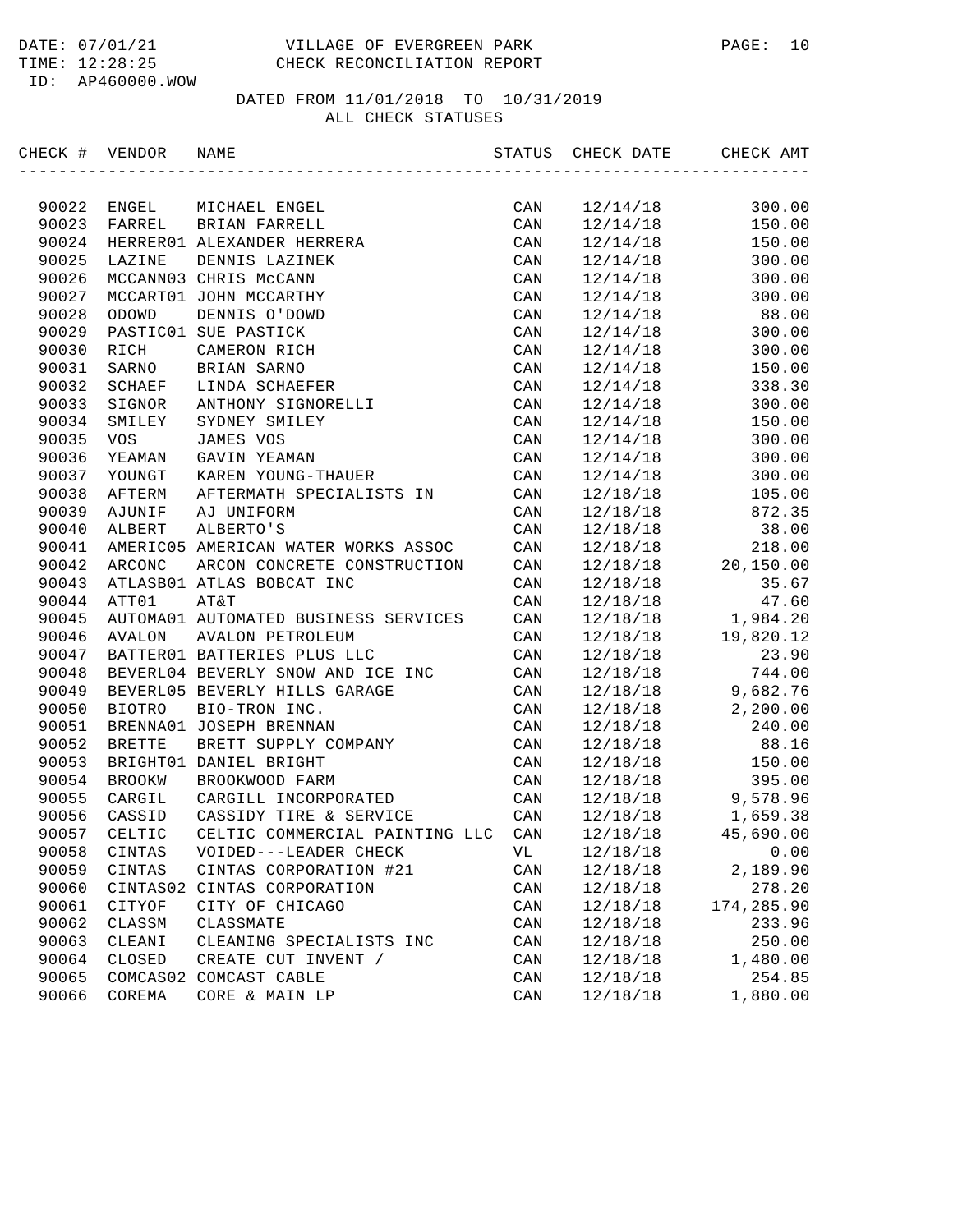| CHECK # VENDOR |               | NAME                                    | STATUS         | CHECK DATE | CHECK AMT  |
|----------------|---------------|-----------------------------------------|----------------|------------|------------|
|                |               |                                         |                |            |            |
| 90067          | CRITIC        | CRITICAL REACH                          | CAN            | 12/18/18   | 565.00     |
| 90068          | CUMMIN        | CUMMINS NPOWER LLC                      | CAN            | 12/18/18   | 339.72     |
| 90069          | CUNICO        | PATRICK CUNICO                          | CAN            | 12/18/18   | 160.00     |
| 90070          | DAY           | DENNIS DAY                              | CAN            | 12/18/18   | 440.00     |
| 90071          | DEPRE         | JOSEPH DEPRE                            | CAN            | 12/18/18   | 320.00     |
| 90072          | DIRECT03      | THE DIRECT RESPONSE RESOURCE            | CAN            | 12/18/18   | 870.00     |
| 90073          | DUFFY04       | STEVEN DUFFY                            | CAN            | 12/18/18   | 50.00      |
| 90074          | <b>EPFOOD</b> | EVERGREEN PARK FOOD PANTRY              | CAN            | 12/18/18   | 825.00     |
| 90075          | EVERGR        | EVERGREEN MECHANICAL                    | CAN            | 12/18/18   | 19,761.00  |
| 90076          |               | EVERGR04 EVERGREEN PARK ACE HARDWARE    | CAN            | 12/18/18   | 372.17     |
| 90077          |               | EVERGR04 EVERGREEN PARK ACE HARDWARE    | CAN            | 12/18/18   | 5.58       |
| 90078          |               | EVERGR04 EVERGREEN PARK ACE HARDWARE    | CAN            | 12/18/18   | 13.59      |
| 90079          |               | EVERGR04 EVERGREEN PARK ACE HARDWARE    | CAN            | 12/18/18   | 4.78       |
| 90080          |               | EVERGR04 EVERGREEN PARK ACE HARDWARE    | CAN            | 12/18/18   | 126.64     |
| 90081          |               | EVERGR04 EVERGREEN PARK ACE HARDWARE    | CAN            | 12/18/18   | 82.06      |
| 90082          |               | EVERGR18 EVERGREEN CARE CENTER LTD      | CAN            | 12/18/18   | 120.00     |
| 90083          | FLANAG        | FLANAGIN LLC                            | CAN            | 12/18/18   | 3,000.00   |
| 90084          | FLEETP        | FLEETPRIDE                              | CAN            | 12/18/18   | 31.18      |
| 90085          | FUNEXP        | FUN EXPRESS LLC                         | CAN            | 12/18/18   | 75.45      |
| 90086          | GALLSI        | GALLS INC, AN ARAMARK CO, LLC           | $\mathtt{CAN}$ | 12/18/18   | 78.90      |
| 90087          | GARNER        | REV RAY GARNER                          | CAN            | 12/18/18   | 100.00     |
| 90088          | <b>GEKLOO</b> | GE KLOOS MATERIAL CO                    | CAN            | 12/18/18   | 11,068.17  |
| 90089          | <b>GEMELE</b> | GEM ELECTRIC SUPPLY INC                 | CAN            | 12/18/18   | 42.66      |
| 90090          | GENUIN        | GENUINE PARTS CO                        | CAN            | 12/18/18   | 55.80      |
| 90091          | GRAING        | WW GRAINGER INC                         | CAN            | 12/18/18   | 72.60      |
| 90092          | HAWKIN        | HAWK FORD                               | CAN            | 12/18/18   | 314.95     |
| 90093          | HENRYB        | HENRY BROS COMPANY                      | CAN            | 12/18/18   | 692,041.83 |
| 90094          | HRONEC        | WILLIAM HRONEC                          | CAN            | 12/18/18   | 100.00     |
| 90095          | ICERIN        | ICE RINK SUPPLY                         | CAN            | 12/18/18   | 3,478.00   |
| 90096          | ILCOUN        | IL COUNTIES RISK MGMT TRUST             | CAN            | 12/18/18   | 86,643.26  |
| 90097          |               | ILLINO22 ILLINOIS COMMUNICATIONS        | CAN            | 12/18/18   | 381.11     |
| 90098          |               | ILLINO30 ILL DEPT OF PUBLIC HEALTH      | CAN            | 12/18/18   | 75.00      |
| 90099          |               | ILLINO45 ILLINOIS MUNICIPAL LEAGUE      | CAN            | 12/18/18   | 1,500.00   |
| 90100          |               | ILLINO75 ILLINOIS STATE POLICE          | CAN            | 12/18/18   | 205.50     |
| 90101          | INDEPE        | INDEPENDENT RECYCLING SERVICES          | CAN            | 12/18/18   | 21,101.68  |
| 90102          |               | INDUST01 INDUSTRIAL ORGANIZATIONAL      | CAN            | 12/18/18   | 1,450.00   |
| 90103          |               | INTERN02 INTERNATIONAL ASSOC OF         | CAN            | 12/18/18   | 380.00     |
| 90104          |               | INTERS02 INTERSTATE BILLING SERVICE INC | CAN            | 12/18/18   | 387.55     |
| 90105          | IPPFA         | ILLINOIS PUBLIC PENSION FUND            | CAN            | 12/18/18   | 795.00     |
| 90106          | <b>JXENTE</b> | JX ENTERPRISES INC                      | $\mathtt{CAN}$ | 12/18/18   | 602.86     |
| 90107          | KAWALA        | KAWA LANDSCAPE & LAWN SERVICE           | CAN            | 12/18/18   | 3,167.00   |
| 90108          | KRZYSZ        | KRZYSZTOF PACIOREK                      | CAN            | 12/18/18   | 13,500.00  |
| 90109          | LANDSE        | LAND'S END BUSINESS OUTFITTERS          | CAN            | 12/18/18   | 113.33     |
| 90110          | LYONSP        | LYONS-PINNER ELECTRIC CO                | CAN            | 12/18/18   | 27,500.00  |
| 90111          | MARTIN        | MARTIN IMPLEMENT SALES INC              | $\mathtt{CAN}$ | 12/18/18   | 214.35     |
|                |               |                                         |                |            |            |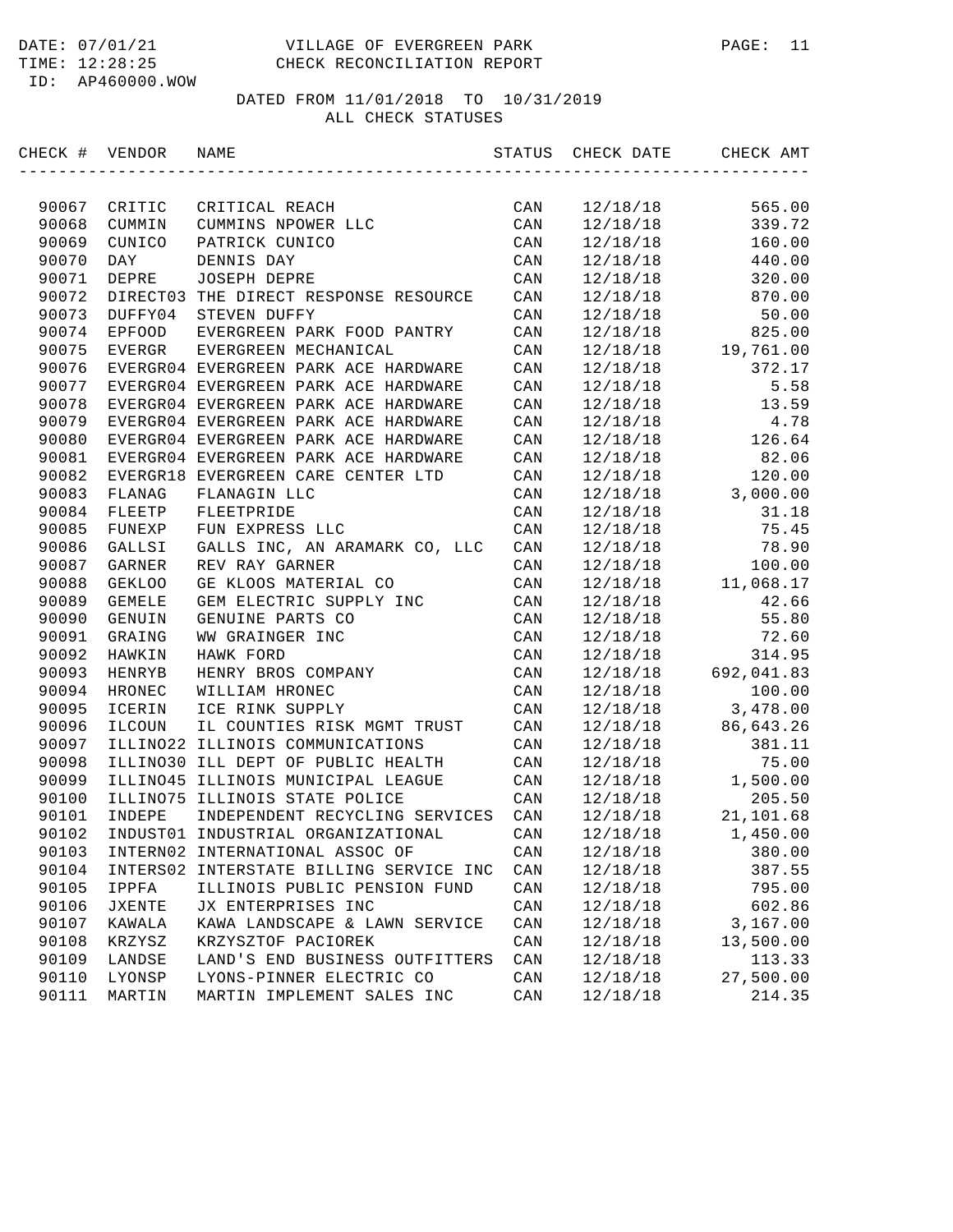| CHECK # VENDOR |               | NAME                               | STATUS         | CHECK DATE | CHECK AMT |
|----------------|---------------|------------------------------------|----------------|------------|-----------|
|                |               |                                    |                |            |           |
| 90112          | MCBURN        | KATE MCBURNEY DVM                  | CAN            | 12/18/18   | 205.00    |
| 90113          |               | MCCART02 THOMAS MCCARTHY           | CAN            | 12/18/18   | 440.00    |
| 90114          | MEADEE        | MEADE INC                          | CAN            | 12/18/18   | 238.00    |
| 90115          |               | MEDICA01 MEDICAL REIMBURSEMENT     | CAN            | 12/18/18   | 2,491.17  |
| 90116          |               | MENARD03 VOIDED---LEADER CHECK     | VL             | 12/18/18   | 0.00      |
| 90117          |               | MENARD03 VOIDED---LEADER CHECK     | VL             | 12/18/18   | 0.00      |
| 90118          |               | MENARD03 MENARDS - EVERGREEN PARK  | CAN            | 12/18/18   | 2,435.06  |
| 90119          | MEPEXT        | MEP EXTERMINATING                  | CAN            | 12/18/18   | 105.00    |
| 90120          | MICROE        | MICRO-EYE SECURITY SYSTEMS INC     | CAN            | 12/18/18   | 1,717.50  |
| 90121          |               | MIDWES08 MIDWEST TRANSIT EQUIPMENT | CAN            | 12/18/18   | 999.69    |
| 90122          | MONROE        | MONROE TRUCK EQUIPMENT INC         | CAN            | 12/18/18   | 464.42    |
| 90123          |               | MURPHY02 JOHN MURPHY SR            | CAN            | 12/18/18   | 120.00    |
| 90124          |               | MURPHY06 MURPHY & MILLER, INC      | CAN            | 12/18/18   | 1,901.46  |
| 90125          | NOVOTN        | VOIDED---LEADER CHECK              | VL             | 12/18/18   | 0.00      |
| 90126          | <b>NOVOTN</b> | NOVOTNY ENGINEERING                | CAN            | 12/18/18   | 8,516.75  |
| 90127          | ODOWD         | DENNIS O'DOWD                      | CAN            | 12/18/18   | 120.00    |
| 90128          |               | OHERRO01 VOIDED---LEADER CHECK     | VL             | 12/18/18   | 0.00      |
| 90129          |               | OHERRO01 RAY O'HERRON CO INC       | CAN            | 12/18/18   | 3,004.15  |
| 90130          | ONESTE        | ONE STEP                           | CAN            | 12/18/18   | 156.49    |
| 90131          | OREILL        | O'REILLY FIRST CALL                | CAN            | 12/18/18   | 5.29      |
| 90132          | OTISEL        | OTIS ELEVATOR CO                   | CAN            | 12/18/18   | 968.55    |
| 90133          |               | OZINGA03 OZINGA MATERIALS INC      | CAN            | 12/18/18   | 9,665.05  |
| 90134          | PARISE        | KEN PARISE                         | CAN            | 12/18/18   | 160.00    |
| 90135          |               | PARKPRO1 PARK PRIMARY CARE LTD     | CAN            | 12/18/18   | 90.00     |
| 90136          | PEOPLE        | PEOPLEFACTS LLC                    | CAN            | 12/18/18   | 53.55     |
| 90137          | PERRYL        | PERRY LOCK & DOOR SERVICES INC     | CAN            | 12/18/18   | 85.00     |
| 90138          | PESO          | GEORGE PESO                        | CAN            | 12/18/18   | 700.00    |
| 90139          | PHELAN        | DENIS PHELAN                       | CAN            | 12/18/18   | 240.00    |
| 90140          | PRATT         | ANDREW PRATT                       | CAN            | 12/18/18   | 16.50     |
| 90141          | PRAXAI        | PRAXAIR DISTRIBUTION               | CAN            | 12/18/18   | 220.99    |
| 90142          | PRINTM        | PRINTMART                          | CAN            | 12/18/18   | 1,025.00  |
| 90143          | PROMOS        | PROMOS 911, INC.                   | CAN            | 12/18/18   | 180.65    |
| 90144          | PUBLIC        | PUBLIC SAFETY DIRECT INC           | CAN            | 12/18/18   | 370.00    |
| 90145          | QUALIF        | QUALIFICATION TARGETS INC          | CAN            | 12/18/18   | 73.85     |
| 90146          |               | R0000867 JOHN COTTER               | CAN            | 12/18/18   | 100.00    |
| 90147          |               | R0004345 CFLS EVERGREEN LLC        | CAN            | 12/18/18   | 35,208.58 |
| 90148          |               | R0004394 CFLS EVERGREEN LLC        | CAN            | 12/18/18   | 19,100.00 |
| 90149          |               | R0004394 CFLS EVERGREEN LLC        | CAN            | 12/18/18   | 27,780.00 |
| 90150          |               | R0004394 CFLS EVERGREEN LLC        | $\mathtt{CAN}$ | 12/18/18   | 1,820.00  |
| 90151          |               | R0004394 CFLS EVERGREEN LLC        | CAN            | 12/18/18   | 9,760.00  |
| 90152          |               | R0004394 CFLS EVERGREEN LLC        | CAN            | 12/18/18   | 1,020.00  |
| 90153          |               | R0004716 ARTHUR TOMCZAK            | CAN            | 12/18/18   | 150.00    |
| 90154          |               | R0004717 PG WETZEL & ASSOC         | CAN            | 12/18/18   | 200.00    |
| 90155          |               | R0004718 CABENO ENVIRONMENTAL      | CAN            | 12/18/18   | 1,000.00  |
| 90156          | RAGING        | RAGING WAVES                       | CAN            | 12/18/18   | 1,903.74  |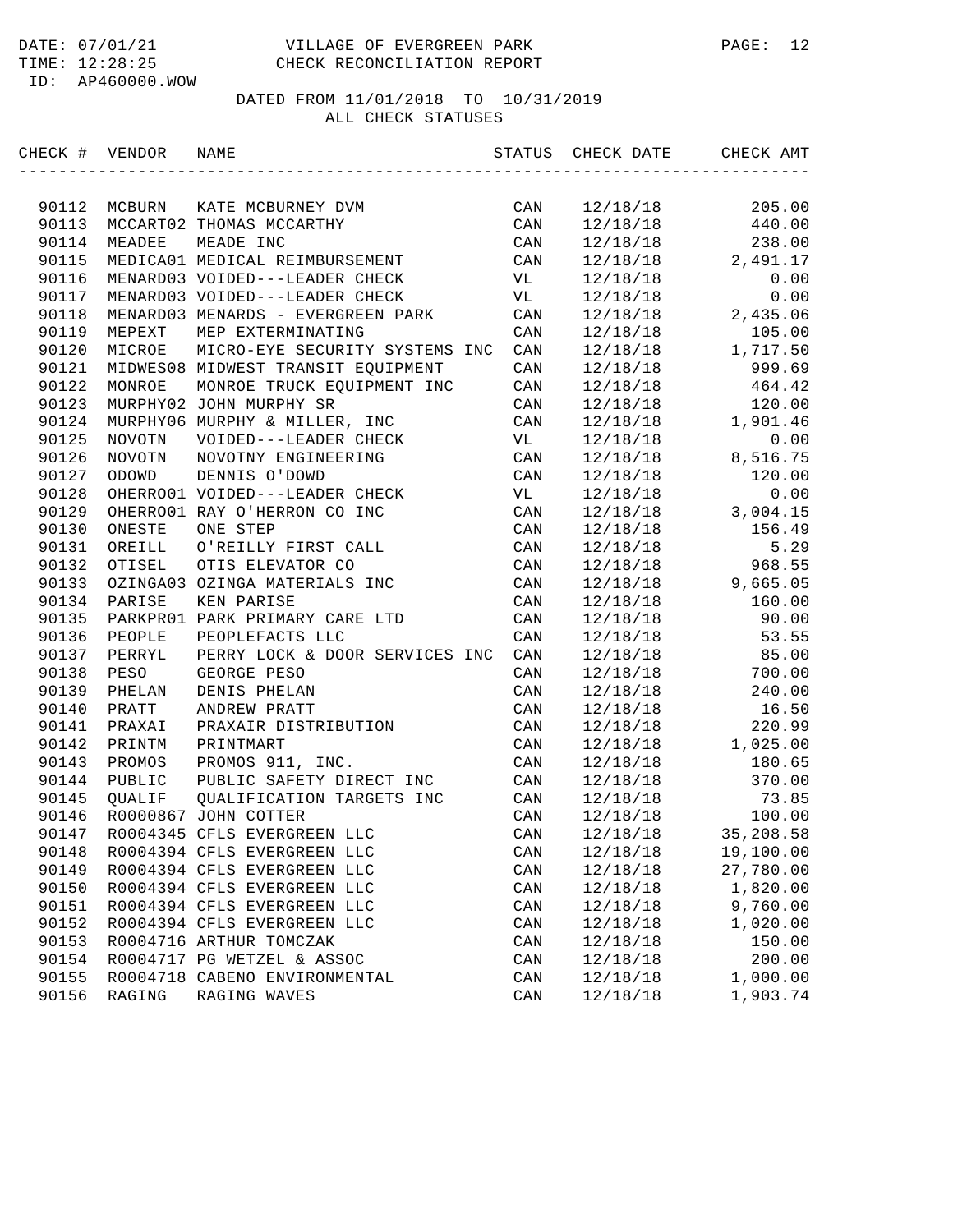| CHECK # | VENDOR      | NAME                        | STATUS         | CHECK DATE | CHECK AMT  |
|---------|-------------|-----------------------------|----------------|------------|------------|
|         |             |                             |                |            |            |
| 90157   | REDWIN      | VOIDED---LEADER CHECK       | VL             | 12/18/18   | 0.00       |
| 90158   | REDWIN      | RED WING BUSINESS           | CAN            | 12/18/18   | 1,395.96   |
| 90159   | REGION      | REGIONAL TRUCK EQUIPMENT CO | CAN            | 12/18/18   | 172.60     |
| 90160   | RELIAB      | VOIDED---LEADER CHECK       | VL             | 12/18/18   | 0.00       |
| 90161   | RELIAB      | RELIABLE FIRE & SECURITY    | CAN            | 12/18/18   | 1,970.85   |
| 90162   | RICH        | CAMERON RICH                | CAN            | 12/18/18   | 16.50      |
| 90163   | RIDGEF      | RIDGE FENCE SUPPLY          | CAN            | 12/18/18   | 252.00     |
| 90164   | <b>RUIZ</b> | WILFREDO RUIZ               | CAN            | 12/18/18   | 50.00      |
| 90165   | SCHAAF      | SCHAAF EQUIPMENT CO INC     | CAN            | 12/18/18   | 1,362.39   |
| 90166   | SEMMER      | SEMMER LANDSCAPE LLC        | CAN            | 12/18/18   | 24, 445.61 |
| 90167   | SEMMER      | SEMMER LANDSCAPE LLC        | CAN            | 12/18/18   | 21,668.00  |
| 90168   | SIGNOR      | ANTHONY SIGNORELLI          | CAN            | 12/18/18   | 40.00      |
| 90169   | SOSO        | RICHARD SOSO                | CAN            | 12/18/18   | 16.50      |
| 90170   | SOUTHW      | SOUTHWEST MAJOR CASE UNIT   | CAN            | 12/18/18   | 750.00     |
| 90171   | SOUTHW02    | SOUTHWEST MESSENGER PRESS   | CAN            | 12/18/18   | 379.80     |
| 90172   | STIERS      | STEVEN STIERS               | VNR            | 12/18/18   | 0.00       |
| 90173   | STRAUG      | STRAUGHN FARM INC           | CAN            | 12/18/18   | 5,600.00   |
| 90174   |             | TELAND01 TODD TELANDER      | CAN            | 12/18/18   | 440.00     |
| 90175   | THEFEE      | THE FEED STORE              | CAN            | 12/18/18   | 66.11      |
| 90176   | THYSSE      | THYSSENKRUPP ELEVATOR CORP  | CAN            | 12/18/18   | 912.68     |
| 90177   | TRANSU      | TRANSUNION RISK AND         | CAN            | 12/18/18   | 149.00     |
| 90178   | TRIRIV      | TRI-RIVER POLICE TRAINING   | CAN            | 12/18/18   | 750.00     |
| 90179   | USGAS       | US GAS                      | CAN            | 12/18/18   | 630.80     |
| 90180   |             | VERIZO10 VERIZON WIRELESS   | CAN            | 12/18/18   | 3.48       |
| 90181   |             | VERIZO10 VERIZON WIRELESS   | CAN            | 12/18/18   | 43.36      |
| 90182   |             | VERIZO10 VERIZON WIRELESS   | CAN            | 12/18/18   | 1,716.04   |
| 90183   |             | VERIZO10 VERIZON WIRELESS   | CAN            | 12/18/18   | 114.03     |
| 90184   | VIXENC      | VIXEN CONSTRUCTION INC      | CAN            | 12/18/18   | 11,513.50  |
| 90185   | VIZZA       | VINCENT VIZZA               | CAN            | 12/18/18   | 280.00     |
| 90186   | WATTS       | VICTOR WATTS                | CAN            | 12/18/18   | 84.00      |
| 90187   | WEISSM      | WEISSMAN COSTUMES           | CAN            | 12/18/18   | 3,419.60   |
| 90188   | WESTSI      | WEST SIDE TRACTOR SALES     | CAN            | 12/18/18   | 5,400.00   |
| 90189   | WILDGO      | WILD GOOSE CHASE INC        | CAN            | 12/18/18   | 1,470.00   |
| 90190   | WOLFSB      | WOLF'S BAKERY               | CAN            | 12/18/18   | 24.30      |
| 90191   | ZIELIN      | ED ZIELINSKI                | CAN            | 12/18/18   | 360.00     |
| 90192   |             | EVERGR15 EVERGREEN PAVING   | CAN            | 12/19/18   | 14,515.10  |
| 90193   | LEAF        | LEAF                        | CAN            | 12/19/18   | 2,470.00   |
| 90194   | SECRET      | SECRETARY OF STATE          | CAN            | 12/19/18   | 105.00     |
| 90195   | ATT01       | AT&T                        | CAN            | 12/20/18   | 687.74     |
| 90196   | ATTGLO      | AT&T GLOBAL SERVICES, INC.  | CAN            | 12/20/18   | 289.58     |
| 90197   | CARQUE      | CAROUEST AUTO PARTS         | CAN            | 12/20/18   | 151.16     |
| 90198   | DUFFY05     | KELLY DUFFY                 | CAN            | 12/20/18   | 93.74      |
| 90199   | ILLINO57    | IL D.A.R.E. OFFICERS ASSOC  | CAN            | 12/20/18   | 50.00      |
| 90200   | KULIK       | TERRANCE B KULIK            | CAN            | 12/20/18   | 87.20      |
| 90201   |             | NEUBEC02 PEG NUEBECK        | $\mathtt{CAN}$ | 12/20/18   | 29.89      |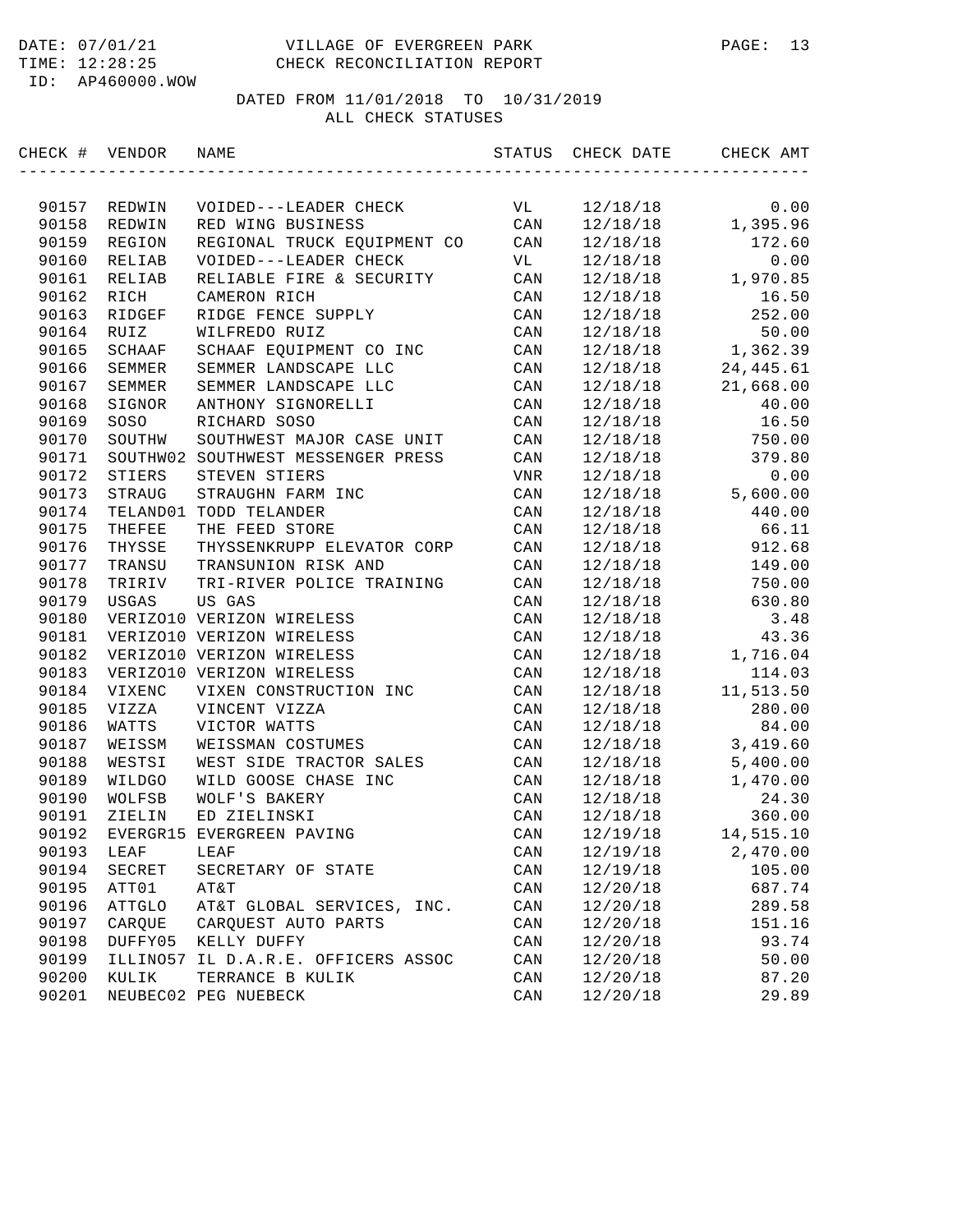#### DATE: 07/01/21 VILLAGE OF EVERGREEN PARK PAGE: 14 TIME: 12:28:25 CHECK RECONCILIATION REPORT

ID: AP460000.WOW

| CHECK # VENDOR |               | NAME                                  | STATUS | CHECK DATE | CHECK AMT |
|----------------|---------------|---------------------------------------|--------|------------|-----------|
|                |               |                                       |        |            |           |
| 90202          |               | OZINGA03 OZINGA MATERIALS INC         | CAN    | 12/20/18   | 2,647.79  |
| 90203          |               | PHELAN02 MARK PHELAN                  | CAN    | 12/20/18   | 450.11    |
| 90204          | ATT01         | AT&T                                  | CAN    | 12/21/18   | 4,937.34  |
| 90205          | ATT01         | AT&T                                  | VNR    | 12/21/18   | 0.00      |
| 90206          | ATT02         | AT&T MOBILITY                         | CAN    | 12/21/18   | 480.26    |
| 90207          | <b>BAVONE</b> | ROBERT BAVONE                         | CAN    | 12/21/18   | 75.00     |
| 90208          | CDWG          | CDW GOVERNMENT                        | CAN    | 12/21/18   | 95.00     |
| 90209          |               | CINTAS02 CINTAS CORPORATION           | CAN    | 12/21/18   | 182.49    |
| 90210          | COMED01       | COM ED                                | CAN    | 12/21/18   | 240.91    |
| 90211          |               | EVERGR04 EVERGREEN PARK ACE HARDWARE  | CAN    | 12/21/18   | 47.95     |
| 90212          | STIERS        | STEVEN STIERS                         | VNR    | 12/21/18   | 0.00      |
| 90213          | UPS           | UPS                                   | CAN    | 12/21/18   | 5.87      |
| 90214          | COMED01       | COM ED                                | CAN    | 12/21/18   | 94.71     |
| 90215          | BESTMA        | B E S T MAINTENANCE                   | CAN    | 12/24/18   | 3,784.00  |
| 90216          | THESTA        | THE STANDARD                          | VNR    | 12/28/18   | 0.00      |
| 90217          |               | ILLINO30 ILL DEPT OF PUBLIC HEALTH    | CAN    | 12/28/18   | 75.00     |
| 90218          | MISSEY        | BRYAN MISSEY                          | CAN    | 12/31/18   | 126.39    |
| 90219          | <b>BARRAC</b> | BARRACO'S PIZZA INC                   | CAN    | 01/04/19   | 136.30    |
| 90220          | ATT01         | AT&T                                  | CAN    | 01/04/19   | 4,912.95  |
| 90221          | ATT01         | AT&T                                  | CAN    | 01/04/19   | 141.05    |
| 90222          |               | COMCAS02 COMCAST CABLE                | CAN    | 01/04/19   | 104.85    |
| 90223          | DRURYL        | DRURY LANE THEATRE                    | CAN    | 01/04/19   | 152.00    |
| 90224          | HUGUEL        | MICHAEL HUGUELET                      | CAN    | 01/04/19   | 515.71    |
| 90225          |               | OFFICEDE OFFICE DEPOT BUSINESS CREDIT | CAN    | 01/04/19   | 60.65     |
| 90226          | RHOMAR        | RHOMAR INDUSTRIES INC                 | CAN    | 01/04/19   | 801.53    |
| 90227          |               | VERIZO10 VERIZON WIRELESS             | CAN    | 01/04/19   | 150.12    |
| 90228          | AIRONE        | AIR ONE EQUIPMENT INC                 | CAN    | 01/08/19   | 504.00    |
| 90229          | AJUNIF        | AJ UNIFORM                            | CAN    | 01/08/19   | 428.85    |
| 90230          | ALBERT        | ALBERTO'S                             | CAN    | 01/08/19   | 30.00     |
| 90231          | AMERIG        | AMERIGAS                              | CAN    | 01/08/19   | 912.91    |
| 90232          | ANSELL        | ANSELL HEALTHCARE PRODUCTS LLC        | CAN    | 01/08/19   | 224.81    |
| 90233          | ASHLAN        | ASHLAND PROPANE                       | CAN    | 01/08/19   | 3,641.90  |
| 90234          |               | ASSOCI02 ASSOCIATED BAG COMPANY       | CAN    | 01/08/19   | 153.75    |
| 90235          |               | ATLASB01 ATLAS BOBCAT INC             | CAN    | 01/08/19   | 825.22    |
| 90236          | ATT01         | AT&T                                  | CAN    | 01/08/19   | 610.82    |
| 90237          | ATT04         | AT&T                                  | CAN    | 01/08/19   | 60.42     |
| 90238          | ATTGLO        | AT&T GLOBAL SERVICES, INC.            | CAN    | 01/08/19   | 922.18    |
| 90239          | AVALON        | <b>AVALON PETROLEUM</b>               | CAN    | 01/08/19   | 16,502.96 |
| 90240          | BECKER        | BECKER ARENA PRODUCTS INC             | CAN    | 01/08/19   | 1,836.30  |
| 90241          | <b>BENNET</b> | BENNETT AUTO REBUILDERS INC           | CAN    | 01/08/19   | 1,000.00  |
| 90242          |               | BEVERL02 BEVERLY ENVIRONMENTAL        | CAN    | 01/08/19   | 2,800.00  |
| 90243          |               | BEVERL05 BEVERLY HILLS GARAGE         | CAN    | 01/08/19   | 1,817.24  |
| 90244          | <b>BFCONS</b> | B&F CONSTRUCTION                      | CAN    | 01/08/19   | 2,560.00  |
| 90245          | BMTTEK        | BMTTEK INC                            | CAN    | 01/08/19   | 3,920.00  |
| 90246          | <b>BRENNA</b> | VOIDED---LEADER CHECK                 | VL     | 01/08/19   | 0.00      |
|                |               |                                       |        |            |           |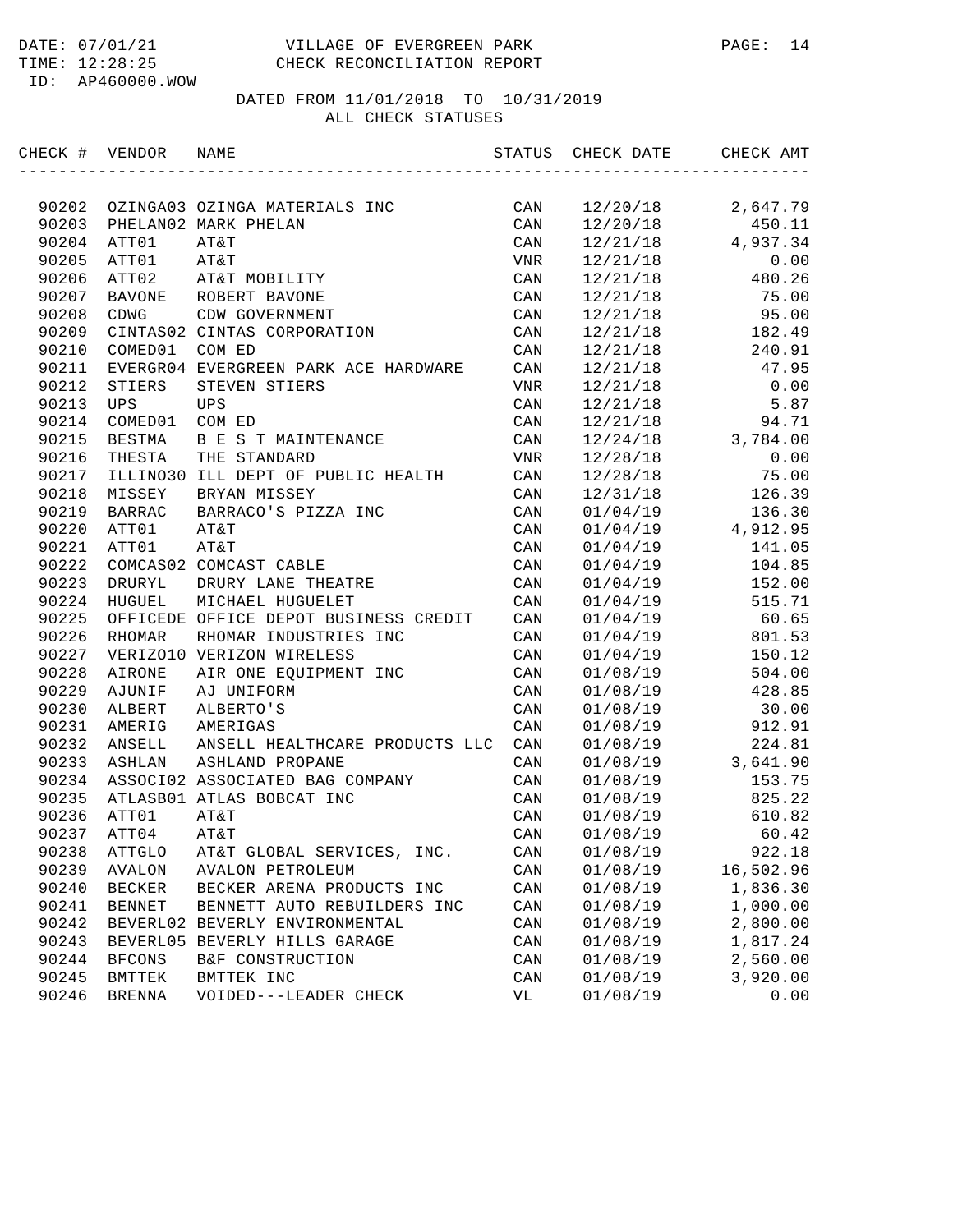### DATED FROM 11/01/2018 TO 10/31/2019 ALL CHECK STATUSES

| CHECK # VENDOR |                  | NAME                                   | STATUS         | CHECK DATE | CHECK AMT |
|----------------|------------------|----------------------------------------|----------------|------------|-----------|
|                |                  |                                        |                |            |           |
| 90247          | BRENNA           | BRENNAN ELECTRIC                       | CAN            | 01/08/19   | 16,792.90 |
| 90248          | <b>BRETTE</b>    | BRETT SUPPLY COMPANY                   | CAN            | 01/08/19   | 420.89    |
| 90249          | CAINKA           | LOUIS F CAINKAR, LTD                   | CAN            | 01/08/19   | 17,499.40 |
| 90250          | CASSID           | CASSIDY TIRE & SERVICE                 | CAN            | 01/08/19   | 1,446.82  |
| 90251          | CDWG             | VOIDED---LEADER CHECK                  | VL             | 01/08/19   | 0.00      |
| 90252          | CDWG             | CDW GOVERNMENT                         | CAN            | 01/08/19   | 14,545.00 |
| 90253          |                  | CENTRA01 CENTRAL PRINTERS & GRAPHICS   | CAN            | 01/08/19   | 1,831.90  |
| 90254          | CHCWEL           | CHC WELLBEING INC                      | CAN            | 01/08/19   | 195.00    |
| 90255          | CINTAS           | VOIDED---LEADER CHECK                  | VL             | 01/08/19   | 0.00      |
| 90256          | CINTAS           | CINTAS CORPORATION #21                 | CAN            | 01/08/19   | 2,674.11  |
| 90257          |                  | CINTAS02 CINTAS CORPORATION            | CAN            | 01/08/19   | 708.21    |
| 90258          | CIVICP           | CIVIC PLUS                             | CAN            | 01/08/19   | 6,676.72  |
| 90259          | COMED01          | VOIDED---LEADER CHECK                  | VL             | 01/08/19   | 0.00      |
| 90260          | COMED01          | COM ED                                 | CAN            | 01/08/19   | 4,608.62  |
| 90261          | COMED02          | COM ED                                 | CAN            | 01/08/19   | 4,619.09  |
| 90262          | COMED02          | COM ED                                 | CAN            | 01/08/19   | 3, 452.82 |
| 90263          | COMED02          | COM ED                                 | CAN            | 01/08/19   | 5,295.26  |
| 90264          | COMPET           | COMPETITIVE SUPPORT OPTIONS            | CAN            | 01/08/19   | 143.24    |
| 90265          | CONSER           | CONSERV FS INC                         | CAN            | 01/08/19   | 5,200.65  |
| 90266          |                  | COOKCO04 COOK COUNTY RECORDER OF DEEDS | $\mathtt{CAN}$ | 01/08/19   | 40.00     |
| 90267          | COREMA           | CORE & MAIN LP                         | CAN            | 01/08/19   | 80.00     |
| 90268          | CRAINS           | CRAIN'S CHICAGO BUSINESS               | CAN            | 01/08/19   | 35.00     |
| 90269          |                  | DAILYS01 DAILY SOUTHTOWN               | CAN            | 01/08/19   | 150.80    |
| 90270          |                  | DELTAD01 DELTA DENTAL - RISK           | CAN            | 01/08/19   | 13,464.68 |
| 90271          | DHWIRE           | DH WIRELESS SOLUTIONS                  | CAN            | 01/08/19   | 504.00    |
| 90272          | DIRECT02 DIRECTV |                                        | CAN            | 01/08/19   | 63.99     |
| 90273          | DIRECT03         | THE DIRECT RESPONSE RESOURCE           | CAN            | 01/08/19   | 870.00    |
| 90274          | EAGLEU           | THE EAGLE UNIFORM CO INC               | CAN            | 01/08/19   | 119.75    |
| 90275          | ECLIPS           | ECLIPSE AWNING INC                     | CAN            | 01/08/19   | 485.00    |
| 90276          | <b>EFOLDE</b>    | eFOLDER INC DBA AXCIENT                | CAN            | 01/08/19   | 990.00    |
| 90277          | ENCHAN           | ENCHANTED CASTLE                       | CAN            | 01/08/19   | 688.50    |
| 90278          | EVERGR           | EVERGREEN MECHANICAL                   | CAN            | 01/08/19   | 23,029.00 |
| 90279          |                  | EVERGR04 EVERGREEN PARK ACE HARDWARE   | CAN            | 01/08/19   | 25.88     |
| 90280          |                  | EVERGR15 EVERGREEN PAVING              | CAN            | 01/08/19   | 30,830.92 |
| 90281          |                  | FIFTHT01 FIFTH THIRD BANK              | CAN            | 01/08/19   | 148.64    |
| 90282          | FIRESE           | FIRE SERVICE INC                       | CAN            | 01/08/19   | 9,860.00  |
| 90283          | FLANAG           | FLANAGIN LLC                           | CAN            | 01/08/19   | 4,275.00  |
| 90284          | FLEETP           | FLEETPRIDE                             | CAN            | 01/08/19   | 22.20     |
| 90285          | FLEX             | FLEXIBLE BENEFIT SERVICE CORP          | CAN            | 01/08/19   | 141.75    |
| 90286          | GALLAG           | GALLAGHER MATERIALS CORP               | CAN            | 01/08/19   | 1,496.68  |
| 90287          | GALLSI           | GALLS INC, AN ARAMARK CO, LLC          | CAN            | 01/08/19   | 31.75     |
| 90288          | GARVEY           | GARVEYS OFFICE PRODUCTS                | CAN            | 01/08/19   | 368.24    |
| 90289          | <b>GEMELE</b>    | GEM ELECTRIC SUPPLY INC                | CAN            | 01/08/19   | 130.14    |
| 90290          | GLOBAL           | GLOBALSTAR USA                         | CAN            | 01/08/19   | 416.43    |
| 90291          | HANSEN           | HANSEN DOOR                            | $\mathtt{CAN}$ | 01/08/19   | 346.00    |
|                |                  |                                        |                |            |           |

DATE: 07/01/21 VILLAGE OF EVERGREEN PARK PAGE: 15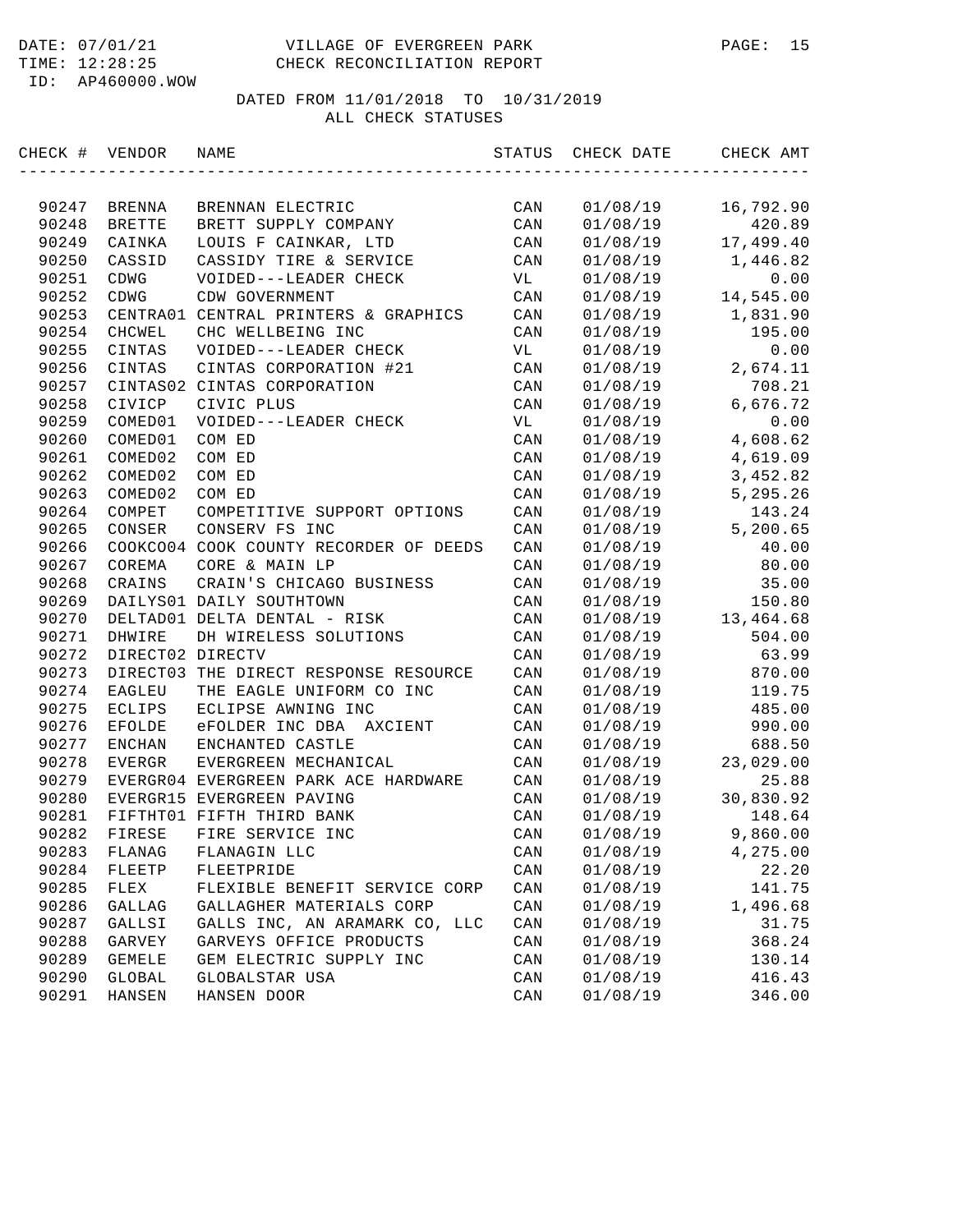#### DATE: 07/01/21 VILLAGE OF EVERGREEN PARK PAGE: 16 TIME: 12:28:25 CHECK RECONCILIATION REPORT

ID: AP460000.WOW

| CHECK # | VENDOR   | NAME                                    | STATUS         | CHECK DATE | CHECK AMT  |
|---------|----------|-----------------------------------------|----------------|------------|------------|
|         |          |                                         |                |            |            |
| 90292   | HARRIS   | W T HARRIS                              | CAN            | 01/08/19   | 6,531.30   |
| 90293   |          | HARRIS01 GENELLE HARRIS-CHISHOLM        | CAN            | 01/08/19   | 92.60      |
| 90294   | HAWKIN   | HAWK FORD                               | CAN            | 01/08/19   | 393.88     |
| 90295   |          | HEALTH03 HEALTHCARE SERVICE CORPORATION | CAN            | 01/08/19   | 222,478.98 |
| 90296   |          | ILLINO19 IBC - NORTHERN IL              | CAN            | 01/08/19   | 738.85     |
| 90297   | INTERN02 | INTERNATIONAL ASSOC OF                  | CAN            | 01/08/19   | 150.00     |
| 90298   | KAWALA   | KAWA LANDSCAPE & LAWN SERVICE           | CAN            | 01/08/19   | 6,830.00   |
| 90299   | KENNED   | KENNEDY PLUMBING & SEWER INC            | CAN            | 01/08/19   | 195.00     |
| 90300   | KRZYSZ   | KRZYSZTOF PACIOREK                      | CAN            | 01/08/19   | 12,900.00  |
| 90301   | L3COMM   | L-3 COM MOBILE-VISION INC               | CAN            | 01/08/19   | 3,096.00   |
| 90302   | LANDSE   | LAND'S END BUSINESS OUTFITTERS          | CAN            | 01/08/19   | 137.84     |
| 90303   |          | LAWENF04 LAW ENFORCEMENT TRAINING LLC   | CAN            | 01/08/19   | 3,600.00   |
| 90304   | LEAF     | LEAF                                    | CAN            | 01/08/19   | 2,470.00   |
| 90305   |          | LECOMP01 CHRISTOPHER LECOMPTE           | CAN            | 01/08/19   | 12.00      |
| 90306   | LEPAR    | LEPAR ANIMAL HOSPITAL                   | CAN            | 01/08/19   | 377.58     |
| 90307   | LOOP1S   | LOOP1 SYSTEMS INC                       | CAN            | 01/08/19   | 871.15     |
| 90308   | MARTIN   | MARTIN IMPLEMENT SALES INC              | CAN            | 01/08/19   | 239.80     |
| 90309   | MDIELE   | MDI ELECTRICAL CONSTRUCTION             | CAN            | 01/08/19   | 3,460.40   |
| 90310   | MEADEE   | MEADE INC                               | CAN            | 01/08/19   | 1,077.17   |
| 90311   |          | MENARD03 VOIDED---LEADER CHECK          | VL             | 01/08/19   | 0.00       |
| 90312   |          | MENARD03 VOIDED---LEADER CHECK          | VL             | 01/08/19   | 0.00       |
| 90313   |          | MENARD03 MENARDS - EVERGREEN PARK       | CAN            | 01/08/19   | 575.30     |
| 90314   | MESIRO   | MESIROW INSURANCE SERVICES INC          | CAN            | 01/08/19   | 9,081.46   |
| 90315   | MICROE   | MICRO-EYE SECURITY SYSTEMS INC          | CAN            | 01/08/19   | 212.50     |
| 90316   |          | MIDTOW01 MID-TOWN PETROLEUM             | CAN            | 01/08/19   | 281.50     |
| 90317   | MILLER   | MILLER HYDRAULIC SERVICE INC            | CAN            | 01/08/19   | 360.50     |
| 90318   |          | MURPHY06 MURPHY & MILLER, INC           | CAN            | 01/08/19   | 1,067.72   |
| 90319   | NICOR    | VOIDED---LEADER CHECK                   | VL             | 01/08/19   | 0.00       |
| 90320   | NICOR    | NICOR GAS                               | CAN            | 01/08/19   | 2,825.61   |
| 90321   | NICOR01  | NICOR GAS                               | CAN            | 01/08/19   | 2,257.56   |
| 90322   | ODELSO   | OSMFM LTD                               | CAN            | 01/08/19   | 5,312.50   |
| 90323   |          | OFFICE07 OFFICE DEPOT                   | CAN            | 01/08/19   | 60.74      |
| 90324   |          | OHERRO01 VOIDED---LEADER CHECK          | VL             | 01/08/19   | 0.00       |
| 90325   |          | OHERRO01 VOIDED---LEADER CHECK          | VL             | 01/08/19   | 0.00       |
| 90326   |          | OHERRO01 RAY O'HERRON CO INC            | CAN            | 01/08/19   | 7,059.91   |
| 90327   |          | ORLAND03 ORLAND PARK EQUINE HOSPITAL    | CAN            | 01/08/19   | 48.00      |
| 90328   | OTISEL   | OTIS ELEVATOR CO                        | CAN            | 01/08/19   | 615.75     |
| 90329   |          | OZINGA03 OZINGA MATERIALS INC           | CAN            | 01/08/19   | 4,239.40   |
| 90330   |          | PARKPRO1 PARK PRIMARY CARE LTD          | $\mathtt{CAN}$ | 01/08/19   | 235.00     |
| 90331   | PESO     | GEORGE PESO                             | CAN            | 01/08/19   | 250.00     |
| 90332   | PLOWSC   | PLOWS COUNCIL ON AGING                  | CAN            | 01/08/19   | 558.60     |
| 90333   | PRAXAI   | PRAXAIR DISTRIBUTION                    | $\mathtt{CAN}$ | 01/08/19   | 299.95     |
| 90334   | PRECIS06 | PRECISION PIANO SERVICES                | CAN            | 01/08/19   | 200.00     |
| 90335   | PUBLIC   | PUBLIC SAFETY DIRECT INC                | CAN            | 01/08/19   | 1,349.98   |
| 90336   | QUALIZ   | KALETA M QUALIZZA                       | $\mathtt{CAN}$ | 01/08/19   | 749.25     |
|         |          |                                         |                |            |            |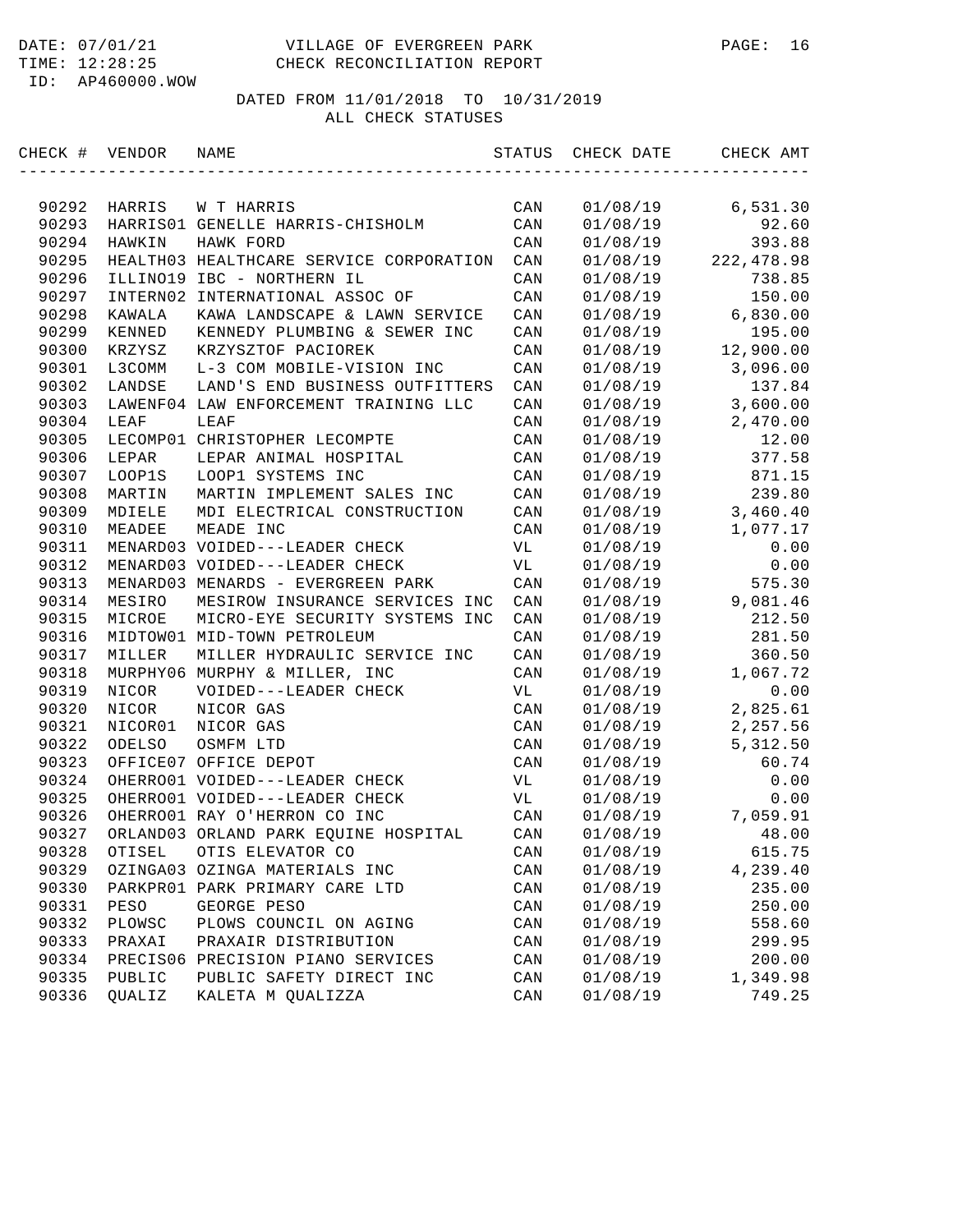#### DATE: 07/01/21 VILLAGE OF EVERGREEN PARK PAGE: 17 TIME: 12:28:25 CHECK RECONCILIATION REPORT

ID: AP460000.WOW

| CHECK # VENDOR |                   | NAME                                   | STATUS         | CHECK DATE | CHECK AMT |
|----------------|-------------------|----------------------------------------|----------------|------------|-----------|
|                |                   |                                        |                |            |           |
| 90337          | QUESTS            | QUEST SOFTWARE INC                     | CAN            | 01/08/19   | 5,690.75  |
| 90338          | <b>R&amp;DRAU</b> | R&D RAUSCH- CLIFFORD FLORIST           | CAN            | 01/08/19   | 52.00     |
| 90339          |                   | R0004719 ROCIO RUBALCAVA               | <b>VNR</b>     | 01/08/19   | 0.00      |
| 90340          | R0004720          | TERENCE KELLY                          | CAN            | 01/08/19   | 150.00    |
| 90341          | REDHAW            | RED HAWK FIRE & SECURITY               | CAN            | 01/08/19   | 698.25    |
| 90342          | REGION            | REGIONAL TRUCK EQUIPMENT CO            | CAN            | 01/08/19   | 462.40    |
| 90343          | REPORT            | THE REPORTER NEWSPAPERS                | CAN            | 01/08/19   | 568.00    |
| 90344          | RIDDER            | SUSAN RIDDERHOFF                       | CAN            | 01/08/19   | 183.15    |
| 90345          | ROSCOE            | THE ROSCOE COMPANY                     | CAN            | 01/08/19   | 328.58    |
| 90346          | RUSHTR01          | INTERSTATE BILLING SERVICES IN         | CAN            | 01/08/19   | 268.59    |
| 90347          | RYAN02            | DIANE RYAN                             | CAN            | 01/08/19   | 315.00    |
| 90348          |                   | SAMSCL11 SAMSCLUB-WALMART              | CAN            | 01/08/19   | 266.47    |
| 90349          |                   | SAMSCL22 SAMSCLUB-WALMART              | CAN            | 01/08/19   | 372.08    |
| 90350          |                   | SAMSCL33 SAMSCLUB-WALMART              | CAN            | 01/08/19   | 272.54    |
| 90351          |                   | SAMSCL44 SAMSCLUB-WALMART              | CAN            | 01/08/19   | 311.79    |
| 90352          |                   | SAMSCL88 SAMSCLUB-WALMART              | CAN            | 01/08/19   | 102.11    |
| 90353          | <b>SCHAAF</b>     | SCHAAF EQUIPMENT CO INC                | CAN            | 01/08/19   | 380.00    |
| 90354          | SCHWAA            | SCHWAAB INC                            | CAN            | 01/08/19   | 14.18     |
| 90355          | SERVIC02          | SERVICE SANITATION INC                 | CAN            | 01/08/19   | 285.00    |
| 90356          | SESAC             | <b>SESAC</b>                           | CAN            | 01/08/19   | 438.00    |
| 90357          | SHARKS            | SHARK SHREDDING & DOCUMENT             | CAN            | 01/08/19   | 172.00    |
| 90358          | SHERWI            | THE SHERWIN-WILLIAMS CO                | CAN            | 01/08/19   | 5.69      |
| 90359          |                   | SOUTHW02 SOUTHWEST MESSENGER PRESS     | CAN            | 01/08/19   | 856.48    |
| 90360          |                   | SPECIA03 SPECIAL UNLIMITED             | CAN            | 01/08/19   | 585.00    |
| 90361          | SSWORL            | S&S WORLDWIDE INC                      | CAN            | 01/08/19   | 49.98     |
| 90362          | SUBURB            | SUBURBAN LABORATORIES                  | CAN            | 01/08/19   | 245.00    |
| 90363          | THEFEE            | THE FEED STORE                         | CAN            | 01/08/19   | 107.08    |
| 90364          | USABLU            | USA BLUEBOOK                           | CAN            | 01/08/19   | 232.59    |
| 90365          | USGAS             | US GAS                                 | CAN            | 01/08/19   | 313.05    |
| 90366          |                   | VERIZO10 VERIZON WIRELESS              | CAN            | 01/08/19   | 2,757.60  |
| 90367          |                   | VERIZO10 VERIZON WIRELESS              | CAN            | 01/08/19   | 885.08    |
| 90368          |                   | VILLAG01 VILLAGE VIEW PUBLICATIONS INC | CAN            | 01/08/19   | 415.00    |
| 90369          | <b>VILLOL</b>     | VILLAGE OF OAK LAWN                    | CAN            | 01/08/19   | 1,909.09  |
| 90370          | VISION            | VISION SERVICE PLAN                    | CAN            | 01/08/19   | 2,029.18  |
| 90371          | VIXENC            | VIXEN CONSTRUCTION INC                 | CAN            | 01/08/19   | 21,657.95 |
| 90372          | WEISSM            | WEISSMAN COSTUMES                      | CAN            | 01/08/19   | 710.10    |
| 90373          | DUFFY03           | SEAN DUFFY                             | CAN            | 01/09/19   | 100.00    |
| 90374          |                   | LINCOL03 LINCOLN FINANCIAL GROUP       | CAN            | 01/10/19   | 1,437.11  |
| 90375          |                   | LINCOL03 LINCOLN FINANCIAL GROUP       | CAN            | 01/10/19   | 179.35    |
| 90376          |                   | R0004721 MAY SALMAN                    | CAN            | 01/10/19   | 70.00     |
| 90377          | SAMSCL55          | SAMS CLUB                              | CAN            | 01/10/19   | 86.92     |
| 90378          | STITCH            | STITCH ME                              | $\mathtt{CAN}$ | 01/10/19   | 270.00    |
| 90379          | SAMSCL77          | SAMSCLUB-WALMART                       | $\mathtt{CAN}$ | 01/10/19   | 132.58    |
| 90380          |                   | ANDERS05 BRIAN ANDERSON                | $\mathtt{CAN}$ | 01/15/19   | 150.00    |
| 90381          | <b>BAVONE</b>     | ROBERT BAVONE                          | <b>VNR</b>     | 01/15/19   | 0.00      |
|                |                   |                                        |                |            |           |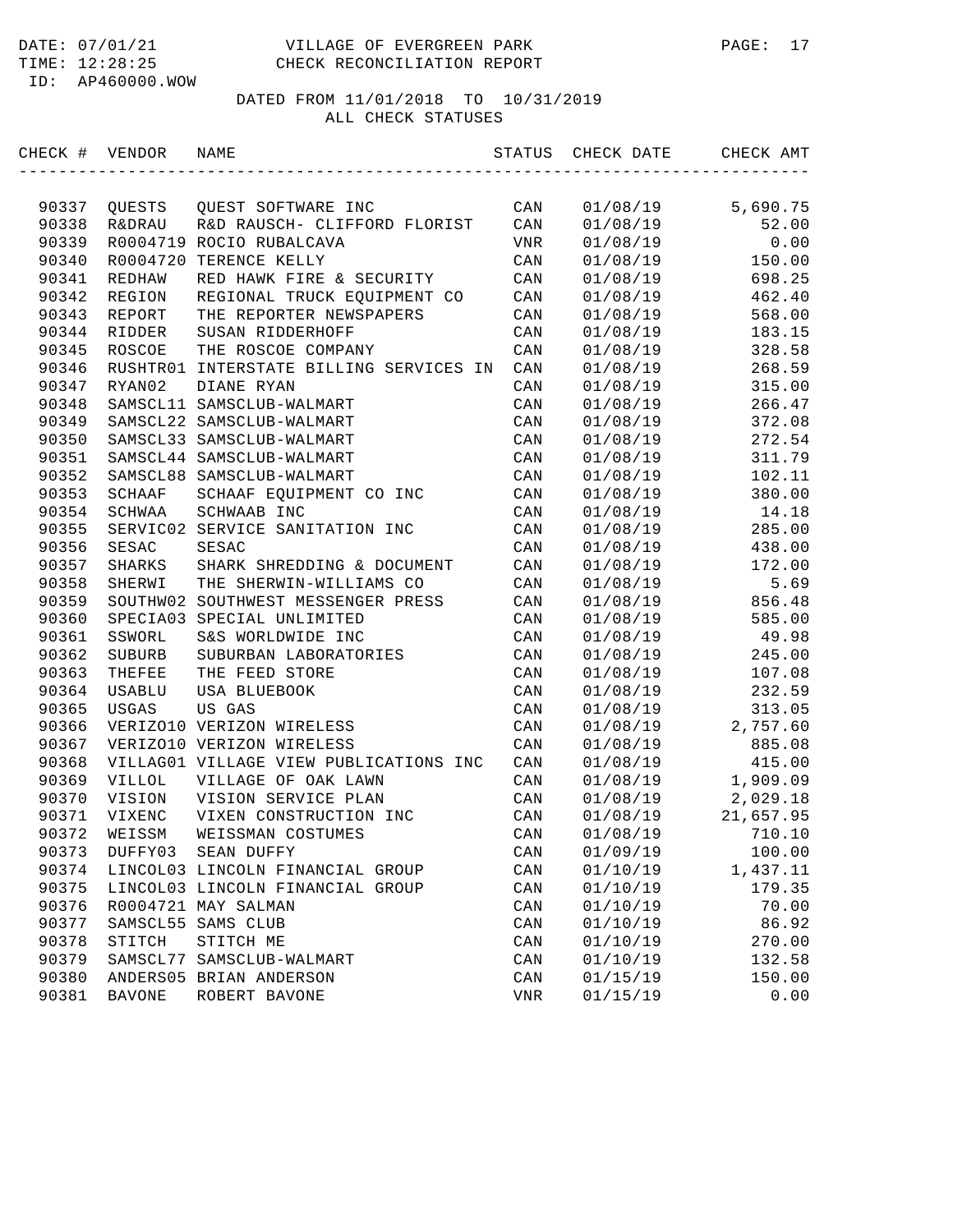| CHECK # VENDOR |               | NAME                                    | STATUS         | CHECK DATE | CHECK AMT |
|----------------|---------------|-----------------------------------------|----------------|------------|-----------|
|                |               |                                         |                |            |           |
| 90382          | CAINKA        | LOUIS F CAINKAR, LTD                    | CAN            | 01/15/19   | 3,800.00  |
| 90383          | ENGEL         | MICHAEL ENGEL                           | CAN            | 01/15/19   | 300.00    |
| 90384          | FARREL        | BRIAN FARRELL                           | CAN            | 01/15/19   | 150.00    |
| 90385          |               | HERRER01 ALEXANDER HERRERA              | CAN            | 01/15/19   | 150.00    |
| 90386          | ILCOUN        | IL COUNTIES RISK MGMT TRUST             | CAN            | 01/15/19   | 86,643.26 |
| 90387          | LAZINE        | DENNIS LAZINEK                          | CAN            | 01/15/19   | 300.00    |
| 90388          |               | MCCANN03 CHRIS McCANN                   | CAN            | 01/15/19   | 300.00    |
| 90389          |               | MCCART01 JOHN MCCARTHY                  | CAN            | 01/15/19   | 300.00    |
| 90390          | ODOWD         | DENNIS O'DOWD                           | CAN            | 01/15/19   | 353.26    |
| 90391          |               | PASTIC01 SUE PASTICK                    | CAN            | 01/15/19   | 300.00    |
| 90392          | RICH          | CAMERON RICH                            | CAN            | 01/15/19   | 300.00    |
| 90393          | SCHAEF        | LINDA SCHAEFER                          | CAN            | 01/15/19   | 228.00    |
| 90394          | SIGNOR        | ANTHONY SIGNORELLI                      | CAN            | 01/15/19   | 300.00    |
| 90395          | SMILEY        | SYDNEY SMILEY                           | CAN            | 01/15/19   | 150.00    |
| 90396          | <b>VOS</b>    | <b>JAMES VOS</b>                        | CAN            | 01/15/19   | 300.00    |
| 90397          | YEAMAN        | GAVIN YEAMAN                            | CAN            | 01/15/19   | 300.00    |
| 90398          | <b>BAVONE</b> | ROBERT BAVONE                           | CAN            | 01/15/19   | 150.00    |
| 90399          | BENDER        | <b>JOHN BENDER</b>                      | CAN            | 01/15/19   | 300.00    |
| 90400          | FBINAA        | FBINAA                                  | CAN            | 01/15/19   | 90.00     |
| 90401          | FLEX          | FLEXIBLE BENEFIT SERVICE CORP           | CAN            | 01/15/19   | 141.75    |
| 90402          | FORAN         | DANIEL FORAN                            | CAN            | 01/15/19   | 58.50     |
| 90403          | ILCOUN        | IL COUNTIES RISK MGMT TRUST             | CAN            | 01/15/19   | 2,181.79  |
| 90404          |               | ILLINO18 ILLINOIS DEPT OF PUBLIC HEALTH | CAN            | 01/15/19   | 140.00    |
| 90405          |               | INTERN06 INTERNATIONAL CODE COUNCIL     | CAN            | 01/15/19   | 501.25    |
| 90406          |               | MENARD03 MENARDS - EVERGREEN PARK       | CAN            | 01/15/19   | 29.97     |
| 90407          | THESTA        | THE STANDARD                            | CAN            | 01/15/19   | 183.96    |
| 90408          | THESTA        | THE STANDARD                            | CAN            | 01/17/19   | 4,575.20  |
| 90409          |               | VOIDED---SPOILED CHECK                  | VS             | 01/17/19   | 0.00      |
| 90410          |               | VOIDED---SPOILED CHECK                  | VS             | 01/17/19   | 0.00      |
| 90411          |               | VOIDED---SPOILED CHECK                  | VS             | 01/17/19   | 0.00      |
| 90412          |               | VOIDED---SPOILED CHECK                  | VS             | 01/17/19   | 0.00      |
| 90413          |               | VOIDED---SPOILED CHECK                  | VS             | 01/17/19   | 0.00      |
| 90414          | BEYOND        | BEYOND THE ARC ACADEMY                  | CAN            | 01/18/19   | 2,500.00  |
| 90415          | CITYOF        | CITY OF CHICAGO                         | CAN            | 01/18/19   | 3,554.61  |
| 90416          |               | R0000251 GEOFFREY LAYHE                 | CAN            | 01/18/19   | 18.69     |
| 90417          |               | R0000401 ARTIE KERR                     | CAN            | 01/18/19   | 450.00    |
| 90418          |               | R0004722 WHITACRE & STEFNCZUK LTD       | CAN            | 01/18/19   | 750.00    |
| 90419          | AJUNIF        | AJ UNIFORM                              | CAN            | 01/23/19   | 131.90    |
| 90420          | ALTORF        | ALTORFER INDUSTRIES INC                 | CAN            | 01/23/19   | 4,133.89  |
| 90421          |               | AMERIC05 AMERICAN WATER WORKS ASSOC     | CAN            | 01/23/19   | 83.00     |
| 90422          | ANDERS        | ANDERSON PEST CONTROL                   | CAN            | 01/23/19   | 1,726.08  |
| 90423          | ANIMAL        | ANIMAL WELFARE LEAGUE                   | CAN            | 01/23/19   | 1,326.00  |
| 90424          | APWA          | AMERICAN PUBLIC WORKS ASSOC             | CAN            | 01/23/19   | 680.00    |
| 90425          | ARCONC        | ARCON CONCRETE CONSTRUCTION             | CAN            | 01/23/19   | 15,985.00 |
| 90426          |               | ATLASB01 ATLAS BOBCAT INC               | $\mathtt{CAN}$ | 01/23/19   | 2,423.63  |
|                |               |                                         |                |            |           |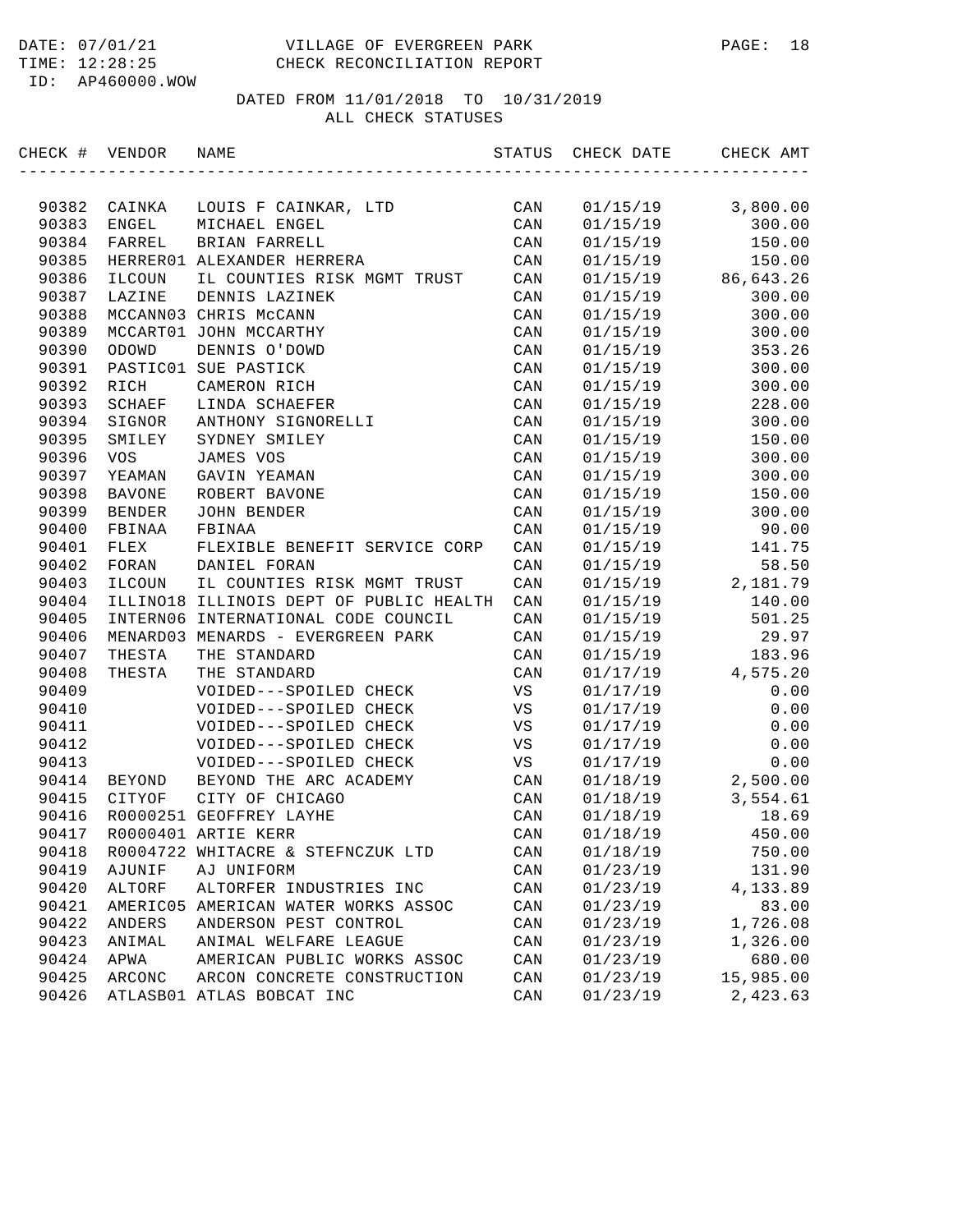#### DATE: 07/01/21 VILLAGE OF EVERGREEN PARK PAGE: 19 TIME: 12:28:25 CHECK RECONCILIATION REPORT

ID: AP460000.WOW

| CHECK # VENDOR |               | NAME                                  | STATUS | CHECK DATE | CHECK AMT    |
|----------------|---------------|---------------------------------------|--------|------------|--------------|
|                |               |                                       |        |            |              |
| 90427          | ATT01         | AT&T                                  | CAN    | 01/23/19   | 735.38       |
| 90428          | ATTGLO        | AT&T GLOBAL SERVICES, INC.            | CAN    | 01/23/19   | 448.49       |
| 90429          | <b>AVALON</b> | <b>AVALON PETROLEUM</b>               | CAN    | 01/23/19   | 6,128.94     |
| 90430          | <b>BENNET</b> | BENNETT AUTO REBUILDERS INC           | CAN    | 01/23/19   | 3,946.00     |
| 90431          | <b>BESTMA</b> | B E S T MAINTENANCE                   | CAN    | 01/23/19   | 3,784.00     |
| 90432          | <b>BESTTE</b> | BEST TECHNOLOGY SYSTEMS INC           | CAN    | 01/23/19   | 1,085.00     |
| 90433          |               | BEVERL05 BEVERLY HILLS GARAGE         | CAN    | 01/23/19   | 1,486.46     |
| 90434          | <b>BIGRST</b> | BIG R STORE - HOMER GLEN              | CAN    | 01/23/19   | 160.25       |
| 90435          | BMTTEK        | BMTTEK INC                            | CAN    | 01/23/19   | 3,640.00     |
| 90436          | <b>BROTHE</b> | BROTHERS CAR WASH                     | CAN    | 01/23/19   | 475.00       |
| 90437          | CAINKA        | LOUIS F CAINKAR, LTD                  | CAN    | 01/23/19   | 16,135.00    |
| 90438          | CARREF        | CAR REFLECTIONS                       | CAN    | 01/23/19   | 250.00       |
| 90439          | CASSID        | CASSIDY TIRE & SERVICE                | CAN    | 01/23/19   | 166.50       |
| 90440          | CDSOFF        | CDS OFFICE TECHNOLOGIES               | CAN    | 01/23/19   | 33,089.00    |
| 90441          | CDWG          | CDW GOVERNMENT                        | CAN    | 01/23/19   | 16.50        |
| 90442          | CINTAS        | CINTAS CORPORATION #21                | CAN    | 01/23/19   | 974.40       |
| 90443          | CITYOF        | CITY OF CHICAGO                       | CAN    | 01/23/19   | 166, 117. 17 |
| 90444          | CLOSED        | CREATE CUT INVENT /                   | CAN    | 01/23/19   | 1,480.00     |
| 90445          | COREMA        | CORE & MAIN LP                        | CAN    | 01/23/19   | 3,053.94     |
| 90446          | CUMMIN        | CUMMINS NPOWER LLC                    | CAN    | 01/23/19   | 8,302.95     |
| 90447          | <b>CYGANH</b> | CYGAN HAYES, LTD.                     | CAN    | 01/23/19   | 2,136.28     |
| 90448          |               | DAILYS01 DAILY SOUTHTOWN              | CAN    | 01/23/19   | 100.75       |
| 90449          | DATACO        | <b>DATACOM</b>                        | CAN    | 01/23/19   | 449.00       |
| 90450          | DELLMA        | DELL MARKETING LP                     | CAN    | 01/23/19   | 2,905.63     |
| 90451          |               | DIRECT03 THE DIRECT RESPONSE RESOURCE | CAN    | 01/23/19   | 5,000.00     |
| 90452          | DUFFY05       | KELLY DUFFY                           | CAN    | 01/23/19   | 73.64        |
| 90453          | ENABLE        | ENABLES ENTERPRISES LLC               | CAN    | 01/23/19   | 5,265.00     |
| 90454          | EQUIPM        | EQUIPMENT MANAGEMENT CO               | CAN    | 01/23/19   | 1,469.00     |
| 90455          |               | EVERGR04 EVERGREEN PARK ACE HARDWARE  | CAN    | 01/23/19   | 43.12        |
| 90456          |               | EVERGR04 EVERGREEN PARK ACE HARDWARE  | CAN    | 01/23/19   | 76.52        |
| 90457          |               | EVERGR04 EVERGREEN PARK ACE HARDWARE  | CAN    | 01/23/19   | 110.92       |
| 90458          |               | EVERGR10 EVERGREEN CAR WASH           | CAN    | 01/23/19   | 238.00       |
| 90459          | EXPERT        | EXPERT CHEMICAL & SUPPLY INC          | CAN    | 01/23/19   | 64.32        |
| 90460          | FBINAA        | FBINAA                                | CAN    | 01/23/19   | 575.00       |
| 90461          |               | FIFTHD03 FIFTH DISTRICT SWAT          | CAN    | 01/23/19   | 1,000.00     |
| 90462          | FIRESE        | FIRE SERVICE INC                      | CAN    | 01/23/19   | 199.06       |
| 90463          | FLANAG        | FLANAGIN LLC                          | CAN    | 01/23/19   | 450.00       |
| 90464          | FLEETS        | FLEET SAFETY SUPPLY                   | CAN    | 01/23/19   | 899.09       |
| 90465          |               | GALLS INC, AN ARAMARK CO, LLC         |        | 01/23/19   | 105.00       |
|                | GALLSI        |                                       | CAN    | 01/23/19   |              |
| 90466          | GARVEY        | GARVEYS OFFICE PRODUCTS               | CAN    |            | 3,516.44     |
| 90467          | GEMELE        | GEM ELECTRIC SUPPLY INC               | CAN    | 01/23/19   | 694.56       |
| 90468          | GENUIN        | GENUINE PARTS CO                      | CAN    | 01/23/19   | 275.10       |
| 90469          | GRAING        | WW GRAINGER INC                       | CAN    | 01/23/19   | 45.60        |
| 90470          | HAWKIN        | HAWK FORD                             | CAN    | 01/23/19   | 73.03        |
| 90471          | HENRYB        | HENRY BROS COMPANY                    | CAN    | 01/23/19   | 900,758.97   |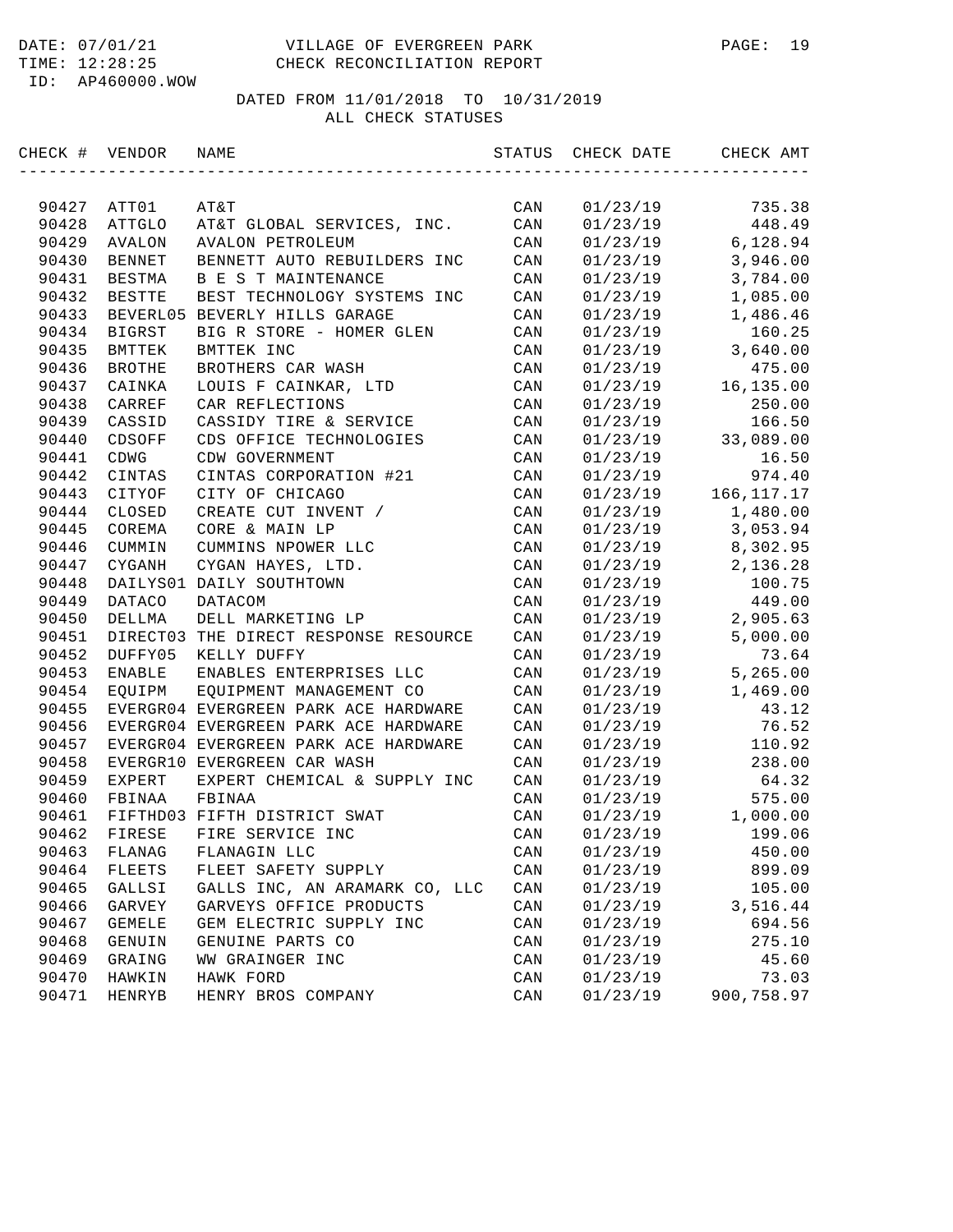| CHECK # | VENDOR   | NAME                                   | STATUS     | CHECK DATE | CHECK AMT |
|---------|----------|----------------------------------------|------------|------------|-----------|
|         |          |                                        |            |            |           |
| 90472   | ILCOUN   | IL COUNTIES RISK MGMT TRUST            | CAN        | 01/23/19   | 1,028.00  |
| 90473   |          | ILLINO06 ILLINOIS FIREFIGHTERS ASSOC   | CAN        | 01/23/19   | 125.00    |
| 90474   | ILLINO22 | ILLINOIS COMMUNICATIONS                | CAN        | 01/23/19   | 381.11    |
| 90475   | INDEPE   | INDEPENDENT RECYCLING SERVICES         | CAN        | 01/23/19   | 5,077.88  |
| 90476   | INDUST01 | INDUSTRIAL ORGANIZATIONAL              | CAN        | 01/23/19   | 485.00    |
| 90477   | KULIK    | TERRANCE B KULIK                       | CAN        | 01/23/19   | 107.52    |
| 90478   | LYONSP   | LYONS-PINNER ELECTRIC CO               | CAN        | 01/23/19   | 10,550.00 |
| 90479   | MARTIN   | MARTIN IMPLEMENT SALES INC             | CAN        | 01/23/19   | 205.80    |
| 90480   | MCCANN   | MCCANN INDUSTRIES INC                  | CAN        | 01/23/19   | 1,284.98  |
| 90481   | MEADEE   | MEADE INC                              | CAN        | 01/23/19   | 238.00    |
| 90482   |          | MEDICA01 MEDICAL REIMBURSEMENT         | CAN        | 01/23/19   | 2,839.06  |
| 90483   |          | MENARD03 VOIDED---LEADER CHECK         | VL         | 01/23/19   | 0.00      |
| 90484   |          | MENARD03 MENARDS - EVERGREEN PARK      | CAN        | 01/23/19   | 361.75    |
| 90485   | MICROE   | MICRO-EYE SECURITY SYSTEMS INC         | CAN        | 01/23/19   | 1,464.00  |
| 90486   | MORGAN   | MORGAN LOCKSMITHS & SECURITY           | CAN        | 01/23/19   | 25.00     |
| 90487   |          | MURPHY06 MURPHY & MILLER, INC          | CAN        | 01/23/19   | 5,646.90  |
| 90488   |          | NORTHE01 NORTHERN SAFETY CO INC        | CAN        | 01/23/19   | 264.43    |
| 90489   |          | OFFICE07 OFFICE DEPOT                  | CAN        | 01/23/19   | 246.40    |
| 90490   |          | OHERRO01 VOIDED---LEADER CHECK         | VL         | 01/23/19   | 0.00      |
| 90491   |          | OHERRO01 RAY O'HERRON CO INC           | CAN        | 01/23/19   | 1,017.63  |
| 90492   |          | OZINGA03 OZINGA MATERIALS INC          | CAN        | 01/23/19   | 4,631.88  |
| 90493   | PALOSS   | PALOS SPORTS                           | CAN        | 01/23/19   | 37.94     |
| 90494   | PEOPLE   | PEOPLEFACTS LLC                        | CAN        | 01/23/19   | 53.55     |
| 90495   | PROVEN   | PROVEN BUSINESS SYSTEMS                | CAN        | 01/23/19   | 3,799.38  |
| 90496   |          | R0003397 MACH 1 INC                    | CAN        | 01/23/19   | 300.00    |
| 90497   |          | R0003897 RYAN & JOYCE DEVELOPMENT LLC  | CAN        | 01/23/19   | 550.00    |
| 90498   |          | R0004274 RTK BUILDERS LLC              | CAN        | 01/23/19   | 250.00    |
| 90499   |          | R0004274 RTK BUILDERS LLC              | CAN        | 01/23/19   | 600.00    |
| 90500   |          | R0004394 CFLS EVERGREEN LLC            | CAN        | 01/23/19   | 9,040.00  |
| 90501   |          | R0004723 DENNIS GODLEWSKI              | <b>VNR</b> | 01/23/19   | 0.00      |
| 90502   |          | R0004724 CAMPBELL GENERAL CONSTRUCTION | CAN        | 01/23/19   | 600.00    |
| 90503   |          | R0004724 CAMPBELL GENERAL CONSTRUCTION | CAN        | 01/23/19   | 3,000.00  |
| 90504   |          | R0004725 JOE LOGAN                     | CAN        | 01/23/19   | 500.00    |
| 90505   |          | R0004725 JOE LOGAN                     | CAN        | 01/23/19   | 10,000.00 |
| 90506   |          | R0004726 THE REMODELING STATION        | CAN        | 01/23/19   | 50.00     |
| 90507   |          | R0004727 LEOPARDO COMPANIES INC        | CAN        | 01/23/19   | 9,160.00  |
| 90508   |          | SECRET01 SECRETARY OF STATE            | CAN        | 01/23/19   | 20.00     |
| 90509   |          | SERVIC02 SERVICE SANITATION INC        | CAN        | 01/23/19   | 285.00    |
| 90510   | SHARKS   | SHARK SHREDDING & DOCUMENT             | CAN        | 01/23/19   | 72.00     |
| 90511   | SOSO     | RICHARD SOSO                           | CAN        | 01/23/19   | 3,525.00  |
| 90512   | SOUTH06  | SOUTH SUBURBAN MAJOR CRIMES            | CAN        | 01/23/19   | 1,000.00  |
| 90513   | SOUTHS02 | SOUTH SUBURBAN ASSOCIATION             | CAN        | 01/23/19   | 150.00    |
| 90514   | STOLTZ   | STOLTZFUS MANUFACTURING LLC            | CAN        | 01/23/19   | 4,801.68  |
| 90515   | SUBURB   | SUBURBAN LABORATORIES                  | CAN        | 01/23/19   | 255.00    |
| 90516   | TAPCO    | TAPCO TRAFFIC AND PARKING              | CAN        | 01/23/19   | 496.89    |
|         |          |                                        |            |            |           |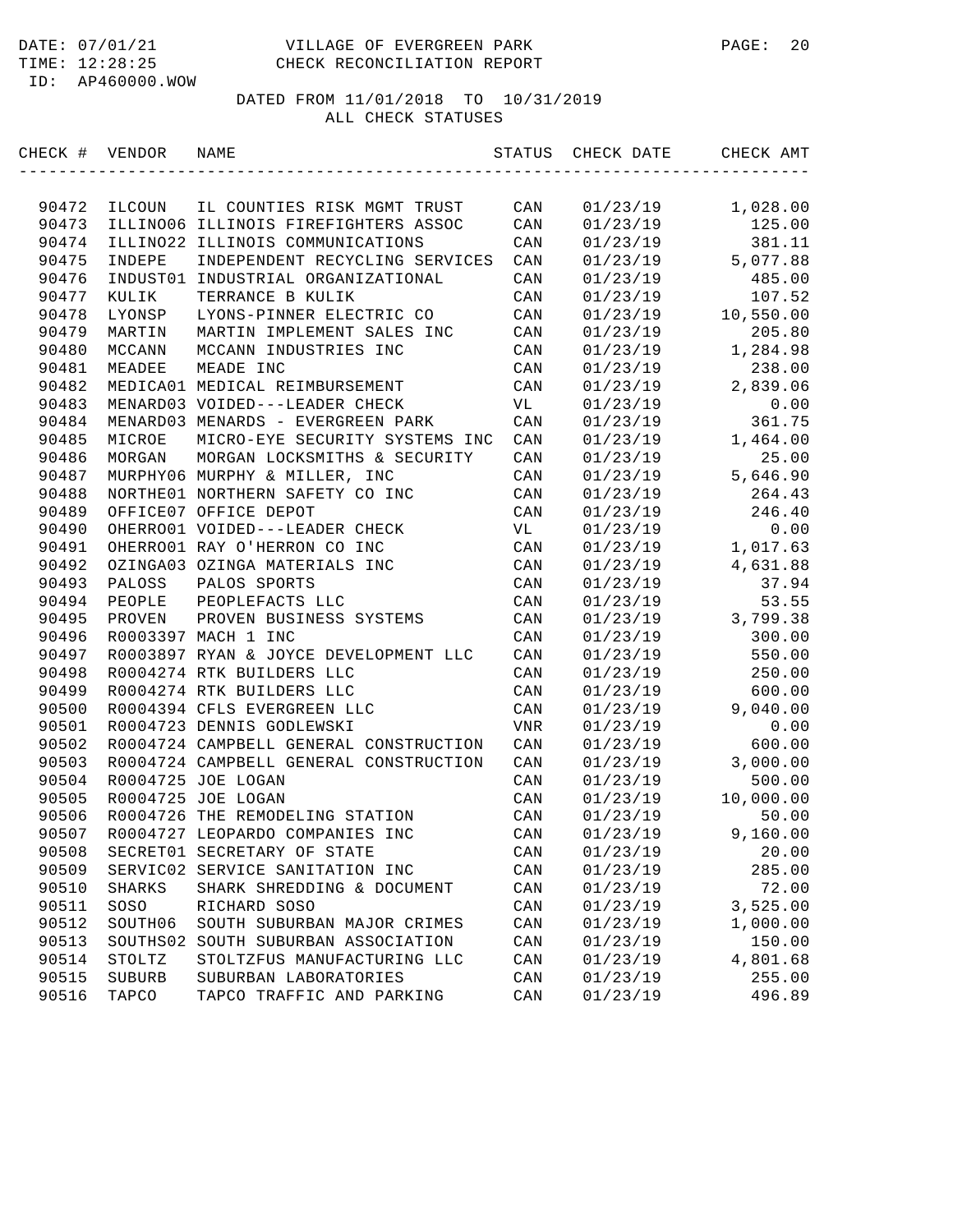#### DATE: 07/01/21 VILLAGE OF EVERGREEN PARK PAGE: 21 TIME: 12:28:25 CHECK RECONCILIATION REPORT

ID: AP460000.WOW

| CHECK # VENDOR |               | NAME                                  | STATUS         | CHECK DATE | CHECK AMT  |
|----------------|---------------|---------------------------------------|----------------|------------|------------|
|                |               |                                       |                |            |            |
| 90517          | TIRESE        | TIRE SERVICES COMPANY                 | CAN            | 01/23/19   | 36.00      |
| 90518          | TRANSU        | TRANSUNION RISK AND                   | CAN            | 01/23/19   | 149.00     |
| 90519          | TREMCO        | TREMCO                                | CAN            | 01/23/19   | 609.96     |
| 90520          | TRICOU        | TRI-COUNTY BOARD-UP & GLASS           | CAN            | 01/23/19   | 100.00     |
| 90521          | ULINE         | ULINE                                 | CAN            | 01/23/19   | 47.11      |
| 90522          | USGAS         | US GAS                                | CAN            | 01/23/19   | 434.45     |
| 90523          |               | VERIZO10 VERIZON WIRELESS             | CAN            | 01/23/19   | 2,816.80   |
| 90524          |               | VERIZO10 VERIZON WIRELESS             | CAN            | 01/23/19   | 1,520.31   |
| 90525          |               | VERIZO10 VERIZON WIRELESS             | CAN            | 01/23/19   | 114.03     |
| 90526          | VERMEE        | VERMEER MIDWEST/VERMEER IL            | CAN            | 01/23/19   | 450.60     |
| 90527          | VILLOL        | VILLAGE OF OAK LAWN                   | CAN            | 01/23/19   | 177,492.65 |
| 90528          | VILLOL        | VILLAGE OF OAK LAWN                   | CAN            | 01/23/19   | 15,000.00  |
| 90529          | WESTSI        | WEST SIDE TRACTOR SALES               | CAN            | 01/23/19   | 371.81     |
| 90530          |               | WESTSI01 WEST SIDE TRACTOR SALES CO   | CAN            | 01/23/19   | 5,400.00   |
| 90531          | WSDARL        | W S DARLEY & CO                       | CAN            | 01/23/19   | 514.76     |
| 90532          | PODALA        | CRAIG A PODALAK ARCHITECTS            | CAN            | 01/24/19   | 25,080.00  |
| 90533          |               | R0004719 ROCIO RUBALCAVA              | CAN            | 01/24/19   | 1,215.00   |
| 90534          |               | R0004728 LEVY JOHNSON                 | CAN            | 01/24/19   | 1,165.00   |
| 90535          | CARROT        | CARROT TOP INDUSTRIES                 | CAN            | 01/26/19   | 994.21     |
| 90536          |               | OFFICEDE OFFICE DEPOT BUSINESS CREDIT | CAN            | 01/26/19   | 210.20     |
| 90537          |               | R0004723 DENNIS GODLEWSKI             | CAN            | 01/26/19   | 150.00     |
| 90538          |               | R0004729 RED SNAPPER OF EVERGREEN INC | CAN            | 01/26/19   | 8,500.00   |
| 90539          |               | R0004730 LAURIE SCHALLER              | CAN            | 01/26/19   | 67.50      |
| 90540          | SCHOLA        | SCHOLASTIC INC                        | CAN            | 01/26/19   | 162.00     |
| 90541          | SENSUS        | SENSUS METERING SYSTEMS               | CAN            | 01/26/19   | 1,949.94   |
| 90542          | MARCHE        | MARCH EQUIPMENT                       | CAN            | 01/28/19   | 14,955.00  |
| 90543          | THESTA        | THE STANDARD                          | CAN            | 01/31/19   | 4,902.02   |
| 90544          | 4IMPRI        | 4IMPRINT                              | CAN            | 02/05/19   | 402.44     |
| 90545          |               | ALSIPL01 ALSIP LAWNMOWER INC          | CAN            | 02/05/19   | 553.74     |
| 90546          |               | AMERIC07 AMERICAN SOCCER COMPANY INC  | CAN            | 02/05/19   | 3,268.23   |
| 90547          | <b>APCO</b>   | APCO INTERNATIONAL                    | CAN            | 02/05/19   | 92.00      |
| 90548          | ASHLAN        | ASHLAND PROPANE                       | CAN            | 02/05/19   | 4, 419.51  |
| 90549          |               | ATLASB01 ATLAS BOBCAT INC             | CAN            | 02/05/19   | 540.08     |
| 90550          | ATT01         | AT&T                                  | CAN            | 02/05/19   | 4,908.33   |
| 90551          | ATT01         | AT&T                                  | CAN            | 02/05/19   | 760.02     |
| 90552          | ATT02         | AT&T MOBILITY                         | CAN            | 02/05/19   | 535.48     |
| 90553          | ATT04         | AT&T                                  | CAN            | 02/05/19   | 61.53      |
| 90554          | ATTGLO        | AT&T GLOBAL SERVICES, INC.            | CAN            | 02/05/19   | 198.56     |
| 90555          | AVALON        | <b>AVALON PETROLEUM</b>               | CAN            | 02/05/19   | 14,168.74  |
| 90556          | <b>BENNET</b> | BENNETT AUTO REBUILDERS INC           | CAN            | 02/05/19   | 1,000.00   |
| 90557          |               | BEVERL04 BEVERLY SNOW AND ICE INC     | CAN            | 02/05/19   | 432.00     |
| 90558          | <b>BFCONS</b> | B&F CONSTRUCTION                      | CAN            | 02/05/19   | 1,880.00   |
| 90559          | <b>BLACKD</b> | BLACK & DECKER US INC                 | VNR            | 02/05/19   | 0.00       |
| 90560          | <b>BRAKOW</b> | ANGELA BRAKOWSKI                      | CAN            | 02/05/19   | 11.00      |
| 90561          | <b>BRENNA</b> | BRENNAN ELECTRIC                      | $\mathtt{CAN}$ | 02/05/19   | 5,947.50   |
|                |               |                                       |                |            |            |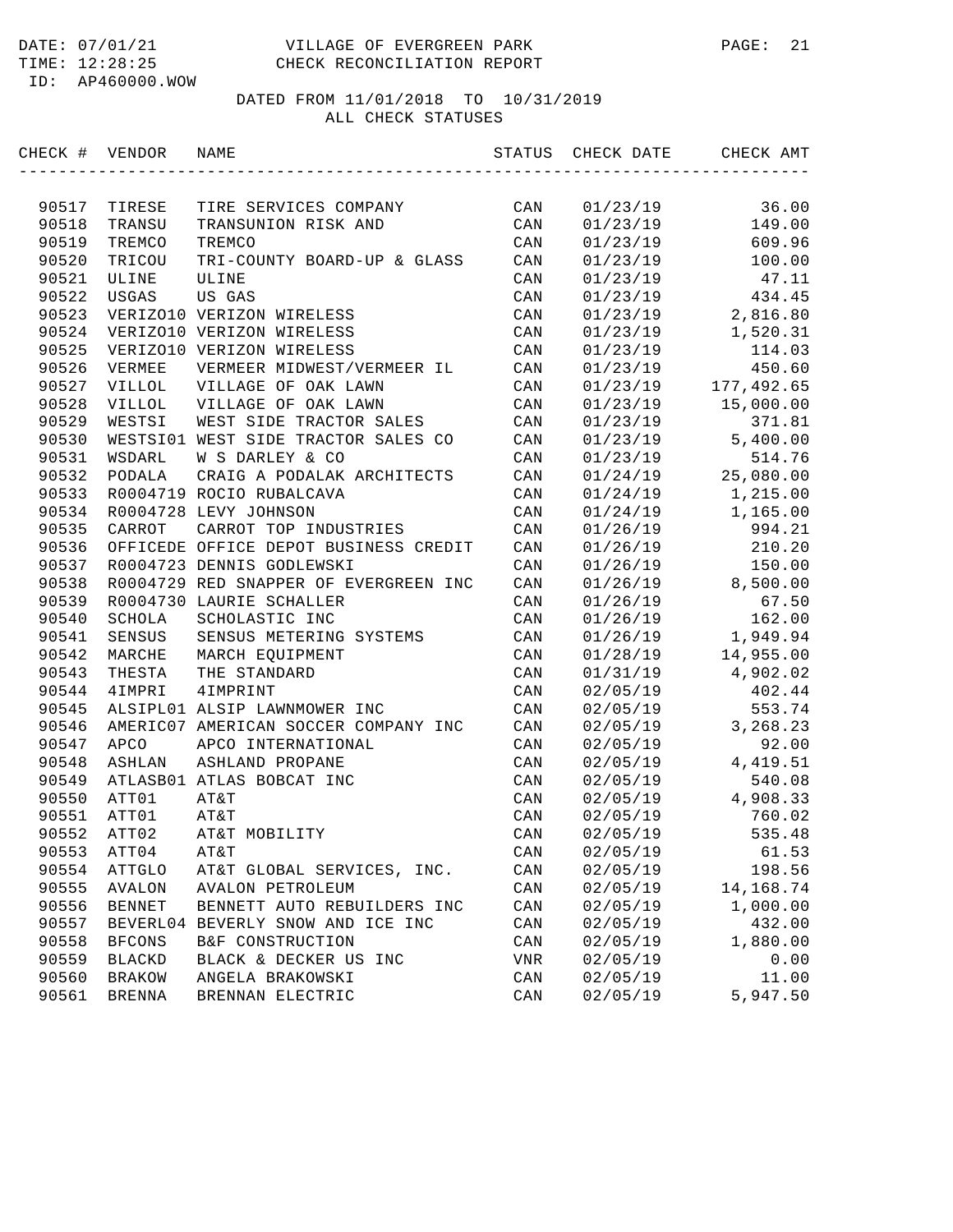| CHECK # VENDOR |                  | NAME                                    | STATUS         | CHECK DATE | CHECK AMT   |
|----------------|------------------|-----------------------------------------|----------------|------------|-------------|
|                |                  |                                         |                |            |             |
| 90562          | CARGIL           | CARGILL INCORPORATED                    | CAN            | 02/05/19   | 25,529.79   |
| 90563          | CASSID           | CASSIDY TIRE & SERVICE                  | CAN            | 02/05/19   | 22.50       |
| 90564          | CDSOFF           | CDS OFFICE TECHNOLOGIES                 | CAN            | 02/05/19   | 9,723.00    |
| 90565          | CENTRA01         | CENTRAL PRINTERS & GRAPHICS             | CAN            | 02/05/19   | 440.90      |
| 90566          | CINTAS           | VOIDED---LEADER CHECK                   | VL             | 02/05/19   | 0.00        |
| 90567          | CINTAS           | CINTAS CORPORATION #21                  | CAN            | 02/05/19   | 1,553.65    |
| 90568          |                  | CINTAS02 CINTAS CORPORATION             | CAN            | 02/05/19   | 511.61      |
| 90569          | <b>CLARKE</b>    | CLARKE MOSQUITO CONTROL                 | CAN            | 02/05/19   | 8,458.12    |
| 90570          |                  | COMCAS02 COMCAST CABLE                  | CAN            | 02/05/19   | 106.85      |
| 90571          |                  | COMCAS02 COMCAST CABLE                  | CAN            | 02/05/19   | 1.69        |
| 90572          | COMED01          | COM ED                                  | CAN            | 02/05/19   | 7,003.16    |
| 90573          | COMED02          | COM ED                                  | CAN            | 02/05/19   | 3,960.84    |
| 90574          | COREMA           | CORE & MAIN LP                          | CAN            | 02/05/19   | 50.37       |
| 90575          | COVERT           | COVERTTRACK GROUP INC                   | CAN            | 02/05/19   | 1,200.00    |
| 90576          | CRAINS           | CRAIN'S CHICAGO BUSINESS                | CAN            | 02/05/19   | 35.00       |
| 90577          | CUMMIN           | CUMMINS NPOWER LLC                      | CAN            | 02/05/19   | 339.72      |
| 90578          | DELLMA           | DELL MARKETING LP                       | CAN            | 02/05/19   | 419.96      |
| 90579          |                  | DELTAD01 DELTA DENTAL - RISK            | CAN            | 02/05/19   | 13,506.19   |
| 90580          | DIRECT02 DIRECTV |                                         | CAN            | 02/05/19   | 63.99       |
| 90581          | DRAGON           | DRAGON FIRE                             | CAN            | 02/05/19   | 1,177.14    |
| 90582          | EAGLEU           | THE EAGLE UNIFORM CO INC                | CAN            | 02/05/19   | 67.75       |
| 90583          |                  | EVERGR15 EVERGREEN PAVING               | CAN            | 02/05/19   | 9,155.10    |
| 90584          |                  | FIFTHT01 FIFTH THIRD BANK               | CAN            | 02/05/19   | 6,087.26    |
| 90585          | FIREHO           | FIREHOUSE DECALS INC                    | CAN            | 02/05/19   | 161.70      |
| 90586          | FLANAG           | FLANAGIN LLC                            | CAN            | 02/05/19   | 2,400.00    |
| 90587          | FLEETP           | FLEETPRIDE                              | CAN            | 02/05/19   | 350.20      |
| 90588          | GALBRA           | GALBRAITH FENCE CO                      | CAN            | 02/05/19   | 720.00      |
| 90589          | GALLAG           | GALLAGHER MATERIALS CORP                | CAN            | 02/05/19   | 1,247.44    |
| 90590          | GARVEY           | GARVEYS OFFICE PRODUCTS                 | CAN            | 02/05/19   | 846.91      |
| 90591          | GASVOD           | GASVODA & ASSOCIATES                    | CAN            | 02/05/19   | 2,566.90    |
| 90592          | <b>GEKLOO</b>    | GE KLOOS MATERIAL CO                    | CAN            | 02/05/19   | 3,035.70    |
| 90593          | <b>GEMELE</b>    | GEM ELECTRIC SUPPLY INC                 | CAN            | 02/05/19   | 1,048.18    |
| 90594          | GLOBAL           | GLOBALSTAR USA                          | CAN            | 02/05/19   | 512.87      |
| 90595          | GRAAL02          | DANIEL GRAAL                            | CAN            | 02/05/19   | 27.50       |
| 90596          | HACHCO           | HACH COMPANY                            | CAN            | 02/05/19   | 410.17      |
| 90597          | HARRIS           | W T HARRIS                              | CAN            | 02/05/19   | 5,681.70    |
| 90598          |                  | HARRISO1 GENELLE HARRIS-CHISHOLM        | CAN            | 02/05/19   | 92.60       |
| 90599          | HAWKIN           | HAWK FORD                               | CAN            | 02/05/19   | 39.80       |
| 90600          |                  | HEALTH03 HEALTHCARE SERVICE CORPORATION | CAN            | 02/05/19   | 222, 239.83 |
| 90601          |                  | ILLINO22 ILLINOIS COMMUNICATIONS        | CAN            | 02/05/19   | 620.00      |
| 90602          |                  | INTERN02 INTERNATIONAL ASSOC OF         | $\mathtt{CAN}$ | 02/05/19   | 190.00      |
| 90603          | INTERS           | INTERSTATE BATTERY OF CHICAGO           | CAN            | 02/05/19   | 215.90      |
| 90604          | INTERS02         | INTERSTATE BILLING SERVICE INC          | CAN            | 02/05/19   | 55.04       |
| 90605          | IWORQ            | IWORQ                                   | CAN            | 02/05/19   | 28,000.00   |
| 90606          | JULIEI           | JULIE INC                               | $\mathtt{CAN}$ | 02/05/19   | 2,265.40    |
|                |                  |                                         |                |            |             |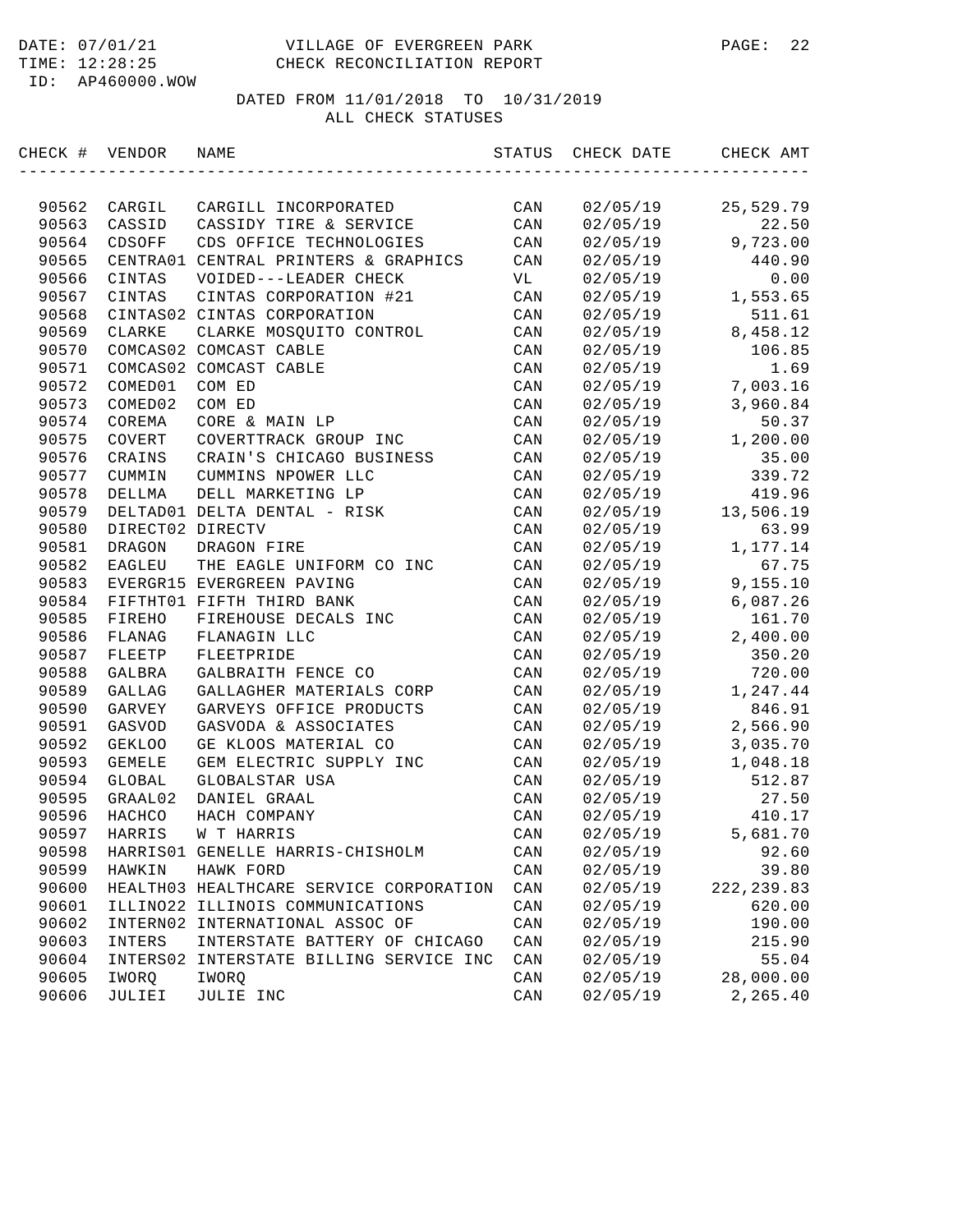#### DATE: 07/01/21 VILLAGE OF EVERGREEN PARK PAGE: 23 TIME: 12:28:25 CHECK RECONCILIATION REPORT

ID: AP460000.WOW

| CHECK # | VENDOR        | NAME                                    | STATUS         | CHECK DATE | CHECK AMT |
|---------|---------------|-----------------------------------------|----------------|------------|-----------|
|         |               |                                         |                |            |           |
| 90607   | JXENTE        | JX ENTERPRISES INC                      | CAN            | 02/05/19   | 90.64     |
| 90608   | KENNED        | KENNEDY PLUMBING & SEWER INC            | CAN            | 02/05/19   | 265.00    |
| 90609   | L3COMM        | L-3 COM MOBILE-VISION INC               | CAN            | 02/05/19   | 26,444.00 |
| 90610   | LAGOOZ        | LAGOOZO VISUAL                          | CAN            | 02/05/19   | 625.00    |
| 90611   | LARRYS        | LARRY'S BRAKE SERVICE                   | CAN            | 02/05/19   | 155.00    |
| 90612   |               | LECOMP01 CHRISTOPHER LECOMPTE           | CAN            | 02/05/19   | 11.00     |
| 90613   | LEPAR         | LEPAR ANIMAL HOSPITAL                   | CAN            | 02/05/19   | 328.50    |
| 90614   |               | LINCOL03 LINCOLN FINANCIAL GROUP        | CAN            | 02/05/19   | 1,237.32  |
| 90615   |               | LINCOL03 LINCOLN FINANCIAL GROUP        | CAN            | 02/05/19   | 179.05    |
| 90616   |               | MENARD03 VOIDED---LEADER CHECK          | VL             | 02/05/19   | 0.00      |
| 90617   |               | MENARD03 MENARDS - EVERGREEN PARK       | CAN            | 02/05/19   | 2,423.38  |
| 90618   | MEPEXT        | MEP EXTERMINATING                       | CAN            | 02/05/19   | 105.00    |
| 90619   | MIDTOW        | MID TOWN PETROLEUM INC                  | VNR            | 02/05/19   | 0.00      |
| 90620   | MORGAN        | MORGAN LOCKSMITHS & SECURITY            | CAN            | 02/05/19   | 81.40     |
| 90621   |               | MURPHY03 JOHN MURPHY                    | CAN            | 02/05/19   | 11.00     |
| 90622   |               | MURPHY06 MURPHY & MILLER, INC           | CAN            | 02/05/19   | 4,501.10  |
| 90623   | NICOR         | VOIDED---LEADER CHECK                   | VL             | 02/05/19   | 0.00      |
| 90624   | NICOR         | NICOR GAS                               | CAN            | 02/05/19   | 4,644.35  |
| 90625   | NICOR01       | NICOR GAS                               | CAN            | 02/05/19   | 4,717.66  |
| 90626   |               | NORTHE01 NORTHERN SAFETY CO INC         | CAN            | 02/05/19   | 623.58    |
| 90627   | <b>ODELSO</b> | OSMFM LTD                               | CAN            | 02/05/19   | 2,295.00  |
| 90628   |               | OFFICE07 OFFICE DEPOT                   | CAN            | 02/05/19   | 222.37    |
| 90629   |               | OHERRO01 VOIDED---LEADER CHECK          | VL             | 02/05/19   | 0.00      |
| 90630   |               | OHERRO01 RAY O'HERRON CO INC            | CAN            | 02/05/19   | 2,669.27  |
| 90631   | OREILL        | O'REILLY FIRST CALL                     | CAN            | 02/05/19   | 19.16     |
| 90632   | OTISEL        | OTIS ELEVATOR CO                        | CAN            | 02/05/19   | 2,463.24  |
| 90633   |               | PARKPRO1 PARK PRIMARY CARE LTD          | CAN            | 02/05/19   | 235.00    |
| 90634   | PEOPLE        | PEOPLEFACTS LLC                         | CAN            | 02/05/19   | 53.55     |
| 90635   |               | PITNEY01 PITNEY BOWES INC               | CAN            | 02/05/19   | 42.72     |
| 90636   | PLOWSC        | PLOWS COUNCIL ON AGING                  | CAN            | 02/05/19   | 502.74    |
| 90637   | PODALA        | CRAIG A PODALAK ARCHITECTS              | CAN            | 02/05/19   | 16,720.00 |
| 90638   | PRAXAI        | PRAXAIR DISTRIBUTION                    | CAN            | 02/05/19   | 228.47    |
| 90639   | PRINTM        | PRINTMART                               | CAN            | 02/05/19   | 75.00     |
| 90640   | PUBLIC        | PUBLIC SAFETY DIRECT INC                | CAN            | 02/05/19   | 120.80    |
| 90641   | QUALIZ        | KALETA M QUALIZZA                       | CAN            | 02/05/19   | 1,065.60  |
| 90642   |               | R0004731 RIKKI RAY                      | CAN            | 02/05/19   | 110.00    |
| 90643   |               | R0004732 FERNANDO HOME SERVICES         | CAN            | 02/05/19   | 450.00    |
| 90644   |               | R0004733 EVOLUTION PROPERTIES           | CAN            | 02/05/19   | 10,000.00 |
| 90645   |               | R0004734 4HIM PROPERTIES INC            | CAN            | 02/05/19   | 180.00    |
| 90646   |               | R0004735 NEW AGE PREPARATORY ACADEMY    | CAN            | 02/05/19   | 600.00    |
| 90647   |               | R0004736 ALFA CONSTRUCTION SERVICES INC | $\mathtt{CAN}$ | 02/05/19   | 1,000.00  |
| 90648   |               | R0004737 KELLY REARDON                  | CAN            | 02/05/19   | 283.20    |
| 90649   | REDWIN        | RED WING BUSINESS                       | CAN            | 02/05/19   | 165.00    |
| 90650   | RELIAB        | RELIABLE FIRE & SECURITY                | CAN            | 02/05/19   | 3,370.00  |
| 90651   | REPORT        | THE REPORTER NEWSPAPERS                 | CAN            | 02/05/19   | 235.00    |
|         |               |                                         |                |            |           |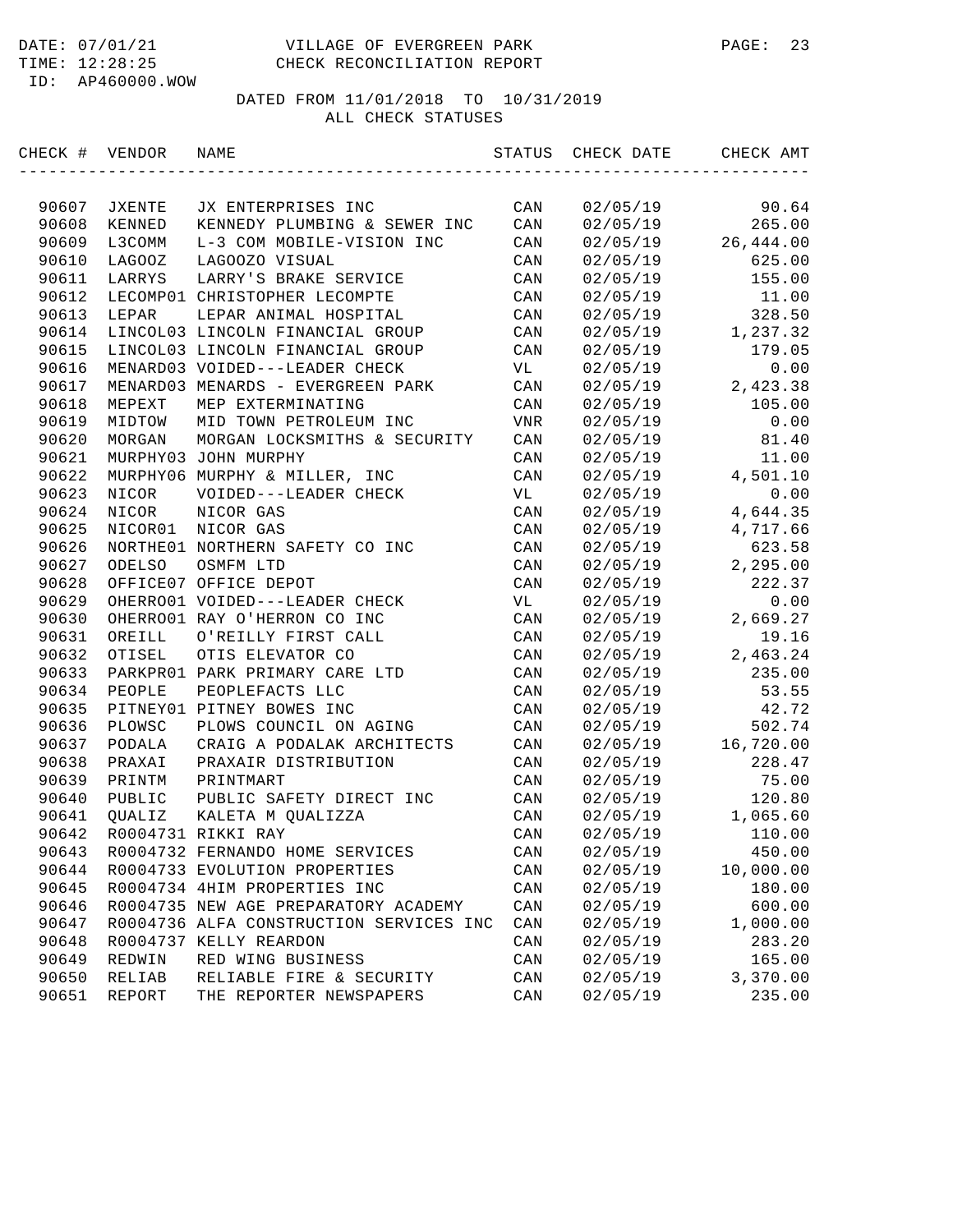| CHECK # VENDOR |          | NAME                                    | STATUS         | CHECK DATE | CHECK AMT |
|----------------|----------|-----------------------------------------|----------------|------------|-----------|
|                |          |                                         |                |            |           |
| 90652          | RIDDER   | SUSAN RIDDERHOFF                        | CAN            | 02/05/19   | 174.83    |
| 90653          | ROSCOE   | THE ROSCOE COMPANY                      | CAN            | 02/05/19   | 164.29    |
| 90654          | SCHAAF   | SCHAAF EQUIPMENT CO INC                 | CAN            | 02/05/19   | 126.00    |
| 90655          | SCHWAA   | SCHWAAB INC                             | CAN            | 02/05/19   | 42.93     |
| 90656          | SHARKS   | SHARK SHREDDING & DOCUMENT              | CAN            | 02/05/19   | 100.00    |
| 90657          | SOLIS    | MIREYA SOLIS                            | CAN            | 02/05/19   | 250.00    |
| 90658          | SOSO     | RICHARD SOSO                            | CAN            | 02/05/19   | 27.50     |
| 90659          | SOUTHS   | SOUTH SUBURBAN WATER WORKS              | CAN            | 02/05/19   | 135.00    |
| 90660          | SWITAL   | ANDREW SWITALSKI                        | CAN            | 02/05/19   | 27.50     |
| 90661          | TAPCO    | TAPCO TRAFFIC AND PARKING               | CAN            | 02/05/19   | 929.11    |
| 90662          | THEFEE   | THE FEED STORE                          | CAN            | 02/05/19   | 122.72    |
| 90663          | THOMPS   | THOMPSON ELEVATOR                       | CAN            | 02/05/19   | 100.00    |
| 90664          | TRICOU   | TRI-COUNTY BOARD-UP & GLASS             | CAN            | 02/05/19   | 100.00    |
| 90665          | USGAS    | US GAS                                  | CAN            | 02/05/19   | 84.00     |
| 90666          |          | VERIZO10 VERIZON WIRELESS               | CAN            | 02/05/19   | 43.45     |
| 90667          |          | VERIZO10 VERIZON WIRELESS               | CAN            | 02/05/19   | 150.14    |
| 90668          |          | VERIZO10 VERIZON WIRELESS               | CAN            | 02/05/19   | 885.08    |
| 90669          | VILLOL   | VILLAGE OF OAK LAWN                     | CAN            | 02/05/19   | 1,935.69  |
| 90670          | VISION   | VISION SERVICE PLAN                     | CAN            | 02/05/19   | 2,036.99  |
| 90671          | WIGBOL   | WIGBOLDY MATERIALS INC                  | CAN            | 02/05/19   | 300.00    |
| 90672          |          | BLACKD01 BLACK DIRT INC                 | CAN            | 02/06/19   | 10,200.00 |
| 90673          |          | ILLINO18 ILLINOIS DEPT OF PUBLIC HEALTH | CAN            | 02/09/19   | 228.00    |
| 90674          | LANGIC   | LANG ICE COMPANY                        | CAN            | 02/09/19   | 175.00    |
| 90675          | LEAF     | LEAF                                    | CAN            | 02/09/19   | 2,470.00  |
| 90676          |          | OFFICE06 VOIDED---LEADER CHECK          | VL             | 02/09/19   | 0.00      |
| 90677          |          | OFFICE06 VOIDED---LEADER CHECK          | VL             | 02/09/19   | 0.00      |
| 90678          |          | OFFICE06 OFFICE DEPOT                   | CAN            | 02/09/19   | 7,105.25  |
| 90679          |          | R0000401 ARTIE KERR                     | CAN            | 02/09/19   | 75.00     |
| 90680          |          | R0004738 GLORIA ORLANDINI               | CAN            | 02/09/19   | 60.00     |
| 90681          | SECRET   | SECRETARY OF STATE                      | CAN            | 02/09/19   | 303.00    |
| 90682          | WEISSM   | WEISSMAN COSTUMES                       | CAN            | 02/09/19   | 217.26    |
| 90683          |          | SAMSCL11 SAMSCLUB-WALMART               | CAN            | 02/11/19   | 454.83    |
| 90684          |          | SAMSCL20 SAMSCLUB-WALMART               | CAN            | 02/11/19   | 145.57    |
| 90685          |          | SAMSCL22 SAMSCLUB-WALMART               | CAN            | 02/11/19   | 404.32    |
| 90686          |          | SAMSCL33 SAMSCLUB-WALMART               | CAN            | 02/11/19   | 235.18    |
| 90687          |          | SAMSCL77 SAMSCLUB-WALMART               | CAN            | 02/11/19   | 203.28    |
| 90688          | SAMSCL88 | SAMSCLUB-WALMART                        | CAN            | 02/11/19   | 29.96     |
| 90689          | COMED01  | VOIDED---LEADER CHECK                   | VL             | 02/14/19   | 0.00      |
| 90690          | COMED01  | COM ED                                  | CAN            | 02/14/19   | 5,223.31  |
| 90691          | NOTARY   | NOTARY PUBLIC ASSOCIATION               | CAN            | 02/14/19   | 10.00     |
| 90692          | NOTARY   | NOTARY PUBLIC ASSOCIATION               | $\mathtt{CAN}$ | 02/14/19   | 64.00     |
| 90693          | R0004739 | LATONIA HALL                            | $_{\rm{VNR}}$  | 02/14/19   | 0.00      |
| 90694          | SAMSCL44 | SAMSCLUB-WALMART                        | CAN            | 02/14/19   | 768.44    |
| 90695          | SCHOLA   | SCHOLASTIC INC                          | $\mathtt{CAN}$ | 02/14/19   | 4.00      |
| 90696          | SEXTON   | JAMES SEXTON                            | CAN            | 02/14/19   | 1,000.00  |
|                |          |                                         |                |            |           |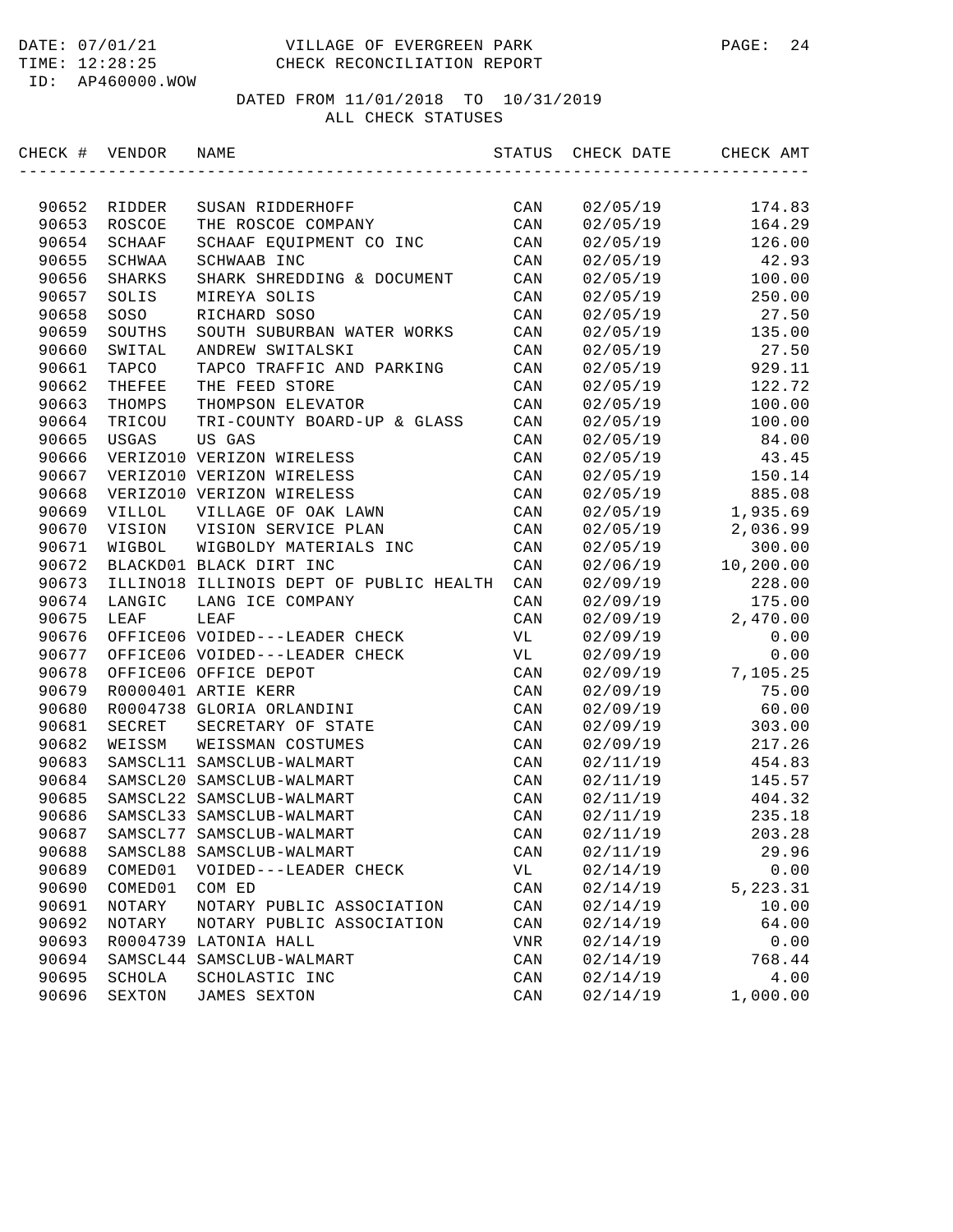| CHECK # VENDOR |               | NAME                                 | STATUS         | CHECK DATE | CHECK AMT |
|----------------|---------------|--------------------------------------|----------------|------------|-----------|
|                |               |                                      |                |            |           |
| 90697          |               | ANDERS05 BRIAN ANDERSON              | CAN            | 02/15/19   | 150.00    |
| 90698          | <b>BAVONE</b> | ROBERT BAVONE                        | CAN            | 02/15/19   | 150.00    |
| 90699          | <b>BENDER</b> | <b>JOHN BENDER</b>                   | CAN            | 02/15/19   | 300.00    |
| 90700          | CAINKA        | LOUIS F CAINKAR, LTD                 | CAN            | 02/15/19   | 3,825.00  |
| 90701          | ENGEL         | MICHAEL ENGEL                        | CAN            | 02/15/19   | 300.00    |
| 90702          | FARREL        | BRIAN FARRELL                        | CAN            | 02/15/19   | 150.00    |
| 90703          |               | HERRER01 ALEXANDER HERRERA           | CAN            | 02/15/19   | 150.00    |
| 90704          | ILCOUN        | IL COUNTIES RISK MGMT TRUST          | CAN            | 02/15/19   | 86,643.26 |
| 90705          | LAZINE        | DENNIS LAZINEK                       | CAN            | 02/15/19   | 300.00    |
| 90706          |               | MCCANN03 CHRIS McCANN                | CAN            | 02/15/19   | 300.00    |
| 90707          |               | MCCART01 JOHN MCCARTHY               | CAN            | 02/15/19   | 300.00    |
| 90708          | ODOWD         | DENNIS O'DOWD                        | CAN            | 02/15/19   | 353.26    |
| 90709          |               | PASTIC01 SUE PASTICK                 | CAN            | 02/15/19   | 300.00    |
| 90710          | RICH          | CAMERON RICH                         | CAN            | 02/15/19   | 300.00    |
| 90711          | SCHAEF        | LINDA SCHAEFER                       | CAN            | 02/15/19   | 228.00    |
| 90712          | SIGNOR        | ANTHONY SIGNORELLI                   | CAN            | 02/15/19   | 300.00    |
| 90713          | SMILEY        | SYDNEY SMILEY                        | CAN            | 02/15/19   | 150.00    |
| 90714          | <b>VOS</b>    | JAMES VOS                            | CAN            | 02/15/19   | 300.00    |
| 90715          | YEAMAN        | GAVIN YEAMAN                         | CAN            | 02/15/19   | 300.00    |
| 90716          | CDWG          | VOIDED---LEADER CHECK                | VL             | 02/15/19   | 0.00      |
| 90717          | CDWG          | CDW GOVERNMENT                       | CAN            | 02/15/19   | 27,522.45 |
| 90718          | DELLMA        | DELL MARKETING LP                    | CAN            | 02/15/19   | 6,558.00  |
| 90719          |               | ALSIPL01 ALSIP LAWNMOWER INC         | CAN            | 02/19/19   | 65.85     |
| 90720          |               | AMERIC07 AMERICAN SOCCER COMPANY INC | VNR            | 02/19/19   | 0.00      |
| 90721          | AMERIG        | AMERIGAS                             | CAN            | 02/19/19   | 339.94    |
| 90722          | ANDERS        | ANDERSON PEST CONTROL                | CAN            | 02/19/19   | 863.04    |
| 90723          | ARCONC        | ARCON CONCRETE CONSTRUCTION          | CAN            | 02/19/19   | 10,940.00 |
| 90724          | ARENDS        | ARENDS HOGAN WALKER LLC              | CAN            | 02/19/19   | 12.61     |
| 90725          | ASHLAN        | ASHLAND PROPANE                      | CAN            | 02/19/19   | 955.31    |
| 90726          |               | ATLASB01 ATLAS BOBCAT INC            | CAN            | 02/19/19   | 13.00     |
| 90727          | ATT01         | AT&T                                 | CAN            | 02/19/19   | 711.47    |
| 90728          | ATTGLO        | AT&T GLOBAL SERVICES, INC.           | CAN            | 02/19/19   | 1,013.20  |
| 90729          | AVALON        | AVALON PETROLEUM                     | CAN            | 02/19/19   | 16,064.51 |
| 90730          | <b>BARCOP</b> | BARCO PRODUCTS COMPANY               | CAN            | 02/19/19   | 459.44    |
| 90731          |               | BATTER04 BATTERY PRODUCTS INC        | CAN            | 02/19/19   | 126.59    |
| 90732          | BESTMA        | B E S T MAINTENANCE                  | CAN            | 02/19/19   | 3,784.00  |
| 90733          |               | BEVERL04 BEVERLY SNOW AND ICE INC    | CAN            | 02/19/19   | 1,140.00  |
| 90734          |               | BEVERL05 BEVERLY HILLS GARAGE        | CAN            | 02/19/19   | 233.69    |
| 90735          | <b>BFCONS</b> | B&F CONSTRUCTION                     | CAN            | 02/19/19   | 2,640.00  |
| 90736          | BHPHOT        | B&H PHOTO-VIDEO                      | CAN            | 02/19/19   | 787.00    |
| 90737          | <b>BIGRST</b> | BIG R STORE - HOMER GLEN             | CAN            | 02/19/19   | 172.62    |
| 90738          | BMTTEK        | BMTTEK INC                           | $\mathtt{CAN}$ | 02/19/19   | 6,860.00  |
| 90739          | <b>BRENNA</b> | BRENNAN ELECTRIC                     | CAN            | 02/19/19   | 5,951.65  |
| 90740          | <b>BRETTE</b> | BRETT SUPPLY COMPANY                 | CAN            | 02/19/19   | 435.38    |
| 90741          | <b>BROOKL</b> | BROOKLYN PUBLISHERS                  | $\mathtt{CAN}$ | 02/19/19   | 98.75     |
|                |               |                                      |                |            |           |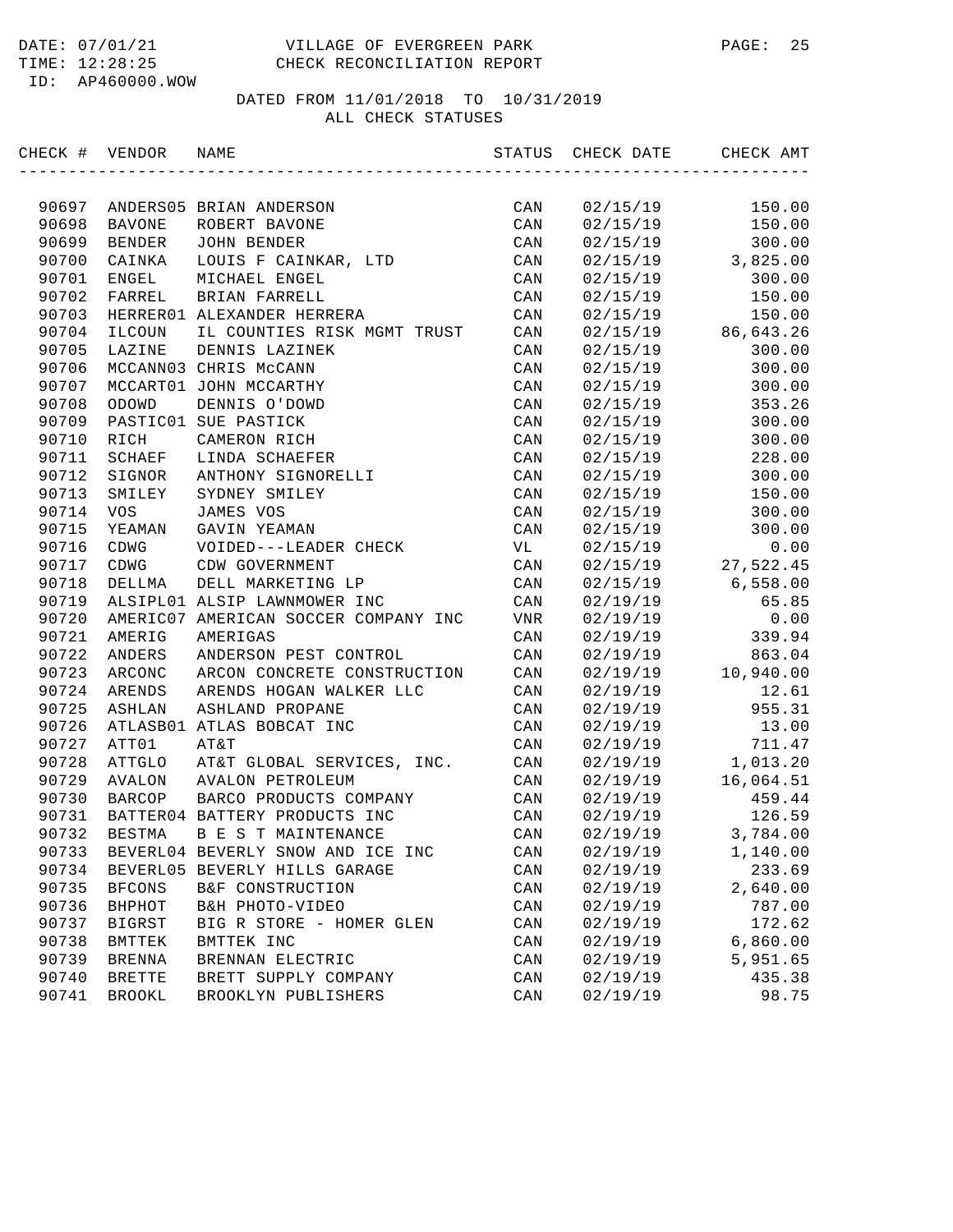| CHECK # | VENDOR         | NAME                                 | STATUS         | CHECK DATE | CHECK AMT  |
|---------|----------------|--------------------------------------|----------------|------------|------------|
|         |                |                                      |                |            |            |
| 90742   | CARGIL         | CARGILL INCORPORATED                 | CAN            | 02/19/19   | 48,191.28  |
| 90743   | CDWG           | VOIDED---LEADER CHECK                | VL             | 02/19/19   | 0.00       |
| 90744   | CDWG           | VOIDED---LEADER CHECK                | VL             | 02/19/19   | 0.00       |
| 90745   | CDWG           | CDW GOVERNMENT                       | CAN            | 02/19/19   | 46,824.78  |
| 90746   | CELTIC         | CELTIC COMMERCIAL PAINTING LLC       | CAN            | 02/19/19   | 650.00     |
| 90747   |                | CENTRA01 CENTRAL PRINTERS & GRAPHICS | CAN            | 02/19/19   | 344.15     |
| 90748   |                | CENTRA07 CENTRAL PARTS WAREHOUSE     | CAN            | 02/19/19   | 833.40     |
| 90749   | CESARS         | CESAR'S EQUIPMENT CO                 | CAN            | 02/19/19   | 6,210.72   |
| 90750   | CHICAG         | CHICAGO WHITE SOX                    | CAN            | 02/19/19   | 758.02     |
| 90751   | CINTAS         | VOIDED---LEADER CHECK                | VL             | 02/19/19   | 0.00       |
| 90752   | CINTAS         | CINTAS CORPORATION #21               | CAN            | 02/19/19   | 1,733.96   |
| 90753   | CITYOF         | CITY OF CHICAGO                      | CAN            | 02/19/19   | 181,363.50 |
| 90754   | CLASSM         | CLASSMATE                            | CAN            | 02/19/19   | 150.35     |
| 90755   | CLOSED         | CREATE CUT INVENT /                  | CAN            | 02/19/19   | 825.00     |
| 90756   | COMARP         | COMAR PROPERTIES                     | CAN            | 02/19/19   | 200.00     |
| 90757   | COMED01        | VOIDED---LEADER CHECK                | VL             | 02/19/19   | 0.00       |
| 90758   | COMED01        | COM ED                               | CAN            | 02/19/19   | 4,455.88   |
| 90759   | COMED02        | COM ED                               | CAN            | 02/19/19   | 4,467.66   |
| 90760   | COMPET         | COMPETITIVE SUPPORT OPTIONS          | CAN            | 02/19/19   | 71.62      |
| 90761   | COREMA         | CORE & MAIN LP                       | CAN            | 02/19/19   | 289.90     |
| 90762   | ${\tt CYGANH}$ | CYGAN HAYES, LTD.                    | CAN            | 02/19/19   | 1,985.00   |
| 90763   | DELLMA         | DELL MARKETING LP                    | CAN            | 02/19/19   | 1,667.29   |
| 90764   | DRIVER         | DRIVERS LICENSE GUIDE COMPANY        | CAN            | 02/19/19   | 43.90      |
| 90765   | <b>EFOLDE</b>  | eFOLDER INC DBA<br>AXCIENT           | CAN            | 02/19/19   | 990.00     |
| 90766   | <b>EMERGE</b>  | EMERGENCY MEDICAL PRODUCTS INC       | CAN            | 02/19/19   | 2,586.35   |
| 90767   | EVERGR         | EVERGREEN MECHANICAL                 | CAN            | 02/19/19   | 7,013.00   |
| 90768   |                | EVERGR04 EVERGREEN PARK ACE HARDWARE | CAN            | 02/19/19   | 108.64     |
| 90769   |                | EVERGR04 EVERGREEN PARK ACE HARDWARE | CAN            | 02/19/19   | 320.66     |
| 90770   |                | EVERGR04 EVERGREEN PARK ACE HARDWARE | CAN            | 02/19/19   | 196.29     |
| 90771   |                | EVERGR04 EVERGREEN PARK ACE HARDWARE | CAN            | 02/19/19   | 191.12     |
| 90772   |                | EVERGR15 EVERGREEN PAVING            | CAN            | 02/19/19   | 13,625.50  |
| 90773   | FLANAG         | FLANAGIN LLC                         | CAN            | 02/19/19   | 1,200.00   |
| 90774   | FLEETP         | FLEETPRIDE                           | CAN            | 02/19/19   | 98.64      |
| 90775   | FLEETS         | FLEET SAFETY SUPPLY                  | CAN            | 02/19/19   | 911.72     |
| 90776   | FLEX           | FLEXIBLE BENEFIT SERVICE CORP        | CAN            | 02/19/19   | 741.75     |
| 90777   | GALLAG         | GALLAGHER MATERIALS CORP             | CAN            | 02/19/19   | 1,507.84   |
| 90778   | <b>GEMELE</b>  | GEM ELECTRIC SUPPLY INC              | CAN            | 02/19/19   | 30.00      |
| 90779   | GIFFIN         | GIFFIN WINNING COHEN                 | CAN            | 02/19/19   | 280.00     |
| 90780   | GIZMOS         | GIZMOS FUN FACTORY                   | $\mathtt{CAN}$ | 02/19/19   | 1,150.00   |
| 90781   | GORDON         | GORDON FOOD SERVICE                  | CAN            | 02/19/19   | 163.75     |
| 90782   | GRAING         | WW GRAINGER INC                      | CAN            | 02/19/19   | 61.65      |
| 90783   | GREATL01       | GREAT LAKES DISTRIBUTING INC         | CAN            | 02/19/19   | 17.50      |
| 90784   | HACHCO         | HACH COMPANY                         | CAN            | 02/19/19   | 193.27     |
| 90785   |                | HARRIS02 HARRIS COMPUTER SYSTEMS     | CAN            | 02/19/19   | 837.24     |
| 90786   | HENRYB         | HENRY BROS COMPANY                   | CAN            | 02/19/19   | 541,598.85 |
|         |                |                                      |                |            |            |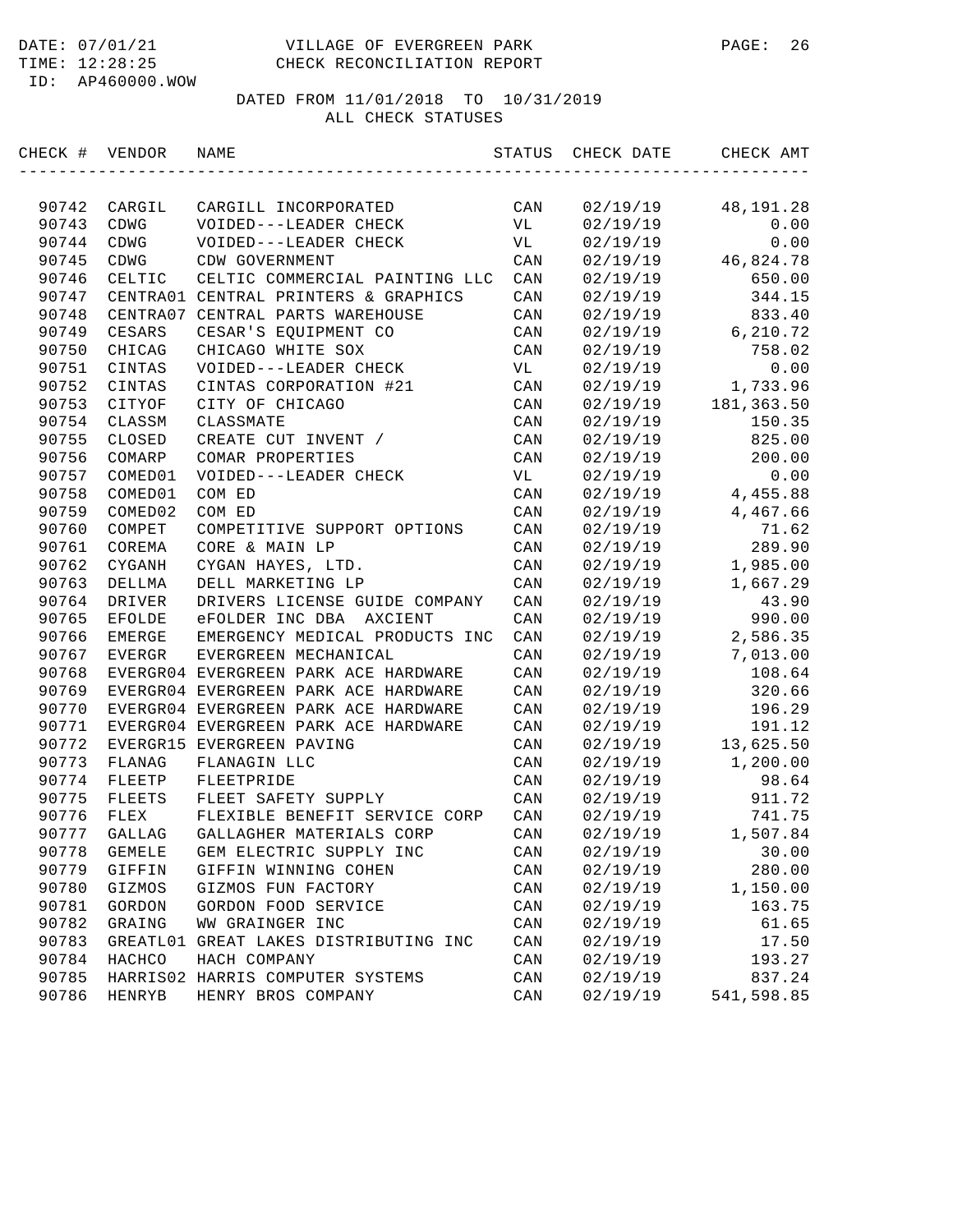| CHECK # | VENDOR        | NAME                                    | STATUS         | CHECK DATE | CHECK AMT |
|---------|---------------|-----------------------------------------|----------------|------------|-----------|
|         |               |                                         |                |            |           |
| 90787   |               | ILLINO03 ILLINOIS FIRE INSPECTORS       | CAN            | 02/19/19   | 325.00    |
| 90788   |               | ILLINO13 ILLINOIS COMMUNICATIONS CO INC | CAN            | 02/19/19   | 37.00     |
| 90789   | ILLINO22      | ILLINOIS COMMUNICATIONS                 | CAN            | 02/19/19   | 381.11    |
| 90790   | INDEPE        | INDEPENDENT RECYCLING SERVICES          | CAN            | 02/19/19   | 3,822.84  |
| 90791   | INTERS        | INTERSTATE BATTERY OF CHICAGO           | CAN            | 02/19/19   | 265.90    |
| 90792   |               | INTERS03 INTERSTATE POWER SYSTEMS INC   | CAN            | 02/19/19   | 9,936.23  |
| 90793   | <b>JPCOOK</b> | THE JP COOKE CO                         | CAN            | 02/19/19   | 29.55     |
| 90794   | <b>JXENTE</b> | JX ENTERPRISES INC                      | CAN            | 02/19/19   | 346.61    |
| 90795   |               | KAPLANO1 KAPLAN KIRSCH ROCKWELL LLP     | CAN            | 02/19/19   | 9,190.00  |
| 90796   | KENNED        | KENNEDY PLUMBING & SEWER INC            | CAN            | 02/19/19   | 735.00    |
| 90797   | KHKIM         | K H KIM TAEKWONDO                       | CAN            | 02/19/19   | 1,254.40  |
| 90798   | KIMBAL        | KIMBALL MIDWEST                         | CAN            | 02/19/19   | 335.63    |
| 90799   | LONG01        | JAMES LONG                              | CAN            | 02/19/19   | 200.00    |
| 90800   | MABAS         | MABAS DIVISION 21                       | CAN            | 02/19/19   | 10,200.00 |
| 90801   | MARCHE        | MARCH EQUIPMENT                         | CAN            | 02/19/19   | 300.00    |
| 90802   | MARTIN        | MARTIN IMPLEMENT SALES INC              | CAN            | 02/19/19   | 6,281.30  |
| 90803   | MEADEE        | MEADE INC                               | CAN            | 02/19/19   | 1,000.67  |
| 90804   |               | MEDICA01 MEDICAL REIMBURSEMENT          | CAN            | 02/19/19   | 3, 477.45 |
| 90805   |               | MEIJER03 MEIJER GREAT LAKES             | CAN            | 02/19/19   | 99,291.00 |
| 90806   | MENARD        | MENARDS-CRESTWOOD                       | CAN            | 02/19/19   | 626.82    |
| 90807   |               | MENARD01 MENARDS-BRIDGEVIEW             | CAN            | 02/19/19   | 579.63    |
| 90808   |               | MENARD03 VOIDED---LEADER CHECK          | VL             | 02/19/19   | 0.00      |
| 90809   |               | MENARD03 VOIDED---LEADER CHECK          | VL             | 02/19/19   | 0.00      |
| 90810   |               | MENARD03 VOIDED---LEADER CHECK          | VL             | 02/19/19   | 0.00      |
| 90811   |               | MENARD03 MENARDS - EVERGREEN PARK       | CAN            | 02/19/19   | 5,687.70  |
| 90812   | MEPEXT        | MEP EXTERMINATING                       | CAN            | 02/19/19   | 105.00    |
| 90813   | MICROE        | MICRO-EYE SECURITY SYSTEMS INC          | CAN            | 02/19/19   | 936.00    |
| 90814   |               | MIDTOW01 MID-TOWN PETROLEUM             | CAN            | 02/19/19   | 1,937.98  |
| 90815   | MOTORO        | MOTOROLA COMMUNICATIONS                 | CAN            | 02/19/19   | 76.70     |
| 90816   |               | MURPHY06 MURPHY & MILLER, INC           | CAN            | 02/19/19   | 1,888.10  |
| 90817   |               | NATION09 NATIONAL LEAGUE OF CITIES      | CAN            | 02/19/19   | 1,533.67  |
| 90818   | NETGAT        | RUBICON COMMUNICATIONS LLC              | CAN            | 02/19/19   | 16,909.90 |
| 90819   | NICOR         | NICOR GAS                               | CAN            | 02/19/19   | 2,096.59  |
| 90820   |               | OAKLAW02 OAK LAWN SPECIAL RECREATION    | CAN            | 02/19/19   | 1,873.00  |
| 90821   |               | OFFICE07 OFFICE DEPOT                   | CAN            | 02/19/19   | 267.79    |
| 90822   |               | OREILL01 O'REILLY AUTOMOTIVE INC        | CAN            | 02/19/19   | 120.17    |
| 90823   |               | OZINGA03 OZINGA MATERIALS INC           | CAN            | 02/19/19   | 5,607.52  |
| 90824   | PACESY        | PACE SYSTEMS INC                        | CAN            | 02/19/19   | 1,300.00  |
| 90825   | PALOSS        | PALOS SPORTS                            | CAN            | 02/19/19   | 99.99     |
| 90826   | PRAXAI        | PRAXAIR DISTRIBUTION                    | CAN            | 02/19/19   | 386.11    |
| 90827   | PRINTM        | PRINTMART                               | CAN            | 02/19/19   | 215.00    |
| 90828   |               | R0003397 MACH 1 INC                     | $\mathtt{CAN}$ | 02/19/19   | 250.00    |
| 90829   |               | R0003570 THI THI RESTAURANT INC         | CAN            | 02/19/19   | 1,020.00  |
| 90830   |               | R0004372 BRITTANY BAITMAN               | CAN            | 02/19/19   | 41.00     |
| 90831   |               | R0004740 ALI FARRAH                     | $\mathtt{CAN}$ | 02/19/19   | 501.71    |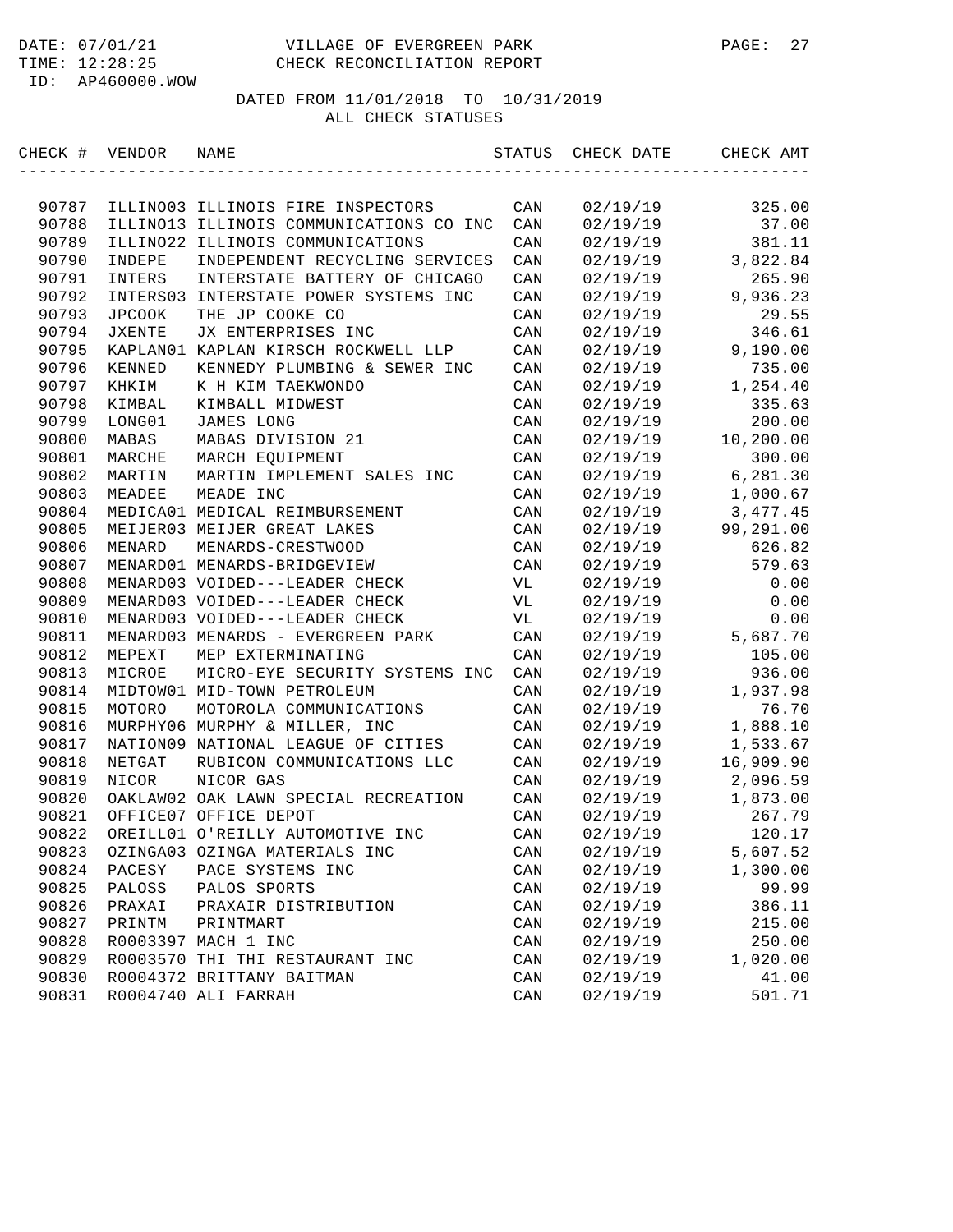| CHECK # VENDOR |        | NAME                                  | STATUS         | CHECK DATE | CHECK AMT  |
|----------------|--------|---------------------------------------|----------------|------------|------------|
|                |        |                                       |                |            |            |
| 90832          |        | R0004741 ZBI REMODELING INC           | CAN            | 02/19/19   | 350.00     |
| 90833          |        | R0004741 ZBI REMODELING INC           | CAN            | 02/19/19   | 10,000.00  |
| 90834          |        | R0004742 THE GARAGE GUY               | CAN            | 02/19/19   | 300.00     |
| 90835          |        | R0004743 INFINITY EQUITY HOLDINGS     | CAN            | 02/19/19   | 250.00     |
| 90836          |        | R0004743 INFINITY EQUITY HOLDINGS     | CAN            | 02/19/19   | 10,000.00  |
| 90837          | REDWIN | RED WING BUSINESS                     | CAN            | 02/19/19   | 330.00     |
| 90838          | REGION | REGIONAL TRUCK EQUIPMENT CO           | CAN            | 02/19/19   | 815.33     |
| 90839          | ROSCOE | THE ROSCOE COMPANY                    | CAN            | 02/19/19   | 510.37     |
| 90840          | SCHOMI | SCHOMIG LAND SURVEYORS LTD            | CAN            | 02/19/19   | 5,000.00   |
| 90841          |        | SERVIC02 SERVICE SANITATION INC       | CAN            | 02/19/19   | 285.00     |
| 90842          | SHARKS | SHARK SHREDDING & DOCUMENT            | CAN            | 02/19/19   | 115.00     |
| 90843          |        | SOUTHW02 SOUTHWEST MESSENGER PRESS    | CAN            | 02/19/19   | 848.82     |
| 90844          | SPRING | SPRINGER BLUE PRINT SERVICE           | CAN            | 02/19/19   | 300.00     |
| 90845          | STANDA | STANDARD EQUIPMENT CO                 | CAN            | 02/19/19   | 549.30     |
| 90846          |        | STATET01 STATE TREASURER              | CAN            | 02/19/19   | 585.00     |
| 90847          | SUBURB | SUBURBAN LABORATORIES                 | CAN            | 02/19/19   | 609.50     |
| 90848          |        | SUBURB04 SUBURBAN TRUCK PARTS         | CAN            | 02/19/19   | 89.64      |
| 90849          | TRICOU | TRI-COUNTY BOARD-UP & GLASS           | CAN            | 02/19/19   | 100.00     |
| 90850          | UPS    | <b>UPS</b>                            | CAN            | 02/19/19   | 35.82      |
| 90851          | USGAS  | US GAS                                | CAN            | 02/19/19   | 620.57     |
| 90852          |        | VERIZO10 VERIZON WIRELESS             | CAN            | 02/19/19   | 1,558.16   |
| 90853          |        | VERIZO10 VERIZON WIRELESS             | CAN            | 02/19/19   | 114.03     |
| 90854          | VERMEE | VERMEER MIDWEST/VERMEER IL            | CAN            | 02/19/19   | 203.78     |
| 90855          | WESTSI | WEST SIDE TRACTOR SALES               | CAN            | 02/19/19   | 5,400.00   |
| 90856          | WINDYC | WINDY CITY SILKSCREENING INC          | CAN            | 02/19/19   | 146.75     |
| 90857          |        | VOIDED---SPOILED CHECK                | VS             | 02/28/19   | 0.00       |
| 90858          |        | COOKCO05 COOK COUNTY TREASURER        | CAN            | 02/28/19   | 2,112.79   |
| 90859          |        | DIRECT03 THE DIRECT RESPONSE RESOURCE | CAN            | 02/28/19   | 1,376.73   |
| 90860          | LINN02 | MARJORIE LINN                         | CAN            | 02/28/19   | 290.10     |
| 90861          |        | MENARD04 MENARD, INC                  | CAN            | 02/28/19   | 154,494.80 |
| 90862          |        | R0004744 FITZSIMMONS SURGICAL SUPPLY  | CAN            | 02/28/19   | 4,500.00   |
| 90863          | THESTA | THE STANDARD                          | CAN            | 02/28/19   | 5,147.30   |
| 90864          |        | R0000401 ARTIE KERR                   | CAN            | 03/02/19   | 300.00     |
| 90865          | AFTERM | AFTERMATH SPECIALISTS IN              | CAN            | 03/05/19   | 210.00     |
| 90866          | AIRONE | AIR ONE EQUIPMENT INC                 | CAN            | 03/05/19   | 802.92     |
| 90867          | AJUNIF | AJ UNIFORM                            | CAN            | 03/05/19   | 481.60     |
| 90868          |        | ALSIPL01 ALSIP LAWNMOWER INC          | CAN            | 03/05/19   | 2,409.98   |
| 90869          | ALTORF | ALTORFER INDUSTRIES INC               | CAN            | 03/05/19   | 74.11      |
| 90870          | APWA   | AMERICAN PUBLIC WORKS ASSOC           | CAN            | 03/05/19   | 202.00     |
| 90871          | ATT01  | AT&T                                  | CAN            | 03/05/19   | 4,976.67   |
| 90872          | ATT01  | AT&T                                  | $\mathtt{CAN}$ | 03/05/19   | 751.50     |
| 90873          | ATT02  | AT&T MOBILITY                         | CAN            | 03/05/19   | 512.88     |
| 90874          | ATT04  | AT&T                                  | CAN            | 03/05/19   | 61.53      |
| 90875          | ATTGLO | AT&T GLOBAL SERVICES, INC.            | CAN            | 03/05/19   | 1,040.00   |
| 90876          | ATTLON | AT&T LONG DISTANCE                    | $\mathtt{CAN}$ | 03/05/19   | 9.09       |
|                |        |                                       |                |            |            |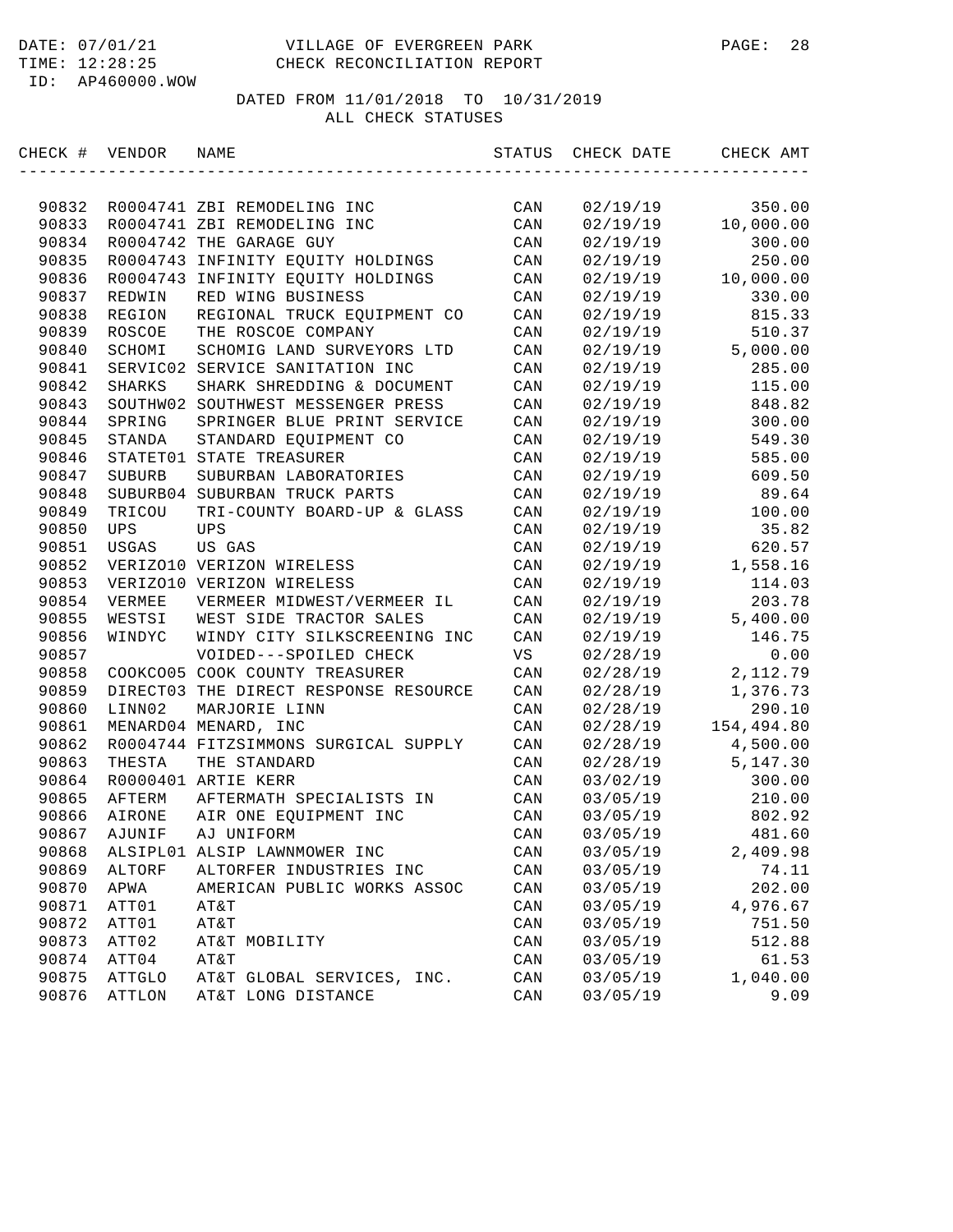| CHECK # VENDOR |                  | NAME                                 | STATUS         | CHECK DATE | CHECK AMT |
|----------------|------------------|--------------------------------------|----------------|------------|-----------|
|                |                  |                                      |                |            |           |
| 90877          | AVALON           | AVALON PETROLEUM                     | CAN            | 03/05/19   | 4,284.00  |
| 90878          | <b>BAGSPO</b>    | BAGSPOT PET WASTE SOLUTIONS          | CAN            | 03/05/19   | 499.50    |
| 90879          |                  | BATTER01 BATTERIES PLUS LLC          | CAN            | 03/05/19   | 44.95     |
| 90880          | <b>BENNET</b>    | BENNETT AUTO REBUILDERS INC          | CAN            | 03/05/19   | 1,450.97  |
| 90881          |                  | BEVERL04 BEVERLY SNOW AND ICE INC    | CAN            | 03/05/19   | 696.00    |
| 90882          |                  | BEVERL05 BEVERLY HILLS GARAGE        | CAN            | 03/05/19   | 5,042.54  |
| 90883          | CAINKA           | LOUIS F CAINKAR, LTD                 | CAN            | 03/05/19   | 30,023.78 |
| 90884          | CANTEE           | CANTEEN                              | CAN            | 03/05/19   | 480.00    |
| 90885          | CARGIL           | CARGILL INCORPORATED                 | CAN            | 03/05/19   | 17,435.00 |
| 90886          | CARREF           | CAR REFLECTIONS                      | CAN            | 03/05/19   | 550.00    |
| 90887          | CINTAS           | VOIDED---LEADER CHECK                | VL             | 03/05/19   | 0.00      |
| 90888          | CINTAS           | CINTAS CORPORATION #21               | CAN            | 03/05/19   | 1,601.63  |
| 90889          |                  | CINTAS02 CINTAS CORPORATION          | CAN            | 03/05/19   | 523.95    |
| 90890          | CIVICP           | CIVIC PLUS                           | CAN            | 03/05/19   | 142.60    |
| 90891          | CLEANI           | CLEANING SPECIALISTS INC             | CAN            | 03/05/19   | 250.00    |
| 90892          | CLOSED           | CREATE CUT INVENT /                  | CAN            | 03/05/19   | 655.00    |
| 90893          | COMCAS04 COMCAST |                                      | CAN            | 03/05/19   | 223.70    |
| 90894          | COMED01          | COM ED                               | CAN            | 03/05/19   | 3,681.17  |
| 90895          | COMPET           | COMPETITIVE SUPPORT OPTIONS          | CAN            | 03/05/19   | 71.62     |
| 90896          | CUMMIN           | CUMMINS NPOWER LLC                   | CAN            | 03/05/19   | 1,291.11  |
| 90897          | DASHME           | DASH MEDICAL GLOVES                  | CAN            | 03/05/19   | 729.00    |
| 90898          | DELCIT           | DEL CITY WIRE                        | CAN            | 03/05/19   | 19.80     |
| 90899          |                  | DELTAD01 DELTA DENTAL - RISK         | CAN            | 03/05/19   | 13,547.70 |
| 90900          | DIRECT02 DIRECTV |                                      | CAN            | 03/05/19   | 66.99     |
| 90901          | DUFFY05          | KELLY DUFFY                          | CAN            | 03/05/19   | 87.00     |
| 90902          | EFOLDE           | eFOLDER INC DBA<br>AXCIENT           | CAN            | 03/05/19   | 990.00    |
| 90903          | EJEQUI           | EJ EQUIPMENT                         | CAN            | 03/05/19   | 1,474.72  |
| 90904          |                  | EVERGR04 EVERGREEN PARK ACE HARDWARE | CAN            | 03/05/19   | 24.58     |
| 90905          |                  | EVERGR15 EVERGREEN PAVING            | CAN            | 03/05/19   | 3,885.10  |
| 90906          | <b>EXPERT</b>    | EXPERT CHEMICAL & SUPPLY INC         | CAN            | 03/05/19   | 330.18    |
| 90907          | FBILEE           | FBI LEEDA                            | CAN            | 03/05/19   | 50.00     |
| 90908          | FERGUS           | FERGUSON FACILITIES SUPPLY           | CAN            | 03/05/19   | 2,081.60  |
| 90909          | FLANAG           | FLANAGIN LLC                         | CAN            | 03/05/19   | 935.00    |
| 90910          | FLEETP           | FLEETPRIDE                           | CAN            | 03/05/19   | 209.14    |
| 90911          | FREEWA           | FREEWAY FORD                         | CAN            | 03/05/19   | 35.27     |
| 90912          | GALLAG           | GALLAGHER MATERIALS CORP             | CAN            | 03/05/19   | 1,494.20  |
| 90913          | GARVEY           | GARVEYS OFFICE PRODUCTS              | CAN            | 03/05/19   | 1,660.68  |
| 90914          | <b>GEKLOO</b>    | GE KLOOS MATERIAL CO                 | CAN            | 03/05/19   | 1,007.10  |
| 90915          | <b>GEMELE</b>    | GEM ELECTRIC SUPPLY INC              | CAN            | 03/05/19   | 76.50     |
| 90916          | GENUIN           | GENUINE PARTS CO                     | CAN            | 03/05/19   | 537.52    |
| 90917          | GENUIN           | GENUINE PARTS CO                     | CAN            | 03/05/19   | 89.70     |
| 90918          | GLOBAL           | GLOBALSTAR USA                       | $\mathtt{CAN}$ | 03/05/19   | 510.28    |
| 90919          | GRAING           | WW GRAINGER INC                      | CAN            | 03/05/19   | 705.55    |
| 90920          | GREATL01         | GREAT LAKES DISTRIBUTING INC         | CAN            | 03/05/19   | 308.10    |
| 90921          | HAPPYS           | HAPPY SHEARS BEAUTY SALON            | $\mathtt{CAN}$ | 03/05/19   | 280.00    |
|                |                  |                                      |                |            |           |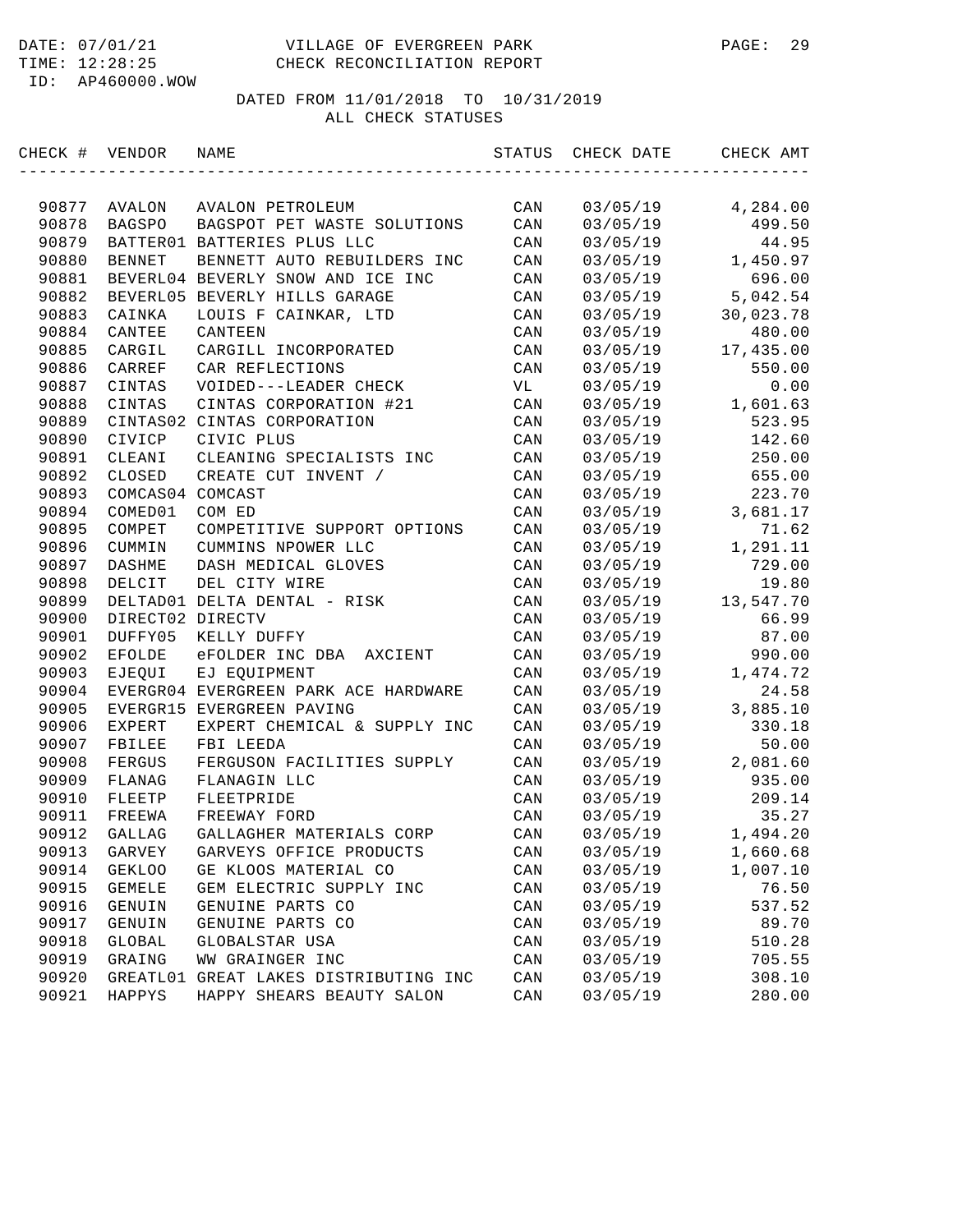| CHECK # | VENDOR        | NAME                                    | STATUS                    | CHECK DATE | CHECK AMT  |
|---------|---------------|-----------------------------------------|---------------------------|------------|------------|
|         |               |                                         |                           |            |            |
| 90922   | HARRIS        | W T HARRIS                              | CAN                       | 03/05/19   | 6,318.90   |
| 90923   |               | HARRIS01 GENELLE HARRIS-CHISHOLM        | CAN                       | 03/05/19   | 115.75     |
| 90924   |               | HEALTH03 HEALTHCARE SERVICE CORPORATION | CAN                       | 03/05/19   | 222,003.98 |
| 90925   | <b>HPCOMM</b> | HP COMMUNICATIONS INC                   | CAN                       | 03/05/19   | 1,549.30   |
| 90926   |               | ILLINO09 ILL ASSOC OF PARK DISTRICTS    | CAN                       | 03/05/19   | 663.56     |
| 90927   | ILLINO60      | ILLINOIS ASSOCIATION OF                 | CAN                       | 03/05/19   | 35.00      |
| 90928   | ILLINO60      | ILLINOIS ASSOCIATION OF                 | CAN                       | 03/05/19   | 35.00      |
| 90929   | <b>JACKSO</b> | JACKSON HIRSCH INC                      | CAN                       | 03/05/19   | 143.70     |
| 90930   | JDHARP        | JD HARPS INC                            | CAN                       | 03/05/19   | 230.62     |
| 90931   | KENNED        | KENNEDY PLUMBING & SEWER INC            | CAN                       | 03/05/19   | 975.00     |
| 90932   | KIMBAL        | KIMBALL MIDWEST                         | CAN                       | 03/05/19   | 1,174.00   |
| 90933   | KNIEPS        | MICHAEL KNIEPS                          | CAN                       | 03/05/19   | 40.00      |
| 90934   | KULIK         | TERRANCE B KULIK                        | CAN                       | 03/05/19   | 111.36     |
| 90935   | LANGUA        | LANGUAGE LINE SERVICES                  | CAN                       | 03/05/19   | 26.13      |
| 90936   | LEPAR         | LEPAR ANIMAL HOSPITAL                   | CAN                       | 03/05/19   | 113.27     |
| 90937   |               | LINCOL03 LINCOLN FINANCIAL GROUP        | CAN                       | 03/05/19   | 1,230.87   |
| 90938   |               | LINCOL03 LINCOLN FINANCIAL GROUP        | CAN                       | 03/05/19   | 179.35     |
| 90939   | MARTIN        | MARTIN IMPLEMENT SALES INC              | CAN                       | 03/05/19   | 208.84     |
| 90940   | MEADEE        | MEADE INC                               | CAN                       | 03/05/19   | 1,160.86   |
| 90941   | MENARD        | MENARDS-CRESTWOOD                       | CAN                       | 03/05/19   | 258.00     |
| 90942   |               | MENARD03 VOIDED---LEADER CHECK          | VL                        | 03/05/19   | 0.00       |
| 90943   |               | MENARD03 VOIDED---LEADER CHECK          | VL                        | 03/05/19   | 0.00       |
| 90944   |               | MENARD03 VOIDED---LEADER CHECK          | VL                        | 03/05/19   | 0.00       |
| 90945   |               | MENARD03 MENARDS - EVERGREEN PARK       | VNR                       | 03/05/19   | 0.00       |
| 90946   | MMGLAS        | M & M GLASS SERVICE INC                 | CAN                       | 03/05/19   | 325.00     |
| 90947   | MORGAN        | MORGAN LOCKSMITHS & SECURITY            | CAN                       | 03/05/19   | 31.65      |
| 90948   |               | MURPHY06 MURPHY & MILLER, INC           | CAN                       | 03/05/19   | 1,759.60   |
| 90949   | NICOR         | NICOR GAS                               | CAN                       | 03/05/19   | 2,343.00   |
| 90950   | ODELSO        | OSMFM LTD                               | CAN                       | 03/05/19   | 3,102.50   |
| 90951   |               | OFFICE06 VOIDED---LEADER CHECK          | VL                        | 03/05/19   | 0.00       |
| 90952   |               | OFFICE06 OFFICE DEPOT                   | CAN                       | 03/05/19   | 1,979.34   |
| 90953   |               | OHERRO01 VOIDED---LEADER CHECK          | VL                        | 03/05/19   | 0.00       |
| 90954   |               | OHERRO01 VOIDED---LEADER CHECK          | VL                        | 03/05/19   | 0.00       |
| 90955   |               | OHERRO01 RAY O'HERRON CO INC            | CAN                       | 03/05/19   | 2,637.30   |
| 90956   |               | OZINGA03 OZINGA MATERIALS INC           | CAN                       | 03/05/19   | 2,395.28   |
| 90957   | PALOSS        | PALOS SPORTS                            | CAN                       | 03/05/19   | 353.99     |
| 90958   |               | PARKPRO1 PARK PRIMARY CARE LTD          | CAN                       | 03/05/19   | 90.00      |
| 90959   | PERRYL        | PERRY LOCK & DOOR SERVICES INC          | CAN                       | 03/05/19   | 215.00     |
| 90960   | PLOWSC        | PLOWS COUNCIL ON AGING                  | CAN                       | 03/05/19   | 670.32     |
| 90961   | PRAXAI        | PRAXAIR DISTRIBUTION                    | CAN                       | 03/05/19   | 38.50      |
| 90962   | PUBLIC        | PUBLIC SAFETY DIRECT INC                | CAN                       | 03/05/19   | 825.98     |
| 90963   | QUALIZ        | KALETA M QUALIZZA                       | CAN                       | 03/05/19   | 1,140.53   |
| 90964   |               | R0003397 MACH 1 INC                     | CAN                       | 03/05/19   | 650.00     |
| 90965   |               | R0003959 CHRISTINE KOZIEL               | VNR                       | 03/05/19   | 0.00       |
| 90966   |               | R0003959 CHRISTINE KOZIEL               | $\ensuremath{\text{VNR}}$ | 03/05/19   | 0.00       |
|         |               |                                         |                           |            |            |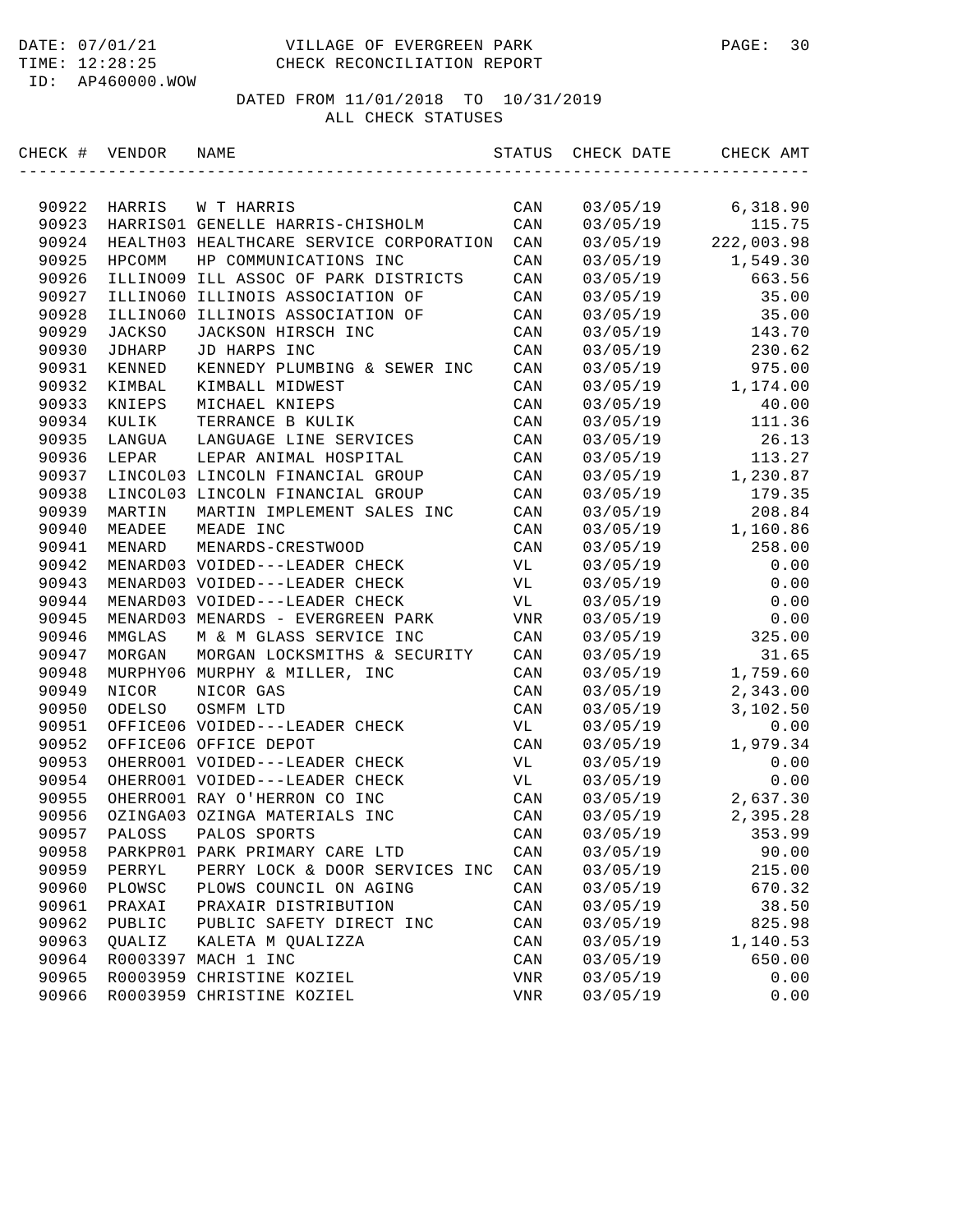| CHECK # | VENDOR        | NAME                                    | STATUS         | CHECK DATE | CHECK AMT |
|---------|---------------|-----------------------------------------|----------------|------------|-----------|
|         |               |                                         |                |            |           |
| 90967   |               | R0004582 NATIONAL HOME RENTALS LP       | CAN            | 03/05/19   | 10,000.00 |
| 90968   |               | R0004681 RESTORE CONSTRUCTION INC       | CAN            | 03/05/19   | 150.00    |
| 90969   |               | R0004745 AMERICAN FAMILY INSURANCE      | VNR            | 03/05/19   | 0.00      |
| 90970   |               | R0004746 MICHAEL NYKAZA                 | CAN            | 03/05/19   | 350.00    |
| 90971   |               | R0004747 NMZ PROPERTIES LLC             | CAN            | 03/05/19   | 600.00    |
| 90972   |               | R0004747 NMZ PROPERTIES LLC             | CAN            | 03/05/19   | 10,000.00 |
| 90973   | RIDDER        | SUSAN RIDDERHOFF                        | CAN            | 03/05/19   | 249.75    |
| 90974   | ROSCOE        | THE ROSCOE COMPANY                      | CAN            | 03/05/19   | 148.45    |
| 90975   |               | SAMSCL11 SAMSCLUB-WALMART               | CAN            | 03/05/19   | 45.00     |
| 90976   |               | SAMSCL88 SAMSCLUB-WALMART               | CAN            | 03/05/19   | 100.00    |
| 90977   |               | SECRET01 SECRETARY OF STATE             | CAN            | 03/05/19   | 30.00     |
| 90978   | <b>SHARKS</b> | SHARK SHREDDING & DOCUMENT              | CAN            | 03/05/19   | 251.00    |
| 90979   |               | SOUTHW01 SOUTHWEST SPRING INC           | CAN            | 03/05/19   | 1,165.35  |
| 90980   | SOUTHW02      | SOUTHWEST MESSENGER PRESS               | CAN            | 03/05/19   | 355.18    |
| 90981   | SPRING        | SPRINGER BLUE PRINT SERVICE             | CAN            | 03/05/19   | 180.00    |
| 90982   | TAPCO         | TAPCO TRAFFIC AND PARKING               | CAN            | 03/05/19   | 3,589.25  |
| 90983   | TRAINI        | TRAINING CONCEPTS INC                   | CAN            | 03/05/19   | 60.00     |
| 90984   | TRANSU        | TRANSUNION RISK AND                     | CAN            | 03/05/19   | 299.30    |
| 90985   | ULINE         | ULINE                                   | CAN            | 03/05/19   | 157.25    |
| 90986   | USABLU        | USA BLUEBOOK                            | CAN            | 03/05/19   | 345.50    |
| 90987   |               | VALUEC01 VALUE COOL REFRIGERATION       | CAN            | 03/05/19   | 145.00    |
| 90988   | VERIAT        | VERIATO INC                             | CAN            | 03/05/19   | 1,500.00  |
| 90989   |               | VERIZO10 VERIZON WIRELESS               | CAN            | 03/05/19   | 88.42     |
| 90990   |               | VERIZO10 VERIZON WIRELESS               | CAN            | 03/05/19   | 2,563.38  |
| 90991   |               | VERIZO10 VERIZON WIRELESS               | CAN            | 03/05/19   | 150.12    |
| 90992   |               | VERIZO10 VERIZON WIRELESS               | CAN            | 03/05/19   | 885.08    |
| 90993   | VISION        | VISION SERVICE PLAN                     | CAN            | 03/05/19   | 2,044.51  |
| 90994   | WEISSM        | WEISSMAN COSTUMES                       | CAN            | 03/05/19   | 166.32    |
| 90995   | WGNFLA        | WGN FLAG & DECORATING CO                | CAN            | 03/05/19   | 148.00    |
| 90996   | WSDARL        | W S DARLEY & CO                         | CAN            | 03/05/19   | 283.56    |
| 90997   | IDES          | ILLINOIS DIRECTOR OF                    | CAN            | 03/07/19   | 3,708.00  |
| 90998   | BMTTEK        | BMTTEK INC                              | CAN            | 03/11/19   | 4,620.00  |
| 90999   |               | FIFTHT01 FIFTH THIRD BANK               | CAN            | 03/11/19   | 3,606.69  |
| 91000   |               | ILLINO18 ILLINOIS DEPT OF PUBLIC HEALTH | CAN            | 03/11/19   | 484.00    |
| 91001   | LEAF          | LEAF                                    | CAN            | 03/11/19   | 2,470.00  |
| 91002   |               | MENARD01 MENARDS-BRIDGEVIEW             | CAN            | 03/11/19   | 197.64    |
| 91003   |               | MENARD03 VOIDED---LEADER CHECK          | VL             | 03/11/19   | 0.00      |
| 91004   |               | MENARD03 VOIDED---LEADER CHECK          | VL             | 03/11/19   | 0.00      |
| 91005   |               | MENARD03 VOIDED---LEADER CHECK          | VL             | 03/11/19   | 0.00      |
| 91006   |               | MENARD03 MENARDS - EVERGREEN PARK       | CAN            | 03/11/19   | 4,179.83  |
| 91007   | MESIRO        | MESIROW INSURANCE SERVICES INC          | $\mathtt{CAN}$ | 03/11/19   | 300.00    |
| 91008   |               | SAMSCL11 SAMSCLUB-WALMART               | CAN            | 03/11/19   | 204.88    |
| 91009   |               | SAMSCL22 SAMSCLUB-WALMART               | CAN            | 03/11/19   | 133.49    |
| 91010   |               | SAMSCL44 SAMSCLUB-WALMART               | CAN            | 03/11/19   | 548.71    |
| 91011   |               | SAMSCL77 SAMSCLUB-WALMART               | CAN            | 03/11/19   | 1,429.22  |
|         |               |                                         |                |            |           |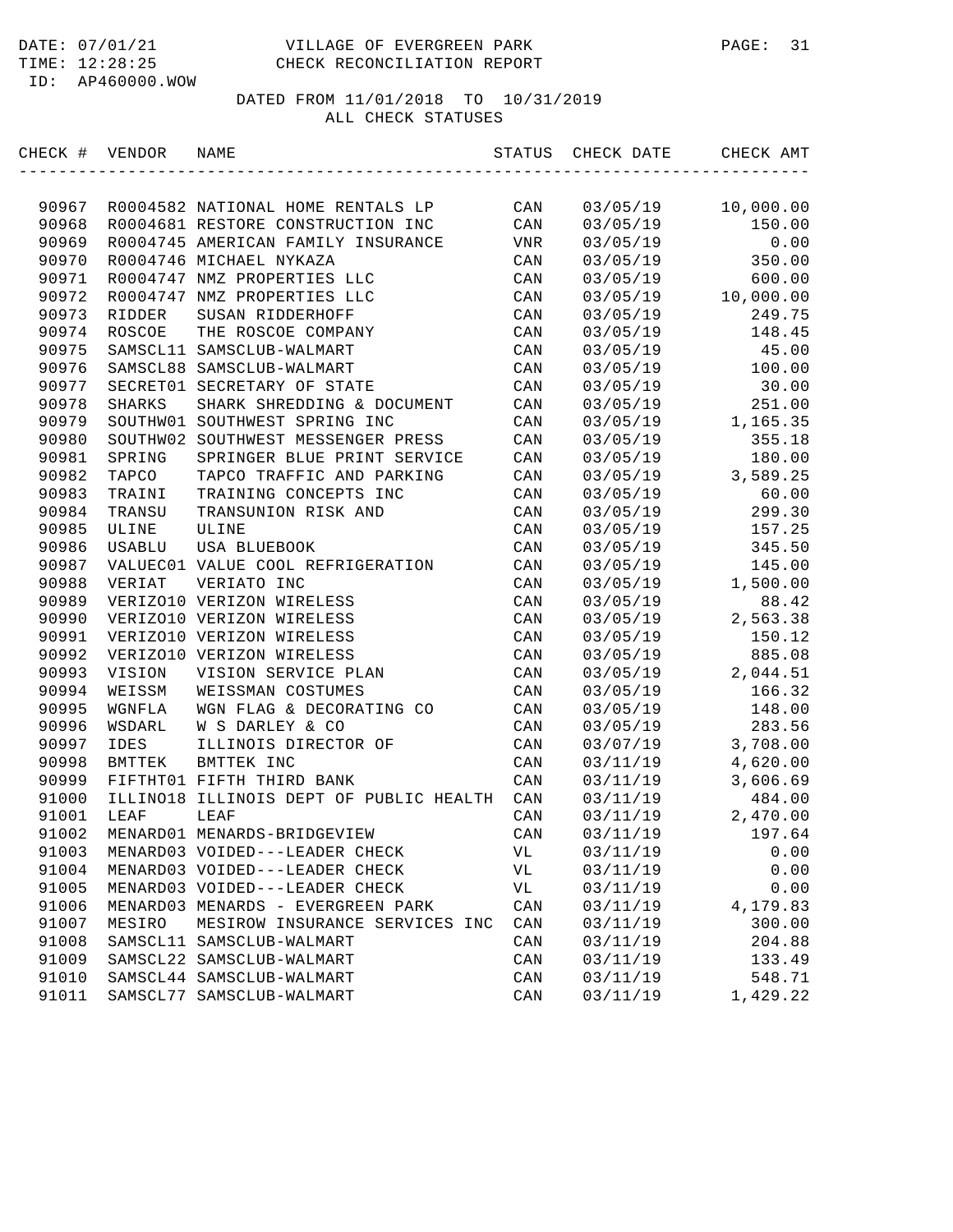| CHECK # VENDOR |               | NAME                                 | STATUS | CHECK DATE | CHECK AMT |
|----------------|---------------|--------------------------------------|--------|------------|-----------|
|                |               |                                      |        |            |           |
| 91012          |               | SAMSCL88 SAMSCLUB-WALMART            | CAN    | 03/11/19   | 18.34     |
| 91013          | SECRET        | SECRETARY OF STATE                   | CAN    | 03/11/19   | 202.00    |
| 91014          |               | R0003021 KEN LANTZ                   | CAN    | 03/15/19   | 1,300.00  |
| 91015          |               | ANDERS05 BRIAN ANDERSON              | CAN    | 03/18/19   | 150.00    |
| 91016          | <b>BAVONE</b> | ROBERT BAVONE                        | CAN    | 03/18/19   | 150.00    |
| 91017          | BENDER        | JOHN BENDER                          | CAN    | 03/18/19   | 300.00    |
| 91018          | CAINKA        | LOUIS F CAINKAR, LTD                 | CAN    | 03/18/19   | 3,825.00  |
| 91019          | ENGEL         | MICHAEL ENGEL                        | CAN    | 03/18/19   | 300.00    |
| 91020          | FARREL        | BRIAN FARRELL                        | CAN    | 03/18/19   | 150.00    |
| 91021          |               | HERRER01 ALEXANDER HERRERA           | CAN    | 03/18/19   | 150.00    |
| 91022          | LAZINE        | DENNIS LAZINEK                       | CAN    | 03/18/19   | 300.00    |
| 91023          |               | MCCANN03 CHRIS McCANN                | CAN    | 03/18/19   | 300.00    |
| 91024          |               | MCCART01 JOHN MCCARTHY               | CAN    | 03/18/19   | 300.00    |
| 91025          |               | PASTIC01 SUE PASTICK                 | CAN    | 03/18/19   | 300.00    |
| 91026          | RICH          | CAMERON RICH                         | CAN    | 03/18/19   | 300.00    |
| 91027          | SCHAEF        | LINDA SCHAEFER                       | CAN    | 03/18/19   | 228.00    |
| 91028          | SIGNOR        | ANTHONY SIGNORELLI                   | CAN    | 03/18/19   | 300.00    |
| 91029          | SMILEY        | SYDNEY SMILEY                        | CAN    | 03/18/19   | 150.00    |
| 91030          |               | THOMAS02 ZACHARY THOMAS              | CAN    | 03/18/19   | 75.00     |
| 91031          | <b>VOS</b>    | JAMES VOS                            | CAN    | 03/18/19   | 300.00    |
| 91032          | YEAMAN        | GAVIN YEAMAN                         | CAN    | 03/18/19   | 300.00    |
| 91033          | AFTERM        | AFTERMATH SPECIALISTS IN             | CAN    | 03/19/19   | 105.00    |
| 91034          | AJUNIF        | AJ UNIFORM                           | CAN    | 03/19/19   | 695.40    |
| 91035          | ALTORF        | ALTORFER INDUSTRIES INC              | CAN    | 03/19/19   | 66.23     |
| 91036          |               | AMERIC07 AMERICAN SOCCER COMPANY INC | CAN    | 03/19/19   | 58.80     |
| 91037          | AMERIG        | AMERIGAS                             | CAN    | 03/19/19   | 453.74    |
| 91038          | ANSELL        | ANSELL HEALTHCARE PRODUCTS LLC       | CAN    | 03/19/19   | 207.20    |
| 91039          | ARCONC        | ARCON CONCRETE CONSTRUCTION          | CAN    | 03/19/19   | 18,250.00 |
| 91040          | ASHLAN        | ASHLAND PROPANE                      | CAN    | 03/19/19   | 1,765.06  |
| 91041          | AVALON        | AVALON PETROLEUM                     | CAN    | 03/19/19   | 12,420.70 |
| 91042          |               | BATTER01 BATTERIES PLUS LLC          | CAN    | 03/19/19   | 26.95     |
| 91043          | <b>BENNET</b> | BENNETT AUTO REBUILDERS INC          | CAN    | 03/19/19   | 1,158.98  |
| 91044          |               | BEVERL04 BEVERLY SNOW AND ICE INC    | CAN    | 03/19/19   | 792.00    |
| 91045          |               | BEVERL05 BEVERLY HILLS GARAGE        | CAN    | 03/19/19   | 4,952.48  |
| 91046          | BIGRST        | BIG R STORE - HOMER GLEN             | CAN    | 03/19/19   | 114.43    |
| 91047          |               | BRIGHT01 DANIEL BRIGHT               | CAN    | 03/19/19   | 500.00    |
| 91048          | CARGIL        | CARGILL INCORPORATED                 | CAN    | 03/19/19   | 13,482.11 |
| 91049          | CASSID        | CASSIDY TIRE & SERVICE               | CAN    | 03/19/19   | 1,545.46  |
| 91050          | CDWG          | CDW GOVERNMENT                       | CAN    | 03/19/19   | 615.00    |
| 91051          | CHASES        | CHASE SLATE                          | CAN    | 03/19/19   | 4,009.84  |
| 91052          | CINTAS        | CINTAS CORPORATION #21               | CAN    | 03/19/19   | 917.36    |
| 91053          | CLEANI        | CLEANING SPECIALISTS INC             | CAN    | 03/19/19   | 250.00    |
| 91054          | CLOSED        | CREATE CUT INVENT /                  | CAN    | 03/19/19   | 655.00    |
| 91055          | COMCAS04      | COMCAST                              | CAN    | 03/19/19   | 256.85    |
| 91056          | CONDUS        | CONDUSIV TECHNOLOGIES                | CAN    | 03/19/19   | 298.09    |
|                |               |                                      |        |            |           |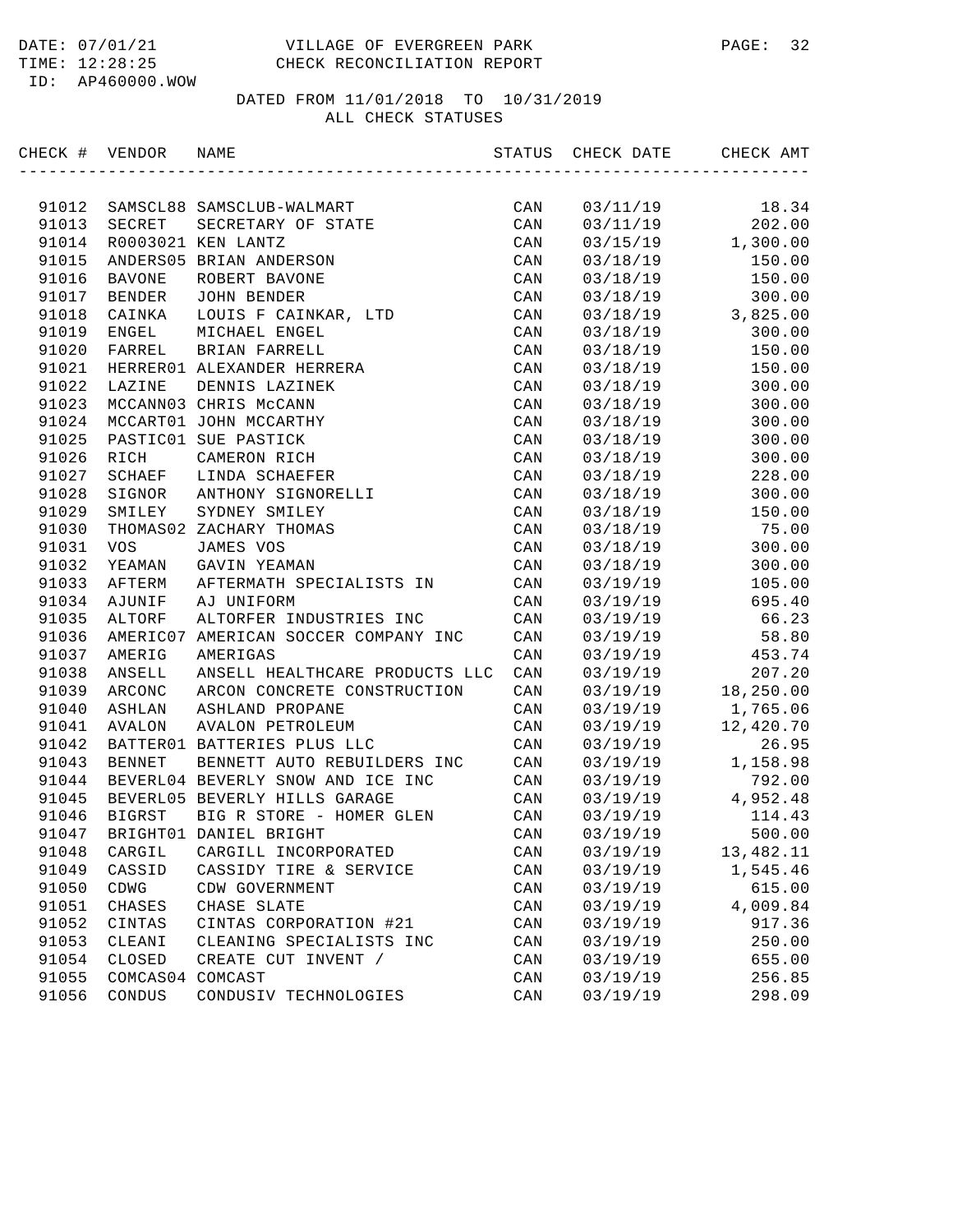| CHECK # | VENDOR        | NAME                                    | STATUS         | CHECK DATE | CHECK AMT |
|---------|---------------|-----------------------------------------|----------------|------------|-----------|
|         |               |                                         |                |            |           |
| 91057   | COOKC05       | COOK CO BUREAU OF TECHNOLOGY            | CAN            | 03/19/19   | 2,385.90  |
| 91058   |               | CREATI02 CREATIVE PRODUCT SOURCING INC  | CAN            | 03/19/19   | 109.00    |
| 91059   | CYGANH        | CYGAN HAYES, LTD.                       | CAN            | 03/19/19   | 3,135.00  |
| 91060   | DELLMA        | DELL MARKETING LP                       | CAN            | 03/19/19   | 12,714.78 |
| 91061   |               | DIRECT03 THE DIRECT RESPONSE RESOURCE   | CAN            | 03/19/19   | 3,390.36  |
| 91062   |               | EVERGR04 EVERGREEN PARK ACE HARDWARE    | CAN            | 03/19/19   | 39.14     |
| 91063   |               | EVERGR04 EVERGREEN PARK ACE HARDWARE    | CAN            | 03/19/19   | 135.51    |
| 91064   |               | EVERGR04 EVERGREEN PARK ACE HARDWARE    | CAN            | 03/19/19   | 15.19     |
| 91065   |               | EVERGR04 EVERGREEN PARK ACE HARDWARE    | CAN            | 03/19/19   | 249.51    |
| 91066   |               | EVERGR04 EVERGREEN PARK ACE HARDWARE    | CAN            | 03/19/19   | 69.95     |
| 91067   |               | EVERGR04 EVERGREEN PARK ACE HARDWARE    | CAN            | 03/19/19   | 254.33    |
| 91068   |               | EVERGR04 EVERGREEN PARK ACE HARDWARE    | CAN            | 03/19/19   | 11.18     |
| 91069   |               | EVERGR10 EVERGREEN CAR WASH             | CAN            | 03/19/19   | 408.00    |
| 91070   |               | EVERGR15 EVERGREEN PAVING               | CAN            | 03/19/19   | 8,882.00  |
| 91071   | FBINAA        | FBINAA                                  | CAN            | 03/19/19   | 315.00    |
| 91072   |               | FEDERA02 FEDERAL RENT-A-FENCE           | CAN            | 03/19/19   | 4,897.00  |
| 91073   | FERGUS        | FERGUSON FACILITIES SUPPLY              | CAN            | 03/19/19   | 1,844.76  |
| 91074   | FIRESE        | FIRE SERVICE INC                        | VNR            | 03/19/19   | 0.00      |
| 91075   | FLANAG        | FLANAGIN LLC                            | CAN            | 03/19/19   | 1,190.00  |
| 91076   | FLEX          | FLEXIBLE BENEFIT SERVICE CORP           | CAN            | 03/19/19   | 141.75    |
| 91077   | FREEWA        | FREEWAY FORD                            | CAN            | 03/19/19   | 435.30    |
| 91078   | GALLAG        | GALLAGHER MATERIALS CORP                | CAN            | 03/19/19   | 1,240.00  |
| 91079   | GALLSI        | GALLS INC, AN ARAMARK CO, LLC           | CAN            | 03/19/19   | 125.99    |
| 91080   | GARVEY        | GARVEYS OFFICE PRODUCTS                 | CAN            | 03/19/19   | 1,759.03  |
| 91081   | <b>GEMELE</b> | GEM ELECTRIC SUPPLY INC                 | CAN            | 03/19/19   | 19.00     |
| 91082   | HANSEN        | HANSEN DOOR                             | CAN            | 03/19/19   | 140.00    |
| 91083   | HAWKIN        | HAWK FORD                               | CAN            | 03/19/19   | 63.81     |
| 91084   | ILCOUN        | IL COUNTIES RISK MGMT TRUST             | CAN            | 03/19/19   | 86,643.26 |
| 91085   |               | ILLINO04 ILLINOIS FIRE CHIEFS ASSOC     | CAN            | 03/19/19   | 200.00    |
| 91086   |               | ILLINO22 ILLINOIS COMMUNICATIONS        | CAN            | 03/19/19   | 521.11    |
| 91087   |               | ILLINO34 ILLINOIS SECTION AWWA          | CAN            | 03/19/19   | 36.00     |
| 91088   | INDEPE        | INDEPENDENT RECYCLING SERVICES          | CAN            | 03/19/19   | 2,226.40  |
| 91089   |               | INDUST01 INDUSTRIAL ORGANIZATIONAL      | CAN            | 03/19/19   | 160.00    |
| 91090   |               | INTERS02 INTERSTATE BILLING SERVICE INC | CAN            | 03/19/19   | 221.90    |
| 91091   | IPIA          | IPIA                                    | CAN            | 03/19/19   | 125.00    |
| 91092   | KENNED        | KENNEDY PLUMBING & SEWER INC            | CAN            | 03/19/19   | 650.00    |
| 91093   | KHKIM         | K H KIM TAEKWONDO                       | CAN            | 03/19/19   | 1,152.00  |
| 91094   | KUSSMA        | KUSSMAUL ELECTRONICS CO INC             | CAN            | 03/19/19   | 208.83    |
| 91095   | L3COMM        | L-3 COM MOBILE-VISION INC               | $\mathtt{CAN}$ | 03/19/19   | 897.00    |
| 91096   | LANGUA        | LANGUAGE LINE SERVICES                  | CAN            | 03/19/19   | 26.13     |
| 91097   | LEPAR         | LEPAR ANIMAL HOSPITAL                   | CAN            | 03/19/19   | 143.98    |
| 91098   | MEADEE        | MEADE INC                               | CAN            | 03/19/19   | 238.00    |
| 91099   |               | MEDICA01 MEDICAL REIMBURSEMENT          | CAN            | 03/19/19   | 959.84    |
| 91100   |               | MENARD03 VOIDED---LEADER CHECK          | VL             | 03/19/19   | 0.00      |
| 91101   |               | MENARD03 VOIDED---LEADER CHECK          | VL             | 03/19/19   | 0.00      |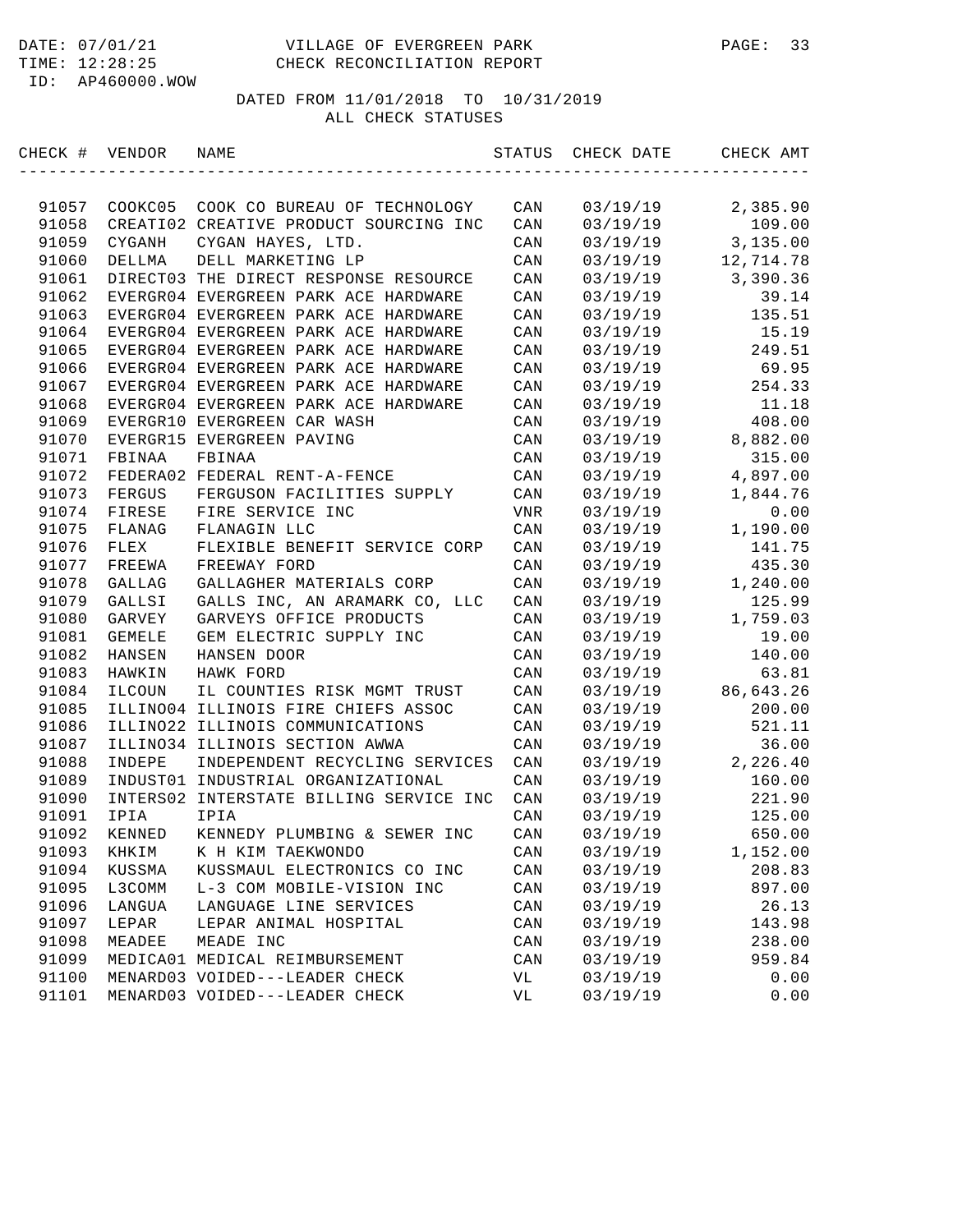| CHECK # VENDOR |          | NAME                                    | STATUS         | CHECK DATE | CHECK AMT |
|----------------|----------|-----------------------------------------|----------------|------------|-----------|
|                |          |                                         |                |            |           |
| 91102          |          | MENARD03 VOIDED---LEADER CHECK          | VL             | 03/19/19   | 0.00      |
| 91103          |          | MENARD03 VOIDED---LEADER CHECK          | VL             | 03/19/19   | 0.00      |
| 91104          |          | MENARD03 MENARDS - EVERGREEN PARK       | CAN            | 03/19/19   | 2,750.60  |
| 91105          | MEPEXT   | MEP EXTERMINATING                       | CAN            | 03/19/19   | 105.00    |
| 91106          | MICROE   | MICRO-EYE SECURITY SYSTEMS INC          | CAN            | 03/19/19   | 793.00    |
| 91107          |          | MIDWES03 MIDWEST REMANUFACTURING LLC    | CAN            | 03/19/19   | 1,370.00  |
| 91108          | MRDISP   | MR DISPOSABLE                           | CAN            | 03/19/19   | 205.48    |
| 91109          |          | MURPHY06 MURPHY & MILLER, INC           | CAN            | 03/19/19   | 18,740.48 |
| 91110          | NATION   | NATIONAL RECREATION                     | CAN            | 03/19/19   | 175.00    |
| 91111          |          | OFFICE07 OFFICE DEPOT                   | CAN            | 03/19/19   | 122.28    |
| 91112          |          | OHERRO01 VOIDED---LEADER CHECK          | VL             | 03/19/19   | 0.00      |
| 91113          |          | OHERRO01 RAY O'HERRON CO INC            | CAN            | 03/19/19   | 1,216.78  |
| 91114          |          | OREILL01 O'REILLY AUTOMOTIVE INC        | CAN            | 03/19/19   | 35.15     |
| 91115          |          | OZINGA03 OZINGA MATERIALS INC           | CAN            | 03/19/19   | 2,253.87  |
| 91116          | PALOSS   | PALOS SPORTS                            | CAN            | 03/19/19   | 871.77    |
| 91117          |          | PARKPR01 VOIDED---LEADER CHECK          | VL             | 03/19/19   | 0.00      |
| 91118          |          | PARKPR01 PARK PRIMARY CARE LTD          | CAN            | 03/19/19   | 1,050.00  |
| 91119          | PEOPLE   | PEOPLEFACTS LLC                         | CAN            | 03/19/19   | 16.67     |
| 91120          | POSTMA   | POSTMASTER OF CHICAGO                   | CAN            | 03/19/19   | 220.00    |
| 91121          | PUBLIC   | VOIDED---LEADER CHECK                   | VL             | 03/19/19   | 0.00      |
| 91122          | PUBLIC   | PUBLIC SAFETY DIRECT INC                | CAN            | 03/19/19   | 2,661.54  |
| 91123          | PUREIN   | PURE INDOOR CYCLING                     | CAN            | 03/19/19   | 3,500.00  |
| 91124          | QUILL    | QUILL                                   | CAN            | 03/19/19   | 74.97     |
| 91125          |          | R0003811 CATHEDRAL CARPENTRY INC        | CAN            | 03/19/19   | 400.00    |
| 91126          |          | R0003953 NOVAK CONSTRUCTION             | CAN            | 03/19/19   | 7,840.00  |
| 91127          |          | R0004402 CAGAN MANAGEMENT GROUP         | CAN            | 03/19/19   | 10,000.00 |
| 91128          |          | R0004699 BCL HOME REHAB SUB I LLC       | CAN            | 03/19/19   | 10,000.00 |
| 91129          |          | R0004748 HUGHES CONSTRUCTION            | CAN            | 03/19/19   | 400.00    |
| 91130          |          | R0004749 BRYAN MCNICHOLAS               | CAN            | 03/19/19   | 550.00    |
| 91131          |          | R0004750 ENERGY OF IL INC               | CAN            | 03/19/19   | 100.00    |
| 91132          |          | R0004751 NORMANDY CONSTRUCTION CO INC   | CAN            | 03/19/19   | 200.00    |
| 91133          |          | R0004752 PHILIP & COLLEEN DEUTSCH       | CAN            | 03/19/19   | 350.00    |
| 91134          |          | R0004753 25 CAPITAL RESIDENTIAL MORTAGE | CAN            | 03/19/19   | 450.00    |
| 91135          | RECORD   | RECORD INFORMATION SERVICES             | CAN            | 03/19/19   | 959.00    |
| 91136          | REDHAW   | RED HAWK FIRE & SECURITY                | CAN            | 03/19/19   | 17,490.50 |
| 91137          | REDWIN   | RED WING BUSINESS                       | CAN            | 03/19/19   | 165.00    |
| 91138          | RYAN02   | DIANE RYAN                              | CAN            | 03/19/19   | 360.00    |
| 91139          | SAMSCL33 | SAMSCLUB-WALMART                        | CAN            | 03/19/19   | 459.15    |
| 91140          | SCHAAF   | SCHAAF EQUIPMENT CO INC                 | $\mathtt{CAN}$ | 03/19/19   | 320.00    |
| 91141          |          | SERVIC02 SERVICE SANITATION INC         | CAN            | 03/19/19   | 485.00    |
| 91142          | SOUTHW04 | SOUTHWEST CONFERENCE OF MAYORS          | CAN            | 03/19/19   | 15.00     |
| 91143          | STANDA   | STANDARD EQUIPMENT CO                   | CAN            | 03/19/19   | 4,147.47  |
| 91144          | THEFEE   | THE FEED STORE                          | CAN            | 03/19/19   | 215.46    |
| 91145          | THOMPS   | THOMPSON ELEVATOR                       | CAN            | 03/19/19   | 1,591.00  |
| 91146          | TRANSU   | TRANSUNION RISK AND                     | CAN            | 03/19/19   | 300.30    |
|                |          |                                         |                |            |           |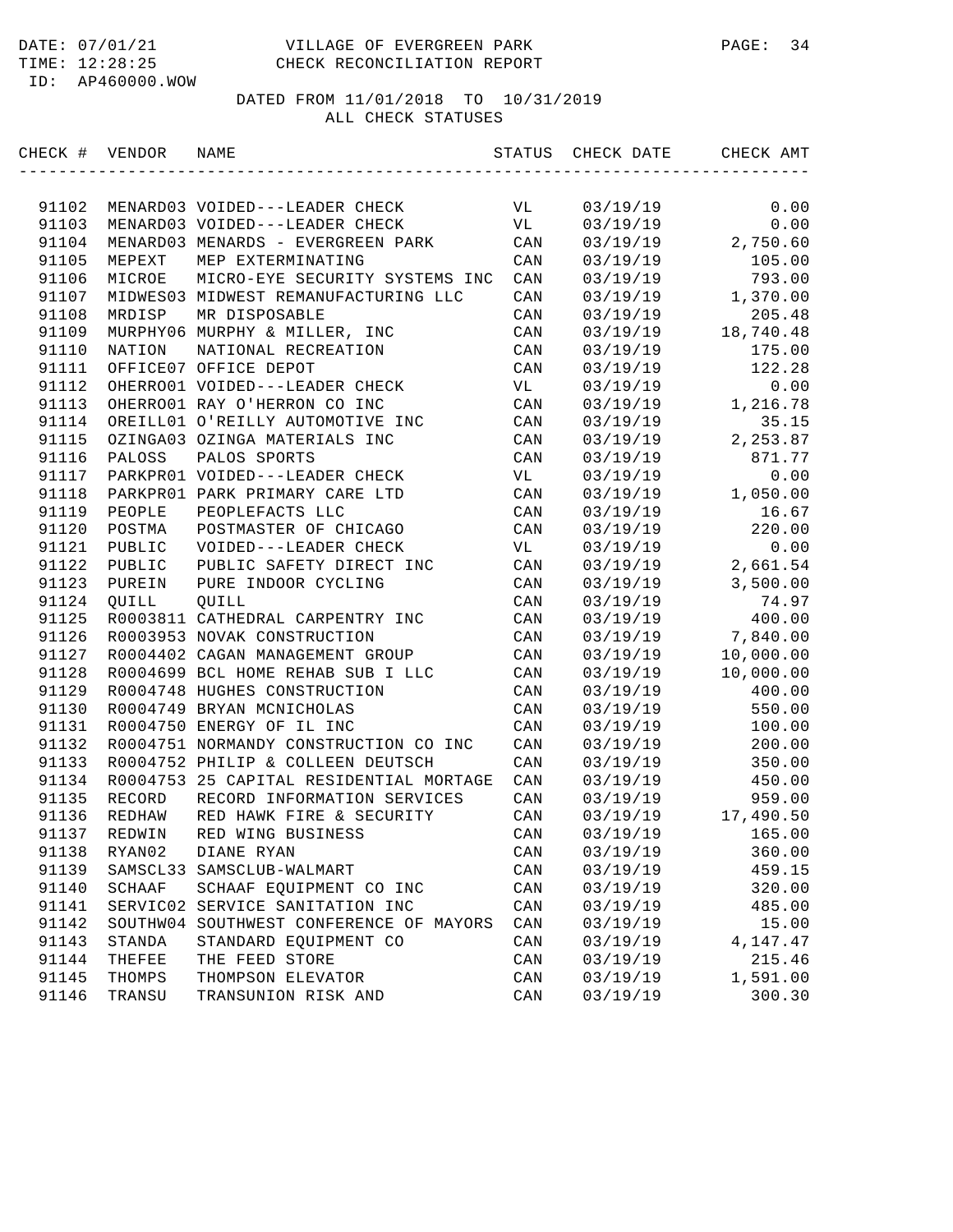#### DATE: 07/01/21 VILLAGE OF EVERGREEN PARK PAGE: 35 TIME: 12:28:25 CHECK RECONCILIATION REPORT

ID: AP460000.WOW

| CHECK # VENDOR |                 | NAME                                        | STATUS     | CHECK DATE           | CHECK AMT  |
|----------------|-----------------|---------------------------------------------|------------|----------------------|------------|
|                |                 |                                             |            |                      | 100.00     |
| 91147<br>91148 | TRICOU<br>TULLY | TRI-COUNTY BOARD-UP & GLASS<br>THOMAS TULLY | CAN<br>CAN | 03/19/19<br>03/19/19 | 61.41      |
| 91149          | ULINE           | ULINE                                       | CAN        | 03/19/19             | 1,541.13   |
| 91150          | <b>USGAS</b>    | US GAS                                      | CAN        | 03/19/19             | 358.45     |
| 91151          |                 | VERIZO10 VERIZON WIRELESS                   | CAN        | 03/19/19             | 3.48       |
| 91152          |                 | VERIZO10 VERIZON WIRELESS                   | CAN        | 03/19/19             | 1,552.01   |
| 91153          |                 | VERIZO10 VERIZON WIRELESS                   | CAN        | 03/19/19             | 114.03     |
| 91154          |                 | VILLAG01 VILLAGE VIEW PUBLICATIONS INC      | CAN        | 03/19/19             | 210.00     |
| 91155          | VILLOL          | VILLAGE OF OAK LAWN                         | CAN        | 03/19/19             | 1,847.31   |
| 91156          | WALMAR          | WAL-MART STORES, INC.                       | CAN        | 03/19/19             | 40,913.81  |
| 91157          | WEISSM          | WEISSMAN COSTUMES                           | CAN        | 03/19/19             | 322.65     |
| 91158          | WESTSI          | WEST SIDE TRACTOR SALES                     | CAN        | 03/19/19             | 5,400.00   |
| 91159          | WILDGO          | WILD GOOSE CHASE INC                        | CAN        | 03/19/19             | 1,470.00   |
| 91160          | WSDARL          | W S DARLEY & CO                             | CAN        | 03/19/19             | 161.55     |
| 91161          | ZOLLME          | ZOLL MEDICAL CORPORATION                    | CAN        | 03/19/19             | 97,806.00  |
| 91162          | APARO           | CATHERINE APARO                             | CAN        | 03/20/19             | 1,000.00   |
| 91163          | LEE             | ERIN LEE                                    | CAN        | 03/20/19             | 560.00     |
| 91164          |                 | R0004754 CAMILLE BROWN                      | CAN        | 03/20/19             | 477.00     |
| 91165          |                 | VERIZO10 VERIZON WIRELESS                   | CAN        | 03/20/19             | 43.57      |
| 91166          | FIRESE          | FIRE SERVICE INC                            | CAN        | 03/20/19             | 28,648.37  |
| 91167          | FIRESE          | FIRE SERVICE INC                            | CAN        | 03/20/19             | 161,839.00 |
| 91168          |                 | R0004745 AMERICAN FAMILY INSURANCE          | CAN        | 03/22/19             | 975.00     |
| 91169          | CITYOF          | CITY OF CHICAGO                             | CAN        | 03/25/19             | 194,132.67 |
| 91170          |                 | DIRECT03 THE DIRECT RESPONSE RESOURCE       | CAN        | 03/25/19             | 446.59     |
| 91171          | TRICOU          | TRI-COUNTY BOARD-UP & GLASS                 | CAN        | 03/25/19             | 475.00     |
| 91172          | WINDYC          | WINDY CITY SILKSCREENING INC                | CAN        | 03/25/19             | 1,101.75   |
| 91173          |                 | AMERIC07 AMERICAN SOCCER COMPANY INC        | CAN        | 03/27/19             | 254.41     |
| 91174          | ATT01           | AT&T                                        | CAN        | 03/27/19             | 926.59     |
| 91175          |                 | EVERGR04 EVERGREEN PARK ACE HARDWARE        | CAN        | 03/27/19             | 6.38       |
| 91176          | IPASS03         | I-PASS REPLENISH                            | CAN        | 03/27/19             | 100.00     |
| 91177          | KNIGHT          | TYRONE KNIGHT                               | CAN        | 03/27/19             | 5.50       |
| 91178          | MCCI            | MCCI                                        | CAN        | 03/27/19             | 4,025.00   |
| 91179          | NOTARY          | NOTARY PUBLIC ASSOCIATION                   | CAN        | 03/27/19             | 64.00      |
| 91180          | NOTARY          | NOTARY PUBLIC ASSOCIATION                   | CAN        | 03/27/19             | 64.00      |
| 91181          | <b>VOS</b>      | JAMES VOS                                   | CAN        | 03/27/19             | 480.73     |
| 91182          | <b>BARRAC</b>   | BARRACO'S PIZZA INC                         | CAN        | 03/29/19             | 125.00     |
| 91183          | THESTA          | THE STANDARD                                | CAN        | 03/29/19             | 8,107.88   |
| 91184          | CDWG            | VOIDED---LEADER CHECK                       | VL         | 03/29/19             | 0.00       |
| 91185          | CDWG            | VOIDED---LEADER CHECK                       | VL         | 03/29/19             | 0.00       |
| 91186          | CDWG            | CDW GOVERNMENT                              | CAN        | 03/29/19             | 9,780.00   |
| 91187          |                 | ALSIPL01 ALSIP LAWNMOWER INC                | CAN        | 04/02/19             | 20.00      |
| 91188          |                 | AMAZON01 AMAZON CAPITAL SERVICES INC        | CAN        | 04/02/19             | 102.72     |
| 91189          |                 | AMERIC17 AMERICAN LEGAL                     | CAN        | 04/02/19             | 218.60     |
| 91190          |                 | ANDERS06 ANDERSON LOCK                      | CAN        | 04/02/19             | 325.50     |
| 91191          | ARENDS          | ARENDS HOGAN WALKER LLC                     | VNR        | 04/02/19             | 0.00       |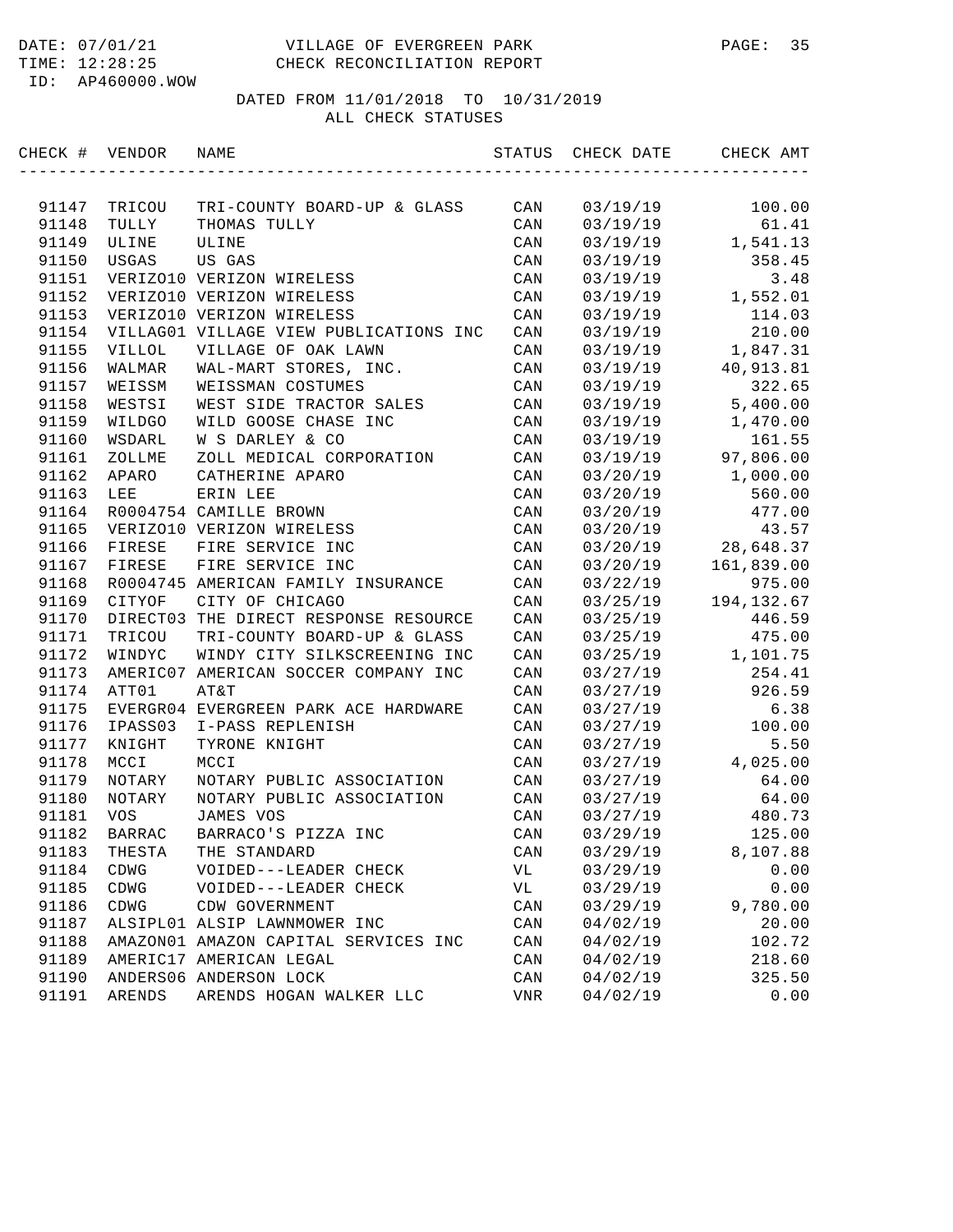#### DATE: 07/01/21 VILLAGE OF EVERGREEN PARK PAGE: 36 TIME: 12:28:25 CHECK RECONCILIATION REPORT

| CHECK # | VENDOR        | NAME                                   | STATUS         | CHECK DATE | CHECK AMT |
|---------|---------------|----------------------------------------|----------------|------------|-----------|
|         |               |                                        |                |            |           |
| 91192   | ASCAP         | ASCAP                                  | CAN            | 04/02/19   | 358.33    |
| 91193   | ATT01         | AT&T                                   | CAN            | 04/02/19   | 4,077.97  |
| 91194   | ATT01         | AT&T                                   | CAN            | 04/02/19   | 895.09    |
| 91195   | ATT02         | AT&T MOBILITY                          | CAN            | 04/02/19   | 512.88    |
| 91196   | ATT04         | AT&T                                   | CAN            | 04/02/19   | 61.53     |
| 91197   | ATTGLO        | AT&T GLOBAL SERVICES, INC.             | CAN            | 04/02/19   | 1,211.76  |
| 91198   | <b>ATTLON</b> | AT&T LONG DISTANCE                     | CAN            | 04/02/19   | 5.53      |
| 91199   | AVALON        | <b>AVALON PETROLEUM</b>                | CAN            | 04/02/19   | 21,105.95 |
| 91200   |               | BATTER01 BATTERIES PLUS LLC            | CAN            | 04/02/19   | 224.57    |
| 91201   |               | BATTER04 BATTERY PRODUCTS INC          | CAN            | 04/02/19   | 365.87    |
| 91202   | <b>BENNET</b> | BENNETT AUTO REBUILDERS INC            | CAN            | 04/02/19   | 269.28    |
| 91203   | BESTMA        | <b>B E S T MAINTENANCE</b>             | CAN            | 04/02/19   | 3,784.00  |
| 91204   |               | BEVERL04 BEVERLY SNOW AND ICE INC      | CAN            | 04/02/19   | 1,068.00  |
| 91205   |               | BEVERL05 BEVERLY HILLS GARAGE          | CAN            | 04/02/19   | 70.00     |
| 91206   | <b>BFCONS</b> | B&F CONSTRUCTION                       | CAN            | 04/02/19   | 2,360.00  |
| 91207   | BMTTEK        | BMTTEK INC                             | CAN            | 04/02/19   | 2,100.00  |
| 91208   | <b>BRETTE</b> | BRETT SUPPLY COMPANY                   | CAN            | 04/02/19   | 132.12    |
| 91209   | CALIND        | CAL INDUSTRIES INC                     | CAN            | 04/02/19   | 175.00    |
| 91210   | CARGIL        | CARGILL INCORPORATED                   | CAN            | 04/02/19   | 6,856.14  |
| 91211   | CASSID        | CASSIDY TIRE & SERVICE                 | CAN            | 04/02/19   | 1,901.26  |
| 91212   | CDWG          | CDW GOVERNMENT                         | CAN            | 04/02/19   | 85.00     |
| 91213   | CHICAG        | CHICAGO WHITE SOX                      | CAN            | 04/02/19   | 1,821.34  |
| 91214   | CINTAS        | VOIDED---LEADER CHECK                  | VL             | 04/02/19   | 0.00      |
| 91215   | CINTAS        | VOIDED---LEADER CHECK                  | VL             | 04/02/19   | 0.00      |
| 91216   | CINTAS        | CINTAS CORPORATION #21                 | CAN            | 04/02/19   | 2,935.54  |
| 91217   | CINTAS02      | CINTAS CORPORATION                     | CAN            | 04/02/19   | 740.06    |
| 91218   | CLASSM        | CLASSMATE                              | VNR            | 04/02/19   | 0.00      |
| 91219   | CLOSED        | CREATE CUT INVENT /                    | CAN            | 04/02/19   | 825.00    |
| 91220   | COEO          | COEO SOLUTIONS                         | CAN            | 04/02/19   | 1,667.78  |
| 91221   | COMED01       | VOIDED---LEADER CHECK                  | VL             | 04/02/19   | 0.00      |
| 91222   | COMED01       | COM ED                                 | CAN            | 04/02/19   | 12,966.91 |
| 91223   | COMED02       | COM ED                                 | CAN            | 04/02/19   | 3,960.84  |
| 91224   | COMED02       | COM ED                                 | CAN            | 04/02/19   | 4,635.68  |
| 91225   |               | COOKCO04 COOK COUNTY RECORDER OF DEEDS | CAN            | 04/02/19   | 136.00    |
| 91226   | COREMA        | CORE & MAIN LP                         | CAN            | 04/02/19   | 10,681.85 |
| 91227   | CREATI        | CREATIVE PRODUCTS & DESIGNS            | CAN            | 04/02/19   | 4,846.56  |
| 91228   | DELLMA        | DELL MARKETING LP                      | CAN            | 04/02/19   | 309.54    |
| 91229   |               | DELTAD01 DELTA DENTAL - RISK           | CAN            | 04/02/19   | 12,191.48 |
| 91230   | DISCOU        | DISCOUNT SCHOOL SUPPLY                 | $\mathtt{CAN}$ | 04/02/19   | 68.38     |
| 91231   | DUFFY05       | KELLY DUFFY                            | CAN            | 04/02/19   | 97.44     |
| 91232   | ECLIPS        | ECLIPSE AWNING INC                     | CAN            | 04/02/19   | 375.00    |
| 91233   | EMERGE        | EMERGENCY MEDICAL PRODUCTS INC         | CAN            | 04/02/19   | 1,637.98  |
| 91234   | EVERGR        | EVERGREEN MECHANICAL                   | CAN            | 04/02/19   | 9,283.00  |
| 91235   |               | EVERGR18 EVERGREEN CARE CENTER LTD     | CAN            | 04/02/19   | 35.00     |
| 91236   |               | FEDERA02 FEDERAL RENT-A-FENCE          | $\mathtt{CAN}$ | 04/02/19   | 337.00    |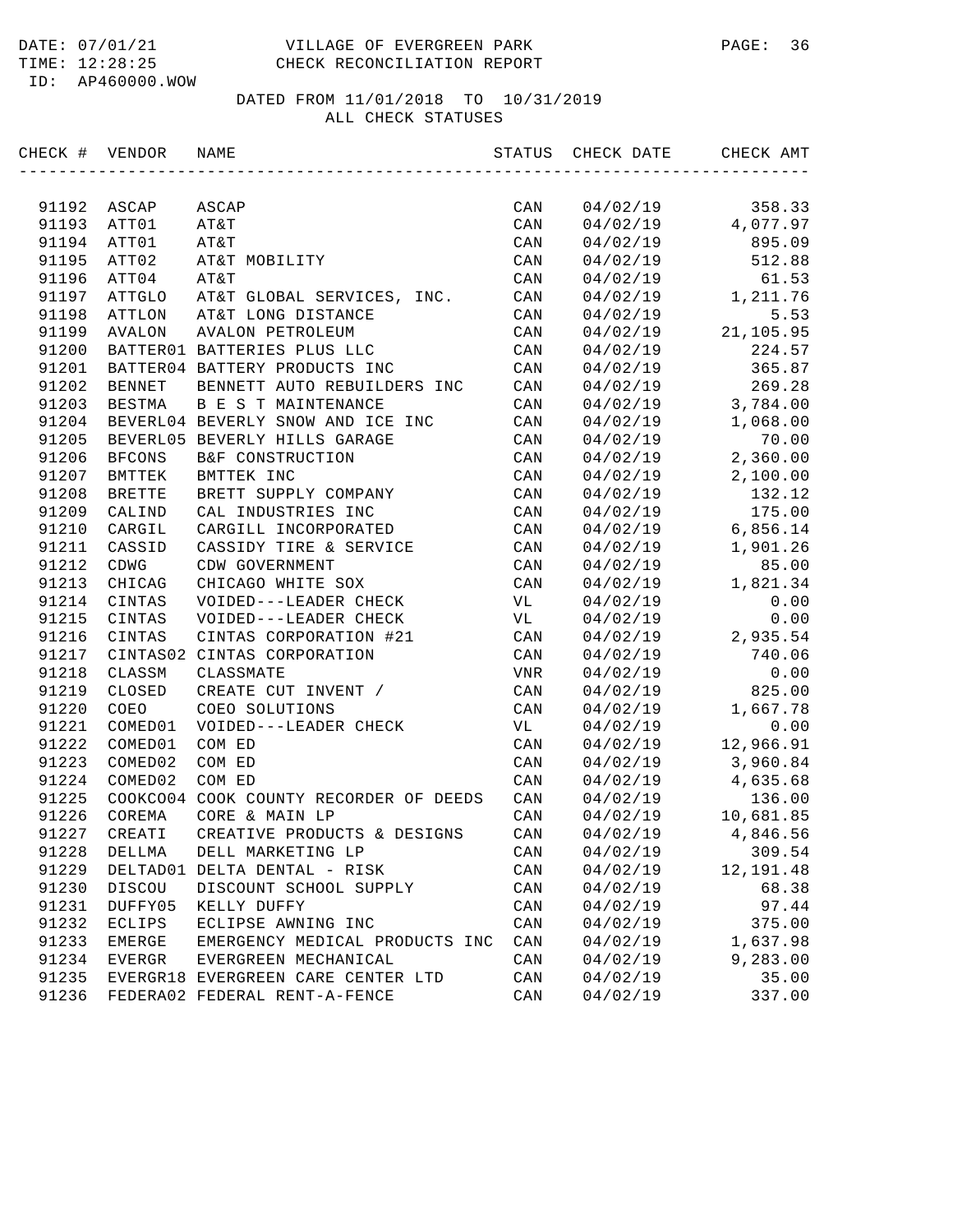| CHECK #        | VENDOR        | NAME                                    | STATUS         | CHECK DATE | CHECK AMT  |
|----------------|---------------|-----------------------------------------|----------------|------------|------------|
|                |               |                                         |                |            |            |
| 91237          | FERGUS        | FERGUSON FACILITIES SUPPLY              | CAN            | 04/02/19   | 654.61     |
| 91238          | FLANAG        | FLANAGIN LLC                            | CAN            | 04/02/19   | 2,210.00   |
| 91239          | FLEETP        | FLEETPRIDE                              | CAN            | 04/02/19   | 159.27     |
| 91240          | FUNEXP        | FUN EXPRESS LLC                         | CAN            | 04/02/19   | 89.85      |
| 91241          | GARVEY        | GARVEYS OFFICE PRODUCTS                 | CAN            | 04/02/19   | 313.83     |
| 91242          | GASVOD        | GASVODA & ASSOCIATES                    | CAN            | 04/02/19   | 1,990.00   |
| 91243          | <b>GEKLOO</b> | GE KLOOS MATERIAL CO                    | CAN            | 04/02/19   | 581.04     |
| 91244          | <b>GEMELE</b> | GEM ELECTRIC SUPPLY INC                 | CAN            | 04/02/19   | 272.69     |
| 91245          | GENUIN        | GENUINE PARTS CO                        | CAN            | 04/02/19   | 358.93     |
| 91246          | GLOBAL        | GLOBALSTAR USA                          | CAN            | 04/02/19   | 510.28     |
| 91247          | GLTROP        | G & L TROPHIES & GIFTS                  | CAN            | 04/02/19   | 38.50      |
| 91248          | HARRIS        | W T HARRIS                              | CAN            | 04/02/19   | 7,593.30   |
| 91249          | HAWKIN        | HAWK FORD                               | CAN            | 04/02/19   | 362.43     |
| 91250          |               | HEALTH03 HEALTHCARE SERVICE CORPORATION | CAN            | 04/02/19   | 220,120.51 |
| 91251          | <b>HENRYB</b> | HENRY BROS COMPANY                      | CAN            | 04/02/19   | 370,554.71 |
| 91252          |               | HOMEDE02 HOME DEPOT CREDIT SERVICES     | CAN            | 04/02/19   | 29.97      |
| 91253          | HOPEAS        | HOPE ASSISTANCE & TRAINING              | CAN            | 04/02/19   | 1,462.50   |
| 91254          | HRJOHN        | H&R JOHNSON BROS INC                    | CAN            | 04/02/19   | 275.00     |
| 91255          | INGALL        | EMS DEPARTMENT                          | CAN            | 04/02/19   | 60.00      |
| 91256          | JANULI        | JOHN JANULIS                            | CAN            | 04/02/19   | 100.00     |
| 91257          | JOHNSP        | JOHN'S PRO TREE SERVICE INC             | CAN            | 04/02/19   | 2,500.00   |
| 91258          | <b>JXENTE</b> | JX ENTERPRISES INC                      | CAN            | 04/02/19   | 90.86      |
| 91259          | $K-FIVE$      | K-FIVE HODGKINS LLC                     | CAN            | 04/02/19   | 2,010.40   |
| 91260          | KENNED        | KENNEDY PLUMBING & SEWER INC            | CAN            | 04/02/19   | 2,840.00   |
| 91261          | KEVINS        | KEVIN & SONS ROOFING CORP               | CAN            | 04/02/19   | 887.50     |
| 91262          | KEYCAR        | KEY CARPET CORPORATION                  | CAN            | 04/02/19   | 2,800.00   |
| 91263          | KULIK         | TERRANCE B KULIK                        | CAN            | 04/02/19   | 103.24     |
| 91264          | L3COMM        | L-3 COM MOBILE-VISION INC               | CAN            | 04/02/19   | 2,125.00   |
| 91265          | LARRYS        | LARRY'S BRAKE SERVICE                   | CAN            | 04/02/19   | 62.00      |
| 91266          | LEPAR         | LEPAR ANIMAL HOSPITAL                   | CAN            | 04/02/19   | 46.56      |
| 91267          |               | LINCOL03 LINCOLN FINANCIAL GROUP        | CAN            | 04/02/19   | 1,238.62   |
| 91268          |               | LINCOL03 LINCOLN FINANCIAL GROUP        | CAN            | 04/02/19   | 179.35     |
| 91269          | MDIELE        | MDI ELECTRICAL CONSTRUCTION             | CAN            | 04/02/19   | 27,845.00  |
| 91270          | MEADEI        | MEADE INC                               | CAN            | 04/02/19   |            |
|                |               |                                         |                |            | 1,387.78   |
| 91271<br>91272 | MENARD        | MENARDS-CRESTWOOD                       | CAN            | 04/02/19   | 178.00     |
|                |               | MENARD03 VOIDED---LEADER CHECK          | VL             | 04/02/19   | 0.00       |
| 91273          |               | MENARD03 VOIDED---LEADER CHECK          | VL             | 04/02/19   | 0.00       |
| 91274          |               | MENARD03 VOIDED---LEADER CHECK          | VL             | 04/02/19   | 0.00       |
| 91275          |               | MENARD03 VOIDED---LEADER CHECK          | VL             | 04/02/19   | 0.00       |
| 91276          |               | MENARD03 MENARDS - EVERGREEN PARK       | CAN            | 04/02/19   | 1,870.59   |
| 91277          |               | MIDTOW01 MID-TOWN PETROLEUM             | $\mathtt{CAN}$ | 04/02/19   | 2,459.12   |
| 91278          |               | MIDWES01 MIDWEST LASER SPECIALISTS INC  | CAN            | 04/02/19   | 176.00     |
| 91279          | MONROE        | MONROE TRUCK EQUIPMENT INC              | CAN            | 04/02/19   | 17.46      |
| 91280          | NICOR         | VOIDED---LEADER CHECK                   | VL             | 04/02/19   | 0.00       |
| 91281          | NICOR         | NICOR GAS                               | CAN            | 04/02/19   | 4,492.49   |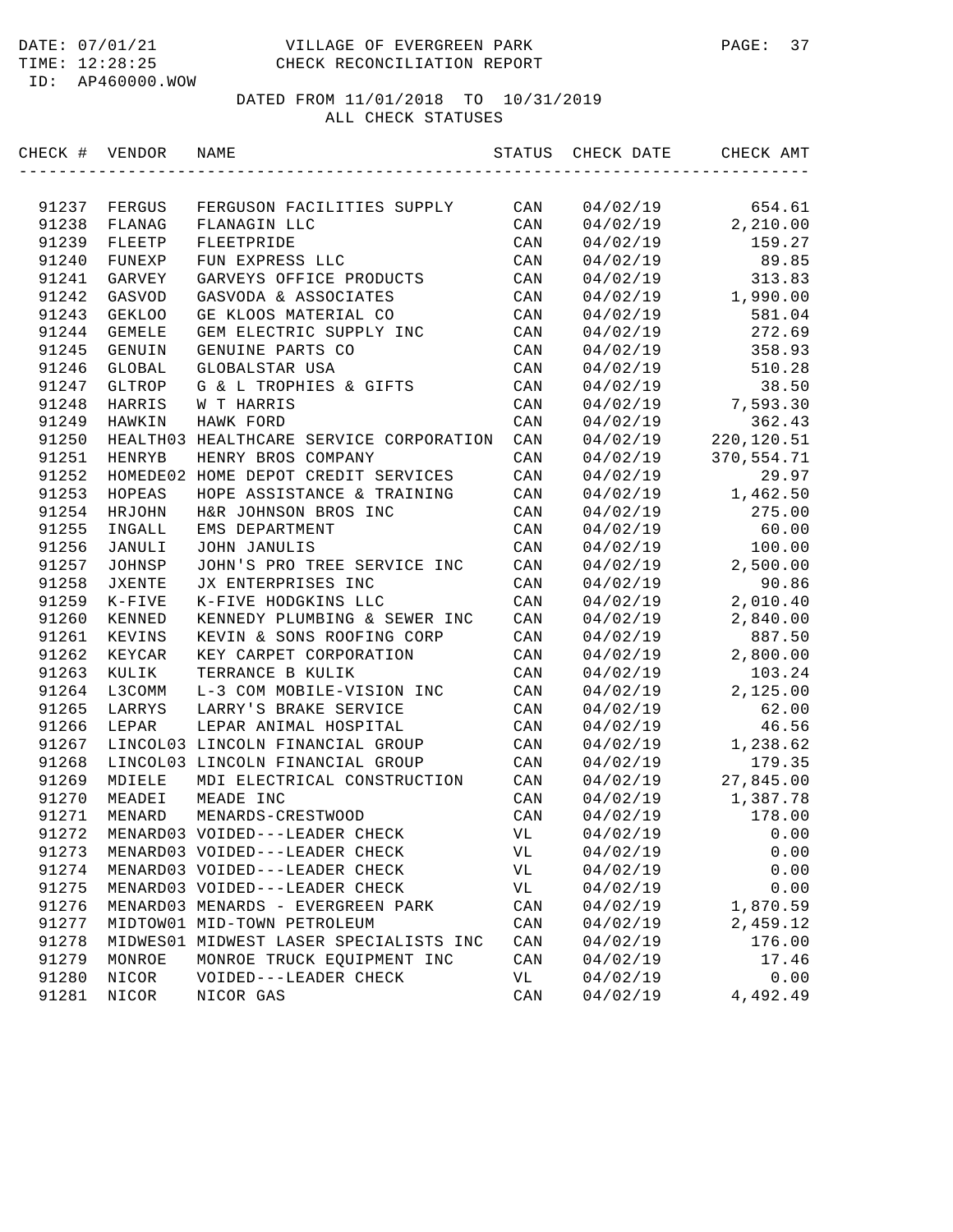| CHECK # | VENDOR   | NAME                                  | STATUS         | CHECK DATE | CHECK AMT |
|---------|----------|---------------------------------------|----------------|------------|-----------|
|         |          |                                       |                |            |           |
| 91282   |          | NORTHE02 NORTHERN TOOL & EQUIPMENT CO | CAN            | 04/02/19   | 163.23    |
| 91283   | ODELSO   | OSMFM LTD                             | CAN            | 04/02/19   | 3,060.00  |
| 91284   |          | OFFICE07 OFFICE DEPOT                 | CAN            | 04/02/19   | 756.29    |
| 91285   | OLDDOM   | ODB COMPANY                           | CAN            | 04/02/19   | 1,428.83  |
| 91286   | ONESTE   | ONE STEP                              | CAN            | 04/02/19   | 138.25    |
| 91287   | OTISEL   | OTIS ELEVATOR CO                      | CAN            | 04/02/19   | 615.75    |
| 91288   |          | OZINGA03 OZINGA MATERIALS INC         | CAN            | 04/02/19   | 13,289.26 |
| 91289   | PALOSS   | PALOS SPORTS                          | CAN            | 04/02/19   | 144.75    |
| 91290   | PARKSC   | PARK SCHWINN CYCLERY                  | CAN            | 04/02/19   | 379.00    |
| 91291   |          | PITNEY01 PITNEY BOWES INC             | CAN            | 04/02/19   | 817.74    |
| 91292   | PLOWSC   | PLOWS COUNCIL ON AGING                | CAN            | 04/02/19   | 474.81    |
| 91293   | PRAXAI   | PRAXAIR DISTRIBUTION                  | CAN            | 04/02/19   | 309.11    |
| 91294   | PROVEN   | PROVEN BUSINESS SYSTEMS               | CAN            | 04/02/19   | 1,519.38  |
| 91295   | QUALIZ   | KALETA M QUALIZZA                     | CAN            | 04/02/19   | 1,165.50  |
| 91296   |          | R0004755 KELVIN & NATALIE WILLIAMS    | CAN            | 04/02/19   | 650.00    |
| 91297   |          | R0004755 KELVIN & NATALIE WILLIAMS    | CAN            | 04/02/19   | 10,000.00 |
| 91298   |          | R0004756 FREEDOM FIRST REAL ESTATE    | CAN            | 04/02/19   | 10,150.00 |
| 91299   |          | R0004757 SAUL RIVERA                  | CAN            | 04/02/19   | 250.00    |
| 91300   |          | R0004758 DLUGOPOLSKI CONSTRUCTION INC | CAN            | 04/02/19   | 10,400.00 |
| 91301   |          | R0004759 EDWARD LEE                   | CAN            | 04/02/19   | 10,200.00 |
| 91302   |          | R0004760 NOWAK CONSTRUCTION           | CAN            | 04/02/19   | 700.00    |
| 91303   |          | R0004761 ALBERTO AVILA                | CAN            | 04/02/19   | 15.41     |
| 91304   |          | R0004762 MIKE KLEIN                   | CAN            | 04/02/19   | 209.07    |
| 91305   | REDWIN   | RED WING BUSINESS                     | CAN            | 04/02/19   | 495.00    |
| 91306   | REIMER   | REIMER DOBROVOLNY                     | CAN            | 04/02/19   | 43.75     |
| 91307   | RELIAB   | RELIABLE FIRE & SECURITY              | CAN            | 04/02/19   | 470.10    |
| 91308   | REPORT   | THE REPORTER NEWSPAPERS               | CAN            | 04/02/19   | 44.00     |
| 91309   | RIDDER   | SUSAN RIDDERHOFF                      | CAN            | 04/02/19   | 324.68    |
| 91310   | ROSCOE   | THE ROSCOE COMPANY                    | CAN            | 04/02/19   | 441.91    |
| 91311   | SCHAAF   | SCHAAF EQUIPMENT CO INC               | CAN            | 04/02/19   | 455.50    |
| 91312   | SCHWAA   | SCHWAAB INC                           | CAN            | 04/02/19   | 43.94     |
| 91313   | SECRET01 | SECRETARY OF STATE                    | CAN            | 04/02/19   | 10.00     |
| 91314   | SERVIC02 | SERVICE SANITATION INC                | CAN            | 04/02/19   | 48.50     |
| 91315   | SHARKS   | SHARK SHREDDING & DOCUMENT            | CAN            | 04/02/19   | 184.00    |
| 91316   | SHERWI   | THE SHERWIN-WILLIAMS CO               | CAN            | 04/02/19   | 110.35    |
| 91317   | SIDWEL   | THE SIDWELL COMPANY                   | CAN            | 04/02/19   | 390.00    |
| 91318   | SIGNAL   | SIGNALSCAPE INC                       | CAN            | 04/02/19   | 1,828.59  |
| 91319   | SOUTHW01 | SOUTHWEST SPRING INC                  | $\mathtt{CAN}$ | 04/02/19   | 344.48    |
| 91320   | SOUTHW02 | SOUTHWEST MESSENGER PRESS             | CAN            | 04/02/19   | 1,444.84  |
| 91321   | STANDA   | STANDARD EQUIPMENT CO                 | CAN            | 04/02/19   | 546.34    |
| 91322   | STAPLE   | STAPLES CREDIT PLAN                   | $\mathtt{CAN}$ | 04/02/19   | 164.11    |
| 91323   | SUBURB   | SUBURBAN LABORATORIES                 | CAN            | 04/02/19   | 259.50    |
| 91324   | THEDOG   | THE DO GOOD MOVEMENT                  | CAN            | 04/02/19   | 300.00    |
| 91325   | THEFEE   | THE FEED STORE                        | $\mathtt{CAN}$ | 04/02/19   | 96.75     |
| 91326   | THOMPS   | THOMPSON ELEVATOR                     | $\mathtt{CAN}$ | 04/02/19   | 1,218.00  |
|         |          |                                       |                |            |           |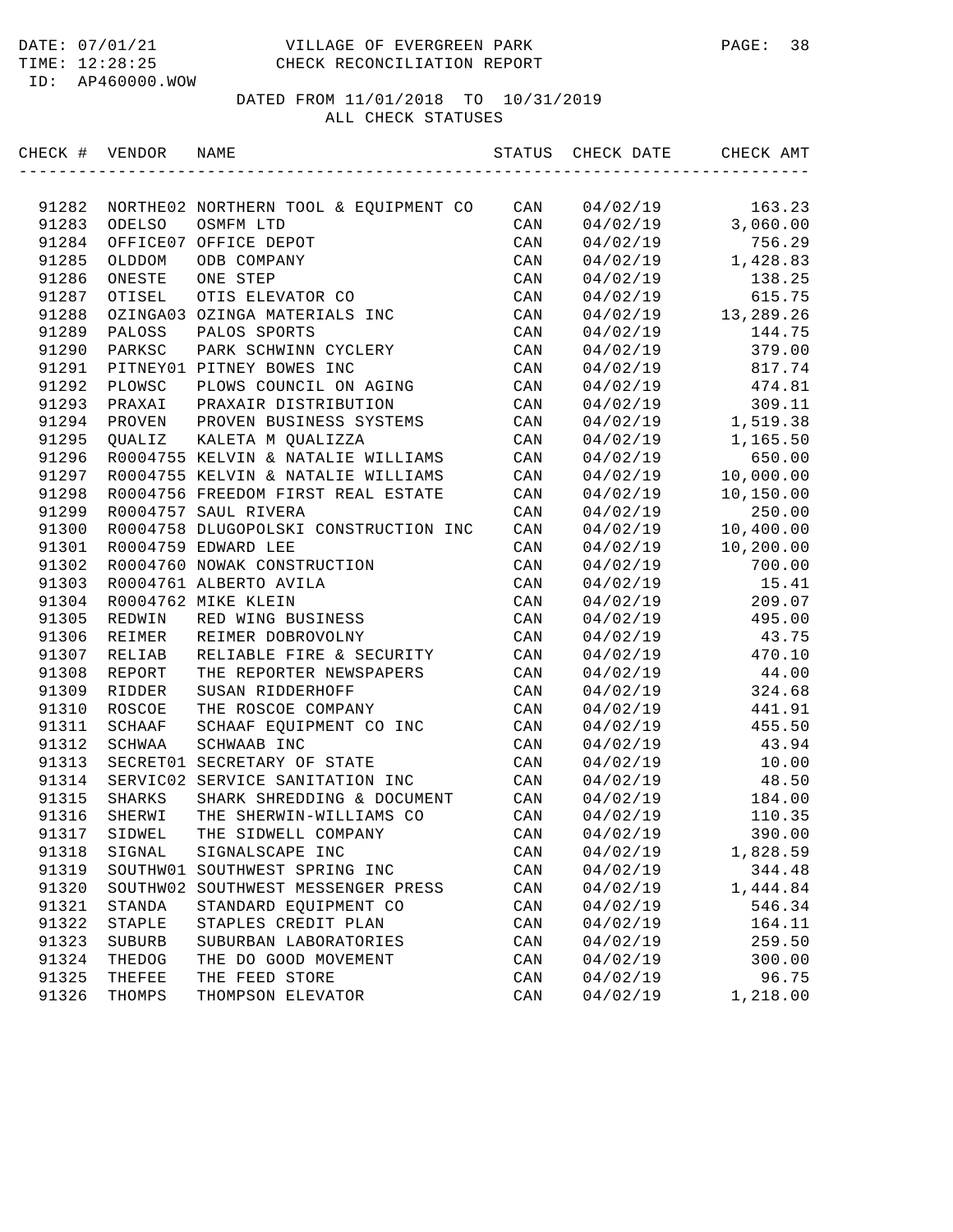#### DATE: 07/01/21 VILLAGE OF EVERGREEN PARK PAGE: 39 TIME: 12:28:25 CHECK RECONCILIATION REPORT

ID: AP460000.WOW

| CHECK # VENDOR |               | NAME                                  | STATUS         | CHECK DATE | CHECK AMT  |
|----------------|---------------|---------------------------------------|----------------|------------|------------|
|                |               |                                       |                |            |            |
| 91327          | THYSSE        | THYSSENKRUPP ELEVATOR CORP            | CAN            | 04/02/19   | 942.61     |
| 91328          | ULINE         | ULINE                                 | CAN            | 04/02/19   | 86.31      |
| 91329          | UPS           | UPS                                   | CAN            | 04/02/19   | 28.03      |
| 91330          | <b>USARBO</b> | US ARBOR PRODUCTS INC                 | CAN            | 04/02/19   | 3,485.00   |
| 91331          | USGAS         | US GAS                                | CAN            | 04/02/19   | 112.76     |
| 91332          |               | VALLEY01 VALLEY ATHLETICS             | CAN            | 04/02/19   | 1,403.64   |
| 91333          |               | VERIZO10 VERIZON WIRELESS             | CAN            | 04/02/19   | 150.12     |
| 91334          |               | VERIZO10 VERIZON WIRELESS             | CAN            | 04/02/19   | 1,470.27   |
| 91335          |               | VINCES01 VINCE'S FLOWER & LANDSCAPING | CAN            | 04/02/19   | 85.95      |
| 91336          | VISION        | VISION SERVICE PLAN                   | CAN            | 04/02/19   | 2,021.95   |
| 91337          | WESTSI        | WEST SIDE TRACTOR SALES               | CAN            | 04/02/19   | 1,142.04   |
| 91338          | WGNFLA        | WGN FLAG & DECORATING CO              | CAN            | 04/02/19   | 275.76     |
| 91339          | WINDYC        | WINDY CITY SILKSCREENING INC          | CAN            | 04/02/19   | 1,083.00   |
| 91340          |               | R0004763 EAN SERVICES LLC             | CAN            | 04/04/19   | 45.00      |
| 91341          | <b>BECHST</b> | BECKSTEIN CONSTRUCTION CORP           | CAN            | 04/05/19   | 148,180.00 |
| 91342          | CHAMPI        | CHAMPION FOODS LLC                    | CAN            | 04/09/19   | 55.70      |
| 91343          | <b>BLALOC</b> | ISAIAH BLALOCK                        | CAN            | 04/09/19   | 540.00     |
| 91344          | <b>BLEDSO</b> | JOHN BLEDSOE                          | CAN            | 04/09/19   | 600.00     |
| 91345          |               | CORONA01 ANDREW CORONA                | CAN            | 04/09/19   | 105.00     |
| 91346          | DUFFY03       | SEAN DUFFY                            | CAN            | 04/09/19   | 510.00     |
| 91347          |               | FIFTHT01 FIFTH THIRD BANK             | CAN            | 04/09/19   | 1,474.78   |
| 91348          |               | ILLINO32 ILLINOIS JUVENILE OFFICER'S  | CAN            | 04/09/19   | 175.00     |
| 91349          |               | INTERN03 INTERNATIONAL INSTITUTE OF   | CAN            | 04/09/19   | 280.00     |
| 91350          | JPCOOK        | THE JP COOKE CO                       | CAN            | 04/09/19   | 463.25     |
| 91351          | LANTZ         | WYATT LANTZ                           | CAN            | 04/09/19   | 600.00     |
| 91352          | MENARD        | MENARDS-CRESTWOOD                     | CAN            | 04/09/19   | 548.10     |
| 91353          |               | R0003021 KEN LANTZ                    | CAN            | 04/09/19   | 89.21      |
| 91354          |               | R0004659 KWASIGROCH ELECTRIC CO       | CAN            | 04/09/19   | 190.00     |
| 91355          |               | R0004764 KATHY PAKIEJER-REED          | CAN            | 04/09/19   | 20.00      |
| 91356          |               | WAGNER01 TRISTAN WAGNER               | CAN            | 04/09/19   | 495.00     |
| 91357          | CDWG          | VOIDED---LEADER CHECK                 | VL             | 04/11/19   | 0.00       |
| 91358          | CDWG          | CDW GOVERNMENT                        | CAN            | 04/11/19   | 12,936.62  |
| 91359          |               | DIGITA01 DIGITAL ALLY                 | CAN            | 04/11/19   | 610.00     |
| 91360          | DUFFY01       | DENNIS M DUFFY                        | CAN            | 04/11/19   | 61.41      |
| 91361          | EUROOP        | EUROOPTIC.COM                         | CAN            | 04/11/19   | 302.02     |
| 91362          |               | PHILLI01 DAVID PHILLIPS               | CAN            | 04/11/19   | 13.56      |
| 91363          |               | R0004765 ALTISOURCE                   | CAN            | 04/11/19   | 716.00     |
| 91364          |               | SAMSCL20 SAMSCLUB-WALMART             | CAN            | 04/11/19   | 85.00      |
| 91365          |               | SAMSCL22 SAMSCLUB-WALMART             | CAN            | 04/11/19   | 565.28     |
| 91366          |               | SAMSCL33 SAMSCLUB-WALMART             | CAN            | 04/11/19   | 799.84     |
| 91367          |               | SAMSCL44 SAMSCLUB-WALMART             | $\mathtt{CAN}$ | 04/11/19   | 672.71     |
| 91368          |               | SAMSCL55 SAMS CLUB                    | CAN            | 04/11/19   | 588.64     |
| 91369          |               | SAMSCL77 SAMSCLUB-WALMART             | CAN            | 04/11/19   | 442.11     |
| 91370          |               | SAMSCL88 SAMSCLUB-WALMART             | $\mathtt{CAN}$ | 04/11/19   | 244.99     |
| 91371          |               | R0004739 LATONIA HALL                 | CAN            | 04/12/19   | 35.00      |
|                |               |                                       |                |            |            |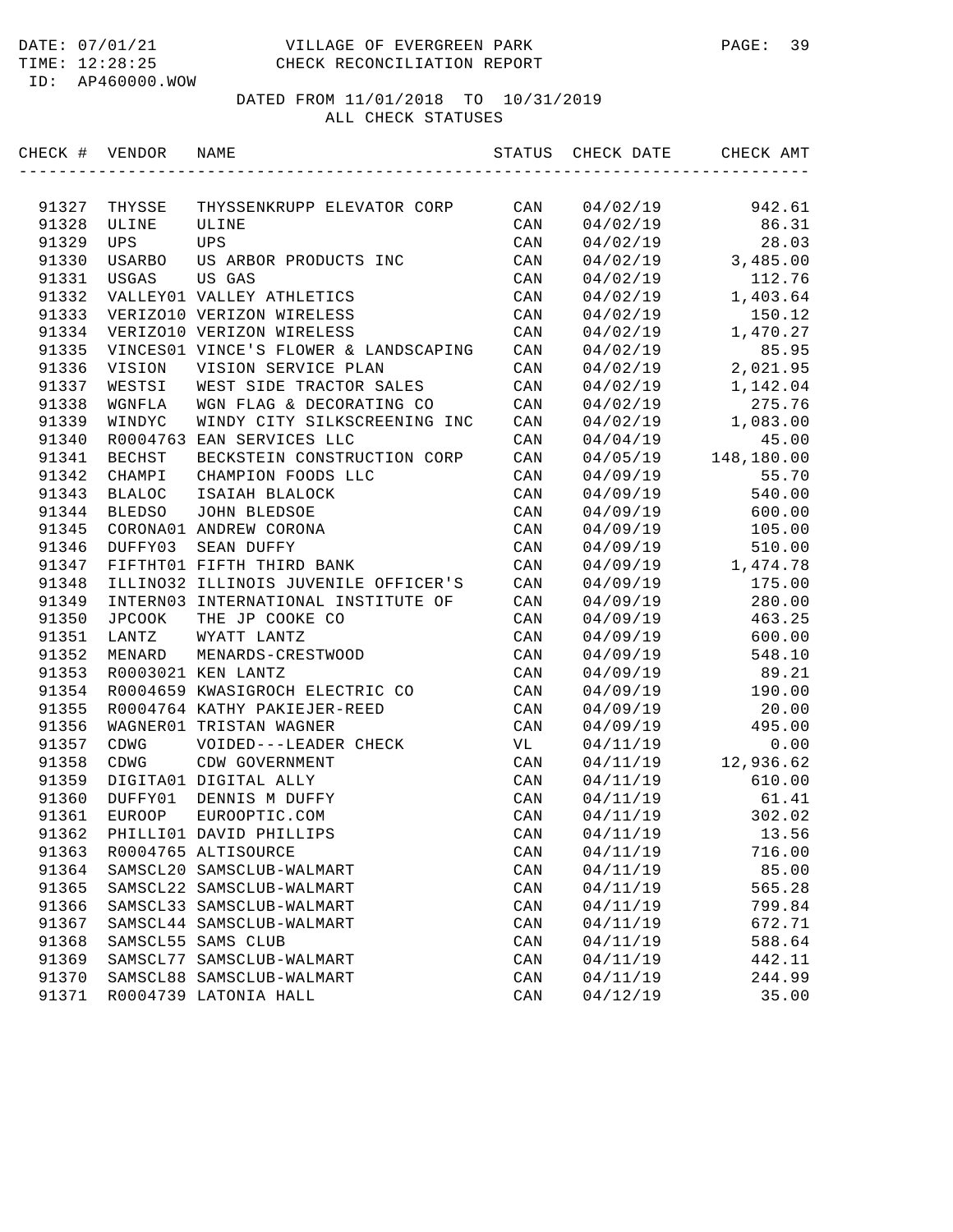| CHECK # VENDOR |                    | NAME                                         | STATUS                | CHECK DATE           | CHECK AMT         |
|----------------|--------------------|----------------------------------------------|-----------------------|----------------------|-------------------|
|                |                    |                                              |                       |                      |                   |
| 91372          |                    | ANDERS05 BRIAN ANDERSON                      | CAN                   | 04/13/19             | 150.00            |
| 91373          | BAVONE             | ROBERT BAVONE                                | CAN                   | 04/13/19             | 150.00            |
| 91374          | BENDER             | JOHN BENDER                                  | CAN                   | 04/13/19             | 300.00            |
| 91375          | CAINKA             | LOUIS F CAINKAR, LTD                         | CAN                   | 04/13/19             | 3,825.00          |
| 91376          | ENGEL              | MICHAEL ENGEL                                | CAN                   | 04/13/19             | 300.00            |
| 91377          | FARREL             | BRIAN FARRELL                                | CAN                   | 04/13/19             | 150.00            |
| 91378          |                    | HERRER01 ALEXANDER HERRERA                   | CAN                   | 04/13/19             | 150.00            |
| 91379          | LAZINE             | DENNIS LAZINEK                               | CAN                   | 04/13/19             | 300.00            |
| 91380          |                    | MCCANN03 CHRIS McCANN                        | CAN                   | 04/13/19             | 300.00            |
| 91381          |                    | MCCART01 JOHN MCCARTHY                       | CAN                   | 04/13/19             | 300.00            |
| 91382          |                    | PASTIC01 SUE PASTICK                         | CAN                   | 04/13/19             | 300.00            |
| 91383          | RICH               | CAMERON RICH                                 | CAN                   | 04/13/19             | 300.00            |
| 91384          | SCHAEF             | LINDA SCHAEFER                               | CAN                   | 04/13/19             | 228.00            |
| 91385          | SIGNOR             | ANTHONY SIGNORELLI                           | CAN                   | 04/13/19             | 300.00            |
| 91386          | SMILEY             | SYDNEY SMILEY                                | CAN                   | 04/13/19             | 150.00            |
| 91387          | <b>VOS</b>         | JAMES VOS                                    | CAN                   | 04/13/19             | 300.00            |
| 91388          | YEAMAN             | GAVIN YEAMAN                                 | CAN                   | 04/13/19             | 300.00            |
| 91389          | AFTERM             | AFTERMATH SPECIALISTS IN                     | CAN                   | 04/16/19             | 105.00            |
| 91390          |                    | ALSIPL01 ALSIP LAWNMOWER INC                 | CAN                   | 04/16/19             | 85.90             |
| 91391          |                    | AMAZON01 AMAZON CAPITAL SERVICES INC         | CAN                   | 04/16/19             | 169.06            |
| 91392          |                    | AMERIC17 AMERICAN LEGAL                      | CAN                   | 04/16/19             | 2,309.20          |
| 91393          | ANDERS             | ANDERSON PEST CONTROL                        | CAN                   | 04/16/19             | 1,726.08          |
| 91394          |                    | ANDERS06 ANDERSON LOCK                       | CAN                   | 04/16/19             | 96.41             |
| 91395          | ATT01              | AT&T                                         | CAN                   | 04/16/19             | 976.25            |
| 91396          | ATTGLO             | AT&T GLOBAL SERVICES, INC.                   | CAN                   | 04/16/19             | 511.60            |
| 91397          | AVALON             | AVALON PETROLEUM                             | VNR                   | 04/16/19             | 0.00              |
| 91398          | AWENTE             | A W ENTERPRISES INC                          | CAN                   | 04/16/19             | 710.40            |
| 91399          | <b>BACKFL</b>      | BACKFLOW SOLUTIONS INC                       | CAN                   | 04/16/19             | 495.00            |
| 91400          |                    | BATTER04 BATTERY PRODUCTS INC                | CAN                   | 04/16/19             | 28.76             |
| 91401          | BESSET             | RICHARD BESSETTE                             | CAN                   | 04/16/19             | 2,025.00          |
| 91402          |                    | BEVERL05 BEVERLY HILLS GARAGE                | CAN                   | 04/16/19             | 9,007.22          |
| 91403          | <b>BFCONS</b>      | B&F CONSTRUCTION                             | CAN                   | 04/16/19             | 300.00            |
| 91404          | <b>BRAKOW</b>      | ANGELA BRAKOWSKI                             | CAN                   | 04/16/19             | 11.00             |
| 91405          | <b>BROTHE</b>      | BROTHERS CAR WASH                            | CAN                   | 04/16/19             | 549.00            |
| 91406          | CARREF             | CAR REFLECTIONS                              | CAN                   | 04/16/19             | 575.00            |
| 91407<br>91408 | CDWG<br>$\tt CDWG$ | VOIDED---LEADER CHECK                        | VL<br>$\mathtt{CAN}$  | 04/16/19<br>04/16/19 | 0.00<br>15,840.00 |
|                |                    | CDW GOVERNMENT                               |                       |                      | 116.30            |
| 91409          | CENTRA01           | CENTRAL PRINTERS & GRAPHICS                  | CAN                   | 04/16/19             |                   |
| 91410          | CINTAS<br>CINTAS   | VOIDED---LEADER CHECK                        | VL                    | 04/16/19             | 0.00              |
| 91411<br>91412 | CINTAS02           | CINTAS CORPORATION #21<br>CINTAS CORPORATION | CAN                   | 04/16/19             | 1,184.97          |
|                |                    |                                              | CAN                   | 04/16/19             | 289.44            |
| 91413          | CITYOF             | CITY OF CHICAGO                              | CAN                   | 04/16/19             | 3,554.61          |
| 91414<br>91415 | CLASSM             | CLASSMATE<br>CLEANING SPECIALISTS INC        | CAN                   | 04/16/19             | 413.07<br>500.00  |
| 91416          | CLEANI             | CREATE CUT INVENT /                          | CAN<br>$\mathtt{CAN}$ | 04/16/19<br>04/16/19 | 1,480.00          |
|                | CLOSED             |                                              |                       |                      |                   |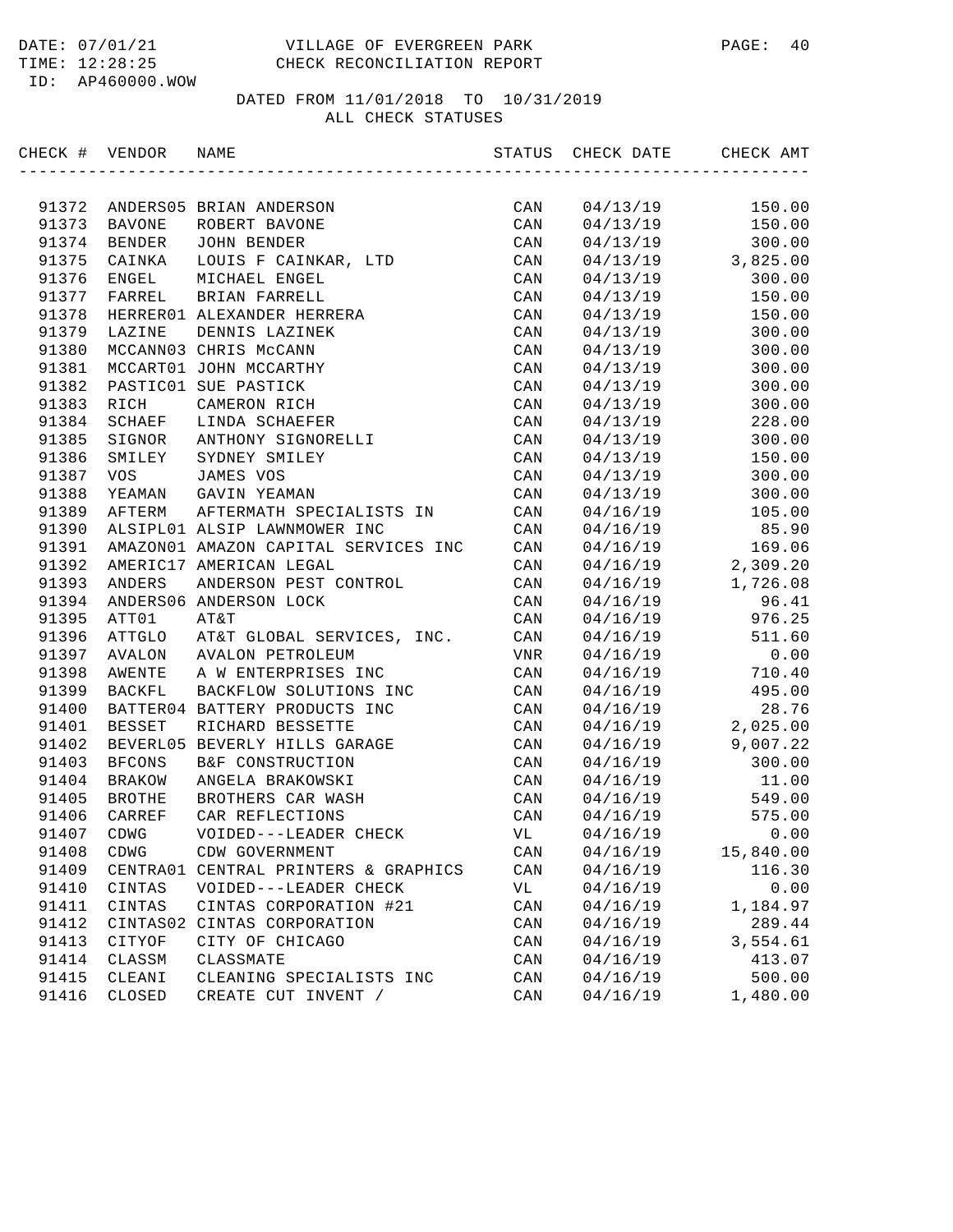| CHECK # VENDOR |                  | NAME                                  | STATUS | CHECK DATE | CHECK AMT  |
|----------------|------------------|---------------------------------------|--------|------------|------------|
|                |                  |                                       |        |            |            |
| 91417          |                  | COMCAS02 COMCAST CABLE                | CAN    | 04/16/19   | 523.70     |
| 91418          | CONSER           | CONSERV FS INC                        | CAN    | 04/16/19   | 488.80     |
| 91419          | COREMA           | CORE & MAIN LP                        | CAN    | 04/16/19   | 276.99     |
| 91420          | CUMMIN           | CUMMINS NPOWER LLC                    | CAN    | 04/16/19   | 43.30      |
| 91421          | CYGANH           | CYGAN HAYES, LTD.                     | CAN    | 04/16/19   | 2,275.00   |
| 91422          |                  | DAILYS01 DAILY SOUTHTOWN              | CAN    | 04/16/19   | 100.75     |
| 91423          | DELLMA           | DELL MARKETING LP                     | CAN    | 04/16/19   | 209.98     |
| 91424          | DIRECT02 DIRECTV |                                       | CAN    | 04/16/19   | 66.99      |
| 91425          |                  | DIRECT03 THE DIRECT RESPONSE RESOURCE | CAN    | 04/16/19   | 8,717.84   |
| 91426          |                  | EVERGR04 EVERGREEN PARK ACE HARDWARE  | CAN    | 04/16/19   | 9.57       |
| 91427          |                  | EVERGR04 EVERGREEN PARK ACE HARDWARE  | CAN    | 04/16/19   | 91.00      |
| 91428          |                  | EVERGR04 EVERGREEN PARK ACE HARDWARE  | CAN    | 04/16/19   | 215.85     |
| 91429          |                  | EVERGR04 EVERGREEN PARK ACE HARDWARE  | CAN    | 04/16/19   | 398.79     |
| 91430          |                  | EVERGR18 EVERGREEN CARE CENTER LTD    | CAN    | 04/16/19   | 155.00     |
| 91431          | <b>FERGUS</b>    | FERGUSON FACILITIES SUPPLY            | CAN    | 04/16/19   | 294.95     |
| 91432          | FLUENT           | FLUENT LANGUAGE SOLUTIONS             | CAN    | 04/16/19   | 250.00     |
| 91433          | FOREMO           | FOREMOST PROMOTIONS                   | CAN    | 04/16/19   | 3,286.87   |
| 91434          | FRANZ            | ED FRANZ                              | CAN    | 04/16/19   | 48.14      |
| 91435          | FUNEXP           | FUN EXPRESS LLC                       | CAN    | 04/16/19   | 289.02     |
| 91436          | GARVEY           | GARVEYS OFFICE PRODUCTS               | CAN    | 04/16/19   | 2,632.94   |
| 91437          | <b>GEKLOO</b>    | GE KLOOS MATERIAL CO                  | CAN    | 04/16/19   | 10,965.32  |
| 91438          | GENUIN           | GENUINE PARTS CO                      | CAN    | 04/16/19   | 1,145.17   |
| 91439          | GIFFIN           | GIFFIN WINNING COHEN                  | CAN    | 04/16/19   | 40.00      |
| 91440          | GRAAL02          | DANIEL GRAAL                          | CAN    | 04/16/19   | 11.00      |
| 91441          | GUEVAR           | ALEXANDER GUEVARA                     | CAN    | 04/16/19   | 27.50      |
| 91442          | HAWKIN           | HAWK FORD                             | CAN    | 04/16/19   | 279.68     |
| 91443          |                  | ILLINO22 ILLINOIS COMMUNICATIONS      | CAN    | 04/16/19   | 17,392.66  |
| 91444          | INDEPE           | INDEPENDENT RECYCLING SERVICES        | CAN    | 04/16/19   | 9,967.95   |
| 91445          | INDUST01         | INDUSTRIAL ORGANIZATIONAL             | CAN    | 04/16/19   | 645.00     |
| 91446          | INPRIN           | IN-PRINT GRAPHICS INC                 | CAN    | 04/16/19   | 1,090.60   |
| 91447          | JOHNDE           | DEERE & COMPANY                       | CAN    | 04/16/19   | 13, 237.05 |
| 91448          | KENNED           | KENNEDY PLUMBING & SEWER INC          | CAN    | 04/16/19   | 1,335.00   |
| 91449          | LEAF             | LEAF                                  | CAN    | 04/16/19   | 2,470.00   |
| 91450          | LITGEN           | LITGEN CONCRETE & CORNING CO          | CAN    | 04/16/19   | 395.00     |
| 91451          | MEADEE           | MEADE INC                             | CAN    | 04/16/19   | 7,269.42   |
| 91452          |                  | MEDICA01 MEDICAL REIMBURSEMENT        | CAN    | 04/16/19   | 5,087.99   |
| 91453          | MENARD           | MENARDS-CRESTWOOD                     | CAN    | 04/16/19   | 503.26     |
| 91454          |                  | MENARD03 VOIDED---LEADER CHECK        | VL     | 04/16/19   | 0.00       |
| 91455          |                  | MENARD03 VOIDED---LEADER CHECK        | VL     | 04/16/19   | 0.00       |
| 91456          |                  | MENARD03 MENARDS - EVERGREEN PARK     | CAN    | 04/16/19   | 749.57     |
| 91457          | MEPEXT           | MEP EXTERMINATING                     | CAN    | 04/16/19   | 105.00     |
| 91458          | MICROE           | MICRO-EYE SECURITY SYSTEMS INC        | CAN    | 04/16/19   | 1,272.00   |
| 91459          |                  | MIDTOW01 MID-TOWN PETROLEUM           | CAN    | 04/16/19   | 39.97      |
| 91460          | MMGLAS           | M & M GLASS SERVICE INC               | CAN    | 04/16/19   | 395.00     |
| 91461          | MONROE           | MONROE TRUCK EQUIPMENT INC            | CAN    | 04/16/19   | 719.16     |
|                |                  |                                       |        |            |            |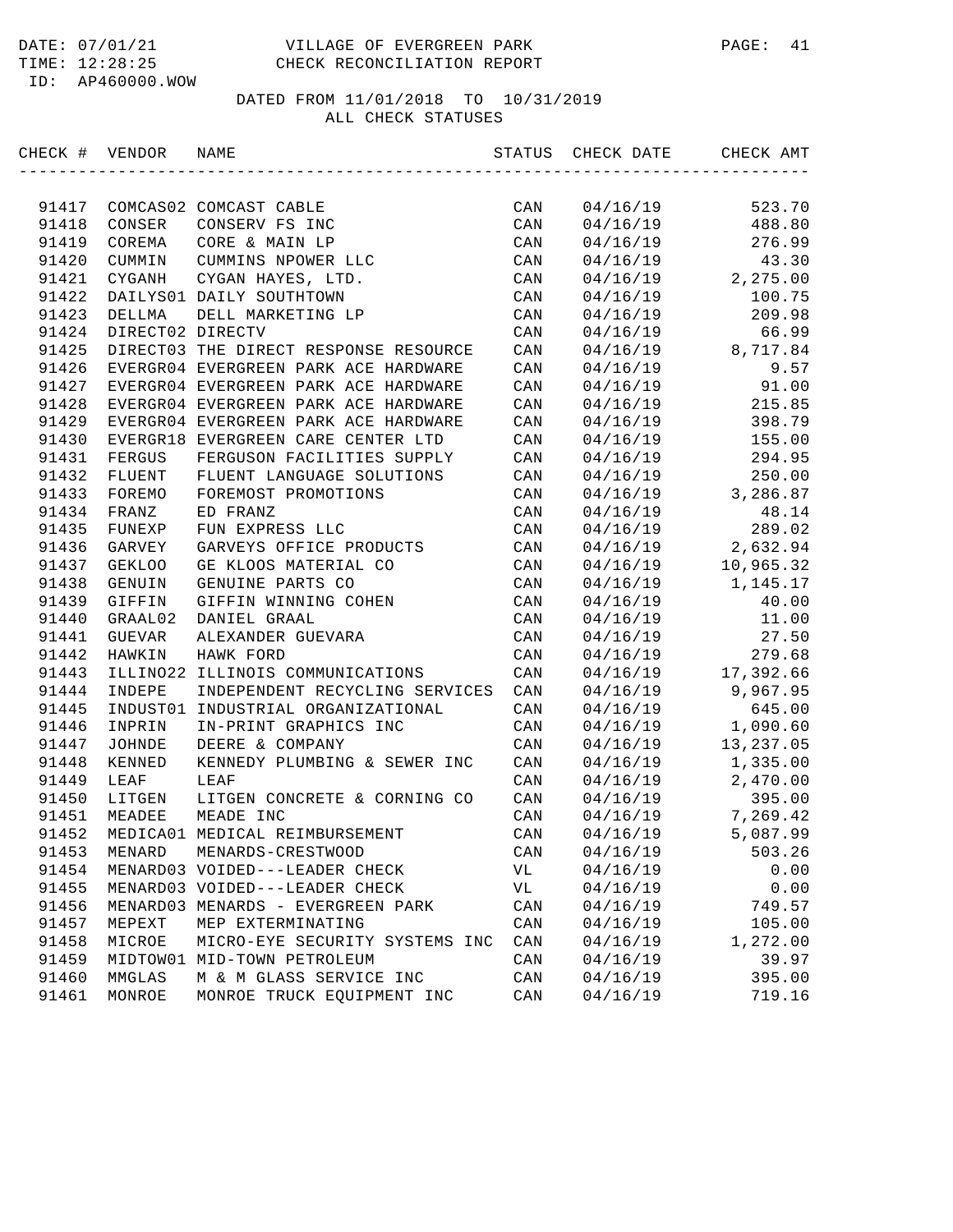#### DATE: 07/01/21 VILLAGE OF EVERGREEN PARK PAGE: 42 TIME: 12:28:25 CHECK RECONCILIATION REPORT

ID: AP460000.WOW

| CHECK # VENDOR |                   | NAME                               | STATUS         | CHECK DATE | CHECK AMT |
|----------------|-------------------|------------------------------------|----------------|------------|-----------|
|                |                   |                                    |                |            |           |
| 91462          |                   | MUNICI03 MES - ILLINOIS            | CAN            | 04/16/19   | 2,093.87  |
| 91463          |                   | MURPHY06 MURPHY & MILLER, INC      | CAN            | 04/16/19   | 4,859.58  |
| 91464          | <b>NORTHE</b>     | NORTH EAST MULTI-REGIONAL          | CAN            | 04/16/19   | 5,985.00  |
| 91465          |                   | OFFICE07 OFFICE DEPOT              | CAN            | 04/16/19   | 140.60    |
| 91466          |                   | OFFICE07 OFFICE DEPOT              | CAN            | 04/16/19   | 449.97    |
| 91467          |                   | OHERRO01 VOIDED---LEADER CHECK     | VL             | 04/16/19   | 0.00      |
| 91468          |                   | OHERRO01 RAY O'HERRON CO INC       | CAN            | 04/16/19   | 4,073.86  |
| 91469          |                   | OREILL01 O'REILLY AUTOMOTIVE INC   | CAN            | 04/16/19   | 278.99    |
| 91470          |                   | OZINGA03 OZINGA MATERIALS INC      | CAN            | 04/16/19   | 2,752.43  |
| 91471          | PALOSS            | PALOS SPORTS                       | CAN            | 04/16/19   | 385.41    |
| 91472          | PEOPLE            | PEOPLEFACTS LLC                    | CAN            | 04/16/19   | 16.67     |
| 91473          | PRAXAI            | PRAXAIR DISTRIBUTION               | CAN            | 04/16/19   | 281.65    |
| 91474          | PRINTM            | PRINTMART                          | CAN            | 04/16/19   | 575.00    |
| 91475          | PUBLIC            | PUBLIC SAFETY DIRECT INC           | CAN            | 04/16/19   | 3,109.94  |
| 91476          | <b>R&amp;DRAU</b> | R&D RAUSCH- CLIFFORD FLORIST       | CAN            | 04/16/19   | 102.00    |
| 91477          |                   | R0001450 MARK THAUER               | CAN            | 04/16/19   | 60.00     |
| 91478          |                   | R0002045 STRASSER BUILDERS         | CAN            | 04/16/19   | 1,155.00  |
| 91479          |                   | R0004766 KEVIN O'TOOLE             | CAN            | 04/16/19   | 150.00    |
| 91480          |                   | R0004767 KIM WELCOME               | CAN            | 04/16/19   | 150.00    |
| 91481          | REDHAW            | RED HAWK FIRE & SECURITY           | CAN            | 04/16/19   | 698.25    |
| 91482          | REDWIN            | RED WING BUSINESS                  | CAN            | 04/16/19   | 165.00    |
| 91483          | RICH              | CAMERON RICH                       | CAN            | 04/16/19   | 11.00     |
| 91484          | ROSCOE            | THE ROSCOE COMPANY                 | CAN            | 04/16/19   | 182.02    |
| 91485          | RYDIND            | RYDIN DECAL                        | CAN            | 04/16/19   | 590.05    |
| 91486          | SCHLED            | BRIAN SCHLEDER                     | CAN            | 04/16/19   | 5.50      |
| 91487          | SCHROE            | SCHROEDER MATERIAL INC             | CAN            | 04/16/19   | 144.68    |
| 91488          | SEMMER            | SEMMER LANDSCAPE LLC               | CAN            | 04/16/19   | 17,968.00 |
| 91489          | SERVIC02          | SERVICE SANITATION INC             | CAN            | 04/16/19   | 34.30     |
| 91490          | <b>SHARKS</b>     | SHARK SHREDDING & DOCUMENT         | CAN            | 04/16/19   | 800.00    |
| 91491          | SHOREW            | SHOREWOOD HOME & AUTO              | CAN            | 04/16/19   | 138.03    |
| 91492          | SOSO              | RICHARD SOSO                       | CAN            | 04/16/19   | 11.00     |
| 91493          |                   | SOUTHW02 SOUTHWEST MESSENGER PRESS | CAN            | 04/16/19   | 620.06    |
| 91494          | SPALDI            | SPALDING FLY PREDATORS             | CAN            | 04/16/19   | 116.60    |
| 91495          | SUBURB            | SUBURBAN LABORATORIES              | CAN            | 04/16/19   | 245.00    |
| 91496          |                   | SUBURB04 SUBURBAN TRUCK PARTS      | CAN            | 04/16/19   | 138.96    |
| 91497          | SWITAL            | ANDREW SWITALSKI                   | CAN            | 04/16/19   | 11.00     |
| 91498          | SYNNEX            | SYNNEX CORPORATION                 | CAN            | 04/16/19   | 1,054.35  |
| 91499          | THEFEE            | THE FEED STORE                     | CAN            | 04/16/19   | 129.00    |
| 91500          | TRAINI            | TRAINING CONCEPTS INC              | $\mathtt{CAN}$ | 04/16/19   | 752.00    |
| 91501          | TRITEC            | TRI TECH FORENSICS INC             | CAN            | 04/16/19   | 201.00    |
| 91502          | USARBO            | US ARBOR PRODUCTS INC              | CAN            | 04/16/19   | 3,485.00  |
| 91503          | USGAS             | US GAS                             | $\mathtt{CAN}$ | 04/16/19   | 358.45    |
| 91504          |                   | VERIZO10 VERIZON WIRELESS          | CAN            | 04/16/19   | 2,965.44  |
| 91505          |                   | VERIZO10 VERIZON WIRELESS          | $\mathtt{CAN}$ | 04/16/19   | 1.74      |
| 91506          |                   | VERIZO10 VERIZON WIRELESS          | CAN            | 04/16/19   | 1,529.61  |
|                |                   |                                    |                |            |           |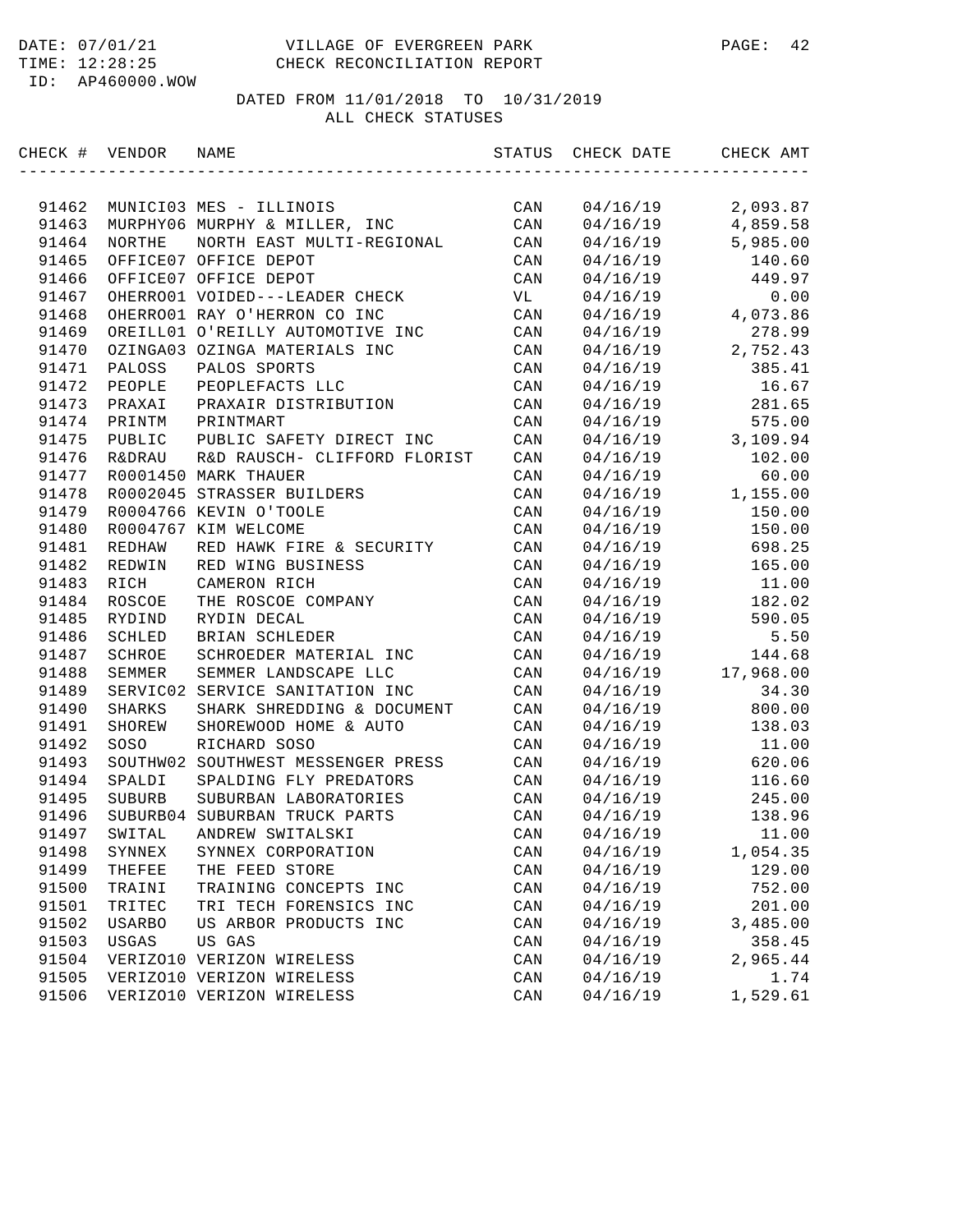| CHECK # VENDOR |               | NAME                                 | STATUS         | CHECK DATE | CHECK AMT   |
|----------------|---------------|--------------------------------------|----------------|------------|-------------|
|                |               |                                      |                |            |             |
| 91507          | VERMEE        | VERMEER MIDWEST/VERMEER IL           | CAN            | 04/16/19   | 391.27      |
| 91508          | <b>VILLOL</b> | VILLAGE OF OAK LAWN                  | CAN            | 04/16/19   | 177,492.65  |
| 91509          | <b>VILLOL</b> | VILLAGE OF OAK LAWN                  | CAN            | 04/16/19   | 15,000.00   |
| 91510          | VILLOL        | VILLAGE OF OAK LAWN                  | CAN            | 04/16/19   | 2,368.44    |
| 91511          | WESTSI        | WEST SIDE TRACTOR SALES              | CAN            | 04/16/19   | 5,400.00    |
| 91512          | WILDGO        | WILD GOOSE CHASE INC                 | CAN            | 04/16/19   | 1,470.00    |
| 91513          | WINDYC        | WINDY CITY SILKSCREENING INC         | CAN            | 04/16/19   | 62.00       |
| 91514          | WSDARL        | W S DARLEY & CO                      | CAN            | 04/16/19   | 491.46      |
| 91515          | ZIMMER        | ADAM ZIMMER                          | CAN            | 04/16/19   | 55.00       |
| 91516          |               | R0003959 CHRISTINE KOZIEL            | CAN            | 03/05/19   | 400.00      |
| 91517          |               | R0003959 CHRISTINE KOZIEL            | CAN            | 04/18/19   | 10,000.00   |
| 91518          | EFOLDE        | eFOLDER INC DBA AXCIENT              | CAN            | 04/22/19   | 990.00      |
| 91519          | BENNET        | BENNETT AUTO REBUILDERS INC          | CAN            | 04/22/19   | 379.00      |
| 91520          | BMTTEK        | BMTTEK INC                           | CAN            | 04/22/19   | 2,170.00    |
| 91521          | <b>NARDO</b>  | <b>JAKE NARDO</b>                    | CAN            | 04/22/19   | 435.00      |
| 91522          |               | OFFICE07 OFFICE DEPOT                | CAN            | 04/22/19   | 541.89      |
| 91523          | PNIEWS        | GLENN PNIEWSKI                       | CAN            | 04/22/19   | 14.17       |
| 91524          | PUBLIC        | PUBLIC SAFETY DIRECT INC             | CAN            | 04/22/19   | 475.00      |
| 91525          |               | R0004768 PATRICK KELLY               | CAN            | 04/22/19   | 20.00       |
| 91526          |               | R0004769 ERIC CRONIN                 | CAN            | 04/22/19   | 227.88      |
| 91527          | ROSENB        | ROSENBAUER MINNESOTA, LLC            | CAN            | 04/22/19   | 428,438.00  |
| 91528          | UPS           | UPS                                  | CAN            | 04/22/19   | 17.41       |
| 91529          | CITYOF        | CITY OF CHICAGO                      | CAN            | 04/29/19   | 170, 717.61 |
| 91530          | COEO          | COEO SOLUTIONS                       | CAN            | 04/30/19   | 996.35      |
| 91531          |               | R0004770 NATALIE CAMER               | CAN            | 04/30/19   | 20.00       |
| 91532          |               | REILLY01 JOHN REILLY                 | CAN            | 04/30/19   | 20.84       |
| 91533          | THESTA        | THE STANDARD                         | CAN            | 04/30/19   | 5,072.84    |
| 91534          |               | LINCOL03 LINCOLN FINANCIAL GROUP     | CAN            | 05/02/19   | 1,251.47    |
| 91535          |               | LINCOL03 LINCOLN FINANCIAL GROUP     | CAN            | 05/02/19   | 181.35      |
| 91536          | VISION        | VISION SERVICE PLAN                  | CAN            | 05/02/19   | 2,069.33    |
| 91537          | ATT02         | AT&T MOBILITY                        | CAN            | 05/03/19   | 557.22      |
| 91538          |               | ILLINO30 ILL DEPT OF PUBLIC HEALTH   | CAN            | 05/03/19   | 25.00       |
| 91539          |               | R0004771 DIANE BANIS                 | CAN            | 05/03/19   | 20.00       |
| 91540          | 3GSAFE        | 3G SAFETY SUPPLY                     | CAN            | 05/07/19   | 560.00      |
| 91541          |               | ADVANC04 ADVANCE AUTO PARTS          | CAN            | 05/07/19   | 42.85       |
| 91542          | AFTERM        | AFTERMATH SPECIALISTS IN             | CAN            | 05/07/19   | 315.00      |
| 91543          | AIRONE        | AIR ONE EQUIPMENT INC                | CAN            | 05/07/19   | 1,017.56    |
| 91544          | AJUNIF        | AJ UNIFORM                           | CAN            | 05/07/19   | 133.50      |
| 91545          | ALBERT        | ALBERTO'S                            | CAN            | 05/07/19   | 40.00       |
| 91546          |               | ALSIPL01 ALSIP LAWNMOWER INC         | CAN            | 05/07/19   | 76.94       |
| 91547          |               | AMAZON01 AMAZON CAPITAL SERVICES INC | $\mathtt{CAN}$ | 05/07/19   | 31.94       |
| 91548          | ANDERS        | ANDERSON PEST CONTROL                | CAN            | 05/07/19   | 987.04      |
| 91549          |               | ANDERS06 ANDERSON LOCK               | CAN            | 05/07/19   | 10.41       |
| 91550          | ANIMAL        | ANIMAL WELFARE LEAGUE                | CAN            | 05/07/19   | 612.00      |
| 91551          | ARCONC        | ARCON CONCRETE CONSTRUCTION          | CAN            | 05/07/19   | 10,500.00   |
|                |               |                                      |                |            |             |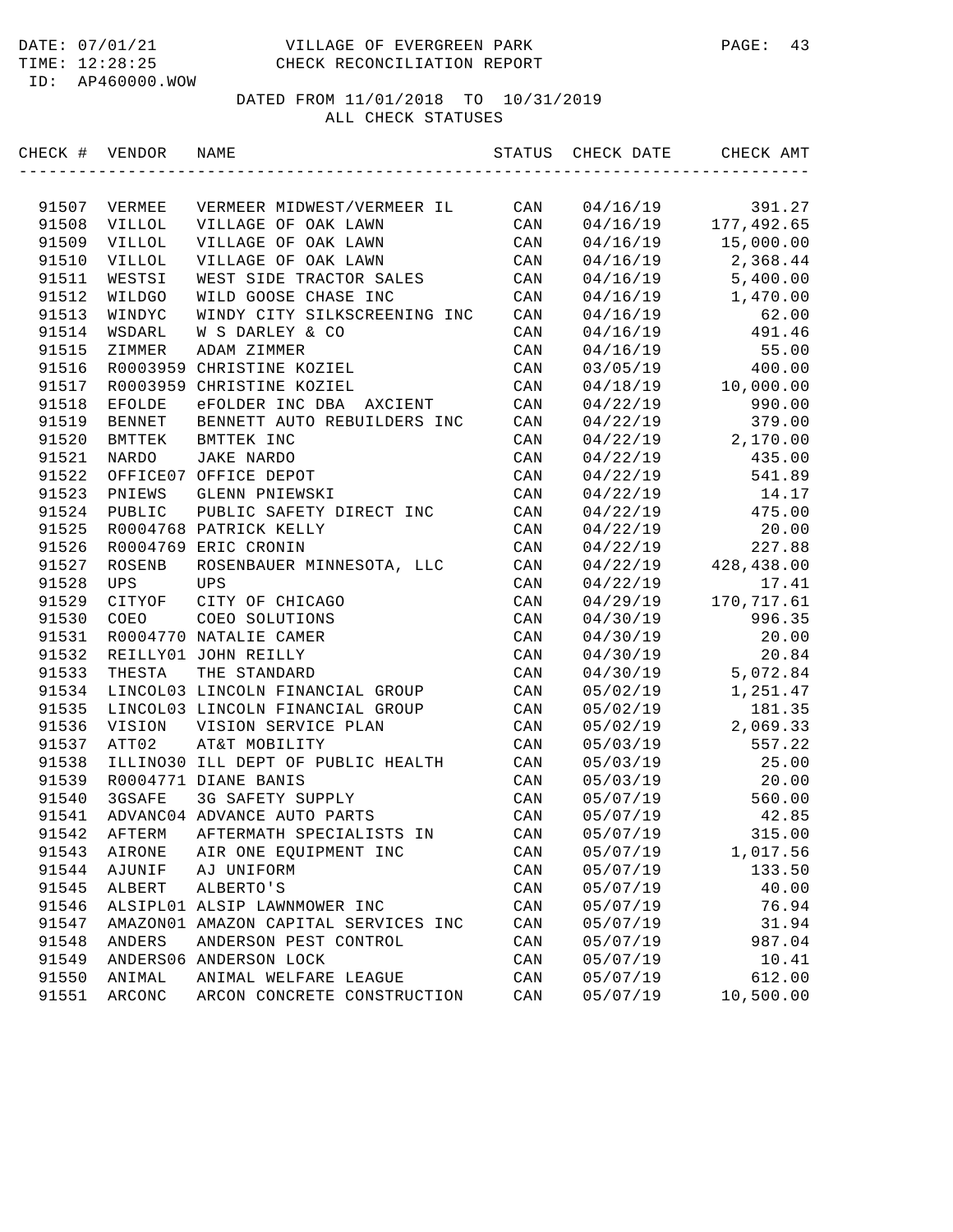| CHECK # VENDOR |                  | NAME                              | STATUS         | CHECK DATE | CHECK AMT |
|----------------|------------------|-----------------------------------|----------------|------------|-----------|
|                |                  |                                   |                |            |           |
| 91552          | ATLASB           | ATLAS BUSINESS SOLUTIONS INC      | VNR            | 05/07/19   | 0.00      |
| 91553          | AVALON           | AVALON PETROLEUM                  | CAN            | 05/07/19   | 16,260.98 |
| 91554          | AWARDS           | AWARDS AND MORE INC               | CAN            | 05/07/19   | 60.00     |
| 91555          | <b>AWENTE</b>    | A W ENTERPRISES INC               | CAN            | 05/07/19   | 1,892.70  |
| 91556          | <b>BECHST</b>    | BECKSTEIN CONSTRUCTION CORP       | CAN            | 05/07/19   | 39,964.00 |
| 91557          | <b>BENNET</b>    | BENNETT AUTO REBUILDERS INC       | CAN            | 05/07/19   | 50.00     |
| 91558          | <b>BERLAN</b>    | BERLANDS HOUSE OF TOOLS-DG        | CAN            | 05/07/19   | 1,299.94  |
| 91559          | <b>BESTMA</b>    | B E S T MAINTENANCE               | CAN            | 05/07/19   | 3,784.00  |
| 91560          |                  | BEVERL04 BEVERLY SNOW AND ICE INC | CAN            | 05/07/19   | 48.00     |
| 91561          |                  | BEVERL05 BEVERLY HILLS GARAGE     | CAN            | 05/07/19   | 372.98    |
| 91562          | <b>BFCONS</b>    | B&F CONSTRUCTION                  | CAN            | 05/07/19   | 2,338.20  |
| 91563          | BIOTRO           | BIO-TRON INC.                     | CAN            | 05/07/19   | 2,625.00  |
| 91564          | BMTTEK           | BMTTEK INC                        | CAN            | 05/07/19   | 3,360.00  |
| 91565          | <b>BRENNA</b>    | BRENNAN ELECTRIC                  | CAN            | 05/07/19   | 6,308.30  |
| 91566          | <b>BRETTE</b>    | BRETT SUPPLY COMPANY              | CAN            | 05/07/19   | 612.97    |
| 91567          |                  | BRIGHT01 DANIEL BRIGHT            | CAN            | 05/07/19   | 150.00    |
| 91568          | CAINKA           | LOUIS F CAINKAR, LTD              | CAN            | 05/07/19   | 19,548.00 |
| 91569          | CAREFR           | CAREFREE                          | CAN            | 05/07/19   | 2,759.28  |
| 91570          | CARGIL           | CARGILL INCORPORATED              | CAN            | 05/07/19   | 1,614.91  |
| 91571          | CASSID           | CASSIDY TIRE & SERVICE            | CAN            | 05/07/19   | 776.88    |
| 91572          | CDWG             | CDW GOVERNMENT                    | CAN            | 05/07/19   | 5,795.00  |
| 91573          | CINTAS           | VOIDED---LEADER CHECK             | VL             | 05/07/19   | 0.00      |
| 91574          | CINTAS           | CINTAS CORPORATION #21            | CAN            | 05/07/19   | 2,349.99  |
| 91575          |                  | CINTAS02 CINTAS CORPORATION       | CAN            | 05/07/19   | 646.45    |
| 91576          | CLOSED           | CREATE CUT INVENT /               | CAN            | 05/07/19   | 655.00    |
| 91577          | COLDBL           | COLD BLOODED CREATURES            | CAN            | 05/07/19   | 700.00    |
| 91578          |                  | COMCAS02 COMCAST CABLE            | CAN            | 05/07/19   | 106.85    |
| 91579          | COMED01          | VOIDED---LEADER CHECK             | VL             | 05/07/19   | 0.00      |
| 91580          | COMED01          | VOIDED---LEADER CHECK             | VL             | 05/07/19   | 0.00      |
| 91581          | COMED01          | COM ED                            | CAN            | 05/07/19   | 10,516.72 |
| 91582          | COMED02          | COM ED                            | CAN            | 05/07/19   | 3,960.84  |
| 91583          | COMED02          | COM ED                            | CAN            | 05/07/19   | 4,043.14  |
| 91584          | COMED02          | COM ED                            | CAN            | 05/07/19   | 4,044.84  |
| 91585          | COMED02          | COM ED                            | CAN            | 05/07/19   | 1,581.36  |
| 91586          | COMPET           | COMPETITIVE SUPPORT OPTIONS       | CAN            | 05/07/19   | 71.62     |
| 91587          | CONSER           | CONSERV FS INC                    | CAN            | 05/07/19   | 614.75    |
| 91588          | COREMA           | CORE & MAIN LP                    | CAN            | 05/07/19   | 2,256.83  |
| 91589          | CUMMIN           | VOIDED---LEADER CHECK             | VL             | 05/07/19   | 0.00      |
| 91590          | CUMMIN           | CUMMINS NPOWER LLC                | CAN            | 05/07/19   | 4,254.80  |
| 91591          | CURRIE           | <b>CURRIE MOTORS</b>              | CAN            | 05/07/19   | 257.95    |
| 91592          | DELLMA           | DELL MARKETING LP                 | CAN            | 05/07/19   | 3,304.25  |
| 91593          | DELTAD01         | DELTA DENTAL - RISK               | CAN            | 05/07/19   | 14,792.22 |
| 91594          | DIRECT02 DIRECTV |                                   | CAN            | 05/07/19   | 133.98    |
| 91595          | DORNER           | DORNER COMPANY                    | CAN            | 05/07/19   | 2,800.00  |
| 91596          | DUFFY05          | KELLY DUFFY                       | $\mathtt{CAN}$ | 05/07/19   | 97.44     |
|                |                  |                                   |                |            |           |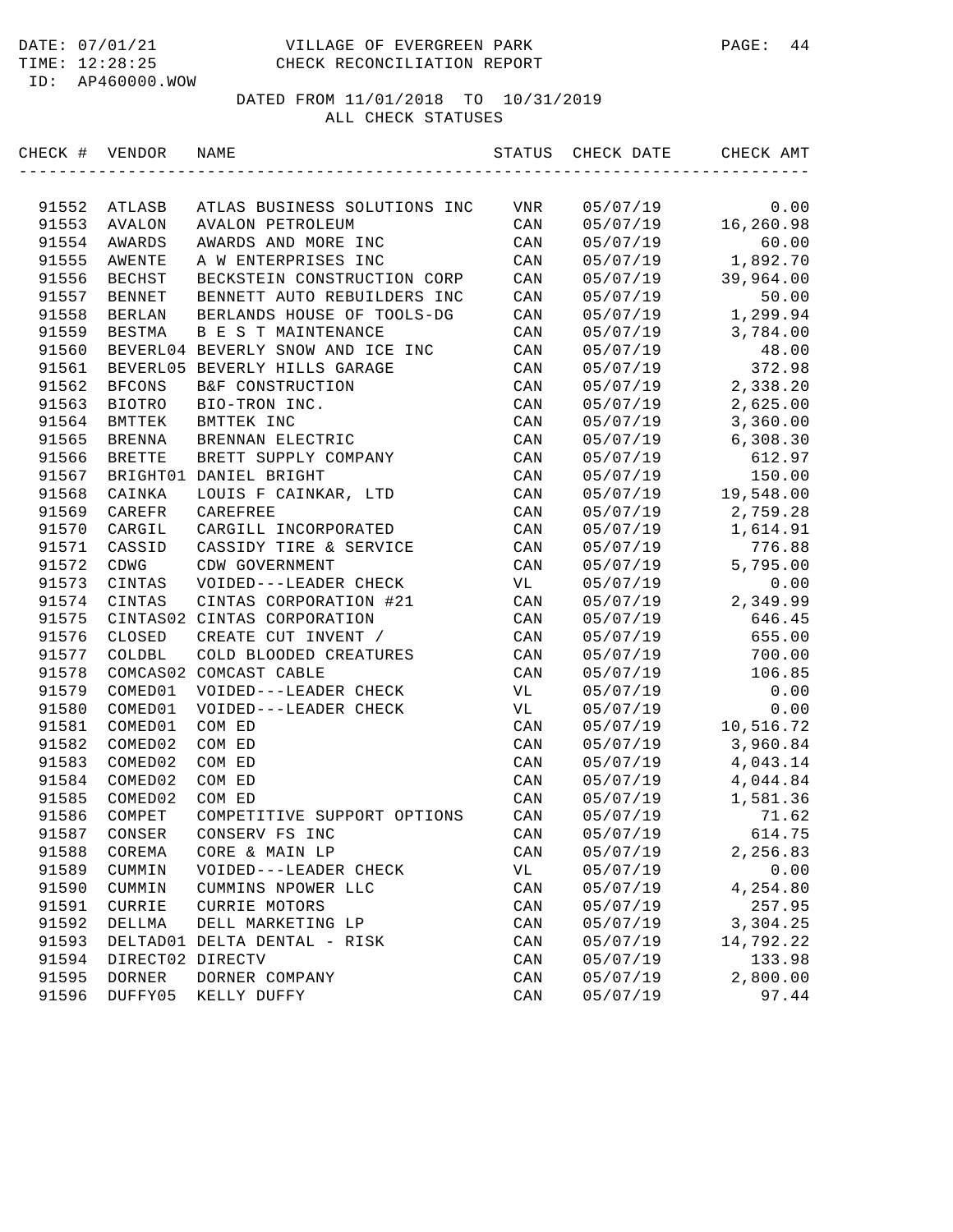| CHECK # | VENDOR        | NAME                                    | STATUS         | CHECK DATE | CHECK AMT   |
|---------|---------------|-----------------------------------------|----------------|------------|-------------|
|         |               |                                         |                |            |             |
| 91597   | EVERGR        | EVERGREEN MECHANICAL                    | CAN            | 05/07/19   | 3,874.00    |
| 91598   |               | EVERGR04 EVERGREEN PARK ACE HARDWARE    | CAN            | 05/07/19   | 95.77       |
| 91599   |               | EVERGR15 EVERGREEN PAVING               | CAN            | 05/07/19   | 21,455.00   |
| 91600   |               | EVERGR18 EVERGREEN CARE CENTER LTD      | CAN            | 05/07/19   | 270.00      |
| 91601   | <b>EXPERT</b> | EXPERT CHEMICAL & SUPPLY INC            | CAN            | 05/07/19   | 473.74      |
| 91602   |               | FEDERA02 FEDERAL RENT-A-FENCE           | CAN            | 05/07/19   | 425.00      |
| 91603   |               | FIFTHT01 FIFTH THIRD BANK               | CAN            | 05/07/19   | 4,596.06    |
| 91604   | FIRESE        | FIRE SERVICE INC                        | CAN            | 05/07/19   | 1,721.83    |
| 91605   | FLANAG        | FLANAGIN LLC                            | CAN            | 05/07/19   | 3,230.00    |
| 91606   | FLEETP        | FLEETPRIDE                              | CAN            | 05/07/19   | 62.64       |
| 91607   | FLEX          | FLEXIBLE BENEFIT SERVICE CORP           | CAN            | 05/07/19   | 141.75      |
| 91608   | GARVEY        | VOIDED---LEADER CHECK                   | VL             | 05/07/19   | 0.00        |
| 91609   | GARVEY        | GARVEYS OFFICE PRODUCTS                 | CAN            | 05/07/19   | 1,981.86    |
| 91610   | GEMELE        | GEM ELECTRIC SUPPLY INC                 | CAN            | 05/07/19   | 51.59       |
| 91611   | GLOBAL        | GLOBALSTAR USA                          | CAN            | 05/07/19   | 508.16      |
| 91612   | GRAING        | WW GRAINGER INC                         | CAN            | 05/07/19   | 150.80      |
| 91613   | GREENF        | GREEN FOR LIFE                          | CAN            | 05/07/19   | 325.00      |
| 91614   | HACHCO        | HACH COMPANY                            | CAN            | 05/07/19   | 204.22      |
| 91615   | HANSEN        | HANSEN DOOR                             | CAN            | 05/07/19   | 1,374.22    |
| 91616   | HARBOR        | HARBOR FREIGHT TOOLS                    | CAN            | 05/07/19   | 378.03      |
| 91617   | HARRIS        | W T HARRIS                              | CAN            | 05/07/19   | 7,646.40    |
| 91618   |               | HARRIS01 GENELLE HARRIS-CHISHOLM        | CAN            | 05/07/19   | 115.75      |
| 91619   | HAWKIN        | HAWK FORD                               | CAN            | 05/07/19   | 584.54      |
| 91620   |               | HEALTH03 HEALTHCARE SERVICE CORPORATION | CAN            | 05/07/19   | 224, 426.72 |
| 91621   | ILCOUN        | IL COUNTIES RISK MGMT TRUST             | CAN            | 05/07/19   | 1,627.08    |
| 91622   | ILCOUN        | IL COUNTIES RISK MGMT TRUST             | CAN            | 05/07/19   | 86,643.26   |
| 91623   | ILLINO22      | ILLINOIS COMMUNICATIONS                 | CAN            | 05/07/19   | 24,624.50   |
| 91624   | ILLIN055      | ILLINOIS CPA SOCIETY                    | CAN            | 05/07/19   | 277.00      |
| 91625   | INGALL        | EMS DEPARTMENT                          | CAN            | 05/07/19   | 60.00       |
| 91626   | INTERS        | INTERSTATE BATTERY OF CHICAGO           | CAN            | 05/07/19   | 139.90      |
| 91627   | <b>JPCOOK</b> | THE JP COOKE CO                         | CAN            | 05/07/19   | 52.75       |
| 91628   | KENNED        | KENNEDY PLUMBING & SEWER INC            | CAN            | 05/07/19   | 295.00      |
| 91629   | KEYCAR        | KEY CARPET CORPORATION                  | CAN            | 05/07/19   | 3,200.00    |
| 91630   | KROYLL        | KROY LLC                                | CAN            | 05/07/19   | 189.12      |
| 91631   | KULIK         | TERRANCE B KULIK                        | CAN            | 05/07/19   | 120.64      |
| 91632   | LANDSE        | LAND'S END BUSINESS OUTFITTERS          | CAN            | 05/07/19   | 133.19      |
| 91633   | LARRYS        | LARRY'S BRAKE SERVICE                   | CAN            | 05/07/19   | 263.00      |
| 91634   | LASERL        | LASER LABS INC                          | CAN            | 05/07/19   | 131.90      |
| 91635   | LAUTER        | LAUTERBACH & AMEN LLP                   | <b>VNR</b>     | 05/07/19   | 0.00        |
| 91636   | LEAF          | LEAF                                    | CAN            | 05/07/19   | 2,470.00    |
| 91637   | LINDAH        | LINDAHL BROS INC                        | $\mathtt{CAN}$ | 05/07/19   | 1,375.00    |
| 91638   | MARVEL        | MARVELOUS FACES                         | CAN            | 05/07/19   | 150.00      |
| 91639   | MDIELE        | MDI ELECTRICAL CONSTRUCTION             | CAN            | 05/07/19   | 1,941.20    |
| 91640   | MEADEE        | MEADE INC                               | $\mathtt{CAN}$ | 05/07/19   | 2,489.91    |
| 91641   | MEADEI        | MEADE INC                               | CAN            | 05/07/19   | 3,433.59    |
|         |               |                                         |                |            |             |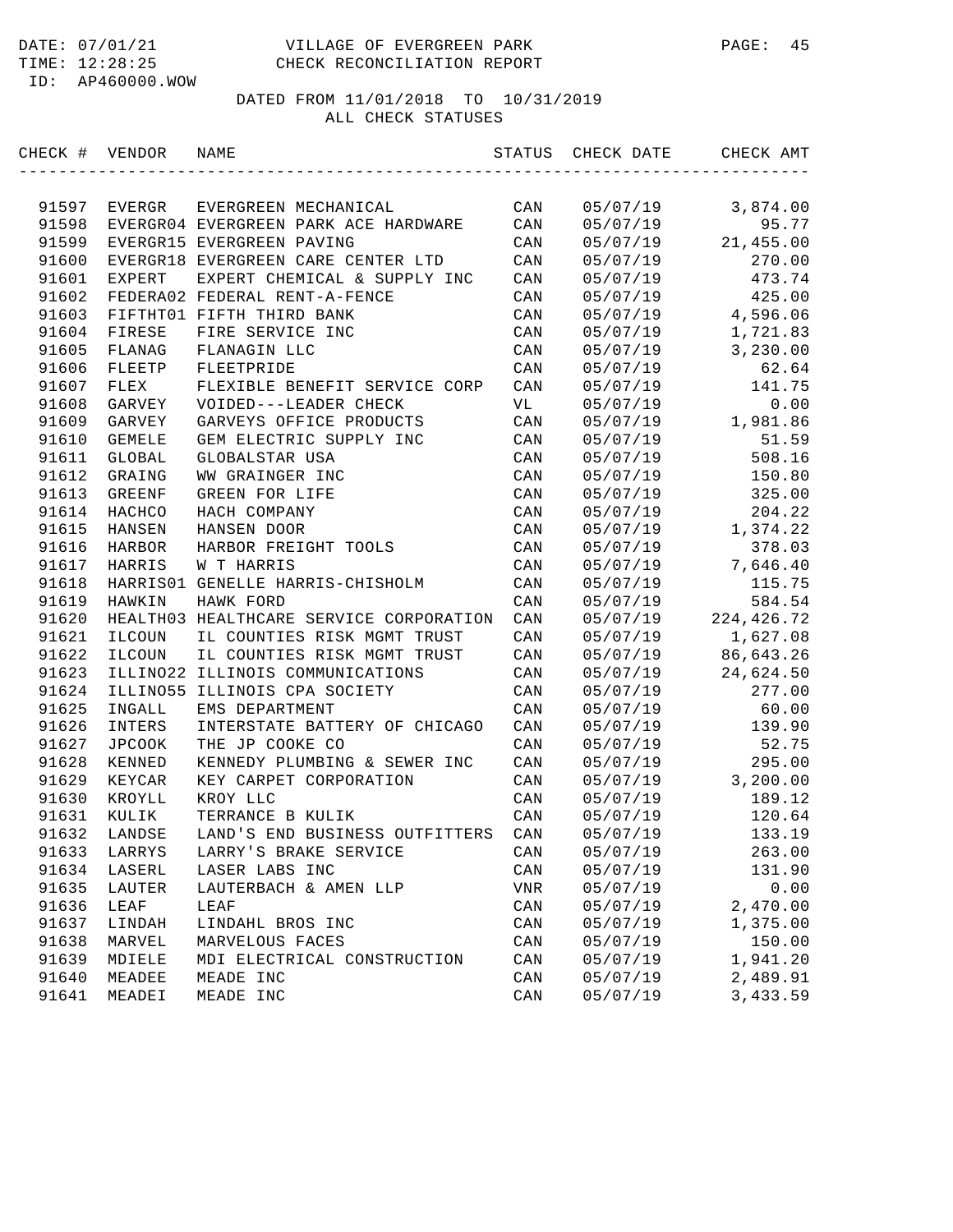| CHECK # VENDOR |          | NAME                                   | STATUS         | CHECK DATE | CHECK AMT |
|----------------|----------|----------------------------------------|----------------|------------|-----------|
|                |          |                                        |                |            |           |
| 91642          |          | MEDICA01 MEDICAL REIMBURSEMENT         | CAN            | 05/07/19   | 4,748.68  |
| 91643          |          | MEIJER03 MEIJER GREAT LAKES            | CAN            | 05/07/19   | 92,537.00 |
| 91644          | MENARD   | MENARDS-CRESTWOOD                      | CAN            | 05/07/19   | 119.96    |
| 91645          |          | MENARD03 VOIDED---LEADER CHECK         | VL             | 05/07/19   | 0.00      |
| 91646          |          | MENARD03 VOIDED---LEADER CHECK         | VL             | 05/07/19   | 0.00      |
| 91647          |          | MENARD03 VOIDED---LEADER CHECK         | VL             | 05/07/19   | 0.00      |
| 91648          |          | MENARD03 VOIDED---LEADER CHECK         | VL             | 05/07/19   | 0.00      |
| 91649          |          | MENARD03 MENARDS - EVERGREEN PARK      | CAN            | 05/07/19   | 2,798.92  |
| 91650          | MEPEXT   | MEP EXTERMINATING                      | CAN            | 05/07/19   | 405.00    |
| 91651          | MESIMP   | ME SIMPSON CO INC                      | CAN            | 05/07/19   | 645.00    |
| 91652          |          | MIDWES12 MID-WEST TRUCKERS ASSOCIATION | CAN            | 05/07/19   | 66.30     |
| 91653          | MONROE   | MONROE TRUCK EQUIPMENT INC             | CAN            | 05/07/19   | 14,969.62 |
| 91654          |          | MUNICI03 MES - ILLINOIS                | CAN            | 05/07/19   | 344.59    |
| 91655          | NATION   | NATIONAL RECREATION                    | CAN            | 05/07/19   | 175.00    |
| 91656          | NICOR    | VOIDED---LEADER CHECK                  | VL             | 05/07/19   | 0.00      |
| 91657          | NICOR    | NICOR GAS                              | CAN            | 05/07/19   | 4,888.65  |
| 91658          | NORTHE   | NORTH EAST MULTI-REGIONAL              | CAN            | 05/07/19   | 510.00    |
| 91659          | NOVOTN   | VOIDED---LEADER CHECK                  | VL             | 05/07/19   | 0.00      |
| 91660          | NOVOTN   | VOIDED---LEADER CHECK                  | VL             | 05/07/19   | 0.00      |
| 91661          | NOVOTN   | NOVOTNY ENGINEERING                    | CAN            | 05/07/19   | 25,528.00 |
| 91662          | NUTOYS   | NUTOYS                                 | CAN            | 05/07/19   | 33,895.00 |
| 91663          | ODELSO   | OSMFM LTD                              | CAN            | 05/07/19   | 1,785.00  |
| 91664          |          | OFFICE06 VOIDED---LEADER CHECK         | VL             | 05/07/19   | 0.00      |
| 91665          |          | OFFICE06 OFFICE DEPOT                  | CAN            | 05/07/19   | 3,723.35  |
| 91666          |          | OFFICE07 OFFICE DEPOT                  | CAN            | 05/07/19   | 73.88     |
| 91667          |          | OFFICEDE OFFICE DEPOT BUSINESS CREDIT  | CAN            | 05/07/19   | 33.97     |
| 91668          |          | OHERRO01 VOIDED---LEADER CHECK         | VL             | 05/07/19   | 0.00      |
| 91669          |          | OHERRO01 RAY O'HERRON CO INC           | CAN            | 05/07/19   | 2,402.78  |
| 91670          | OLEARY   | O'LEARY'S CONTRACTORS                  | CAN            | 05/07/19   | 300.66    |
| 91671          |          | OZINGA03 OZINGA MATERIALS INC          | CAN            | 05/07/19   | 3,616.42  |
| 91672          | PAPERD   | PAPER DIRECT                           | CAN            | 05/07/19   | 98.79     |
| 91673          | PEOPLE   | PEOPLEFACTS LLC                        | CAN            | 05/07/19   | 16.67     |
| 91674          | PLOWSC   | PLOWS COUNCIL ON AGING                 | CAN            | 05/07/19   | 307.23    |
| 91675          | PODALA   | CRAIG A PODALAK ARCHITECTS             | CAN            | 05/07/19   | 12,137.00 |
| 91676          | PRAXAI   | PRAXAIR DISTRIBUTION                   | CAN            | 05/07/19   | 309.11    |
| 91677          | PRINTM   | PRINTMART                              | CAN            | 05/07/19   | 25.00     |
| 91678          | PUBLIC   | PUBLIC SAFETY DIRECT INC               | CAN            | 05/07/19   | 797.97    |
| 91679          | QUALIZ   | KALETA M QUALIZZA                      | CAN            | 05/07/19   | 1,248.75  |
| 91680          |          | R0002241 PATRICE CONNELLY              | $\mathtt{CAN}$ | 05/07/19   | 75.00     |
| 91681          | RIDDER   | SUSAN RIDDERHOFF                       | CAN            | 05/07/19   | 274.73    |
| 91682          | ROSCOE   | THE ROSCOE COMPANY                     | CAN            | 05/07/19   | 431.31    |
| 91683          | SAMSCL11 | SAMSCLUB-WALMART                       | $\mathtt{CAN}$ | 05/07/19   | 231.63    |
| 91684          |          | SAMSCL22 SAMSCLUB-WALMART              | CAN            | 05/07/19   | 504.48    |
| 91685          |          | SAMSCL33 SAMSCLUB-WALMART              | $\mathtt{CAN}$ | 05/07/19   | 210.89    |
| 91686          |          | SAMSCL44 SAMSCLUB-WALMART              | CAN            | 05/07/19   | 539.29    |
|                |          |                                        |                |            |           |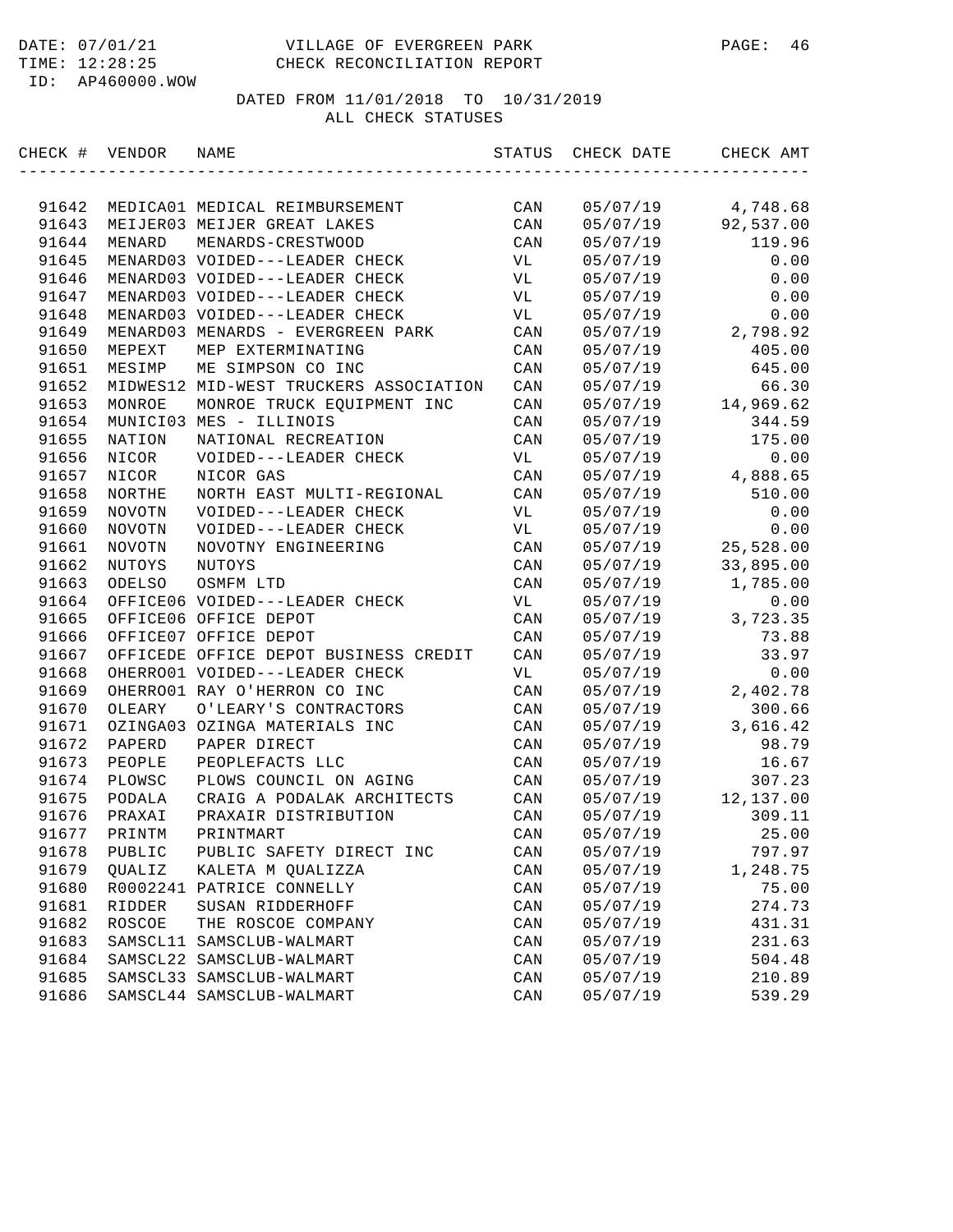| CHECK # | VENDOR        | NAME                                   | STATUS | CHECK DATE | CHECK AMT |
|---------|---------------|----------------------------------------|--------|------------|-----------|
|         |               |                                        |        |            |           |
| 91687   | SCHAAF        | SCHAAF EQUIPMENT CO INC                | CAN    | 05/07/19   | 503.60    |
| 91688   | SEMMER        | SEMMER LANDSCAPE LLC                   | CAN    | 05/07/19   | 2,375.00  |
| 91689   | SERVIC02      | SERVICE SANITATION INC                 | VNR    | 05/07/19   | 0.00      |
| 91690   | <b>SHARKS</b> | SHARK SHREDDING & DOCUMENT             | CAN    | 05/07/19   | 320.00    |
| 91691   | SHERWI        | THE SHERWIN-WILLIAMS CO                | CAN    | 05/07/19   | 245.39    |
| 91692   | SOSTEC        | SOS TECHNOLOGIES                       | CAN    | 05/07/19   | 4,485.12  |
| 91693   | STRAUG        | STRAUGHN FARM INC                      | CAN    | 05/07/19   | 8,550.00  |
| 91694   |               | SUBURB04 SUBURBAN TRUCK PARTS          | CAN    | 05/07/19   | 430.95    |
| 91695   | THOMPS        | THOMPSON ELEVATOR                      | CAN    | 05/07/19   | 43.00     |
| 91696   | THYSSE        | THYSSENKRUPP ELEVATOR CORP             | CAN    | 05/07/19   | 382.00    |
| 91697   | TRAINI        | TRAINING CONCEPTS INC                  | CAN    | 05/07/19   | 446.50    |
| 91698   | TRANSU        | TRANSUNION RISK AND                    | CAN    | 05/07/19   | 0.70      |
| 91699   | <b>USARBO</b> | US ARBOR PRODUCTS INC                  | CAN    | 05/07/19   | 3,177.50  |
| 91700   | USGAS         | US GAS                                 | CAN    | 05/07/19   | 238.50    |
| 91701   |               | VERIZO10 VERIZON WIRELESS              | CAN    | 05/07/19   | 43.33     |
| 91702   |               | VERIZO10 VERIZON WIRELESS              | CAN    | 05/07/19   | 2,805.38  |
| 91703   |               | VERIZO10 VERIZON WIRELESS              | CAN    | 05/07/19   | 114.03    |
| 91704   |               | VERIZO10 VERIZON WIRELESS              | CAN    | 05/07/19   | 150.12    |
| 91705   |               | VERIZO10 VERIZON WIRELESS              | CAN    | 05/07/19   | 885.08    |
| 91706   | VERMEE        | VERMEER MIDWEST/VERMEER IL             | CAN    | 05/07/19   | 309.30    |
| 91707   | VILLOL        | VILLAGE OF OAK LAWN                    | CAN    | 05/07/19   | 2,494.88  |
| 91708   | VINCES        | VINCES TOWING                          | CAN    | 05/07/19   | 1,080.00  |
| 91709   | WESTSI        | WEST SIDE TRACTOR SALES                | CAN    | 05/07/19   | 8,597.15  |
| 91710   | WIGBOL        | WIGBOLDY MATERIALS INC                 | CAN    | 05/07/19   | 204.00    |
| 91711   | WINDYC        | WINDY CITY SILKSCREENING INC           | CAN    | 05/07/19   | 360.00    |
| 91712   | WOLFSB        | WOLF'S BAKERY                          | CAN    | 05/07/19   | 25.20     |
| 91713   | WORLDP        | WORLDPOINT ECC INC                     | CAN    | 05/07/19   | 60.95     |
| 91714   | SAMSCL77      | SAMSCLUB-WALMART                       | CAN    | 05/10/19   | 880.27    |
| 91715   |               | SAMSCL88 SAMSCLUB-WALMART              | CAN    | 05/10/19   | 732.07    |
| 91716   |               | COOKCO09 COOK COUNTY CLERK             | CAN    | 05/13/19   | 10.00     |
| 91717   |               | DIAMON03 DIAMOND TOURS INC             | CAN    | 05/13/19   | 3,300.00  |
| 91718   |               | ILLINO24 ILL LIQUOR CONTROL COMMISSION | CAN    | 05/13/19   | 150.00    |
| 91719   |               | SAMSCL44 SAMSCLUB-WALMART              | CAN    | 05/13/19   | 166.63    |
| 91720   | SECRET        | SECRETARY OF STATE                     | CAN    | 05/13/19   | 562.00    |
| 91721   |               | ANDERS05 BRIAN ANDERSON                | CAN    | 05/14/19   | 150.00    |
| 91722   | <b>BAVONE</b> | ROBERT BAVONE                          | CAN    | 05/14/19   | 150.00    |
| 91723   | <b>BENDER</b> | <b>JOHN BENDER</b>                     | CAN    | 05/14/19   | 300.00    |
| 91724   | CAINKA        | LOUIS F CAINKAR, LTD                   | CAN    | 05/14/19   | 3,825.00  |
| 91725   | CARUSI        | EUGENE CARUSI                          | CAN    | 05/14/19   | 300.00    |
| 91726   | ENGEL         | MICHAEL ENGEL                          | CAN    | 05/14/19   | 300.00    |
| 91727   | FARREL        | BRIAN FARRELL                          | CAN    | 05/14/19   | 150.00    |
| 91728   | HERRER01      | ALEXANDER HERRERA                      | CAN    | 05/14/19   | 150.00    |
| 91729   | ILCOUN        | IL COUNTIES RISK MGMT TRUST            | CAN    | 05/14/19   | 86,643.26 |
| 91730   | LAZINE        | DENNIS LAZINEK                         | CAN    | 05/14/19   | 300.00    |
| 91731   |               | MCCANN03 CHRIS McCANN                  | CAN    | 05/14/19   | 300.00    |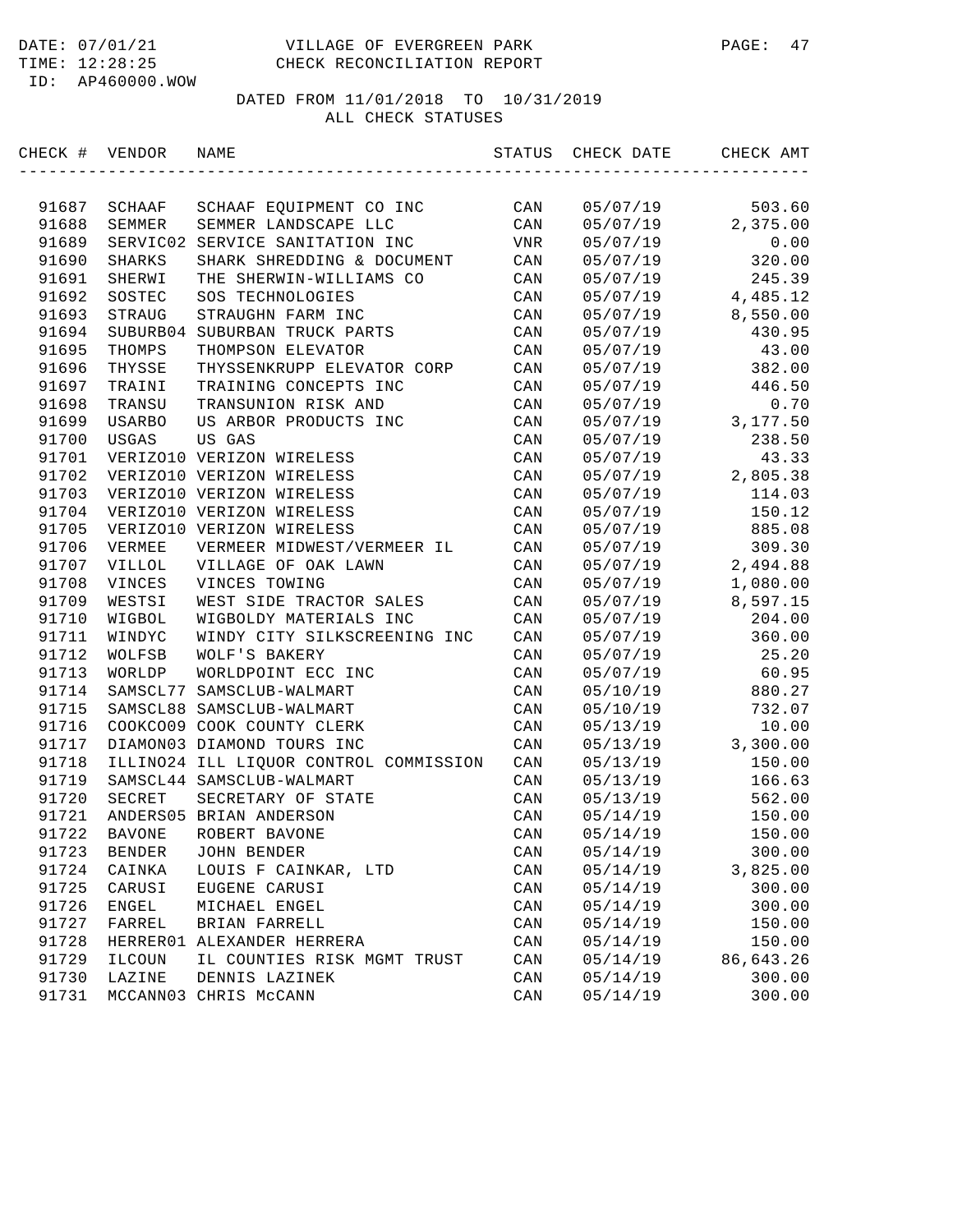| CHECK # | VENDOR        | NAME                                 | STATUS         | CHECK DATE | CHECK AMT  |
|---------|---------------|--------------------------------------|----------------|------------|------------|
|         |               |                                      |                |            |            |
| 91732   |               | MCCART01 JOHN MCCARTHY               | CAN            | 05/14/19   | 300.00     |
| 91733   |               | PASTIC01 SUE PASTICK                 | CAN            | 05/14/19   | 300.00     |
| 91734   | RICH          | CAMERON RICH                         | CAN            | 05/14/19   | 300.00     |
| 91735   | SCHAEF        | LINDA SCHAEFER                       | CAN            | 05/14/19   | 248.00     |
| 91736   | SIGNOR        | ANTHONY SIGNORELLI                   | CAN            | 05/14/19   | 300.00     |
| 91737   | SMILEY        | SYDNEY SMILEY                        | CAN            | 05/14/19   | 150.00     |
| 91738   | <b>VOS</b>    | JAMES VOS                            | CAN            | 05/14/19   | 300.00     |
| 91739   | YEAMAN        | GAVIN YEAMAN                         | CAN            | 05/14/19   | 300.00     |
| 91740   | DONNEL        | THERESA DONNELLY                     | CAN            | 05/18/19   | 900.00     |
| 91741   | MARSHA        | SARAH MARSHALL                       | CAN            | 05/18/19   | 37.00      |
| 91742   |               | OTOOLE01 GRACE O'TOOLE               | CAN            | 05/18/19   | 37.00      |
| 91743   | ADMIRA        | ADMIRAL STEEL                        | CAN            | 05/21/19   | 35.00      |
| 91744   | AFTERM        | AFTERMATH SPECIALISTS IN             | CAN            | 05/21/19   | 210.00     |
| 91745   | AIRONE        | AIR ONE EQUIPMENT INC                | CAN            | 05/21/19   | 788.00     |
| 91746   |               | ALSIPL01 ALSIP LAWNMOWER INC         | CAN            | 05/21/19   | 237.51     |
| 91747   |               | AMAZON01 AMAZON CAPITAL SERVICES INC | CAN            | 05/21/19   | 336.98     |
| 91748   |               | ANDERS06 ANDERSON LOCK               | CAN            | 05/21/19   | 107.40     |
| 91749   | ANIMAL        | ANIMAL WELFARE LEAGUE                | CAN            | 05/21/19   | 1,326.00   |
| 91750   | ASHLAN        | ASHLAND PROPANE                      | CAN            | 05/21/19   | 51.28      |
| 91751   |               | ATLASB01 ATLAS BOBCAT INC            | CAN            | 05/21/19   | 214.16     |
| 91752   | ATT01         | AT&T                                 | CAN            | 05/21/19   | 4,249.67   |
| 91753   | ATT01         | AT&T                                 | CAN            | 05/21/19   | 1,383.72   |
| 91754   | ATT04         | AT&T                                 | CAN            | 05/21/19   | 61.53      |
| 91755   | ATTGLO        | AT&T GLOBAL SERVICES, INC.           | CAN            | 05/21/19   | 886.15     |
| 91756   | AVALON        | <b>AVALON PETROLEUM</b>              | CAN            | 05/21/19   | 4,760.00   |
| 91757   | AWARDS        | AWARDS AND MORE INC                  | CAN            | 05/21/19   | 20.00      |
| 91758   | EFOLDE        | eFOLDER INC DBA<br>AXCIENT           | CAN            | 05/21/19   | 990.00     |
| 91759   | <b>BESTTE</b> | BEST TECHNOLOGY SYSTEMS INC          | CAN            | 05/21/19   | 1,195.00   |
| 91760   |               | BEVERL05 BEVERLY HILLS GARAGE        | CAN            | 05/21/19   | 6,535.87   |
| 91761   | <b>BFCONS</b> | B&F CONSTRUCTION                     | CAN            | 05/21/19   | 4,425.50   |
| 91762   | BIGRST        | BIG R STORE - HOMER GLEN             | CAN            | 05/21/19   | 210.88     |
| 91763   | BMTTEK        | BMTTEK INC                           | CAN            | 05/21/19   | 3,920.00   |
| 91764   | <b>BURRIS</b> | BURRIS EQUIPMENT CO                  | CAN            | 05/21/19   | 564.95     |
| 91765   | CAINKA        | LOUIS F CAINKAR, LTD                 | CAN            | 05/21/19   | 7,200.00   |
| 91766   | CAINKA        | LOUIS F CAINKAR, LTD                 | CAN            | 05/21/19   | 14,410.00  |
| 91767   | CAREFR        | CAREFREE                             | CAN            | 05/21/19   | 748.00     |
| 91768   | CASSID        | CASSIDY TIRE & SERVICE               | CAN            | 05/21/19   | 1,067.43   |
| 91769   | CHICAG50      | CHICAGOLAND RESTAURANT               | CAN            | 05/21/19   | 150.00     |
| 91770   | CINTAS        | VOIDED---LEADER CHECK                | VL             | 05/21/19   | 0.00       |
| 91771   | CINTAS        | CINTAS CORPORATION #21               | CAN            | 05/21/19   | 1,610.84   |
| 91772   | CINTAS02      | CINTAS CORPORATION                   | CAN            | 05/21/19   | 177.68     |
| 91773   | CITYOF        | CITY OF CHICAGO                      | CAN            | 05/21/19   | 159,658.86 |
| 91774   | CLOSED        | CREATE CUT INVENT /                  | CAN            | 05/21/19   | 825.00     |
| 91775   | COMED01       | COM ED                               | CAN            | 05/21/19   | 10,526.71  |
| 91776   | COREMA        | CORE & MAIN LP                       | $\mathtt{CAN}$ | 05/21/19   | 1,579.30   |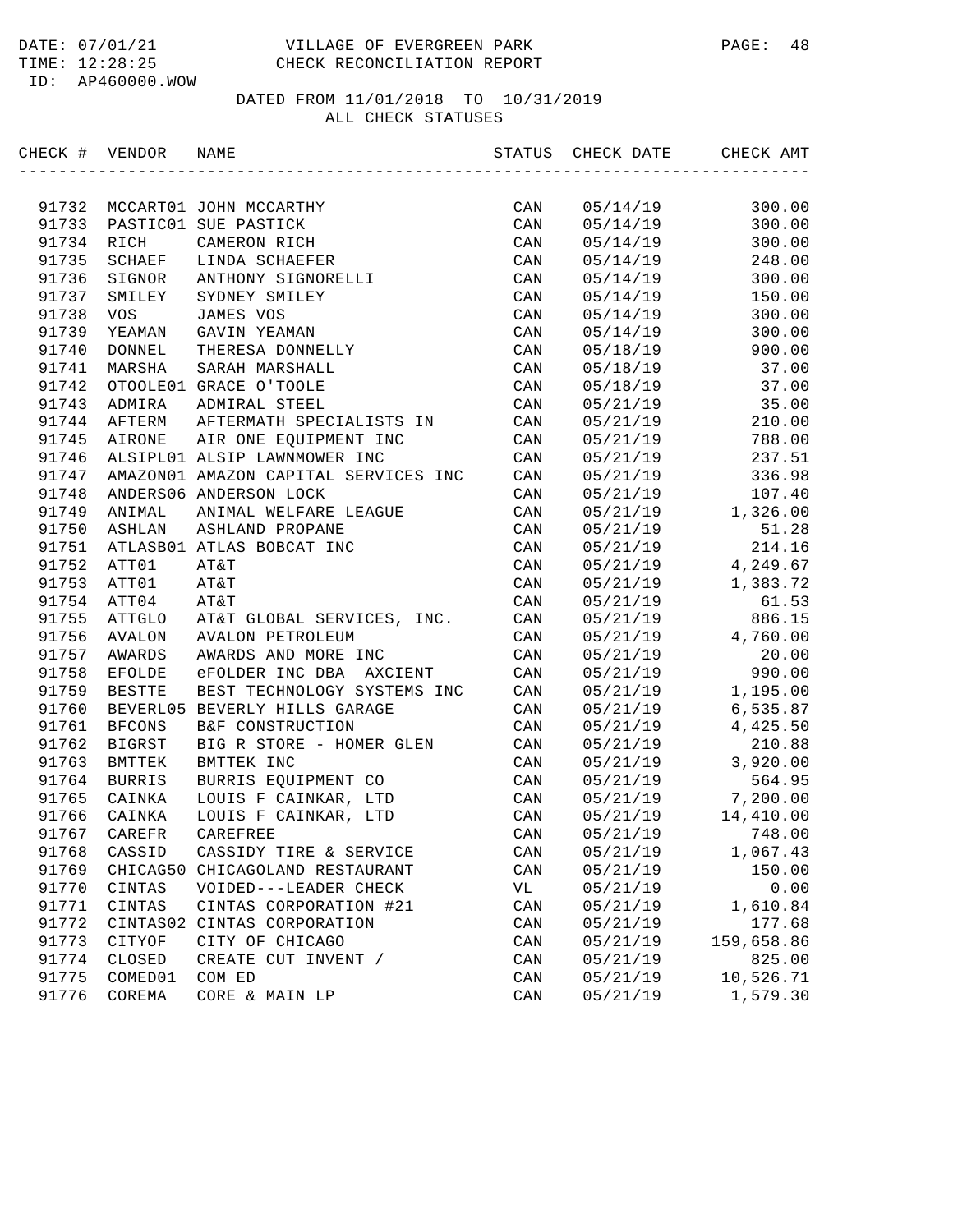| CHECK # | VENDOR        | NAME                                    | STATUS | CHECK DATE | CHECK AMT   |
|---------|---------------|-----------------------------------------|--------|------------|-------------|
|         |               |                                         |        |            |             |
| 91777   | CREATI        | CREATIVE PRODUCTS & DESIGNS             | CAN    | 05/21/19   | 1,350.00    |
| 91778   |               | CREATI02 CREATIVE PRODUCT SOURCING INC  | CAN    | 05/21/19   | 42.00       |
| 91779   | CSXTRA        | CSX TRANSPORTATION INC                  | CAN    | 05/21/19   | 50.00       |
| 91780   | CUMMIN        | CUMMINS NPOWER LLC                      | VNR    | 05/21/19   | 0.00        |
| 91781   | CURRIE        | CURRIE MOTORS                           | CAN    | 05/21/19   | 38,388.00   |
| 91782   | CYGANH        | CYGAN HAYES, LTD.                       | CAN    | 05/21/19   | 11,825.00   |
| 91783   |               | DIRECT03 THE DIRECT RESPONSE RESOURCE   | CAN    | 05/21/19   | 870.00      |
| 91784   |               | EVERGR04 EVERGREEN PARK ACE HARDWARE    | CAN    | 05/21/19   | 134.25      |
| 91785   |               | EVERGR04 EVERGREEN PARK ACE HARDWARE    | CAN    | 05/21/19   | 17.05       |
| 91786   |               | EVERGR04 EVERGREEN PARK ACE HARDWARE    | CAN    | 05/21/19   | 61.95       |
| 91787   |               | EVERGR04 EVERGREEN PARK ACE HARDWARE    | CAN    | 05/21/19   | 408.52      |
| 91788   |               | EVERGR04 EVERGREEN PARK ACE HARDWARE    | CAN    | 05/21/19   | 151.01      |
| 91789   |               | EVERGR10 EVERGREEN CAR WASH             | CAN    | 05/21/19   | 1,113.50    |
| 91790   |               | EVERGR15 EVERGREEN PAVING               | CAN    | 05/21/19   | 43, 145. 30 |
| 91791   | FASTSI        | FAST SIGNS                              | CAN    | 05/21/19   | 1,651.20    |
| 91792   |               | FEDERA02 FEDERAL RENT-A-FENCE           | CAN    | 05/21/19   | 2,262.80    |
| 91793   | <b>FERGUS</b> | FERGUSON FACILITIES SUPPLY              | CAN    | 05/21/19   | 1,144.17    |
| 91794   | FIRESE        | FIRE SERVICE INC                        | CAN    | 05/21/19   | 690.48      |
| 91795   | FLANAG        | VOIDED---LEADER CHECK                   | VL     | 05/21/19   | 0.00        |
| 91796   | FLANAG        | FLANAGIN LLC                            | CAN    | 05/21/19   | 27,455.00   |
| 91797   | FLEETP        | FLEETPRIDE                              | CAN    | 05/21/19   | 49.49       |
| 91798   | FLEX          | FLEXIBLE BENEFIT SERVICE CORP           | CAN    | 05/21/19   | 120.75      |
| 91799   | FORWAR        | FORWARD SPACE                           | CAN    | 05/21/19   | 48,088.16   |
| 91800   | FOXVAL        | FOX VALLEY FIRE AND SAFETY              | CAN    | 05/21/19   | 109.50      |
| 91801   | GARVEY        | GARVEYS OFFICE PRODUCTS                 | CAN    | 05/21/19   | 894.01      |
| 91802   | <b>GEKLOO</b> | GE KLOOS MATERIAL CO                    | CAN    | 05/21/19   | 1,032.30    |
| 91803   | GEMELE        | GEM ELECTRIC SUPPLY INC                 | CAN    | 05/21/19   | 22.14       |
| 91804   | GIFFIN        | GIFFIN WINNING COHEN                    | CAN    | 05/21/19   | 180.00      |
| 91805   | GRAING        | WW GRAINGER INC                         | CAN    | 05/21/19   | 280.24      |
| 91806   | HASTIN        | HASTINGS AIR-ENERGY                     | CAN    | 05/21/19   | 2,010.61    |
| 91807   | ILLINO22      | ILLINOIS COMMUNICATIONS                 | CAN    | 05/21/19   | 381.11      |
| 91808   |               | ILLINO72 ILLINOIS PUBLIC WORKS          | CAN    | 05/21/19   | 250.00      |
| 91809   |               | ILLINO75 ILLINOIS STATE POLICE          | CAN    | 05/21/19   | 169.50      |
| 91810   |               | ILLINO79 ILLINOIS DEPT OF INSURANCE     | CAN    | 05/21/19   | 92.92       |
| 91811   |               | ILLINO79 ILLINOIS DEPT OF INSURANCE     | CAN    | 05/21/19   | 8,000.00    |
| 91812   | INDEPE        | INDEPENDENT RECYCLING SERVICES          | CAN    | 05/21/19   | 13,574.16   |
| 91813   |               | INTERS02 INTERSTATE BILLING SERVICE INC | CAN    | 05/21/19   | 544.23      |
| 91814   | KARACO        | KARA COMPANY INC                        | CAN    | 05/21/19   | 197.20      |
| 91815   | KAWALA        | KAWA LANDSCAPE & LAWN SERVICE           | CAN    | 05/21/19   | 3,363.00    |
| 91816   | KENNED        | KENNEDY PLUMBING & SEWER INC            | CAN    | 05/21/19   | 685.00      |
| 91817   | KUSTOMS       | KUSTOM SIGNALS INC                      | CAN    | 05/21/19   | 6,111.00    |
| 91818   | MEADEE        | MEADE INC                               | CAN    | 05/21/19   | 238.00      |
| 91819   |               | MENARD03 VOIDED---LEADER CHECK          | VL     | 05/21/19   | 0.00        |
| 91820   |               | MENARD03 VOIDED---LEADER CHECK          | VL     | 05/21/19   | 0.00        |
| 91821   |               | MENARD03 VOIDED---LEADER CHECK          | VL     | 05/21/19   | 0.00        |
|         |               |                                         |        |            |             |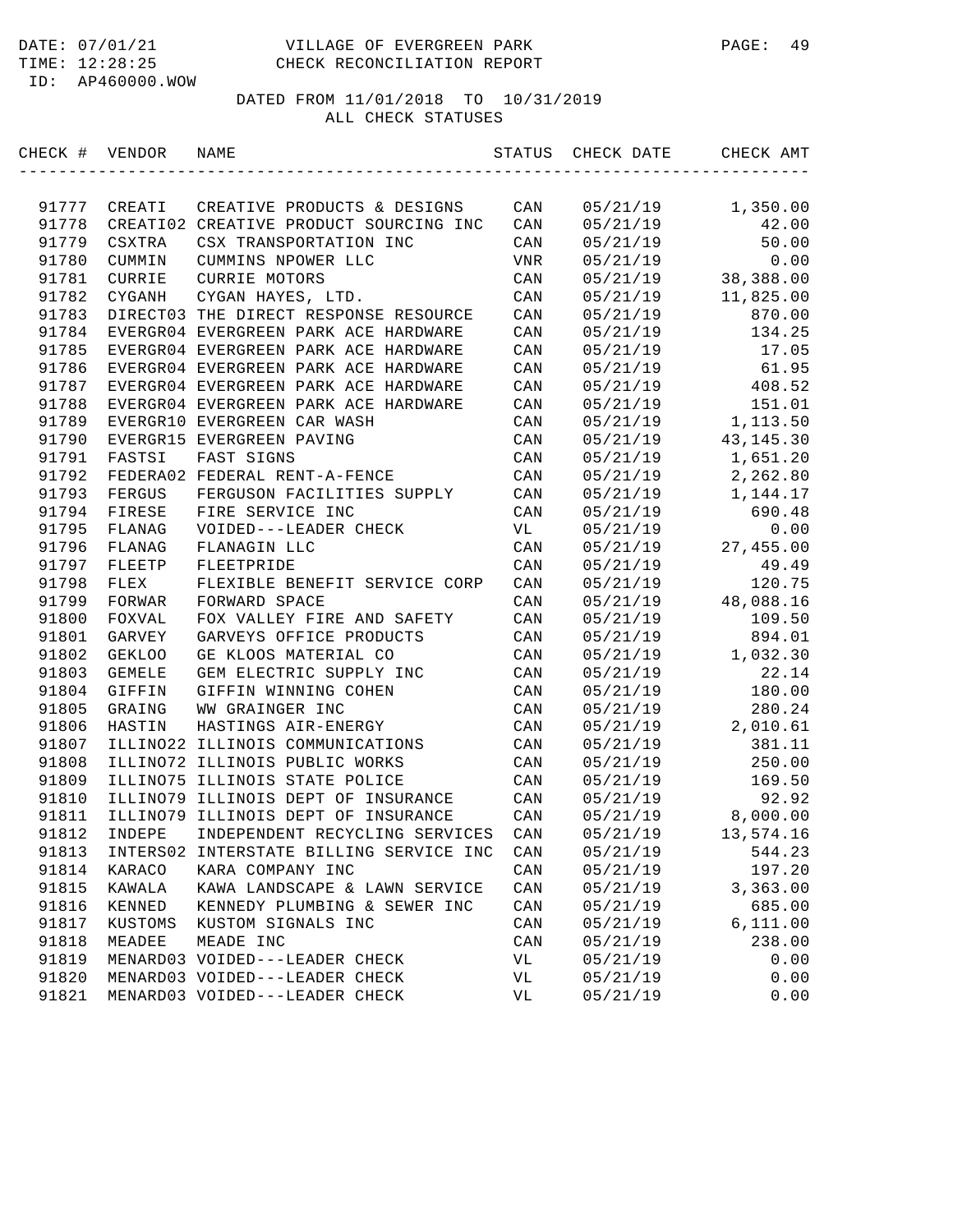| CHECK # | VENDOR            | NAME                                   | STATUS         | CHECK DATE | CHECK AMT |
|---------|-------------------|----------------------------------------|----------------|------------|-----------|
|         |                   |                                        |                |            |           |
| 91822   |                   | MENARD03 VOIDED---LEADER CHECK         | VL             | 05/21/19   | 0.00      |
| 91823   |                   | MENARD03 MENARDS - EVERGREEN PARK      | CAN            | 05/21/19   | 1,977.88  |
| 91824   | MEPEXT            | MEP EXTERMINATING                      | CAN            | 05/21/19   | 105.00    |
| 91825   | MESIMP            | ME SIMPSON CO INC                      | CAN            | 05/21/19   | 790.00    |
| 91826   | MICROE            | MICRO-EYE SECURITY SYSTEMS INC         | CAN            | 05/21/19   | 996.00    |
| 91827   | MMGLAS            | M & M GLASS SERVICE INC                | CAN            | 05/21/19   | 345.00    |
| 91828   |                   | MOTION01 MOTION PICTURE LICENSING CORP | CAN            | 05/21/19   | 176.62    |
| 91829   | MOTORO            | MOTOROLA COMMUNICATIONS                | CAN            | 05/21/19   | 151.11    |
| 91830   | NFPA01            | NATIONAL FIRE PROTECTION ASSOC         | CAN            | 05/21/19   | 175.00    |
| 91831   | NICOR             | VOIDED---LEADER CHECK                  | VL             | 05/21/19   | 0.00      |
| 91832   | NICOR             | NICOR GAS                              | CAN            | 05/21/19   | 2,329.17  |
| 91833   | NORTHE            | NORTH EAST MULTI-REGIONAL              | CAN            | 05/21/19   | 325.00    |
| 91834   | ODELSO            | OSMFM LTD                              | CAN            | 05/21/19   | 1,870.00  |
| 91835   |                   | OFFICE07 OFFICE DEPOT                  | CAN            | 05/21/19   | 285.66    |
| 91836   |                   | OHERRO01 RAY O'HERRON CO INC           | CAN            | 05/21/19   | 1,290.35  |
| 91837   | ONESTE            | ONE STEP                               | CAN            | 05/21/19   | 3,183.82  |
| 91838   | ONSITE            | ONSITE LASERCARE                       | CAN            | 05/21/19   | 550.00    |
| 91839   | PACESY            | PACE SYSTEMS INC                       | CAN            | 05/21/19   | 2,482.19  |
| 91840   | PARKSC            | PARK SCHWINN CYCLERY                   | CAN            | 05/21/19   | 359.00    |
| 91841   | PERRYL            | PERRY LOCK & DOOR SERVICES INC         | CAN            | 05/21/19   | 100.00    |
| 91842   | PODALA            | CRAIG A PODALAK ARCHITECTS             | CAN            | 05/21/19   | 8,360.00  |
| 91843   | PROTRE            | PRO TREE SERVICE                       | CAN            | 05/21/19   | 2,700.00  |
| 91844   | PUBLIC            | PUBLIC SAFETY DIRECT INC               | CAN            | 05/21/19   | 705.29    |
| 91845   | <b>R&amp;DRAU</b> | R&D RAUSCH- CLIFFORD FLORIST           | CAN            | 05/21/19   | 190.00    |
| 91846   |                   | R0001602 SARAH'S PONY RIDES INC        | CAN            | 05/21/19   | 500.00    |
| 91847   |                   | R0002045 STRASSER BUILDERS             | CAN            | 05/21/19   | 1,195.00  |
| 91848   |                   | R0003158 JAMES BOSCH                   | CAN            | 05/21/19   | 55.00     |
| 91849   |                   | R0004086 SLIGO 5 INC                   | CAN            | 05/21/19   | 550.00    |
| 91850   |                   | R0004086 SLIGO 5 INC                   | CAN            | 05/21/19   | 3,600.00  |
| 91851   |                   | R0004086 SLIGO 5 INC                   | CAN            | 05/21/19   | 3,000.00  |
| 91852   |                   | R0004142 SIGNATURE HOMES 4U INC        | CAN            | 05/21/19   | 400.00    |
| 91853   |                   | R0004142 SIGNATURE HOMES 4U INC        | CAN            | 05/21/19   | 10,000.00 |
| 91854   |                   | R0004772 ASTER M TURNER                | CAN            | 05/21/19   | 150.00    |
| 91855   |                   | R0004773 CS DRILLING                   | VNR            | 05/21/19   | 0.00      |
| 91856   |                   | R0004773 CS DRILLING                   | VNR            | 05/21/19   | 0.00      |
| 91857   |                   | R0004773 CS DRILLING                   | CAN            | 05/21/19   | 1,000.00  |
| 91858   |                   | R0004774 STASICA CONSTRUCTION          | CAN            | 05/21/19   | 8,620.00  |
| 91859   |                   | R0004775 WILLIS & DOROTHY BANKS        | CAN            | 05/21/19   | 350.00    |
| 91860   |                   | R0004776 METROUBAN MANAGEMENT CORP     | CAN            | 05/21/19   | 550.00    |
| 91861   |                   | R0004777 PILSEN INVESTMENT HOLDING LLC | CAN            | 05/21/19   | 10,000.00 |
| 91862   |                   | R0004778 THE GREAT RENOVATION INC      | CAN            | 05/21/19   | 300.00    |
| 91863   |                   | R0004779 JORGE H RUVALCABA             | CAN            | 05/21/19   | 10,000.00 |
| 91864   |                   | R0004780 EUROPEAN HOME IMPROVEMENT     | CAN            | 05/21/19   | 660.00    |
| 91865   |                   | R0004781 ROBERTS RENOVATION LLC        | CAN            | 05/21/19   | 400.00    |
| 91866   |                   | R0004782 FRANKFORT PROPERTY            | $\mathtt{CAN}$ | 05/21/19   | 10,000.00 |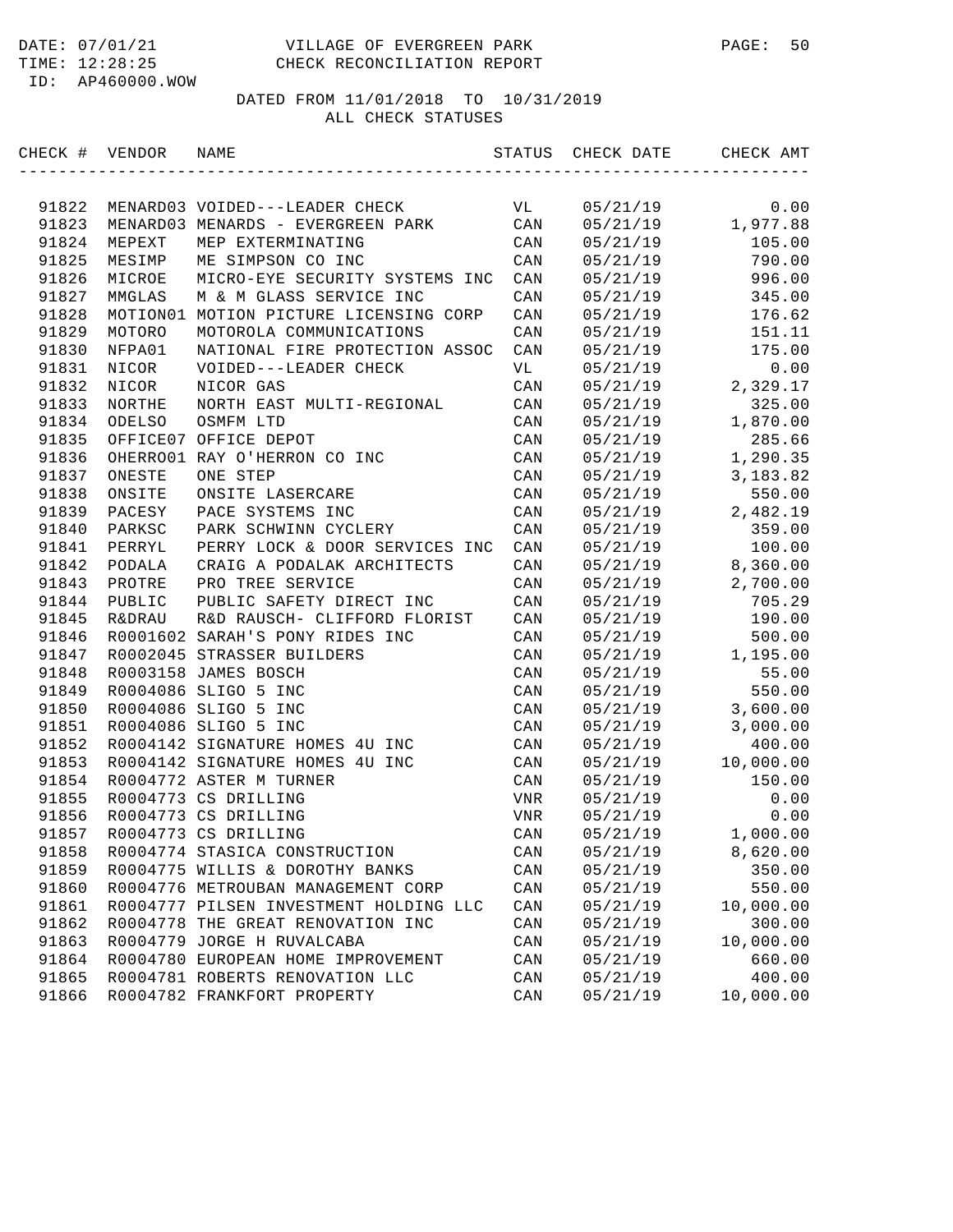#### DATE: 07/01/21 VILLAGE OF EVERGREEN PARK PAGE: 51 TIME: 12:28:25 CHECK RECONCILIATION REPORT

ID: AP460000.WOW

| CHECK # VENDOR |               | NAME                                    | STATUS         | CHECK DATE | CHECK AMT |
|----------------|---------------|-----------------------------------------|----------------|------------|-----------|
|                |               |                                         |                |            |           |
| 91867          |               | R0004783 M&R CONTRACTORS INC            | CAN            | 05/21/19   | 580.00    |
| 91868          |               | R0004784 LISA PALERMINI                 | VNR            | 05/21/19   | 0.00      |
| 91869          |               | R0004785 GLOBAL MED CARE INC            | CAN            | 05/21/19   | 720.00    |
| 91870          |               | R0004786 N JANE LLC                     | CAN            | 05/21/19   | 400.00    |
| 91871          |               | R0004786 N JANE LLC                     | CAN            | 05/21/19   | 15,874.00 |
| 91872          |               | R0004787 HERITAGE RIDGE SOUTH INC       | CAN            | 05/21/19   | 400.00    |
| 91873          |               | R0004788 ZW REAL ESTATE INVESTMENTS LLC | CAN            | 05/21/19   | 10,000.00 |
| 91874          |               | R0004789 GK INVESTMENTS                 | CAN            | 05/21/19   | 450.00    |
| 91875          |               | R0004790 MN GROUP LLC                   | CAN            | 05/21/19   | 10,000.00 |
| 91876          |               | R0004791 D&M OUTDOOR LIVING SPACE       | CAN            | 05/21/19   | 150.00    |
| 91877          |               | R0004792 HENRY MARTINEZ                 | CAN            | 05/21/19   | 100.00    |
| 91878          | REDHAW        | RED HAWK FIRE & SECURITY                | CAN            | 05/21/19   | 2,118.00  |
| 91879          | REDWIN        | RED WING BUSINESS                       | CAN            | 05/21/19   | 171.00    |
| 91880          | ROSCOE        | THE ROSCOE COMPANY                      | CAN            | 05/21/19   | 84.53     |
| 91881          | RYAN02        | DIANE RYAN                              | CAN            | 05/21/19   | 405.00    |
| 91882          | SAFEGU        | SAFEGUARD                               | CAN            | 05/21/19   | 1,564.54  |
| 91883          | SCHAAF        | SCHAAF EQUIPMENT CO INC                 | CAN            | 05/21/19   | 232.61    |
| 91884          | SEMMER        | SEMMER LANDSCAPE LLC                    | CAN            | 05/21/19   | 13,767.00 |
| 91885          | SERVIC02      | SERVICE SANITATION INC                  | CAN            | 05/21/19   | 725.00    |
| 91886          | SHARKS        | SHARK SHREDDING & DOCUMENT              | CAN            | 05/21/19   | 560.00    |
| 91887          | SHERWI        | THE SHERWIN-WILLIAMS CO                 | CAN            | 05/21/19   | 190.33    |
| 91888          | SIMPLA        | SIMPLASTICS MONSTERBINS                 | CAN            | 05/21/19   | 170.57    |
| 91889          | SMITHE        | SMITHEREEN PEST MANAGEMENT              | CAN            | 05/21/19   | 1,050.00  |
| 91890          | SOSO          | RICHARD SOSO                            | CAN            | 05/21/19   | 3,525.00  |
| 91891          |               | SPECIA03 SPECIAL UNLIMITED              | CAN            | 05/21/19   | 390.00    |
| 91892          |               | SPRING01 SPRING GROVE NURSERY INC       | CAN            | 05/21/19   | 5,875.00  |
| 91893          | STATET01      | STATE TREASURER                         | CAN            | 05/21/19   | 683.25    |
| 91894          | STRAUG        | STRAUGHN FARM INC                       | CAN            | 05/21/19   | 1,350.00  |
| 91895          | <b>SUBURB</b> | SUBURBAN LABORATORIES                   | CAN            | 05/21/19   | 1,365.00  |
| 91896          | THOMPS        | THOMPSON ELEVATOR                       | CAN            | 05/21/19   | 831.00    |
| 91897          | TOMSAP        | TOM'S APPLIANCE SALES                   | CAN            | 05/21/19   | 710.40    |
| 91898          | TRICOU        | TRI-COUNTY BOARD-UP & GLASS             | CAN            | 05/21/19   | 570.00    |
| 91899          | USARBO        | US ARBOR PRODUCTS INC                   | CAN            | 05/21/19   | 1,640.00  |
| 91900          | USGAS         | US GAS                                  | CAN            | 05/21/19   | 109.05    |
| 91901          |               | VERIZO10 VERIZON WIRELESS               | CAN            | 05/21/19   | 1.74      |
| 91902          |               | VERIZO10 VERIZON WIRELESS               | CAN            | 05/21/19   | 2,926.26  |
| 91903          |               | VERIZO10 VERIZON WIRELESS               | CAN            | 05/21/19   | 1,529.59  |
| 91904          |               | VERIZO10 VERIZON WIRELESS               | CAN            | 05/21/19   | 114.03    |
| 91905          | WIGBOL        | WIGBOLDY MATERIALS INC                  | $\mathtt{CAN}$ | 05/21/19   | 5,201.48  |
| 91906          | WILDGO        | WILD GOOSE CHASE INC                    | CAN            | 05/21/19   | 1,470.00  |
| 91907          | WOLFSB        | WOLF'S BAKERY                           | $\mathtt{CAN}$ | 05/21/19   | 16.11     |
| 91908          | YOGACH        | YOGACHICAGO                             | CAN            | 05/21/19   | 100.00    |
| 91909          | POSTMA        | POSTMASTER OF CHICAGO                   | CAN            | 05/23/19   | 1,282.88  |
| 91910          | SIGNOR        | ANTHONY SIGNORELLI                      | VNR            | 05/23/19   | 0.00      |
| 91911          |               | ATLASB01 ATLAS BOBCAT INC               | CAN            | 05/24/19   | 452.92    |
|                |               |                                         |                |            |           |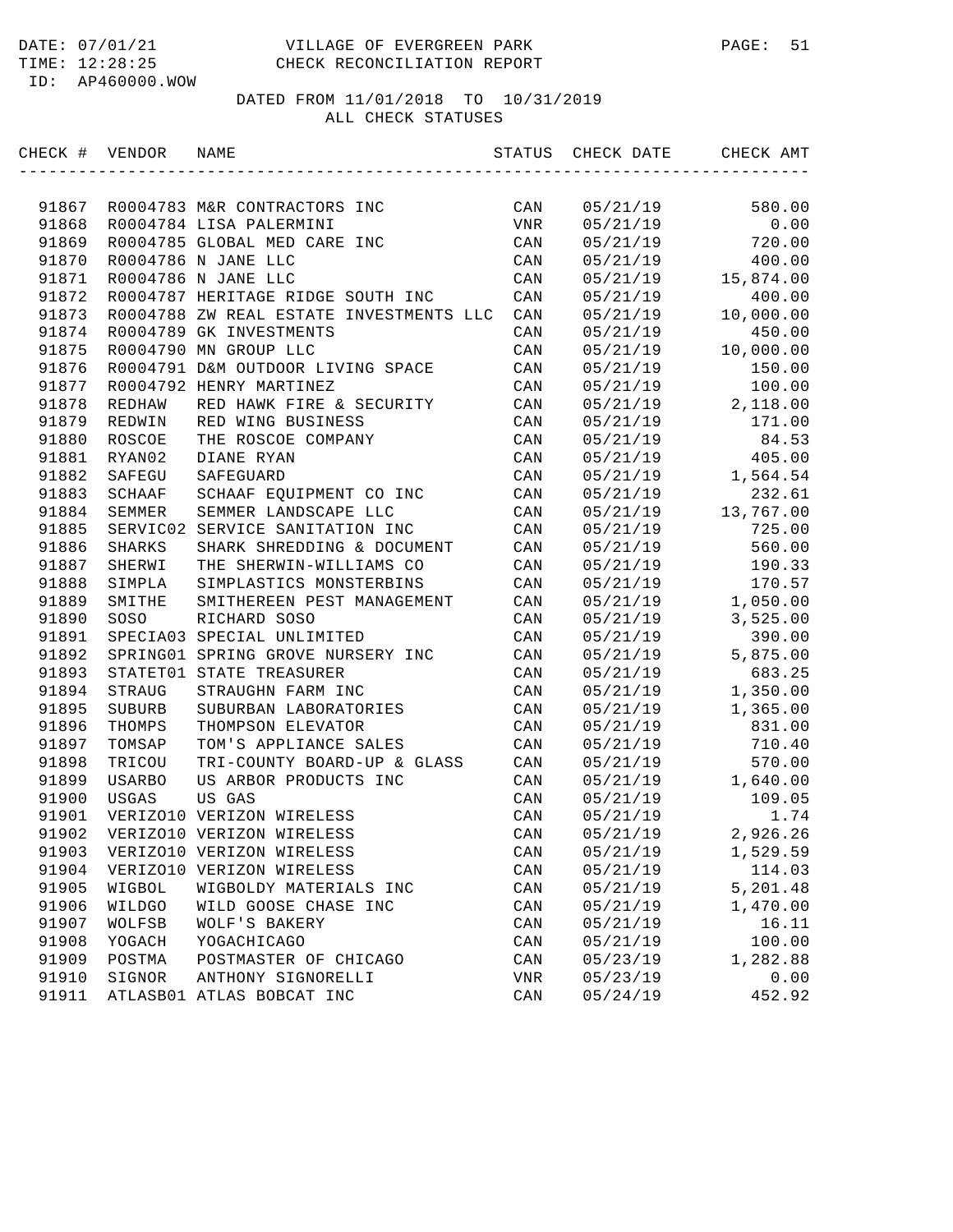| CHECK # VENDOR |               | NAME                                    | STATUS         | CHECK DATE | CHECK AMT |
|----------------|---------------|-----------------------------------------|----------------|------------|-----------|
|                |               |                                         |                |            |           |
| 91912          | CUMMIN        | CUMMINS NPOWER LLC                      | CAN            | 05/24/19   | 1,661.19  |
| 91913          |               | ILLINO18 ILLINOIS DEPT OF PUBLIC HEALTH | CAN            | 05/24/19   | 337.00    |
| 91914          |               | ILLINO18 ILLINOIS DEPT OF PUBLIC HEALTH | CAN            | 05/24/19   | 316.00    |
| 91915          | MESIRO        | MESIROW INSURANCE SERVICES INC          | CAN            | 05/24/19   | 525.00    |
| 91916          |               | NOWICK01 JAMES NOWICKI                  | CAN            | 05/24/19   | 60.00     |
| 91917          |               | R0004793 MARY ANN ZELLMANN              | CAN            | 05/24/19   | 20.00     |
| 91918          |               | R0004794 KATHY GIRTEN                   | CAN            | 05/24/19   | 20.00     |
| 91919          |               | R0004795 MARY MITTERMANN                | CAN            | 05/24/19   | 20.00     |
| 91920          |               | R0004796 S SCHIMEL                      | CAN            | 05/24/19   | 20.00     |
| 91921          |               | R0004797 JOHANNA & DAN JACOBSON         | CAN            | 05/24/19   | 860.00    |
| 91922          |               | R0004798 MARY BEGLEY                    | CAN            | 05/24/19   | 150.00    |
| 91923          |               | R0004799 ALEXANDER FUDALA               | CAN            | 05/24/19   | 50.00     |
| 91924          |               | R0004799 ALEXANDER FUDALA               | CAN            | 05/24/19   | 10,000.00 |
| 91925          | SECRET        | SECRETARY OF STATE                      | CAN            | 05/24/19   | 95.00     |
| 91926          |               | SERVIC02 SERVICE SANITATION INC         | CAN            | 05/24/19   | 725.00    |
| 91927          | ATT02         | AT&T MOBILITY                           | CAN            | 05/31/19   | 567.22    |
| 91928          | CAREFR        | CAREFREE                                | CAN            | 05/31/19   | 309.56    |
| 91929          | <b>ENCORE</b> | ENCORE CONCERT BAND                     | CAN            | 05/31/19   | 1,000.00  |
| 91930          |               | R0004116 JIM EVOY                       | CAN            | 05/31/19   | 40.00     |
| 91931          |               | R0004800 BRYDIE & JOHN OKEEFE           | CAN            | 05/31/19   | 20.00     |
| 91932          |               | R0004801 BLANCA LORENZO                 | CAN            | 05/31/19   | 840.00    |
| 91933          |               | REILLY01 JOHN REILLY                    | CAN            | 05/31/19   | 14.72     |
| 91934          |               | SEXTON01 JAMES SEXTON JR                | CAN            | 05/31/19   | 1,450.00  |
| 91935          | THESTA        | THE STANDARD                            | CAN            | 05/31/19   | 7,786.18  |
| 91936          | LAUTER        | LAUTERBACH & AMEN LLP                   | CAN            | 05/31/19   | 2,250.00  |
| 91937          |               | R0004784 LISA PALERMINI                 | CAN            | 05/31/19   | 350.00    |
| 91938          |               | MUNICI01 MUNICIPAL CLERKS OF SW SUBURBS | CAN            | 06/01/19   | 50.00     |
| 91939          | AFTERM        | AFTERMATH SPECIALISTS IN                | CAN            | 06/04/19   | 210.00    |
| 91940          | AJUNIF        | AJ UNIFORM                              | CAN            | 06/04/19   | 923.65    |
| 91941          |               | ALSIPL01 ALSIP LAWNMOWER INC            | CAN            | 06/04/19   | 814.71    |
| 91942          |               | AMAZON01 AMAZON CAPITAL SERVICES INC    | CAN            | 06/04/19   | 697.70    |
| 91943          | ANDERS        | ANDERSON PEST CONTROL                   | CAN            | 06/04/19   | 863.04    |
| 91944          | ANSELL        | ANSELL HEALTHCARE PRODUCTS LLC          | CAN            | 06/04/19   | 207.20    |
| 91945          | APWA          | AMERICAN PUBLIC WORKS ASSOC             | CAN            | 06/04/19   | 680.00    |
| 91946          | ARCONC        | ARCON CONCRETE CONSTRUCTION             | CAN            | 06/04/19   | 8,570.00  |
| 91947          | ARENDS        | ARENDS HOGAN WALKER LLC                 | CAN            | 06/04/19   | 246.48    |
| 91948          |               | ATLASB01 ATLAS BOBCAT INC               | CAN            | 06/04/19   | 152.62    |
| 91949          | ATT01         | AT&T                                    | $\mathtt{CAN}$ | 06/04/19   | 4,316.59  |
| 91950          | ATT01         | AT&T                                    | CAN            | 06/04/19   | 849.69    |
| 91951          | ATT04         | AT&T                                    | CAN            | 06/04/19   | 61.53     |
| 91952          | <b>ATTGLO</b> | AT&T GLOBAL SERVICES, INC.              | CAN            | 06/04/19   | 827.21    |
| 91953          |               | AUTOMA01 AUTOMATED BUSINESS SERVICES    | $\mathtt{CAN}$ | 06/04/19   | 2,024.56  |
| 91954          | AVALON        | <b>AVALON PETROLEUM</b>                 | $\mathtt{CAN}$ | 06/04/19   | 4,760.00  |
| 91955          |               | BATTER01 BATTERIES PLUS LLC             | CAN            | 06/04/19   | 69.80     |
| 91956          | <b>BESTMA</b> | B E S T MAINTENANCE                     | CAN            | 06/04/19   | 3,784.00  |
|                |               |                                         |                |            |           |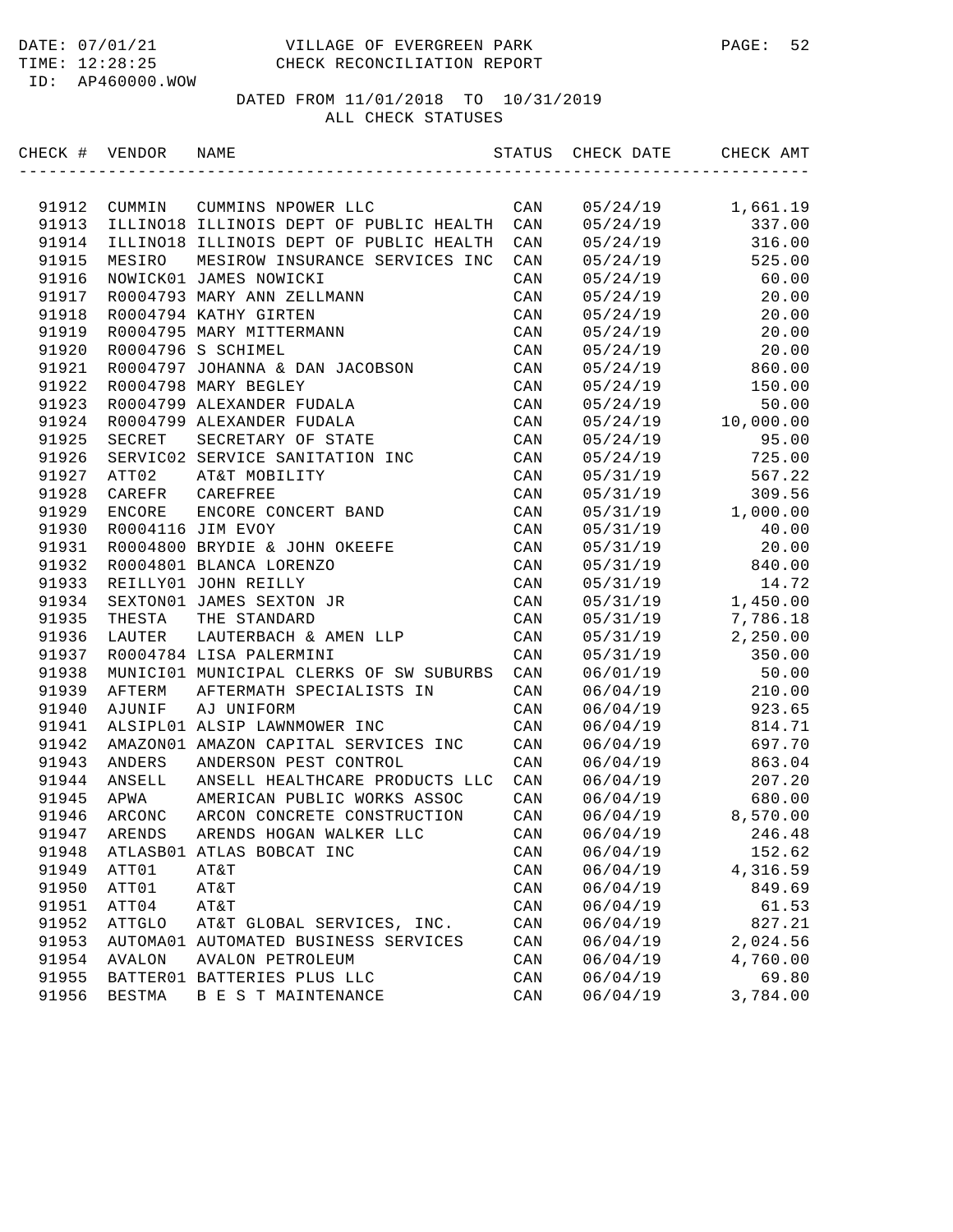| CHECK # VENDOR |                  | NAME                                | STATUS | CHECK DATE | CHECK AMT |
|----------------|------------------|-------------------------------------|--------|------------|-----------|
|                |                  |                                     |        |            |           |
| 91957          |                  | BEVERL02 BEVERLY ENVIRONMENTAL      | CAN    | 06/04/19   | 4,200.00  |
| 91958          |                  | BEVERL05 BEVERLY HILLS GARAGE       | VNR    | 06/04/19   | 0.00      |
| 91959          | BMTTEK           | BMTTEK INC                          | CAN    | 06/04/19   | 4,900.00  |
| 91960          | <b>BRAKOW</b>    | ANGELA BRAKOWSKI                    | CAN    | 06/04/19   | 11.00     |
| 91961          | <b>BRETTE</b>    | BRETT SUPPLY COMPANY                | CAN    | 06/04/19   | 27.60     |
| 91962          |                  | BRIGHT01 DANIEL BRIGHT              | CAN    | 06/04/19   | 150.00    |
| 91963          | <b>BROWNE</b>    | BROWNELLS INC                       | CAN    | 06/04/19   | 93.12     |
| 91964          | <b>BURRIS</b>    | BURRIS EQUIPMENT CO                 | CAN    | 06/04/19   | 1,081.20  |
| 91965          | CDWG             | VOIDED---LEADER CHECK               | VL     | 06/04/19   | 0.00      |
| 91966          | CDWG             | CDW GOVERNMENT                      | CAN    | 06/04/19   | 7,160.84  |
| 91967          | CINTAS           | VOIDED---LEADER CHECK               | VL     | 06/04/19   | 0.00      |
| 91968          | CINTAS           | CINTAS CORPORATION #21              | CAN    | 06/04/19   | 1,889.21  |
| 91969          |                  | CINTAS02 CINTAS CORPORATION         | CAN    | 06/04/19   | 262.25    |
| 91970          | CLASSM           | CLASSMATE                           | CAN    | 06/04/19   | 288.53    |
| 91971          | COLLEG           | COLLEGE OF DUPAGE                   | CAN    | 06/04/19   | 490.00    |
| 91972          | COMCAS04 COMCAST |                                     | CAN    | 06/04/19   | 106.85    |
| 91973          |                  | COMMUN02 COMMUNITY EDUCATION TRAVEL | CAN    | 06/04/19   | 100.00    |
| 91974          | COMPET           | COMPETITIVE SUPPORT OPTIONS         | CAN    | 06/04/19   | 71.62     |
| 91975          | CONSER           | CONSERV FS INC                      | CAN    | 06/04/19   | 270.63    |
| 91976          | CUMMIN           | CUMMINS NPOWER LLC                  | CAN    | 06/04/19   | 1,247.19  |
| 91977          | CUPRIS           | HELEN CUPRISIN                      | CAN    | 06/04/19   | 60.00     |
| 91978          | DELLMA           | DELL MARKETING LP                   | CAN    | 06/04/19   | 6,037.88  |
| 91979          |                  | DELTAD01 DELTA DENTAL - RISK        | CAN    | 06/04/19   | 13,586.29 |
| 91980          | DUFFY05          | KELLY DUFFY                         | CAN    | 06/04/19   | 109.62    |
| 91981          | EFOLDE           | eFOLDER INC DBA AXCIENT             | CAN    | 06/04/19   | 990.00    |
| 91982          | EJEQUI           | EJ EQUIPMENT                        | CAN    | 06/04/19   | 307.32    |
| 91983          |                  | ENVIRO04 ENVIRONMENTAL SYSTEMS      | CAN    | 06/04/19   | 3,970.90  |
| 91984          |                  | EVERGR15 EVERGREEN PAVING           | CAN    | 06/04/19   | 28,122.10 |
| 91985          |                  | EVERGR16 EVERGREEN ELECTRIC         | CAN    | 06/04/19   | 2,490.00  |
| 91986          |                  | EVERGR18 EVERGREEN CARE CENTER LTD  | CAN    | 06/04/19   | 270.00    |
| 91987          |                  | FIFTHT01 FIFTH THIRD BANK           | CAN    | 06/04/19   | 1,500.46  |
| 91988          | FLANAG           | FLANAGIN LLC                        | CAN    | 06/04/19   | 8,840.00  |
| 91989          | FLEETS           | FLEET SAFETY SUPPLY                 | CAN    | 06/04/19   | 70.86     |
| 91990          | FOREMO           | FOREMOST PROMOTIONS                 | CAN    | 06/04/19   | 455.24    |
| 91991          | GALBRA           | GALBRAITH FENCE CO                  | CAN    | 06/04/19   | 4,200.00  |
| 91992          | GARVEY           | GARVEYS OFFICE PRODUCTS             | CAN    | 06/04/19   | 393.13    |
| 91993          | <b>GEMELE</b>    | GEM ELECTRIC SUPPLY INC             | CAN    | 06/04/19   | 241.97    |
| 91994          | GENUIN           | GENUINE PARTS CO                    | CAN    | 06/04/19   | 731.36    |
| 91995          | GIFFIN           | GIFFIN WINNING COHEN                | CAN    | 06/04/19   | 20.00     |
| 91996          | GLOBAL           | GLOBALSTAR USA                      | CAN    | 06/04/19   | 508.16    |
| 91997          | GLTROP           | G & L TROPHIES & GIFTS              | CAN    | 06/04/19   | 10.00     |
| 91998          | GRAAL02          | DANIEL GRAAL                        | CAN    | 06/04/19   | 27.50     |
| 91999          | GRAING           | WW GRAINGER INC                     | CAN    | 06/04/19   | 149.36    |
| 92000          | <b>GUEVAR</b>    | ALEXANDER GUEVARA                   | CAN    | 06/04/19   | 22.00     |
| 92001          | HANSEN           | HANSEN DOOR                         | CAN    | 06/04/19   | 710.00    |
|                |                  |                                     |        |            |           |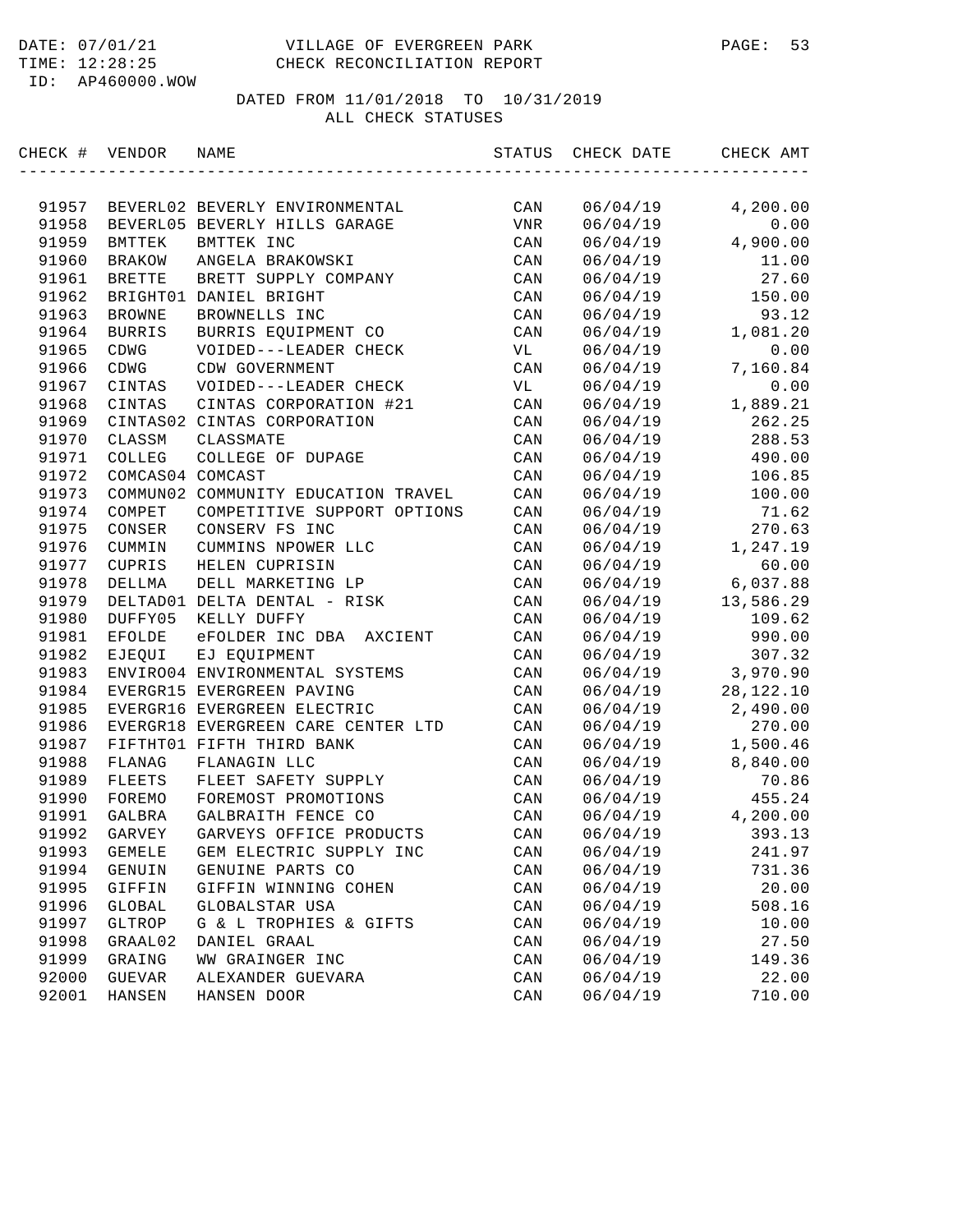#### DATE: 07/01/21 VILLAGE OF EVERGREEN PARK PAGE: 54 TIME: 12:28:25 CHECK RECONCILIATION REPORT

ID: AP460000.WOW

| CHECK # | VENDOR        | NAME                                    | STATUS         | CHECK DATE | CHECK AMT  |
|---------|---------------|-----------------------------------------|----------------|------------|------------|
|         |               |                                         |                |            |            |
| 92002   | HARBOR        | HARBOR FREIGHT TOOLS                    | CAN            | 06/04/19   | 156.92     |
| 92003   | HARRIS        | W T HARRIS                              | CAN            | 06/04/19   | 6, 399.90  |
| 92004   |               | HARRIS01 GENELLE HARRIS-CHISHOLM        | CAN            | 06/04/19   | 119.25     |
| 92005   | HAWKIN        | HAWK FORD                               | CAN            | 06/04/19   | 389.22     |
| 92006   |               | HEALTH03 HEALTHCARE SERVICE CORPORATION | CAN            | 06/04/19   | 222,849.71 |
| 92007   | ILLINO19      | IBC - NORTHERN IL                       | CAN            | 06/04/19   | 395.96     |
| 92008   | INTERS        | INTERSTATE BATTERY OF CHICAGO           | CAN            | 06/04/19   | 102.95     |
| 92009   | <b>JACKSO</b> | JACKSON HIRSCH INC                      | CAN            | 06/04/19   | 110.68     |
| 92010   |               | JACKSO01 JACKSON CAPITAL MANAGEMENT LLC | CAN            | 06/04/19   | 433.00     |
| 92011   | <b>JPCOOK</b> | THE JP COOKE CO                         | CAN            | 06/04/19   | 42.25      |
| 92012   | KENNED        | KENNEDY PLUMBING & SEWER INC            | CAN            | 06/04/19   | 195.00     |
| 92013   | KOCH          | KARL D KOCH                             | CAN            | 06/04/19   | 5.50       |
| 92014   | KULIK         | TERRANCE B KULIK                        | CAN            | 06/04/19   | 111.36     |
| 92015   | LARRYS        | LARRY'S BRAKE SERVICE                   | CAN            | 06/04/19   | 155.00     |
| 92016   | LEPAR         | LEPAR ANIMAL HOSPITAL                   | CAN            | 06/04/19   | 226.05     |
| 92017   | LINN01        | DAVID LINN                              | CAN            | 06/04/19   | 11.00      |
| 92018   |               | MENARD03 VOIDED---LEADER CHECK          | VL             | 06/04/19   | 0.00       |
| 92019   |               | MENARD03 VOIDED---LEADER CHECK          | VL             | 06/04/19   | 0.00       |
| 92020   | MENARD03      | MENARDS - EVERGREEN PARK                | CAN            | 06/04/19   | 1,104.47   |
| 92021   | MEPEXT        | MEP EXTERMINATING                       | CAN            | 06/04/19   | 685.00     |
| 92022   | MESIMP        | ME SIMPSON CO INC                       | CAN            | 06/04/19   | 11,160.00  |
| 92023   | MONROE        | MONROE TRUCK EQUIPMENT INC              | CAN            | 06/04/19   | 3,236.00   |
| 92024   |               | MURPHY06 MURPHY & MILLER, INC           | CAN            | 06/04/19   | 274.00     |
| 92025   | NELSON        | NELSON SYSTEMS INC                      | CAN            | 06/04/19   | 4,394.39   |
| 92026   | NICOR         | NICOR GAS                               | CAN            | 06/04/19   | 2,701.82   |
| 92027   | NORTHE        | NORTH EAST MULTI-REGIONAL               | CAN            | 06/04/19   | 300.00     |
| 92028   |               | OFFICE07 OFFICE DEPOT                   | <b>VNR</b>     | 06/04/19   | 0.00       |
| 92029   |               | OFFICEDE OFFICE DEPOT BUSINESS CREDIT   | CAN            | 06/04/19   | 221.47     |
| 92030   |               | OHERRO01 RAY O'HERRON CO INC            | CAN            | 06/04/19   | 124.95     |
| 92031   | PITNEY        | PITNEY BOWES                            | CAN            | 06/04/19   | 1,029.81   |
| 92032   | PLOWSC        | PLOWS COUNCIL ON AGING                  | CAN            | 06/04/19   | 670.32     |
| 92033   | PRAXAI        | PRAXAIR DISTRIBUTION                    | CAN            | 06/04/19   | 65.25      |
| 92034   | PRINTM        | PRINTMART                               | CAN            | 06/04/19   | 720.00     |
| 92035   | QUALIZ        | KALETA M QUALIZZA                       | CAN            | 06/04/19   | 1,311.98   |
| 92036   |               | R0001761 JOE DeMAY                      | CAN            | 06/04/19   | 150.00     |
| 92037   |               | INTERN12 INTERNATIONAL SOCIETY OF       | CAN            | 06/04/19   | 120.00     |
| 92038   |               | R0002776 DON PARKER                     | CAN            | 06/04/19   | 200.00     |
| 92039   |               | R0004086 SLIGO 5 INC                    | $\mathtt{CAN}$ | 06/04/19   | 100.00     |
| 92040   |               | R0004086 SLIGO 5 INC                    | $\mathtt{CAN}$ | 06/04/19   | 3,000.00   |
| 92041   |               | R0004802 KATHLEEN LANG                  | $\mathtt{CAN}$ | 06/04/19   | 45.00      |
| 92042   |               | R0004803 JENNIFER KRYDYNSKI             | $\mathtt{CAN}$ | 06/04/19   | 80.00      |
| 92043   |               | R0004804 CHRISTINE LOPEZ                | CAN            | 06/04/19   | 60.00      |
| 92044   |               | R0004805 SONIA HERNANDEZ                | CAN            | 06/04/19   | 1,180.00   |
| 92045   |               | R0004806 THERESA MCGRAIL                | $\mathtt{CAN}$ | 06/04/19   | 23.77      |
| 92046   |               | R0004807 DAN JACOBSON                   | $\mathtt{CAN}$ | 06/04/19   | 156.65     |
|         |               |                                         |                |            |            |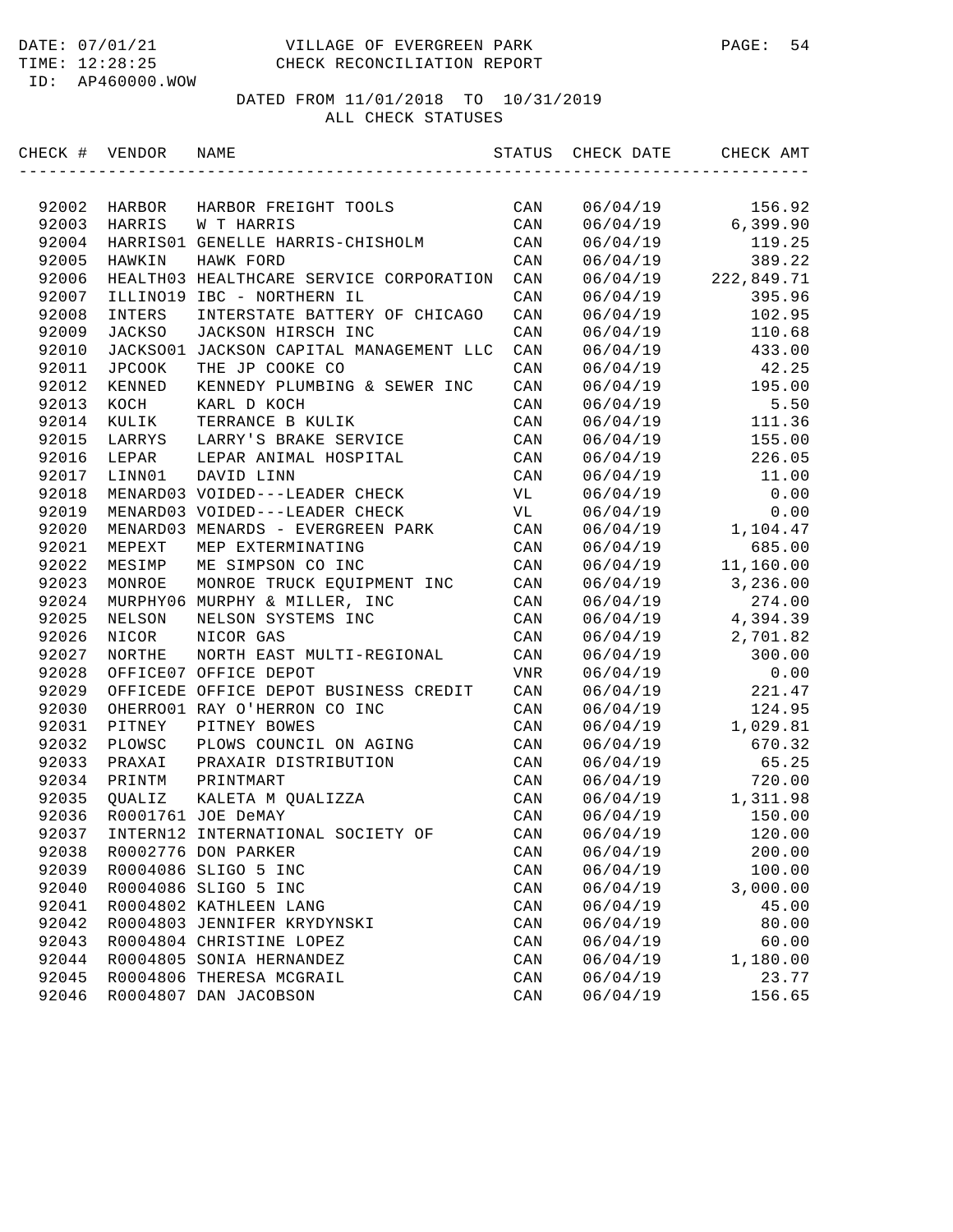#### DATE: 07/01/21 VILLAGE OF EVERGREEN PARK PAGE: 55 TIME: 12:28:25 CHECK RECONCILIATION REPORT

ID: AP460000.WOW

| CHECK # VENDOR |               | NAME                                  | STATUS | CHECK DATE | CHECK AMT |
|----------------|---------------|---------------------------------------|--------|------------|-----------|
|                |               |                                       |        |            |           |
| 92047          |               | R0004808 KANSAI INCORPORATED          | CAN    | 06/04/19   | 8,620.00  |
| 92048          |               | R0004809 JOE R JONES CONSTRUCTION INC | CAN    | 06/04/19   | 380.00    |
| 92049          |               | R0004810 KATHLEEN KIRBY               | CAN    | 06/04/19   | 150.00    |
| 92050          |               | R0004811 MICHELLE EGAN                | CAN    | 06/04/19   | 1,045.00  |
| 92051          | REDHAW        | RED HAWK FIRE & SECURITY              | CAN    | 06/04/19   | 1,311.50  |
| 92052          | REDWIN        | RED WING BUSINESS                     | CAN    | 06/04/19   | 203.00    |
| 92053          | REGION02      | THE REGIONAL NEWS                     | CAN    | 06/04/19   | 294.00    |
| 92054          | RIDDER        | SUSAN RIDDERHOFF                      | CAN    | 06/04/19   | 308.70    |
| 92055          | RIDGEF        | RIDGE FENCE SUPPLY                    | CAN    | 06/04/19   | 412.70    |
| 92056          | ROSCOE        | THE ROSCOE COMPANY                    | CAN    | 06/04/19   | 623.93    |
| 92057          | SCHROE        | SCHROEDER MATERIAL INC                | CAN    | 06/04/19   | 1,189.40  |
| 92058          | SECRET01      | SECRETARY OF STATE                    | CAN    | 06/04/19   | 20.00     |
| 92059          | SEMMER        | SEMMER LANDSCAPE LLC                  | CAN    | 06/04/19   | 480.00    |
| 92060          | SERVIC02      | SERVICE SANITATION INC                | CAN    | 06/04/19   | 26.00     |
| 92061          | SHARKS        | SHARK SHREDDING & DOCUMENT            | CAN    | 06/04/19   | 140.00    |
| 92062          | SHERWI        | THE SHERWIN-WILLIAMS CO               | CAN    | 06/04/19   | 220.70    |
| 92063          | SHERWI20      | SHERWIN WILLIAMS                      | CAN    | 06/04/19   | 34.93     |
| 92064          | SHOREW        | SHOREWOOD HOME & AUTO                 | CAN    | 06/04/19   | 211.50    |
| 92065          | SMITHE        | SMITHEREEN PEST MANAGEMENT            | CAN    | 06/04/19   | 150.00    |
| 92066          | SOUTHS07      | SOUTH SUBURBAN COLLEGE                | CAN    | 06/04/19   | 848.75    |
| 92067          |               | SOUTHW02 SOUTHWEST MESSENGER PRESS    | CAN    | 06/04/19   | 600.00    |
| 92068          | SPRING        | SPRINGER BLUE PRINT SERVICE           | CAN    | 06/04/19   | 120.00    |
| 92069          | STACHL        | ROBERT STACHLER                       | CAN    | 06/04/19   | 150.00    |
| 92070          | STRAUG        | STRAUGHN FARM INC                     | CAN    | 06/04/19   | 450.00    |
| 92071          | TAPCO         | TAPCO TRAFFIC AND PARKING             | CAN    | 06/04/19   | 930.49    |
| 92072          | THEFEE        | THE FEED STORE                        | CAN    | 06/04/19   | 119.27    |
| 92073          | THOMPS        | THOMPSON ELEVATOR                     | CAN    | 06/04/19   | 788.00    |
| 92074          | TOMSAP        | TOM'S APPLIANCE SALES                 | CAN    | 06/04/19   | 65.00     |
| 92075          | TRAINI        | TRAINING CONCEPTS INC                 | CAN    | 06/04/19   | 400.00    |
| 92076          | TRCOMM        | TR COMMUNICATIONS INC                 | CAN    | 06/04/19   | 177.00    |
| 92077          | TRUELL        | JONATHON TRUELL                       | CAN    | 06/04/19   | 27.50     |
| 92078          | USABLU        | USA BLUEBOOK                          | CAN    | 06/04/19   | 713.61    |
| 92079          |               | VERIZO10 VERIZON WIRELESS             | CAN    | 06/04/19   | 43.31     |
| 92080          |               | VERIZO10 VERIZON WIRELESS             | CAN    | 06/04/19   | 150.12    |
| 92081          |               | VERIZO10 VERIZON WIRELESS             | CAN    | 06/04/19   | 994.00    |
| 92082          | VERMEE        | VERMEER MIDWEST/VERMEER IL            | CAN    | 06/04/19   | 55.12     |
| 92083          | <b>AILLOT</b> | VILLAGE OF OAK LAWN                   | CAN    | 06/04/19   | 2,345.44  |
| 92084          | VOS01         | BENJAMIN VOS                          | CAN    | 06/04/19   | 11.00     |
| 92085          | WALL          | ROBERT WALL                           | CAN    | 06/04/19   | 11.00     |
| 92086          | WIGBOL        | WIGBOLDY MATERIALS INC                | CAN    | 06/04/19   | 2,837.87  |
| 92087          | WILSON02      | WILSON SPORTING GOODS                 | CAN    | 06/04/19   | 2,889.60  |
| 92088          | WOLFSB        | WOLF'S BAKERY                         | CAN    | 06/04/19   | 74.23     |
| 92089          |               | WRIGHT01 CHARMAINE WRIGHT             | CAN    | 06/04/19   | 5.50      |
| 92090          |               | AMAZON01 AMAZON CAPITAL SERVICES INC  | CAN    | 06/07/19   | 639.77    |
| 92091          | COMPET        | COMPETITIVE SUPPORT OPTIONS           | CAN    | 06/07/19   | 237.50    |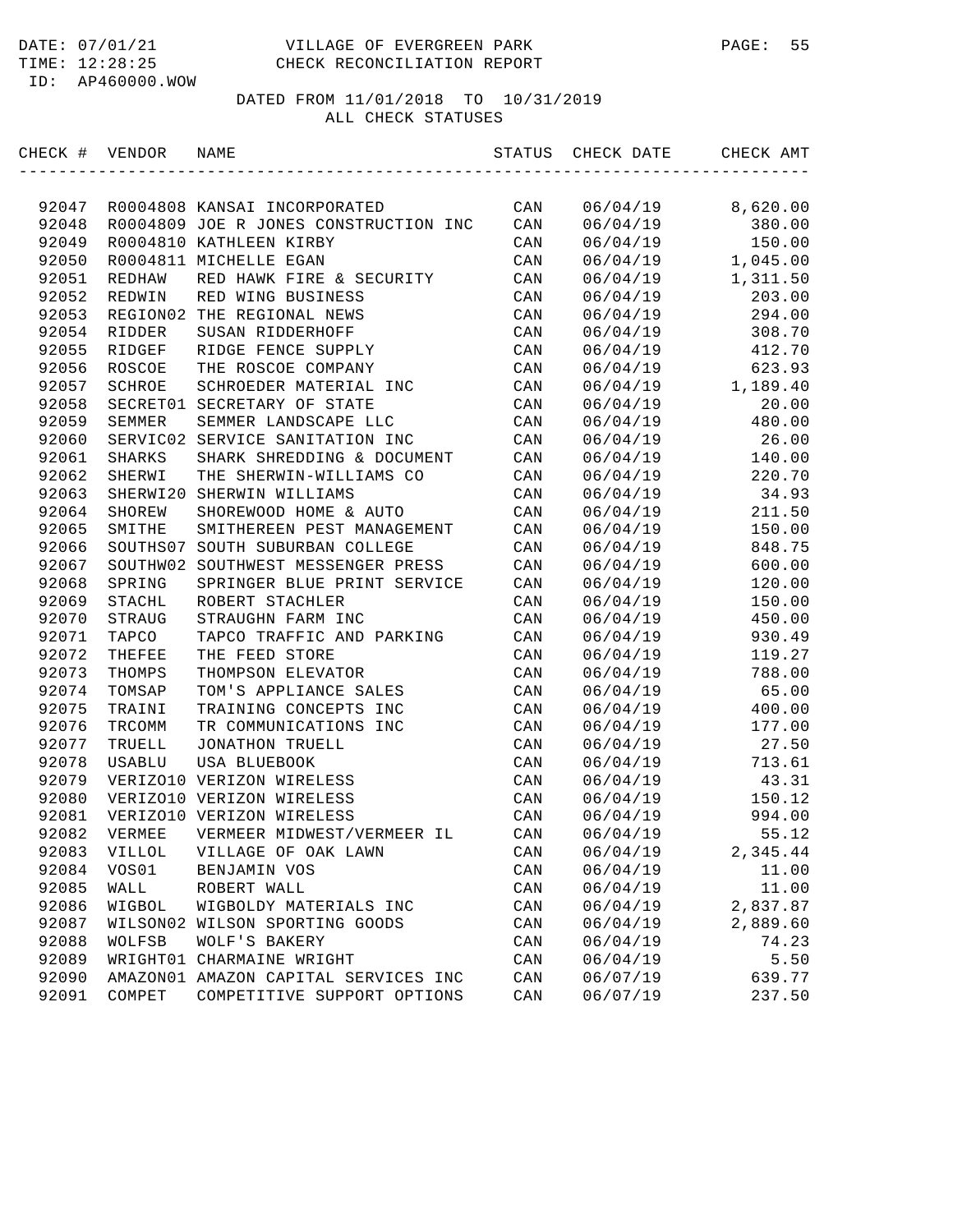| CHECK # | VENDOR         | NAME                                    | STATUS         | CHECK DATE | CHECK AMT |
|---------|----------------|-----------------------------------------|----------------|------------|-----------|
|         |                |                                         |                |            |           |
| 92092   | EXACTS         | EXACT SCIENCES LABORATORIES             | CAN            | 06/07/19   | 549.00    |
| 92093   |                | ILLINO18 ILLINOIS DEPT OF PUBLIC HEALTH | CAN            | 06/07/19   | 144.00    |
| 92094   | <b>JEANNIE</b> | JEANNIE MCQUEENIE PRODUCTIONS           | CAN            | 06/07/19   | 500.00    |
| 92095   |                | LINCOL03 LINCOLN FINANCIAL GROUP        | CAN            | 06/07/19   | 1,254.77  |
| 92096   |                | LINCOL03 LINCOLN FINANCIAL GROUP        | CAN            | 06/07/19   | 170.65    |
| 92097   | LINKII         | LINK II LIFE INC                        | CAN            | 06/07/19   | 280.00    |
| 92098   |                | R0004812 ED SCHMITT                     | CAN            | 06/07/19   | 20.00     |
| 92099   |                | R0004813 MARGARET BEYER                 | CAN            | 06/07/19   | 20.00     |
| 92100   |                | R0004814 STEVE FLEISCHMAN               | CAN            | 06/07/19   | 20.00     |
| 92101   | SECRET         | SECRETARY OF STATE                      | CAN            | 06/07/19   | 101.00    |
| 92102   |                | SOUTHW05 SOUTHWEST COMMUNITY            | VNR            | 06/07/19   | 0.00      |
| 92103   | THOSEF         | THOSE FUNNY LITTLE PEOPLE               | VNR            | 06/07/19   | 0.00      |
| 92104   | VISION         | VISION SERVICE PLAN                     | VNR            | 06/07/19   | 0.00      |
| 92105   |                | SAMSCL11 SAMSCLUB-WALMART               | CAN            | 06/11/19   | 193.64    |
| 92106   |                | SAMSCL20 SAMSCLUB-WALMART               | CAN            | 06/11/19   | 231.29    |
| 92107   |                | SAMSCL22 SAMSCLUB-WALMART               | CAN            | 06/11/19   | 483.61    |
| 92108   |                | SAMSCL33 SAMSCLUB-WALMART               | CAN            | 06/11/19   | 389.56    |
| 92109   |                | SAMSCL44 SAMSCLUB-WALMART               | CAN            | 06/11/19   | 472.00    |
| 92110   |                | SAMSCL88 SAMSCLUB-WALMART               | CAN            | 06/11/19   | 57.08     |
| 92111   |                | BEVERL02 BEVERLY ENVIRONMENTAL          | CAN            | 06/13/19   | 2,800.00  |
| 92112   |                | BEVERL05 BEVERLY HILLS GARAGE           | CAN            | 06/13/19   | 157.00    |
| 92113   |                | BLINDS01 BLINDS & DESIGNS               | CAN            | 06/13/19   | 1,959.00  |
| 92114   | CDWG           | CDW GOVERNMENT                          | CAN            | 06/13/19   | 4,780.00  |
| 92115   |                | COMMUN02 COMMUNITY EDUCATION TRAVEL     | CAN            | 06/13/19   | 1,944.00  |
| 92116   |                | EVERGR04 EVERGREEN PARK ACE HARDWARE    | CAN            | 06/13/19   | 2.07      |
| 92117   | GIZMOS         | GIZMOS FUN FACTORY                      | CAN            | 06/13/19   | 1,250.00  |
| 92118   |                | OFFICE07 OFFICE DEPOT                   | CAN            | 06/13/19   | 121.56    |
| 92119   |                | R0004815 MICHELLE MCCARTHY              | CAN            | 06/13/19   | 20.00     |
| 92120   |                | R0004816 GABE TESDALL                   | CAN            | 06/13/19   | 20.00     |
| 92121   |                | R0004817 MATT BURKE                     | CAN            | 06/13/19   | 20.00     |
| 92122   |                | R0004818 ANGELA ANDRONIS                | CAN            | 06/13/19   | 20.00     |
| 92123   | SEXTON         | <b>JAMES SEXTON</b>                     | CAN            | 06/13/19   | 1,000.00  |
| 92124   | WINDOW         | WINDOW TO THE WORLD                     | CAN            | 06/13/19   | 150.00    |
| 92125   | <b>BJSBUS</b>  | BJ'S TRANSPORTATION INC                 | CAN            | 06/14/19   | 750.00    |
| 92126   |                | R0002304 BERNARD ROBINSON               | CAN            | 06/14/19   | 200.00    |
| 92127   |                | R0004819 MR RYAN OMALLEY                | CAN            | 06/14/19   | 200.00    |
| 92128   |                | ANDERS05 BRIAN ANDERSON                 | CAN            | 06/14/19   | 150.00    |
| 92129   | <b>BAVONE</b>  | ROBERT BAVONE                           | VNR            | 06/14/19   | 0.00      |
| 92130   | <b>BENDER</b>  | <b>JOHN BENDER</b>                      | $\mathtt{CAN}$ | 06/14/19   | 300.00    |
| 92131   | CAINKA         | LOUIS F CAINKAR, LTD                    | CAN            | 06/14/19   | 3,825.00  |
| 92132   | CARUSI         | EUGENE CARUSI                           | $\mathtt{CAN}$ | 06/14/19   | 300.00    |
| 92133   | DUFFY02        | DENNIS L DUFFY                          | CAN            | 06/14/19   | 203.73    |
| 92134   | ENGEL          | MICHAEL ENGEL                           | CAN            | 06/14/19   | 300.00    |
| 92135   | FARREL         | BRIAN FARRELL                           | CAN            | 06/14/19   | 150.00    |
| 92136   |                | HERRER01 ALEXANDER HERRERA              | $\mathtt{CAN}$ | 06/14/19   | 150.00    |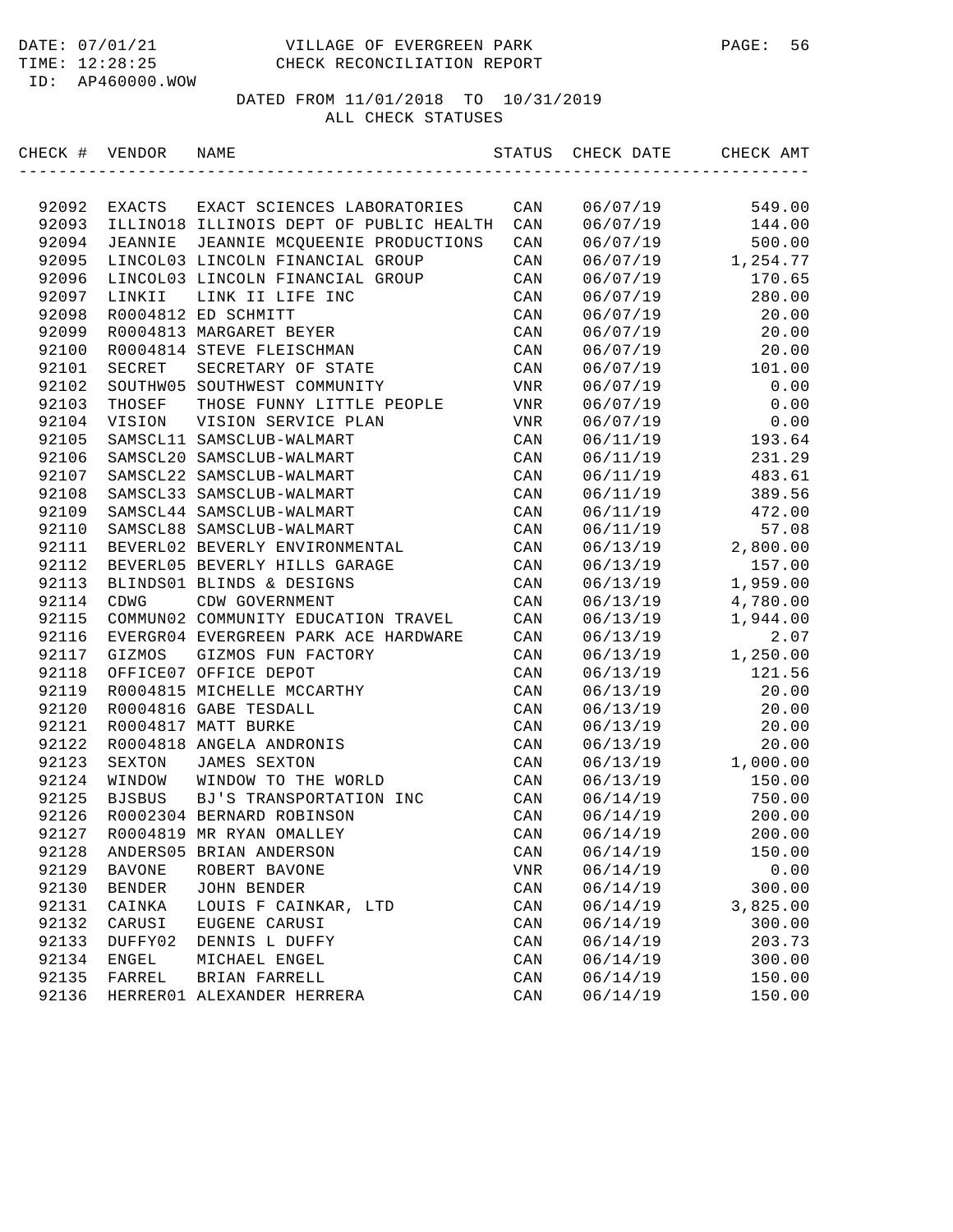| CHECK # VENDOR |                  | NAME                                 | STATUS         | CHECK DATE | CHECK AMT  |
|----------------|------------------|--------------------------------------|----------------|------------|------------|
|                |                  |                                      |                |            |            |
| 92137          | LAZINE           | DENNIS LAZINEK                       | CAN            | 06/14/19   | 300.00     |
| 92138          |                  | MCCANN03 CHRIS McCANN                | CAN            | 06/14/19   | 300.00     |
| 92139          |                  | MCCART01 JOHN MCCARTHY               | CAN            | 06/14/19   | 300.00     |
| 92140          |                  | PASTIC01 SUE PASTICK                 | CAN            | 06/14/19   | 300.00     |
| 92141          | RICH             | CAMERON RICH                         | CAN            | 06/14/19   | 300.00     |
| 92142          | SCHAEF           | LINDA SCHAEFER                       | CAN            | 06/14/19   | 238.00     |
| 92143          | SIGNOR           | ANTHONY SIGNORELLI                   | CAN            | 06/14/19   | 300.00     |
| 92144          | SMILEY           | SYDNEY SMILEY                        | CAN            | 06/14/19   | 150.00     |
| 92145          | VOS              | JAMES VOS                            | CAN            | 06/14/19   | 300.00     |
| 92146          | YEAMAN           | GAVIN YEAMAN                         | CAN            | 06/14/19   | 300.00     |
| 92147          | AFTERM           | AFTERMATH SPECIALISTS IN             | CAN            | 06/18/19   | 105.00     |
| 92148          | AIRONE           | AIR ONE EQUIPMENT INC                | CAN            | 06/18/19   | 145.00     |
| 92149          | AJUNIF           | AJ UNIFORM                           | CAN            | 06/18/19   | 919.70     |
| 92150          | ALLDRE           | ALL DRESSED UP COSTUMES              | CAN            | 06/18/19   | 300.00     |
| 92151          |                  | AMAZON01 AMAZON CAPITAL SERVICES INC | CAN            | 06/18/19   | 125.18     |
| 92152          |                  | AMERIC17 AMERICAN LEGAL              | CAN            | 06/18/19   | 495.00     |
| 92153          |                  | ANDERS06 ANDERSON LOCK               | CAN            | 06/18/19   | 4,828.00   |
| 92154          | ANIMAL           | ANIMAL WELFARE LEAGUE                | CAN            | 06/18/19   | 54.50      |
| 92155          | ARCONC           | ARCON CONCRETE CONSTRUCTION          | CAN            | 06/18/19   | 7,980.00   |
| 92156          | ARTIST           | ARTISTIC ENGRAVING                   | CAN            | 06/18/19   | 215.18     |
| 92157          |                  | ATLASB01 ATLAS BOBCAT INC            | CAN            | 06/18/19   | 2, 114.16  |
| 92158          | ATT01            | AT&T                                 | CAN            | 06/18/19   | 676.24     |
| 92159          | ATTGLO           | AT&T GLOBAL SERVICES, INC.           | CAN            | 06/18/19   | 408.01     |
| 92160          | AVALON           | <b>AVALON PETROLEUM</b>              | CAN            | 06/18/19   | 8,665.58   |
| 92161          | <b>BESTMA</b>    | B E S T MAINTENANCE                  | CAN            | 06/18/19   | 3,784.00   |
| 92162          |                  | BEVERL05 BEVERLY HILLS GARAGE        | CAN            | 06/18/19   | 5, 242.24  |
| 92163          | <b>BFCONS</b>    | B&F CONSTRUCTION                     | CAN            | 06/18/19   | 3,873.00   |
| 92164          | <b>BJSBUS</b>    | BJ'S TRANSPORTATION INC              | CAN            | 06/18/19   | 1,125.00   |
| 92165          | <b>BJSBUS</b>    | BJ'S TRANSPORTATION INC              | CAN            | 06/18/19   | 900.00     |
| 92166          | BLACKBI          | BLACKBIRD ACADEMY IRISH DANCE        | CAN            | 06/18/19   | 805.00     |
| 92167          | BMI              | BMI                                  | CAN            | 06/18/19   | 358.00     |
| 92168          | BMTTEK           | BMTTEK INC                           | CAN            | 06/18/19   | 2,800.00   |
| 92169          | <b>BROOKW</b>    | BROOKWOOD FARM                       | CAN            | 06/18/19   | 800.00     |
| 92170          | <b>BROWNE</b>    | BROWNELLS INC                        | CAN            | 06/18/19   | 174.35     |
| 92171          | CAINKA           | LOUIS F CAINKAR, LTD                 | CAN            | 06/18/19   | 11,565.00  |
| 92172          | CAREFR           | CAREFREE                             | CAN            | 06/18/19   | 340.00     |
| 92173          | CDWG             | CDW GOVERNMENT                       | CAN            | 06/18/19   | 235.00     |
| 92174          |                  | CENTRA01 CENTRAL PRINTERS & GRAPHICS | $\mathtt{CAN}$ | 06/18/19   | 844.10     |
| 92175          |                  | CHICAG39 CHICAGO SKY                 | CAN            | 06/18/19   | 2,000.00   |
| 92176          | CINTAS           | CINTAS CORPORATION #21               | CAN            | 06/18/19   | 869.64     |
| 92177          |                  | CINTAS02 CINTAS CORPORATION          | CAN            | 06/18/19   | 202.33     |
| 92178          | CITYOF           | CITY OF CHICAGO                      | CAN            | 06/18/19   | 161,103.87 |
| 92179          | CLOSED           | CREATE CUT INVENT /                  | CAN            | 06/18/19   | 655.00     |
| 92180          | COMCAS04 COMCAST |                                      | CAN            | 06/18/19   | 558.53     |
| 92181          | COMCAS04 COMCAST |                                      | CAN            | 06/18/19   | 256.85     |
|                |                  |                                      |                |            |            |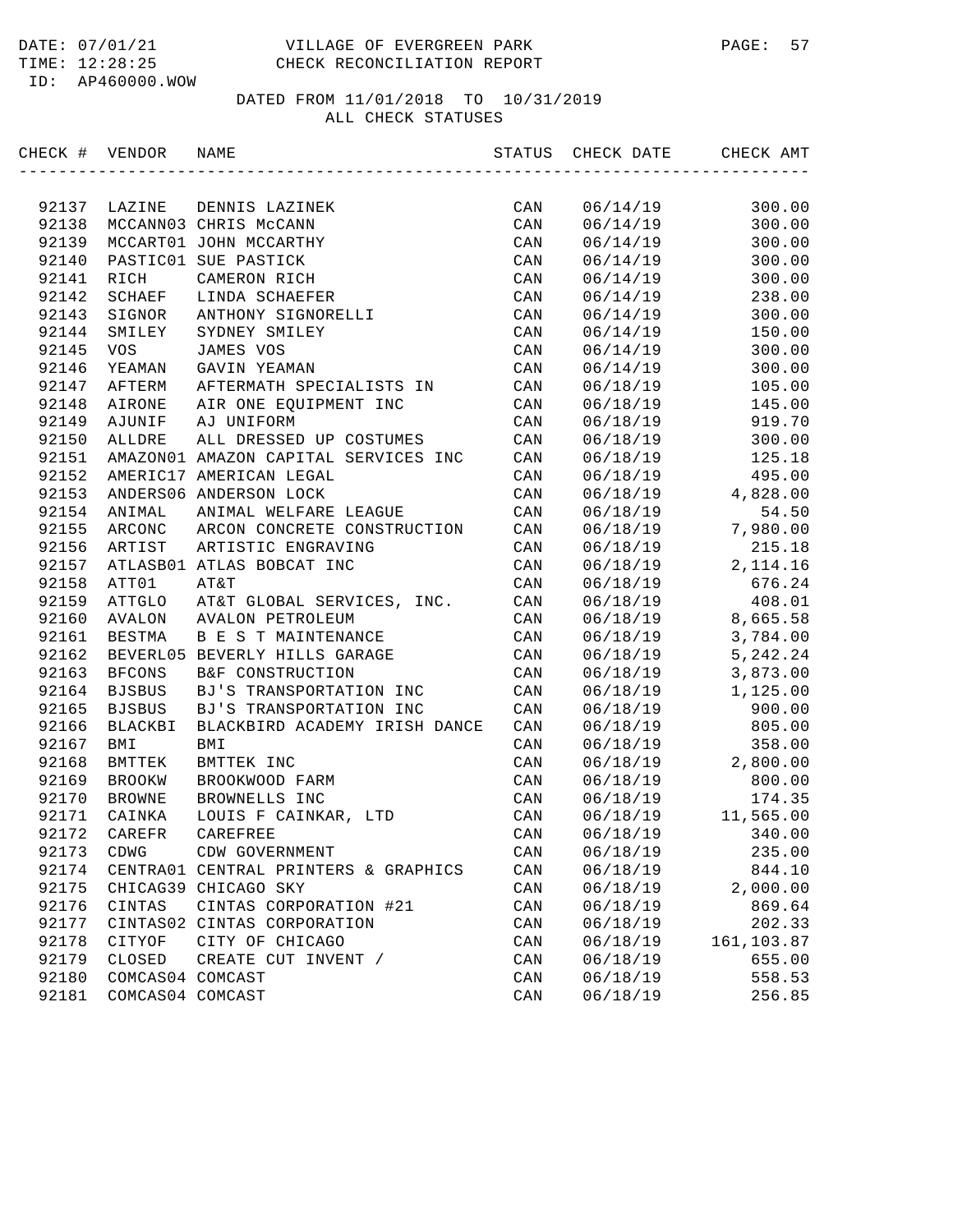#### DATE: 07/01/21 VILLAGE OF EVERGREEN PARK PAGE: 58 TIME: 12:28:25 CHECK RECONCILIATION REPORT

ID: AP460000.WOW

| CHECK # | VENDOR           | NAME                                  | STATUS         | CHECK DATE | CHECK AMT  |
|---------|------------------|---------------------------------------|----------------|------------|------------|
|         |                  |                                       |                |            |            |
| 92182   | COMCAS04 COMCAST |                                       | CAN            | 06/18/19   | 227.41     |
| 92183   | COMED01          | VOIDED---LEADER CHECK                 | VL             | 06/18/19   | 0.00       |
| 92184   | COMED01          | COM ED                                | CAN            | 06/18/19   | 8,631.60   |
| 92185   | COMED02          | COM ED                                | CAN            | 06/18/19   | 2,559.42   |
| 92186   | CONSER           | CONSERV FS INC                        | CAN            | 06/18/19   | 1,292.22   |
| 92187   | COOKCO           | COOK COUNTY CLERK                     | VNR            | 06/18/19   | 0.00       |
| 92188   | COOKCO           | COOK COUNTY CLERK                     | CAN            | 06/18/19   | 10.00      |
| 92189   | COREMA           | CORE & MAIN LP                        | CAN            | 06/18/19   | 3,999.02   |
| 92190   | CURRIE           | CURRIE MOTORS                         | CAN            | 06/18/19   | 36,122.00  |
| 92191   | CYGANH           | CYGAN HAYES, LTD.                     | CAN            | 06/18/19   | 19,754.45  |
| 92192   |                  | DIGITA01 DIGITAL ALLY                 | CAN            | 06/18/19   | 70.00      |
| 92193   | DINGES           | DINGES FIRE COMPANY                   | CAN            | 06/18/19   | 169.99     |
| 92194   | DOORHY           | DOORHY COUNSELING & CONSULTING        | CAN            | 06/18/19   | 800.00     |
| 92195   | DSAINC           | DSA INC                               | CAN            | 06/18/19   | 1,081.15   |
| 92196   | <b>ENCHAN</b>    | ENCHANTED CASTLE                      | CAN            | 06/18/19   | 2,065.50   |
| 92197   |                  | ENVIRO01 ENVIRONMENTAL CLEANSING CORP | CAN            | 06/18/19   | 55,596.00  |
| 92198   |                  | EVERGR04 EVERGREEN PARK ACE HARDWARE  | CAN            | 06/18/19   | 59.15      |
| 92199   |                  | EVERGR04 EVERGREEN PARK ACE HARDWARE  | CAN            | 06/18/19   | 35.48      |
| 92200   |                  | EVERGR04 EVERGREEN PARK ACE HARDWARE  | CAN            | 06/18/19   | 17.55      |
| 92201   |                  | EVERGR04 EVERGREEN PARK ACE HARDWARE  | CAN            | 06/18/19   | 243.04     |
| 92202   |                  | EVERGR04 EVERGREEN PARK ACE HARDWARE  | CAN            | 06/18/19   | 121.08     |
| 92203   |                  | EVERGR15 EVERGREEN PAVING             | CAN            | 06/18/19   | 82, 387.33 |
| 92204   | FLANAG           | FLANAGIN LLC                          | CAN            | 06/18/19   | 765.00     |
| 92205   | FLEX             | FLEXIBLE BENEFIT SERVICE CORP         | CAN            | 06/18/19   | 147.00     |
| 92206   | FORWAR           | FORWARD SPACE                         | CAN            | 06/18/19   | 15, 211.52 |
| 92207   | FRANZ            | ED FRANZ                              | CAN            | 06/18/19   | 40.60      |
| 92208   | GALLSI           | GALLS INC, AN ARAMARK CO, LLC         | CAN            | 06/18/19   | 80.85      |
| 92209   | GARVEY           | GARVEYS OFFICE PRODUCTS               | CAN            | 06/18/19   | 199.94     |
| 92210   | GASVOD           | GASVODA & ASSOCIATES                  | CAN            | 06/18/19   | 9,700.00   |
| 92211   | <b>GEKLOO</b>    | GE KLOOS MATERIAL CO                  | CAN            | 06/18/19   | 2,058.50   |
| 92212   | <b>GEMELE</b>    | GEM ELECTRIC SUPPLY INC               | CAN            | 06/18/19   | 370.96     |
| 92213   | GORDON           | GORDON FOOD SERVICE                   | CAN            | 06/18/19   | 56.97      |
| 92214   | GRAING           | WW GRAINGER INC                       | CAN            | 06/18/19   | 1,080.20   |
| 92215   | ILLINO22         | ILLINOIS COMMUNICATIONS               | CAN            | 06/18/19   | 381.11     |
| 92216   | INDEPE           | INDEPENDENT RECYCLING SERVICES        | CAN            | 06/18/19   | 12,269.75  |
| 92217   | INTERS           | INTERSTATE BATTERY OF CHICAGO         | CAN            | 06/18/19   | 359.80     |
| 92218   | JPCOOK           | THE JP COOKE CO                       | CAN            | 06/18/19   | 232.44     |
| 92219   | KARACO           | KARA COMPANY INC                      | $\mathtt{CAN}$ | 06/18/19   | 81.30      |
| 92220   | KAWALA           | KAWA LANDSCAPE & LAWN SERVICE         | $\mathtt{CAN}$ | 06/18/19   | 860.00     |
| 92221   | KHKIM            | K H KIM TAEKWONDO                     | CAN            | 06/18/19   | 1,075.20   |
| 92222   | LANGIC           | LANG ICE COMPANY                      | CAN            | 06/18/19   | 190.00     |
| 92223   | LANGUA           | LANGUAGE LINE SERVICES                | CAN            | 06/18/19   | 83.97      |
| 92224   | LEAF             | LEAF                                  | CAN            | 06/18/19   | 2,717.00   |
| 92225   | LEPAR            | LEPAR ANIMAL HOSPITAL                 | CAN            | 06/18/19   | 112.29     |
| 92226   | LEXIPO           | LEXIPOL LLC                           | CAN            | 06/18/19   | 12,198.00  |
|         |                  |                                       |                |            |            |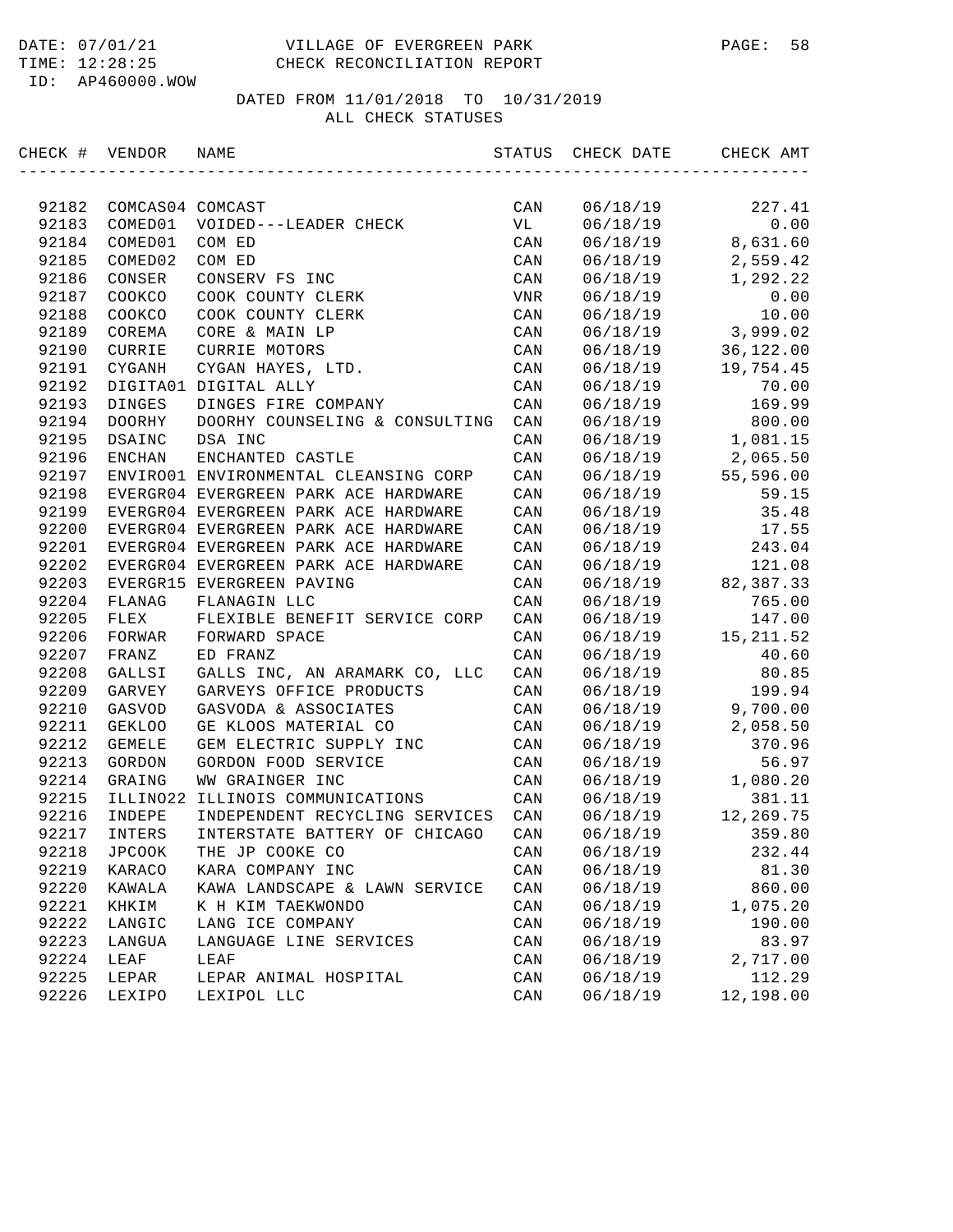#### DATE: 07/01/21 VILLAGE OF EVERGREEN PARK PAGE: 59 TIME: 12:28:25 CHECK RECONCILIATION REPORT

ID: AP460000.WOW

| CHECK # VENDOR |                   | NAME                                  | STATUS         | CHECK DATE           | CHECK AMT  |
|----------------|-------------------|---------------------------------------|----------------|----------------------|------------|
|                |                   | MAGIC OF GARY KANTOR                  |                |                      | 695.00     |
| 92227<br>92228 | MAGICO<br>MALCOR  | MALCOR ROOFING OF ILLINOIS INC        | CAN<br>CAN     | 06/18/19<br>06/18/19 | 117,850.00 |
| 92229          | MARZUL            | MARZULLO SUPPLY CO                    | CAN            | 06/18/19             | 269.24     |
| 92230          | MEADEE            | MEADE INC                             | CAN            | 06/18/19             | 238.00     |
| 92231          |                   | MEDICA01 MEDICAL REIMBURSEMENT        | CAN            | 06/18/19             | 4,840.22   |
| 92232          |                   | MENARD03 VOIDED---LEADER CHECK        | VL             | 06/18/19             | 0.00       |
| 92233          |                   | MENARD03 MENARDS - EVERGREEN PARK     | CAN            | 06/18/19             | 1,085.23   |
| 92234          | MESIMP            | ME SIMPSON CO INC                     | CAN            | 06/18/19             | 13,555.00  |
| 92235          | MICROE            | MICRO-EYE SECURITY SYSTEMS INC        | CAN            | 06/18/19             | 257.00     |
| 92236          |                   | MIDTOW01 MID-TOWN PETROLEUM           | CAN            | 06/18/19             | 202.94     |
| 92237          | NICOR             | NICOR GAS                             | CAN            | 06/18/19             | 1,487.11   |
| 92238          | NOVATR            | NOVATRONICS                           | CAN            | 06/18/19             | 1,255.70   |
| 92239          | ODELSO            | OSMFM LTD                             | CAN            | 06/18/19             | 1,955.00   |
| 92240          |                   | OFFICE06 OFFICE DEPOT                 | CAN            | 06/18/19             | 784.67     |
| 92241          | OHD               | OHD LLLP                              | CAN            | 06/18/19             | 810.00     |
| 92242          |                   | OHERRO01 RAY O'HERRON CO INC          | CAN            | 06/18/19             | 2,163.17   |
| 92243          | ONESTE            | ONE STEP                              | CAN            | 06/18/19             | 179.41     |
| 92244          |                   | OREILL01 O'REILLY AUTOMOTIVE INC      | CAN            | 06/18/19             | 110.78     |
| 92245          | PALOSS            | PALOS SPORTS                          | CAN            | 06/18/19             | 477.27     |
| 92246          | PENGUI            | PENGUIN MANAGEMENT INC                | CAN            | 06/18/19             | 2,148.00   |
| 92247          | PEOPLE            | PEOPLEFACTS LLC                       | CAN            | 06/18/19             | 16.67      |
| 92248          |                   | PITNEY01 PITNEY BOWES INC             | CAN            | 06/18/19             | 234.17     |
| 92249          | PRAXAI            | PRAXAIR DISTRIBUTION                  | CAN            | 06/18/19             | 234.70     |
| 92250          | PRINTM            | PRINTMART                             | CAN            | 06/18/19             | 275.00     |
| 92251          | PROMOS            | PROMOS 911, INC.                      | CAN            | 06/18/19             | 1,166.97   |
| 92252          | PUBLIC            | PUBLIC SAFETY DIRECT INC              | CAN            | 06/18/19             | 614.19     |
| 92253          | PUREFI            | PURE FITNESS INNOVATIONS              | CAN            | 06/18/19             | 2,575.00   |
| 92254          | QUATTR            | JIM QUATTROCKI                        | CAN            | 06/18/19             | 600.00     |
| 92255          | <b>R&amp;DRAU</b> | R&D RAUSCH- CLIFFORD FLORIST          | CAN            | 06/18/19             | 51.00      |
| 92256          |                   | R0004820 MARAE PAYTON                 | CAN            | 06/18/19             | 60.00      |
| 92257          |                   | R0004822 ANDREWS HOME RENOVATION INC  | CAN            | 06/18/19             | 550.00     |
| 92258          |                   | R0004823 KAROLINA GRAUSLYTE           | CAN            | 06/18/19             | 10,000.00  |
| 92259          |                   | R0004824 LCC TELECOM SERVICES LLC     | CAN            | 06/18/19             | 440.00     |
| 92260          |                   | R0004825 DEBRA KNELL                  | CAN            | 06/18/19             | 205.88     |
| 92261          |                   | R0004826 WHITE COLLAR CONTRACTING LLC | CAN            | 06/18/19             | 152.63     |
| 92262          | R004821           | MARTIN & CLAIR WINTERS                | CAN            | 06/18/19             | 50.00      |
| 92263          | REDWIN            | RED WING BUSINESS                     | CAN            | 06/18/19             | 124.99     |
| 92264          | REILLY01          | JOHN REILLY                           | CAN            | 06/18/19             | 14.72      |
| 92265          | REPORT            | THE REPORTER NEWSPAPERS               | CAN            | 06/18/19             | 275.00     |
| 92266          | ROSCOE            | THE ROSCOE COMPANY                    | CAN            | 06/18/19             | 262.58     |
| 92267          | SAMSCL77          | SAMSCLUB-WALMART                      | CAN            | 06/18/19             | 354.28     |
| 92268          | SAWYER02          | JOHN SAWYERS                          | CAN            | 06/18/19             | 40.50      |
| 92269          | SCHAAF            | SCHAAF EQUIPMENT CO INC               | $\mathtt{CAN}$ | 06/18/19             | 68.44      |
| 92270          | SECRET01          | SECRETARY OF STATE                    | CAN            | 06/18/19             | 30.00      |
| 92271          | SEMMER            | SEMMER LANDSCAPE LLC                  | CAN            | 06/18/19             | 10,233.00  |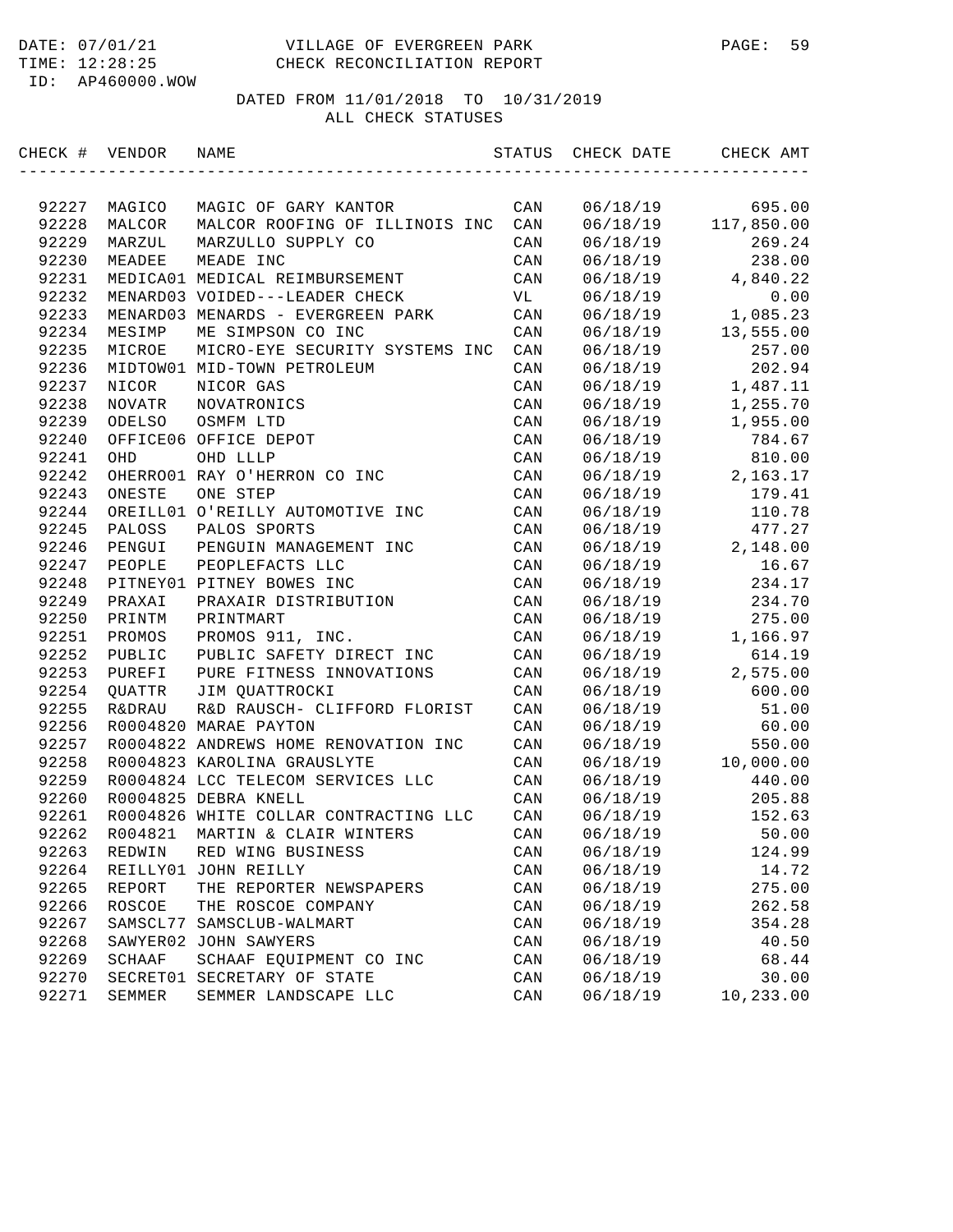| CHECK # | VENDOR        | NAME                                   | STATUS         | CHECK DATE | CHECK AMT |
|---------|---------------|----------------------------------------|----------------|------------|-----------|
|         |               |                                        |                |            |           |
| 92272   |               | SERVIC02 SERVICE SANITATION INC        | CAN            | 06/18/19   | 725.00    |
| 92273   |               | SOUTHW02 SOUTHWEST MESSENGER PRESS     | CAN            | 06/18/19   | 1,053.50  |
| 92274   | STRADA        | STRADA CONSTRUCTION CO                 | CAN            | 06/18/19   | 98,850.00 |
| 92275   | SUBURB        | SUBURBAN LABORATORIES                  | CAN            | 06/18/19   | 245.00    |
| 92276   |               | SUBURB04 SUBURBAN TRUCK PARTS          | CAN            | 06/18/19   | 22.08     |
| 92277   | SUNSET        | SUNSET LAW ENFORCEMENT                 | CAN            | 06/18/19   | 2,818.60  |
| 92278   | TIRESE        | TIRE SERVICES COMPANY                  | CAN            | 06/18/19   | 370.59    |
| 92279   | TRAINI        | TRAINING CONCEPTS INC                  | CAN            | 06/18/19   | 250.00    |
| 92280   | TRANSU        | TRANSUNION RISK AND                    | CAN            | 06/18/19   | 150.30    |
| 92281   | USGAS         | US GAS                                 | CAN            | 06/18/19   | 347.55    |
| 92282   |               | VERIZO10 VERIZON WIRELESS              | CAN            | 06/18/19   | 1.75      |
| 92283   |               | VERIZO10 VERIZON WIRELESS              | CAN            | 06/18/19   | 43.31     |
| 92284   |               | VERIZO10 VERIZON WIRELESS              | CAN            | 06/18/19   | 2,542.09  |
| 92285   |               | VERIZO10 VERIZON WIRELESS              | CAN            | 06/18/19   | 1,586.55  |
| 92286   |               | VERIZO10 VERIZON WIRELESS              | CAN            | 06/18/19   | 114.03    |
| 92287   | VERMEE        | VERMEER MIDWEST/VERMEER IL             | CAN            | 06/18/19   | 330.48    |
| 92288   | VINCES        | VINCES TOWING                          | VNR            | 06/18/19   | 0.00      |
| 92289   | WGNFLA        | WGN FLAG & DECORATING CO               | CAN            | 06/18/19   | 4,035.29  |
| 92290   | WIGBOL        | WIGBOLDY MATERIALS INC                 | CAN            | 06/18/19   | 4,135.41  |
| 92291   |               | WILSON02 WILSON SPORTING GOODS         | CAN            | 06/18/19   | 3,096.00  |
| 92292   | WINDYC        | WINDY CITY SILKSCREENING INC           | CAN            | 06/18/19   | 1,479.50  |
| 92293   | WINDYT        | WINDY CITY THUNDERBOLTS                | CAN            | 06/18/19   | 1,430.00  |
| 92294   | WITTEK        | WITTEK                                 | CAN            | 06/18/19   | 218.88    |
| 92295   | THOSEF        | THOSE FUNNY LITTLE PEOPLE              | CAN            | 06/19/19   | 275.00    |
| 92296   | VISION        | VISION SERVICE PLAN                    | CAN            | 06/19/19   | 2,053.16  |
| 92297   | HAYESB        | HAYES BEER DISTRIBUTING                | CAN            | 06/19/19   | 1,988.62  |
| 92298   | HAYESB        | HAYES BEER DISTRIBUTING                | CAN            | 06/19/19   | 395.00    |
| 92299   | PLAYIT        | PLAY IT AGAIN SPORTS                   | CAN            | 06/19/19   | 342.35    |
| 92300   |               | R0004827 THERESA MCGRAIL               | CAN            | 06/19/19   | 904.00    |
| 92301   |               | R0004828 FIONA GLYNN                   | CAN            | 06/19/19   | 20.00     |
| 92302   |               | R0004829 LINDA PEDERGNANA              | CAN            | 06/19/19   | 20.00     |
| 92303   |               | R0004830 THERESE DORIGAN               | VNR            | 06/19/19   | 0.00      |
| 92304   | AZOOSM        | AZOOSMENT PARK INC                     | CAN            | 06/25/19   | 598.80    |
| 92305   |               | COMMUN02 COMMUNITY EDUCATION TRAVEL    | CAN            | 06/25/19   | 162.00    |
| 92306   |               | CONSOL01 MICHAEL CONSOLA               | CAN            | 06/25/19   | 400.00    |
| 92307   | COOKCO        | COOK COUNTY CLERK                      | CAN            | 06/25/19   | 10.00     |
| 92308   | HAUNTE        | HAUNTED TRAILS                         | $\mathtt{CAN}$ | 06/25/19   | 2,194.50  |
| 92309   | LARKIN        | THE LARKIN & MORAN BROTHERS            | CAN            | 06/25/19   | 1,200.00  |
| 92310   | MEDIEV        | MEDIEVAL TIMES                         | $\mathtt{CAN}$ | 06/25/19   | 3,970.70  |
| 92311   | <b>NILSSO</b> | JOHN NILSSON                           | CAN            | 06/25/19   | 400.00    |
| 92312   |               | OZINGA04 OZINGA LEPORE CAMPBELL & LORD | CAN            | 06/25/19   | 50.00     |
| 92313   | POSTMA        | POSTMASTER OF CHICAGO                  | CAN            | 06/25/19   | 220.00    |
| 92314   |               | R0000068 JEROME J BOSCH JR             | CAN            | 06/25/19   | 250.00    |
| 92315   |               | R0004831 WILLIAM BENDORAITIS           | CAN            | 06/25/19   | 1,070.00  |
| 92316   |               | R0004832 LISA HOLCOMB                  | $\mathtt{CAN}$ | 06/25/19   | 20.00     |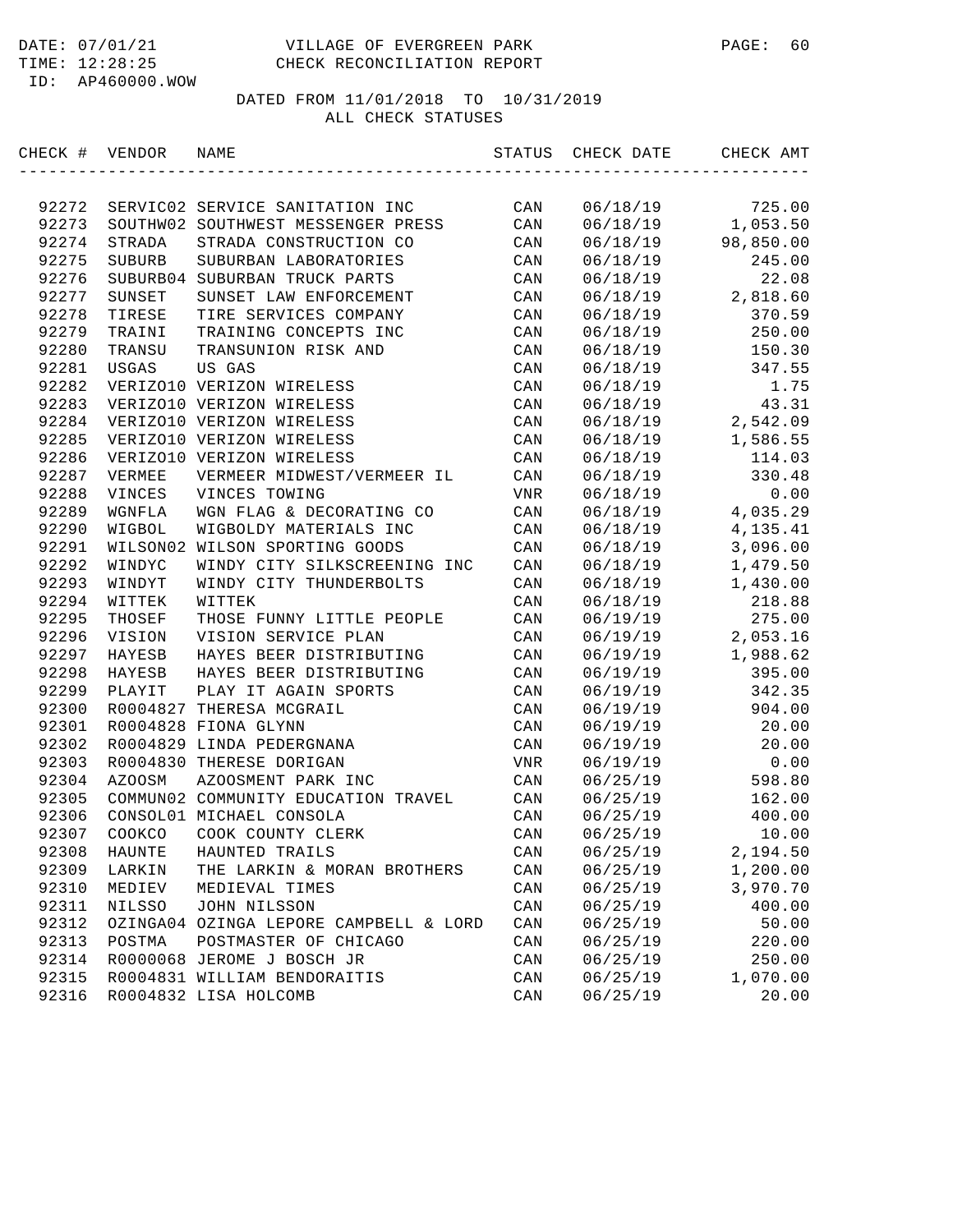| CHECK # | VENDOR        | NAME                                  | STATUS         | CHECK DATE | CHECK AMT |
|---------|---------------|---------------------------------------|----------------|------------|-----------|
|         |               |                                       |                |            |           |
| 92317   |               | R0004833 MICHAEL MURPHY               | CAN            | 06/25/19   | 800.00    |
| 92318   |               | R0004834 TRACY OLSEN                  | CAN            | 06/25/19   | 80.00     |
| 92319   | SARAHS        | SARAH'S PONY RIDES                    | CAN            | 06/25/19   | 500.00    |
| 92320   | THEFUN        | THE FUN ONES                          | CAN            | 06/25/19   | 1,500.00  |
| 92321   | UPS           | UPS                                   | CAN            | 06/25/19   | 25.77     |
| 92322   | UPS           | UPS                                   | CAN            | 06/25/19   | 22.36     |
| 92323   |               | VINCES01 VINCE'S FLOWER & LANDSCAPING | CAN            | 06/25/19   | 85.95     |
| 92324   | AZOOSM        | AZOOSMENT PARK INC                    | CAN            | 06/27/19   | 870.00    |
| 92325   | AYALA         | JAIME AYALA                           | CAN            | 06/28/19   | 3,074.03  |
| 92326   | LANGIC        | LANG ICE COMPANY                      | CAN            | 06/28/19   | 150.00    |
| 92327   | MAYER         | ZACHARY MAYER                         | CAN            | 06/28/19   | 135.00    |
| 92328   |               | SULLIV01 MARTIN SULLIVAN              | CAN            | 06/28/19   | 210.00    |
| 92329   | THESTA        | THE STANDARD                          | CAN            | 06/28/19   | 6,551.66  |
| 92330   | MOUNTG        | MOUNT GREENWOOD SOUND                 | CAN            | 06/28/19   | 350.00    |
| 92331   |               | ACTION03 ACTION FENCE CONTRACTORS INC | CAN            | 07/02/19   | 37,580.00 |
| 92332   | ADMIRA        | ADMIRAL STEEL                         | CAN            | 07/02/19   | 53.58     |
| 92333   | ALBERT        | ALBERTO'S                             | CAN            | 07/02/19   | 30.00     |
| 92334   |               | ALSIPL01 ALSIP LAWNMOWER INC          | CAN            | 07/02/19   | 87.79     |
| 92335   |               | AMAZON01 AMAZON CAPITAL SERVICES INC  | CAN            | 07/02/19   | 207.09    |
| 92336   | ARTIST        | ARTISTIC ENGRAVING                    | CAN            | 07/02/19   | 212.44    |
| 92337   | AVALON        | <b>AVALON PETROLEUM</b>               | CAN            | 07/02/19   | 16,829.23 |
| 92338   | <b>BALLAN</b> | <b>B ALLAN GRAPHICS</b>               | CAN            | 07/02/19   | 1,845.00  |
| 92339   | BALSTE        | BALSTER MAGIC PRODUCTIONS             | CAN            | 07/02/19   | 395.00    |
| 92340   | <b>BECHST</b> | BECKSTEIN CONSTRUCTION CORP           | CAN            | 07/02/19   | 11,750.00 |
| 92341   | <b>BIGRST</b> | BIG R STORE - HOMER GLEN              | CAN            | 07/02/19   | 127.06    |
| 92342   | <b>BJSBUS</b> | BJ'S TRANSPORTATION INC               | CAN            | 07/02/19   | 1,050.00  |
| 92343   | <b>BJSBUS</b> | BJ'S TRANSPORTATION INC               | CAN            | 07/02/19   | 750.00    |
| 92344   | <b>BJSBUS</b> | BJ'S TRANSPORTATION INC               | CAN            | 07/02/19   | 645.00    |
| 92345   | <b>BJSBUS</b> | BJ'S TRANSPORTATION INC               | CAN            | 07/02/19   | 1,200.00  |
| 92346   | <b>BJSBUS</b> | BJ'S TRANSPORTATION INC               | CAN            | 07/02/19   | 400.00    |
| 92347   | BMTTEK        | BMTTEK INC                            | CAN            | 07/02/19   | 3,500.00  |
| 92348   | <b>BRITE</b>  | <b>BRITE</b>                          | CAN            | 07/02/19   | 2,635.00  |
| 92349   | CAREFR        | CAREFREE                              | CAN            | 07/02/19   | 7,340.40  |
| 92350   | CDWG          | CDW GOVERNMENT                        | CAN            | 07/02/19   | 670.00    |
| 92351   |               | CENTRA01 CENTRAL PRINTERS & GRAPHICS  | CAN            | 07/02/19   | 677.65    |
| 92352   | CINTAS        | VOIDED---LEADER CHECK                 | VL             | 07/02/19   | 0.00      |
| 92353   | CINTAS        | CINTAS CORPORATION #21                | CAN            | 07/02/19   | 2,036.65  |
| 92354   | CINTAS02      | CINTAS CORPORATION                    | CAN            | 07/02/19   | 778.21    |
| 92355   | CIRQUE        | CIRQUES EXPERIENCE                    | $\mathtt{CAN}$ | 07/02/19   | 500.00    |
| 92356   | CLASSM        | CLASSMATE                             | CAN            | 07/02/19   | 64.89     |
| 92357   | COMCAS04      | COMCAST                               | $\mathtt{CAN}$ | 07/02/19   | 106.85    |
| 92358   | COREMA        | CORE & MAIN LP                        | CAN            | 07/02/19   | 277.80    |
| 92359   | CUMMIN        | CUMMINS NPOWER LLC                    | CAN            | 07/02/19   | 1,633.96  |
| 92360   |               | DAILYS01 DAILY SOUTHTOWN              | CAN            | 07/02/19   | 100.75    |
| 92361   | DELLMA        | DELL MARKETING LP                     | CAN            | 07/02/19   | 2,960.81  |
|         |               |                                       |                |            |           |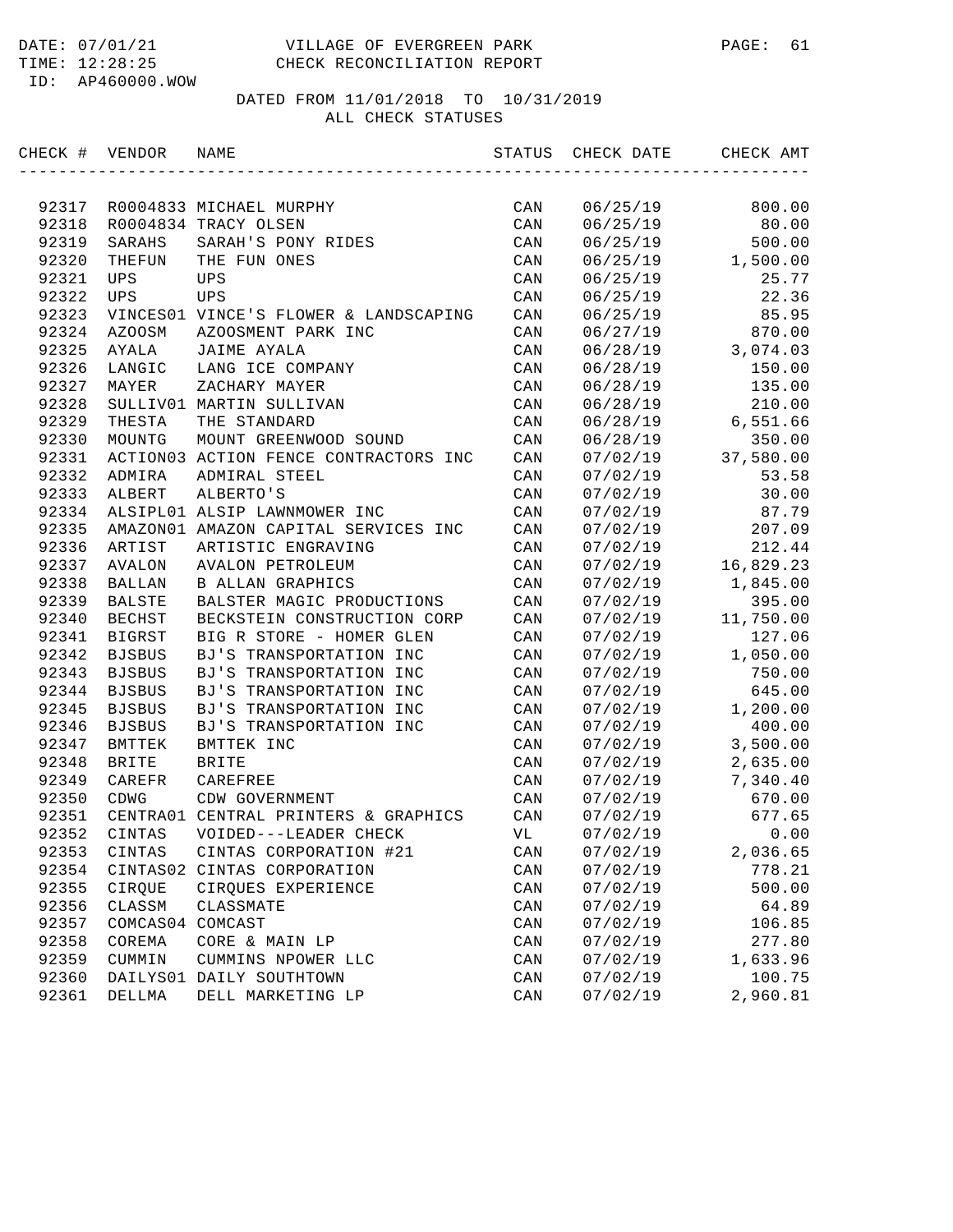#### DATE: 07/01/21 VILLAGE OF EVERGREEN PARK PAGE: 62 TIME: 12:28:25 CHECK RECONCILIATION REPORT

ID: AP460000.WOW

| CHECK # | VENDOR        | NAME                                    | STATUS | CHECK DATE | CHECK AMT    |
|---------|---------------|-----------------------------------------|--------|------------|--------------|
|         |               |                                         |        |            |              |
| 92362   |               | DELTAD01 DELTA DENTAL - RISK            | CAN    | 07/02/19   | 13,400.33    |
| 92363   |               | DIRECT03 THE DIRECT RESPONSE RESOURCE   | CAN    | 07/02/19   | 795.00       |
| 92364   | DUFFY05       | KELLY DUFFY                             | CAN    | 07/02/19   | 85.26        |
| 92365   | EJEQUI        | EJ EQUIPMENT                            | CAN    | 07/02/19   | 624.24       |
| 92366   | EVERGR        | EVERGREEN MECHANICAL                    | CAN    | 07/02/19   | 18,370.25    |
| 92367   | EVERGR10      | EVERGREEN CAR WASH                      | CAN    | 07/02/19   | 451.00       |
| 92368   | EVERWH        | <b>EVERWHITE</b>                        | CAN    | 07/02/19   | 821.99       |
| 92369   | FERGUS        | FERGUSON FACILITIES SUPPLY              | CAN    | 07/02/19   | 752.30       |
| 92370   | FIRESE        | FIRE SERVICE INC                        | CAN    | 07/02/19   | 9,984.00     |
| 92371   | FLANAG        | FLANAGIN LLC                            | CAN    | 07/02/19   | 850.00       |
| 92372   | FLEETP        | FLEETPRIDE                              | CAN    | 07/02/19   | 96.05        |
| 92373   | FUNEXP        | FUN EXPRESS LLC                         | CAN    | 07/02/19   | 377.44       |
| 92374   | GARVEY        | GARVEYS OFFICE PRODUCTS                 | CAN    | 07/02/19   | 1,175.32     |
| 92375   | <b>GEMELE</b> | GEM ELECTRIC SUPPLY INC                 | CAN    | 07/02/19   | 630.71       |
| 92376   | GRAING        | WW GRAINGER INC                         | CAN    | 07/02/19   | 533.69       |
| 92377   | GREATL01      | GREAT LAKES DISTRIBUTING INC            | CAN    | 07/02/19   | 64.20        |
| 92378   | GREATL02      | GREAT LAKES PETERBILT                   | CAN    | 07/02/19   | 398.15       |
| 92379   | <b>GULLY</b>  | TODD GULLY                              | CAN    | 07/02/19   | 450.00       |
| 92380   | GYMNAS        | GYMNASIUM MATTERS LLC                   | CAN    | 07/02/19   | 7,752.00     |
| 92381   | HAGGER        | MIKE HAGGERTY BUICK                     | CAN    | 07/02/19   | 537.83       |
| 92382   | HALLSI        | HALL SIGNS INC                          | CAN    | 07/02/19   | 935.44       |
| 92383   | HANSON        | HANSON AGGREGATES MIDWEST INC           | CAN    | 07/02/19   | 46,326.68    |
| 92384   | HARBOR        | HARBOR FREIGHT TOOLS                    | CAN    | 07/02/19   | 292.95       |
| 92385   | HARRIS        | W T HARRIS                              | CAN    | 07/02/19   | 5,962.30     |
| 92386   |               | HARRIS03 LONNITA R HARRIS               | CAN    | 07/02/19   | 77.18        |
| 92387   | <b>HAWKIN</b> | HAWK FORD                               | CAN    | 07/02/19   | 93.15        |
| 92388   |               | HEALTH03 HEALTHCARE SERVICE CORPORATION | CAN    | 07/02/19   | 218, 282. 72 |
| 92389   |               | HOMEDE02 HOME DEPOT CREDIT SERVICES     | CAN    | 07/02/19   | 120.00       |
| 92390   | HRJOHN        | H&R JOHNSON BROS INC                    | CAN    | 07/02/19   | 3,885.00     |
| 92391   |               | ILLINO18 ILLINOIS DEPT OF PUBLIC HEALTH | CAN    | 07/02/19   | 216.00       |
| 92392   |               | INDUST04 INDUSTRIAL DOOR COMPANY        | CAN    | 07/02/19   | 838.00       |
| 92393   | <b>JESSIE</b> | JESSIE WHITE TUMBLERS                   | CAN    | 07/02/19   | 1,050.00     |
| 92394   | KAWALA        | KAWA LANDSCAPE & LAWN SERVICE           | CAN    | 07/02/19   | 4,193.00     |
| 92395   | KENNED        | KENNEDY PLUMBING & SEWER INC            | CAN    | 07/02/19   | 185.00       |
| 92396   | KEYCAR        | KEY CARPET CORPORATION                  | CAN    | 07/02/19   | 4,400.00     |
| 92397   | KULIK         | TERRANCE B KULIK                        | CAN    | 07/02/19   | 139.20       |
| 92398   |               | LINCOL03 LINCOLN FINANCIAL GROUP        | CAN    | 07/02/19   | 1,243.22     |
| 92399   |               | LINCOL03 LINCOLN FINANCIAL GROUP        | CAN    | 07/02/19   | 176.65       |
| 92400   | MALCOR        | MALCOR ROOFING OF ILLINOIS INC          | CAN    | 07/02/19   | 2,049.00     |
| 92401   | MDIELE        | MDI ELECTRICAL CONSTRUCTION             | CAN    | 07/02/19   | 2,680.80     |
| 92402   | MEDINA        | MEDINAH FLYING CARPETS                  | CAN    | 07/02/19   | 600.00       |
| 92403   |               | MEDINA01 MEDINAH CLOWN UNIT             | CAN    | 07/02/19   | 500.00       |
| 92404   |               | MEDINA02 MEDINAH SHRINERS FIRE UNIT     | CAN    | 07/02/19   | 500.00       |
| 92405   |               | MEDINA03 MEDINAH MOTOR CORPS            | CAN    | 07/02/19   | 500.00       |
| 92406   |               | MEDINA04 MEDINAH CAR CLUB               | CAN    | 07/02/19   | 500.00       |
|         |               |                                         |        |            |              |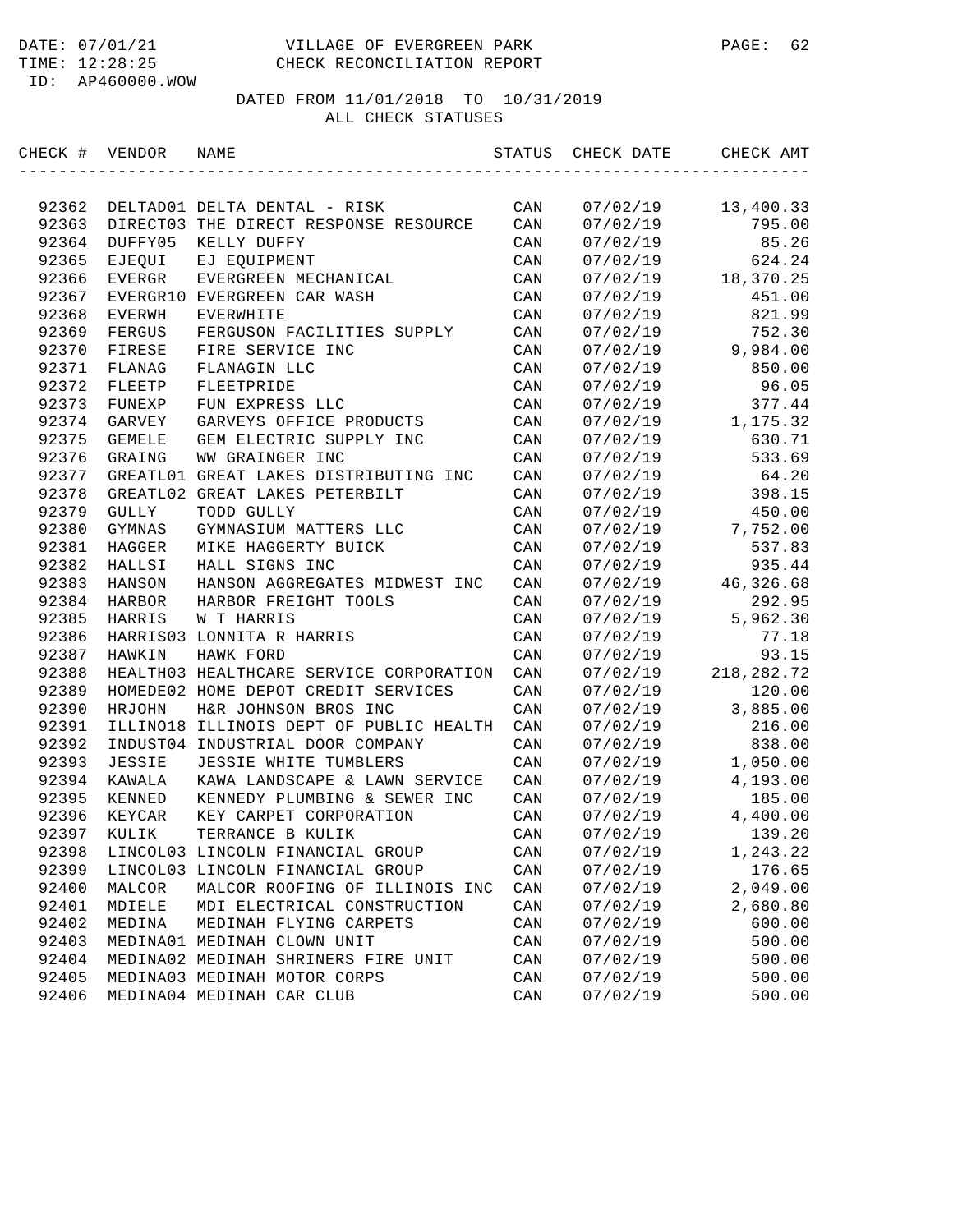| CHECK # VENDOR |               | NAME                                   | STATUS         | CHECK DATE | CHECK AMT  |
|----------------|---------------|----------------------------------------|----------------|------------|------------|
|                |               |                                        |                |            |            |
| 92407          |               | MENARD03 VOIDED---LEADER CHECK         | VL             | 07/02/19   | 0.00       |
| 92408          |               | MENARD03 VOIDED---LEADER CHECK         | VL             | 07/02/19   | 0.00       |
| 92409          |               | MENARD03 VOIDED---LEADER CHECK         | VL             | 07/02/19   | 0.00       |
| 92410          |               | MENARD03 VOIDED---LEADER CHECK         | VL             | 07/02/19   | 0.00       |
| 92411          |               | MENARD03 MENARDS - EVERGREEN PARK      | CAN            | 07/02/19   | 1,682.45   |
| 92412          | MEPEXT        | MEP EXTERMINATING                      | CAN            | 07/02/19   | 105.00     |
| 92413          | MICROE        | MICRO-EYE SECURITY SYSTEMS INC         | CAN            | 07/02/19   | 2,791.50   |
| 92414          |               | MIDWES15 MIDWEST BRICK PAVING INC      | CAN            | 07/02/19   | 131,240.00 |
| 92415          | MONROE        | MONROE TRUCK EQUIPMENT INC             | CAN            | 07/02/19   | 785.00     |
| 92416          | MORGAN        | MORGAN LOCKSMITHS & SECURITY           | CAN            | 07/02/19   | 168.50     |
| 92417          | MOTORO        | MOTOROLA COMMUNICATIONS                | CAN            | 07/02/19   | 205.86     |
| 92418          |               | MURPHY06 MURPHY & MILLER, INC          | CAN            | 07/02/19   | 2,751.52   |
| 92419          | NEONNU        | NEON NUTS                              | CAN            | 07/02/19   | 850.00     |
| 92420          | <b>NORTHE</b> | NORTH EAST MULTI-REGIONAL              | CAN            | 07/02/19   | 75.00      |
| 92421          |               | OAKLAW02 OAK LAWN SPECIAL RECREATION   | CAN            | 07/02/19   | 1,378.75   |
| 92422          |               | OFFICE06 OFFICE DEPOT                  | CAN            | 07/02/19   | 189.21     |
| 92423          |               | OFFICE07 OFFICE DEPOT                  | CAN            | 07/02/19   | 91.33      |
| 92424          |               | OFFICEDE OFFICE DEPOT BUSINESS CREDIT  | CAN            | 07/02/19   | 258.61     |
| 92425          |               | OHERRO01 RAY O'HERRON CO INC           | CAN            | 07/02/19   | 691.56     |
| 92426          | OTISEL        | OTIS ELEVATOR CO                       | CAN            | 07/02/19   | 615.75     |
| 92427          |               | OZINGA03 OZINGA MATERIALS INC          | CAN            | 07/02/19   | 2,531.50   |
| 92428          | PACESY        | PACE SYSTEMS INC                       | CAN            | 07/02/19   | 3,180.00   |
| 92429          | PRESTI        | PRESTIGE THREADED PRODUCTS CO          | CAN            | 07/02/19   | 360.00     |
| 92430          | PRINTM        | PRINTMART                              | CAN            | 07/02/19   | 100.00     |
| 92431          | <b>OUALIZ</b> | KALETA M QUALIZZA                      | CAN            | 07/02/19   | 1,577.80   |
| 92432          |               | R0000144 BLUE SAINTS DRUM & BUGLE CORP | CAN            | 07/02/19   | 1,200.00   |
| 92433          |               | R0000504 WEST SUBURBAN SHRINE CLUB     | CAN            | 07/02/19   | 600.00     |
| 92434          |               | R0002204 ALLIE GRAZEVICH               | CAN            | 07/02/19   | 80.52      |
| 92435          |               | R0003158 JAMES BOSCH                   | CAN            | 07/02/19   | 95.00      |
| 92436          |               | R0003897 RYAN & JOYCE DEVELOPMENT LLC  | CAN            | 07/02/19   | 1,000.00   |
| 92437          |               | R0003897 RYAN & JOYCE DEVELOPMENT LLC  | CAN            | 07/02/19   | 100.00     |
| 92438          |               | R0004655 ROSEMARY WAPINSKI             | CAN            | 07/02/19   | 110.00     |
| 92439          |               | R0004835 MARGARET SWEENEY              | CAN            | 07/02/19   | 105.00     |
| 92440          |               | R0004836 MAGGIE BRETT                  | CAN            | 07/02/19   | 55.00      |
| 92441          |               | R0004837 ELLEN LYNCH                   | CAN            | 07/02/19   | 55.00      |
| 92442          |               | R0004838 KAREN GARDNER                 | CAN            | 07/02/19   | 55.00      |
| 92443          |               | R0004839 FOR HIS GLORY LLC 5           | CAN            | 07/02/19   | 150.00     |
| 92444          |               | R0004839 FOR HIS GLORY LLC 5           | CAN            | 07/02/19   | 10,000.00  |
| 92445          |               | R0004840 JANELL C ALI                  | $\mathtt{CAN}$ | 07/02/19   | 100.00     |
| 92446          |               | R0004840 JANELL C ALI                  | CAN            | 07/02/19   | 10,000.00  |
| 92447          |               | R0004841 TRI-STATE DISPOSAL            | CAN            | 07/02/19   | 200.00     |
| 92448          |               | R0004842 RICHARD & KELLY MORONEY JR    | CAN            | 07/02/19   | 200.00     |
| 92449          |               | R0004843 RIORDAN LEGACY LLC            | CAN            | 07/02/19   | 650.00     |
| 92450          | REDHAW        | RED HAWK FIRE & SECURITY               | CAN            | 07/02/19   | 698.25     |
| 92451          | RELIAB        | RELIABLE FIRE & SECURITY               | $\mathtt{CAN}$ | 07/02/19   | 3, 216.25  |
|                |               |                                        |                |            |            |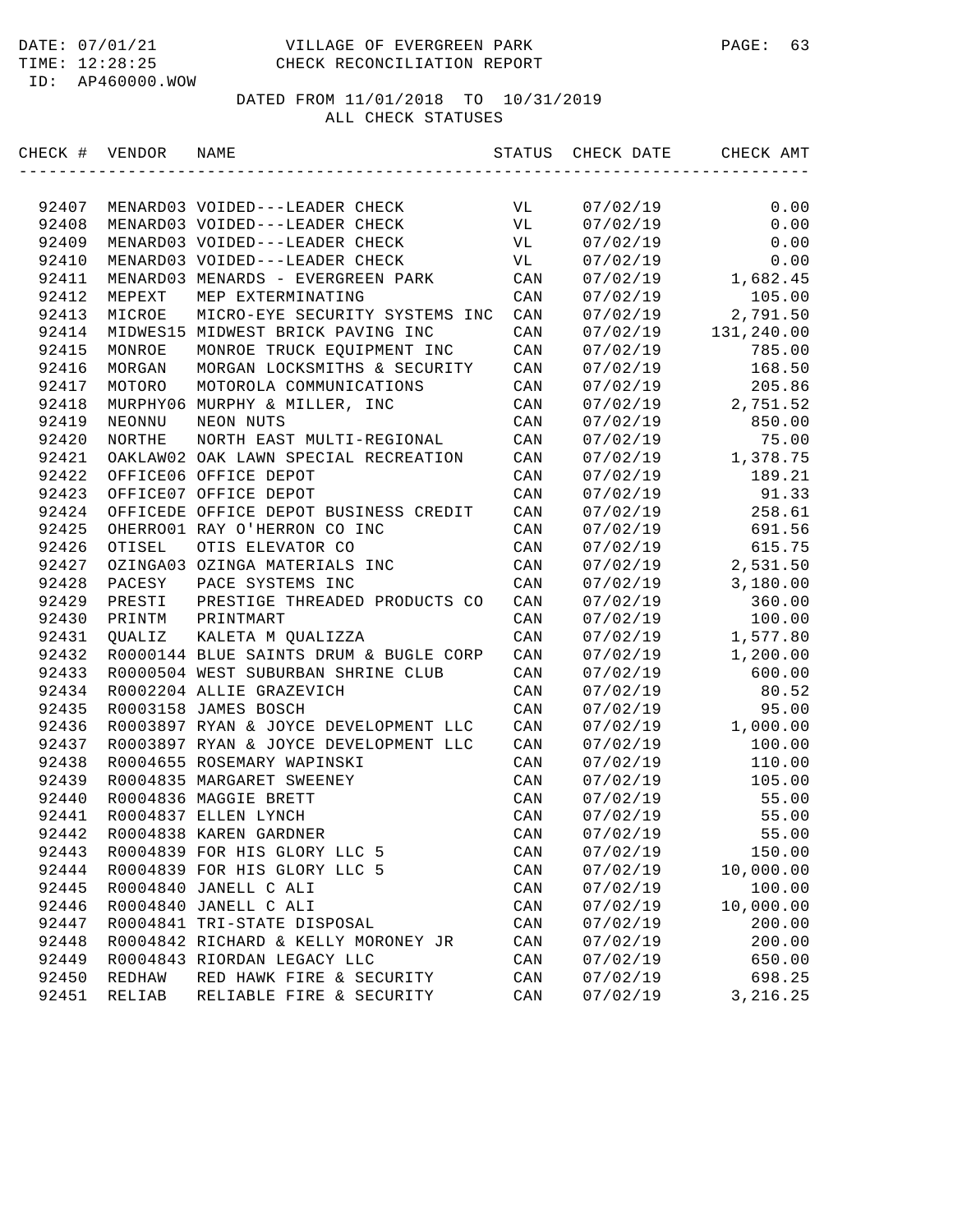| CHECK # VENDOR |                  | NAME                                   | STATUS         | CHECK DATE | CHECK AMT            |
|----------------|------------------|----------------------------------------|----------------|------------|----------------------|
|                |                  |                                        |                |            |                      |
| 92452          | REPORT           | THE REPORTER NEWSPAPERS                | CAN            | 07/02/19   | 724.00               |
| 92453          | RIDDER           | SUSAN RIDDERHOFF                       | CAN            | 07/02/19   | 145.78               |
| 92454<br>92455 | RIVERC           | RIVERY CITY RHYTHM                     | CAN            | 07/02/19   | 1,250.00             |
| 92456          | RUNNIO<br>RYDIND | RUNNION EQUIPMENT CO<br>RYDIN DECAL    | CAN            | 07/02/19   | 7,457.87             |
|                | SADOFS           | DON SADOFSKY                           | CAN            | 07/02/19   | 4,560.50<br>1,200.00 |
| 92457          |                  | <b>JOHN SAWYERS</b>                    | CAN            | 07/02/19   |                      |
| 92458          | SAWYER02         |                                        | CAN            | 07/02/19   | 18.54                |
| 92459          | SCHAAF           | SCHAAF EQUIPMENT CO INC<br>SCHWAAB INC | CAN            | 07/02/19   | 650.41               |
| 92460          | SCHWAA<br>SEECOC |                                        | CAN            | 07/02/19   | 34.02                |
| 92461          |                  | SEECO ENVIRONMENTAL SERVICES           | CAN            | 07/02/19   | 2,489.00             |
| 92462          | SEMMER           | SEMMER LANDSCAPE LLC                   | CAN            | 07/02/19   | 11,741.00            |
| 92463          |                  | SERVIC02 SERVICE SANITATION INC        | CAN            | 07/02/19   | 115.00               |
| 92464          | SHARKS           | SHARK SHREDDING & DOCUMENT             | CAN            | 07/02/19   | 20.00                |
| 92465          |                  | SHERWI20 SHERWIN WILLIAMS              | CAN            | 07/02/19   | 253.98               |
| 92466          |                  | SOUTHW02 SOUTHWEST MESSENGER PRESS     | CAN            | 07/02/19   | 301.00               |
| 92467          | SOUTHW09         | SOUTHWST SIDE SHRINE CLUB              | CAN            | 07/02/19   | 400.00               |
| 92468          | STANDA           | STANDARD EQUIPMENT CO                  | CAN            | 07/02/19   | 204.49               |
| 92469          | STAPLE           | STAPLES CREDIT PLAN                    | CAN            | 07/02/19   | 65.72                |
| 92470          | SYMBOL           | SYMBOL ARTS                            | CAN            | 07/02/19   | 949.25               |
| 92471          | THOSEF           | THOSE FUNNY LITTLE PEOPLE              | CAN            | 07/02/19   | 275.00               |
| 92472          | TOMSAP           | TOM'S APPLIANCE SALES                  | CAN            | 07/02/19   | 190.00               |
| 92473          | TRITEC           | TRI TECH FORENSICS INC                 | CAN            | 07/02/19   | 170.51               |
| 92474          | ULINE            | ULINE                                  | CAN            | 07/02/19   | 86.35                |
| 92475          | VERMEE           | VERMEER MIDWEST/VERMEER IL             | CAN            | 07/02/19   | 357.00               |
| 92476          |                  | VILLAG01 VILLAGE VIEW PUBLICATIONS INC | CAN            | 07/02/19   | 725.00               |
| 92477          | VISION           | VISION SERVICE PLAN                    | CAN            | 07/02/19   | 2,036.99             |
| 92478          | WESTSI           | WEST SIDE TRACTOR SALES                | CAN            | 07/02/19   | 135,600.00           |
| 92479          | WIGBOL           | WIGBOLDY MATERIALS INC                 | CAN            | 07/02/19   | 5,901.32             |
| 92480          | WILDGO           | WILD GOOSE CHASE INC                   | CAN            | 07/02/19   | 1,470.00             |
| 92481          | WINDYC           | WINDY CITY SILKSCREENING INC           | CAN            | 07/02/19   | 496.00               |
| 92482          | WITTEK           | WITTEK                                 | CAN            | 07/02/19   | 150.00               |
| 92483          | <b>BELSET</b>    | JOSEPH BELSETH                         | CAN            | 07/03/19   | 350.52               |
| 92484          | <b>BJSBUS</b>    | BJ'S TRANSPORTATION INC                | CAN            | 07/03/19   | 375.00               |
| 92485          |                  | EVERGR32 EVERGREEN PARK FIRE FIGHTERS  | CAN            | 07/03/19   | 2,340.00             |
| 92486          | LINKII           | LINK II LIFE INC                       | CAN            | 07/03/19   | 280.00               |
| 92487          |                  | R0000089 RICK WELCOME                  | CAN            | 07/03/19   | 2,312.00             |
| 92488          | STANFO           | STANFORD'S BATTERY                     | CAN            | 07/03/19   | 500.00               |
| 92489          | ARTIST           | ARTISTIC ENGRAVING                     | CAN            | 07/05/19   | 43.18                |
| 92490          | CLOSED           | CREATE CUT INVENT /                    | CAN            | 07/05/19   | 825.00               |
| 92491          | FOXHOM           | FOX HOME CENTER INC                    | CAN            | 07/05/19   | 57.99                |
| 92492          |                  | MEDINA03 MEDINAH MOTOR CORPS           | CAN            | 07/05/19   | 100.00               |
| 92493          |                  | MENARD03 MENARDS - EVERGREEN PARK      | CAN            | 07/05/19   | 268.11               |
| 92494          | NERIS            | CEL NERIS                              | CAN            | 07/05/19   | 20.00                |
| 92495          |                  | R0004844 DIANA SORBELLINI              | CAN            | 07/05/19   | 20.00                |
| 92496          |                  | R0004845 CANDANCE BARNES               | $\mathtt{CAN}$ | 07/05/19   | 20.00                |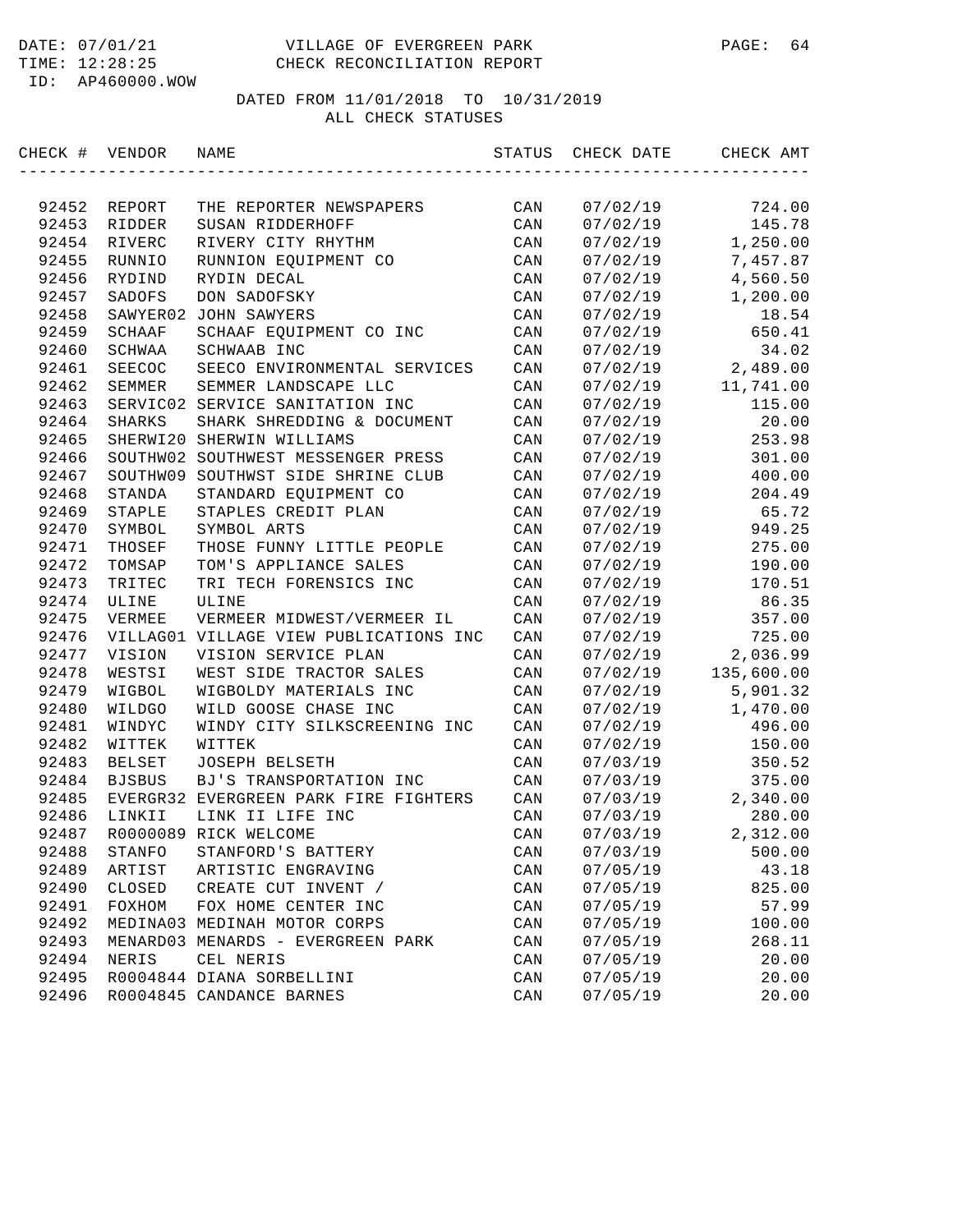| CHECK # VENDOR |               | NAME                                 | STATUS         | CHECK DATE | CHECK AMT |
|----------------|---------------|--------------------------------------|----------------|------------|-----------|
|                |               |                                      |                |            |           |
| 92497          | SCHROE        | SCHROEDER MATERIAL INC               | CAN            | 07/05/19   | 94.70     |
| 92498          | THYSSE        | THYSSENKRUPP ELEVATOR CORP           | CAN            | 07/05/19   | 942.61    |
| 92499          | TLCPLU        | TLC PLUMBING INC                     | CAN            | 07/05/19   | 404.00    |
| 92500          | <b>BINNYS</b> | BINNYS BEVERAGE DEPOT                | CAN            | 07/09/19   | 529.45    |
| 92501          |               | EVERGR04 EVERGREEN PARK ACE HARDWARE | CAN            | 07/09/19   | 828.56    |
| 92502          | RICKLI        | RICK LINDY SCHWARTZ                  | CAN            | 07/09/19   | 1,000.00  |
| 92503          |               | ROOO8107 ANDREA<br>ZYLIUS            | CAN            | 07/09/19   | 60.00     |
| 92504          |               | COMMUN02 COMMUNITY EDUCATION TRAVEL  | VNR            | 07/11/19   | 0.00      |
| 92505          |               | EVERGR04 EVERGREEN PARK ACE HARDWARE | CAN            | 07/11/19   | 12.92     |
| 92506          |               | R0008107 SHARON KEILA                | CAN            | 07/11/19   | 20.00     |
| 92507          |               | R0008108 STEVEN WORSHAM              | CAN            | 07/11/19   | 20.00     |
| 92508          | REDPAL        | THE RED PALM                         | CAN            | 07/11/19   | 3,531.15  |
| 92509          |               | SAMSCL11 SAMSCLUB-WALMART            | CAN            | 07/11/19   | 189.27    |
| 92510          |               | SAMSCL22 SAMSCLUB-WALMART            | CAN            | 07/11/19   | 1,889.24  |
| 92511          |               | SAMSCL33 SAMSCLUB-WALMART            | CAN            | 07/11/19   | 269.16    |
| 92512          |               | SAMSCL44 SAMSCLUB-WALMART            | CAN            | 07/11/19   | 1,211.08  |
| 92513          |               | SAMSCL88 SAMSCLUB-WALMART            | CAN            | 07/11/19   | 271.33    |
| 92514          | WOLLEN        | SEAN WOLLENBERG                      | CAN            | 07/11/19   | 690.60    |
| 92515          | BARRAC        | BARRACO'S PIZZA INC                  | CAN            | 07/12/19   | 299.00    |
| 92516          | CITYOF        | CITY OF CHICAGO                      | CAN            | 07/12/19   | 3,583.75  |
| 92517          | MAGICO        | MAGIC OF GARY KANTOR                 | CAN            | 07/12/19   | 295.00    |
| 92518          |               | ANDERS05 BRIAN ANDERSON              | CAN            | 07/15/19   | 150.00    |
| 92519          | BENDER        | JOHN BENDER                          | CAN            | 07/15/19   | 300.00    |
| 92520          | CAINKA        | LOUIS F CAINKAR, LTD                 | CAN            | 07/15/19   | 3,825.00  |
| 92521          | CARUSI        | EUGENE CARUSI                        | CAN            | 07/15/19   | 300.00    |
| 92522          | DUFFY02       | DENNIS L DUFFY                       | CAN            | 07/15/19   | 203.73    |
| 92523          | ENGEL         | MICHAEL ENGEL                        | CAN            | 07/15/19   | 300.00    |
| 92524          | FARREL        | BRIAN FARRELL                        | CAN            | 07/15/19   | 150.00    |
| 92525          |               | HERRER01 ALEXANDER HERRERA           | CAN            | 07/15/19   | 150.00    |
| 92526          | LAZINE        | DENNIS LAZINEK                       | CAN            | 07/15/19   | 300.00    |
| 92527          |               | MCCANN03 CHRIS McCANN                | CAN            | 07/15/19   | 300.00    |
| 92528          |               | MCCART01 JOHN MCCARTHY               | CAN            | 07/15/19   | 300.00    |
| 92529          |               | PASTIC01 SUE PASTICK                 | CAN            | 07/15/19   | 300.00    |
| 92530          | RICH          | CAMERON RICH                         | CAN            | 07/15/19   | 300.00    |
| 92531          | SIGNOR        | ANTHONY SIGNORELLI                   | CAN            | 07/15/19   | 300.00    |
| 92532          | SMILEY        | SYDNEY SMILEY                        | CAN            | 07/15/19   | 150.00    |
| 92533          | VOS           | JAMES VOS                            | CAN            | 07/15/19   | 300.00    |
| 92534          | YEAMAN        | GAVIN YEAMAN                         | CAN            | 07/15/19   | 300.00    |
| 92535          | AFTERM        | AFTERMATH SPECIALISTS IN             | CAN            | 07/16/19   | 210.00    |
| 92536          | AJUNIF        | AJ UNIFORM                           | CAN            | 07/16/19   | 493.45    |
| 92537          |               | ALSIPL01 ALSIP LAWNMOWER INC         | CAN            | 07/16/19   | 286.40    |
| 92538          | AMAZON01      | AMAZON CAPITAL SERVICES INC          | CAN            | 07/16/19   | 122.76    |
| 92539          | ARCONC        | ARCON CONCRETE CONSTRUCTION          | CAN            | 07/16/19   | 15,160.00 |
| 92540          | AVALON        | AVALON PETROLEUM                     | CAN            | 07/16/19   | 7,658.83  |
| 92541          | <b>BAGSPO</b> | BAGSPOT PET WASTE SOLUTIONS          | $\mathtt{CAN}$ | 07/16/19   | 499.50    |
|                |               |                                      |                |            |           |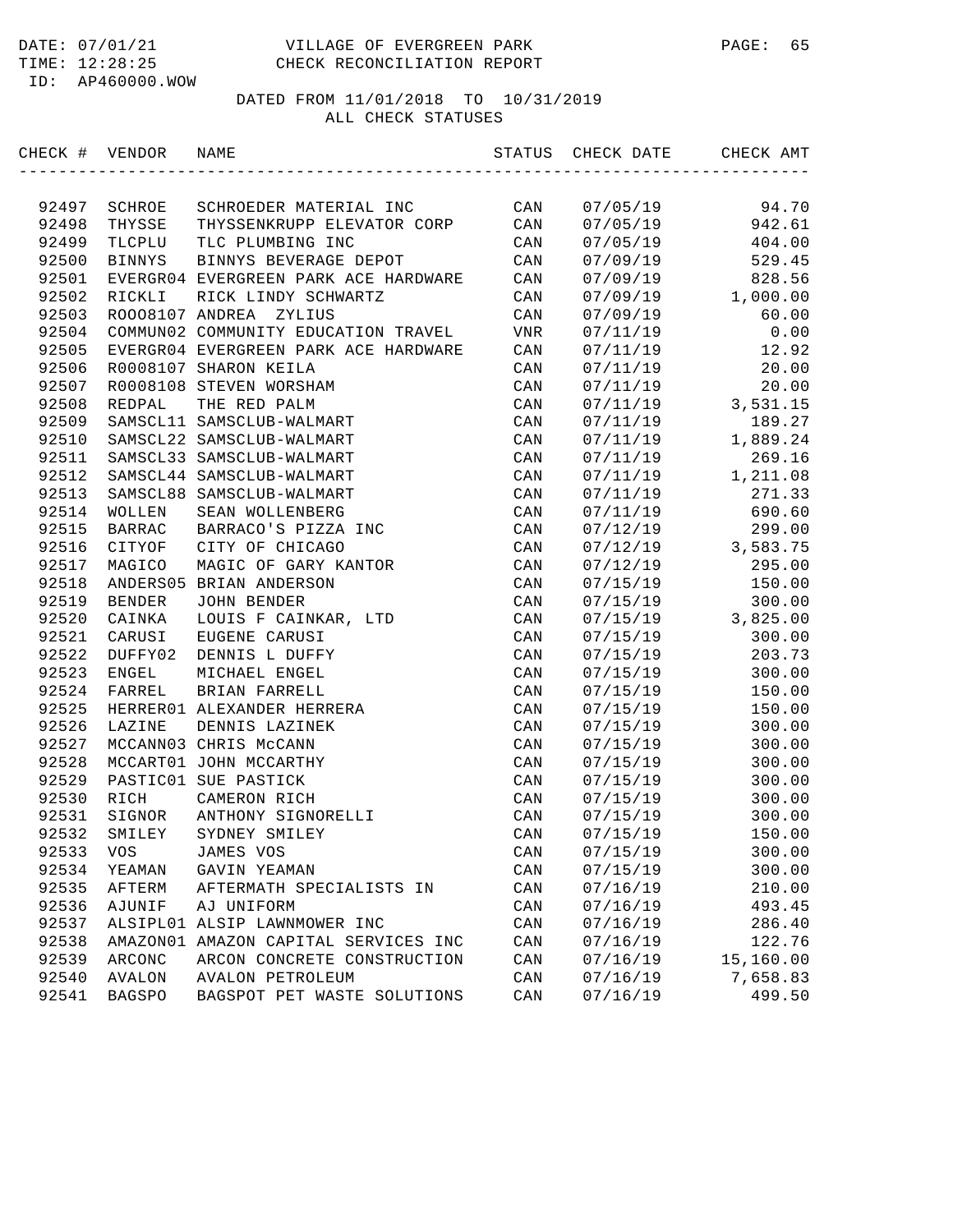| CHECK # | VENDOR           | NAME                                  | STATUS         | CHECK DATE | CHECK AMT |
|---------|------------------|---------------------------------------|----------------|------------|-----------|
|         |                  |                                       |                |            |           |
| 92542   | BESTEX           | BEST EXPRESSION INC                   | CAN            | 07/16/19   | 71.00     |
| 92543   |                  | BEVERL02 BEVERLY ENVIRONMENTAL        | CAN            | 07/16/19   | 7,000.00  |
| 92544   |                  | BEVERL05 BEVERLY HILLS GARAGE         | CAN            | 07/16/19   | 6,435.96  |
| 92545   | <b>BFCONS</b>    | B&F CONSTRUCTION                      | CAN            | 07/16/19   | 446.07    |
| 92546   | <b>BIGRST</b>    | BIG R STORE - HOMER GLEN              | CAN            | 07/16/19   | 151.68    |
| 92547   | <b>BIONIM</b>    | BIONIME USA CORPORATION               | CAN            | 07/16/19   | 133.70    |
| 92548   | BMTTEK           | BMTTEK INC                            | CAN            | 07/16/19   | 4,270.00  |
| 92549   | <b>BUELLM</b>    | BUELL MANUFACTURING COMPANY           | CAN            | 07/16/19   | 362.32    |
| 92550   | CARREF           | CAR REFLECTIONS                       | CAN            | 07/16/19   | 400.00    |
| 92551   | CASSID           | CASSIDY TIRE & SERVICE                | CAN            | 07/16/19   | 125.75    |
| 92552   |                  | CENTRA06 CENTRAL SOD FARMS INC        | CAN            | 07/16/19   | 3,236.00  |
| 92553   | CINTAS           | VOIDED---LEADER CHECK                 | VL             | 07/16/19   | 0.00      |
| 92554   | CINTAS           | CINTAS CORPORATION #21                | CAN            | 07/16/19   | 2,250.43  |
| 92555   |                  | CINTAS02 CINTAS CORPORATION           | CAN            | 07/16/19   | 437.36    |
| 92556   | CLASSM           | CLASSMATE                             | CAN            | 07/16/19   | 13.48     |
| 92557   | CLEANI           | CLEANING SPECIALISTS INC              | CAN            | 07/16/19   | 250.00    |
| 92558   | CLOSED           | CREATE CUT INVENT /                   | CAN            | 07/16/19   | 1,480.00  |
| 92559   | COMCAS04 COMCAST |                                       | CAN            | 07/16/19   | 266.85    |
| 92560   | COMPET           | COMPETITIVE SUPPORT OPTIONS           | CAN            | 07/16/19   | 71.62     |
| 92561   | CONSER           | CONSERV FS INC                        | CAN            | 07/16/19   | 955.76    |
| 92562   |                  | COOKCO05 COOK COUNTY TREASURER        | CAN            | 07/16/19   | 1,152.28  |
| 92563   | COREMA           | CORE & MAIN LP                        | CAN            | 07/16/19   | 1,103.38  |
| 92564   | CORPRO           | CORPRO SCREENTECH                     | CAN            | 07/16/19   | 4,496.00  |
| 92565   | CYGANH           | CYGAN HAYES, LTD.                     | CAN            | 07/16/19   | 10,805.00 |
| 92566   | DELLMA           | DELL MARKETING LP                     | CAN            | 07/16/19   | 2,939.85  |
| 92567   | DIRECT02 DIRECTV |                                       | CAN            | 07/16/19   | 66.99     |
| 92568   |                  | DIRECT03 THE DIRECT RESPONSE RESOURCE | CAN            | 07/16/19   | 795.00    |
| 92569   | EAGLEA           | EAGLE AUTOMOTIVE OF CHICAGO           | CAN            | 07/16/19   | 83.09     |
| 92570   | ECLIPS           | ECLIPSE AWNING INC                    | CAN            | 07/16/19   | 1,550.00  |
| 92571   | EFOLDE           | eFOLDER INC DBA<br>AXCIENT            | CAN            | 07/16/19   | 990.00    |
| 92572   | <b>ESTONE</b>    | E STONE INC                           | CAN            | 07/16/19   | 10,672.23 |
| 92573   |                  | EVERGR04 EVERGREEN PARK ACE HARDWARE  | CAN            | 07/16/19   | 232.36    |
| 92574   |                  | EVERGR15 EVERGREEN PAVING             | CAN            | 07/16/19   | 85,588.67 |
| 92575   |                  | EVERGR18 EVERGREEN CARE CENTER LTD    | CAN            | 07/16/19   | 120.00    |
| 92576   | EXPERT           | EXPERT CHEMICAL & SUPPLY INC          | CAN            | 07/16/19   | 595.23    |
| 92577   | FERGUS           | FERGUSON FACILITIES SUPPLY            | CAN            | 07/16/19   | 1,624.91  |
| 92578   |                  | FIFTHT01 FIFTH THIRD BANK             | CAN            | 07/16/19   | 1,819.61  |
| 92579   | FLANAG           | FLANAGIN LLC                          | $\mathtt{CAN}$ | 07/16/19   | 1,105.00  |
| 92580   | FLEETP           | FLEETPRIDE                            | $\mathtt{CAN}$ | 07/16/19   | 358.38    |
| 92581   | FLEETS           | FLEET SAFETY SUPPLY                   | CAN            | 07/16/19   | 61.20     |
| 92582   | FREEWA           | FREEWAY FORD                          | CAN            | 07/16/19   | 43.33     |
| 92583   | GALLSI           | GALLS INC, AN ARAMARK CO, LLC         | CAN            | 07/16/19   | 40.93     |
| 92584   | GARVEY           | VOIDED---LEADER CHECK                 | VL             | 07/16/19   | 0.00      |
| 92585   | GARVEY           | GARVEYS OFFICE PRODUCTS               | CAN            | 07/16/19   | 1,303.86  |
| 92586   | GASVOD           | GASVODA & ASSOCIATES                  | CAN            | 07/16/19   | 2,039.30  |
|         |                  |                                       |                |            |           |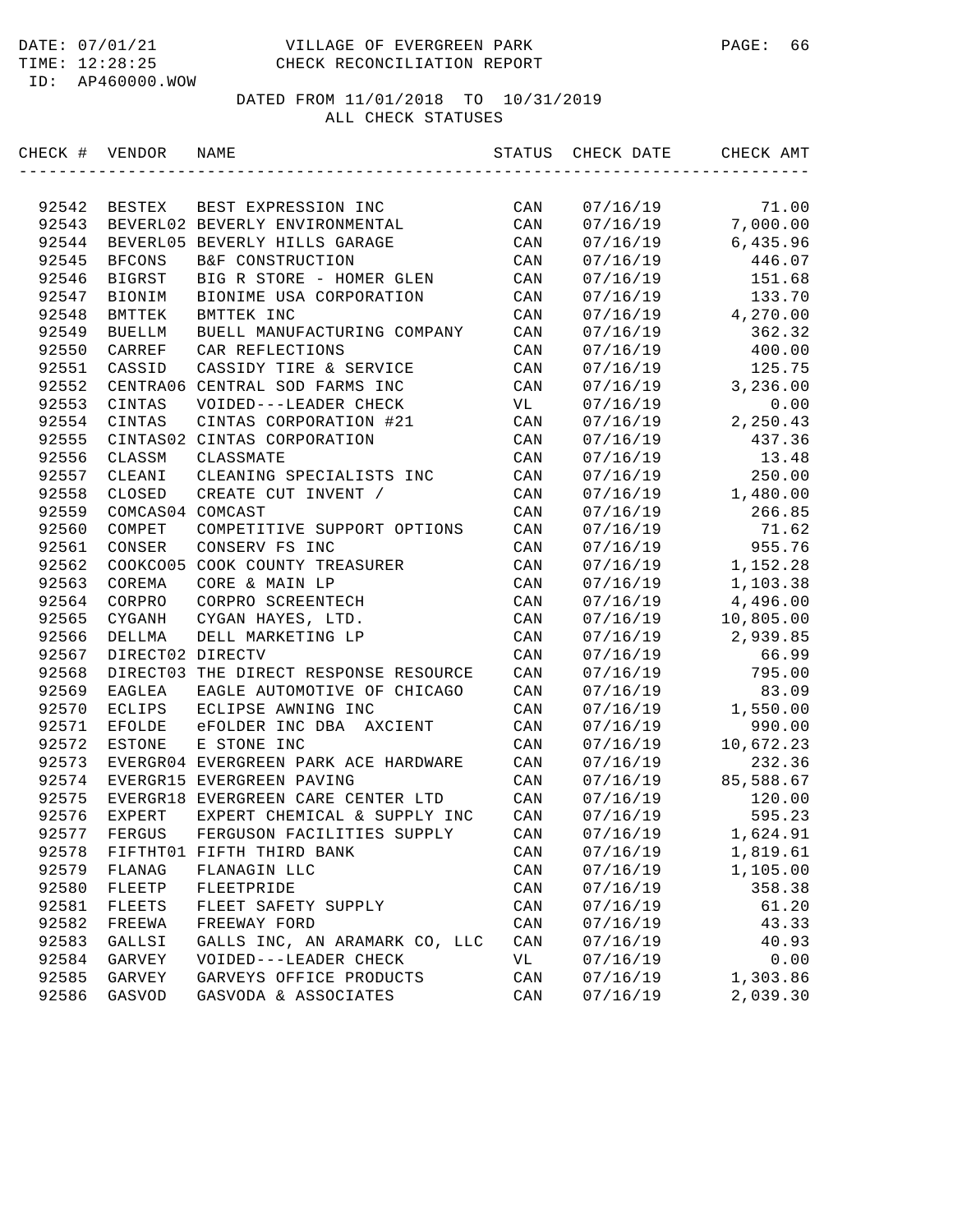| CHECK # VENDOR |          | NAME                                    | STATUS         | CHECK DATE | CHECK AMT |
|----------------|----------|-----------------------------------------|----------------|------------|-----------|
|                |          |                                         |                |            |           |
| 92587          | GEMELE   | GEM ELECTRIC SUPPLY INC                 | CAN            | 07/16/19   | 227.76    |
| 92588          | GENUIN   | GENUINE PARTS CO                        | CAN            | 07/16/19   | 987.69    |
| 92589          | GLOBAL   | GLOBALSTAR USA                          | CAN            | 07/16/19   | 508.16    |
| 92590          | GORDON   | GORDON FOOD SERVICE                     | CAN            | 07/16/19   | 91.45     |
| 92591          | GRAING   | WW GRAINGER INC                         | CAN            | 07/16/19   | 930.15    |
| 92592          | HAWKIN   | HAWK FORD                               | CAN            | 07/16/19   | 922.73    |
| 92593          |          | ILLINO22 ILLINOIS COMMUNICATIONS        | CAN            | 07/16/19   | 1,167.00  |
| 92594          |          | ILLINO25 ILLINOIS EPA                   | CAN            | 07/16/19   | 1,000.00  |
| 92595          | ILLINO80 | ILLINOIS FINANCE AUTHORITY              | CAN            | 07/16/19   | 500.00    |
| 92596          | INDEPE   | INDEPENDENT RECYCLING SERVICES          | CAN            | 07/16/19   | 9,625.68  |
| 92597          | J&R1ST   | J&R 1ST IN ASPHALT                      | CAN            | 07/16/19   | 18,190.56 |
| 92598          | JXENTE   | JX ENTERPRISES INC                      | CAN            | 07/16/19   | 525.94    |
| 92599          | KAWALA   | KAWA LANDSCAPE & LAWN SERVICE           | CAN            | 07/16/19   | 685.00    |
| 92600          | KENNED   | KENNEDY PLUMBING & SEWER INC            | CAN            | 07/16/19   | 1,415.00  |
| 92601          | KEYCAR   | KEY CARPET CORPORATION                  | CAN            | 07/16/19   | 950.00    |
| 92602          | LANDSE   | LAND'S END BUSINESS OUTFITTERS          | CAN            | 07/16/19   | 81.85     |
| 92603          | LARRYS   | LARRY'S BRAKE SERVICE                   | CAN            | 07/16/19   | 77.00     |
| 92604          | MEADEE   | MEADE INC                               | CAN            | 07/16/19   | 463.51    |
| 92605          | MEADEI   | MEADE INC                               | CAN            | 07/16/19   | 238.00    |
| 92606          |          | MEDICA01 MEDICAL REIMBURSEMENT          | CAN            | 07/16/19   | 2,882.91  |
| 92607          | MELROS   | MELROSE PYROTECHNICS INC                | CAN            | 07/16/19   | 8,600.00  |
| 92608          |          | MENARD03 VOIDED---LEADER CHECK          | VL             | 07/16/19   | 0.00      |
| 92609          |          | MENARD03 VOIDED---LEADER CHECK          | VL             | 07/16/19   | 0.00      |
| 92610          |          | MENARD03 VOIDED---LEADER CHECK          | VL             | 07/16/19   | 0.00      |
| 92611          |          | MENARD03 VOIDED---LEADER CHECK          | VL             | 07/16/19   | 0.00      |
| 92612          |          | MENARD03 MENARDS - EVERGREEN PARK       | VNR            | 07/16/19   | 0.00      |
| 92613          | MICROE   | MICRO-EYE SECURITY SYSTEMS INC          | CAN            | 07/16/19   | 24,915.95 |
| 92614          |          | MIDTOW01 MID-TOWN PETROLEUM             | CAN            | 07/16/19   | 176.43    |
| 92615          | MONROE   | MONROE TRUCK EQUIPMENT INC              | CAN            | 07/16/19   | 6,764.00  |
| 92616          | MOTORO   | MOTOROLA COMMUNICATIONS                 | CAN            | 07/16/19   | 61.32     |
| 92617          |          | MUNICIO1 MUNICIPAL CLERKS OF SW SUBURBS | CAN            | 07/16/19   | 30.00     |
| 92618          |          | MURPHY06 MURPHY & MILLER, INC           | CAN            | 07/16/19   | 4,311.58  |
| 92619          | NARTEC   | NARTEC INC                              | CAN            | 07/16/19   | 192.80    |
| 92620          | NOAHSA   | NOAH'S ARK ANIMAL WORKSHOP INC          | CAN            | 07/16/19   | 849.25    |
| 92621          |          | OHERRO01 VOIDED---LEADER CHECK          | VL             | 07/16/19   | 0.00      |
| 92622          |          | OHERRO01 RAY O'HERRON CO INC            | CAN            | 07/16/19   | 2,117.06  |
| 92623          | OREILL   | O'REILLY FIRST CALL                     | CAN            | 07/16/19   | 99.50     |
| 92624          |          | OZINGA03 OZINGA MATERIALS INC           | CAN            | 07/16/19   | 3,788.62  |
| 92625          |          | PORTER01 PORTER LEE CORP                | CAN            | 07/16/19   | 1,185.00  |
| 92626          | PRINTM   | PRINTMART                               | $\mathtt{CAN}$ | 07/16/19   | 210.00    |
| 92627          | PROTRE   | PRO TREE SERVICE                        | CAN            | 07/16/19   | 4,000.00  |
| 92628          | PUBLIC   | PUBLIC SAFETY DIRECT INC                | CAN            | 07/16/19   | 471.98    |
| 92629          | QUICKS   | QUICK STOP AUTO SHOP                    | CAN            | 07/16/19   | 178.00    |
| 92630          |          | R0000043 H&R JOHNSON BROTHERS INC       | CAN            | 07/16/19   | 4,060.00  |
| 92631          |          | R0003897 RYAN & JOYCE DEVELOPMENT LLC   | CAN            | 07/16/19   | 400.00    |
|                |          |                                         |                |            |           |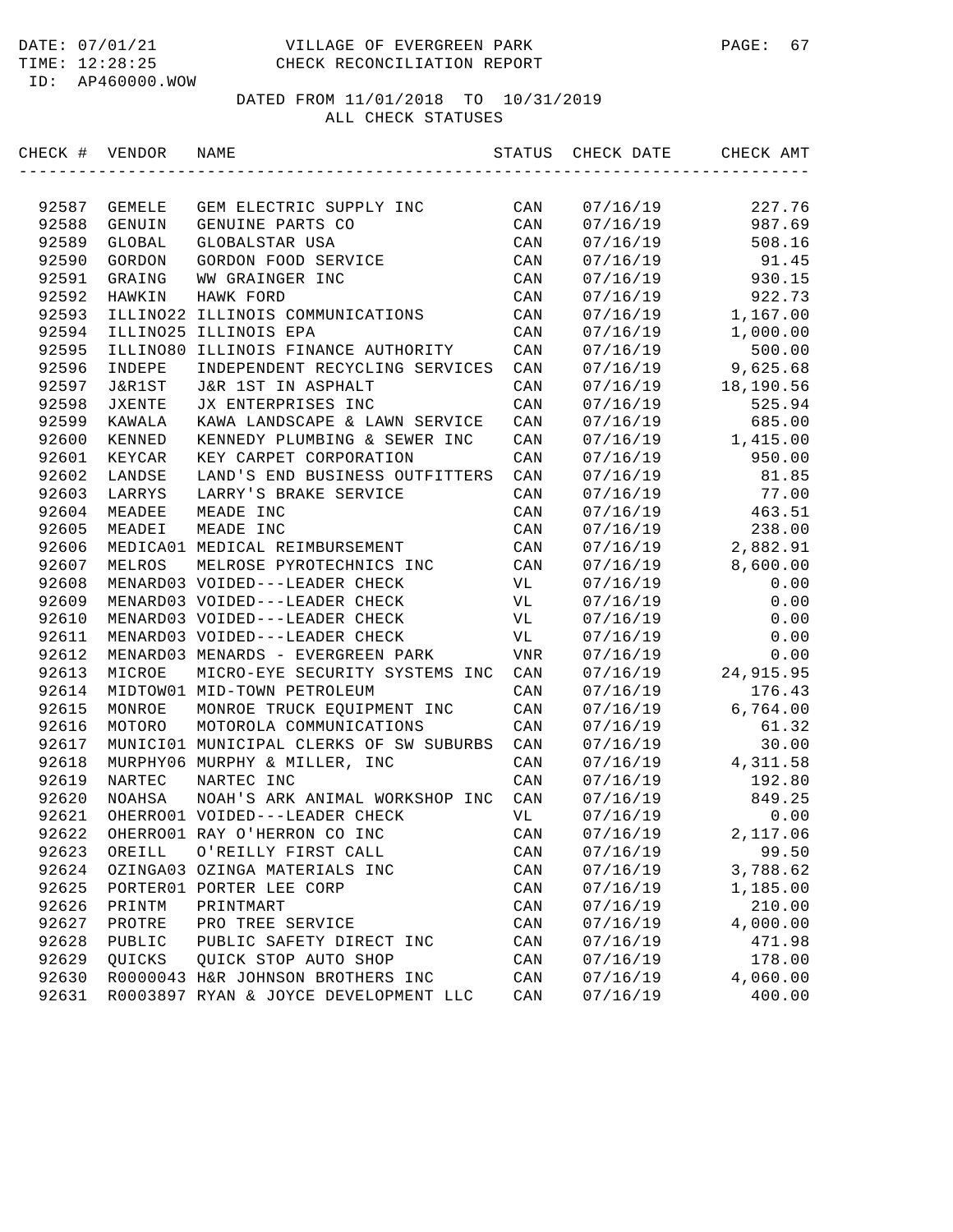| CHECK # VENDOR |               | NAME                                    | STATUS         | CHECK DATE | CHECK AMT |
|----------------|---------------|-----------------------------------------|----------------|------------|-----------|
|                |               |                                         |                |            |           |
| 92632          |               | R0004211 RELIABLE REMODELING            | CAN            | 07/16/19   | 150.00    |
| 92633          |               | R0004574 DIDA RE INC                    | CAN            | 07/16/19   | 150.00    |
| 92634          |               | R0004846 MARIA PEREZ                    | CAN            | 07/16/19   | 20.00     |
| 92635          |               | R0004847 RAHUL S VISAL                  | CAN            | 07/16/19   | 10,000.00 |
| 92636          |               | R0004848 EDGAR HERRERA                  | CAN            | 07/16/19   | 100.00    |
| 92637          |               | R0004849 KEVIN KERR                     | CAN            | 07/16/19   | 100.00    |
| 92638          |               | R0004850 VIT DEVELOPMENT LLC            | CAN            | 07/16/19   | 4,280.00  |
| 92639          |               | R0004851 CK CONSTRUCTION                | CAN            | 07/16/19   | 100.00    |
| 92640          |               | R0004852 SWA INVESTMENTS LLC            | CAN            | 07/16/19   | 150.00    |
| 92641          |               | R0004853 CONSTRUCTION DEVELOPMENT       | CAN            | 07/16/19   | 550.00    |
| 92642          |               | R0004854 POSEYDON PROPERTIE             | CAN            | 07/16/19   | 10,000.00 |
| 92643          |               | R0004856 GOTHIC INVESTMENTS LTD         | CAN            | 07/16/19   | 524.35    |
| 92644          |               | R0004857 KENNETH & JENNIFER LANTZ       | CAN            | 07/16/19   | 3,500.00  |
| 92645          |               | R0008109 ALLIE GRAZEVICH                | CAN            | 07/16/19   | 242.44    |
| 92646          |               | R0008110 SUZANNE WITT                   | CAN            | 07/16/19   | 100.00    |
| 92647          |               | R0008111 REGINA WESTMORELAND            | CAN            | 07/16/19   | 64.00     |
| 92648          | RIDGEF        | RIDGE FENCE SUPPLY                      | CAN            | 07/16/19   | 6,943.95  |
| 92649          | ROSCOE        | THE ROSCOE COMPANY                      | CAN            | 07/16/19   | 240.48    |
| 92650          |               | RUSHTR01 INTERSTATE BILLING SERVICES IN | CAN            | 07/16/19   | 160.00    |
| 92651          | RYAN02        | DIANE RYAN                              | CAN            | 07/16/19   | 315.00    |
| 92652          |               | SAWYER02 JOHN SAWYERS                   | VNR            | 07/16/19   | 0.00      |
| 92653          | SCHROE        | SCHROEDER MATERIAL INC                  | CAN            | 07/16/19   | 773.79    |
| 92654          | SCHWAA        | SCHWAAB INC                             | CAN            | 07/16/19   | 69.24     |
| 92655          | SEECOC        | SEECO ENVIRONMENTAL SERVICES            | CAN            | 07/16/19   | 2,076.00  |
| 92656          | SEMMER        | SEMMER LANDSCAPE LLC                    | CAN            | 07/16/19   | 13,767.00 |
| 92657          | SERVIC        | SERVICE ALL                             | VNR            | 07/16/19   | 0.00      |
| 92658          |               | SERVIC02 SERVICE SANITATION INC         | CAN            | 07/16/19   | 1,420.00  |
| 92659          | <b>SHARKS</b> | SHARK SHREDDING & DOCUMENT              | CAN            | 07/16/19   | 100.00    |
| 92660          |               | SOUTHW02 SOUTHWEST MESSENGER PRESS      | CAN            | 07/16/19   | 756.25    |
| 92661          | SSWORL        | S&S WORLDWIDE INC                       | CAN            | 07/16/19   | 1,115.36  |
| 92662          | STRADA        | STRADA CONSTRUCTION CO                  | CAN            | 07/16/19   | 33,850.00 |
| 92663          | STRASS        | STRASSER BUILDERS INC                   | CAN            | 07/16/19   | 5,610.00  |
| 92664          | STRAUG        | STRAUGHN FARM INC                       | CAN            | 07/16/19   | 9,900.00  |
| 92665          | SUBURB        | SUBURBAN LABORATORIES                   | CAN            | 07/16/19   | 245.00    |
| 92666          | SUNBEL        | SUNBELT RENTALS INC                     | CAN            | 07/16/19   | 516.62    |
| 92667          | THEDOG        | THE DO GOOD MOVEMENT                    | CAN            | 07/16/19   | 750.00    |
| 92668          | THEFEE        | THE FEED STORE                          | CAN            | 07/16/19   | 149.58    |
| 92669          | TIRESE        | TIRE SERVICES COMPANY                   | CAN            | 07/16/19   | 1,109.80  |
| 92670          | TMTIRE        | T&M TIRE SERVICE OF                     | CAN            | 07/16/19   | 412.25    |
| 92671          | TRANSU        | TRANSUNION RISK AND                     | $\mathtt{CAN}$ | 07/16/19   | 150.00    |
| 92672          | TREMCO        | TREMCO                                  | CAN            | 07/16/19   | 721.88    |
| 92673          | USGAS         | US GAS                                  | CAN            | 07/16/19   | 249.55    |
| 92674          |               | VERIZO10 VERIZON WIRELESS               | CAN            | 07/16/19   | 150.12    |
| 92675          |               | VERIZO10 VERIZON WIRELESS               | CAN            | 07/16/19   | 885.08    |
| 92676          |               | VERIZO10 VERIZON WIRELESS               | CAN            | 07/16/19   | 1.72      |
|                |               |                                         |                |            |           |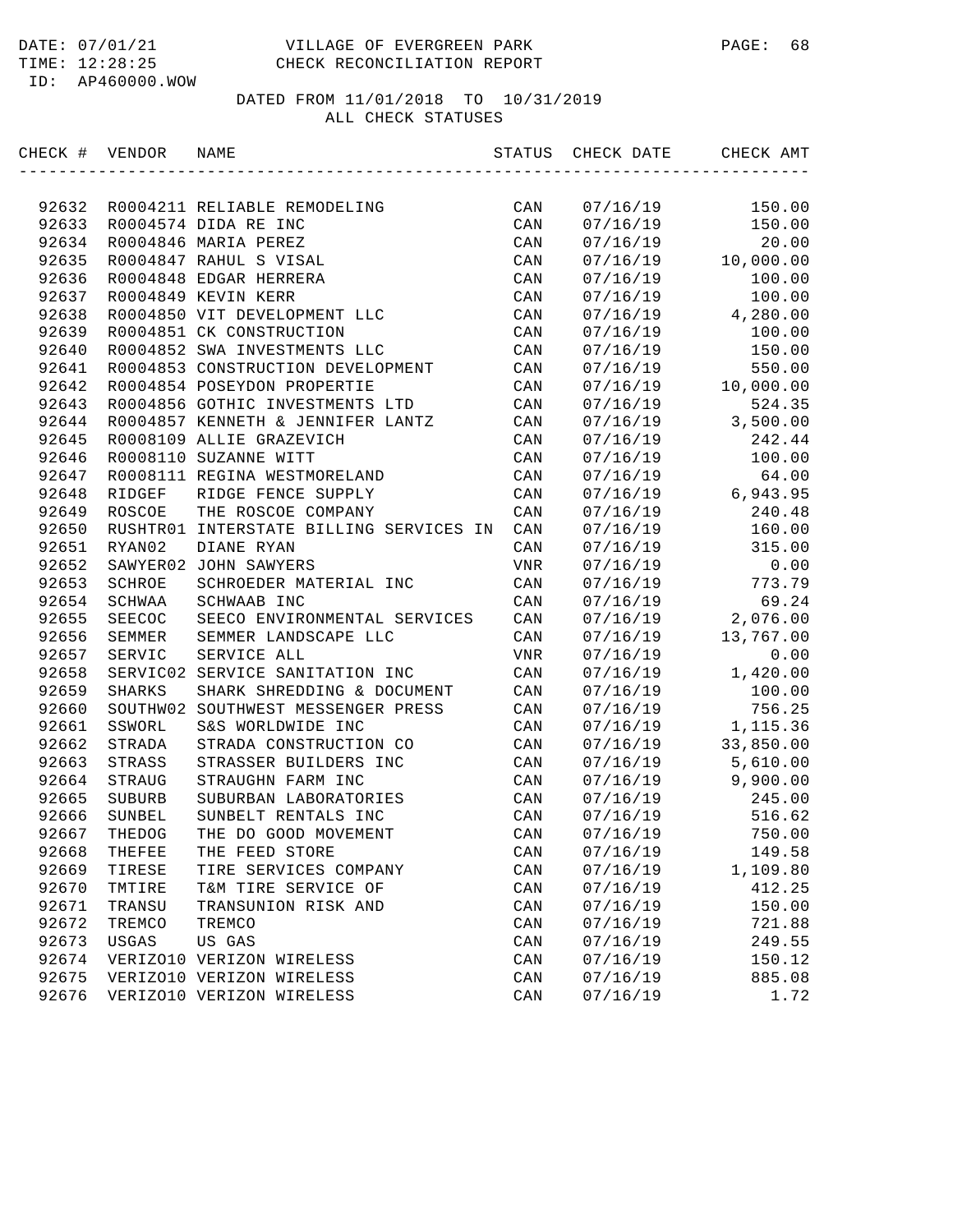| CHECK # VENDOR |          | NAME                                  | STATUS         | CHECK DATE | CHECK AMT  |
|----------------|----------|---------------------------------------|----------------|------------|------------|
|                |          |                                       |                |            |            |
| 92677          |          | VERIZO10 VERIZON WIRELESS             | CAN            | 07/16/19   | 1,625.11   |
| 92678          |          | VERIZO10 VERIZON WIRELESS             | CAN            | 07/16/19   | 114.03     |
| 92679          | VERMEE   | VERMEER MIDWEST/VERMEER IL            | CAN            | 07/16/19   | 527.56     |
| 92680          | VILLOL   | VILLAGE OF OAK LAWN                   | CAN            | 07/16/19   | 2,288.38   |
| 92681          | WESTSI   | WEST SIDE TRACTOR SALES               | CAN            | 07/16/19   | 714.30     |
| 92682          | WGNFLA   | WGN FLAG & DECORATING CO              | CAN            | 07/16/19   | 118.80     |
| 92683          | WIGBOL   | WIGBOLDY MATERIALS INC                | CAN            | 07/16/19   | 313.37     |
| 92684          | DIGGIN   | DIGGING RECORDS INC                   | CAN            | 07/17/19   | 1,500.00   |
| 92685          |          | DIRECT03 THE DIRECT RESPONSE RESOURCE | CAN            | 07/17/19   | 3,621.30   |
| 92686          | NAGLE    | MAUREEN K NAGLE, CSR                  | CAN            | 07/17/19   | 418.00     |
| 92687          |          | R0004855 PETER OSCIK                  | CAN            | 07/17/19   | 20.00      |
| 92688          | PLOWSC   | PLOWS COUNCIL ON AGING                | CAN            | 07/19/19   | 1,033.41   |
| 92689          |          | R0004858 JAIME S MAPLE JR             | CAN            | 07/19/19   | 600.00     |
| 92690          | LEAF     | LEAF                                  | CAN            | 07/22/19   | 2,470.00   |
| 92691          |          | SAMSCL77 SAMSCLUB-WALMART             | CAN            | 07/22/19   | 903.48     |
| 92692          | AVALON   | AVALON PETROLEUM                      | CAN            | 07/25/19   | 4,468.50   |
| 92693          | CITYOF   | CITY OF CHICAGO                       | CAN            | 07/25/19   | 200,505.22 |
| 92694          |          | PETTYC01 PETTY CASH CUSTODIAN         | CAN            | 07/25/19   | 4,000.00   |
| 92695          |          | R0001934 DAVE GRANGER                 | CAN            | 07/25/19   | 900.00     |
| 92696          |          | R0004830 THERESE DORIGAN              | CAN            | 07/25/19   | 20.00      |
| 92697          |          | R0004859 CHRISTINE BARBALIC           | CAN            | 07/25/19   | 20.00      |
| 92698          |          | R0004860 GENESIS BERMUDEZ             | CAN            | 07/25/19   | 20.00      |
| 92699          | RAGING   | RAGING WAVES                          | CAN            | 07/25/19   | 1,211.04   |
| 92700          |          | SERVIC02 SERVICE SANITATION INC       | CAN            | 07/25/19   | 145.00     |
| 92701          |          | VERIZO10 VERIZON WIRELESS             | CAN            | 07/25/19   | 2,857.07   |
| 92702          | ZIMMER   | ADAM ZIMMER                           | CAN            | 07/25/19   | 54.00      |
| 92703          |          | VOIDED---SPOILED CHECK                | VS             | 07/25/19   | 0.00       |
| 92704          | ATT02    | AT&T MOBILITY                         | CAN            | 07/29/19   | 597.22     |
| 92705          | AVALON   | AVALON PETROLEUM                      | CAN            | 07/29/19   | 8,330.00   |
| 92706          |          | COMMUN02 COMMUNITY EDUCATION TRAVEL   | CAN            | 07/29/19   | 2,436.00   |
| 92707          |          | DIAMON03 DIAMOND TOURS INC            | CAN            | 07/29/19   | 16,939.00  |
| 92708          |          | R0004861 TIMOTHY HAYNES               | CAN            | 07/29/19   | 95.40      |
| 92709          |          | SAWYER02 JOHN SAWYERS                 | CAN            | 07/29/19   | 979.50     |
| 92710          |          | VANDER01 CHRIS VANDER NAALD           | CAN            | 07/29/19   | 3,485.00   |
| 92711          |          | COMMUN02 COMMUNITY EDUCATION TRAVEL   | CAN            | 07/29/19   | 4,184.00   |
| 92712          | JIMMYJ   | JIMMY JOHN'S                          | CAN            | 07/29/19   | 81.84      |
| 92713          |          | CHICAG51 CHICAGO TITLE LAND TRUST CO  | CAN            | 07/30/19   | 1,080.00   |
| 92714          | COOKCO   | COOK COUNTY CLERK                     | CAN            | 07/30/19   | 2,693.20   |
| 92715          | COOKCO05 | COOK COUNTY TREASURER                 | CAN            | 07/30/19   | 11,158.86  |
| 92716          | FURLET   | FRANKLIN FURLETT                      | CAN            | 07/30/19   | 1,500.00   |
| 92717          | MITCHE   | DENISE WOJCIECHOWSKI MITCHELL         | <b>VNR</b>     | 07/30/19   | 0.00       |
| 92718          | PNTN     | PNTN                                  | $\mathtt{CAN}$ | 07/30/19   | 1,950.00   |
| 92719          |          | R0004862 ORDLEY SMITH                 | CAN            | 07/30/19   | 20.00      |
| 92720          |          | R0004863 THOMAS LAMM                  | CAN            | 07/30/19   | 20.00      |
| 92721          | HUNTER   | HUNTER REAL ESTATE CORPORATION        | CAN            | 07/30/19   | 6,450.00   |
|                |          |                                       |                |            |            |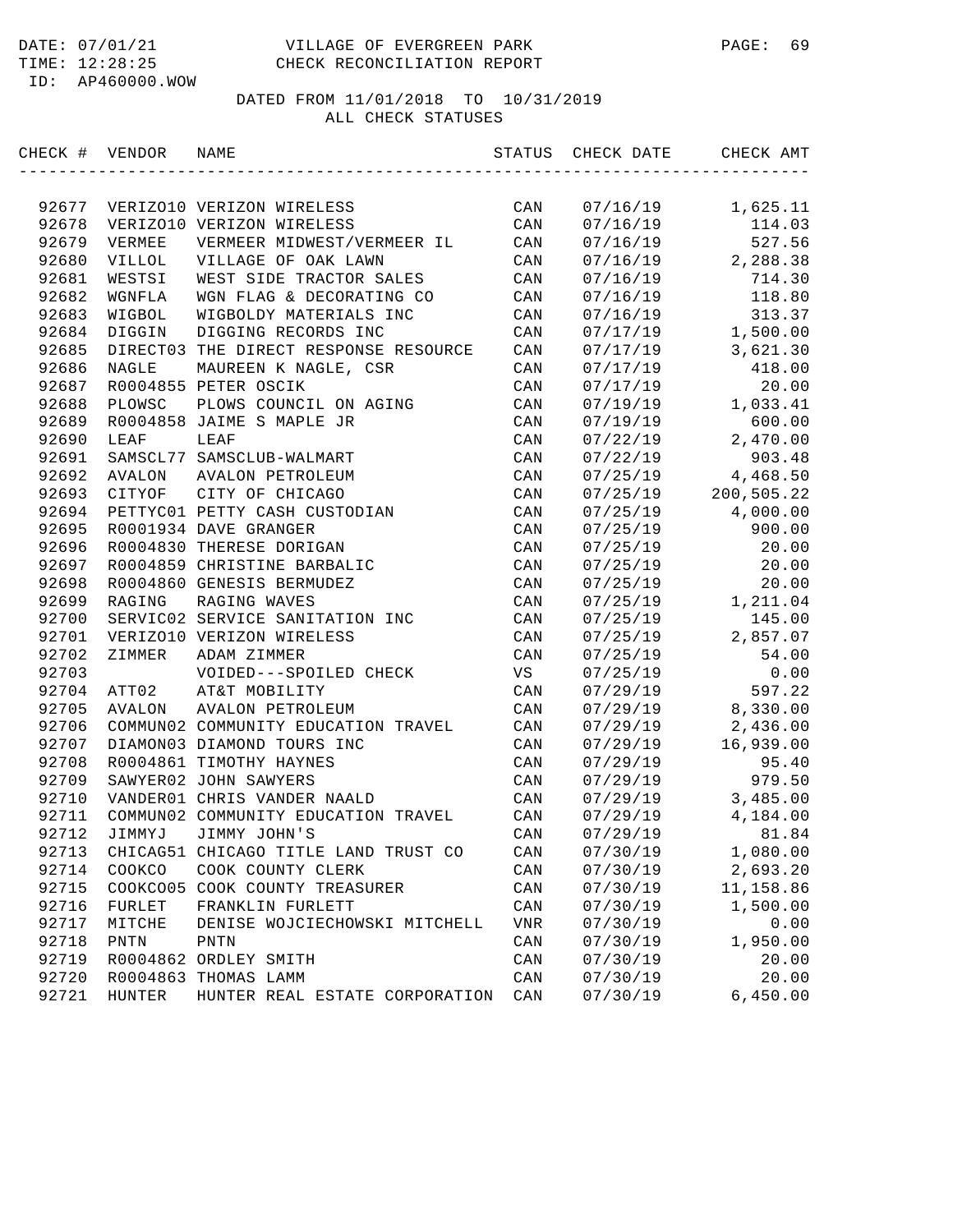| CHECK # | VENDOR           | NAME                                  | STATUS | CHECK DATE | CHECK AMT |
|---------|------------------|---------------------------------------|--------|------------|-----------|
|         |                  |                                       |        |            |           |
| 92722   | MITCHE           | DENISE WOJCIECHOWSKI MITCHELL         | CAN    | 07/30/19   | 97,874.69 |
| 92723   | COMCAS04 COMCAST |                                       | CAN    | 07/31/19   | 217.41    |
| 92724   | COMED01          | VOIDED---LEADER CHECK                 | VL     | 07/31/19   | 0.00      |
| 92725   | COMED01          | COM ED                                | CAN    | 07/31/19   | 2,136.20  |
| 92726   | LEAF             | LEAF                                  | CAN    | 07/31/19   | 2,517.00  |
| 92727   | MENARD           | MENARDS-CRESTWOOD                     | CAN    | 07/31/19   | 119.96    |
| 92728   |                  | MENARD03 VOIDED---LEADER CHECK        | VL     | 07/31/19   | 0.00      |
| 92729   |                  | MENARD03 VOIDED---LEADER CHECK        | VL     | 07/31/19   | 0.00      |
| 92730   |                  | MENARD03 VOIDED---LEADER CHECK        | VL     | 07/31/19   | 0.00      |
| 92731   |                  | MENARD03 VOIDED---LEADER CHECK        | VL     | 07/31/19   | 0.00      |
| 92732   |                  | MENARD03 MENARDS - EVERGREEN PARK     | CAN    | 07/31/19   | 2,681.97  |
| 92733   |                  | R0004864 MINNIE GILMORE               | CAN    | 07/31/19   | 20.00     |
| 92734   | THESTA           | THE STANDARD                          | CAN    | 07/31/19   | 6,302.63  |
| 92735   | KUZLIK           | KELLY KUZLIK                          | CAN    | 08/01/19   | 255.00    |
| 92736   | MAYER            | ZACHARY MAYER                         | CAN    | 08/01/19   | 90.00     |
| 92737   |                  | SULLIV01 MARTIN SULLIVAN              | CAN    | 08/01/19   | 255.00    |
| 92738   | ATT01            | VOIDED---LEADER CHECK                 | VL     | 08/01/19   | 0.00      |
| 92739   | ATT01            | AT&T                                  | CAN    | 08/01/19   | 1,522.35  |
| 92740   | ATT02            | AT&T MOBILITY                         | CAN    | 08/01/19   | 647.49    |
| 92741   | ATT04            | AT&T                                  | CAN    | 08/01/19   | 70.78     |
| 92742   |                  | R0004876 SEAN VARLOTTA                | CAN    | 08/01/19   | 20.00     |
| 92743   |                  | ACTION03 ACTION FENCE CONTRACTORS INC | CAN    | 08/06/19   | 36,440.00 |
| 92744   | AFTERM           | AFTERMATH SPECIALISTS IN              | CAN    | 08/06/19   | 105.00    |
| 92745   | ALBERT           | ALBERTO'S                             | CAN    | 08/06/19   | 20.00     |
| 92746   | ALLEGR           | ALLEGRA PRINT & IMAGING               | CAN    | 08/06/19   | 1,982.40  |
| 92747   |                  | ALSIPL01 ALSIP LAWNMOWER INC          | CAN    | 08/06/19   | 230.75    |
| 92748   | ALTORF           | ALTORFER INDUSTRIES INC               | CAN    | 08/06/19   | 516.61    |
| 92749   | AMAZON           | SYNCB/AMAZON                          | CAN    | 08/06/19   | 69.46     |
| 92750   |                  | AMAZON01 AMAZON CAPITAL SERVICES INC  | CAN    | 08/06/19   | 193.00    |
| 92751   |                  | AMERIC05 AMERICAN WATER WORKS ASSOC   | CAN    | 08/06/19   | 133.50    |
| 92752   | ANDERS           | ANDERSON PEST CONTROL                 | CAN    | 08/06/19   | 863.04    |
| 92753   | ANIMAL           | ANIMAL WELFARE LEAGUE                 | CAN    | 08/06/19   | 714.00    |
| 92754   | ARENDS           | ARENDS HOGAN WALKER LLC               | CAN    | 08/06/19   | 35.00     |
| 92755   | AT&T06           | AT&T                                  | CAN    | 08/06/19   | 125.00    |
| 92756   |                  | ATLASB01 ATLAS BOBCAT INC             | CAN    | 08/06/19   | 575.32    |
| 92757   | ATT01            | AT&T                                  | CAN    | 08/06/19   | 3,990.45  |
| 92758   | ATT01            | AT&T                                  | CAN    | 08/06/19   | 851.47    |
| 92759   | ATT04            | AT&T                                  | CAN    | 08/06/19   | 61.53     |
| 92760   | ATTGLO           | VOIDED---LEADER CHECK                 | VL     | 08/06/19   | 0.00      |
| 92761   | ATTGLO           | AT&T GLOBAL SERVICES, INC.            | CAN    | 08/06/19   | 1,618.39  |
| 92762   | AVALON           | <b>AVALON PETROLEUM</b>               | CAN    | 08/06/19   | 7,040.02  |
| 92763   | <b>AVALON</b>    | <b>AVALON PETROLEUM</b>               | CAN    | 08/06/19   | 3,451.00  |
| 92764   | <b>AVALON</b>    | <b>AVALON PETROLEUM</b>               | CAN    | 08/06/19   | 12,952.80 |
| 92765   | <b>BENNET</b>    | BENNETT AUTO REBUILDERS INC           | CAN    | 08/06/19   | 1,000.00  |
| 92766   | <b>BESTMA</b>    | B E S T MAINTENANCE                   | CAN    | 08/06/19   | 3,809.00  |
|         |                  |                                       |        |            |           |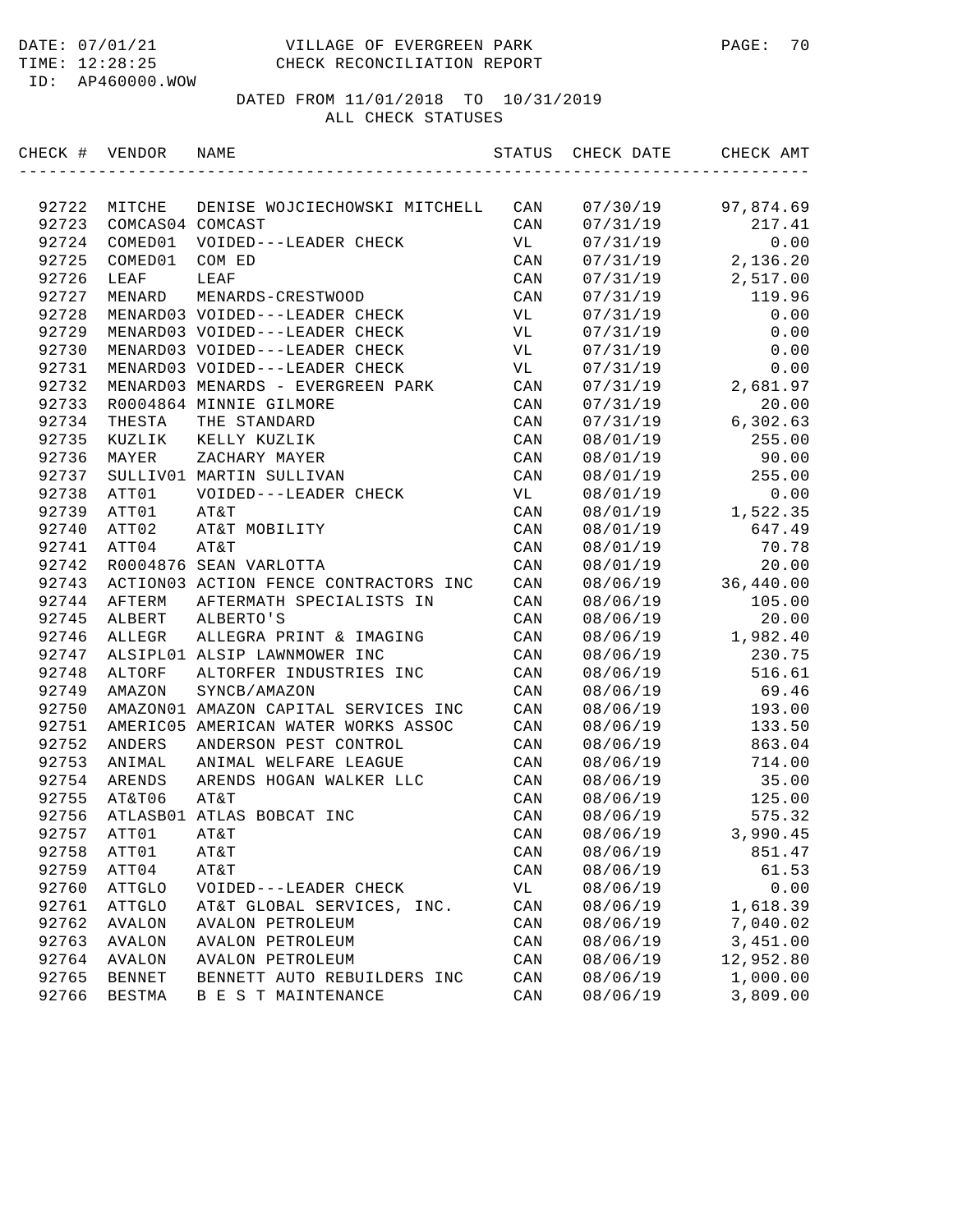| CHECK # | VENDOR           | NAME                                 | STATUS         | CHECK DATE | CHECK AMT  |
|---------|------------------|--------------------------------------|----------------|------------|------------|
|         |                  |                                      |                |            |            |
| 92767   | BFCONS           | B&F CONSTRUCTION                     | CAN            | 08/06/19   | 4,000.00   |
| 92768   | BMTTEK           | BMTTEK INC                           | CAN            | 08/06/19   | 2,940.00   |
| 92769   | <b>BRENNA</b>    | BRENNAN ELECTRIC                     | CAN            | 08/06/19   | 4,582.50   |
| 92770   | <b>BROTHE</b>    | BROTHERS CAR WASH                    | CAN            | 08/06/19   | 510.00     |
| 92771   | <b>BROUWE</b>    | BROUWER BROTHERS STEAMATIC           | CAN            | 08/06/19   | 200.00     |
| 92772   | CAINKA           | LOUIS F CAINKAR, LTD                 | CAN            | 08/06/19   | 28,566.49  |
| 92773   | CAREFR           | CAREFREE                             | CAN            | 08/06/19   | 315.00     |
| 92774   | CAROUE           | CARQUEST AUTO PARTS                  | CAN            | 08/06/19   | 111.35     |
| 92775   | CARREF           | CAR REFLECTIONS                      | CAN            | 08/06/19   | 295.00     |
| 92776   | CDWG             | VOIDED---LEADER CHECK                | VL             | 08/06/19   | 0.00       |
| 92777   | CDWG             | CDW GOVERNMENT                       | CAN            | 08/06/19   | 26, 299.44 |
| 92778   |                  | CENTRA01 CENTRAL PRINTERS & GRAPHICS | CAN            | 08/06/19   | 837.15     |
| 92779   | CHAMPI           | CHAMPION FOODS LLC                   | CAN            | 08/06/19   | 81.80      |
| 92780   |                  | CHICAG46 CHICAGO COMMUNICATIONS LLC  | CAN            | 08/06/19   | 3,185.00   |
| 92781   | CINTAS           | VOIDED---LEADER CHECK                | VL             | 08/06/19   | 0.00       |
| 92782   | CINTAS           | VOIDED---LEADER CHECK                | VL             | 08/06/19   | 0.00       |
| 92783   | CINTAS           | CINTAS CORPORATION #21               | CAN            | 08/06/19   | 3,825.00   |
| 92784   |                  | CINTAS02 CINTAS CORPORATION          | CAN            | 08/06/19   | 221.66     |
| 92785   | CLARKE           | CLARKE MOSQUITO CONTROL              | CAN            | 08/06/19   | 1,811.16   |
| 92786   | CLEANI           | CLEANING SPECIALISTS INC             | CAN            | 08/06/19   | 250.00     |
| 92787   | COMCAS04 COMCAST |                                      | CAN            | 08/06/19   | 106.85     |
| 92788   | COMED01          | COM ED                               | CAN            | 08/06/19   | 1.37       |
| 92789   | COMED01          | VOIDED---LEADER CHECK                | VL             | 08/06/19   | 0.00       |
| 92790   | COMED01          | COM ED                               | CAN            | 08/06/19   | 3,191.54   |
| 92791   | COMED02          | COM ED                               | CAN            | 08/06/19   | 3,691.13   |
| 92792   | COMPET           | COMPETITIVE SUPPORT OPTIONS          | CAN            | 08/06/19   | 71.62      |
| 92793   | COREMA           | CORE & MAIN LP                       | CAN            | 08/06/19   | 2,860.00   |
| 92794   | DELLMA           | DELL MARKETING LP                    | CAN            | 08/06/19   | 2,460.30   |
| 92795   |                  | DELTAD01 DELTA DENTAL - RISK         | CAN            | 08/06/19   | 13,594.79  |
| 92796   |                  | DIGITA01 DIGITAL ALLY                | CAN            | 08/06/19   | 4,140.00   |
| 92797   | DIRECT02 DIRECTV |                                      | CAN            | 08/06/19   | 133.98     |
| 92798   | DUFFY05          | KELLY DUFFY                          | CAN            | 08/06/19   | 110.20     |
| 92799   | ELINEU           | eLINEUP LLC                          | CAN            | 08/06/19   | 600.00     |
| 92800   | EQUIPM           | EOUIPMENT MANAGEMENT CO              | CAN            | 08/06/19   | 290.00     |
| 92801   | EVERGR           | EVERGREEN MECHANICAL                 | CAN            | 08/06/19   | 2,796.00   |
| 92802   |                  | EVERGR04 EVERGREEN PARK ACE HARDWARE | CAN            | 08/06/19   | 9.87       |
| 92803   |                  | EVERGR04 EVERGREEN PARK ACE HARDWARE | CAN            | 08/06/19   | 13.58      |
| 92804   |                  | EVERGR10 EVERGREEN CAR WASH          | CAN            | 08/06/19   | 434.00     |
| 92805   |                  | EVERGR15 EVERGREEN PAVING            | CAN            | 08/06/19   | 5,061.70   |
| 92806   |                  | FIFTHT01 FIFTH THIRD BANK            | CAN            | 08/06/19   | 2,043.00   |
| 92807   | FLANAG           | FLANAGIN LLC                         | CAN            | 08/06/19   | 2,720.00   |
| 92808   | FLEETS           | FLEET SAFETY SUPPLY                  | CAN            | 08/06/19   | 154.85     |
| 92809   | FLEX             | FLEXIBLE BENEFIT SERVICE CORP        | CAN            | 08/06/19   | 141.75     |
| 92810   | FORWAR           | FORWARD SPACE                        | $\mathtt{CAN}$ | 08/06/19   | 3, 146. 34 |
| 92811   | FRANZE           | JIM FRANZEN                          | CAN            | 08/06/19   | 800.00     |
|         |                  |                                      |                |            |            |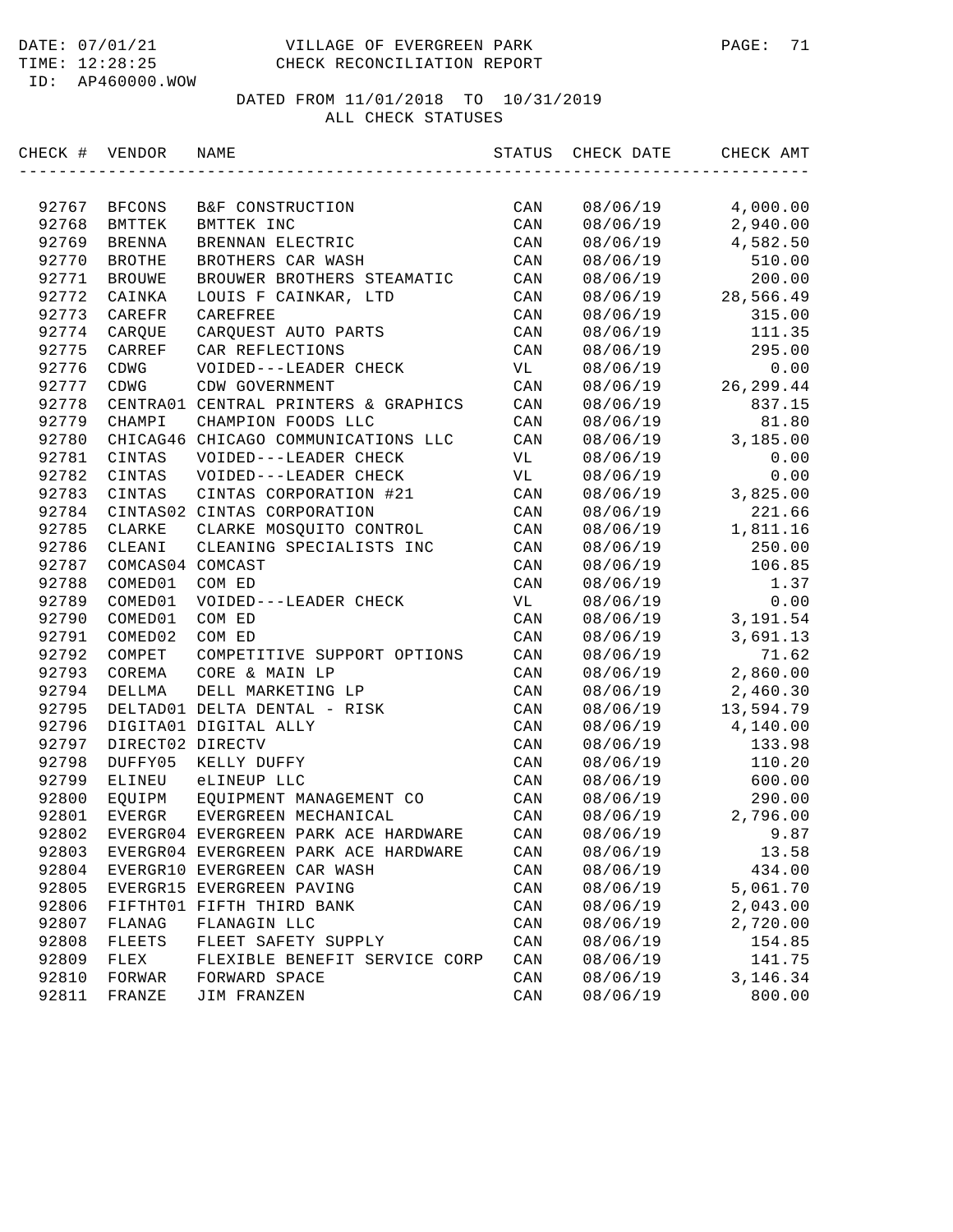|     | $1 \perp \mathsf{ML}$ . $1 \perp \perp \cdot \perp \mathsf{C}$ . 49 |
|-----|---------------------------------------------------------------------|
| ID: | AP460000.WOW                                                        |

| CHECK # | VENDOR         | NAME                                    | STATUS | CHECK DATE | CHECK AMT  |
|---------|----------------|-----------------------------------------|--------|------------|------------|
|         |                |                                         |        |            |            |
| 92812   | GALBRA         | GALBRAITH FENCE CO                      | CAN    | 08/06/19   | 4,775.00   |
| 92813   | GALLAG         | GALLAGHER MATERIALS CORP                | CAN    | 08/06/19   | 747.72     |
| 92814   | GARVEY         | VOIDED---LEADER CHECK                   | VL     | 08/06/19   | 0.00       |
| 92815   | GARVEY         | GARVEYS OFFICE PRODUCTS                 | CAN    | 08/06/19   | 1,716.74   |
| 92816   | <b>GEKLOO</b>  | GE KLOOS MATERIAL CO                    | CAN    | 08/06/19   | 3,927.60   |
| 92817   | GEMELE         | GEM ELECTRIC SUPPLY INC                 | CAN    | 08/06/19   | 531.00     |
| 92818   | GEORGE         | GEORGES GARAGES & DOORS                 | CAN    | 08/06/19   | 100.00     |
| 92819   | GEORGE         | GEORGES GARAGES & DOORS                 | CAN    | 08/06/19   | 300.00     |
| 92820   | GLOBAL         | GLOBALSTAR USA                          | CAN    | 08/06/19   | 518.02     |
| 92821   | GRAFFG         | GRAFF GARDENS                           | CAN    | 08/06/19   | 756.39     |
| 92822   | GRAING         | WW GRAINGER INC                         | CAN    | 08/06/19   | 84.35      |
| 92823   | HACHCO         | HACH COMPANY                            | CAN    | 08/06/19   | 204.22     |
| 92824   | HASTIN         | HASTINGS AIR-ENERGY                     | CAN    | 08/06/19   | 5,276.76   |
| 92825   | HAWKIN         | HAWK FORD                               | CAN    | 08/06/19   | 30.78      |
| 92826   |                | HEALTH03 HEALTHCARE SERVICE CORPORATION | CAN    | 08/06/19   | 221,000.23 |
| 92827   | ILCOUN         | IL COUNTIES RISK MGMT TRUST             | CAN    | 08/06/19   | 3,943.50   |
| 92828   | ILLINO22       | ILLINOIS COMMUNICATIONS                 | CAN    | 08/06/19   | 1,528.70   |
| 92829   | INTEGR         | INTEGRATED IMAGING CONSULTANTS          | CAN    | 08/06/19   | 30.00      |
| 92830   | INTERS03       | INTERSTATE POWER SYSTEMS INC            | CAN    | 08/06/19   | 327.60     |
| 92831   | <b>JACKSO</b>  | JACKSON HIRSCH INC                      | CAN    | 08/06/19   | 209.18     |
| 92832   | <b>JEANNIE</b> | JEANNIE MCQUEENIE PRODUCTIONS           | CAN    | 08/06/19   | 990.00     |
| 92833   | KARACO         | KARA COMPANY INC                        | CAN    | 08/06/19   | 128.00     |
| 92834   | KAWALA         | KAWA LANDSCAPE & LAWN SERVICE           | CAN    | 08/06/19   | 2,992.00   |
| 92835   | KENNED         | KENNEDY PLUMBING & SEWER INC            | CAN    | 08/06/19   | 235.00     |
| 92836   | KEVINS         | KEVIN & SONS ROOFING CORP               | CAN    | 08/06/19   | 612.50     |
| 92837   | KULIK          | TERRANCE B KULIK                        | CAN    | 08/06/19   | 102.08     |
| 92838   | LANDSE         | LAND'S END BUSINESS OUTFITTERS          | CAN    | 08/06/19   | 46.29      |
| 92839   | LEE            | ERIN LEE                                | CAN    | 08/06/19   | 420.00     |
| 92840   | MALCOR         | MALCOR ROOFING OF ILLINOIS INC          | CAN    | 08/06/19   | 1,281.00   |
| 92841   | MARTIN         | MARTIN IMPLEMENT SALES INC              | CAN    | 08/06/19   | 422.38     |
| 92842   | MATERI         | MATERIAL SERICE CORPORATION             | CAN    | 08/06/19   | 5,794.34   |
| 92843   | MEADEI         | MEADE INC                               | CAN    | 08/06/19   | 4,530.75   |
| 92844   |                | MEIJER01 MEIJER CORPORATE               | CAN    | 08/06/19   | 101,404.00 |
| 92845   |                | MENARD01 MENARDS-BRIDGEVIEW             | CAN    | 08/06/19   | 196.00     |
| 92846   |                | MENARD03 VOIDED---LEADER CHECK          | VL     | 08/06/19   | 0.00       |
| 92847   |                | MENARD03 VOIDED---LEADER CHECK          | VL     | 08/06/19   | 0.00       |
| 92848   |                | MENARD03 VOIDED---LEADER CHECK          | VL     | 08/06/19   | 0.00       |
| 92849   |                | MENARD03 VOIDED---LEADER CHECK          | VL     | 08/06/19   | 0.00       |
| 92850   |                | MENARD03 VOIDED---LEADER CHECK          | VL     | 08/06/19   | 0.00       |
| 92851   |                | MENARD03 MENARDS - EVERGREEN PARK       | CAN    | 08/06/19   | 1,531.68   |
| 92852   | MESIRO         | MESIROW INSURANCE SERVICES INC          | CAN    | 08/06/19   | 1,255.00   |
| 92853   | MICROE         | MICRO-EYE SECURITY SYSTEMS INC          | CAN    | 08/06/19   | 729.00     |
| 92854   |                | MIDTOW01 MID-TOWN PETROLEUM             | CAN    | 08/06/19   | 581.91     |
| 92855   | MMGLAS         | M & M GLASS SERVICE INC                 | CAN    | 08/06/19   | 250.00     |
| 92856   | MONROE         | MONROE TRUCK EQUIPMENT INC              | CAN    | 08/06/19   | 556.53     |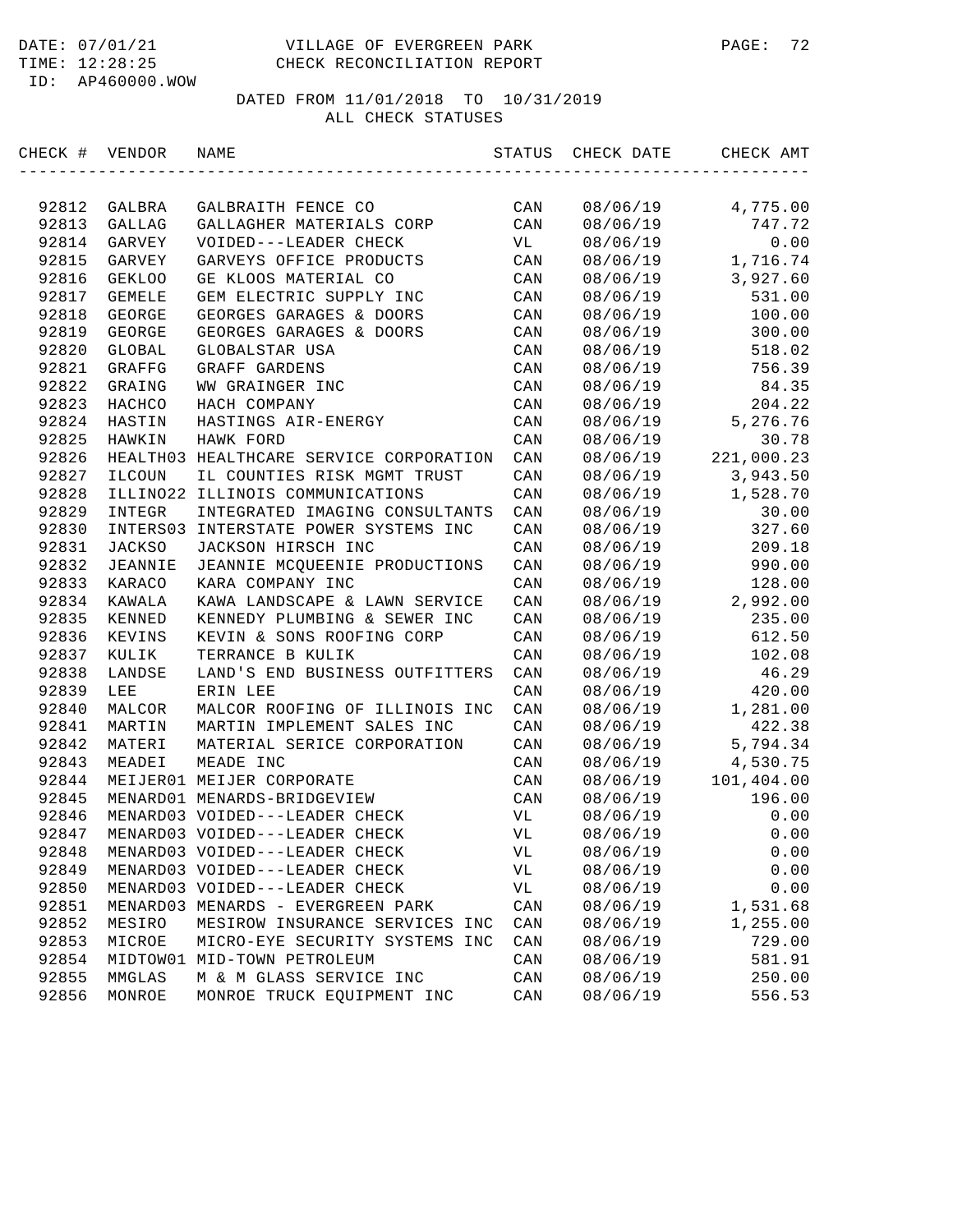| CHECK # VENDOR |               | NAME                                  | STATUS         | CHECK DATE | CHECK AMT   |
|----------------|---------------|---------------------------------------|----------------|------------|-------------|
|                |               |                                       |                |            |             |
| 92857          | MORGAN        | MORGAN LOCKSMITHS & SECURITY          | CAN            | 08/06/19   | 253.50      |
| 92858          | MOTORO        | MOTOROLA COMMUNICATIONS               | CAN            | 08/06/19   | 27.03       |
| 92859          |               | MURPHY06 MURPHY & MILLER, INC         | CAN            | 08/06/19   | 1,361.55    |
| 92860          | <b>NAPERV</b> | NAPERVILLE PARK DISTRICT              | CAN            | 08/06/19   | 163.28      |
| 92861          | NETGAT        | RUBICON COMMUNICATIONS LLC            | CAN            | 08/06/19   | 720.30      |
| 92862          | NFPA          | NFPA                                  | CAN            | 08/06/19   | 175.00      |
| 92863          | NICOR         | VOIDED---LEADER CHECK                 | VL             | 08/06/19   | 0.00        |
| 92864          | NICOR         | NICOR GAS                             | CAN            | 08/06/19   | 1,176.81    |
| 92865          | NICOR01       | VOIDED---LEADER CHECK                 | VL             | 08/06/19   | 0.00        |
| 92866          | NICOR01       | NICOR GAS                             | CAN            | 08/06/19   | 1,589.87    |
| 92867          | NOLAN         | JEFF NOLAN                            | CAN            | 08/06/19   | 65.00       |
| 92868          | NOVOTN        | VOIDED---LEADER CHECK                 | VL             | 08/06/19   | 0.00        |
| 92869          | NOVOTN        | NOVOTNY ENGINEERING                   | CAN            | 08/06/19   | 58, 543. 13 |
| 92870          | ODELSO        | OSMFM LTD                             | CAN            | 08/06/19   | 2,040.00    |
| 92871          |               | OFFICE06 OFFICE DEPOT                 | CAN            | 08/06/19   | 1,700.25    |
| 92872          |               | OFFICE07 OFFICE DEPOT                 | CAN            | 08/06/19   | 298.13      |
| 92873          |               | OFFICEDE OFFICE DEPOT BUSINESS CREDIT | CAN            | 08/06/19   | 989.94      |
| 92874          |               | OHERRO01 VOIDED---LEADER CHECK        | VL             | 08/06/19   | 0.00        |
| 92875          |               | OHERRO01 RAY O'HERRON CO INC          | CAN            | 08/06/19   | 1,453.75    |
| 92876          | OLDDOM        | ODB COMPANY                           | CAN            | 08/06/19   | 814.96      |
| 92877          |               | PARKPRO1 PARK PRIMARY CARE LTD        | CAN            | 08/06/19   | 80.00       |
| 92878          | PLOWSC        | PLOWS COUNCIL ON AGING                | CAN            | 08/06/19   | 642.39      |
| 92879          | PRAXAI        | PRAXAIR DISTRIBUTION                  | CAN            | 08/06/19   | 541.63      |
| 92880          |               | PREMIE02 PREMIER EQUINE               | CAN            | 08/06/19   | 45.00       |
| 92881          | PRINTM        | PRINTMART                             | CAN            | 08/06/19   | 180.00      |
| 92882          | QUALIF        | QUALIFICATION TARGETS INC             | CAN            | 08/06/19   | 48.74       |
| 92883          |               | R0000236 CCA RESTORATION              | CAN            | 08/06/19   | 400.00      |
| 92884          |               | R0003158 JAMES BOSCH                  | CAN            | 08/06/19   | 95.40       |
| 92885          |               | R0003678 NICOLE EVANS                 | CAN            | 08/06/19   | 95.40       |
| 92886          |               | R0004394 CFLS EVERGREEN LLC           | CAN            | 08/06/19   | 4,580.00    |
| 92887          |               | R0004865 JUDY REZNICEK                | CAN            | 08/06/19   | 152.63      |
| 92888          |               | R0004866 CAROL ANDREAS                | CAN            | 08/06/19   | 75.00       |
| 92889          |               | R0004867 RESIPRO LLC                  | CAN            | 08/06/19   | 500.00      |
| 92890          |               | R0004867 RESIPRO LLC                  | CAN            | 08/06/19   | 10,000.00   |
| 92891          |               | R0004868 JAMEEL L ERVIN               | CAN            | 08/06/19   | 160.00      |
| 92892          |               | R0004869 SANTANAS LANDSCAPING         | CAN            | 08/06/19   | 150.00      |
| 92893          |               | R0004870 JH STRICKLAND CONSTRUCTION   | CAN            | 08/06/19   | 9,040.00    |
| 92894          |               | R0004871 FHS DESIGN & BUILD           | CAN            | 08/06/19   | 8,800.00    |
| 92895          |               | R0004872 EVERGREEN PARK PROPERTIES &  | $\mathtt{CAN}$ | 08/06/19   | 18,500.00   |
| 92896          |               | R0004872 EVERGREEN PARK PROPERTIES &  | CAN            | 08/06/19   | 4,000.00    |
| 92897          |               | R0004873 JOHN SULLIVAN                | CAN            | 08/06/19   | 200.00      |
| 92898          |               | R0004874 EMILY CAMPBELL               | $\mathtt{CAN}$ | 08/06/19   | 95.40       |
| 92899          |               | R0004875 BIRTTNEY BUITMAN             | CAN            | 08/06/19   | 70.00       |
| 92900          |               | R0004877 DONALD & JANE JUNIS          | CAN            | 08/06/19   | 150.00      |
| 92901          |               | R0008110 SUZANNE WITT                 | $\mathtt{CAN}$ | 08/06/19   | 90.00       |
|                |               |                                       |                |            |             |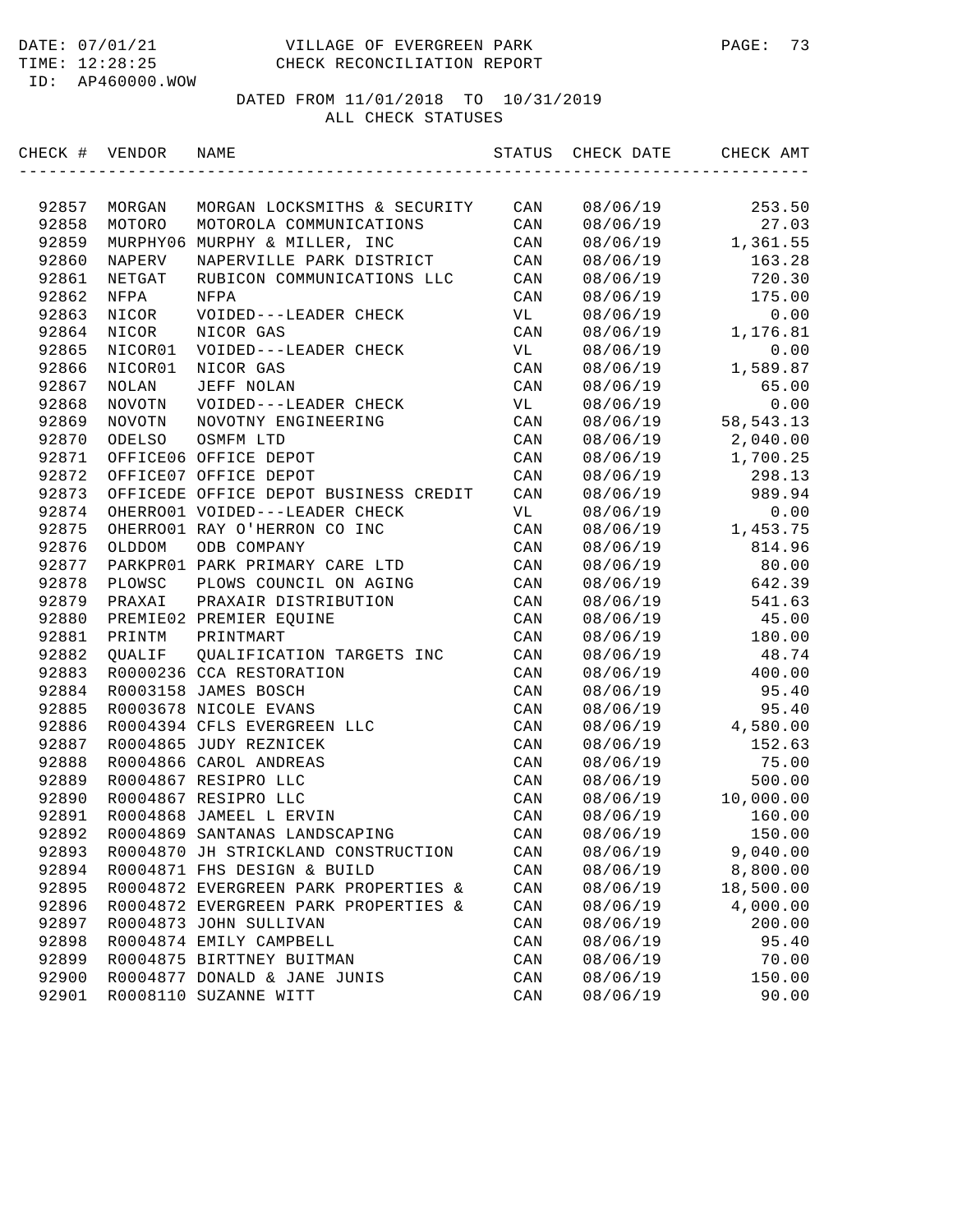| CHECK # | VENDOR        | NAME                         | STATUS         | CHECK DATE | CHECK AMT  |
|---------|---------------|------------------------------|----------------|------------|------------|
|         |               |                              |                |            |            |
| 92902   | REDHAW        | RED HAWK FIRE & SECURITY     | CAN            | 08/06/19   | 297.00     |
| 92903   |               | REILLY01 JOHN REILLY         | CAN            | 08/06/19   | 15.79      |
| 92904   | RELIAB        | RELIABLE FIRE & SECURITY     | CAN            | 08/06/19   | 419.70     |
| 92905   | ROBERT01      | TERRY L ROBERTS              | CAN            | 08/06/19   | 145.00     |
| 92906   | ROSCOE        | THE ROSCOE COMPANY           | CAN            | 08/06/19   | 173.70     |
| 92907   | RUNNIO        | RUNNION EQUIPMENT CO         | CAN            | 08/06/19   | 6,566.51   |
| 92908   | SCHROE        | SCHROEDER MATERIAL INC       | CAN            | 08/06/19   | 540.15     |
| 92909   | SEMMER        | SEMMER LANDSCAPE LLC         | CAN            | 08/06/19   | 55,209.77  |
| 92910   | SERVIC02      | SERVICE SANITATION INC       | CAN            | 08/06/19   | 725.00     |
| 92911   | SHARKS        | SHARK SHREDDING & DOCUMENT   | CAN            | 08/06/19   | 375.00     |
| 92912   | SHERWI        | THE SHERWIN-WILLIAMS CO      | CAN            | 08/06/19   | 268.91     |
| 92913   | SHERWI20      | SHERWIN WILLIAMS             | CAN            | 08/06/19   | 404.87     |
| 92914   | SHIREY        | FRANK SHIREY CADILLAC        | CAN            | 08/06/19   | 162.08     |
| 92915   | SIGNAL        | SIGNALSCAPE INC              | CAN            | 08/06/19   | 2,833.00   |
| 92916   | SIGNSO        | SIGNS OVERNITE INC           | CAN            | 08/06/19   | 96.30      |
| 92917   | SIGNST        | SIGN STOP                    | CAN            | 08/06/19   | 165.00     |
| 92918   | SOSTEC        | SOS TECHNOLOGIES             | CAN            | 08/06/19   | 1,256.00   |
| 92919   | SSWORL        | S&S WORLDWIDE INC            | CAN            | 08/06/19   | 50.90      |
| 92920   | STANDA        | STANDARD EQUIPMENT CO        | CAN            | 08/06/19   | 423.53     |
| 92921   | STANLE        | STANLEY SUPPLY & SERVICES    | VNR            | 08/06/19   | 0.00       |
| 92922   | <b>STAPLE</b> | STAPLES CREDIT PLAN          | CAN            | 08/06/19   | 80.21      |
| 92923   | STRAUG        | STRAUGHN FARM INC            | CAN            | 08/06/19   | 6,750.00   |
| 92924   | TENNIS        | TENNIS TITANS                | CAN            | 08/06/19   | 1,725.00   |
| 92925   | THEDOG        | THE DO GOOD MOVEMENT         | CAN            | 08/06/19   | 180.00     |
| 92926   | THOMPS        | THOMPSON ELEVATOR            | CAN            | 08/06/19   | 43.00      |
| 92927   | TRICOU        | TRI-COUNTY BOARD-UP & GLASS  | CAN            | 08/06/19   | 100.00     |
| 92928   | ULINE         | ULINE                        | CAN            | 08/06/19   | 76.78      |
| 92929   | USGAS         | US GAS                       | CAN            | 08/06/19   | 232.54     |
| 92930   | USTENN        | US TENNIS COURT CONSTRUCTION | CAN            | 08/06/19   | 26,050.00  |
| 92931   |               | VERIZO10 VERIZON WIRELESS    | CAN            | 08/06/19   | 43.95      |
| 92932   |               | VERIZO10 VERIZON WIRELESS    | CAN            | 08/06/19   | 150.12     |
| 92933   |               | VERIZO10 VERIZON WIRELESS    | CAN            | 08/06/19   | 1,770.16   |
| 92934   | VERMEE        | VERMEER MIDWEST/VERMEER IL   | CAN            | 08/06/19   | 82.89      |
| 92935   | VILLOL        | VILLAGE OF OAK LAWN          | CAN            | 08/06/19   | 177,492.65 |
| 92936   | VILLOL        | VILLAGE OF OAK LAWN          | CAN            | 08/06/19   | 15,000.00  |
| 92937   | <b>VILLOL</b> | VILLAGE OF OAK LAWN          | CAN            | 08/06/19   | 2,347.08   |
| 92938   | VISION        | VISION SERVICE PLAN          | CAN            | 08/06/19   | 2,046.77   |
| 92939   | WIGBOL        | WIGBOLDY MATERIALS INC       | CAN            | 08/06/19   | 882.93     |
| 92940   | DRAMAT        | DRAMATIC PUBLISHING          | $\mathtt{CAN}$ | 08/07/19   | 507.36     |
| 92941   |               | R0004879 KEVIN DELANY        | CAN            | 08/07/19   | 20.00      |
| 92942   |               | R0004880 TERRENCE BURKE      | $\mathtt{CAN}$ | 08/07/19   | 1,038.00   |
| 92943   |               | R0004881 APRIL SACKS         | $\mathtt{CAN}$ | 08/07/19   | 20.00      |
| 92944   |               | R0004882 DAVID WEBSTER       | $\mathtt{CAN}$ | 08/07/19   | 237.83     |
| 92945   |               | R0004882 DAVID WEBSTER       | CAN            | 08/07/19   | 1,125.00   |
| 92946   |               | R0004883 RALPH OSTER         | $\mathtt{CAN}$ | 08/07/19   | 163.28     |
|         |               |                              |                |            |            |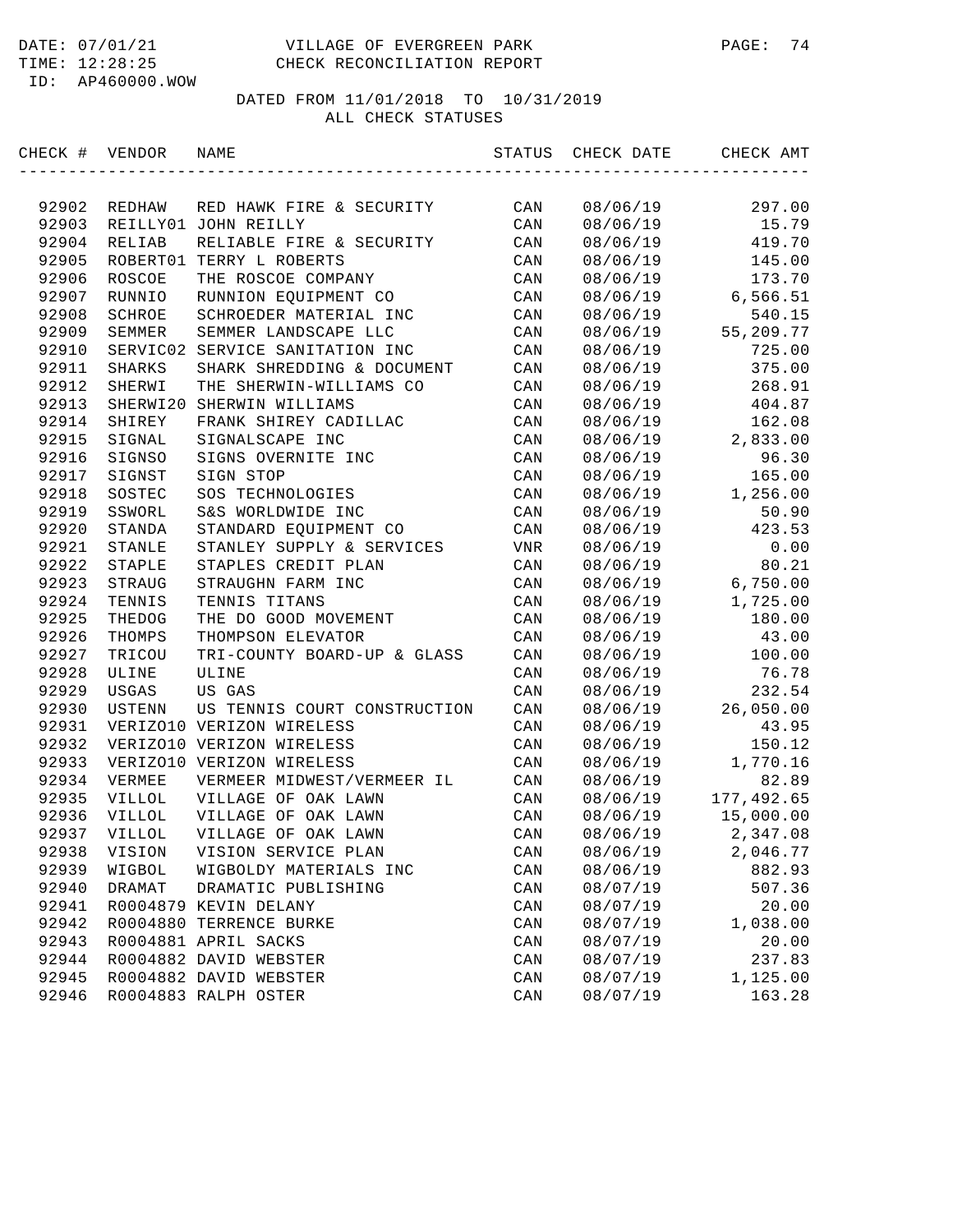| CHECK # VENDOR |               | NAME                                    | STATUS         | CHECK DATE | CHECK AMT |
|----------------|---------------|-----------------------------------------|----------------|------------|-----------|
|                |               |                                         |                |            |           |
| 92947          |               | R0004884 MEAGHAN MARONEY                | VNR            | 08/07/19   | 0.00      |
| 92948          |               | R0004885 BRIGID MURRAY                  | CAN            | 08/07/19   | 248.48    |
| 92949          |               | R0004886 JORDAN ACKLIN                  | CAN            | 08/07/19   | 20.00     |
| 92950          |               | STANLE01 STANLEY ACCESS TECH LLC        | CAN            | 08/07/19   | 882.00    |
| 92951          | SWANKM        | SWANK MOTION PICTURES, INC.             | CAN            | 08/07/19   | 403.00    |
| 92952          | HARRIS        | W T HARRIS                              | CAN            | 08/09/19   | 7,548.60  |
| 92953          |               | HARRIS01 GENELLE HARRIS-CHISHOLM        | CAN            | 08/09/19   | 119.25    |
| 92954          |               | HARRIS03 LONNITA R HARRIS               | CAN            | 08/09/19   | 85.75     |
| 92955          | QUALIZ        | KALETA M QUALIZZA                       | CAN            | 08/09/19   | 1,560.65  |
| 92956          | RIDDER        | SUSAN RIDDERHOFF                        | CAN            | 08/09/19   | 222.95    |
| 92957          | MCCABE        | MATTIE MCCABE                           | CAN            | 08/12/19   | 420.00    |
| 92958          |               | COMMUN02 COMMUNITY EDUCATION TRAVEL     | CAN            | 08/14/19   | 957.00    |
| 92959          |               | ILLINO18 ILLINOIS DEPT OF PUBLIC HEALTH | CAN            | 08/14/19   | 108.00    |
| 92960          |               | R0004887 SHIRLEY ROSEMAN                | CAN            | 08/14/19   | 20.00     |
| 92961          |               | R0004888 ELISA ESQUIVEL                 | CAN            | 08/14/19   | 20.00     |
| 92962          |               | SAMSCL11 SAMSCLUB-WALMART               | CAN            | 08/14/19   | 200.34    |
| 92963          |               | SAMSCL33 SAMSCLUB-WALMART               | CAN            | 08/14/19   | 191.32    |
| 92964          |               | SAMSCL44 SAMSCLUB-WALMART               | CAN            | 08/14/19   | 732.38    |
| 92965          |               | SAMSCL77 SAMSCLUB-WALMART               | CAN            | 08/14/19   | 646.28    |
| 92966          |               | SAMSCL88 SAMSCLUB-WALMART               | CAN            | 08/14/19   | 534.03    |
| 92967          | SECRET        | SECRETARY OF STATE                      | CAN            | 08/14/19   | 202.00    |
| 92968          |               | VERIZO10 VERIZON WIRELESS               | CAN            | 08/14/19   | 1,709.24  |
| 92969          | CANAVA        | KATHLEEN CANAVAN                        | CAN            | 08/15/19   | 765.00    |
| 92970          |               | SULLIV01 MARTIN SULLIVAN                | CAN            | 08/15/19   | 315.00    |
| 92971          |               | ANDERS05 BRIAN ANDERSON                 | CAN            | 08/16/19   | 150.00    |
| 92972          | <b>BENDER</b> | JOHN BENDER                             | CAN            | 08/16/19   | 300.00    |
| 92973          | CAINKA        | LOUIS F CAINKAR, LTD                    | CAN            | 08/16/19   | 3,825.00  |
| 92974          | CARUSI        | EUGENE CARUSI                           | CAN            | 08/16/19   | 300.00    |
| 92975          | ENGEL         | MICHAEL ENGEL                           | CAN            | 08/16/19   | 300.00    |
| 92976          | FARREL        | BRIAN FARRELL                           | CAN            | 08/16/19   | 150.00    |
| 92977          |               | HERRER01 ALEXANDER HERRERA              | CAN            | 08/16/19   | 150.00    |
| 92978          | LAZINE        | DENNIS LAZINEK                          | CAN            | 08/16/19   | 300.00    |
| 92979          |               | MCCANN03 CHRIS McCANN                   | CAN            | 08/16/19   | 300.00    |
| 92980          |               | MCCART01 JOHN MCCARTHY                  | CAN            | 08/16/19   | 300.00    |
| 92981          |               | PASTIC01 SUE PASTICK                    | CAN            | 08/16/19   | 300.00    |
| 92982          | RICH          | CAMERON RICH                            | CAN            | 08/16/19   | 300.00    |
| 92983          | SIGNOR        | ANTHONY SIGNORELLI                      | CAN            | 08/16/19   | 300.00    |
| 92984          | SMILEY        | SYDNEY SMILEY                           | CAN            | 08/16/19   | 150.00    |
| 92985          | VOS           | JAMES VOS                               | $\mathtt{CAN}$ | 08/16/19   | 300.00    |
| 92986          | YEAMAN        | GAVIN YEAMAN                            | CAN            | 08/16/19   | 300.00    |
| 92987          | DUFFY02       | DENNIS L DUFFY                          | CAN            | 08/16/19   | 203.73    |
| 92988          | ADMIRA        | ADMIRAL STEEL                           | $\mathtt{CAN}$ | 08/20/19   | 89.26     |
| 92989          | AFTERM        | AFTERMATH SPECIALISTS IN                | CAN            | 08/20/19   | 105.00    |
| 92990          | ALBERT        | ALBERTO'S                               | CAN            | 08/20/19   | 600.00    |
| 92991          |               | ALSIPL01 ALSIP LAWNMOWER INC            | $\mathtt{CAN}$ | 08/20/19   | 374.99    |
|                |               |                                         |                |            |           |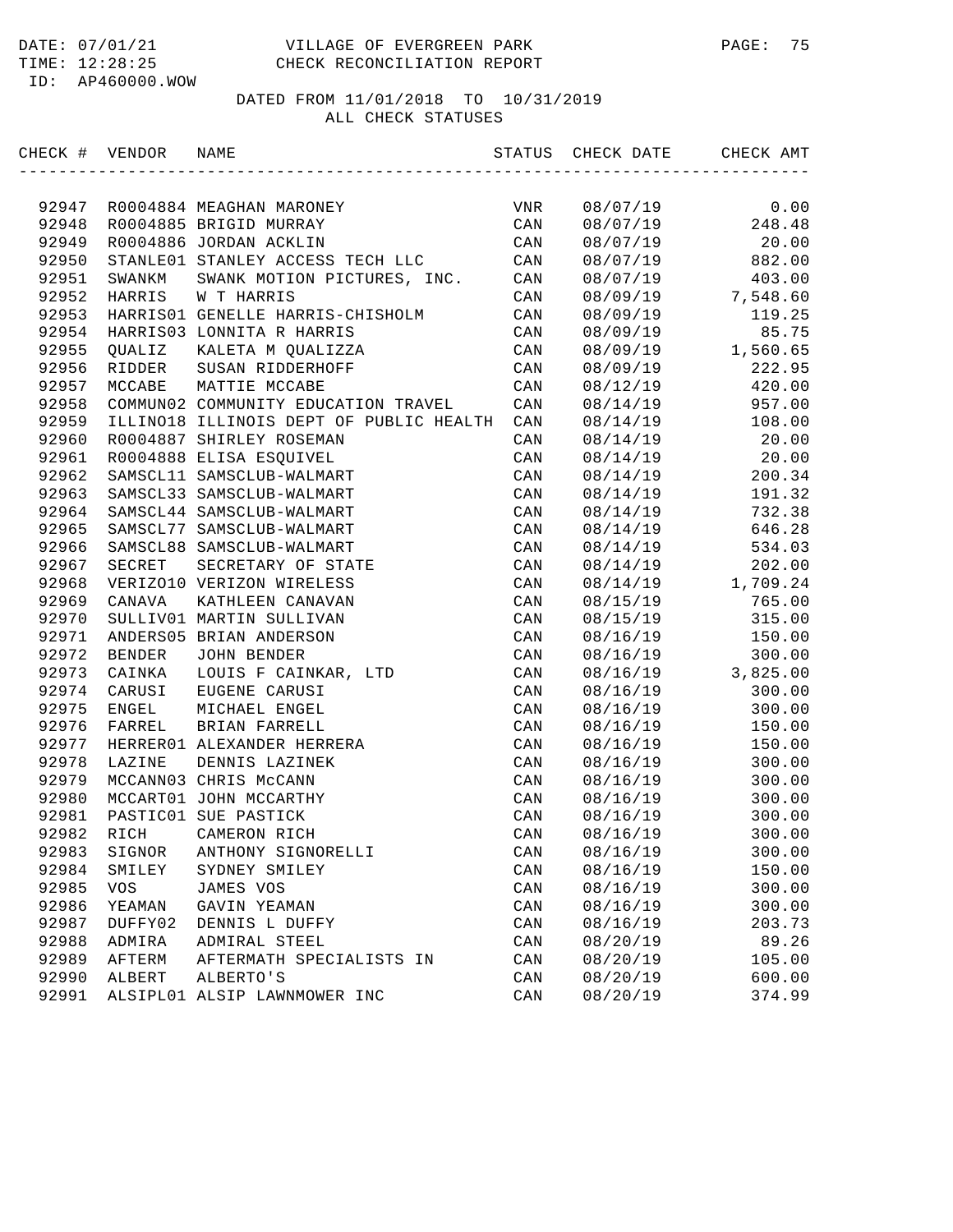| CHECK # VENDOR |                  | NAME                                  | STATUS         | CHECK DATE | CHECK AMT  |
|----------------|------------------|---------------------------------------|----------------|------------|------------|
|                |                  |                                       |                |            |            |
| 92992          |                  | AMAZON01 AMAZON CAPITAL SERVICES INC  | CAN            | 08/20/19   | 358.78     |
| 92993          |                  | AMERIC07 AMERICAN SOCCER COMPANY INC  | CAN            | 08/20/19   | 4,948.14   |
| 92994          | ANIMAL           | ANIMAL WELFARE LEAGUE                 | CAN            | 08/20/19   | 714.00     |
| 92995          | ARCONC           | ARCON CONCRETE CONSTRUCTION           | CAN            | 08/20/19   | 17,330.00  |
| 92996          | ARTLYN           | ARTLYNN PHOTOGRAPHY                   | CAN            | 08/20/19   | 459.75     |
| 92997          | ATT01            | AT&T                                  | CAN            | 08/20/19   | 839.32     |
| 92998          | ATTGLO           | AT&T GLOBAL SERVICES, INC.            | CAN            | 08/20/19   | 511.60     |
| 92999          | ATTLON           | AT&T LONG DISTANCE                    | CAN            | 08/20/19   | 22.40      |
| 93000          | AVALON           | <b>AVALON PETROLEUM</b>               | CAN            | 08/20/19   | 5, 145. 15 |
| 93001          | AXONEN           | AXON ENTERPRISE INC                   | CAN            | 08/20/19   | 5,451.00   |
| 93002          |                  | BEVERL02 BEVERLY ENVIRONMENTAL        | CAN            | 08/20/19   | 7,000.00   |
| 93003          |                  | BEVERL05 BEVERLY HILLS GARAGE         | CAN            | 08/20/19   | 6,125.97   |
| 93004          | <b>BFCONS</b>    | B&F CONSTRUCTION                      | CAN            | 08/20/19   | 2,400.00   |
| 93005          | <b>BIGRST</b>    | BIG R STORE - HOMER GLEN              | CAN            | 08/20/19   | 197.90     |
| 93006          |                  | BLINDS01 BLINDS & DESIGNS             | CAN            | 08/20/19   | 1,958.00   |
| 93007          | BMTTEK           | BMTTEK INC                            | CAN            | 08/20/19   | 4,900.00   |
| 93008          | CAINKA           | LOUIS F CAINKAR, LTD                  | CAN            | 08/20/19   | 15,912.50  |
| 93009          |                  | CAVATO01 MICHELLE CAVATO              | VNR            | 08/20/19   | 0.00       |
| 93010          | CDWG             | CDW GOVERNMENT                        | CAN            | 08/20/19   | 159.00     |
| 93011          |                  | CHICAG46 CHICAGO COMMUNICATIONS LLC   | CAN            | 08/20/19   | 350.00     |
| 93012          | CINTAS           | VOIDED---LEADER CHECK                 | VL             | 08/20/19   | 0.00       |
| 93013          | CINTAS           | CINTAS CORPORATION #21                | CAN            | 08/20/19   | 2,005.89   |
| 93014          |                  | CINTAS02 CINTAS CORPORATION           | CAN            | 08/20/19   | 762.74     |
| 93015          | CITYOF           | CITY OF CHICAGO                       | CAN            | 08/20/19   | 184,623.30 |
| 93016          | CLASSM           | CLASSMATE                             | CAN            | 08/20/19   | 243.65     |
| 93017          | CLOSED           | CREATE CUT INVENT /                   | CAN            | 08/20/19   | 1,480.00   |
| 93018          | COMCAS04 COMCAST |                                       | CAN            | 08/20/19   | 256.85     |
| 93019          | COMED01          | VOIDED---LEADER CHECK                 | VL             | 08/20/19   | 0.00       |
| 93020          | COMED01          | COM ED                                | CAN            | 08/20/19   | 7,926.31   |
| 93021          | COMED02          | COM ED                                | CAN            | 08/20/19   | 4,796.12   |
| 93022          |                  | COMMUN02 COMMUNITY EDUCATION TRAVEL   | CAN            | 08/20/19   | 168.00     |
| 93023          | CREATI           | CREATIVE PRODUCTS & DESIGNS           | CAN            | 08/20/19   | 244.20     |
| 93024          | CUNICO           | PATRICK CUNICO                        | CAN            | 08/20/19   | 22.50      |
| 93025          | DASHME           | DASH MEDICAL GLOVES                   | CAN            | 08/20/19   | 437.40     |
| 93026          | DELLMA           | DELL MARKETING LP                     | CAN            | 08/20/19   | 3,388.42   |
| 93027          |                  | DIRECT03 THE DIRECT RESPONSE RESOURCE | CAN            | 08/20/19   | 8,934.13   |
| 93028          | DISCOU           | DISCOUNT SCHOOL SUPPLY                | CAN            | 08/20/19   | 478.77     |
| 93029          |                  | DOORSY01 DOOR SYSTEMS, INC.           | CAN            | 08/20/19   | 747.50     |
| 93030          | EJEQUI           | EJ EQUIPMENT                          | CAN            | 08/20/19   | 7,480.80   |
| 93031          |                  | EVERGR04 EVERGREEN PARK ACE HARDWARE  | CAN            | 08/20/19   | 9.87       |
| 93032          |                  | EVERGR04 EVERGREEN PARK ACE HARDWARE  | CAN            | 08/20/19   | 108.72     |
| 93033          |                  | EVERGR04 EVERGREEN PARK ACE HARDWARE  | CAN            | 08/20/19   | 47.41      |
| 93034          |                  | EVERGR04 EVERGREEN PARK ACE HARDWARE  | CAN            | 08/20/19   | 135.12     |
| 93035          |                  | EVERGR04 EVERGREEN PARK ACE HARDWARE  | CAN            | 08/20/19   | 377.60     |
| 93036          |                  | EVERGR04 EVERGREEN PARK ACE HARDWARE  | $\mathtt{CAN}$ | 08/20/19   | 77.03      |
|                |                  |                                       |                |            |            |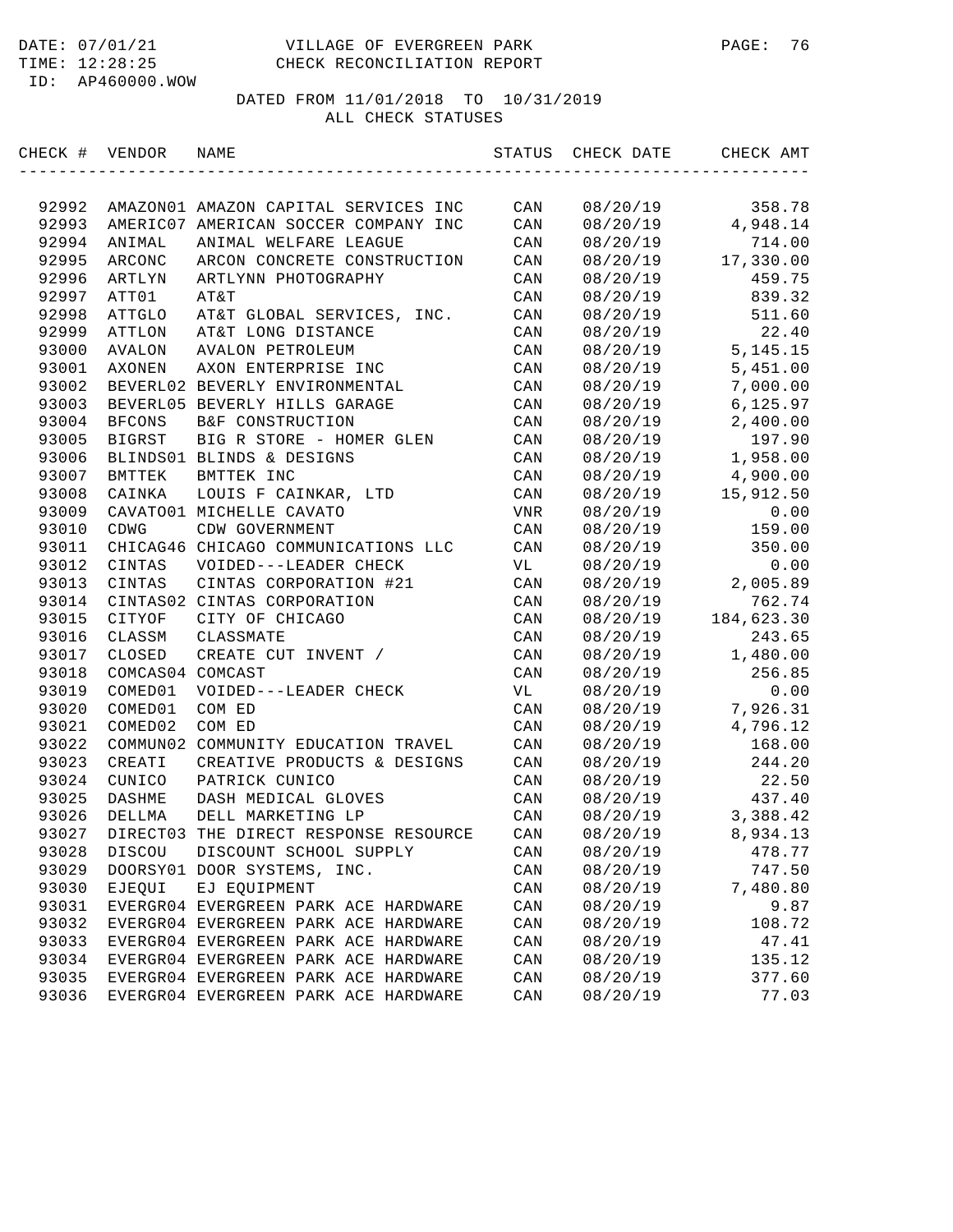| CHECK # VENDOR |              | NAME                                 | STATUS         | CHECK DATE | CHECK AMT  |
|----------------|--------------|--------------------------------------|----------------|------------|------------|
|                |              |                                      |                |            |            |
| 93037          |              | EVERGR04 EVERGREEN PARK ACE HARDWARE | CAN            | 08/20/19   | 31.80      |
| 93038          |              | EVERGR10 EVERGREEN CAR WASH          | CAN            | 08/20/19   | 468.00     |
| 93039          |              | EVERGR15 EVERGREEN PAVING            | CAN            | 08/20/19   | 18,998.10  |
| 93040          |              | EVERGR16 EVERGREEN ELECTRIC          | CAN            | 08/20/19   | 1,285.19   |
| 93041          | FERGUS       | FERGUSON FACILITIES SUPPLY           | CAN            | 08/20/19   | 300.92     |
| 93042          | FIRESE       | FIRE SERVICE INC                     | CAN            | 08/20/19   | 9,994.40   |
| 93043          | FLANAG       | FLANAGIN LLC                         | CAN            | 08/20/19   | 3,740.00   |
| 93044          | FLEETP       | FLEETPRIDE                           | CAN            | 08/20/19   | 121.30     |
| 93045          | FLEX         | FLEXIBLE BENEFIT SERVICE CORP        | CAN            | 08/20/19   | 141.75     |
| 93046          | FORWAR       | FORWARD SPACE                        | CAN            | 08/20/19   | 11,931.74  |
| 93047          | FRANZ        | ED FRANZ                             | CAN            | 08/20/19   | 31.90      |
| 93048          | FUTURE       | <b>FUTURE PROS</b>                   | CAN            | 08/20/19   | 1,751.00   |
| 93049          | GALLSI       | GALLS INC, AN ARAMARK CO, LLC        | CAN            | 08/20/19   | 165.97     |
| 93050          | GARVEY       | GARVEYS OFFICE PRODUCTS              | CAN            | 08/20/19   | 1,620.31   |
| 93051          | GEMELE       | GEM ELECTRIC SUPPLY INC              | CAN            | 08/20/19   | 283.36     |
| 93052          | GENUIN       | GENUINE PARTS CO                     | CAN            | 08/20/19   | 497.21     |
| 93053          | GRAAL        | THOMAS GRAAL                         | VNR            | 08/20/19   | 0.00       |
| 93054          | GRAING       | WW GRAINGER INC                      | CAN            | 08/20/19   | 256.02     |
| 93055          | GRAYBA       | GRAYBAR ELECTRIC COMPANY             | CAN            | 08/20/19   | 190.55     |
| 93056          | GUEVAR       | ALEXANDER GUEVARA                    | CAN            | 08/20/19   | 5.50       |
| 93057          | HACHCO       | HACH COMPANY                         | CAN            | 08/20/19   | 411.46     |
| 93058          | HANSEN       | HANSEN DOOR                          | CAN            | 08/20/19   | 5,531.00   |
| 93059          | HARBOR       | HARBOR FREIGHT TOOLS                 | CAN            | 08/20/19   | 51.97      |
| 93060          | HAWKIN       | HAWK FORD                            | CAN            | 08/20/19   | 543.20     |
| 93061          | HENRYB       | HENRY BROS COMPANY                   | CAN            | 08/20/19   | 598,456.05 |
| 93062          |              | HERRER01 ALEXANDER HERRERA           | CAN            | 08/20/19   | 5.50       |
| 93063          | HIGGIN       | WILLIAM HIGGINS                      | CAN            | 08/20/19   | 5.50       |
| 93064          | HOMERG       | HOMER GLEN CAR WASH                  | CAN            | 08/20/19   | 50.00      |
| 93065          | <b>ILEAS</b> | <b>ILEAS</b>                         | CAN            | 08/20/19   | 240.00     |
| 93066          |              | ILLINO22 ILLINOIS COMMUNICATIONS     | CAN            | 08/20/19   | 381.00     |
| 93067          | INDEPE       | INDEPENDENT RECYCLING SERVICES       | CAN            | 08/20/19   | 11,935.36  |
| 93068          | INDUST01     | INDUSTRIAL ORGANIZATIONAL            | CAN            | 08/20/19   | 485.00     |
| 93069          | INTERS       | INTERSTATE BATTERY OF CHICAGO        | CAN            | 08/20/19   | 404.80     |
| 93070          | KAWALA       | KAWA LANDSCAPE & LAWN SERVICE        | CAN            | 08/20/19   | 4,559.00   |
| 93071          | KENNED       | KENNEDY PLUMBING & SEWER INC         | CAN            | 08/20/19   | 150.00     |
| 93072          | KEVINS       | KEVIN & SONS ROOFING CORP            | CAN            | 08/20/19   | 4,619.00   |
| 93073          | KEYCAR       | KEY CARPET CORPORATION               | CAN            | 08/20/19   | 250.00     |
| 93074          | KHKIM        | K H KIM TAEKWONDO                    | CAN            | 08/20/19   | 1,209.60   |
| 93075          | KOCH         | KARL D KOCH                          | CAN            | 08/20/19   | 11.00      |
| 93076          | LANDSE       | LAND'S END BUSINESS OUTFITTERS       | CAN            | 08/20/19   | 114.95     |
| 93077          | LANGUA       | LANGUAGE LINE SERVICES               | CAN            | 08/20/19   | 26.29      |
| 93078          |              | LINCOL03 LINCOLN FINANCIAL GROUP     | CAN            | 08/20/19   | 1,190.73   |
| 93079          |              | LINCOL03 LINCOLN FINANCIAL GROUP     | CAN            | 08/20/19   | 173.85     |
| 93080          | LOKOPE       | LO-KO PERFORMANCE COATING INC        | CAN            | 08/20/19   | 55.00      |
| 93081          | MARTIN       | MARTIN IMPLEMENT SALES INC           | $\mathtt{CAN}$ | 08/20/19   | 334.77     |
|                |              |                                      |                |            |            |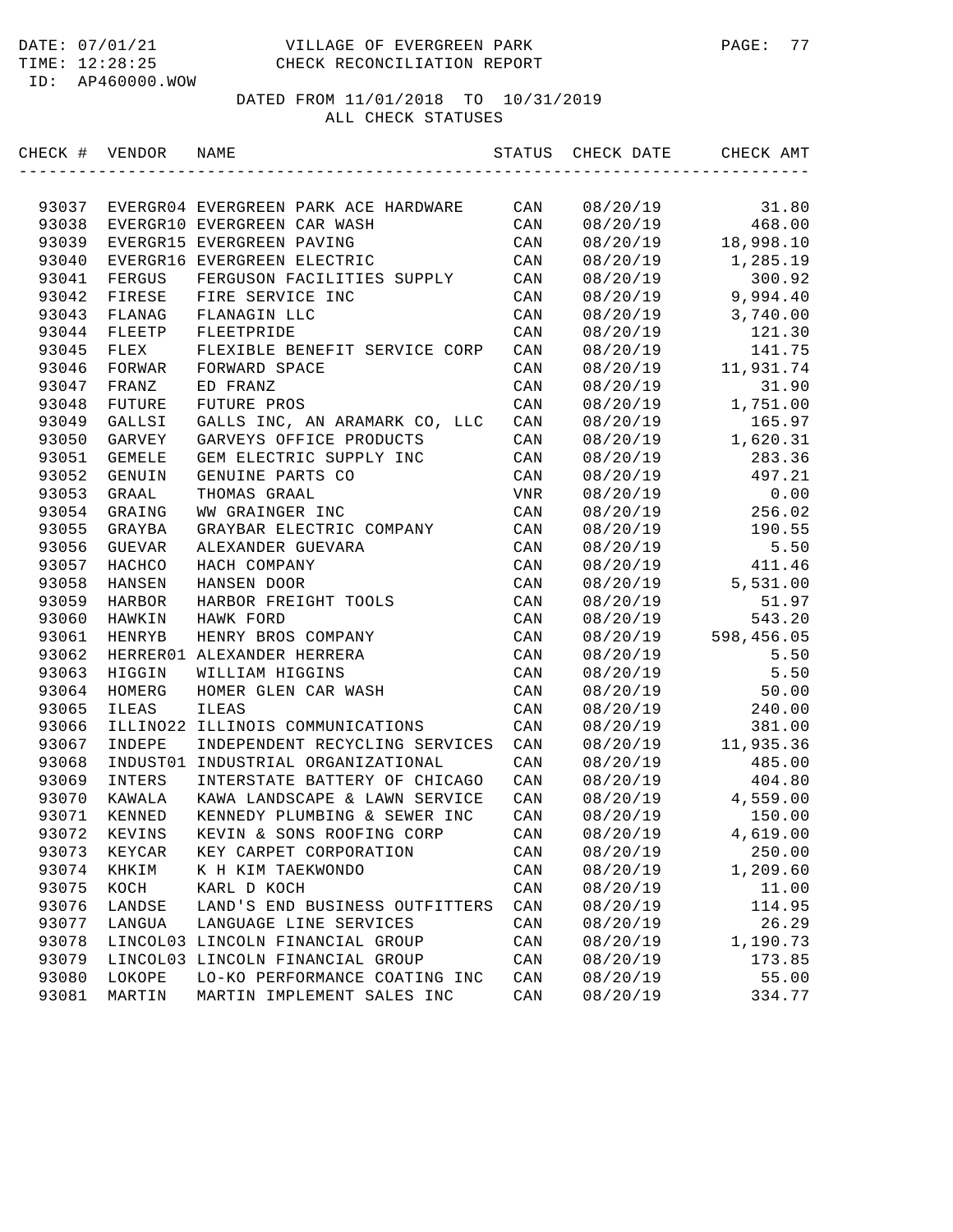#### DATE: 07/01/21 VILLAGE OF EVERGREEN PARK PAGE: 78 TIME: 12:28:25 CHECK RECONCILIATION REPORT

ID: AP460000.WOW

| CHECK # | VENDOR   | NAME                                   | STATUS         | CHECK DATE | CHECK AMT |
|---------|----------|----------------------------------------|----------------|------------|-----------|
|         |          |                                        |                |            |           |
| 93082   | MATERI   | MATERIAL SERICE CORPORATION            | CAN            | 08/20/19   | 2,205.70  |
| 93083   | MEADEI   | MEADE INC                              | CAN            | 08/20/19   | 3, 260.00 |
| 93084   |          | MENARD03 VOIDED---LEADER CHECK         | VL             | 08/20/19   | 0.00      |
| 93085   |          | MENARD03 VOIDED---LEADER CHECK         | VL             | 08/20/19   | 0.00      |
| 93086   |          | MENARD03 VOIDED---LEADER CHECK         | VL             | 08/20/19   | 0.00      |
| 93087   |          | MENARD03 VOIDED---LEADER CHECK         | VL             | 08/20/19   | 0.00      |
| 93088   |          | MENARD03 MENARDS - EVERGREEN PARK      | CAN            | 08/20/19   | 3,757.35  |
| 93089   | MEPEXT   | MEP EXTERMINATING                      | CAN            | 08/20/19   | 105.00    |
| 93090   | MESIMP   | ME SIMPSON CO INC                      | CAN            | 08/20/19   | 475.00    |
| 93091   | MICROE   | MICRO-EYE SECURITY SYSTEMS INC         | CAN            | 08/20/19   | 285.00    |
| 93092   | MMGLAS   | M & M GLASS SERVICE INC                | CAN            | 08/20/19   | 350.00    |
| 93093   | MURPHY03 | JOHN MURPHY                            | CAN            | 08/20/19   | 11.00     |
| 93094   | NFPA     | NFPA                                   | CAN            | 08/20/19   | 248.46    |
| 93095   | NICOR    | NICOR GAS                              | CAN            | 08/20/19   | 877.68    |
| 93096   | NICOR01  | NICOR GAS                              | CAN            | 08/20/19   | 325.12    |
| 93097   | NORTHE   | NORTH EAST MULTI-REGIONAL              | CAN            | 08/20/19   | 80.00     |
| 93098   |          | OFFICE07 OFFICE DEPOT                  | CAN            | 08/20/19   | 106.50    |
| 93099   |          | OHERRO01 VOIDED---LEADER CHECK         | VL             | 08/20/19   | 0.00      |
| 93100   |          | OHERRO01 RAY O'HERRON CO INC           | CAN            | 08/20/19   | 1,594.48  |
| 93101   |          | OREILL01 O'REILLY AUTOMOTIVE INC       | VNR            | 08/20/19   | 0.00      |
| 93102   | PEOPLE   | PEOPLEFACTS LLC                        | CAN            | 08/20/19   | 41.67     |
| 93103   | PITNEY   | PITNEY BOWES                           | CAN            | 08/20/19   | 972.00    |
| 93104   | PITNEY   | PITNEY BOWES                           | CAN            | 08/20/19   | 1,029.81  |
| 93105   | POSTER   | POSTER COMPLIANCE CENTER               | CAN            | 08/20/19   | 489.65    |
| 93106   | PROVEN   | PROVEN BUSINESS SYSTEMS                | CAN            | 08/20/19   | 1,519.38  |
| 93107   | PUBLIC   | PUBLIC SAFETY DIRECT INC               | CAN            | 08/20/19   | 259.98    |
| 93108   | QUICKS   | QUICK STOP AUTO SHOP                   | CAN            | 08/20/19   | 300.00    |
| 93109   |          | R0001670 KRAUSE CONSTRUCTION           | CAN            | 08/20/19   | 130.00    |
| 93110   |          | R0001670 KRAUSE CONSTRUCTION           | CAN            | 08/20/19   | 1,080.00  |
| 93111   |          | R0002045 STRASSER BUILDERS             | CAN            | 08/20/19   | 330.00    |
| 93112   |          | R0004889 BAINES & WINSLOW CONSTRUCTION | CAN            | 08/20/19   | 500.00    |
| 93113   |          | R0004889 BAINES & WINSLOW CONSTRUCTION | CAN            | 08/20/19   | 10,000.00 |
| 93114   |          | R0004890 GRANDVIEW CAPITAL LLC         | CAN            | 08/20/19   | 800.00    |
| 93115   |          | R0004890 GRANDVIEW CAPITAL LLC         | CAN            | 08/20/19   | 10,000.00 |
| 93116   |          | R0004891 RICH GROUP RETIREMENT PLAN    | CAN            | 08/20/19   | 750.00    |
| 93117   |          | R0004891 RICH GROUP RETIREMENT PLAN    | CAN            | 08/20/19   | 10,000.00 |
| 93118   |          | R0004892 BROWNING BUILDERS INC         | CAN            | 08/20/19   | 750.00    |
| 93119   |          | R0004892 BROWNING BUILDERS INC         | CAN            | 08/20/19   | 10,000.00 |
| 93120   |          | R0004893 THE RICH GROUP                | CAN            | 08/20/19   | 600.00    |
| 93121   |          | R0004893 THE RICH GROUP                | CAN            | 08/20/19   | 10,000.00 |
| 93122   |          | R0004894 ANGEL CAMACHO-LOPEZ           | CAN            | 08/20/19   | 250.00    |
| 93123   |          | R0004895 JODI KANITZ                   | $\mathtt{CAN}$ | 08/20/19   | 100.00    |
| 93124   |          | R0004896 JONATHAN CARROLL              | CAN            | 08/20/19   | 200.00    |
| 93125   |          | R0004897 JONATHAN BENGSTON             | CAN            | 08/20/19   | 150.00    |
| 93126   |          | R0004898 LAWRENCE BLAESER JR           | $\mathtt{CAN}$ | 08/20/19   | 150.00    |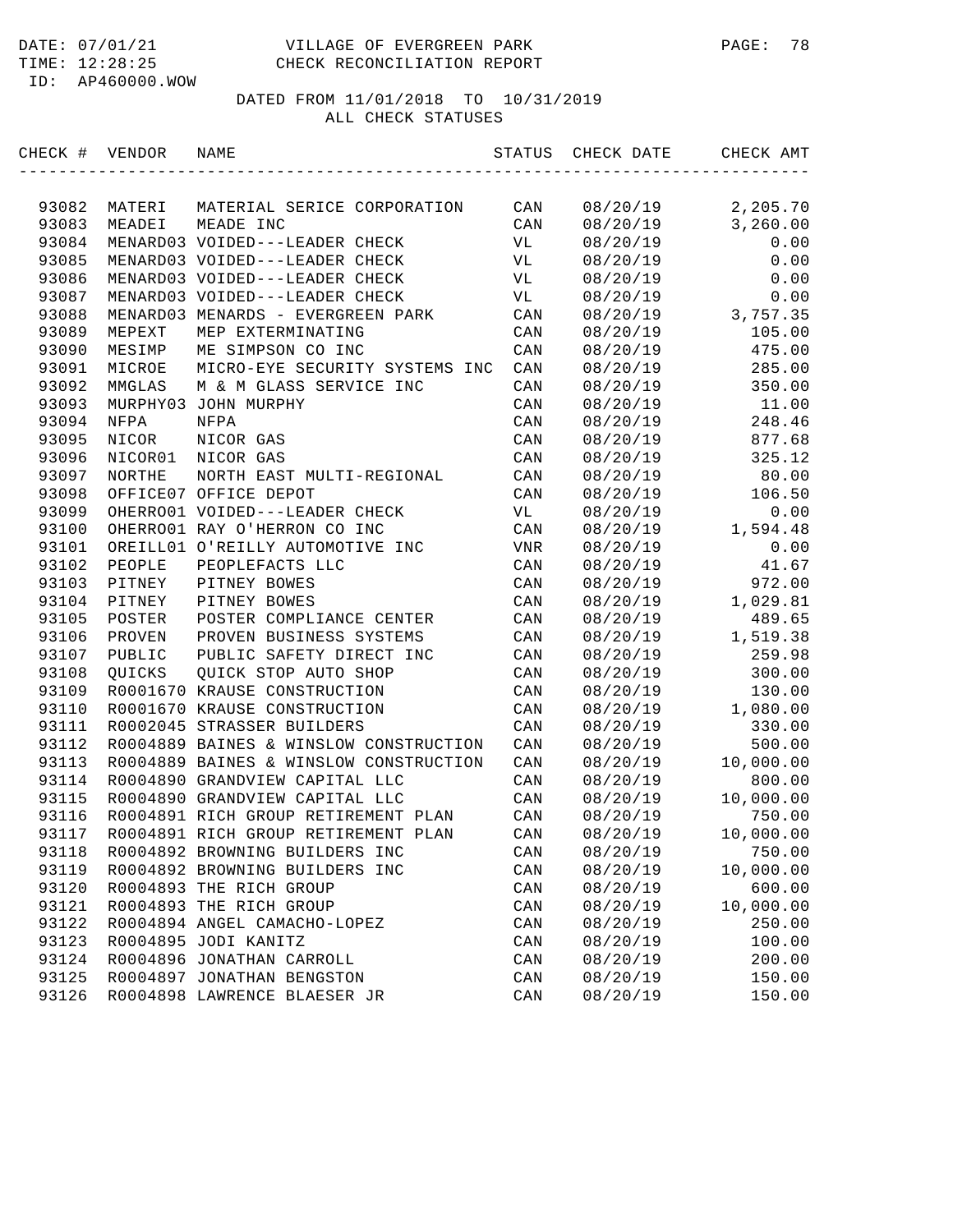| CHECK # | VENDOR        | NAME                                    | STATUS | CHECK DATE | CHECK AMT |
|---------|---------------|-----------------------------------------|--------|------------|-----------|
|         |               |                                         |        |            |           |
| 93127   |               | R0004899 ALFA CONSTRUCTION SERVICES INC | CAN    | 08/20/19   | 400.00    |
| 93128   |               | R0004899 ALFA CONSTRUCTION SERVICES INC | CAN    | 08/20/19   | 400.00    |
| 93129   |               | R0004900 CERBERUS SFR HOLDINSG LP       | CAN    | 08/20/19   | 10,000.00 |
| 93130   |               | R0004900 CERBERUS SFR HOLDINSG LP       | CAN    | 08/20/19   | 10,000.00 |
| 93131   |               | R0004901 JULIE CHAPMAN                  | CAN    | 08/20/19   | 20.00     |
| 93132   |               | R0004902 ERIKA ROSALES                  | CAN    | 08/20/19   | 55.40     |
| 93133   | REDHAW        | RED HAWK FIRE & SECURITY                | CAN    | 08/20/19   | 1,311.50  |
| 93134   | <b>ROSCOE</b> | THE ROSCOE COMPANY                      | CAN    | 08/20/19   | 152.32    |
| 93135   | SASS          | DAVID SASS                              | CAN    | 08/20/19   | 5.50      |
| 93136   | SCHAAF        | SCHAAF EQUIPMENT CO INC                 | CAN    | 08/20/19   | 33.60     |
| 93137   | SCHWAA        | SCHWAAB INC                             | CAN    | 08/20/19   | 60.74     |
| 93138   | SEMMER        | SEMMER LANDSCAPE LLC                    | CAN    | 08/20/19   | 3,534.00  |
| 93139   | SHERWI        | THE SHERWIN-WILLIAMS CO                 | CAN    | 08/20/19   | 409.26    |
| 93140   | SHERWI20      | SHERWIN WILLIAMS                        | CAN    | 08/20/19   | 96.52     |
| 93141   | SHOREW        | SHOREWOOD HOME & AUTO                   | CAN    | 08/20/19   | 103.79    |
| 93142   | SOSTEC        | SOS TECHNOLOGIES                        | CAN    | 08/20/19   | 1,112.85  |
| 93143   | SOUTHS07      | SOUTH SUBURBAN COLLEGE                  | CAN    | 08/20/19   | 873.75    |
| 93144   |               | SPORTS06 SPORTSKIDS INC                 | CAN    | 08/20/19   | 2,612.40  |
| 93145   | STANDA        | STANDARD EQUIPMENT CO                   | CAN    | 08/20/19   | 188.33    |
| 93146   | STATET01      | STATE TREASURER                         | CAN    | 08/20/19   | 585.00    |
| 93147   | STRAUG        | STRAUGHN FARM INC                       | CAN    | 08/20/19   | 450.00    |
| 93148   | SWANA         | SOLID WASTE ASSOCIATION OF              | CAN    | 08/20/19   | 223.00    |
| 93149   | TAPCO         | TAPCO TRAFFIC AND PARKING               | CAN    | 08/20/19   | 545.94    |
| 93150   | THEFEE        | THE FEED STORE                          | CAN    | 08/20/19   | 176.28    |
| 93151   | THOMPS        | THOMPSON ELEVATOR                       | CAN    | 08/20/19   | 200.00    |
| 93152   | TRANSU        | TRANSUNION RISK AND                     | CAN    | 08/20/19   | 155.00    |
| 93153   | USGAS         | US GAS                                  | CAN    | 08/20/19   | 499.49    |
| 93154   |               | VERIZO10 VERIZON WIRELESS               | CAN    | 08/20/19   | 1.72      |
| 93155   |               | VERIZO10 VERIZON WIRELESS               | CAN    | 08/20/19   | 44.22     |
| 93156   |               | VERIZO10 VERIZON WIRELESS               | CAN    | 08/20/19   | 2,251.80  |
| 93157   |               | VERIZO10 VERIZON WIRELESS               | CAN    | 08/20/19   | 114.03    |
| 93158   | VERMEE        | VERMEER MIDWEST/VERMEER IL              | CAN    | 08/20/19   | 2,227.16  |
| 93159   | WIGBOL        | WIGBOLDY MATERIALS INC                  | CAN    | 08/20/19   | 512.12    |
| 93160   | WILDGO        | WILD GOOSE CHASE INC                    | CAN    | 08/20/19   | 1,470.00  |
| 93161   | WILK          | LOUIS C WILK                            | CAN    | 08/20/19   | 129.92    |
| 93162   | WINDYC        | WINDY CITY SILKSCREENING INC            | CAN    | 08/20/19   | 167.50    |
| 93163   | ZOLLME        | ZOLL MEDICAL CORPORATION                | CAN    | 08/20/19   | 252.00    |
| 93164   | MAYER         | ZACHARY MAYER                           | CAN    | 08/21/19   | 195.00    |
| 93165   |               | AMAZON01 VOIDED---LEADER CHECK          | VL     | 08/22/19   | 0.00      |
| 93166   |               | AMAZON01 AMAZON CAPITAL SERVICES INC    | CAN    | 08/22/19   | 696.20    |
| 93167   | ATT01         | AT&T                                    | CAN    | 08/22/19   | 4,321.96  |
| 93168   | CITYLI        | CITY LIGHTS MUSIC INC                   | CAN    | 08/22/19   | 6,590.00  |
| 93169   | MAGICO        | MAGIC OF GARY KANTOR                    | CAN    | 08/22/19   | 195.00    |
| 93170   |               | R0004903 DONA CUNICO                    | CAN    | 08/22/19   | 20.00     |
| 93171   |               | R0004904 JOELLE ROBERTS                 | CAN    | 08/22/19   | 20.00     |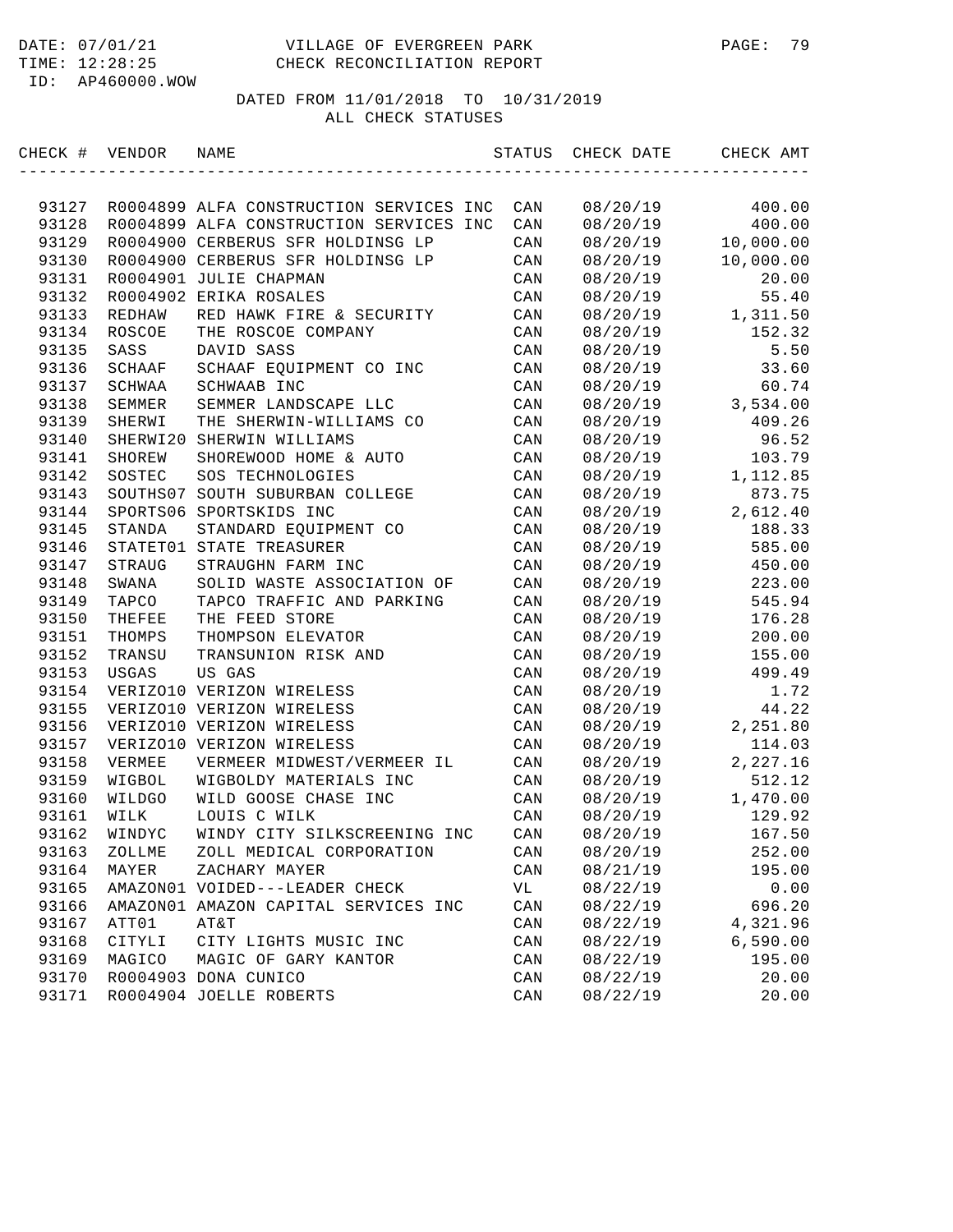| CHECK # VENDOR |               | NAME                                 | STATUS | CHECK DATE | CHECK AMT |
|----------------|---------------|--------------------------------------|--------|------------|-----------|
|                |               |                                      |        |            |           |
| 93172          |               | R0004905 JOHN MAJKA                  | CAN    | 08/22/19   | 1,300.00  |
| 93173          |               | R0004906 SAMANTHA IACOBELLI          | CAN    | 08/22/19   | 90.40     |
| 93174          |               | R0004907 DEBORAH KOSAKA              | CAN    | 08/22/19   | 180.80    |
| 93175          | SCHOLA        | SCHOLASTIC INC                       | CAN    | 08/22/19   | 181.00    |
| 93176          | FIREHO        | FIREHOUSE DECALS INC                 | CAN    | 08/26/19   | 761.44    |
| 93177          | ATT02         | AT&T MOBILITY                        | CAN    | 08/28/19   | 732.49    |
| 93178          | GRAAL02       | DANIEL GRAAL                         | CAN    | 08/28/19   | 5.50      |
| 93179          | PEREZ         | ANTHONY PEREZ                        | VNR    | 08/28/19   | 0.00      |
| 93180          |               | R0004908 JOSHUA C MCMANUS &          | CAN    | 08/28/19   | 1,025.00  |
| 93181          |               | R0004909 JENISE FREDERICKS           | CAN    | 08/28/19   | 20.00     |
| 93182          |               | R0004910 SHERLIE HORTON              | CAN    | 08/28/19   | 20.00     |
| 93183          |               | R0004911 GARRY FORDE                 | CAN    | 08/28/19   | 20.00     |
| 93184          |               | R0004912 DENISE MOULTON              | CAN    | 08/28/19   | 20.00     |
| 93185          |               | R0004913 REBEKAH WOLLEY              | VNR    | 08/28/19   | 0.00      |
| 93186          |               | R0004914 DENISE JONES                | CAN    | 08/28/19   | 95.40     |
| 93187          |               | CAVATO01 MICHELLE CAVATO             | CAN    | 08/28/19   | 49.50     |
| 93188          | APARO         | CATHERINE APARO                      | CAN    | 08/30/19   | 1,000.00  |
| 93189          | CDWG          | CDW GOVERNMENT                       | CAN    | 08/30/19   | 6,405.12  |
| 93190          |               | MENARD03 MENARDS - EVERGREEN PARK    | CAN    | 08/30/19   | 157.62    |
| 93191          |               | OFFICE06 VOIDED---LEADER CHECK       | VL     | 08/30/19   | 0.00      |
| 93192          |               | OFFICE06 OFFICE DEPOT                | CAN    | 08/30/19   | 7,734.86  |
| 93193          | THESTA        | THE STANDARD                         | CAN    | 08/30/19   | 6,381.77  |
| 93194          |               | CANAVA01 KEVIN CANAVAN               | CAN    | 08/30/19   | 30.00     |
| 93195          | MCCLAI        | JACOB MCCLAIN                        | CAN    | 08/30/19   | 60.00     |
| 93196          | MONAHA        | MATTHEW MONAHAN                      | CAN    | 08/30/19   | 60.00     |
| 93197          | KUZLIK        | KELLY KUZLIK                         | CAN    | 08/30/19   | 2,380.50  |
| 93198          |               | ALSIPL01 ALSIP LAWNMOWER INC         | CAN    | 09/04/19   | 195.96    |
| 93199          |               | AMAZON01 AMAZON CAPITAL SERVICES INC | CAN    | 09/04/19   | 190.40    |
| 93200          |               | AMERIC07 VOIDED---LEADER CHECK       | VL     | 09/04/19   | 0.00      |
| 93201          |               | AMERIC07 AMERICAN SOCCER COMPANY INC | CAN    | 09/04/19   | 639.28    |
| 93202          | ANDERS        | ANDERSON PEST CONTROL                | CAN    | 09/04/19   | 863.04    |
| 93203          | ANDRE         | DAVID ANDRE                          | CAN    | 09/04/19   | 60.00     |
| 93204          | ARENDS        | ARENDS HOGAN WALKER LLC              | CAN    | 09/04/19   | 143.19    |
| 93205          | ATT01         | AT&T                                 | CAN    | 09/04/19   | 4,060.73  |
| 93206          | ATT01         | AT&T                                 | CAN    | 09/04/19   | 753.16    |
| 93207          | ATT04         | AT&T                                 | CAN    | 09/04/19   | 70.78     |
| 93208          | ATTGLO        | AT&T GLOBAL SERVICES, INC.           | CAN    | 09/04/19   | 501.60    |
| 93209          | AVALON        | AVALON PETROLEUM                     | CAN    | 09/04/19   | 16,968.52 |
| 93210          | AWTRAI        | A&W TRAILER LLC                      | CAN    | 09/04/19   | 230.97    |
| 93211          | <b>BENDER</b> | JOHN BENDER                          | CAN    | 09/04/19   | 66.53     |
| 93212          | <b>BENNET</b> | BENNETT AUTO REBUILDERS INC          | CAN    | 09/04/19   | 260.20    |
| 93213          | BESTMA        | B E S T MAINTENANCE                  | CAN    | 09/04/19   | 3,784.00  |
| 93214          |               | BEVERL02 BEVERLY ENVIRONMENTAL       | CAN    | 09/04/19   | 1,400.00  |
| 93215          |               | BEVERL05 BEVERLY HILLS GARAGE        | CAN    | 09/04/19   | 35.14     |
| 93216          | <b>BLUETA</b> | BLUETARP FINANCIAL INC               | CAN    | 09/04/19   | 109.99    |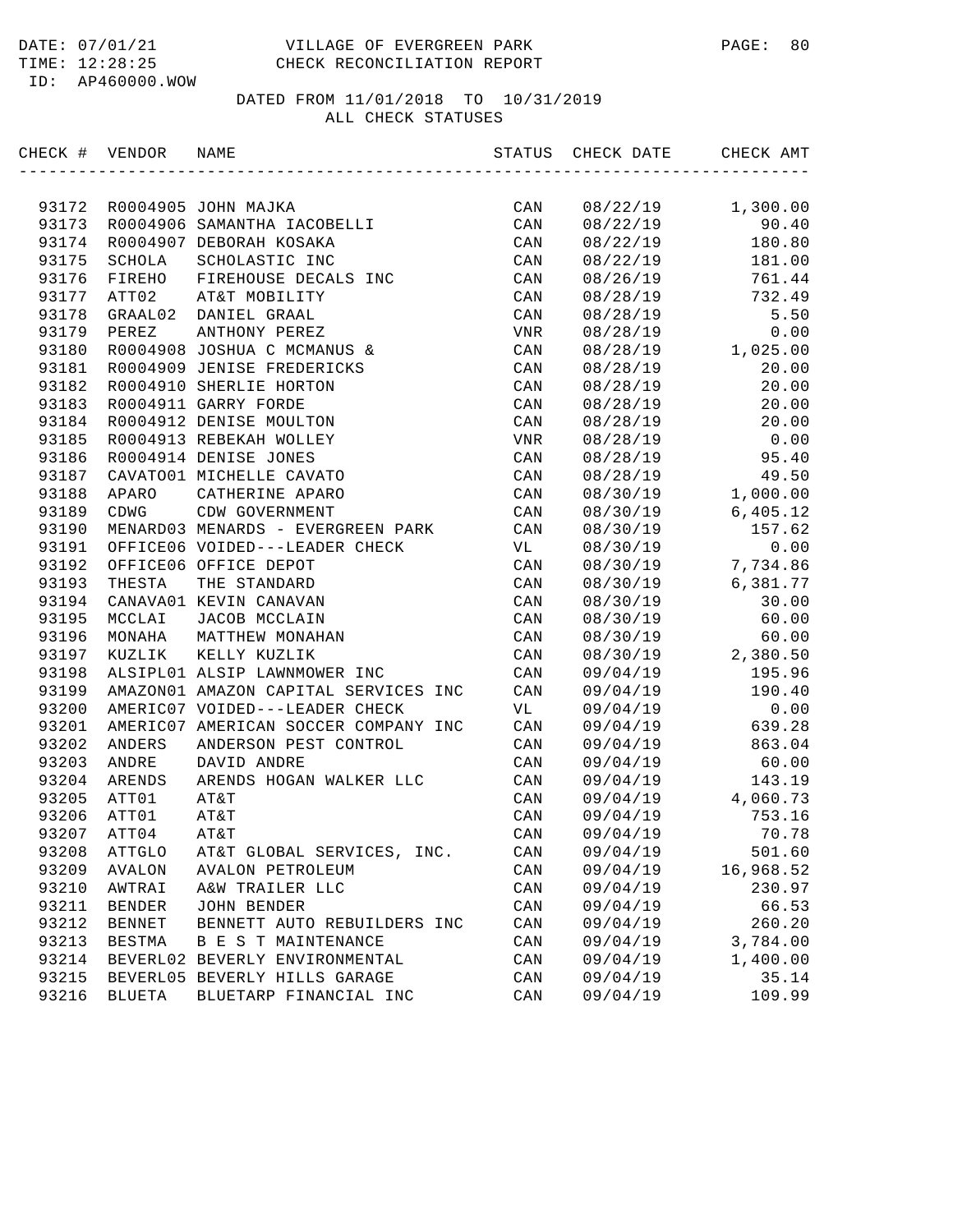#### DATE: 07/01/21 VILLAGE OF EVERGREEN PARK PAGE: 81 TIME: 12:28:25 CHECK RECONCILIATION REPORT

ID: AP460000.WOW

| CHECK # | VENDOR           | NAME                                   | STATUS | CHECK DATE | CHECK AMT |
|---------|------------------|----------------------------------------|--------|------------|-----------|
|         |                  |                                        |        |            |           |
| 93217   | BMTTEK           | BMTTEK INC                             | CAN    | 09/04/19   | 4,270.00  |
| 93218   | CAREFR           | CAREFREE                               | CAN    | 09/04/19   | 1,479.20  |
| 93219   |                  | CENTRA01 CENTRAL PRINTERS & GRAPHICS   | CAN    | 09/04/19   | 824.90    |
| 93220   | CHICAG           | CHICAGO WHITE SOX                      | CAN    | 09/04/19   | 778.40    |
| 93221   |                  | CHICAG50 CHICAGOLAND RESTAURANT        | CAN    | 09/04/19   | 150.00    |
| 93222   | CINTAS           | VOIDED---LEADER CHECK                  | VL     | 09/04/19   | 0.00      |
| 93223   | CINTAS           | CINTAS CORPORATION #21                 | CAN    | 09/04/19   | 2,516.24  |
| 93224   |                  | CINTAS02 CINTAS CORPORATION            | CAN    | 09/04/19   | 237.73    |
| 93225   | COMCAS04 COMCAST |                                        | CAN    | 09/04/19   | 227.41    |
| 93226   | COMCAS04 COMCAST |                                        | CAN    | 09/04/19   | 106.85    |
| 93227   | CRAINS           | CRAIN'S CHICAGO BUSINESS               | CAN    | 09/04/19   | 119.00    |
| 93228   |                  | CREATI02 CREATIVE PRODUCT SOURCING INC | CAN    | 09/04/19   | 352.50    |
| 93229   | DELLMA           | DELL MARKETING LP                      | CAN    | 09/04/19   | 6, 242.45 |
| 93230   |                  | DELTAD01 DELTA DENTAL - RISK           | CAN    | 09/04/19   | 13,488.93 |
| 93231   | <b>DPDCRE</b>    | DPD CREATIVITEE                        | CAN    | 09/04/19   | 1,175.00  |
| 93232   | DUFFY05          | KELLY DUFFY                            | CAN    | 09/04/19   | 109.62    |
| 93233   | EAGLEU           | THE EAGLE UNIFORM CO INC               | CAN    | 09/04/19   | 528.00    |
| 93234   | EMSAR            | EMSAR CHICAGO/MILWAUKEE                | CAN    | 09/04/19   | 2,374.50  |
| 93235   | EVERGR           | EVERGREEN MECHANICAL                   | CAN    | 09/04/19   | 10,375.00 |
| 93236   |                  | EVERGR15 EVERGREEN PAVING              | CAN    | 09/04/19   | 14,918.75 |
| 93237   | FERGUS           | FERGUSON FACILITIES SUPPLY             | CAN    | 09/04/19   | 1,234.70  |
| 93238   |                  | FIFTHT01 FIFTH THIRD BANK              | CAN    | 09/04/19   | 1,875.87  |
| 93239   | FIRESE           | FIRE SERVICE INC                       | CAN    | 09/04/19   | 5,870.60  |
| 93240   | FLANAG           | FLANAGIN LLC                           | CAN    | 09/04/19   | 85.00     |
| 93241   | FLEETP           | FLEETPRIDE                             | CAN    | 09/04/19   | 109.66    |
| 93242   | GALLAG           | GALLAGHER MATERIALS CORP               | CAN    | 09/04/19   | 1,468.16  |
| 93243   | GARVEY           | GARVEYS OFFICE PRODUCTS                | CAN    | 09/04/19   | 1,013.94  |
| 93244   | <b>GEKLOO</b>    | GE KLOOS MATERIAL CO                   | CAN    | 09/04/19   | 8,280.54  |
| 93245   | <b>GEMELE</b>    | GEM ELECTRIC SUPPLY INC                | CAN    | 09/04/19   | 47.78     |
| 93246   | GLTROP           | G & L TROPHIES & GIFTS                 | CAN    | 09/04/19   | 261.65    |
| 93247   | <b>GUEVAR</b>    | ALEXANDER GUEVARA                      | CAN    | 09/04/19   | 22.00     |
| 93248   | HARRIS           | W T HARRIS                             | CAN    | 09/04/19   | 7,111.00  |
| 93249   | HARRIS01         | GENELLE HARRIS-CHISHOLM                | CAN    | 09/04/19   | 143.10    |
| 93250   | IDVILL           | IDVILLE                                | CAN    | 09/04/19   | 33.87     |
| 93251   | INDUST01         | INDUSTRIAL ORGANIZATIONAL              | CAN    | 09/04/19   | 160.00    |
| 93252   | <b>JXENTE</b>    | JX ENTERPRISES INC                     | CAN    | 09/04/19   | 140.96    |
| 93253   | KAWALA           | KAWA LANDSCAPE & LAWN SERVICE          | CAN    | 09/04/19   | 1,495.00  |
| 93254   | KULIK            | TERRANCE B KULIK                       | CAN    | 09/04/19   | 129.92    |
| 93255   | LANDSE           | LAND'S END BUSINESS OUTFITTERS         | CAN    | 09/04/19   | 21.99     |
| 93256   | LARRYS           | LARRY'S BRAKE SERVICE                  | CAN    | 09/04/19   | 108.00    |
| 93257   | LEAF             | LEAF                                   | CAN    | 09/04/19   | 2,670.00  |
| 93258   |                  | LINCOL03 LINCOLN FINANCIAL GROUP       | CAN    | 09/04/19   | 1,136.57  |
| 93259   |                  | LINCOL03 LINCOLN FINANCIAL GROUP       | CAN    | 09/04/19   | 173.25    |
| 93260   | LITGEN           | LITGEN CONCRETE & CORNING CO           | CAN    | 09/04/19   | 1,510.00  |
| 93261   | MARTIN           | MARTIN IMPLEMENT SALES INC             | CAN    | 09/04/19   | 421.37    |
|         |                  |                                        |        |            |           |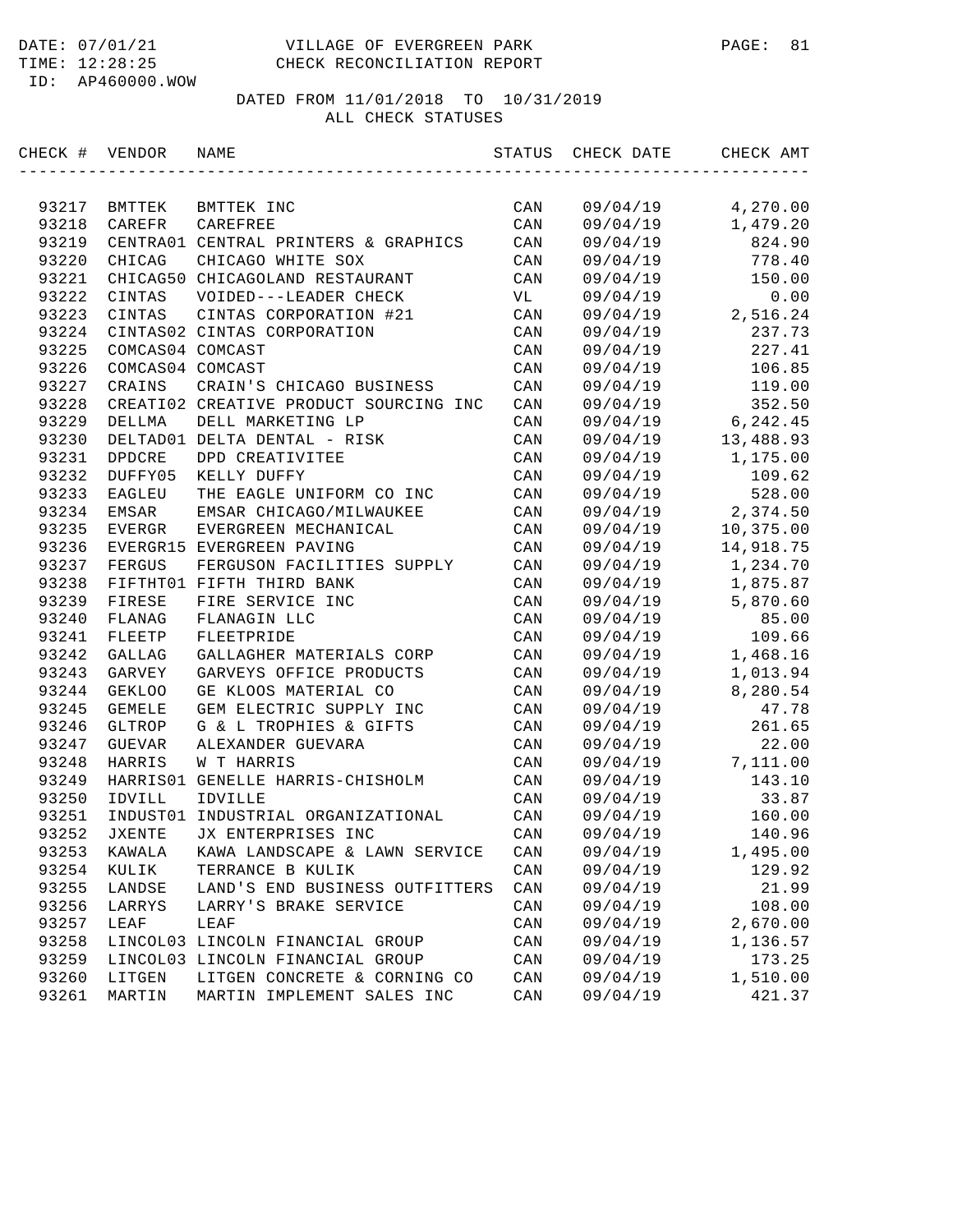#### DATE: 07/01/21 VILLAGE OF EVERGREEN PARK PAGE: 82 TIME: 12:28:25 CHECK RECONCILIATION REPORT

ID: AP460000.WOW

| CHECK # | VENDOR        | NAME                                 | STATUS         | CHECK DATE | CHECK AMT |
|---------|---------------|--------------------------------------|----------------|------------|-----------|
|         |               |                                      |                |            |           |
| 93262   | MATERI        | MATERIAL SERICE CORPORATION          | CAN            | 09/04/19   | 2,866.70  |
| 93263   | MEADEI        | MEADE INC                            | CAN            | 09/04/19   | 2,190.53  |
| 93264   |               | MEDICA01 MEDICAL REIMBURSEMENT       | <b>VNR</b>     | 09/04/19   | 0.00      |
| 93265   |               | MENARD03 VOIDED---LEADER CHECK       | VL             | 09/04/19   | 0.00      |
| 93266   | MENARD03      | MENARDS - EVERGREEN PARK             | CAN            | 09/04/19   | 1,568.99  |
| 93267   | MESIMP        | ME SIMPSON CO INC                    | CAN            | 09/04/19   | 1,975.00  |
| 93268   | MORGAN        | MORGAN LOCKSMITHS & SECURITY         | CAN            | 09/04/19   | 33.85     |
| 93269   | NICOR01       | NICOR GAS                            | CAN            | 09/04/19   | 162.30    |
| 93270   | NORTHE        | NORTH EAST MULTI-REGIONAL            | CAN            | 09/04/19   | 400.00    |
| 93271   | NORTHE        | NORTH EAST MULTI-REGIONAL            | CAN            | 09/04/19   | 125.00    |
| 93272   | ODELSO        | OSMFM LTD                            | CAN            | 09/04/19   | 3,060.00  |
| 93273   |               | OFFICE07 OFFICE DEPOT                | CAN            | 09/04/19   | 103.12    |
| 93274   |               | OHERRO01 RAY O'HERRON CO INC         | <b>VNR</b>     | 09/04/19   | 0.00      |
| 93275   | ONESTE        | ONE STEP                             | CAN            | 09/04/19   | 3,375.85  |
| 93276   | PALOSS        | PALOS SPORTS                         | CAN            | 09/04/19   | 149.79    |
| 93277   |               | PARKPR01 PARK PRIMARY CARE LTD       | CAN            | 09/04/19   | 145.00    |
| 93278   | PLOWSC        | PLOWS COUNCIL ON AGING               | CAN            | 09/04/19   | 474.81    |
| 93279   | PODALA        | CRAIG A PODALAK ARCHITECTS           | CAN            | 09/04/19   | 45,250.00 |
| 93280   | PRINTM        | PRINTMART                            | CAN            | 09/04/19   | 25.00     |
| 93281   | PUBLIC        | PUBLIC SAFETY DIRECT INC             | CAN            | 09/04/19   | 1,410.00  |
| 93282   | QUALIF        | QUALIFICATION TARGETS INC            | CAN            | 09/04/19   | 56.24     |
| 93283   | <b>OUALIZ</b> | KALETA M QUALIZZA                    | CAN            | 09/04/19   | 1,346.28  |
| 93284   |               | R0004915 REBECCA & ERIC REECE        | CAN            | 09/04/19   | 250.00    |
| 93285   |               | R0004916 GOLD COAST BUILDERS         | CAN            | 09/04/19   | 700.00    |
| 93286   |               | R0004916 GOLD COAST BUILDERS         | CAN            | 09/04/19   | 10,000.00 |
| 93287   |               | R0004917 NORMADY CONSTRUCTION CO INC | CAN            | 09/04/19   | 600.00    |
| 93288   |               | R0004918 SPRING OAK RENOVATION LLC   | CAN            | 09/04/19   | 450.00    |
| 93289   |               | R0004918 SPRING OAK RENOVATION LLC   | CAN            | 09/04/19   | 10,000.00 |
| 93290   |               | R0004919 RIO GRANDE PROPERTIES INC   | CAN            | 09/04/19   | 400.00    |
| 93291   |               | R0004919 RIO GRANDE PROPERTIES INC   | CAN            | 09/04/19   | 10,000.00 |
| 93292   |               | R0004920 MACERO INVESTMENTS INC      | CAN            | 09/04/19   | 200.00    |
| 93293   |               | R0004920 MACERO INVESTMENTS INC      | CAN            | 09/04/19   | 400.00    |
| 93294   |               | R0004920 MACERO INVESTMENTS INC      | CAN            | 09/04/19   | 10,000.00 |
| 93295   |               | R0004921 LIVING THE GOOD LIFE        | CAN            | 09/04/19   | 900.00    |
| 93296   |               | R0004921 LIVING THE GOOD LIFE        | CAN            | 09/04/19   | 10,000.00 |
| 93297   |               | R0004922 GERALD CODY & NICOLE KEYSER | CAN            | 09/04/19   | 650.00    |
| 93298   |               | R0004923 DAVID & JODETTE FEIGL       | CAN            | 09/04/19   | 150.00    |
| 93299   |               | R0004924 CATHEDRAL PROPERTIES INC    | CAN            | 09/04/19   | 450.00    |
| 93300   |               | R0004924 CATHEDRAL PROPERTIES INC    | CAN            | 09/04/19   | 10,000.00 |
| 93301   |               | R0004924 CATHEDRAL PROPERTIES INC    | CAN            | 09/04/19   | 250.00    |
| 93302   |               | R0004925 CHRISTINE SHEEHAN           | CAN            | 09/04/19   | 270.00    |
| 93303   |               | R0004926 GUILLERMO & SUSANNA RAMIREZ | CAN            | 09/04/19   | 875.00    |
| 93304   | RICH          | CAMERON RICH                         | $\mathtt{CAN}$ | 09/04/19   | 140.00    |
| 93305   | RIDDER        | SUSAN RIDDERHOFF                     | CAN            | 09/04/19   | 265.83    |
| 93306   | RIEDSF        | RIEDS FIRE & SAFETY EQUIPMENT        | $\mathtt{CAN}$ | 09/04/19   | 283.90    |
|         |               |                                      |                |            |           |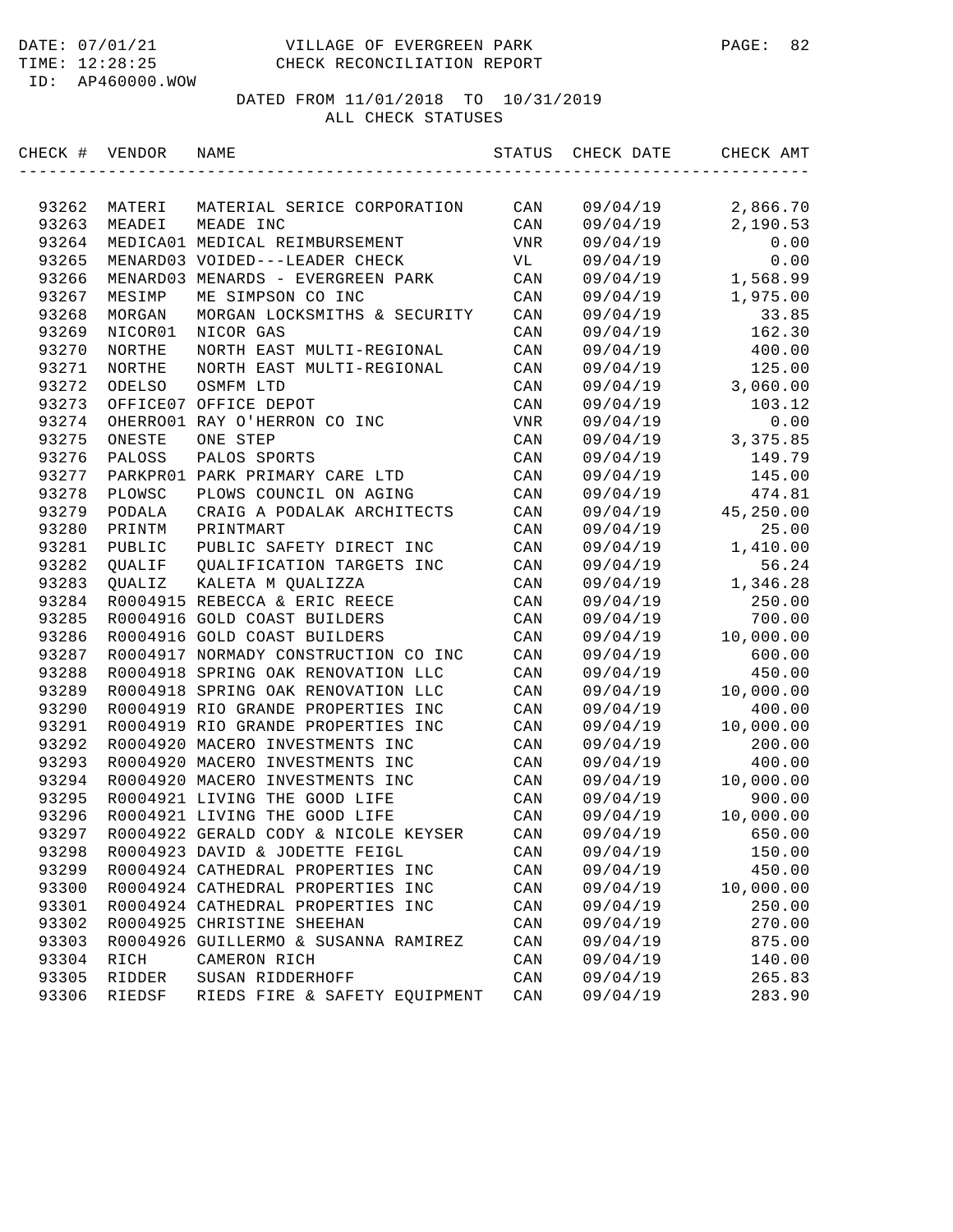| CHECK # VENDOR |               | NAME                                   | STATUS         | CHECK DATE | CHECK AMT  |
|----------------|---------------|----------------------------------------|----------------|------------|------------|
|                |               |                                        |                |            |            |
| 93307          | ROSCOE        | THE ROSCOE COMPANY                     | CAN            | 09/04/19   | 241.73     |
| 93308          | SCHAAF        | SCHAAF EQUIPMENT CO INC                | CAN            | 09/04/19   | 85.15      |
| 93309          | SCHWAA        | SCHWAAB INC                            | CAN            | 09/04/19   | 14.18      |
| 93310          | SECRET01      | SECRETARY OF STATE                     | CAN            | 09/04/19   | 40.00      |
| 93311          | SEMMER        | SEMMER LANDSCAPE LLC                   | CAN            | 09/04/19   | 10,233.00  |
| 93312          |               | SERVIC02 SERVICE SANITATION INC        | CAN            | 09/04/19   | 725.00     |
| 93313          | SHARKS        | SHARK SHREDDING & DOCUMENT             | CAN            | 09/04/19   | 140.00     |
| 93314          | SHERWI        | THE SHERWIN-WILLIAMS CO                | CAN            | 09/04/19   | 371.78     |
| 93315          |               | SHERWI20 SHERWIN WILLIAMS              | CAN            | 09/04/19   | 192.29     |
| 93316          | SMART         | SUBURBAN MAJOR ACCIDENT                | CAN            | 09/04/19   | 500.00     |
| 93317          |               | SOUTHE01 SOUTHEASTERN EQUIPMENT        | CAN            | 09/04/19   | 7,867.00   |
| 93318          |               | SOUTHW02 SOUTHWEST MESSENGER PRESS     | CAN            | 09/04/19   | 367.22     |
| 93319          | SSWORL        | S&S WORLDWIDE INC                      | CAN            | 09/04/19   | 84.58      |
| 93320          | STAPLE        | STAPLES CREDIT PLAN                    | CAN            | 09/04/19   | 273.61     |
| 93321          | STRAUG        | STRAUGHN FARM INC                      | CAN            | 09/04/19   | 1,350.00   |
| 93322          | TAPCO         | TAPCO TRAFFIC AND PARKING              | CAN            | 09/04/19   | 8, 143. 28 |
| 93323          | TRITEC        | TRI TECH FORENSICS INC                 | CAN            | 09/04/19   | 162.70     |
| 93324          | TROXEL        | TROXELL INSURANCE                      | CAN            | 09/04/19   | 4,879.00   |
| 93325          | USGAS         | US GAS                                 | CAN            | 09/04/19   | 16.35      |
| 93326          |               | VERIZO10 VERIZON WIRELESS              | CAN            | 09/04/19   | 150.14     |
| 93327          |               | VERIZO10 VERIZON WIRELESS              | CAN            | 09/04/19   | 216.52     |
| 93328          | VERMEE        | VERMEER MIDWEST/VERMEER IL             | CAN            | 09/04/19   | 12.57      |
| 93329          |               | VILLAG01 VILLAGE VIEW PUBLICATIONS INC | CAN            | 09/04/19   | 240.00     |
| 93330          | VILLOL        | VILLAGE OF OAK LAWN                    | CAN            | 09/04/19   | 2,655.74   |
| 93331          | VISION        | VISION SERVICE PLAN                    | CAN            | 09/04/19   | 2,046.77   |
| 93332          | ZIMMER        | ADAM ZIMMER                            | CAN            | 09/04/19   | 140.00     |
| 93333          | CDWG          | CDW GOVERNMENT                         | CAN            | 09/06/19   | 3,756.85   |
| 93334          | COMPET        | COMPETITIVE SUPPORT OPTIONS            | CAN            | 09/06/19   | 71.62      |
| 93335          | DELLMA        | DELL MARKETING LP                      | CAN            | 09/06/19   | 3,704.36   |
| 93336          | <b>EFOLDE</b> | eFOLDER INC DBA AXCIENT                | CAN            | 09/06/19   | 1,980.00   |
| 93337          | GARVEY        | GARVEYS OFFICE PRODUCTS                | CAN            | 09/06/19   | 131.46     |
| 93338          |               | OHERRO01 RAY O'HERRON CO INC           | CAN            | 09/06/19   | 116.94     |
| 93339          | PLSCHE        | PLS CHECK CASHERS                      | CAN            | 09/06/19   | 650.00     |
| 93340          |               | R0004927 COURTNEY KENT                 | CAN            | 09/06/19   | 20.00      |
| 93341          | SECRET        | SECRETARY OF STATE                     | CAN            | 09/06/19   | 202.00     |
| 93342          | SOSO          | RICHARD SOSO                           | CAN            | 09/06/19   | 2,950.00   |
| 93343          | DANOS         | PERRY DANOS                            | CAN            | 09/07/19   | 1,175.00   |
| 93344          | PERFOR        | PERFORMANCE SOUND & LIGHT              | CAN            | 09/07/19   | 1,050.00   |
| 93345          |               | COOKCO05 COOK COUNTY TREASURER         | CAN            | 09/07/19   | 1,127.21   |
| 93346          |               | BLINDS01 BLINDS & DESIGNS              | CAN            | 09/12/19   | 690.00     |
| 93347          | NIABPA        | NIABPA                                 | $\mathtt{CAN}$ | 09/12/19   | 120.00     |
| 93348          |               | R0004928 JOHN KENNEDY                  | CAN            | 09/12/19   | 42.00      |
| 93349          |               | R0004929 CATHY MORRIN                  | CAN            | 09/12/19   | 20.00      |
| 93350          | SAMSCL        | SAM'S CLUB DIRECT                      | $\mathtt{CAN}$ | 09/12/19   | 381.25     |
| 93351          |               | SAMSCL22 SAMSCLUB-WALMART              | CAN            | 09/12/19   | 613.00     |
|                |               |                                        |                |            |            |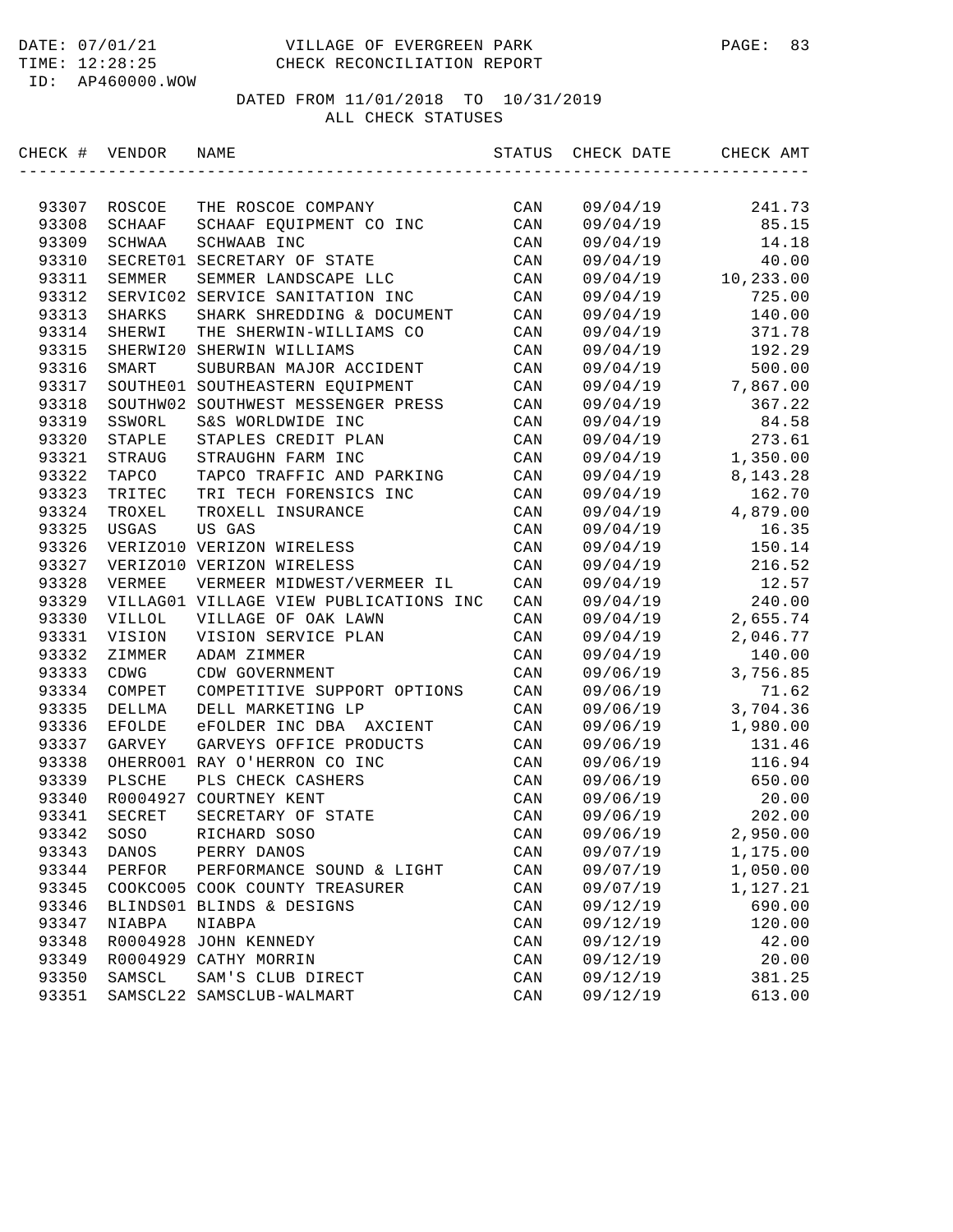| CHECK # | VENDOR         | NAME                                 | STATUS         | CHECK DATE | CHECK AMT                       |
|---------|----------------|--------------------------------------|----------------|------------|---------------------------------|
|         |                |                                      |                |            |                                 |
| 93352   |                | SAMSCL77 SAMSCLUB-WALMART            | CAN            | 09/12/19   | 481.87                          |
| 93353   |                | SAMSCL88 SAMSCLUB-WALMART            | CAN            | 09/12/19   | 295.41                          |
| 93354   |                | SAMSCL33 SAMSCLUB-WALMART            | CAN            | 09/16/19   | 278.50                          |
| 93355   | AIRONE         | AIR ONE EQUIPMENT INC                | CAN            | 09/17/19   | 692.00                          |
| 93356   | AJUNIF         | AJ UNIFORM                           | CAN            | 09/17/19   | 52.95                           |
| 93357   |                | ALSIPL01 ALSIP LAWNMOWER INC         | CAN            | 09/17/19   | 155.78                          |
| 93358   |                | AMAZON01 AMAZON CAPITAL SERVICES INC | CAN            | 09/17/19   | 420.98                          |
| 93359   |                | AMERIC07 AMERICAN SOCCER COMPANY INC | CAN            | 09/17/19   | 276.24                          |
| 93360   | ANSELL         | ANSELL HEALTHCARE PRODUCTS LLC       | CAN            | 09/17/19   | 207.20                          |
| 93361   | ARCONC         | ARCON CONCRETE CONSTRUCTION          | CAN            | 09/17/19   | 15,080.00                       |
| 93362   | AUTOZO         | <b>AUTOZONE</b>                      | CAN            | 09/17/19   | 13.99                           |
| 93363   | AVALON         | <b>AVALON PETROLEUM</b>              | CAN            | 09/17/19   | 12,824.30                       |
| 93364   | <b>BENNET</b>  | BENNETT AUTO REBUILDERS INC          | CAN            | 09/17/19   | 724.80                          |
| 93365   | <b>BESTTE</b>  | BEST TECHNOLOGY SYSTEMS INC          | CAN            | 09/17/19   | 1,085.00                        |
| 93366   |                | BEVERL02 BEVERLY ENVIRONMENTAL       | CAN            | 09/17/19   | 4,200.00                        |
| 93367   |                | BEVERL05 BEVERLY HILLS GARAGE        | CAN            | 09/17/19   | 4,135.41                        |
| 93368   | <b>BIGRST</b>  | BIG R STORE - HOMER GLEN             | CAN            | 09/17/19   | 284.86                          |
| 93369   | <b>BLACKBI</b> | BLACKBIRD ACADEMY IRISH DANCE        | CAN            | 09/17/19   | 630.00                          |
| 93370   | <b>BRENNA</b>  | BRENNAN ELECTRIC                     | CAN            | 09/17/19   | 1,973.50                        |
| 93371   | <b>BRITE</b>   | <b>BRITE</b>                         | CAN            | 09/17/19   | 7,274.80                        |
| 93372   | <b>BROWNE</b>  | BROWNELLS INC                        | CAN            | 09/17/19   | 494.34                          |
| 93373   | CASSID         | CASSIDY TIRE & SERVICE               | CAN            | 09/17/19   | 1,078.50                        |
| 93374   | CHAMPI         | CHAMPION FOODS LLC                   | CAN            | 09/17/19   | 55.70                           |
| 93375   |                | CHICAG36 CHICAGOLAND RESTAURANT      | CAN            | 09/17/19   | 150.00                          |
| 93376   | CINTAS         | VOIDED---LEADER CHECK                | VL             | 09/17/19   | 0.00                            |
| 93377   | CINTAS         | CINTAS CORPORATION #21               | CAN            | 09/17/19   | 1,558.22                        |
| 93378   |                | CINTAS02 CINTAS CORPORATION          | CAN            | 09/17/19   | 101.73                          |
| 93379   | CITYOF         | CITY OF CHICAGO                      | CAN            | 09/17/19   | 262,753.74                      |
| 93380   | CLASSM         | CLASSMATE                            | CAN            | 09/17/19   | 413.64                          |
| 93381   | CLOSED         | CREATE CUT INVENT /                  | CAN            | 09/17/19   | 1,480.00                        |
| 93382   | CONSER         | CONSERV FS INC                       | CAN            | 09/17/19   | 192.01                          |
| 93383   | CREATI03       | CREATIVE COLORS INTERNATIONAL        | CAN            | 09/17/19   | 380.00                          |
| 93384   | DELLMA         | DELL MARKETING LP                    | CAN            | 09/17/19   | 10,744.63                       |
| 93385   |                | DIGITA01 DIGITAL ALLY                | CAN            | 09/17/19   | 610.00                          |
| 93386   | <b>DINGES</b>  | DINGES FIRE COMPANY                  | CAN            | 09/17/19   | 4,626.05                        |
| 93387   | DIRECT03       | THE DIRECT RESPONSE RESOURCE         | CAN            | 09/17/19   | 795.00                          |
| 93388   | EFOLDE         | eFOLDER INC DBA<br>AXCIENT           | VNR            | 09/17/19   | ${\bf 0}$ . ${\bf 0}$ ${\bf 0}$ |
| 93389   | EJEQUI         | EJ EQUIPMENT                         | $\mathtt{CAN}$ | 09/17/19   | 292.18                          |
| 93390   |                | EVERGR04 EVERGREEN PARK ACE HARDWARE | CAN            | 09/17/19   | 413.88                          |
| 93391   |                | EVERGR04 EVERGREEN PARK ACE HARDWARE | CAN            | 09/17/19   | 86.90                           |
| 93392   |                | EVERGR04 EVERGREEN PARK ACE HARDWARE | $\mathtt{CAN}$ | 09/17/19   | 79.31                           |
| 93393   |                | EVERGR04 EVERGREEN PARK ACE HARDWARE | CAN            | 09/17/19   | 205.21                          |
| 93394   |                | EVERGR04 EVERGREEN PARK ACE HARDWARE | CAN            | 09/17/19   | 66.58                           |
| 93395   |                | EVERGR15 EVERGREEN PAVING            | CAN            | 09/17/19   | 41,836.18                       |
| 93396   |                | EVERGR16 EVERGREEN ELECTRIC          | CAN            | 09/17/19   | 484.00                          |
|         |                |                                      |                |            |                                 |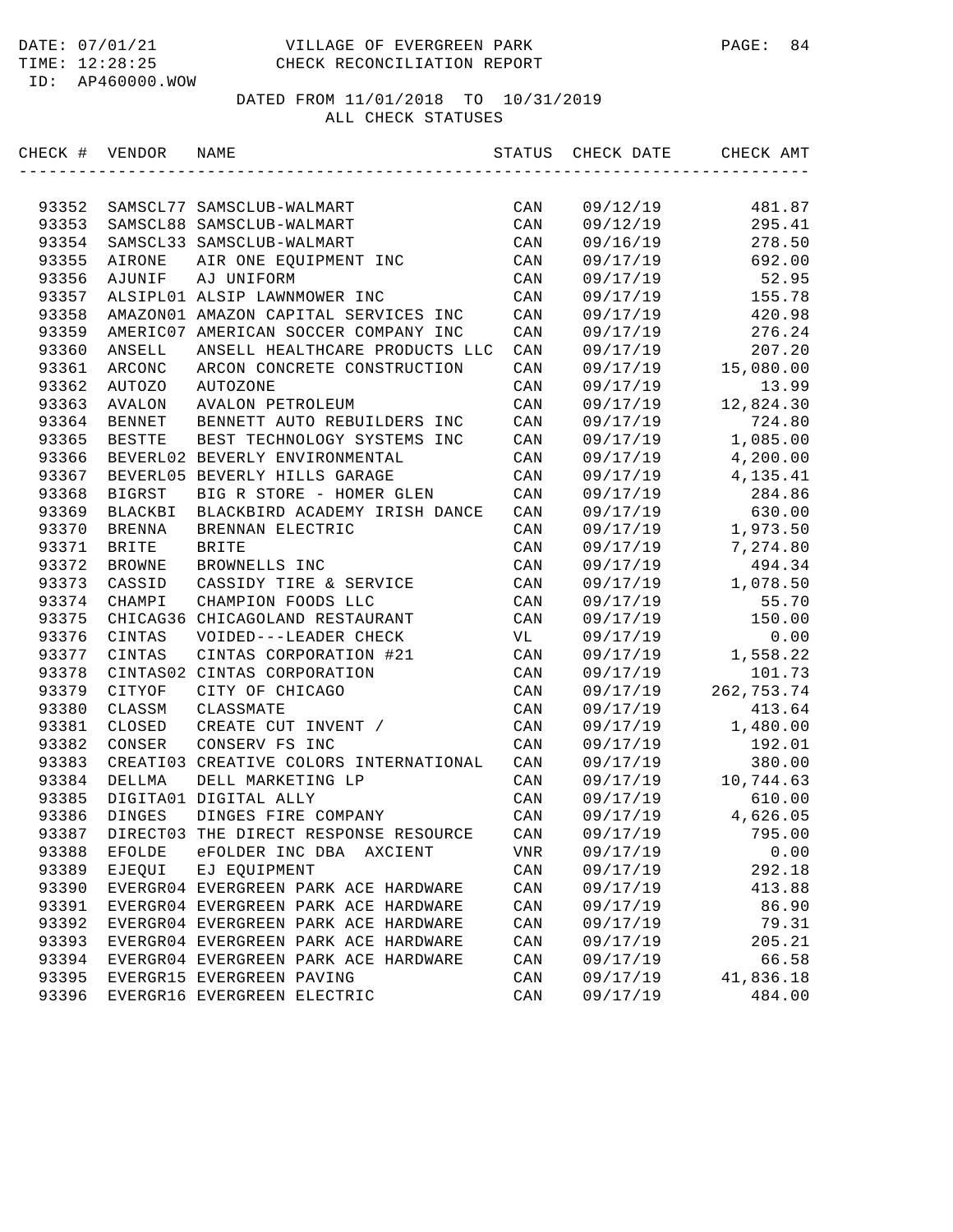#### DATE: 07/01/21 VILLAGE OF EVERGREEN PARK PAGE: 85 TIME: 12:28:25 CHECK RECONCILIATION REPORT

ID: AP460000.WOW

| CHECK # | VENDOR        | NAME                                  | STATUS | CHECK DATE | CHECK AMT  |
|---------|---------------|---------------------------------------|--------|------------|------------|
|         |               |                                       |        |            |            |
| 93397   | EXPERT        | EXPERT CHEMICAL & SUPPLY INC          | CAN    | 09/17/19   | 651.48     |
| 93398   | FLANAG        | FLANAGIN LLC                          | CAN    | 09/17/19   | 850.00     |
| 93399   | FLEETP        | FLEETPRIDE                            | CAN    | 09/17/19   | 102.71     |
| 93400   | <b>FLUENT</b> | FLUENT LANGUAGE SOLUTIONS             | CAN    | 09/17/19   | 250.00     |
| 93401   | GARVEY        | GARVEYS OFFICE PRODUCTS               | CAN    | 09/17/19   | 381.77     |
| 93402   | <b>GEKLOO</b> | GE KLOOS MATERIAL CO                  | CAN    | 09/17/19   | 1,641.60   |
| 93403   | <b>GEMELE</b> | GEM ELECTRIC SUPPLY INC               | CAN    | 09/17/19   | 348.00     |
| 93404   | GENUIN        | GENUINE PARTS CO                      | CAN    | 09/17/19   | 729.15     |
| 93405   | GORDON        | GORDON FOOD SERVICE                   | CAN    | 09/17/19   | 179.21     |
| 93406   | GRAING        | WW GRAINGER INC                       | CAN    | 09/17/19   | 1,840.16   |
| 93407   |               | GREATL01 GREAT LAKES DISTRIBUTING INC | CAN    | 09/17/19   | 12.70      |
| 93408   | GUEVAR        | ALEXANDER GUEVARA                     | CAN    | 09/17/19   | 5.50       |
| 93409   | HAWKIN        | HAWK FORD                             | CAN    | 09/17/19   | 210.84     |
| 93410   | INDEPE        | INDEPENDENT RECYCLING SERVICES        | CAN    | 09/17/19   | 15,031.60  |
| 93411   | INSITU        | INSITUFORM TECHNOLOGIES USA           | CAN    | 09/17/19   | 264,635.30 |
| 93412   | INTOXI        | INTOXIMETERS                          | CAN    | 09/17/19   | 205.25     |
| 93413   | LANDSE        | LAND'S END BUSINESS OUTFITTERS        | VNR    | 09/17/19   | 0.00       |
| 93414   | LEADSO        | LEADS ONLINE                          | CAN    | 09/17/19   | 3,468.00   |
| 93415   | MATERI        | MATERIAL SERICE CORPORATION           | CAN    | 09/17/19   | 1,553.67   |
| 93416   | MEADEI        | MEADE INC                             | CAN    | 09/17/19   | 3,165.00   |
| 93417   | MENARD        | MENARDS-CRESTWOOD                     | CAN    | 09/17/19   | 28.44      |
| 93418   |               | MENARD03 VOIDED---LEADER CHECK        | VL     | 09/17/19   | 0.00       |
| 93419   |               | MENARD03 VOIDED---LEADER CHECK        | VL     | 09/17/19   | 0.00       |
| 93420   |               | MENARD03 VOIDED---LEADER CHECK        | VL     | 09/17/19   | 0.00       |
| 93421   |               | MENARD03 MENARDS - EVERGREEN PARK     | CAN    | 09/17/19   | 1,926.89   |
| 93422   | MORGAN        | MORGAN LOCKSMITHS & SECURITY          | CAN    | 09/17/19   | 339.40     |
| 93423   |               | MUNICI03 MES - ILLINOIS               | CAN    | 09/17/19   | 910.00     |
| 93424   |               | MURPHY06 MURPHY & MILLER, INC         | CAN    | 09/17/19   | 12,672.18  |
| 93425   |               | OHERRO01 RAY O'HERRON CO INC          | CAN    | 09/17/19   | 4,609.87   |
| 93426   | PALOSS        | PALOS SPORTS                          | CAN    | 09/17/19   | 340.92     |
| 93427   | PEOPLE        | PEOPLEFACTS LLC                       | CAN    | 09/17/19   | 67.35      |
| 93428   | PRATT         | ANDREW PRATT                          | CAN    | 09/17/19   | 56.00      |
| 93429   | PRAXAI        | PRAXAIR DISTRIBUTION                  | CAN    | 09/17/19   | 309.11     |
| 93430   | PROTRE        | PRO TREE SERVICE                      | CAN    | 09/17/19   | 16,500.00  |
| 93431   | PUBLIC        | PUBLIC SAFETY DIRECT INC              | CAN    | 09/17/19   | 1,224.95   |
| 93432   |               | R0000209 DENNIS WILSON                | CAN    | 09/17/19   | 150.00     |
| 93433   |               | R0002045 STRASSER BUILDERS            | CAN    | 09/17/19   | 3,090.00   |
| 93434   |               | R0004506 NORTH SHORE HOLDINGS LTD     | CAN    | 09/17/19   | 150.00     |
| 93435   |               | R0004506 NORTH SHORE HOLDINGS LTD     | CAN    | 09/17/19   | 10,000.00  |
| 93436   |               | R0004930 LAURA VASSER                 | CAN    | 09/17/19   | 425.00     |
| 93437   |               | R0004931 BARB SPANOS                  | CAN    | 09/17/19   | 475.00     |
| 93438   |               | R0004932 ROSEMARIE SULA               | CAN    | 09/17/19   | 475.00     |
| 93439   |               | R0004933 JANICE STUBA                 | CAN    | 09/17/19   | 950.00     |
| 93440   |               | R0004934 CAROL TREACY-HAUGH           | CAN    | 09/17/19   | 656.00     |
| 93441   |               | R0004935 BETTER BUILT LUMBER          | CAN    | 09/17/19   | 200.00     |
|         |               |                                       |        |            |            |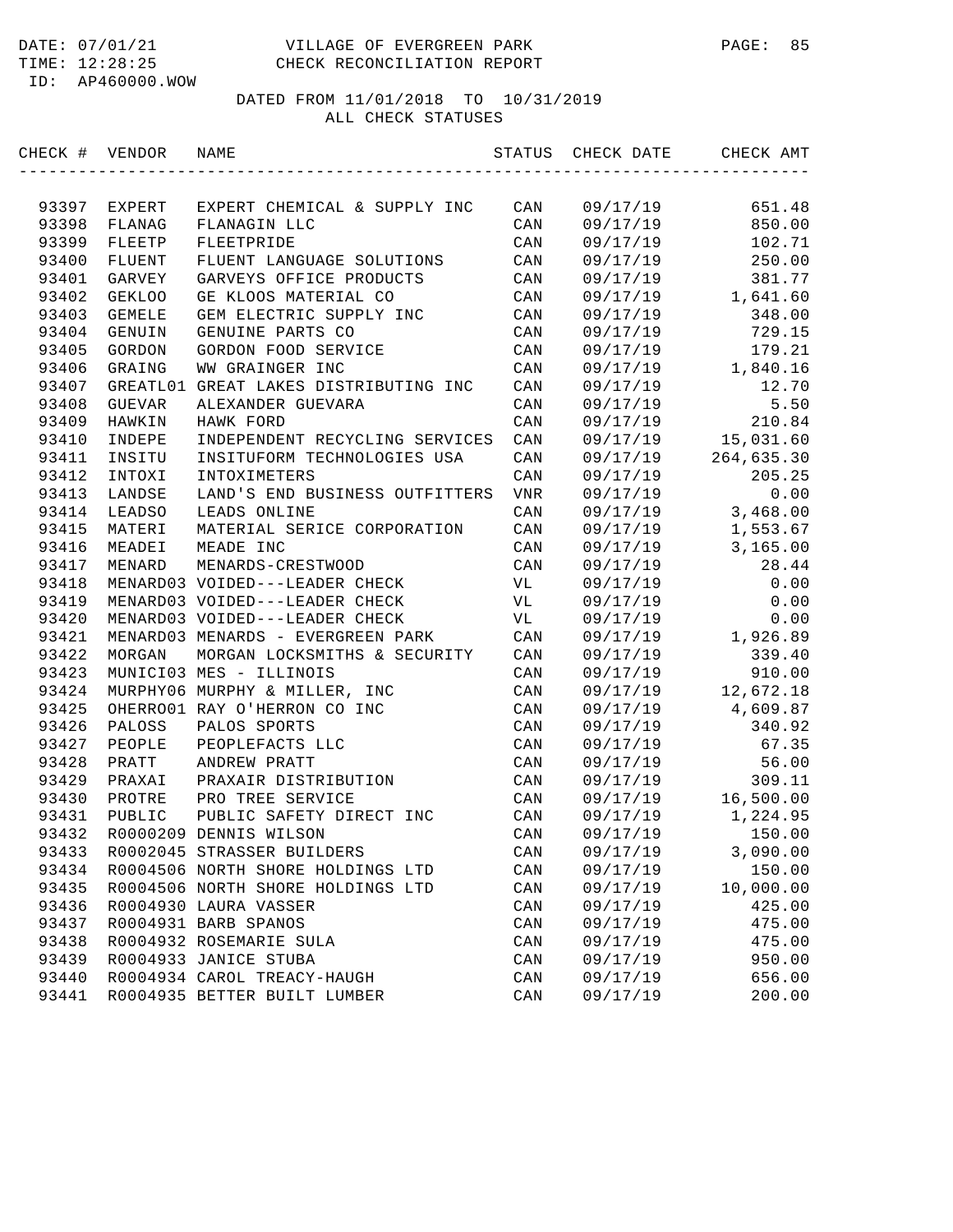| CHECK # VENDOR |          | NAME                                   | STATUS         | CHECK DATE | CHECK AMT |
|----------------|----------|----------------------------------------|----------------|------------|-----------|
|                |          |                                        |                |            |           |
| 93442          |          | R0004936 RESIL HOME IMPROVEMENTS       | CAN            | 09/17/19   | 600.00    |
| 93443          |          | R0004936 RESIL HOME IMPROVEMENTS       | CAN            | 09/17/19   | 100.00    |
| 93444          |          | R0004937 ANDY - D ENTERPRISES INC      | CAN            | 09/17/19   | 350.00    |
| 93445          |          | R0004937 ANDY - D ENTERPRISES INC      | CAN            | 09/17/19   | 10,000.00 |
| 93446          |          | R0004938 VIKTORIYA VOLZHENINA          | CAN            | 09/17/19   | 150.00    |
| 93447          |          | R0004939 LEONARD POLACEK               | CAN            | 09/17/19   | 150.00    |
| 93448          |          | R0004940 MUNIR BAWADI                  | CAN            | 09/17/19   | 300.00    |
| 93449          |          | R0004941 MARIAN & HERNAN MARTINEZ      | CAN            | 09/17/19   | 150.00    |
| 93450          |          | R0004942 RESIPRO LLC                   | CAN            | 09/17/19   | 600.00    |
| 93451          |          | R0004943 AMERITRUST RESIDENTAL SVC LLC | CAN            | 09/17/19   | 10,000.00 |
| 93452          |          | R0004944 ANNETTE SMITH                 | CAN            | 09/17/19   | 350.00    |
| 93453          |          | R0004945 STEPHANIE FRANZEN             | CAN            | 09/17/19   | 85.00     |
| 93454          |          | R0004946 JAMIE DRAGOZETICH             | CAN            | 09/17/19   | 326.00    |
| 93455          | RENTAL   | RENTAL MAX<br>LLC                      | CAN            | 09/17/19   | 107.00    |
| 93456          | RIDGEF   | RIDGE FENCE SUPPLY                     | CAN            | 09/17/19   | 5.00      |
| 93457          | ROSCOE   | THE ROSCOE COMPANY                     | CAN            | 09/17/19   | 242.74    |
| 93458          | SCHROE   | SCHROEDER MATERIAL INC                 | CAN            | 09/17/19   | 241.46    |
| 93459          | SHERWI   | THE SHERWIN-WILLIAMS CO                | CAN            | 09/17/19   | 662.10    |
| 93460          | SHERWI20 | SHERWIN WILLIAMS                       | CAN            | 09/17/19   | 440.55    |
| 93461          |          | SOUTHW02 SOUTHWEST MESSENGER PRESS     | CAN            | 09/17/19   | 219.73    |
| 93462          | STIERS   | STEVEN STIERS                          | CAN            | 09/17/19   | 11.00     |
| 93463          | SUMMIT   | SUMMIT SUPPLY CORPORATION              | CAN            | 09/17/19   | 1,260.00  |
| 93464          | THYSSE   | THYSSENKRUPP ELEVATOR CORP             | CAN            | 09/17/19   | 238.24    |
| 93465          | TRANSU   | TRANSUNION RISK AND                    | CAN            | 09/17/19   | 156.00    |
| 93466          | ULINE    | ULINE                                  | CAN            | 09/17/19   | 86.27     |
| 93467          | USGAS    | US GAS                                 | CAN            | 09/17/19   | 341.80    |
| 93468          | VARSIT   | VARSITY SCOREBOARDS                    | CAN            | 09/17/19   | 6, 118.30 |
| 93469          |          | VERIZO10 VERIZON WIRELESS              | CAN            | 09/17/19   | 1.74      |
| 93470          |          | VERIZO10 VERIZON WIRELESS              | CAN            | 09/17/19   | 43.97     |
| 93471          |          | VERIZO10 VERIZON WIRELESS              | CAN            | 09/17/19   | 2,505.71  |
| 93472          |          | VERIZO10 VERIZON WIRELESS              | CAN            | 09/17/19   | 1,658.41  |
| 93473          | WEBBCH   | WEBB CHEVY                             | CAN            | 09/17/19   | 412.47    |
| 93474          | WESTSI   | WEST SIDE TRACTOR SALES                | CAN            | 09/17/19   | 1,611.01  |
| 93475          | WILDGO   | WILD GOOSE CHASE INC                   | CAN            | 09/17/19   | 1,470.00  |
| 93476          | WITTEK   | WITTEK                                 | CAN            | 09/17/19   | 612.94    |
| 93477          | ZETEKY   | ZETEKY INC                             | CAN            | 09/17/19   | 5,350.00  |
| 93478          |          | ANDERS05 BRIAN ANDERSON                | CAN            | 09/18/19   | 150.00    |
| 93479          | BENDER   | <b>JOHN BENDER</b>                     | CAN            | 09/18/19   | 300.00    |
| 93480          | CAINKA   | LOUIS F CAINKAR, LTD                   |                | 09/18/19   | 3,825.00  |
| 93481          |          |                                        | CAN            |            |           |
|                | CARUSI   | EUGENE CARUSI                          | $\mathtt{CAN}$ | 09/18/19   | 300.00    |
| 93482          | DUFFY02  | DENNIS L DUFFY                         | CAN            | 09/18/19   | 203.73    |
| 93483          | ENGEL    | MICHAEL ENGEL                          | $\mathtt{CAN}$ | 09/18/19   | 300.00    |
| 93484          | FARREL   | BRIAN FARRELL                          | $\mathtt{CAN}$ | 09/18/19   | 150.00    |
| 93485          | HERRER01 | ALEXANDER HERRERA                      | CAN            | 09/18/19   | 150.00    |
| 93486          | LAZINE   | DENNIS LAZINEK                         | CAN            | 09/18/19   | 300.00    |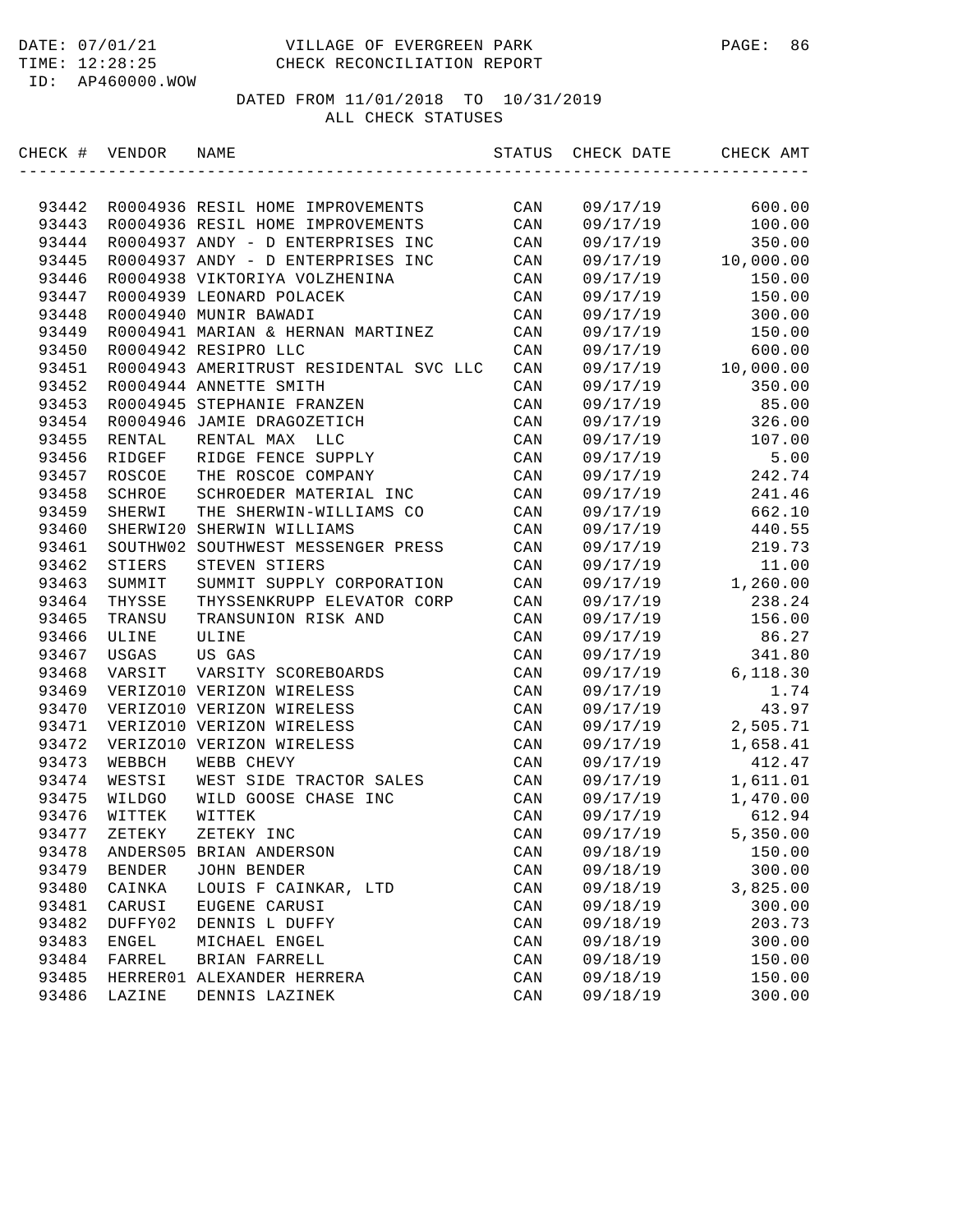| CHECK # VENDOR |               | NAME                                    | STATUS         | CHECK DATE | CHECK AMT |
|----------------|---------------|-----------------------------------------|----------------|------------|-----------|
|                |               |                                         |                |            |           |
| 93487          |               | MCCANN03 CHRIS McCANN                   | CAN            | 09/18/19   | 300.00    |
| 93488          |               | MCCART01 JOHN MCCARTHY                  | CAN            | 09/18/19   | 300.00    |
| 93489          |               | PASTIC01 SUE PASTICK                    | CAN            | 09/18/19   | 300.00    |
| 93490          | RICH          | CAMERON RICH                            | CAN            | 09/18/19   | 300.00    |
| 93491          | SIGNOR        | ANTHONY SIGNORELLI                      | CAN            | 09/18/19   | 300.00    |
| 93492          | SMILEY        | SYDNEY SMILEY                           | CAN            | 09/18/19   | 150.00    |
| 93493          | <b>VOS</b>    | JAMES VOS                               | CAN            | 09/18/19   | 300.00    |
| 93494          | YEAMAN        | GAVIN YEAMAN                            | CAN            | 09/18/19   | 300.00    |
| 93495          | AMJEVE        | AMJ SPECTACULAR EVENTS                  | CAN            | 09/27/19   | 675.00    |
| 93496          | ATT02         | AT&T MOBILITY                           | CAN            | 09/27/19   | 613.00    |
| 93497          | <b>BARRAC</b> | BARRACO'S PIZZA INC                     | CAN            | 09/27/19   | 106.41    |
| 93498          | DELLMA        | DELL MARKETING LP                       | CAN            | 09/27/19   | 2,736.68  |
| 93499          |               | DOORHY01 PEYTON DOORHY                  | CAN            | 09/27/19   | 86.52     |
| 93500          |               | ILLINO18 ILLINOIS DEPT OF PUBLIC HEALTH | CAN            | 09/27/19   | 156.00    |
| 93501          | KUZLIK        | KELLY KUZLIK                            | CAN            | 09/27/19   | 55.00     |
| 93502          | MDIELE        | MDI ELECTRICAL CONSTRUCTION             | CAN            | 09/27/19   | 7,745.00  |
| 93503          | PACESY        | PACE SYSTEMS INC                        | CAN            | 09/27/19   | 1,101.33  |
| 93504          |               | R0004947 LUISA VARGAS                   | CAN            | 09/27/19   | 20.00     |
| 93505          |               | R0004948 BEATRICE BERRY-BAILEY          | CAN            | 09/27/19   | 35.00     |
| 93506          |               | R0004949 TODD MOORE                     | CAN            | 09/27/19   | 1,090.00  |
| 93507          |               | R0004950 LAUREN O'MEARA                 | CAN            | 09/27/19   | 20.00     |
| 93508          | <b>UPS</b>    | <b>UPS</b>                              | CAN            | 09/27/19   | 53.69     |
| 93509          |               | VERIZO10 VERIZON WIRELESS               | CAN            | 09/27/19   | 114.03    |
| 93510          |               | PETTYC02 PETTY CASH CUSTODIAN           | CAN            | 09/27/19   | 500.00    |
| 93511          |               | R0004640 MARK TAYLOR                    | CAN            | 09/27/19   | 1,000.00  |
| 93512          | THESTA        | THE STANDARD                            | CAN            | 09/30/19   | 6,205.04  |
| 93513          |               | MUNICI01 MUNICIPAL CLERKS OF SW SUBURBS | CAN            | 10/03/19   | 20.00     |
| 93514          |               | R0004721 MAY SALMAN                     | CAN            | 10/03/19   | 173.93    |
| 93515          |               | R0004951 DARYL DYKSTRA                  | CAN            | 10/03/19   | 20.00     |
| 93516          |               | R0004952 HENRY MILLER                   | CAN            | 10/03/19   | 335.61    |
| 93517          |               | R0004953 MARGARITA JACOBO               | CAN            | 10/03/19   | 20.00     |
| 93518          |               | R0004954 JOSE MUNOZ                     | CAN            | 10/03/19   | 45.00     |
| 93519          | SMITHE        | SMITHEREEN PEST MANAGEMENT              | CAN            | 10/03/19   | 75.00     |
| 93520          | ADAPTP        | ADAPT PHARMA INC                        | CAN            | 10/08/19   | 900.00    |
| 93521          | AFTERM        | AFTERMATH SPECIALISTS IN                | CAN            | 10/08/19   | 210.00    |
| 93522          | AJUNIF        | AJ UNIFORM                              | CAN            | 10/08/19   | 52.95     |
| 93523          | ALEXAN        | ALEXANDER CHEMICAL CORPORATION          | CAN            | 10/08/19   | 878.00    |
| 93524          |               | ALSIPL01 ALSIP LAWNMOWER INC            | CAN            | 10/08/19   | 357.43    |
| 93525          |               | AMAZON01 VOIDED---LEADER CHECK          | VL             | 10/08/19   | 0.00      |
| 93526          |               | AMAZON01 AMAZON CAPITAL SERVICES INC    | CAN            | 10/08/19   | 945.11    |
| 93527          | ANIMAL        | ANIMAL WELFARE LEAGUE                   | $\mathtt{CAN}$ | 10/08/19   | 666.50    |
| 93528          |               | ATLASB01 ATLAS BOBCAT INC               | CAN            | 10/08/19   | 9.33      |
| 93529          | ATT01         | AT&T                                    | CAN            | 10/08/19   | 4,128.99  |
| 93530          | ATT01         | AT&T                                    | $\mathtt{CAN}$ | 10/08/19   | 45.24     |
| 93531          | ATT01         | AT&T                                    | $\mathtt{CAN}$ | 10/08/19   | 947.81    |
|                |               |                                         |                |            |           |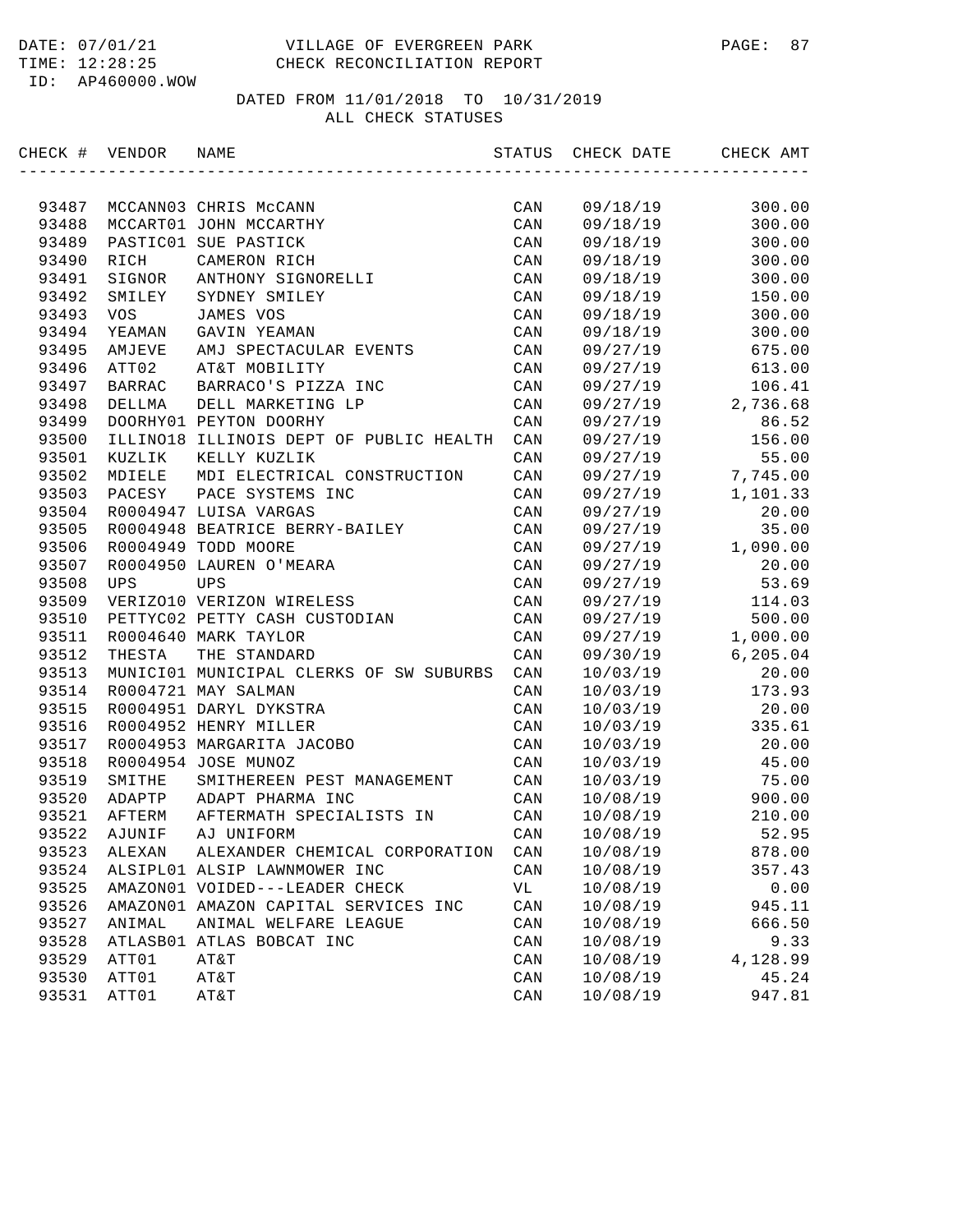#### DATE: 07/01/21 VILLAGE OF EVERGREEN PARK PAGE: 88 TIME: 12:28:25 CHECK RECONCILIATION REPORT

ID: AP460000.WOW

| CHECK # VENDOR |                  | NAME                                | STATUS         | CHECK DATE | CHECK AMT  |
|----------------|------------------|-------------------------------------|----------------|------------|------------|
|                |                  |                                     |                |            |            |
| 93532          | ATT04            | AT&T                                | CAN            | 10/08/19   | 61.53      |
| 93533          | ATTGLO           | AT&T GLOBAL SERVICES, INC.          | CAN            | 10/08/19   | 501.60     |
| 93534          | AVALON           | AVALON PETROLEUM                    | CAN            | 10/08/19   | 17,444.82  |
| 93535          | AWTRAI           | A&W TRAILER LLC                     | CAN            | 10/08/19   | 5,853.99   |
| 93536          |                  | BATTER01 BATTERIES PLUS LLC         | CAN            | 10/08/19   | 84.95      |
| 93537          | BESTMA           | B E S T MAINTENANCE                 | CAN            | 10/08/19   | 3,784.00   |
| 93538          |                  | BEVERL05 BEVERLY HILLS GARAGE       | CAN            | 10/08/19   | 1,156.67   |
| 93539          | <b>BFCONS</b>    | B&F CONSTRUCTION                    | <b>VNR</b>     | 10/08/19   | 0.00       |
| 93540          | <b>BMTTEK</b>    | BMTTEK INC                          | CAN            | 10/08/19   | 3,360.00   |
| 93541          | BRENNA           | BRENNAN ELECTRIC                    | CAN            | 10/08/19   | 890.25     |
| 93542          |                  | BRIGHT01 DANIEL BRIGHT              | CAN            | 10/08/19   | 300.00     |
| 93543          | <b>BROWNE</b>    | BROWNELLS INC                       | CAN            | 10/08/19   | 149.62     |
| 93544          | <b>BURRIS</b>    | BURRIS EQUIPMENT CO                 | CAN            | 10/08/19   | 274.15     |
| 93545          | CAINKA           | LOUIS F CAINKAR, LTD                | CAN            | 10/08/19   | 25, 257.60 |
| 93546          | CARQUE           | CARQUEST AUTO PARTS                 | CAN            | 10/08/19   | 246.78     |
| 93547          | CDWG             | CDW GOVERNMENT                      | CAN            | 10/08/19   | 415.00     |
| 93548          | CINTAS           | VOIDED---LEADER CHECK               | VL             | 10/08/19   | 0.00       |
| 93549          | CINTAS           | CINTAS CORPORATION #21              | CAN            | 10/08/19   | 2,377.18   |
| 93550          |                  | CINTAS02 CINTAS CORPORATION         | CAN            | 10/08/19   | 696.05     |
| 93551          | CLEANI           | CLEANING SPECIALISTS INC            | $\mathtt{CAN}$ | 10/08/19   | 500.00     |
| 93552          | COMCAS04 COMCAST |                                     | CAN            | 10/08/19   | 227.41     |
| 93553          | COMCAS04 COMCAST |                                     | CAN            | 10/08/19   | 106.85     |
| 93554          | COMED01          | COM ED                              | CAN            | 10/08/19   | 8,013.34   |
| 93555          | COMED02          | COM ED                              | CAN            | 10/08/19   | 270.00     |
| 93556          | COMED02          | COM ED                              | CAN            | 10/08/19   | 2,774.83   |
| 93557          |                  | COMMUN02 COMMUNITY EDUCATION TRAVEL | CAN            | 10/08/19   | 1,760.00   |
| 93558          | COMPET           | COMPETITIVE SUPPORT OPTIONS         | CAN            | 10/08/19   | 143.24     |
| 93559          | COREMA           | CORE & MAIN LP                      | CAN            | 10/08/19   | 3,661.76   |
| 93560          |                  | DAILYS01 DAILY SOUTHTOWN            | CAN            | 10/08/19   | 100.75     |
| 93561          |                  | DAILYS01 DAILY SOUTHTOWN            | CAN            | 10/08/19   | 97.50      |
| 93562          |                  | DELTAD01 DELTA DENTAL - RISK        | CAN            | 10/08/19   | 13, 411.75 |
| 93563          | DINGES           | DINGES FIRE COMPANY                 | CAN            | 10/08/19   | 6,881.70   |
| 93564          | DISCOU           | DISCOUNT SCHOOL SUPPLY              | CAN            | 10/08/19   | 47.66      |
| 93565          | DUFFY05          | KELLY DUFFY                         | CAN            | 10/08/19   | 84.10      |
| 93566          | EFOLDE           | eFOLDER INC DBA AXCIENT             | CAN            | 10/08/19   | 990.00     |
| 93567          |                  | EVERGR15 EVERGREEN PAVING           | CAN            | 10/08/19   | 11,936.76  |
| 93568          |                  | EVERGR18 VOIDED---LEADER CHECK      | VL             | 10/08/19   | 0.00       |
| 93569          |                  | EVERGR18 EVERGREEN CARE CENTER LTD  | CAN            | 10/08/19   | 770.00     |
| 93570          | FERGUS           | FERGUSON FACILITIES SUPPLY          | CAN            | 10/08/19   | 188.46     |
| 93571          |                  | FIFTHT01 FIFTH THIRD BANK           | CAN            | 10/08/19   | 3,443.88   |
| 93572          | FLANAG           | FLANAGIN LLC                        | CAN            | 10/08/19   | 595.00     |
| 93573          | FLEETP           | FLEETPRIDE                          | $\mathtt{CAN}$ | 10/08/19   | 32.23      |
| 93574          | FLEETS           | FLEET SAFETY SUPPLY                 | CAN            | 10/08/19   | 3, 211.13  |
| 93575          | FLEX             | FLEXIBLE BENEFIT SERVICE CORP       | CAN            | 10/08/19   | 141.75     |
| 93576          | FOREMO           | FOREMOST PROMOTIONS                 | $\mathtt{CAN}$ | 10/08/19   | 3,334.85   |
|                |                  |                                     |                |            |            |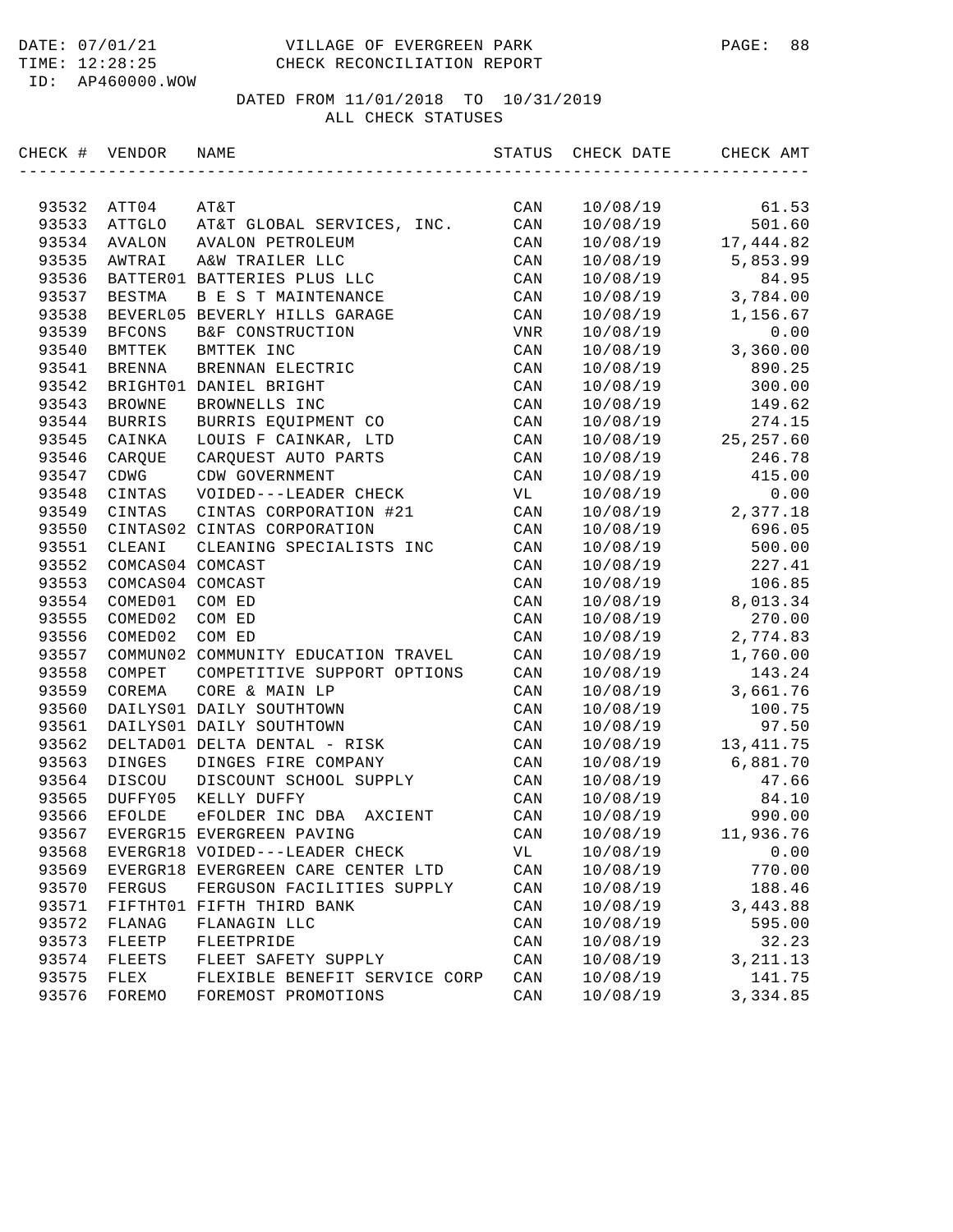#### DATE: 07/01/21 VILLAGE OF EVERGREEN PARK PAGE: 89 TIME: 12:28:25 CHECK RECONCILIATION REPORT

ID: AP460000.WOW

| CHECK # | VENDOR        | NAME                                    | STATUS         | CHECK DATE | CHECK AMT  |
|---------|---------------|-----------------------------------------|----------------|------------|------------|
|         |               |                                         |                |            |            |
| 93577   | FRANZ         | ED FRANZ                                | CAN            | 10/08/19   | 70.18      |
| 93578   | GALLSI        | GALLS INC, AN ARAMARK CO, LLC           | CAN            | 10/08/19   | 102.96     |
| 93579   | GARVEY        | VOIDED---LEADER CHECK                   | VL             | 10/08/19   | 0.00       |
| 93580   | GARVEY        | GARVEYS OFFICE PRODUCTS                 | CAN            | 10/08/19   | 2,818.26   |
| 93581   | GASVOD        | GASVODA & ASSOCIATES                    | CAN            | 10/08/19   | 2,207.20   |
| 93582   | GEMELE        | VOIDED---LEADER CHECK                   | VL             | 10/08/19   | 0.00       |
| 93583   | <b>GEMELE</b> | GEM ELECTRIC SUPPLY INC                 | CAN            | 10/08/19   | 1,036.71   |
| 93584   | GLOBAL        | GLOBALSTAR USA                          | CAN            | 10/08/19   | 1,036.04   |
| 93585   | HANSEN        | HANSEN DOOR                             | CAN            | 10/08/19   | 422.00     |
| 93586   | HARRIS        | W T HARRIS                              | CAN            | 10/08/19   | 5,743.50   |
| 93587   |               | HARRIS02 HARRIS COMPUTER SYSTEMS        | CAN            | 10/08/19   | 23, 289.85 |
| 93588   |               | HEALTH03 HEALTHCARE SERVICE CORPORATION | CAN            | 10/08/19   | 216,576.15 |
| 93589   | HRJOHN        | H&R JOHNSON BROS INC                    | CAN            | 10/08/19   | 23,400.00  |
| 93590   | ILLINO22      | ILLINOIS COMMUNICATIONS                 | CAN            | 10/08/19   | 381.11     |
| 93591   |               | ILLINO43 ILLINOIS FIRE SAFETY ALLIANCE  | CAN            | 10/08/19   | 80.00      |
| 93592   |               | ILLINO68 ILLINOIS ARBORIST ASSOCIATION  | CAN            | 10/08/19   | 265.00     |
| 93593   | INGALL        | EMS DEPARTMENT                          | CAN            | 10/08/19   | 60.00      |
| 93594   |               | INTERN08 INTERNATIONAL CODE COUNCIL INC | CAN            | 10/08/19   | 325.00     |
| 93595   | INTERS        | INTERSTATE BATTERY OF CHICAGO           | CAN            | 10/08/19   | 297.90     |
| 93596   |               | INTERS02 INTERSTATE BILLING SERVICE INC | CAN            | 10/08/19   | 1,602.39   |
| 93597   | IPPFA         | ILLINOIS PUBLIC PENSION FUND            | CAN            | 10/08/19   | 795.00     |
| 93598   | JLMETA        | <b>J&amp;L METAL DOORS</b>              | CAN            | 10/08/19   | 355.00     |
| 93599   | KAWALA        | KAWA LANDSCAPE & LAWN SERVICE           | CAN            | 10/08/19   | 3,508.00   |
| 93600   | KENNED        | KENNEDY PLUMBING & SEWER INC            | CAN            | 10/08/19   | 585.00     |
| 93601   | KONEMA        | KONEMATIC                               | CAN            | 10/08/19   | 502.63     |
| 93602   | KULIK         | TERRANCE B KULIK                        | CAN            | 10/08/19   | 120.64     |
| 93603   | LEAF          | LEAF                                    | CAN            | 10/08/19   | 2,470.00   |
| 93604   |               | LINCOL03 LINCOLN FINANCIAL GROUP        | CAN            | 10/08/19   | 1,145.77   |
| 93605   |               | LINCOL03 LINCOLN FINANCIAL GROUP        | CAN            | 10/08/19   | 171.95     |
| 93606   |               | LITTLE03 LITTLE COMPANY OF MARY         | CAN            | 10/08/19   | 50.00      |
| 93607   | MASON01       | ERIC MASON                              | CAN            | 10/08/19   | 27.50      |
| 93608   | MATERI        | MATERIAL SERICE CORPORATION             | CAN            | 10/08/19   | 1,174.49   |
| 93609   | MEADEE        | MEADE INC                               | CAN            | 10/08/19   | 3,805.00   |
| 93610   |               | MEDICA01 MEDICAL REIMBURSEMENT          | CAN            | 10/08/19   | 6,372.14   |
| 93611   |               | MENARD03 VOIDED---LEADER CHECK          | VL             | 10/08/19   | 0.00       |
| 93612   |               | MENARD03 VOIDED---LEADER CHECK          | VL             | 10/08/19   | 0.00       |
| 93613   |               | MENARD03 VOIDED---LEADER CHECK          | VL             | 10/08/19   | 0.00       |
| 93614   |               | MENARD03 MENARDS - EVERGREEN PARK       | CAN            | 10/08/19   | 1,897.46   |
| 93615   | MICROE        | MICRO-EYE SECURITY SYSTEMS INC          | $\mathtt{CAN}$ | 10/08/19   | 468.00     |
| 93616   |               | MIDTOW01 MID-TOWN PETROLEUM             | CAN            | 10/08/19   | 334.93     |
| 93617   |               | MIDWES12 MID-WEST TRUCKERS ASSOCIATION  | $\mathtt{CAN}$ | 10/08/19   | 26.25      |
| 93618   | MONROE        | MONROE TRUCK EQUIPMENT INC              | $\mathtt{CAN}$ | 10/08/19   | 264.85     |
| 93619   |               | MUNICI03 MES - ILLINOIS                 | CAN            | 10/08/19   | 14,289.56  |
| 93620   |               | MURPHY06 MURPHY & MILLER, INC           | $\mathtt{CAN}$ | 10/08/19   | 284.00     |
| 93621   | NAGLE         | MAUREEN K NAGLE, CSR                    | CAN            | 10/08/19   | 413.50     |
|         |               |                                         |                |            |            |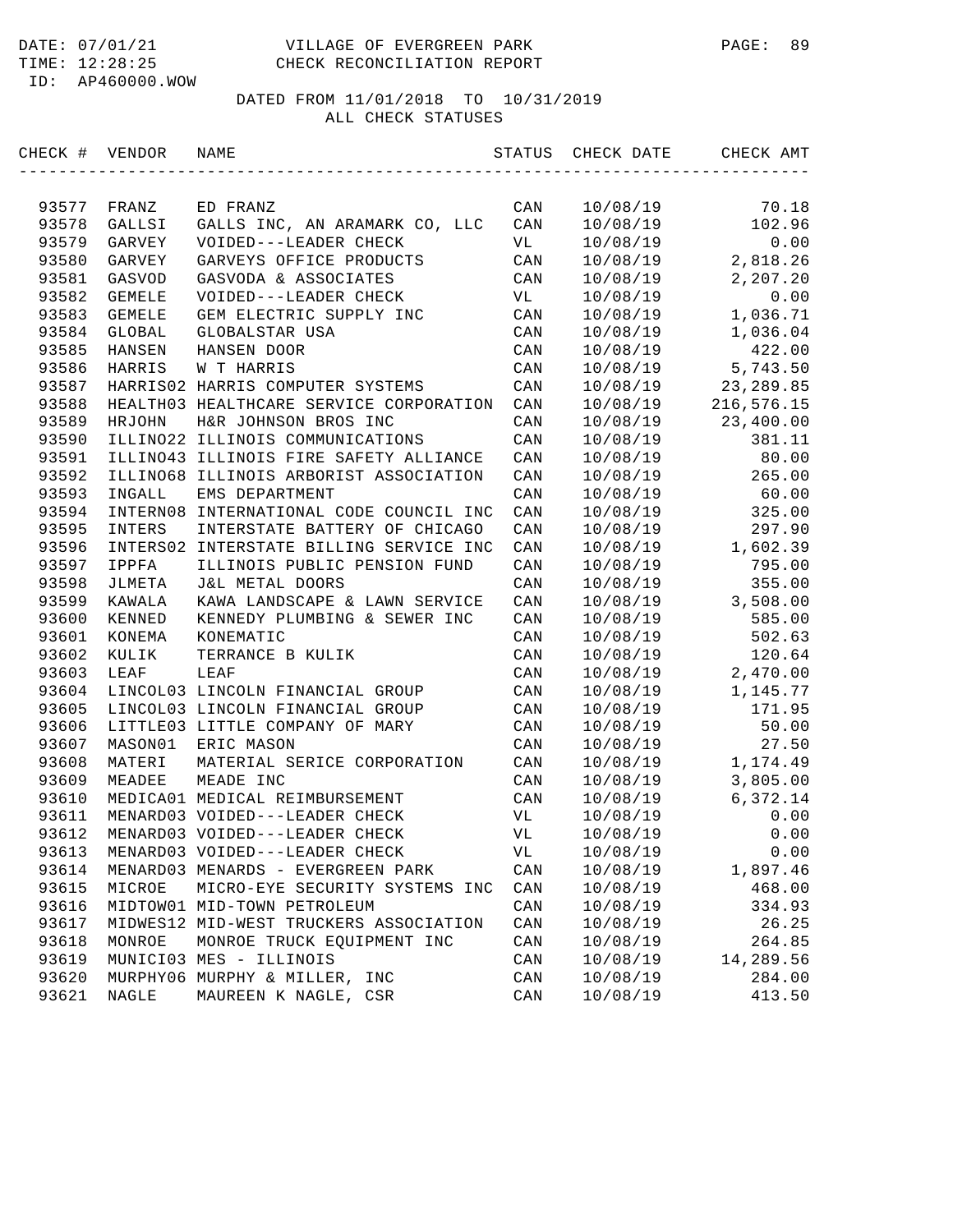| CHECK # VENDOR |          | NAME                                  | STATUS         | CHECK DATE | CHECK AMT |
|----------------|----------|---------------------------------------|----------------|------------|-----------|
|                |          |                                       |                |            |           |
| 93622          | ODELSO   | OSMFM LTD                             | CAN            | 10/08/19   | 2,380.00  |
| 93623          |          | OFFICE07 OFFICE DEPOT                 | CAN            | 10/08/19   | 431.52    |
| 93624          |          | OFFICEDE OFFICE DEPOT BUSINESS CREDIT | CAN            | 10/08/19   | 96.14     |
| 93625          |          | OHERRO01 RAY O'HERRON CO INC          | CAN            | 10/08/19   | 1,354.60  |
| 93626          |          | ORLAND03 ORLAND PARK EQUINE HOSPITAL  | CAN            | 10/08/19   | 144.00    |
| 93627          | ORTRON   | ORTRONICS INC                         | CAN            | 10/08/19   | 619.96    |
| 93628          | OTISEL   | OTIS ELEVATOR CO                      | CAN            | 10/08/19   | 615.75    |
| 93629          | PAULCO   | PAUL CONWAY SHIELDS                   | CAN            | 10/08/19   | 803.35    |
| 93630          | PEOPLE   | PEOPLEFACTS LLC                       | CAN            | 10/08/19   | 67.35     |
| 93631          |          | PHYSIC01 PHYSICIANS IMMEDIATE CARE    | CAN            | 10/08/19   | 150.00    |
| 93632          | PIRIFO   | PIRIFORM INC                          | CAN            | 10/08/19   | 296.75    |
| 93633          |          | PITNEY01 PITNEY BOWES INC             | CAN            | 10/08/19   | 828.06    |
| 93634          | PLOWSC   | PLOWS COUNCIL ON AGING                | CAN            | 10/08/19   | 418.95    |
| 93635          | PRATT    | ANDREW PRATT                          | CAN            | 10/08/19   | 20.00     |
| 93636          | PRAXAI   | PRAXAIR DISTRIBUTION                  | CAN            | 10/08/19   | 552.05    |
| 93637          | PRINTM   | PRINTMART                             | CAN            | 10/08/19   | 220.00    |
| 93638          | PUBLIC   | PUBLIC SAFETY DIRECT INC              | CAN            | 10/08/19   | 1,080.00  |
| 93639          | QUALIZ   | KALETA M QUALIZZA                     | CAN            | 10/08/19   | 1,294.83  |
| 93640          |          | R0002319 CAROLYN DUNLEAVY             | VNR            | 10/08/19   | 0.00      |
| 93641          |          | R0002905 ANN FREDERICKSON             | CAN            | 10/08/19   | 200.00    |
| 93642          |          | R0003639 ERICA PARUS                  | CAN            | 10/08/19   | 100.00    |
| 93643          |          | R0003643 MEGHAN SCHILLO               | CAN            | 10/08/19   | 200.00    |
| 93644          |          | R0004955 GUADALUPE PINA               | VNR            | 10/08/19   | 0.00      |
| 93645          |          | R0004957 UNDEFINED                    | CAN            | 10/08/19   | 45.00     |
| 93646          |          | R0004958 PEARCE DOWDEN                | CAN            | 10/08/19   | 45.00     |
| 93647          |          | R0004959 PRISCILLA BENAVIDEZ          | CAN            | 10/08/19   | 36.00     |
| 93648          |          | R0004960 SHERRY LYNCH                 | VNR            | 10/08/19   | 0.00      |
| 93649          |          | R0004961 JESUS REBELLO                | VNR            | 10/08/19   | 0.00      |
| 93650          |          | R0004962 A-GUY HOME SERVICES          | CAN            | 10/08/19   | 100.00    |
| 93651          |          | R0004963 G4 INSTALLATIONS INC         | CAN            | 10/08/19   | 200.00    |
| 93652          |          | R0004964 LIFESTYLE PROPERTY           | VNR            | 10/08/19   | 0.00      |
| 93653          |          | R0004965 JAROSLAW ANTONIAK            | CAN            | 10/08/19   | 2,950.00  |
| 93654          |          | R0004966 MARK KELLY                   | CAN            | 10/08/19   | 50.00     |
| 93655          |          | R0004967 MEGHAN MCGARRY               | CAN            | 10/08/19   | 200.00    |
| 93656          |          | R0004968 JERRY KIRBY                  | CAN            | 10/08/19   | 100.00    |
| 93657          |          | R0004969 STEVEN BEAUREGARD            | CAN            | 10/08/19   | 69.36     |
| 93658          | REPORT   | THE REPORTER NEWSPAPERS               | CAN            | 10/08/19   | 399.00    |
| 93659          | RIDDER   | SUSAN RIDDERHOFF                      | CAN            | 10/08/19   | 257.25    |
| 93660          | RIDGEF   | RIDGE FENCE SUPPLY                    | $\mathtt{CAN}$ | 10/08/19   | 2,618.00  |
| 93661          | ROCKIN   | ROCKIN TOOL BOXES                     | CAN            | 10/08/19   | 5,979.94  |
| 93662          | ROSCOE   | THE ROSCOE COMPANY                    | CAN            | 10/08/19   | 330.93    |
| 93663          | RUSHTR   | RUSH TRUCK CENTERS OF ILLINOIS        | VNR            | 10/08/19   | 0.00      |
| 93664          | SAMSCL11 | SAMSCLUB-WALMART                      | CAN            | 10/08/19   | 376.86    |
| 93665          |          | SAMSCL33 SAMSCLUB-WALMART             | CAN            | 10/08/19   | 302.04    |
| 93666          |          | SAMSCL44 SAMSCLUB-WALMART             | $\mathtt{CAN}$ | 10/08/19   | 711.21    |
|                |          |                                       |                |            |           |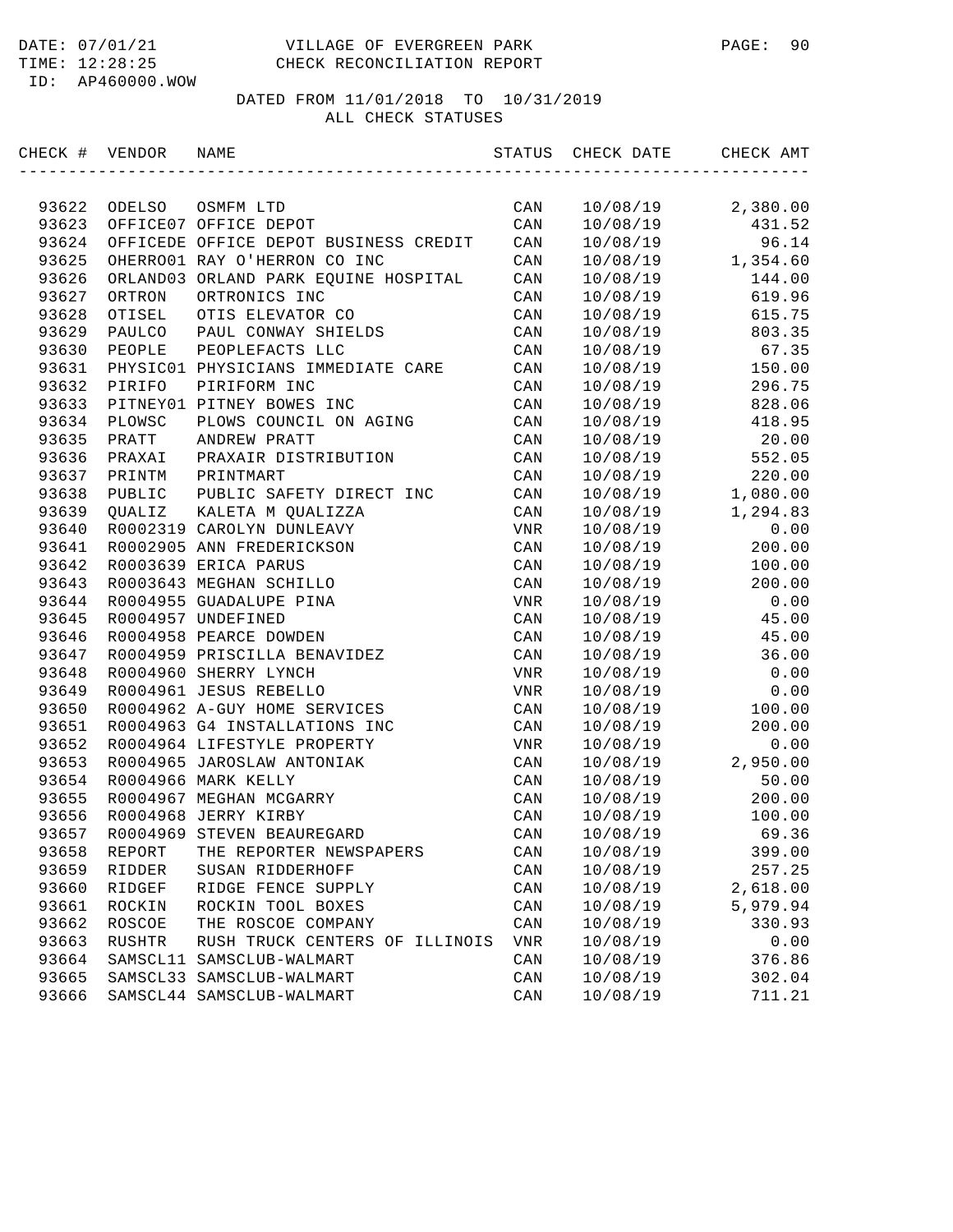| CHECK # VENDOR |               | NAME                                   | STATUS         | CHECK DATE | CHECK AMT |
|----------------|---------------|----------------------------------------|----------------|------------|-----------|
| 93667          |               | SAMSCL88 SAMSCLUB-WALMART              | CAN            | 10/08/19   | 251.05    |
| 93668          | SARNO         | BRIAN SARNO                            | CAN            | 10/08/19   | 27.50     |
| 93669          | SCHAAF        | SCHAAF EQUIPMENT CO INC                | CAN            | 10/08/19   | 595.10    |
| 93670          | SCHWAA        | SCHWAAB INC                            | CAN            | 10/08/19   | 14.18     |
| 93671          | SECRET01      | SECRETARY OF STATE                     | CAN            | 10/08/19   | 230.00    |
| 93672          | SEMMER        | SEMMER LANDSCAPE LLC                   | CAN            | 10/08/19   | 3,593.00  |
| 93673          | SERVIC02      | SERVICE SANITATION INC                 | CAN            | 10/08/19   | 725.00    |
| 93674          | SEXTON        | JAMES SEXTON                           | CAN            | 10/08/19   | 1,000.00  |
| 93675          | SHARKS        | SHARK SHREDDING & DOCUMENT             | CAN            | 10/08/19   | 140.00    |
| 93676          | SHERWI        | THE SHERWIN-WILLIAMS CO                | CAN            | 10/08/19   | 984.54    |
| 93677          | <b>SHOREW</b> | SHOREWOOD HOME & AUTO                  | CAN            | 10/08/19   | 149.46    |
| 93678          | SNAPON01      | $SNAP-ON$                              | CAN            | 10/08/19   | 1,999.00  |
| 93679          | SOSTEC        | SOS TECHNOLOGIES                       | CAN            | 10/08/19   | 1,017.45  |
| 93680          | SOUTHW02      | SOUTHWEST MESSENGER PRESS              | CAN            | 10/08/19   | 902.00    |
| 93681          | SSWORL        | S&S WORLDWIDE INC                      | CAN            | 10/08/19   | 50.90     |
| 93682          | STANDA        | STANDARD EQUIPMENT CO                  | CAN            | 10/08/19   | 779.16    |
| 93683          | STAPLE        | STAPLES CREDIT PLAN                    | CAN            | 10/08/19   | 50.24     |
| 93684          | STERK         | HILARY TULLY                           | CAN            | 10/08/19   | 50.00     |
| 93685          | SUBURB        | SUBURBAN LABORATORIES                  | CAN            | 10/08/19   | 1,650.00  |
| 93686          | SUNSET        | SUNSET LAW ENFORCEMENT                 | CAN            | 10/08/19   | 965.68    |
| 93687          | THOMPS        | THOMPSON ELEVATOR                      | CAN            | 10/08/19   | 600.00    |
| 93688          | THOSEF        | THOSE FUNNY LITTLE PEOPLE              | CAN            | 10/08/19   | 200.00    |
| 93689          | TOMSAP        | TOM'S APPLIANCE SALES                  | CAN            | 10/08/19   | 1,017.00  |
| 93690          | TRANSU        | TRANSUNION RISK AND                    | CAN            | 10/08/19   | 158.00    |
| 93691          | TRCOMM        | TR COMMUNICATIONS INC                  | CAN            | 10/08/19   | 1,008.00  |
| 93692          | TRICOU        | TRI-COUNTY BOARD-UP & GLASS            | CAN            | 10/08/19   | 100.00    |
| 93693          | TRITEC        | TRI TECH FORENSICS INC                 | CAN            | 10/08/19   | 985.55    |
| 93694          | UPS           | <b>UPS</b>                             | CAN            | 10/08/19   | 20.10     |
| 93695          | USGAS         | US GAS                                 | CAN            | 10/08/19   | 341.80    |
| 93696          |               | VERIZO10 VERIZON WIRELESS              | CAN            | 10/08/19   | 150.12    |
| 93697          |               | VERIZO10 VERIZON WIRELESS              | CAN            | 10/08/19   | 925.05    |
| 93698          | VERMEE        | VERMEER MIDWEST/VERMEER IL             | CAN            | 10/08/19   | 15.27     |
| 93699          |               | VILLAG01 VILLAGE VIEW PUBLICATIONS INC | CAN            | 10/08/19   | 420.00    |
| 93700          | VILLOL        | VILLAGE OF OAK LAWN                    | CAN            | 10/08/19   | 2,612.38  |
| 93701          | VISION        | VISION SERVICE PLAN                    | CAN            | 10/08/19   | 2,029.47  |
| 93702          | WESTSI        | WEST SIDE TRACTOR SALES                | CAN            | 10/08/19   | 915.15    |
| 93703          | WGNFLA        | WGN FLAG & DECORATING CO               | CAN            | 10/08/19   | 326.40    |
| 93704          | WIGBOL        | WIGBOLDY MATERIALS INC                 | CAN            | 10/08/19   | 45.50     |
| 93705          | WINDYC        | WINDY CITY SILKSCREENING INC           | CAN            | 10/08/19   | 2,664.75  |
| 93706          | WINDYC02      | WINDY CITY COATING                     | $\mathtt{CAN}$ | 10/08/19   | 8,000.00  |
| 93707          |               | R0004956 MERCADO RAMIREZ               | CAN            | 10/10/19   | 45.00     |
| 93708          | R0004913      | REBEKAH WOLLEY                         | CAN            | 10/11/19   | 85.00     |
| 93709          | SECRET        | SECRETARY OF STATE                     | CAN            | 10/16/19   | 150.00    |
| 93710          | SECRET        | SECRETARY OF STATE                     | VNR            | 10/16/19   | 0.00      |
| 93711          | SECRET        | SECRETARY OF STATE                     | $\mathtt{CAN}$ | 10/16/19   | 150.00    |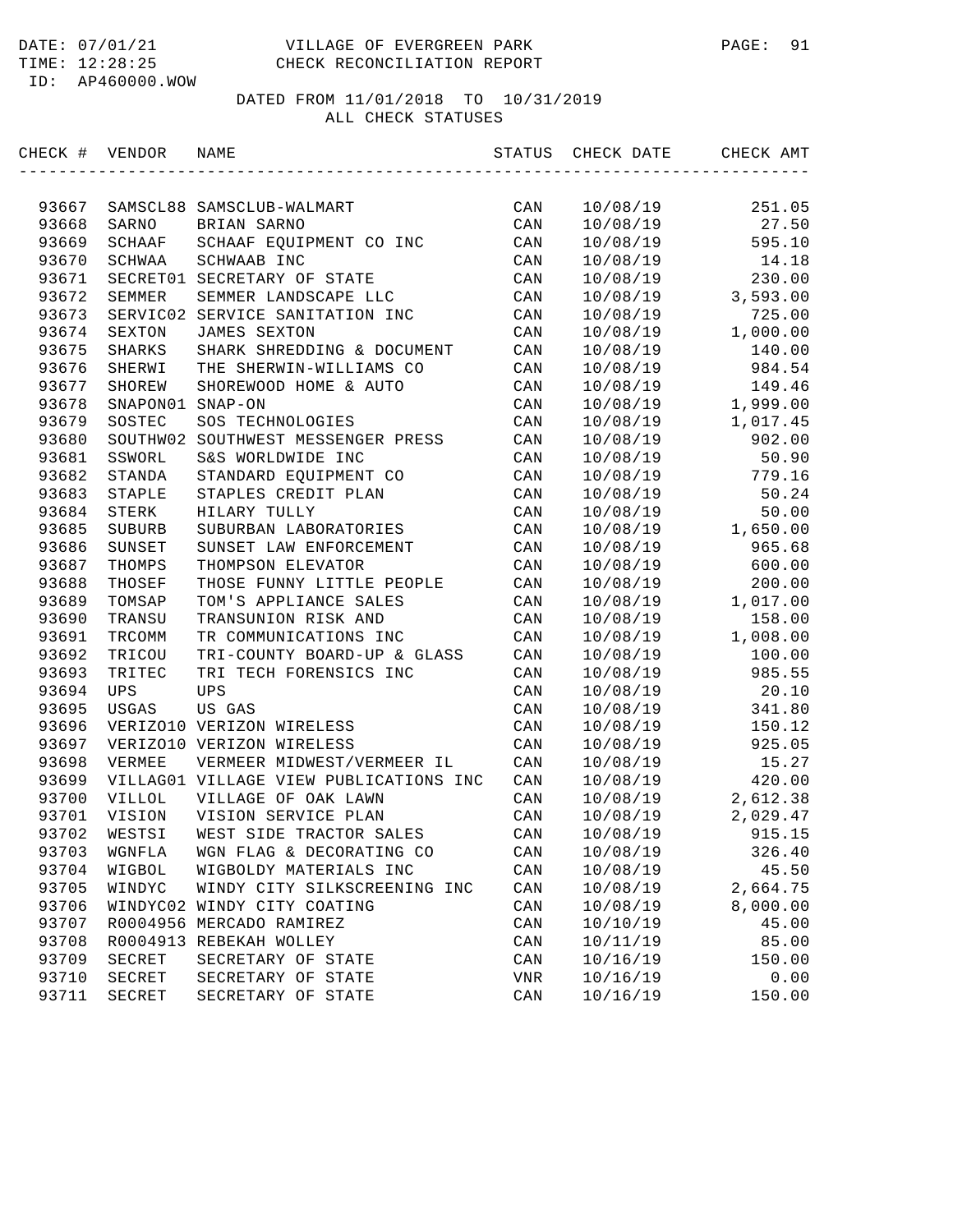| CHECK # VENDOR |               | NAME                                   | STATUS         | CHECK DATE | CHECK AMT |
|----------------|---------------|----------------------------------------|----------------|------------|-----------|
|                |               |                                        |                |            |           |
| 93712          | BENDER        | JOHN BENDER                            | CAN            | 10/16/19   | 300.00    |
| 93713          | CAINKA        | LOUIS F CAINKAR, LTD                   | $\mathtt{CAN}$ | 10/16/19   | 3,825.00  |
| 93714          | CARUSI        | EUGENE CARUSI                          | CAN            | 10/16/19   | 300.00    |
| 93715          | DUFFY02       | DENNIS L DUFFY                         | CAN            | 10/16/19   | 203.73    |
| 93716          | ENGEL         | MICHAEL ENGEL                          | CAN            | 10/16/19   | 300.00    |
| 93717          | FARREL        | BRIAN FARRELL                          | CAN            | 10/16/19   | 150.00    |
| 93718          |               | HERRER01 ALEXANDER HERRERA             | CAN            | 10/16/19   | 150.00    |
| 93719          | LAZINE        | DENNIS LAZINEK                         | CAN            | 10/16/19   | 300.00    |
| 93720          |               | MCCANN03 CHRIS McCANN                  | CAN            | 10/16/19   | 300.00    |
| 93721          |               | MCCART01 JOHN MCCARTHY                 | CAN            | 10/16/19   | 300.00    |
| 93722          |               | PASTIC01 SUE PASTICK                   | CAN            | 10/16/19   | 300.00    |
| 93723          | RICH          | CAMERON RICH                           | CAN            | 10/16/19   | 300.00    |
| 93724          | SIGNOR        | ANTHONY SIGNORELLI                     | CAN            | 10/16/19   | 300.00    |
| 93725          | SMILEY        | SYDNEY SMILEY                          | CAN            | 10/16/19   | 150.00    |
| 93726          | <b>VOS</b>    | JAMES VOS                              | CAN            | 10/16/19   | 300.00    |
| 93727          |               | WILSON03 ANDREW WILSON                 | CAN            | 10/16/19   | 600.00    |
| 93728          | YEAMAN        | GAVIN YEAMAN                           | CAN            | 10/16/19   | 300.00    |
| 93729          | SECRET        | SECRETARY OF STATE                     | CAN            | 10/16/19   | 202.00    |
| 93730          | BMTTEK        | BMTTEK INC                             | CAN            | 10/17/19   | 3,500.00  |
| 93731          | COMED01       | VOIDED---LEADER CHECK                  | VL             | 10/17/19   | 0.00      |
| 93732          | COMED01       | COM ED                                 | CAN            | 10/17/19   | 7,293.19  |
| 93733          | CULVER        | CULVER'S                               | CAN            | 10/17/19   | 675.00    |
| 93734          | NICOR         | VOIDED---LEADER CHECK                  | VL             | 10/17/19   | 0.00      |
| 93735          | NICOR         | NICOR GAS                              | CAN            | 10/17/19   | 1,153.04  |
| 93736          |               | R0004960 SHERRY LYNCH                  | CAN            | 10/17/19   | 53.00     |
| 93737          |               | R0004970 CYNTHIA PRIOR                 | CAN            | 10/17/19   | 35.00     |
| 93738          | SECRET        | SECRETARY OF STATE                     | VNR            | 10/17/19   | 0.00      |
| 93739          | <b>BLUETA</b> | BLUETARP FINANCIAL INC                 | CAN            | 10/21/19   | 3,079.72  |
| 93740          | CITYOF        | CITY OF CHICAGO                        | CAN            | 10/21/19   | 3,583.75  |
| 93741          |               | CREATI02 CREATIVE PRODUCT SOURCING INC | CAN            | 10/21/19   | 244.20    |
| 93742          | CURRIE        | CURRIE MOTORS                          | VNR            | 10/21/19   | 0.00      |
| 93743          | DOTSON        | DOTSONS FARM                           | CAN            | 10/21/19   | 334.00    |
| 93744          | <b>EFOLDE</b> | eFOLDER INC DBA AXCIENT                | CAN            | 10/21/19   | 990.73    |
| 93745          | HART          | STEPHEN HART                           | CAN            | 10/21/19   | 906.00    |
| 93746          | ILCOUN        | IL COUNTIES RISK MGMT TRUST            | CAN            | 10/21/19   | 16,200.50 |
| 93747          |               | ILLINO81 ILLINOIS COUNCIL OF POLICE    | CAN            | 10/21/19   | 1,074.00  |
| 93748          | PACESY        | PACE SYSTEMS INC                       | CAN            | 10/21/19   | 3,111.86  |
| 93749          |               | R0004971 MICHAEL WILLIAMS              | CAN            | 10/21/19   | 216.53    |
| 93750          |               | R0004972 DARLENE VARGAS                | CAN            | 10/21/19   | 1,085.00  |
| 93751          |               | R0004973 JOY FETT                      | CAN            | 10/21/19   | 3,500.00  |
| 93752          | SAMSCL77      | SAMSCLUB-WALMART                       | CAN            | 10/21/19   | 251.42    |
| 93753          | SAMSCL88      | SAMSCLUB-WALMART                       | $\mathtt{CAN}$ | 10/21/19   | 79.85     |
| 93754          | SOSO          | RICHARD SOSO                           | CAN            | 10/21/19   | 60.00     |
| 93755          |               | VOIDED---SPOILED CHECK                 | VS             | 10/22/19   | 0.00      |
| 93756          |               | VOIDED---SPOILED CHECK                 | VS             | 10/22/19   | 0.00      |
|                |               |                                        |                |            |           |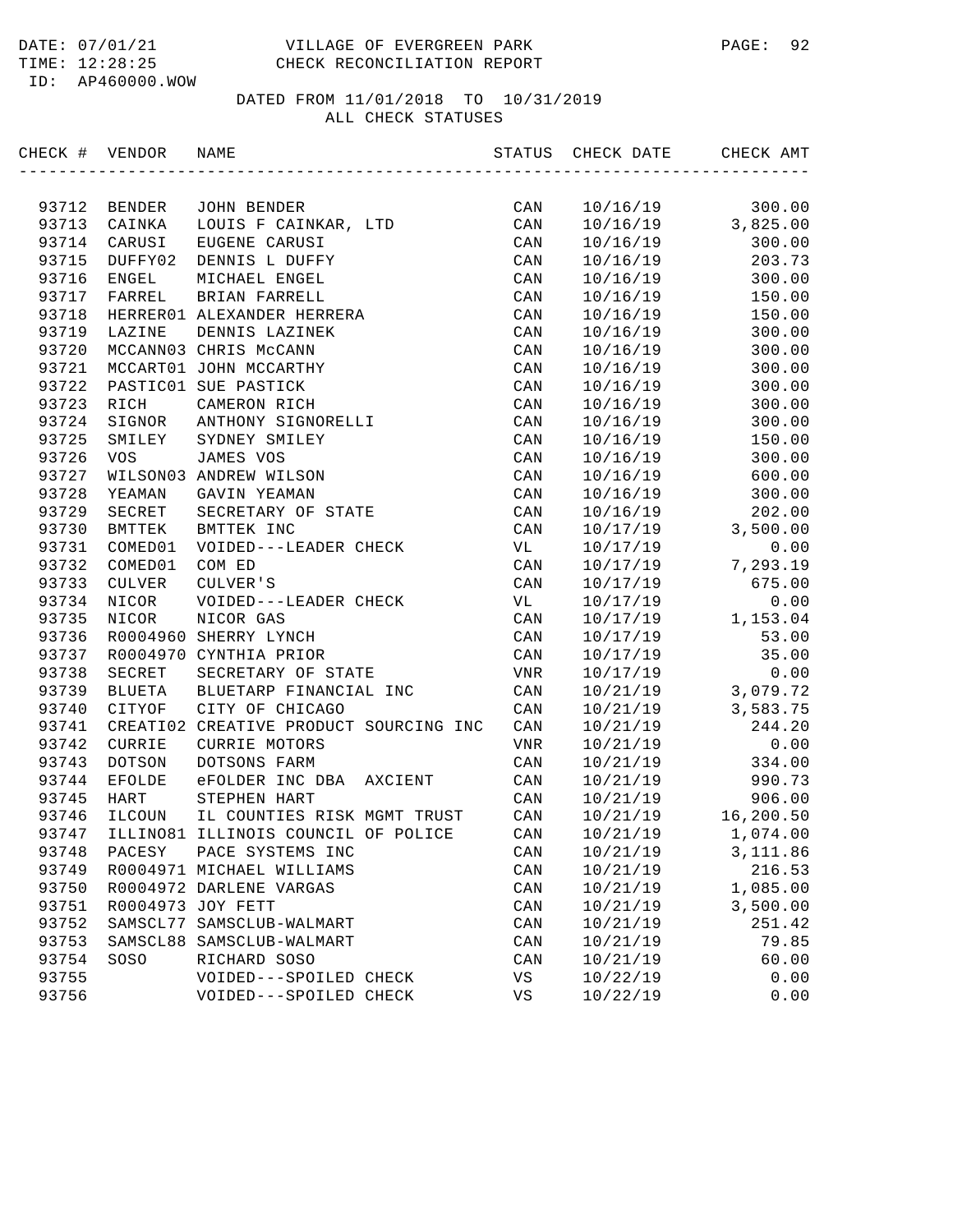# DATE: 07/01/21 VILLAGE OF EVERGREEN PARK PAGE: 93 TIME: 12:28:25 CHECK RECONCILIATION REPORT

ID: AP460000.WOW

| CHECK #<br>VENDOR | NAME                   | STATUS      | CHECK DATE | CHECK AMT                       |
|-------------------|------------------------|-------------|------------|---------------------------------|
|                   |                        |             |            |                                 |
| 93757             | VOIDED---SPOILED CHECK | VS          | 10/22/19   | 0.00                            |
| 93758             | VOIDED---SPOILED CHECK | VS          | 10/22/19   | 0.00                            |
| 93759             | VOIDED---SPOILED CHECK | VS          | 10/22/19   | 0.00                            |
| 93760             | VOIDED---SPOILED CHECK | VS          | 10/22/19   | 0.00                            |
| 93761             | VOIDED---SPOILED CHECK | VS          | 10/22/19   | 0.00                            |
| 93762             | VOIDED---SPOILED CHECK | VS          | 10/22/19   | 0.00                            |
| 93763             | VOIDED---SPOILED CHECK | VS          | 10/22/19   | 0.00                            |
| 93764             | VOIDED---SPOILED CHECK | $_{\rm VS}$ | 10/22/19   | 0.00                            |
| 93765             | VOIDED---SPOILED CHECK | VS          | 10/22/19   | 0.00                            |
| 93766             | VOIDED---SPOILED CHECK | VS          | 10/22/19   | 0.00                            |
| 93767             | VOIDED---SPOILED CHECK | VS          | 10/22/19   | 0.00                            |
| 93768             | VOIDED---SPOILED CHECK | VS          | 10/22/19   | 0.00                            |
| 93769             | VOIDED---SPOILED CHECK | VS          | 10/22/19   | 0.00                            |
| 93770             | VOIDED---SPOILED CHECK | VS          | 10/22/19   | 0.00                            |
| 93771             | VOIDED---SPOILED CHECK | VS          | 10/22/19   | 0.00                            |
| 93772             | VOIDED---SPOILED CHECK | VS          | 10/22/19   | 0.00                            |
| 93773             | VOIDED---SPOILED CHECK | VS          | 10/22/19   | 0.00                            |
| 93774             | VOIDED---SPOILED CHECK | VS          | 10/22/19   | 0.00                            |
| 93775             | VOIDED---SPOILED CHECK | VS          | 10/22/19   | 0.00                            |
| 93776             | VOIDED---SPOILED CHECK | $_{\rm VS}$ | 10/22/19   | 0.00                            |
| 93777             | VOIDED---SPOILED CHECK | VS          | 10/22/19   | 0.00                            |
| 93778             | VOIDED---SPOILED CHECK | VS          | 10/22/19   | 0.00                            |
| 93779             | VOIDED---SPOILED CHECK | VS          | 10/22/19   | 0.00                            |
| 93780             | VOIDED---SPOILED CHECK | VS          | 10/22/19   | 0.00                            |
| 93781             | VOIDED---SPOILED CHECK | VS          | 10/22/19   | 0.00                            |
| 93782             | VOIDED---SPOILED CHECK | VS          | 10/22/19   | 0.00                            |
| 93783             | VOIDED---SPOILED CHECK | VS          | 10/22/19   | 0.00                            |
| 93784             | VOIDED---SPOILED CHECK | VS          | 10/22/19   | 0.00                            |
| 93785             | VOIDED---SPOILED CHECK | VS          | 10/22/19   | 0.00                            |
| 93786             | VOIDED---SPOILED CHECK | VS          | 10/22/19   | 0.00                            |
| 93787             | VOIDED---SPOILED CHECK | VS          | 10/22/19   | 0.00                            |
| 93788             | VOIDED---SPOILED CHECK | VS          | 10/22/19   | 0.00                            |
| 93789             | VOIDED---SPOILED CHECK | VS          | 10/22/19   | 0.00                            |
| 93790             | VOIDED---SPOILED CHECK | VS          | 10/22/19   | 0.00                            |
| 93791             | VOIDED---SPOILED CHECK | VS          | 10/22/19   | 0.00                            |
| 93792             | VOIDED---SPOILED CHECK | VS          | 10/22/19   | 0.00                            |
| 93793             | VOIDED---SPOILED CHECK | VS          | 10/22/19   | ${\bf 0}$ . ${\bf 0}$ ${\bf 0}$ |
| 93794             | VOIDED---SPOILED CHECK | VS          | 10/22/19   | 0.00                            |
| 93795             | VOIDED---SPOILED CHECK | VS          | 10/22/19   | 0.00                            |
| 93796             | VOIDED---SPOILED CHECK | VS          | 10/22/19   | 0.00                            |
| 93797             | VOIDED---SPOILED CHECK | VS          | 10/22/19   | 0.00                            |
| 93798             | VOIDED---SPOILED CHECK | VS          | 10/22/19   | 0.00                            |
| 93799             | VOIDED---SPOILED CHECK | VS          | 10/22/19   | 0.00                            |
| 93800             | VOIDED---SPOILED CHECK | VS          | 10/22/19   | 0.00                            |
| 93801             | VOIDED---SPOILED CHECK | VS          | 10/22/19   | 0.00                            |
|                   |                        |             |            |                                 |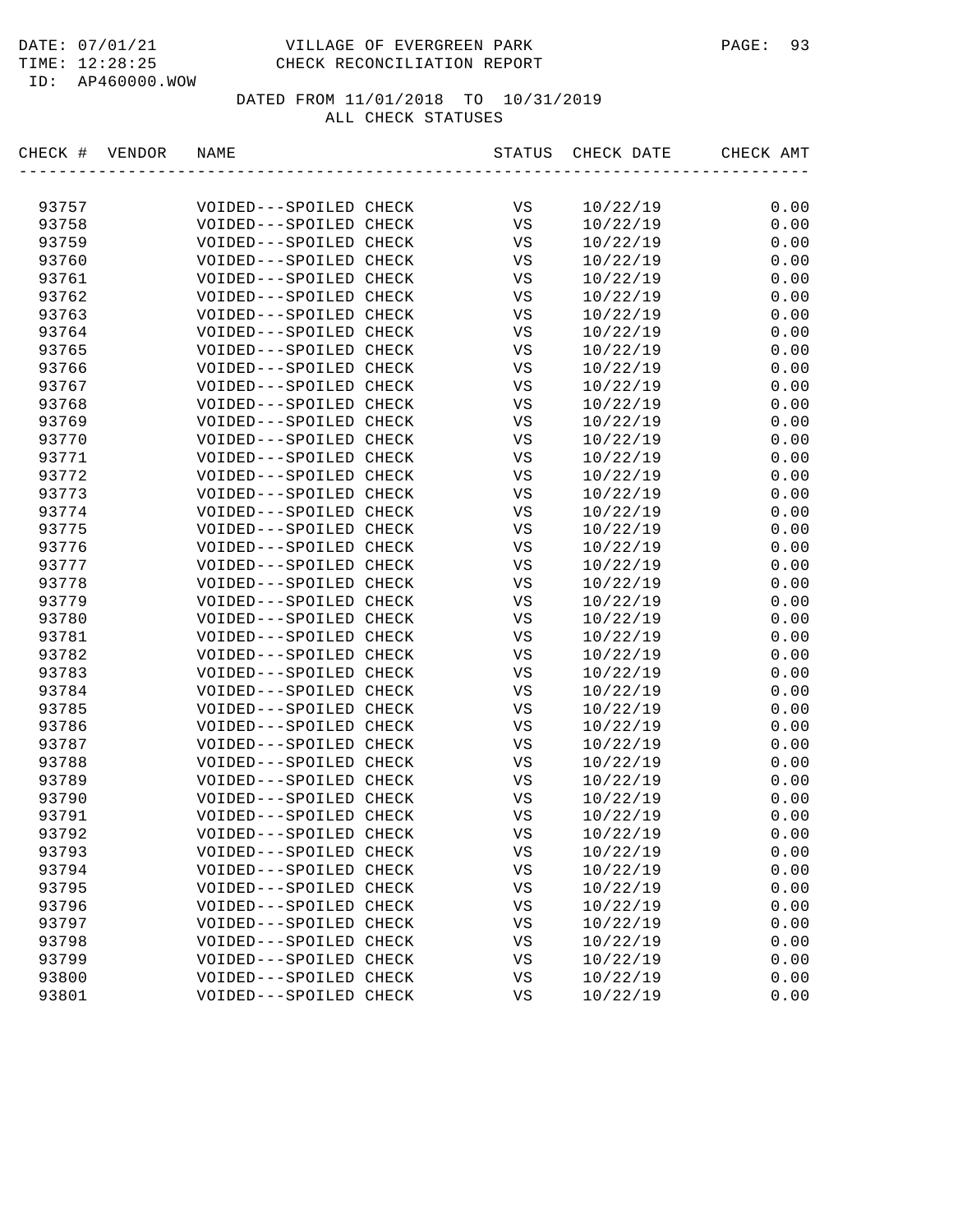#### DATE: 07/01/21 VILLAGE OF EVERGREEN PARK PAGE: 94 TIME: 12:28:25 CHECK RECONCILIATION REPORT

ID: AP460000.WOW

| CHECK # | VENDOR        | NAME                                 | STATUS         | CHECK DATE | CHECK AMT  |
|---------|---------------|--------------------------------------|----------------|------------|------------|
|         |               |                                      |                |            |            |
| 93802   |               | VOIDED---SPOILED CHECK               | VS             | 10/22/19   | 0.00       |
| 93803   |               | VOIDED---SPOILED CHECK               | VS             | 10/22/19   | 0.00       |
| 93804   |               | VOIDED---SPOILED CHECK               | VS             | 10/22/19   | 0.00       |
| 93805   |               | VOIDED---SPOILED CHECK               | VS             | 10/22/19   | 0.00       |
| 93806   |               | VOIDED---SPOILED CHECK               | VS             | 10/22/19   | 0.00       |
| 93807   |               | VOIDED---SPOILED CHECK               | VS             | 10/22/19   | 0.00       |
| 93808   |               | VOIDED---SPOILED CHECK               | $_{\rm VS}$    | 10/22/19   | 0.00       |
| 93809   |               | VOIDED---SPOILED CHECK               | $_{\rm VS}$    | 10/22/19   | 0.00       |
| 93810   |               | VOIDED---SPOILED CHECK               | VS             | 10/22/19   | 0.00       |
| 93811   |               | VOIDED---SPOILED CHECK               | VS             | 10/22/19   | 0.00       |
| 93812   | ADMIRA        | ADMIRAL STEEL                        | CAN            | 10/22/19   | 185.79     |
| 93813   | AIRONE        | AIR ONE EQUIPMENT INC                | CAN            | 10/22/19   | 5,870.00   |
| 93814   | AJUNIF        | AJ UNIFORM                           | CAN            | 10/22/19   | 280.75     |
| 93815   | ALBERT        | ALBERTO'S                            | CAN            | 10/22/19   | 20.00      |
| 93816   |               | ALSIPL01 ALSIP LAWNMOWER INC         | CAN            | 10/22/19   | 13.99      |
| 93817   |               | AMAZON01 AMAZON CAPITAL SERVICES INC | CAN            | 10/22/19   | 44.90      |
| 93818   | ANIMAL        | ANIMAL WELFARE LEAGUE                | CAN            | 10/22/19   | 612.00     |
| 93819   | ANSELL        | ANSELL HEALTHCARE PRODUCTS LLC       | CAN            | 10/22/19   | 207.20     |
| 93820   | ARCONC        | ARCON CONCRETE CONSTRUCTION          | CAN            | 10/22/19   | 16,930.00  |
| 93821   | ATTGLO        | AT&T GLOBAL SERVICES, INC.           | CAN            | 10/22/19   | 222.02     |
| 93822   | AVALON        | <b>AVALON PETROLEUM</b>              | CAN            | 10/22/19   | 12,493.18  |
| 93823   | AXONEN        | AXON ENTERPRISE INC                  | CAN            | 10/22/19   | 842.00     |
| 93824   | <b>BAGSPO</b> | BAGSPOT PET WASTE SOLUTIONS          | CAN            | 10/22/19   | 499.50     |
| 93825   |               | BEVERL02 BEVERLY ENVIRONMENTAL       | CAN            | 10/22/19   | 5,600.00   |
| 93826   |               | BEVERL05 BEVERLY HILLS GARAGE        | CAN            | 10/22/19   | 7,707.13   |
| 93827   | <b>BIGRST</b> | BIG R STORE - HOMER GLEN             | CAN            | 10/22/19   | 317.18     |
| 93828   | <b>BINNYS</b> | BINNYS BEVERAGE DEPOT                | CAN            | 10/22/19   | 34.67      |
| 93829   |               | BLACKD01 BLACK DIRT INC              | CAN            | 10/22/19   | 180.00     |
| 93830   | <b>BMTTEK</b> | BMTTEK INC                           | CAN            | 10/22/19   | 6,860.00   |
| 93831   | BRENNA        | BRENNAN ELECTRIC                     | CAN            | 10/22/19   | 5,320.35   |
| 93832   | <b>BROTHE</b> | BROTHERS CAR WASH                    | CAN            | 10/22/19   | 541.00     |
| 93833   | <b>BROWNE</b> | BROWNELLS INC                        | CAN            | 10/22/19   | 1,076.27   |
| 93834   | CAINKA        | LOUIS F CAINKAR, LTD                 | CAN            | 10/22/19   | 17, 435.15 |
| 93835   | CALIND        | CAL INDUSTRIES INC                   | CAN            | 10/22/19   | 175.00     |
| 93836   | CASSID        | CASSIDY TIRE & SERVICE               | CAN            | 10/22/19   | 2,873.11   |
| 93837   |               | CAVATO01 MICHELLE CAVATO             | CAN            | 10/22/19   | 16.50      |
| 93838   | CINTAS        | VOIDED---LEADER CHECK                | VL             | 10/22/19   | 0.00       |
| 93839   | CINTAS        | CINTAS CORPORATION #21               | CAN            | 10/22/19   | 2,824.69   |
| 93840   | CITYOF        | CITY OF CHICAGO                      | $\mathtt{CAN}$ | 10/22/19   | 203,739.69 |
| 93841   | CLASSM        | CLASSMATE                            | CAN            | 10/22/19   | 185.78     |
| 93842   | CLOSED        | CREATE CUT INVENT /                  | $\mathtt{CAN}$ | 10/22/19   | 1,480.00   |
| 93843   | CONSER        | CONSERV FS INC                       | CAN            | 10/22/19   | 448.63     |
| 93844   | COREMA        | CORE & MAIN LP                       | CAN            | 10/22/19   | 30.18      |
| 93845   | DELLMA        | DELL MARKETING LP                    | CAN            | 10/22/19   | 517.47     |
| 93846   |               | DIGITA01 DIGITAL ALLY                | $\mathtt{CAN}$ | 10/22/19   | 610.00     |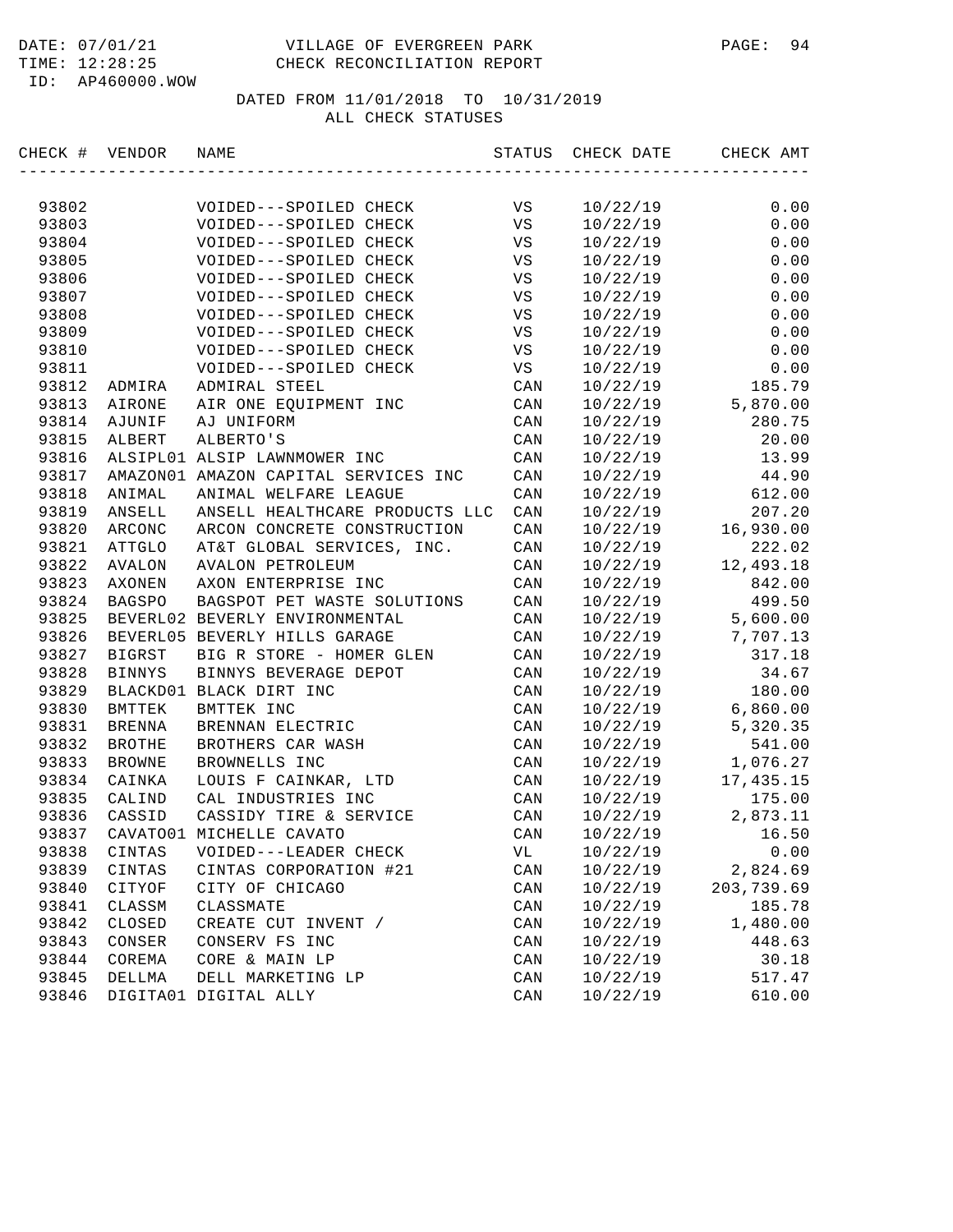#### DATE: 07/01/21 VILLAGE OF EVERGREEN PARK PAGE: 95 TIME: 12:28:25 CHECK RECONCILIATION REPORT

ID: AP460000.WOW

| CHECK # | VENDOR        | NAME                                 | STATUS | CHECK DATE | CHECK AMT |
|---------|---------------|--------------------------------------|--------|------------|-----------|
|         |               |                                      |        |            |           |
| 93847   | DINGES        | DINGES FIRE COMPANY                  | CAN    | 10/22/19   | 393.44    |
| 93848   | DIRECT03      | THE DIRECT RESPONSE RESOURCE         | CAN    | 10/22/19   | 795.00    |
| 93849   | DUFFY03       | SEAN DUFFY                           | CAN    | 10/22/19   | 405.00    |
| 93850   | DUFFY05       | KELLY DUFFY                          | CAN    | 10/22/19   | 186.18    |
| 93851   | EMERGE        | EMERGENCY MEDICAL PRODUCTS INC       | CAN    | 10/22/19   | 1,016.64  |
| 93852   | <b>EPPUBL</b> | EVERGREEN PARK PUBLIC LIBRARY        | CAN    | 10/22/19   | 35,603.43 |
| 93853   | EVERGR        | EVERGREEN MECHANICAL                 | CAN    | 10/22/19   | 1,536.80  |
| 93854   |               | EVERGR04 EVERGREEN PARK ACE HARDWARE | CAN    | 10/22/19   | 302.32    |
| 93855   |               | EVERGR04 EVERGREEN PARK ACE HARDWARE | CAN    | 10/22/19   | 106.88    |
| 93856   |               | EVERGR04 EVERGREEN PARK ACE HARDWARE | CAN    | 10/22/19   | 116.90    |
| 93857   |               | EVERGR04 EVERGREEN PARK ACE HARDWARE | CAN    | 10/22/19   | 39.95     |
| 93858   |               | EVERGR04 EVERGREEN PARK ACE HARDWARE | CAN    | 10/22/19   | 18.37     |
| 93859   |               | EVERGR04 EVERGREEN PARK ACE HARDWARE | CAN    | 10/22/19   | 102.56    |
| 93860   |               | EVERGR18 EVERGREEN CARE CENTER LTD   | CAN    | 10/22/19   | 240.00    |
| 93861   | FEBELB        | FEBEL BROTHERS INC                   | CAN    | 10/22/19   | 8,800.00  |
| 93862   | FERGUS        | FERGUSON FACILITIES SUPPLY           | CAN    | 10/22/19   | 1,851.19  |
| 93863   | FIRESE        | FIRE SERVICE INC                     | CAN    | 10/22/19   | 13,698.69 |
| 93864   | FLANAG        | FLANAGIN LLC                         | CAN    | 10/22/19   | 85.00     |
| 93865   | FLEX          | FLEXIBLE BENEFIT SERVICE CORP        | CAN    | 10/22/19   | 141.75    |
| 93866   | FORWAR        | FORWARD SPACE                        | CAN    | 10/22/19   | 890.09    |
| 93867   | FUNEXP        | FUN EXPRESS LLC                      | CAN    | 10/22/19   | 174.30    |
| 93868   | GARVEY        | GARVEYS OFFICE PRODUCTS              | CAN    | 10/22/19   | 1,615.22  |
| 93869   | GEMELE        | GEM ELECTRIC SUPPLY INC              | CAN    | 10/22/19   | 37.08     |
| 93870   | GENUIN        | GENUINE PARTS CO                     | CAN    | 10/22/19   | 141.58    |
| 93871   | GRAING        | WW GRAINGER INC                      | CAN    | 10/22/19   | 412.56    |
| 93872   | HARBOR        | HARBOR FREIGHT TOOLS                 | CAN    | 10/22/19   | 72.41     |
| 93873   | <b>HART</b>   | STEPHEN HART                         | CAN    | 10/22/19   | 11.00     |
| 93874   | ILLINO22      | ILLINOIS COMMUNICATIONS              | CAN    | 10/22/19   | 489.11    |
| 93875   | INDUST01      | INDUSTRIAL ORGANIZATIONAL            | CAN    | 10/22/19   | 160.00    |
| 93876   | KAWALA        | KAWA LANDSCAPE & LAWN SERVICE        | CAN    | 10/22/19   | 4,594.00  |
| 93877   | KENNED        | KENNEDY PLUMBING & SEWER INC         | CAN    | 10/22/19   | 1,085.00  |
| 93878   | KNOXCO        | KNOX COMPANY                         | CAN    | 10/22/19   | 709.00    |
| 93879   | KULIK         | TERRANCE B KULIK                     | CAN    | 10/22/19   | 73.08     |
| 93880   | LANTZ         | WYATT LANTZ                          | CAN    | 10/22/19   | 630.00    |
| 93881   | LEPAR         | LEPAR ANIMAL HOSPITAL                | CAN    | 10/22/19   | 219.57    |
| 93882   | LINKII        | LINK II LIFE INC                     | CAN    | 10/22/19   | 280.00    |
| 93883   | MATERI        | MATERIAL SERICE CORPORATION          | CAN    | 10/22/19   | 4,084.38  |
| 93884   | MEADEI        | MEADE INC                            | CAN    | 10/22/19   | 238.00    |
| 93885   |               | MEDICA01 MEDICAL REIMBURSEMENT       | CAN    | 10/22/19   | 2,769.72  |
| 93886   |               | MENARD03 VOIDED---LEADER CHECK       | VL     | 10/22/19   | 0.00      |
| 93887   |               | MENARD03 VOIDED---LEADER CHECK       | VL     | 10/22/19   | 0.00      |
| 93888   |               | MENARD03 VOIDED---LEADER CHECK       | VL     | 10/22/19   | 0.00      |
| 93889   |               | MENARD03 VOIDED---LEADER CHECK       | VL     | 10/22/19   | 0.00      |
| 93890   |               | MENARD03 VOIDED---LEADER CHECK       | VL     | 10/22/19   | 0.00      |
| 93891   |               | MENARD03 MENARDS - EVERGREEN PARK    | CAN    | 10/22/19   | 1,838.86  |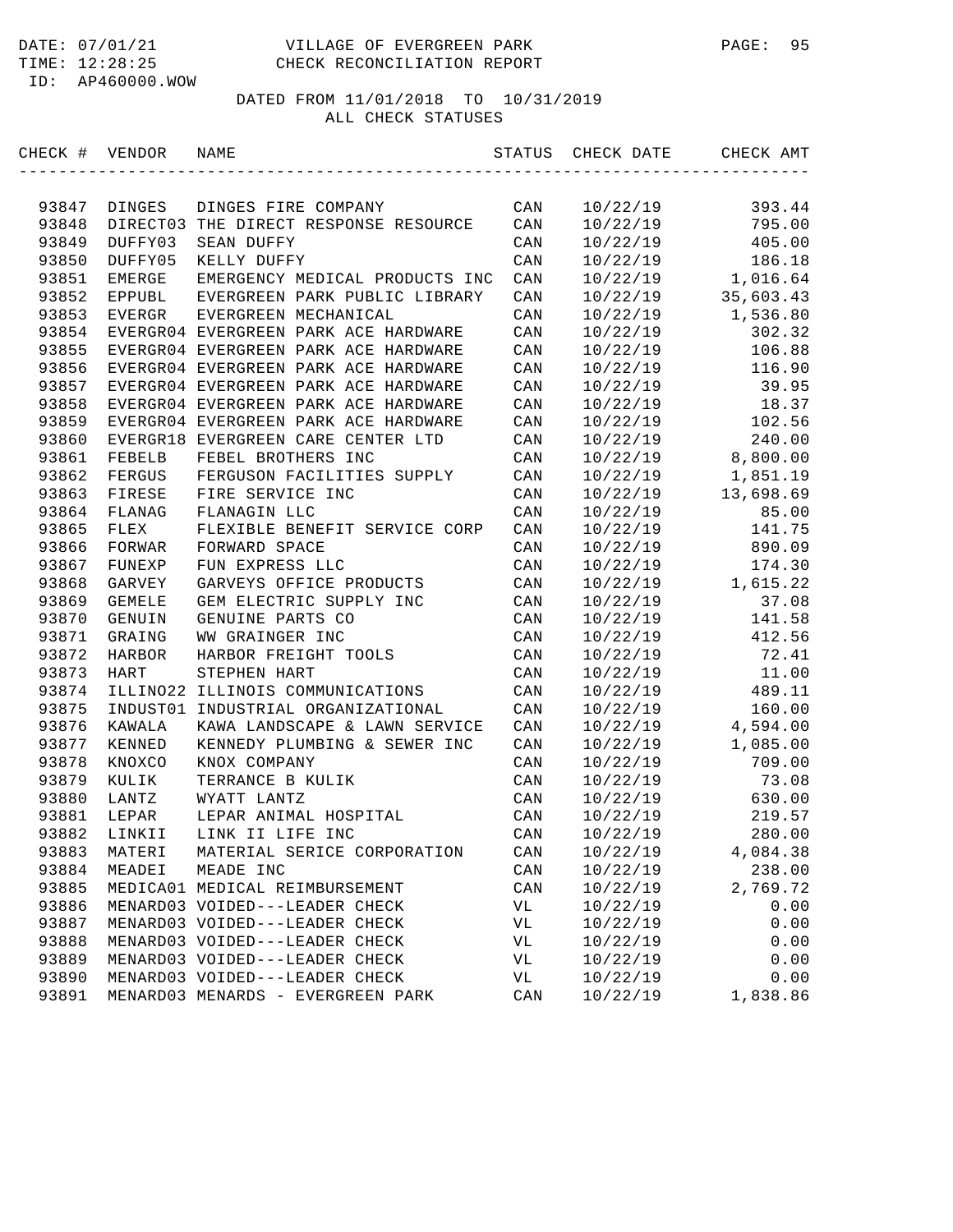| CHECK # | VENDOR        | NAME                                    | STATUS         | CHECK DATE | CHECK AMT |
|---------|---------------|-----------------------------------------|----------------|------------|-----------|
|         |               |                                         |                |            |           |
| 93892   | MEPEXT        | MEP EXTERMINATING                       | CAN            | 10/22/19   | 315.00    |
| 93893   | MESIMP        | ME SIMPSON CO INC                       | CAN            | 10/22/19   | 2,625.00  |
| 93894   | MICROE        | MICRO-EYE SECURITY SYSTEMS INC          | CAN            | 10/22/19   | 386.00    |
| 93895   | MIGLIE        | JOSHUE MIGLIERI                         | CAN            | 10/22/19   | 370.00    |
| 93896   | MILLER        | MILLER HYDRAULIC SERVICE INC            | CAN            | 10/22/19   | 741.59    |
| 93897   | MONROE        | MONROE TRUCK EQUIPMENT INC              | CAN            | 10/22/19   | 1,925.00  |
| 93898   |               | MURPHY06 MURPHY & MILLER, INC           | CAN            | 10/22/19   | 21,542.58 |
| 93899   | NARDO         | JAKE NARDO                              | CAN            | 10/22/19   | 300.00    |
| 93900   |               | OFFICE07 OFFICE DEPOT                   | CAN            | 10/22/19   | 133.53    |
| 93901   | OGRADY        | CATHY O'GRADY                           | CAN            | 10/22/19   | 131.60    |
| 93902   |               | OHERRO01 RAY O'HERRON CO INC            | CAN            | 10/22/19   | 69.99     |
| 93903   |               | OREILL01 O'REILLY AUTOMOTIVE INC        | CAN            | 10/22/19   | 121.12    |
| 93904   | PALOSS        | PALOS SPORTS                            | CAN            | 10/22/19   | 87.97     |
| 93905   | PELICA        | PELICAN MARKETING & MEDIA               | CAN            | 10/22/19   | 360.00    |
| 93906   | PHILLI        | PHILLIPS AIR COMPRESSOR INC             | CAN            | 10/22/19   | 42.00     |
| 93907   |               | PHYSIC01 PHYSICIANS IMMEDIATE CARE      | CAN            | 10/22/19   | 150.00    |
| 93908   | PRATT         | ANDREW PRATT                            | CAN            | 10/22/19   | 28.89     |
| 93909   | PUBLIC        | PUBLIC SAFETY DIRECT INC                | CAN            | 10/22/19   | 30.00     |
| 93910   |               | R0001731 EVERGREEN PLAZA ASSOCIATES     | CAN            | 10/22/19   | 3,860.00  |
| 93911   |               | R0002328 R CARLSON & SONS INC           | CAN            | 10/22/19   | 28,320.00 |
| 93912   |               | R0004251 CHRISTINE D'AMATO              | CAN            | 10/22/19   | 60.00     |
| 93913   |               | R0004394 CFLS EVERGREEN LLC             | CAN            | 10/22/19   | 3,460.00  |
| 93914   |               | R0004913 REBEKAH WOLLEY                 | CAN            | 10/22/19   | 120.00    |
| 93915   |               | R0004974 RZS PROPERTIES LLC SERIES 9901 | CAN            | 10/22/19   | 150.00    |
| 93916   |               | R0004974 RZS PROPERTIES LLC SERIES 9901 | CAN            | 10/22/19   | 10,000.00 |
| 93917   |               | R0004975 GEDAS INC                      | CAN            | 10/22/19   | 500.00    |
| 93918   |               | R0004976 MAYOLA VEGA                    | CAN            | 10/22/19   | 400.00    |
| 93919   |               | R0004976 MAYOLA VEGA                    | CAN            | 10/22/19   | 10,000.00 |
| 93920   |               | R0004977 RESIL HOME IMPROVMENT          | CAN            | 10/22/19   | 150.00    |
| 93921   |               | R0004978 J&J BUILDERS & REMODELING      | CAN            | 10/22/19   | 150.00    |
| 93922   |               | R0004979 ALPHONSO DORMUN                | CAN            | 10/22/19   | 650.00    |
| 93923   |               | R0004980 VOT PROPERTIES LLC             | CAN            | 10/22/19   | 10,000.00 |
| 93924   |               | R0004981 MONICA HAGERTY                 | CAN            | 10/22/19   | 120.00    |
| 93925   | REDWIN        | RED WING BUSINESS                       | CAN            | 10/22/19   | 144.50    |
| 93926   | ROSCOE        | THE ROSCOE COMPANY                      | CAN            | 10/22/19   | 90.45     |
| 93927   |               | SCANLO02 KELLY SCANLON                  | CAN            | 10/22/19   | 150.00    |
| 93928   | SCHAAF        | SCHAAF EQUIPMENT CO INC                 | CAN            | 10/22/19   | 305.90    |
| 93929   | SCHROE        | SCHROEDER MATERIAL INC                  | CAN            | 10/22/19   | 81.85     |
| 93930   | SEMMER        | SEMMER LANDSCAPE LLC                    | $\mathtt{CAN}$ | 10/22/19   | 19,434.00 |
| 93931   | SERVIC02      | SERVICE SANITATION INC                  | CAN            | 10/22/19   | 528.00    |
| 93932   | SEXTON01      | JAMES SEXTON JR                         | CAN            | 10/22/19   | 2,000.00  |
| 93933   | <b>SHARKS</b> | SHARK SHREDDING & DOCUMENT              | CAN            | 10/22/19   | 20.00     |
| 93934   | SHERWI        | VOIDED---LEADER CHECK                   | VL             | 10/22/19   | 0.00      |
| 93935   | SHERWI        | THE SHERWIN-WILLIAMS CO                 | CAN            | 10/22/19   | 952.96    |
| 93936   |               | SHERWI20 SHERWIN WILLIAMS               | CAN            | 10/22/19   | 737.58    |
|         |               |                                         |                |            |           |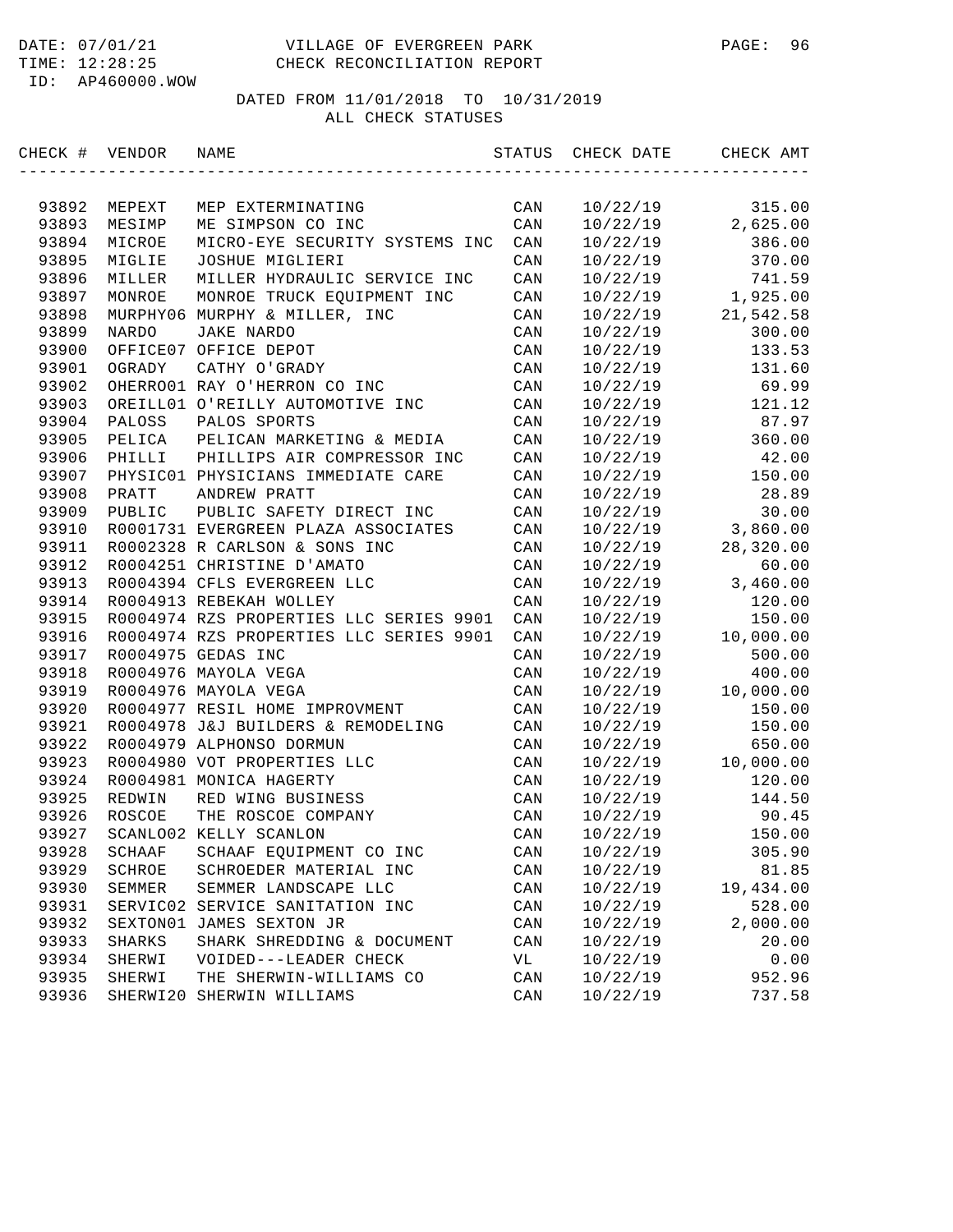#### DATE: 07/01/21 VILLAGE OF EVERGREEN PARK PAGE: 97 TIME: 12:28:25 CHECK RECONCILIATION REPORT

ID: AP460000.WOW

| CHECK # VENDOR |               | NAME                              | STATUS         | CHECK DATE | CHECK AMT  |
|----------------|---------------|-----------------------------------|----------------|------------|------------|
|                |               |                                   |                |            |            |
| 93937          | SHOMOD        | CONNOR SHOMODY                    | CAN            | 10/22/19   | 200.00     |
| 93938          | SHOREW        | SHOREWOOD HOME & AUTO             | CAN            | 10/22/19   | 73.58      |
| 93939          | SIGNST        | SIGN STOP                         | CAN            | 10/22/19   | 1,141.55   |
| 93940          | SOUTHW02      | SOUTHWEST MESSENGER PRESS         | CAN            | 10/22/19   | 403.34     |
| 93941          | STRAUG        | STRAUGHN FARM INC                 | CAN            | 10/22/19   | 900.00     |
| 93942          | SUBURB        | SUBURBAN LABORATORIES             | CAN            | 10/22/19   | 255.00     |
| 93943          | SWITAL        | ANDREW SWITALSKI                  | CAN            | 10/22/19   | 27.50      |
| 93944          | TENNIS        | TENNIS TITANS                     | CAN            | 10/22/19   | 385.00     |
| 93945          | THEDOG        | THE DO GOOD MOVEMENT              | CAN            | 10/22/19   | 375.00     |
| 93946          | TRAINI        | TRAINING CONCEPTS INC             | CAN            | 10/22/19   | 765.00     |
| 93947          | USGAS         | US GAS                            | CAN            | 10/22/19   | 10.90      |
| 93948          |               | VALLEY01 VALLEY ATHLETICS         | CAN            | 10/22/19   | 2,879.28   |
| 93949          |               | VERIZO10 VERIZON WIRELESS         | CAN            | 10/22/19   | 1.70       |
| 93950          |               | VERIZO10 VERIZON WIRELESS         | CAN            | 10/22/19   | 44.04      |
| 93951          |               | VERIZO10 VERIZON WIRELESS         | CAN            | 10/22/19   | 2,438.07   |
| 93952          |               | VERIZO10 VERIZON WIRELESS         | CAN            | 10/22/19   | 2,321.00   |
| 93953          |               | VERIZO10 VERIZON WIRELESS         | CAN            | 10/22/19   | 114.03     |
| 93954          | VILLOL        | VILLAGE OF OAK LAWN               | CAN            | 10/22/19   | 192,492.65 |
| 93955          |               | WAGNER01 TRISTAN WAGNER           | CAN            | 10/22/19   | 510.00     |
| 93956          | WESTSI        | WEST SIDE TRACTOR SALES           | CAN            | 10/22/19   | 281.65     |
| 93957          | WGNFLA        | WGN FLAG & DECORATING CO          | CAN            | 10/22/19   | 343.60     |
| 93958          | WILDGO        | WILD GOOSE CHASE INC              | CAN            | 10/22/19   | 1,470.00   |
| 93959          |               | WILSON02 WILSON SPORTING GOODS    | CAN            | 10/22/19   | 2,889.60   |
| 93960          |               | WOLDHU01 WOLDHUIS FARMS SUNRISE   | CAN            | 10/22/19   | 322.00     |
| 93961          |               | THOMAS02 ZACHARY THOMAS           | CAN            | 10/24/19   | 1,050.00   |
| 93962          | APARO         | CATHERINE APARO                   | CAN            | 10/25/19   | 1,000.00   |
| 93963          |               | DELTAD01 DELTA DENTAL - RISK      | CAN            | 10/25/19   | 12,185.90  |
| 93964          |               | GRAPHI01 GRAPHIC CONSERVATION CO  | CAN            | 10/25/19   | 1,800.00   |
| 93965          |               | MENARD03 MENARDS - EVERGREEN PARK | CAN            | 10/25/19   | 29.35      |
| 93966          | PAPPYS        | PAPPYS                            | CAN            | 10/25/19   | 243.23     |
| 93967          |               | R0001277 WILLIAM WADDICK          | CAN            | 10/25/19   | 271.88     |
| 93968          |               | R0003021 KEN LANTZ                | CAN            | 10/25/19   | 2,000.00   |
| 93969          |               | R0004982 NILDA RAMIREZ            | CAN            | 10/25/19   | 90.00      |
| 93970          |               | R0004983 MARY FRAN DURKIN         | CAN            | 10/25/19   | 20.00      |
| 93971          |               | R0004984 KEVIN ONEILL             | CAN            | 10/25/19   | 20.00      |
| 93972          |               | R0004985 COURTNEY KENT            | CAN            | 10/25/19   | 20.00      |
| 93973          |               | R0004986 ROSEMARIE BRANDT         | CAN            | 10/25/19   | 20.00      |
| 93974          |               | R0004987 MARSHON THOMPSON         | CAN            | 10/25/19   | 600.00     |
| 93975          |               | DUNKIN01 DUNKIN DONUTS            | CAN            | 10/25/19   | 528.00     |
| 93976          | ATT02         | AT&T MOBILITY                     | CAN            | 10/26/19   | 559.70     |
| 93977          | <b>BESTTE</b> | BEST TECHNOLOGY SYSTEMS INC       | CAN            | 10/26/19   | 490.00     |
| 93978          |               | R0004987 MARSHON THOMPSON         | $\mathtt{CAN}$ | 10/29/19   | 699.65     |
| 93979          |               | MENARD04 MENARD, INC              | CAN            | 10/30/19   | 183,035.16 |
| 93980          | THESTA        | THE STANDARD                      | CAN            | 10/30/19   | 6,482.66   |
| 93981          | <b>A1SCRE</b> | A1 SCREENPRINTING & EMBROIDERY    | $\mathtt{CAN}$ | 10/31/19   | 1,902.75   |
|                |               |                                   |                |            |            |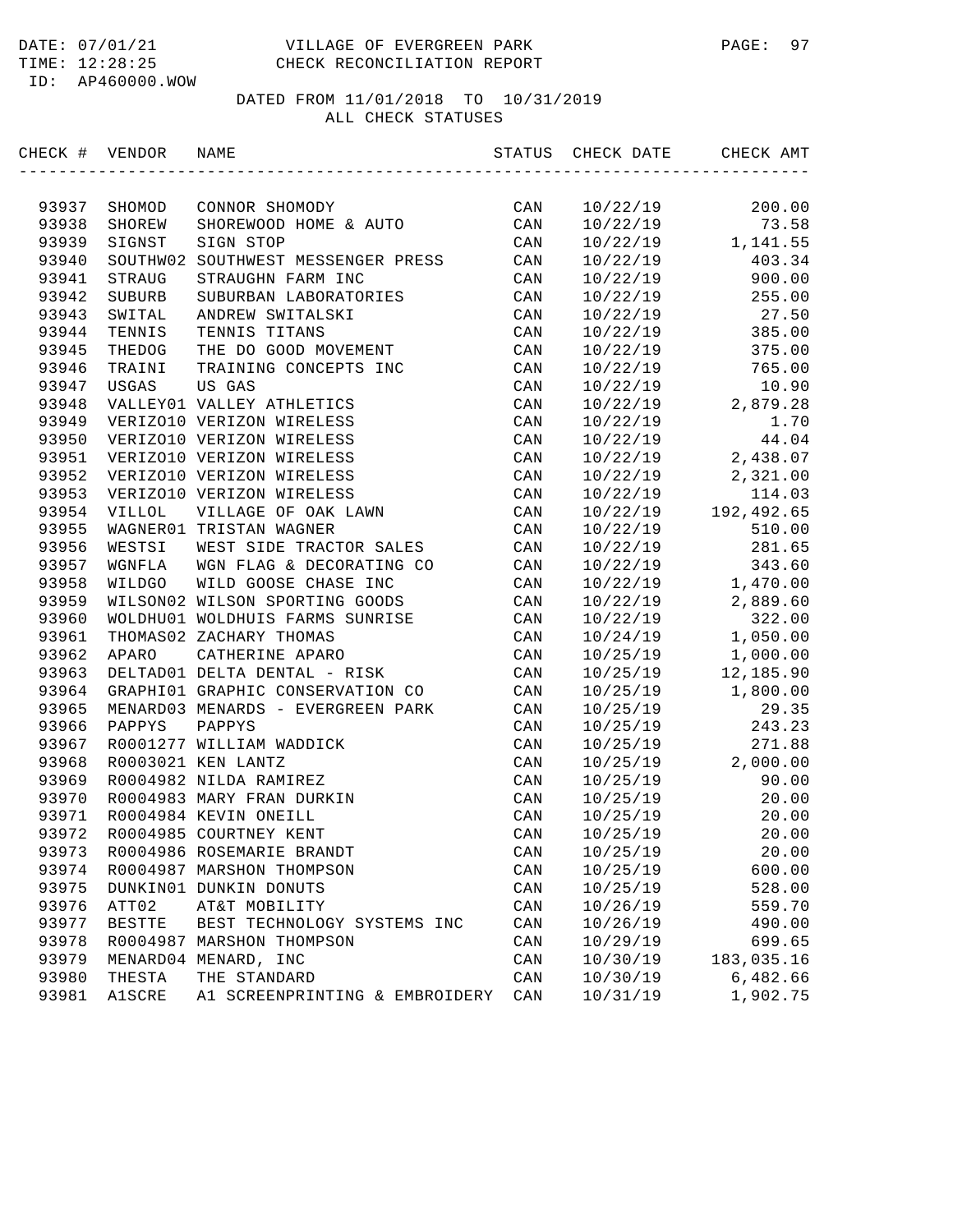#### DATE: 07/01/21 VILLAGE OF EVERGREEN PARK PAGE: 98 TIME: 12:28:25 CHECK RECONCILIATION REPORT

DATED FROM 11/01/2018 TO 10/31/2019

ALL CHECK STATUSES

|       | CHECK # VENDOR   | NAME                                             |                        | STATUS CHECK DATE CHECK AMT |                                         |
|-------|------------------|--------------------------------------------------|------------------------|-----------------------------|-----------------------------------------|
|       |                  |                                                  |                        |                             |                                         |
| 93982 |                  | AMAZON01 AMAZON CAPITAL SERVICES INC CAN         |                        | 10/31/19                    | 317.12                                  |
| 93983 | ANDERS           | ANDERSON PEST CONTROL                            | VNR                    | 10/31/19                    | 0.00                                    |
| 93984 | ATT01            | AT&T                                             | CAN                    | 10/31/19                    | 4,070.63                                |
| 93985 | ATT01            | AT&T                                             | CAN                    | 10/31/19                    | 1,699.32                                |
| 93986 | ATT04            | AT&T                                             | CAN                    | 10/31/19                    | 62.82                                   |
| 93987 |                  | ATTGLO AT&T GLOBAL SERVICES, INC.                | CAN                    | 10/31/19                    | 289.58                                  |
| 93988 | AVALON           | AVALON PETROLEUM                                 | CAN                    |                             | $10/31/19$ 8,363.60                     |
| 93989 | BARCOP           | BARCO PRODUCTS COMPANY                           | CAN                    | 10/31/19                    | 548.65                                  |
| 93990 | BENNET           | BENNETT AUTO REBUILDERS INC                      | CAN                    |                             | $10/31/19$ 1,740.40                     |
| 93991 | BESTMA           | B E S T MAINTENANCE                              | CAN                    |                             | 10/31/19 3,784.00                       |
| 93992 | <b>BFCONS</b>    | B&F CONSTRUCTION                                 | CAN                    | 10/31/19                    | 3,943.97                                |
| 93993 | <b>BRENNA</b>    | BRENNAN ELECTRIC                                 | CAN                    |                             | $10/31/19$ 4,355.60                     |
| 93994 |                  | BRIGHT01 DANIEL BRIGHT                           | CAN                    | 10/31/19                    | 150.00                                  |
| 93995 | <b>BROOKL</b>    | BROOKLYN PUBLISHERS                              | CAN                    | 10/31/19                    | 20.00                                   |
| 93996 | <b>BROWNE</b>    | BROWNELLS INC                                    | CAN                    | 10/31/19                    | 335.74                                  |
| 93997 | CARREF           | CAR REFLECTIONS                                  | CAN                    | 10/31/19                    | 1,750.00                                |
| 93998 |                  | CAVATO01 MICHELLE CAVATO                         | CAN                    | 10/31/19                    | 27.50                                   |
| 93999 | CDWG             | VOIDED---LEADER CHECK                            | VL                     | 10/31/19                    | 0.00                                    |
| 94000 | CDWG             | VOIDED---LEADER CHECK                            | $\mathbf{V}\mathbf{L}$ | 10/31/19                    | 0.00                                    |
| 94001 | CDWG             | VOIDED---LEADER CHECK                            | VL                     |                             | $10/31/19$ 0.00<br>$10/31/19$ 51,541.01 |
| 94002 | $\tt CDWG$       | CDW GOVERNMENT                                   | CAN                    |                             |                                         |
| 94003 |                  | CENTRA01 CENTRAL PRINTERS & GRAPHICS             | CAN                    | 10/31/19                    | 663.80                                  |
| 94004 | CINTAS           | CINTAS CORPORATION #21                           | CAN                    |                             | $10/31/19$ 1,624.21                     |
| 94005 |                  | CINTAS02 CINTAS CORPORATION                      | CAN                    |                             | 10/31/19 577.14                         |
| 94006 | COMCAS04 COMCAST |                                                  | CAN                    |                             | 10/31/19 227.41                         |
| 94007 | COMCAS04 COMCAST |                                                  | CAN                    |                             | 10/31/19 106.85                         |
| 94008 | COMED01          | VOIDED---LEADER CHECK                            | VL                     | 10/31/19                    | 0.00                                    |
| 94009 | COMED01          | VOIDED---LEADER CHECK                            | VL                     | 10/31/19                    | 0.00                                    |
| 94010 | COMED01          | COM ED                                           | CAN                    | 10/31/19                    | 11,678.18                               |
| 94011 | COMED02          | COM ED                                           | CAN                    | 10/31/19                    | 3,022.26                                |
| 94012 | COMED02          | COM ED                                           | CAN                    | 10/31/19                    | 3,195.19                                |
| 94013 |                  | COMMUN02 COMMUNITY EDUCATION TRAVEL              | CAN                    | 10/31/19                    | 704.00                                  |
|       |                  | CONSERV FS INC                                   |                        | 10/31/19                    | 270.63                                  |
| 94014 | CONSER           | CORE & MAIN LP                                   | CAN                    |                             | $10/31/19$ 5,539.44                     |
| 94015 | COREMA           |                                                  | CAN                    |                             |                                         |
| 94016 | CREATI           | CREATIVE PRODUCTS & DESIGNS                      | CAN                    | 10/31/19                    | 170.00                                  |
|       |                  | 94017 CREATI03 CREATIVE COLORS INTERNATIONAL CAN |                        | 10/31/19                    | 125.00                                  |
| 94018 | DASHME           | DASH MEDICAL GLOVES                              | $\mathtt{CAN}$         | 10/31/19                    | 419.30                                  |
| 94019 | DELLMA           | DELL MARKETING LP                                | CAN                    | 10/31/19                    | 4,007.24                                |
| 94020 | DHWIRE           | DH WIRELESS SOLUTIONS                            | CAN                    | 10/31/19                    | 3,610.26                                |
| 94021 | DIRECT02 DIRECTV |                                                  | CAN                    | 10/31/19                    | 133.98                                  |
| 94022 | EJEQUI           | EJ EQUIPMENT                                     | CAN                    | 10/31/19                    | 122.47                                  |
| 94023 | EMSAR            | EMSAR CHICAGO/MILWAUKEE                          | CAN                    | 10/31/19                    | 323.48                                  |
| 94024 | EVERGR           | EVERGREEN MECHANICAL                             | CAN                    | 10/31/19                    | 6,668.00                                |
| 94025 |                  | EVERGR10 EVERGREEN CAR WASH                      | CAN                    | 10/31/19                    | 689.00                                  |
| 94026 |                  | EVERGR15 EVERGREEN PAVING                        | CAN                    | 10/31/19                    | 2,924.60                                |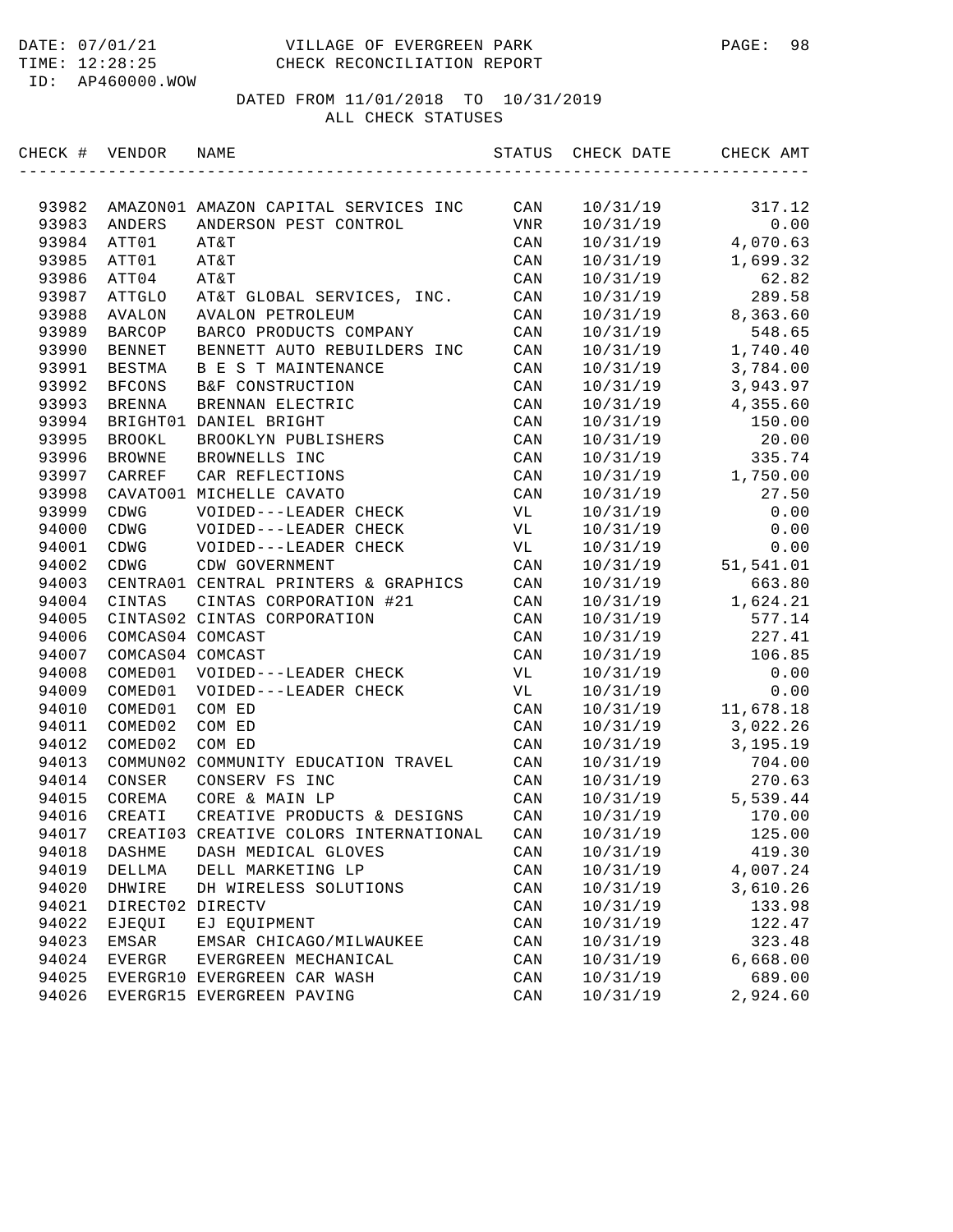| CHECK # VENDOR |         | NAME                                    | STATUS     | CHECK DATE | CHECK AMT |
|----------------|---------|-----------------------------------------|------------|------------|-----------|
|                |         |                                         |            |            |           |
| 94027          | EXPERT  | EXPERT CHEMICAL & SUPPLY INC            | CAN        | 10/31/19   | 454.80    |
| 94028          | FERGUS  | FERGUSON FACILITIES SUPPLY              | CAN        | 10/31/19   | 130.47    |
| 94029          |         | FIFTHT01 FIFTH THIRD BANK               | CAN        | 10/31/19   | 3,573.53  |
| 94030          | FOXVAL  | FOX VALLEY FIRE AND SAFETY              | CAN        | 10/31/19   | 114.50    |
| 94031          | FREEWA  | FREEWAY FORD                            | CAN        | 10/31/19   | 118.74    |
| 94032          | FUNEXP  | FUN EXPRESS LLC                         | CAN        | 10/31/19   | 158.45    |
| 94033          | GARVEY  | GARVEYS OFFICE PRODUCTS                 | CAN        | 10/31/19   | 892.24    |
| 94034          | GEMELE  | GEM ELECTRIC SUPPLY INC                 | CAN        | 10/31/19   | 29.40     |
| 94035          | GENUIN  | GENUINE PARTS CO                        | CAN        | 10/31/19   | 0.35      |
| 94036          | GLOBAL  | GLOBALSTAR USA                          | CAN        | 10/31/19   | 519.09    |
| 94037          | GORDON  | GORDON FOOD SERVICE                     | CAN        | 10/31/19   | 51.33     |
| 94038          | GRAING  | WW GRAINGER INC                         | CAN        | 10/31/19   | 198.50    |
| 94039          | HANSEN  | HANSEN DOOR                             | CAN        | 10/31/19   | 351.00    |
| 94040          | HARRIS  | W T HARRIS                              | CAN        | 10/31/19   | 5,798.20  |
| 94041          | HAWKIN  | HAWK FORD                               | CAN        | 10/31/19   | 574.37    |
| 94042          |         | ILLINO18 ILLINOIS DEPT OF PUBLIC HEALTH | CAN        | 10/31/19   | 328.00    |
| 94043          |         | ILLINO22 ILLINOIS COMMUNICATIONS        | CAN        | 10/31/19   | 1,772.00  |
| 94044          |         | ILLINO75 ILLINOIS STATE POLICE          | CAN        | 10/31/19   | 141.25    |
| 94045          | INDEPE  | INDEPENDENT RECYCLING SERVICES          | CAN        | 10/31/19   | 12,713.88 |
| 94046          |         | INDUST04 INDUSTRIAL DOOR COMPANY        | CAN        | 10/31/19   | 279.75    |
| 94047          |         | INTERN13 INTERNET CONTENT MANAGEMENT    | CAN        | 10/31/19   | 2,945.00  |
| 94048          | IVERS01 | <b>JERRY IVERS</b>                      | CAN        | 10/31/19   | 996.65    |
| 94049          | JPCOOK  | THE JP COOKE CO                         | CAN        | 10/31/19   | 350.62    |
| 94050          | KAWALA  | KAWA LANDSCAPE & LAWN SERVICE           | CAN        | 10/31/19   | 1,665.00  |
| 94051          | KENNED  | KENNEDY PLUMBING & SEWER INC            | CAN        | 10/31/19   | 380.00    |
| 94052          | LANDSE  | LAND'S END BUSINESS OUTFITTERS          | CAN        | 10/31/19   | 32.90     |
| 94053          | LARRYS  | LARRY'S BRAKE SERVICE                   | CAN        | 10/31/19   | 310.00    |
| 94054          | LEAF    | LEAF                                    | CAN        | 10/31/19   | 2,470.00  |
| 94055          | LOOP1S  | LOOP1 SYSTEMS INC                       | CAN        | 10/31/19   | 7,044.07  |
| 94056          | MARTIN  | MARTIN IMPLEMENT SALES INC              | CAN        | 10/31/19   | 964.60    |
| 94057          | MATERI  | MATERIAL SERICE CORPORATION             | CAN        | 10/31/19   | 2,445.25  |
| 94058          | MCGRUF  | MCGRUFF SAFE KIDS                       | CAN        | 10/31/19   | 1,701.00  |
| 94059          |         | MEIJER01 MEIJER CORPORATE               | <b>VNR</b> | 10/31/19   | 0.00      |
| 94060          |         | MENARD03 VOIDED---LEADER CHECK          | VL         | 10/31/19   | 0.00      |
| 94061          |         | MENARD03 VOIDED---LEADER CHECK          | VL         | 10/31/19   | 0.00      |
| 94062          |         | MENARD03 VOIDED---LEADER CHECK          | VL         | 10/31/19   | 0.00      |
| 94063          |         | MENARD03 MENARDS - EVERGREEN PARK       | CAN        | 10/31/19   | 1,274.71  |
| 94064          |         | MIDTOW01 MID-TOWN PETROLEUM             | CAN        | 10/31/19   | 1,247.45  |
| 94065          | MONROE  | MONROE TRUCK EQUIPMENT INC              | CAN        | 10/31/19   | 6,418.60  |
| 94066          | MORGAN  | MORGAN LOCKSMITHS & SECURITY            | CAN        | 10/31/19   | 163.38    |
| 94067          |         | MURPHY06 MURPHY & MILLER, INC           | CAN        | 10/31/19   | 2,151.65  |
| 94068          | MYRONC  | MYRON CORP                              | CAN        | 10/31/19   | 818.47    |
| 94069          | NICOR   | NICOR GAS                               | VNR        | 10/31/19   | 0.00      |
| 94070          | NICOR01 | VOIDED---LEADER CHECK                   | VL         | 10/31/19   | 0.00      |
| 94071          | NICOR01 | NICOR GAS                               | CAN        | 10/31/19   | 2,406.03  |
|                |         |                                         |            |            |           |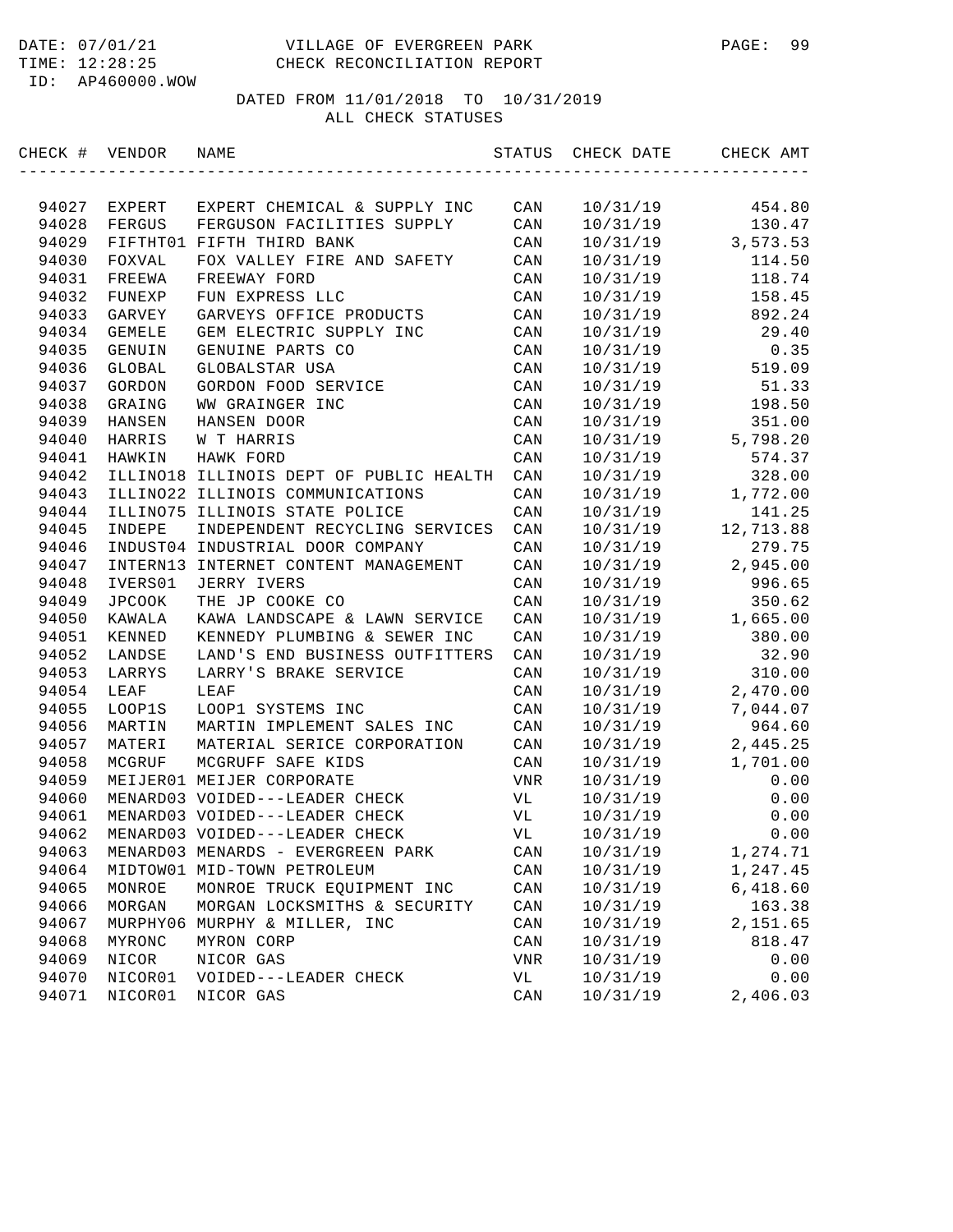| CHECK # | VENDOR   | NAME                                  | STATUS | CHECK DATE | CHECK AMT |
|---------|----------|---------------------------------------|--------|------------|-----------|
|         |          |                                       |        |            |           |
| 94072   | NORTHE   | NORTH EAST MULTI-REGIONAL             | CAN    | 10/31/19   | 400.00    |
| 94073   | NORTHE   | NORTH EAST MULTI-REGIONAL             | CAN    | 10/31/19   | 375.00    |
| 94074   | NOTARY   | NOTARY PUBLIC ASSOCIATION             | CAN    | 10/31/19   | 64.00     |
| 94075   |          | NOVOTN01 BETH NOVOTNEY                | CAN    | 10/31/19   | 58.63     |
| 94076   | OCONNE   | BEAU O'CONNELL                        | VNR    | 10/31/19   | 0.00      |
| 94077   |          | OFFICE07 OFFICE DEPOT                 | CAN    | 10/31/19   | 187.26    |
| 94078   |          | OFFICEDE OFFICE DEPOT BUSINESS CREDIT | CAN    | 10/31/19   | 211.53    |
| 94079   |          | OHERRO01 VOIDED---LEADER CHECK        | VL     | 10/31/19   | 0.00      |
| 94080   |          | OHERRO01 RAY O'HERRON CO INC          | CAN    | 10/31/19   | 1,953.47  |
| 94081   | ORTRON   | ORTRONICS INC                         | CAN    | 10/31/19   | 1,269.60  |
| 94082   | PALOSS   | PALOS SPORTS                          | CAN    | 10/31/19   | 406.00    |
| 94083   | PLOWSC   | PLOWS COUNCIL ON AGING                | CAN    | 10/31/19   | 363.09    |
| 94084   | PRATT    | ANDREW PRATT                          | CAN    | 10/31/19   | 5.50      |
| 94085   | PRAXAI   | PRAXAIR DISTRIBUTION                  | CAN    | 10/31/19   | 406.37    |
| 94086   | PROVEN   | PROVEN BUSINESS SYSTEMS               | CAN    | 10/31/19   | 1,545.40  |
| 94087   | PUBLIC   | PUBLIC SAFETY DIRECT INC              | CAN    | 10/31/19   | 50.00     |
| 94088   | PUBLIC   | PUBLIC SAFETY DIRECT INC              | CAN    | 10/31/19   | 6,135.53  |
| 94089   | PUBLIC   | PUBLIC SAFETY DIRECT INC              | CAN    | 10/31/19   | 6,135.53  |
| 94090   | PUBLIC   | PUBLIC SAFETY DIRECT INC              | CAN    | 10/31/19   | 7,695.39  |
| 94091   | PUBLIC   | PUBLIC SAFETY DIRECT INC              | CAN    | 10/31/19   | 7,695.39  |
| 94092   | PUBLIC   | PUBLIC SAFETY DIRECT<br>INC           | CAN    | 10/31/19   | 1,704.00  |
| 94093   | PUBLIC   | PUBLIC SAFETY DIRECT INC              | CAN    | 10/31/19   | 6,187.24  |
| 94094   | PUBLIC   | PUBLIC SAFETY DIRECT INC              | CAN    | 10/31/19   | 772.99    |
| 94095   | QUALIZ   | KALETA M QUALIZZA                     | CAN    | 10/31/19   | 994.70    |
| 94096   |          | R0000230 MICHAEL RODIGHIERO           | CAN    | 10/31/19   | 65.00     |
| 94097   |          | R0004955 GUADALUPE PINA               | CAN    | 10/31/19   | 70.00     |
| 94098   |          | R0004988 MARIA GUZMAN                 | CAN    | 10/31/19   | 750.00    |
| 94099   |          | R0004989 S A RIDGEWAY CONSTRUCTION    | CAN    | 10/31/19   | 380.00    |
| 94100   |          | R0004990 KEVIN FITZPATRICK            | CAN    | 10/31/19   | 150.00    |
| 94101   |          | R0004991 EDWARD C MCCARTHY            | CAN    | 10/31/19   | 450.00    |
| 94102   |          | R0004991 EDWARD C MCCARTHY            | CAN    | 10/31/19   | 10,000.00 |
| 94103   |          | R0004992 WALSH & SON SEWER INC        | CAN    | 10/31/19   | 1,000.00  |
| 94104   |          | R0004993 DIVERSITY PROPERTIES LLC     | VNR    | 10/31/19   | 0.00      |
| 94105   |          | R0004994 HILDA HERNANDEZ              | CAN    | 10/31/19   | 40.00     |
| 94106   |          | R0004995 ANN F BOBEL                  | CAN    | 10/31/19   | 20.00     |
| 94107   |          | R0004996 LAUREN WILLIAMS              | CAN    | 10/31/19   | 20.00     |
| 94108   |          | R0004997 JIM CAVANAGH                 | CAN    | 10/31/19   | 167.89    |
| 94109   |          | REILLY01 JOHN REILLY                  | CAN    | 10/31/19   | 9.04      |
| 94110   | RIDDER   | SUSAN RIDDERHOFF                      | CAN    | 10/31/19   | 257.25    |
| 94111   | ROSCOE   | THE ROSCOE COMPANY                    | CAN    | 10/31/19   | 390.51    |
| 94112   | RUSHTR01 | INTERSTATE BILLING SERVICES IN        | CAN    | 10/31/19   | 3,120.58  |
| 94113   |          | SAMSCL22 SAMSCLUB-WALMART             | CAN    | 10/31/19   | 550.88    |
| 94114   |          | SAMSCL44 SAMSCLUB-WALMART             | CAN    | 10/31/19   | 309.28    |
| 94115   | SCHENI   | LUKE SCHENIDER                        | CAN    | 10/31/19   | 50.00     |
| 94116   | SCHWAA   | SCHWAAB INC                           | CAN    | 10/31/19   | 25.24     |